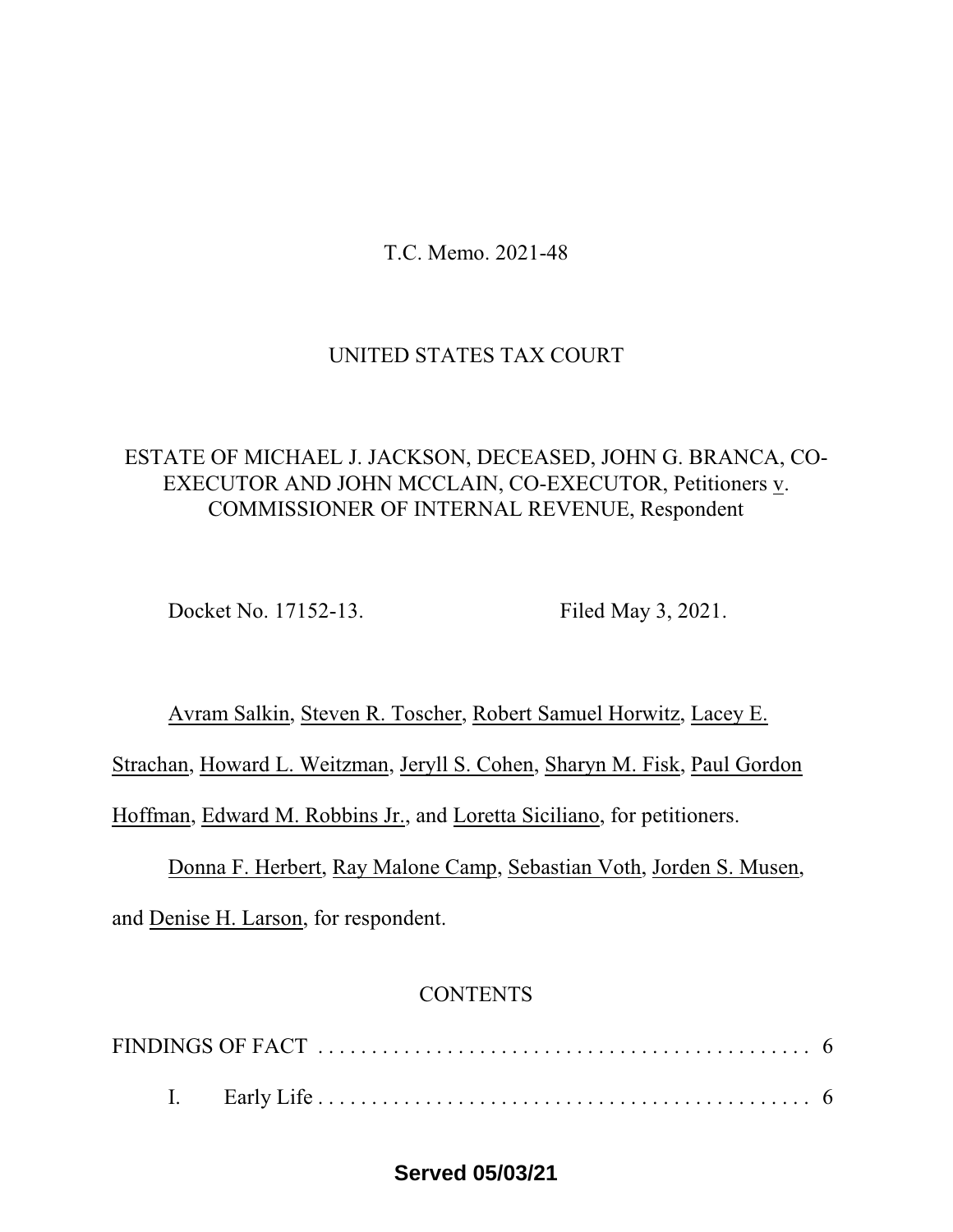| $\lceil *2 \rceil$ | II.   | A.<br><b>B.</b><br>$Thriller \dots \dots \dots \dots \dots \dots \dots \dots \dots \dots \dots \dots \dots \dots \dots \dots$<br>$\mathcal{C}$ .<br>D.<br>Ε.<br>$Dangerous \ldots \ldots \ldots \ldots \ldots \ldots \ldots \ldots \ldots \ldots \ldots \ldots \ldots 15$                                                                                                                                                                                 |
|--------------------|-------|-----------------------------------------------------------------------------------------------------------------------------------------------------------------------------------------------------------------------------------------------------------------------------------------------------------------------------------------------------------------------------------------------------------------------------------------------------------|
|                    | III.  | The Fall $\ldots \ldots \ldots \ldots \ldots \ldots \ldots \ldots \ldots \ldots \ldots \ldots \ldots$<br>17                                                                                                                                                                                                                                                                                                                                               |
|                    | IV.   | 20<br>The Collapse $\dots \dots \dots \dots \dots \dots \dots \dots \dots \dots \dots \dots \dots \dots$<br>The Bashir Documentary and Criminal Case 22<br>А.<br><b>B.</b><br>C.                                                                                                                                                                                                                                                                          |
|                    | V.    | A.<br>The This Is It Tour Is Announced<br>32<br>1.<br>Discussions for a Tour Merchandising Agreement 32<br>2.<br><b>B.</b>                                                                                                                                                                                                                                                                                                                                |
|                    | VI.   | A.<br>The Memorial Service<br><b>B.</b><br>37<br>$\mathcal{C}$ .<br>The Motion Picture: Michael Jackson's This Is It<br>38<br>D.<br>41<br>General Merchandising Agreement With Bravado 44<br>Ε.<br>F.<br>G.<br>Posthumous Albums and the Hunt for Unreleased Songs 46<br>1.<br>$Bad\ 25 \ldots \ldots \ldots \ldots \ldots \ldots \ldots \ldots \ldots \ldots \ldots \ldots$<br>2.<br>48<br>Estate Sells Jackson's Interest in Sony/ATV to Sony  48<br>Η. |
|                    | VII.  | 49                                                                                                                                                                                                                                                                                                                                                                                                                                                        |
|                    | VIII. |                                                                                                                                                                                                                                                                                                                                                                                                                                                           |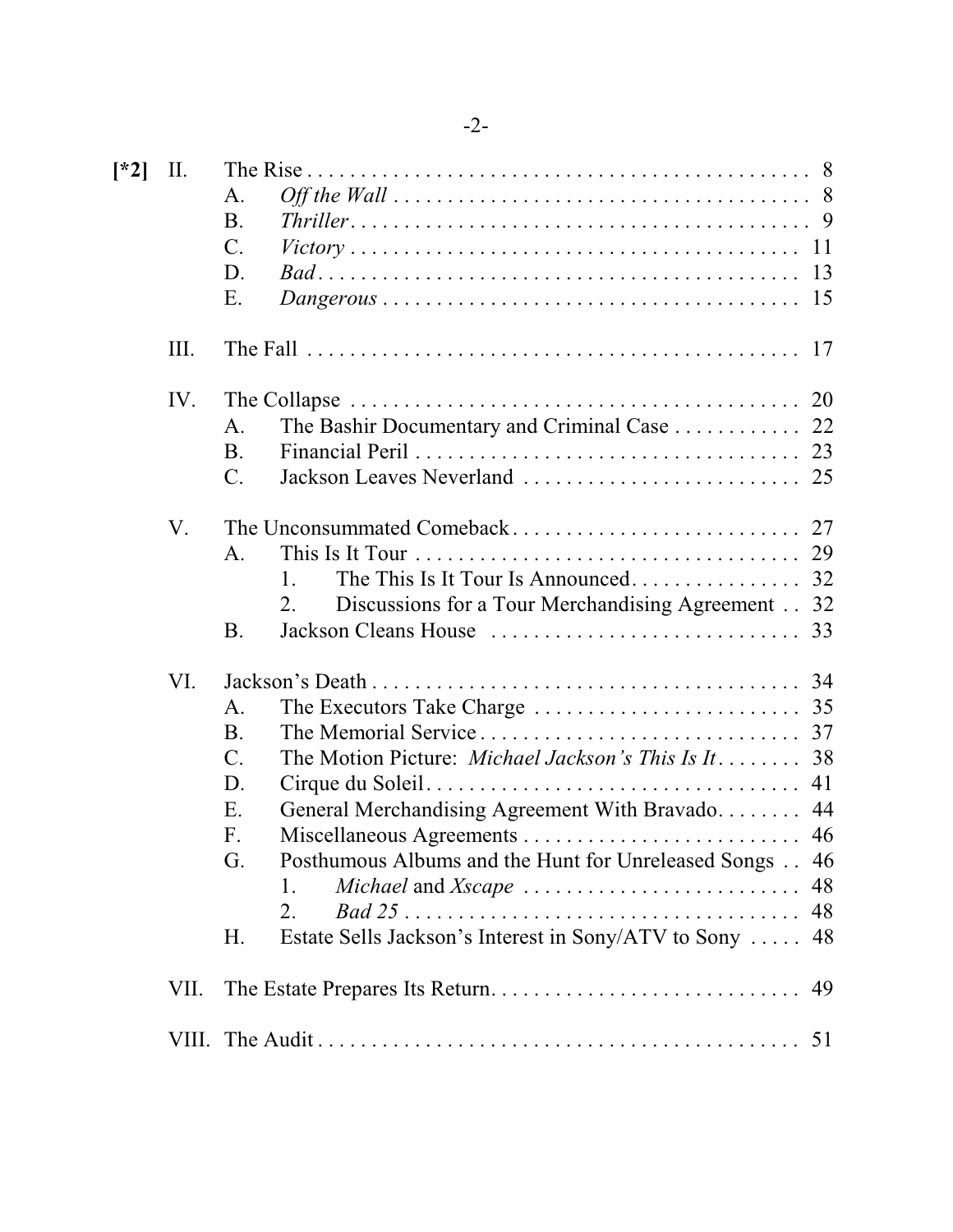| $[^*3]$ | IX.            |                                                                                           |                                |
|---------|----------------|-------------------------------------------------------------------------------------------|--------------------------------|
|         | X.             | Trial<br>А.<br><b>B.</b><br>1.<br>2.<br>C.                                                |                                |
|         |                |                                                                                           |                                |
|         | $\mathbf{I}$ . |                                                                                           |                                |
|         | II.            |                                                                                           |                                |
|         | Ш.             | A.<br>Discounted Cashflow Method and Its Discount Rate 66<br><b>B.</b><br>$\mathcal{C}$ . | 65<br>65                       |
|         | IV.            | A.<br><b>B.</b>                                                                           |                                |
|         | V.             | Rights in Music Intellectual Property for Tax Lawyers 83<br>A.<br>1.<br>2.<br>B.<br>C.    | 87<br>89<br>92                 |
|         | VI.            | А.<br>Summary of the Parties' Positions<br>B.<br>1.<br>1.<br>$\overline{\mathbf{11}}$ .   | 98<br>100<br>100<br>100<br>103 |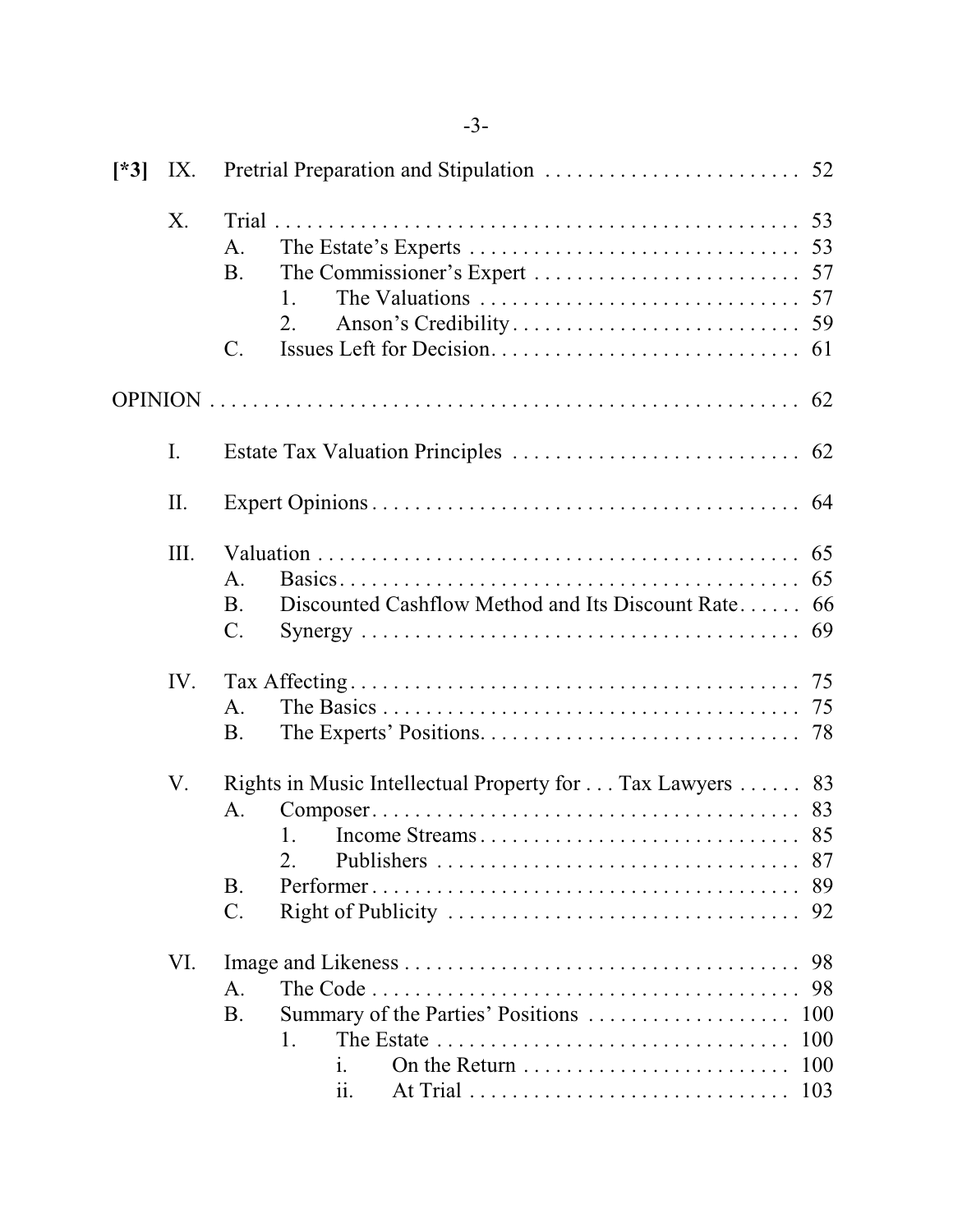| $[*4]$ |      |                 | 2. |                                                                                                   |     |  |  |
|--------|------|-----------------|----|---------------------------------------------------------------------------------------------------|-----|--|--|
|        |      |                 |    | Discount Rate<br>1.                                                                               | 121 |  |  |
|        |      |                 |    | 11.                                                                                               |     |  |  |
|        |      | $\mathcal{C}$ . |    |                                                                                                   | 133 |  |  |
|        |      |                 | 1. | Commissioner's Expert                                                                             | 133 |  |  |
|        |      |                 |    | Wrong Assets<br>1.                                                                                | 133 |  |  |
|        |      |                 |    | ii.<br>Unforeseeable Assets                                                                       | 137 |  |  |
|        |      |                 |    | 111.                                                                                              | 142 |  |  |
|        |      |                 | 2. |                                                                                                   | 145 |  |  |
|        |      |                 | 3. |                                                                                                   |     |  |  |
|        | VII. | 150             |    |                                                                                                   |     |  |  |
|        |      | A.              |    |                                                                                                   | 150 |  |  |
|        |      | <b>B.</b>       |    |                                                                                                   | 151 |  |  |
|        |      |                 | 1. | The Commissioner                                                                                  | 151 |  |  |
|        |      |                 |    | Market Approach<br>1.                                                                             | 151 |  |  |
|        |      |                 |    | ii.                                                                                               | 156 |  |  |
|        |      |                 |    | $Discounts. \ldots \ldots \ldots \ldots \ldots \ldots \ldots \ldots \ldots$<br>$\overline{111}$ . | 162 |  |  |
|        |      |                 |    | Value of NHT II<br>iv.                                                                            | 163 |  |  |
|        |      |                 | 2. |                                                                                                   | 163 |  |  |
|        |      |                 |    | $\mathbf{i}$ .                                                                                    | 163 |  |  |
|        |      |                 |    | Market Approach<br>11.                                                                            | 171 |  |  |
|        |      |                 |    | $Sony/ATV$ Value $\dots \dots \dots \dots \dots \dots$<br>111.                                    | 175 |  |  |
|        |      |                 |    | iv.                                                                                               | 176 |  |  |
|        |      |                 |    | V.                                                                                                | 180 |  |  |
|        |      | $\mathcal{C}$ . |    |                                                                                                   | 180 |  |  |
|        |      |                 | 1. |                                                                                                   |     |  |  |
|        |      |                 | 2. |                                                                                                   |     |  |  |
|        |      |                 |    | Discount Rate<br>1.                                                                               | 182 |  |  |
|        |      |                 |    | ii.                                                                                               | 185 |  |  |
|        |      |                 |    | iii.<br>$Sony/ATV$ Value $\dots \dots \dots \dots \dots \dots \dots$                              | 192 |  |  |
|        |      |                 |    | iv.                                                                                               | 193 |  |  |
|        |      |                 |    | $NHT II's Value \ldots \ldots \ldots \ldots \ldots \ldots \ldots$<br>V.                           | 195 |  |  |
|        |      |                 |    |                                                                                                   |     |  |  |
|        |      | А.              |    |                                                                                                   | 196 |  |  |
|        |      | Β.              |    | Mijac's Value and Writer's Performance Royalties                                                  | 199 |  |  |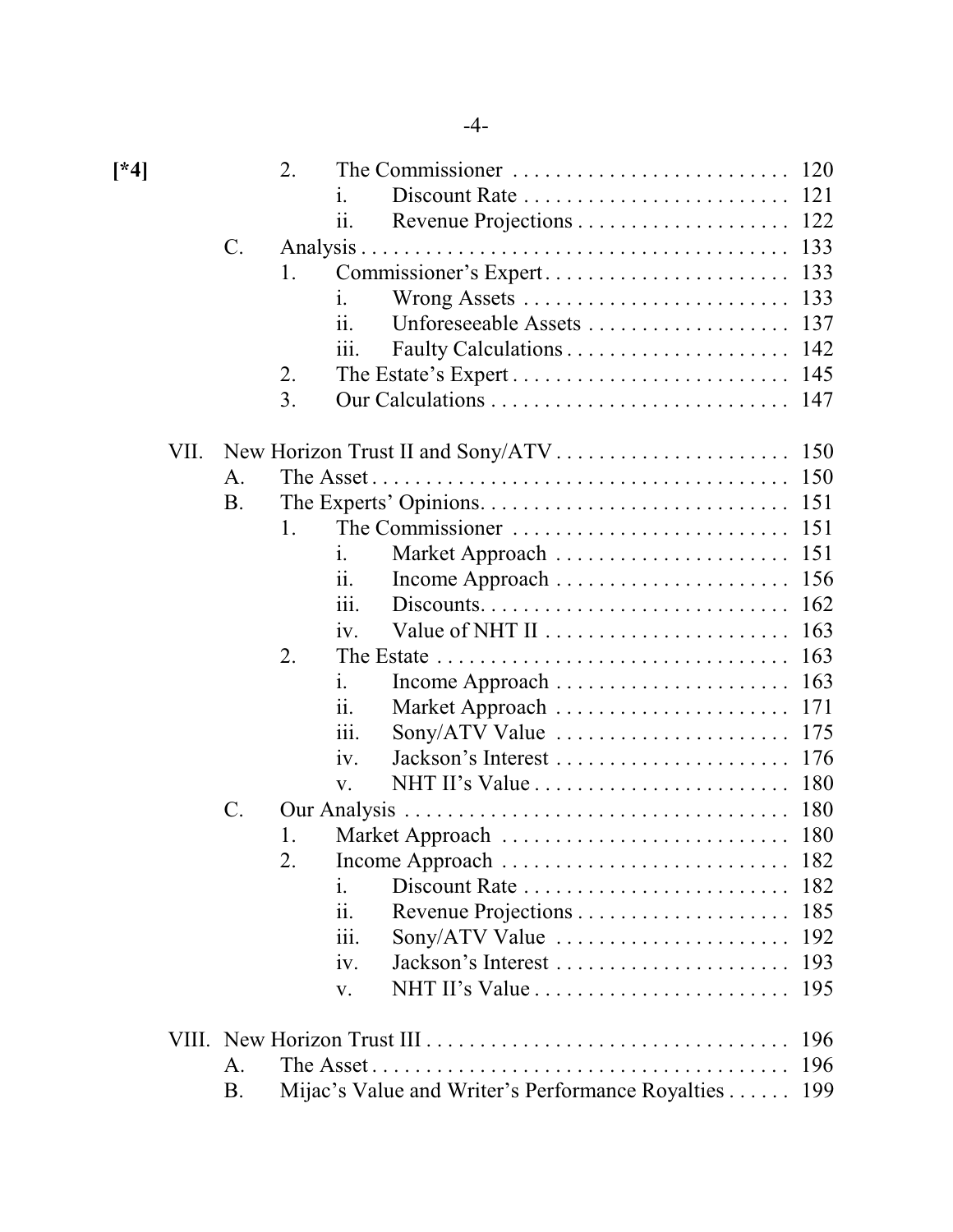| $[^*5]$ | 2.<br>3.<br>D. | i.<br>11.<br>Performance Revenue<br>218<br>111.<br>iv.<br>$\mathbf{1}$ .<br>11.<br>111.<br>246 |
|---------|----------------|------------------------------------------------------------------------------------------------|
| IX.     |                |                                                                                                |
| X.      |                |                                                                                                |
|         |                |                                                                                                |

# MEMORANDUM FINDINGS OF FACT AND OPINION

HOLMES, Judge: *"The arts . . . proceed by the use of reason to the selection and adoption of what is appropriate, and to the avoidance and rejection of what is alien to themselves, contemplate the one class of objects with direct intent and by preference, and yet incidentally contemplate the other class also, and in order to avoid them."*<sup>1</sup>

From the time he was a child Michael Jackson was famous; and there were times in his life, testified his executor, when he was the most famous person in the world. There were certainly years when he was the most well-known

<sup>&</sup>lt;sup>1</sup> Plutarch, Demetrius, in IX Plutarch's Lives 3 (Bernadotte Perrin trans., Loeb Classical Library ed. 1920).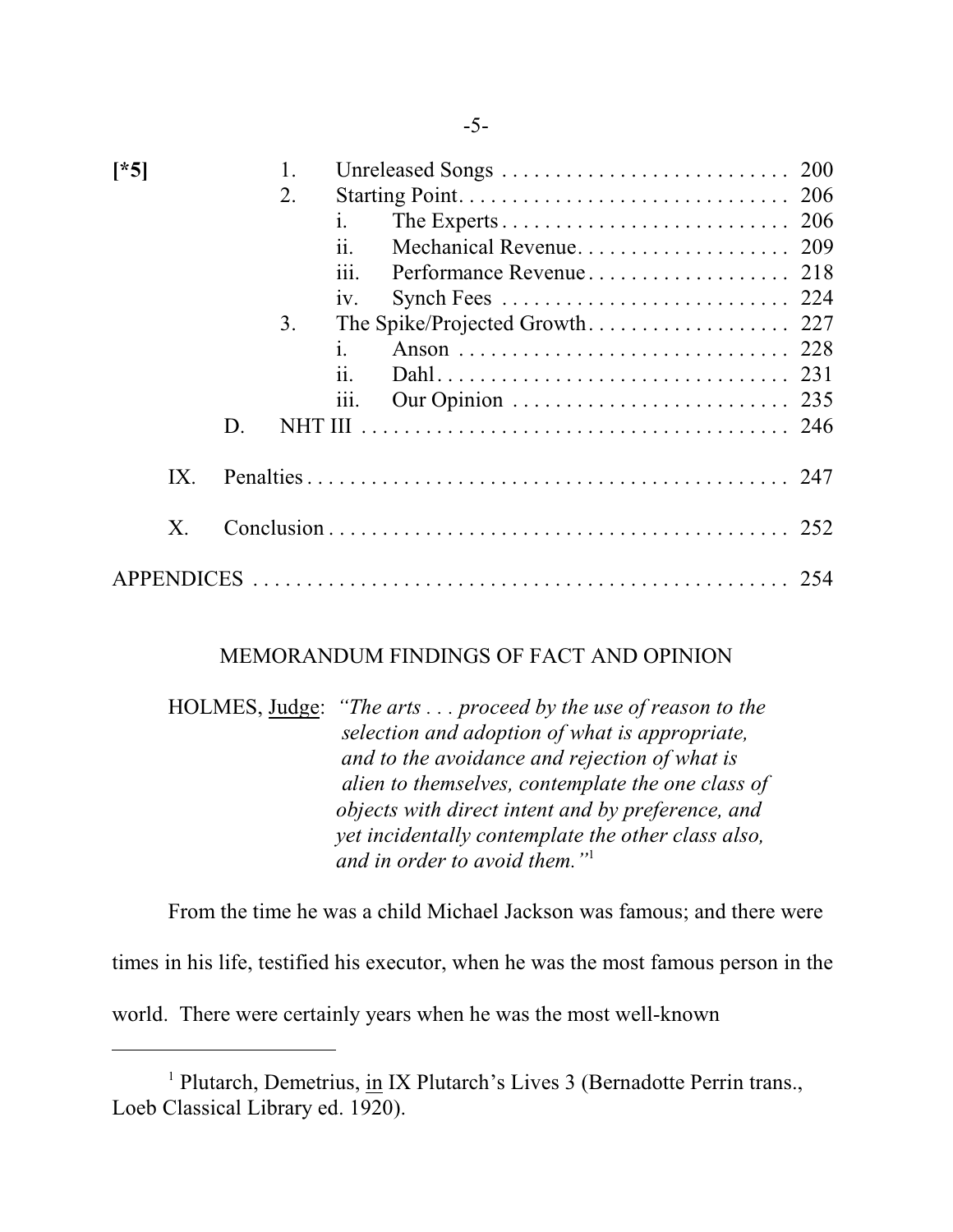**[\*6]** popular-music star, and even after his death there have been years when he was the world's highest-earning entertainer.

But there were also many years when he was more famous for his unusual behavior and not his unusual talent. And there were some years where his fame was turned infamous by serious accusations of the most noisome acts. We make no particular judgment about what Jackson did or is alleged to have done, but we must decide how what he did and is alleged to have done affected the value of what he left behind.

His Estate and the Commissioner agreed on the value of many of his assets, but continue to dispute the values of three intangible ones:

- Jackson's image and likeness;
- his interest in New Horizon Trust II, through which he held an interest in Sony/ATV Music Publishing, LLC; and
- his interest in New Horizon Trust III, which contained Mijac Music, a music-publishing catalog that owned the copyrights to compositions that Jackson wrote or cowrote, as well as compositions by other songwriters.

# FINDINGS OF FACT

# I. Early Life

Michael Jackson was born in August 1958. He was the eighth child in a family of modest means that lived in a small house in Gary, Indiana. Jackson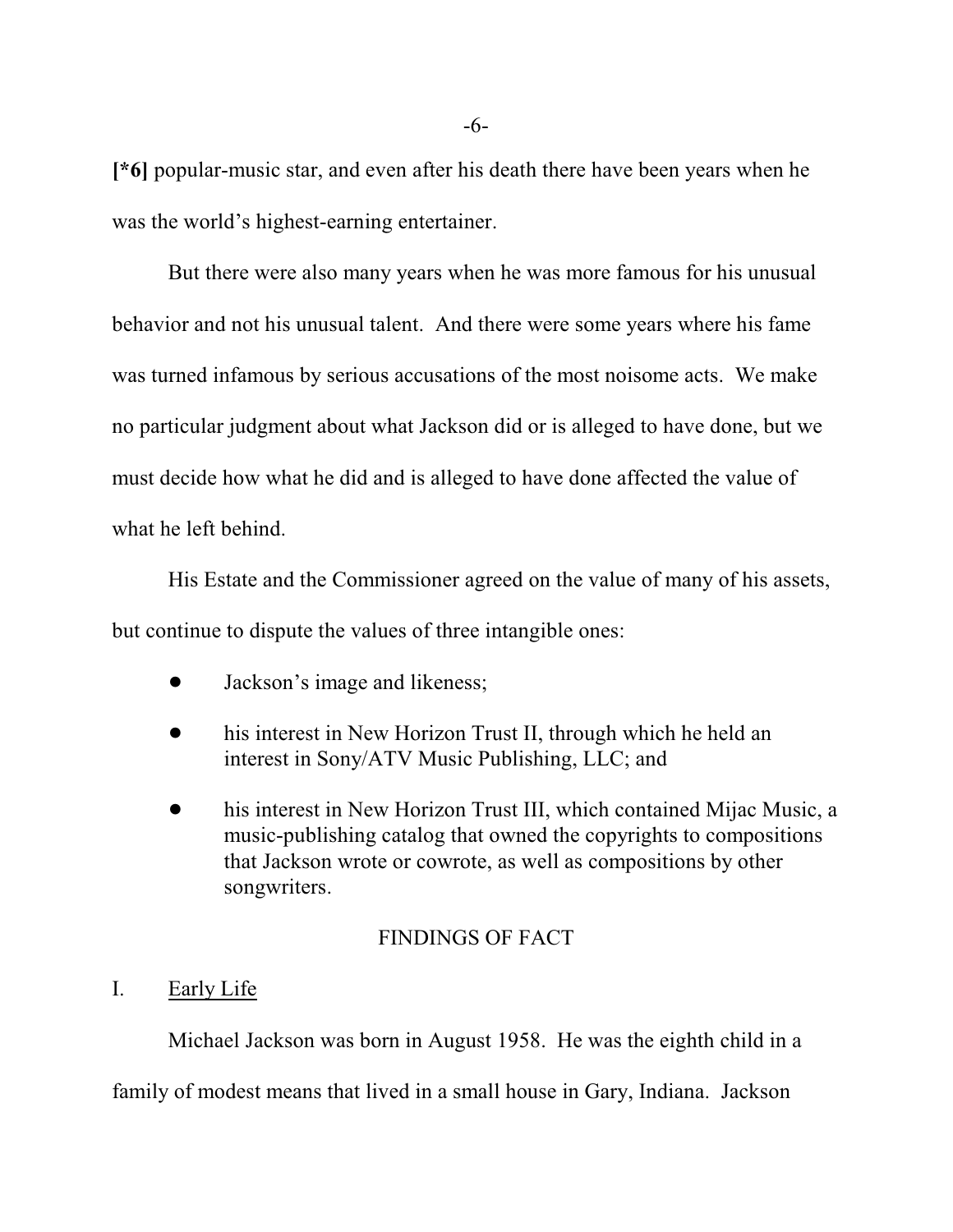**[\*7]** began his career by singing with his brothers Tito, Jackie, Jermaine, and Marlon. He was not yet six years old.

Within a year Jackson became the lead vocalist for what became the Jackson 5. From late 1966 to 1968 the Jackson 5 played in nightclubs and music venues across the Midwest and Northeast. In 1968 the group auditioned in Detroit for Motown Records and its founder, Berry Gordy. They soon signed with Motown, and their first four singles on the label reached number one on the Billboard Hot 100 Chart--the first time that had ever happened.

The success of the Jackson 5 gave Jackson a springboard to launch his solo career. In April 1971 Jackson became the youngest individual ever to appear on the cover of *Rolling Stone*. In 1972 he released his first two solo albums, *Got To Be There* and *Ben*. The eponymous song "Ben" was the first of Jackson's solo songs to become a number-one best seller. It is proof of his talent or the oddity of the era's popular culture that it appears to be a song about the love of a boy for his rat.

In 1975 the growing popularity of Jackson and the Jackson 5 enabled the family to move from Motown to Epic Records, a subsidiary of CBS Records, and to change their name to "The Jacksons." The Jacksons released albums and performed together until the mid-1980s. During this time Jackson's talents as a

-7-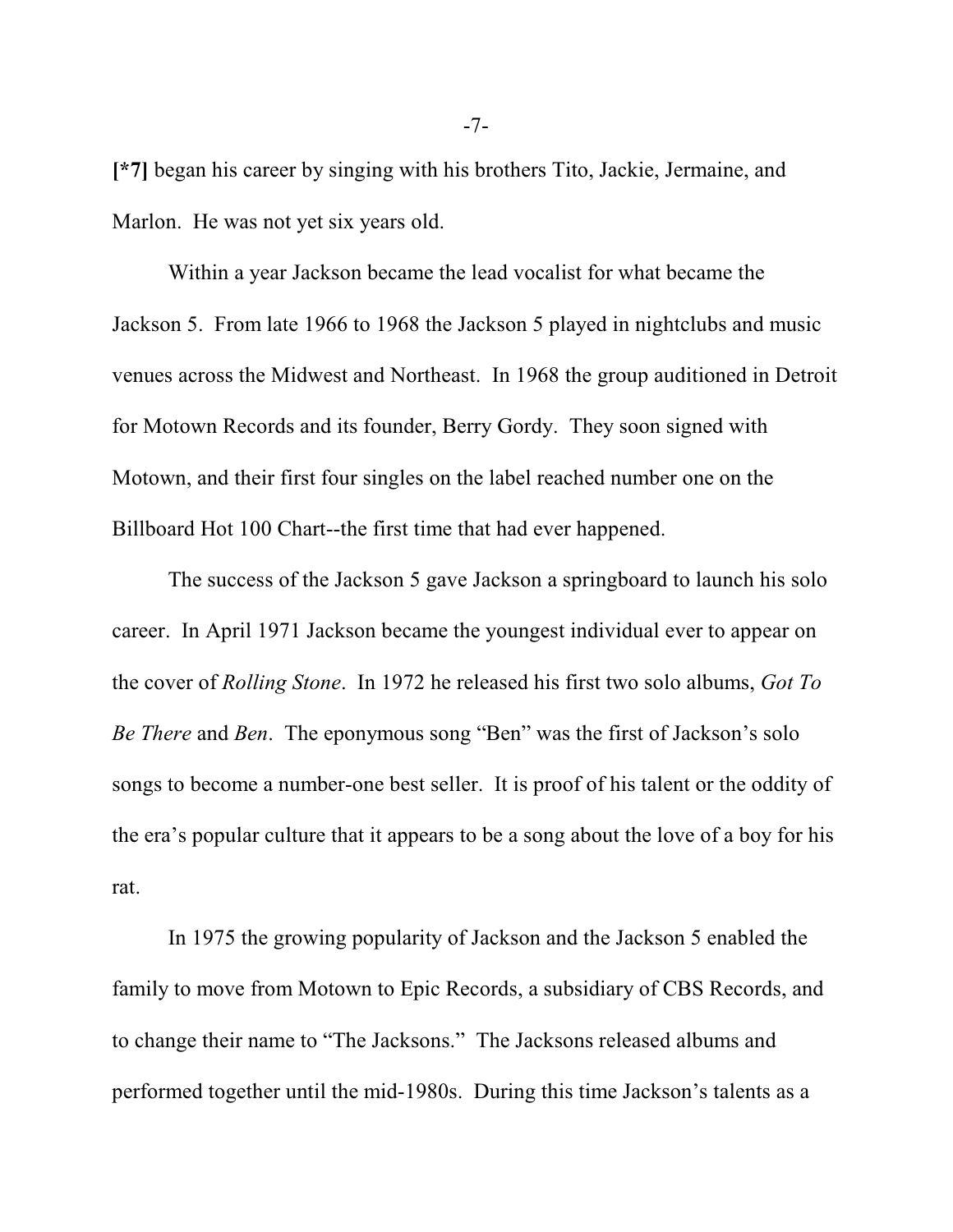**[\*8]** songwriter and composer emerged, and he wrote or cowrote 20 of the 84 compositions that The Jacksons recorded.

II. The Rise

Jackson had long had a difficult relationship--one he would later claim was abusive--with his father. His performing career had largely taken him away from formal education, causing him to never graduate from high school (though credible testimony showed he was highly intelligent). As he approached legal adulthood, he craved more independence in his career and in his personal life.

He began to plan a solo career and started to assemble the advisers who would help him manage his wealth and later his estate. He wanted unconflicted advice in the negotiations for any album and related tour, and the business opportunities that he correctly saw would open for him. He met and then retained a twenty-nine-year-old music lawyer named John Branca, and Jackson's already successful career began its ascent to unprecedented heights: By the time he died, Jackson's nine albums set world-record sales.

## A. *Off the Wall*

The first of those albums was *Off the Wall,* which Jackson released in 1979. It had ten previously unreleased songs, of which Jackson wrote two, "Don't Stop 'Til You Get Enough" and "Working Day and Night," and cowrote a third, "Get

-8-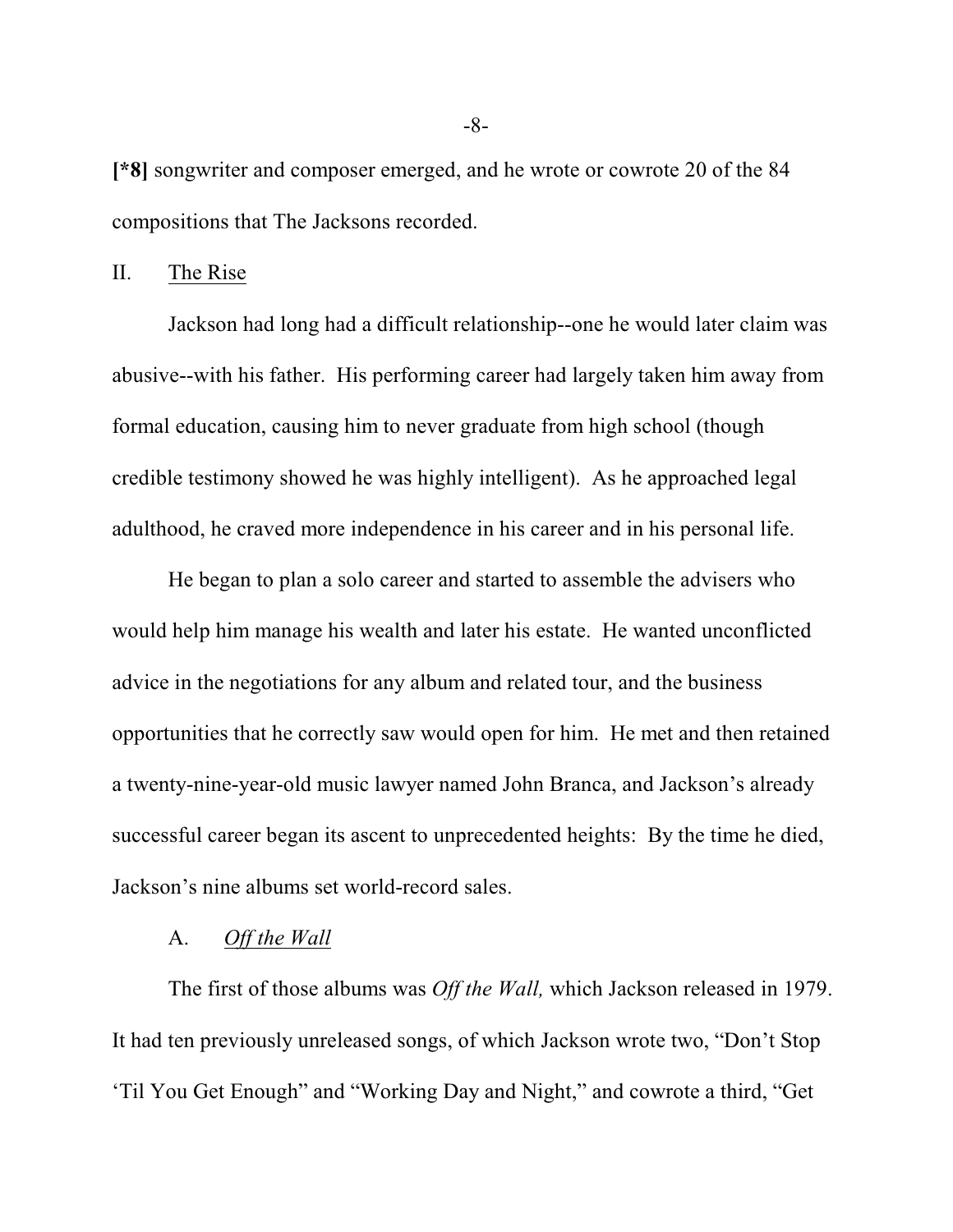**[\*9]** on the Floor." It was quite successful, and two of the songs reached number 1 on the Billboard Hot 100 Chart, with another two breaking into the top 10.

Around this time Jackson had formed Mijac Music catalog--a catalog that would end up comprising the publishing rights for compositions composed by a variety of composers including, most notably, compositions written by Jackson himself. Beginning in June 1980 Warner Bros. Music<sup>2</sup> became the administrator of Mijac and would continue in that role through Jackson's death.

## B. *Thriller*

But *Off the Wall* was as the widow's mite to the temple treasury that was his next album--*Thriller*. Recorded at the end of 1982, *Thriller* had nine songs, of which Jackson wrote four: "Wanna Be Startin' Somethin'," "The Girl Is Mine," "Beat It," and "Billie Jean." (The title song, however, was composed by Rod Temperton and not Jackson.)

*Thriller* was a global sensation. Seven of its nine songs became top 10 singles. The album was the number-one record in the United States for an unprecedented 37 weeks and remained in the top 10 for 80 weeks. The Recording Industry Association of America (RIAA), which certifies gold and platinum records, kept having to come up with new awards to symbolize its success, and

<sup>&</sup>lt;sup>2</sup> This was later renamed Warner/Chappell.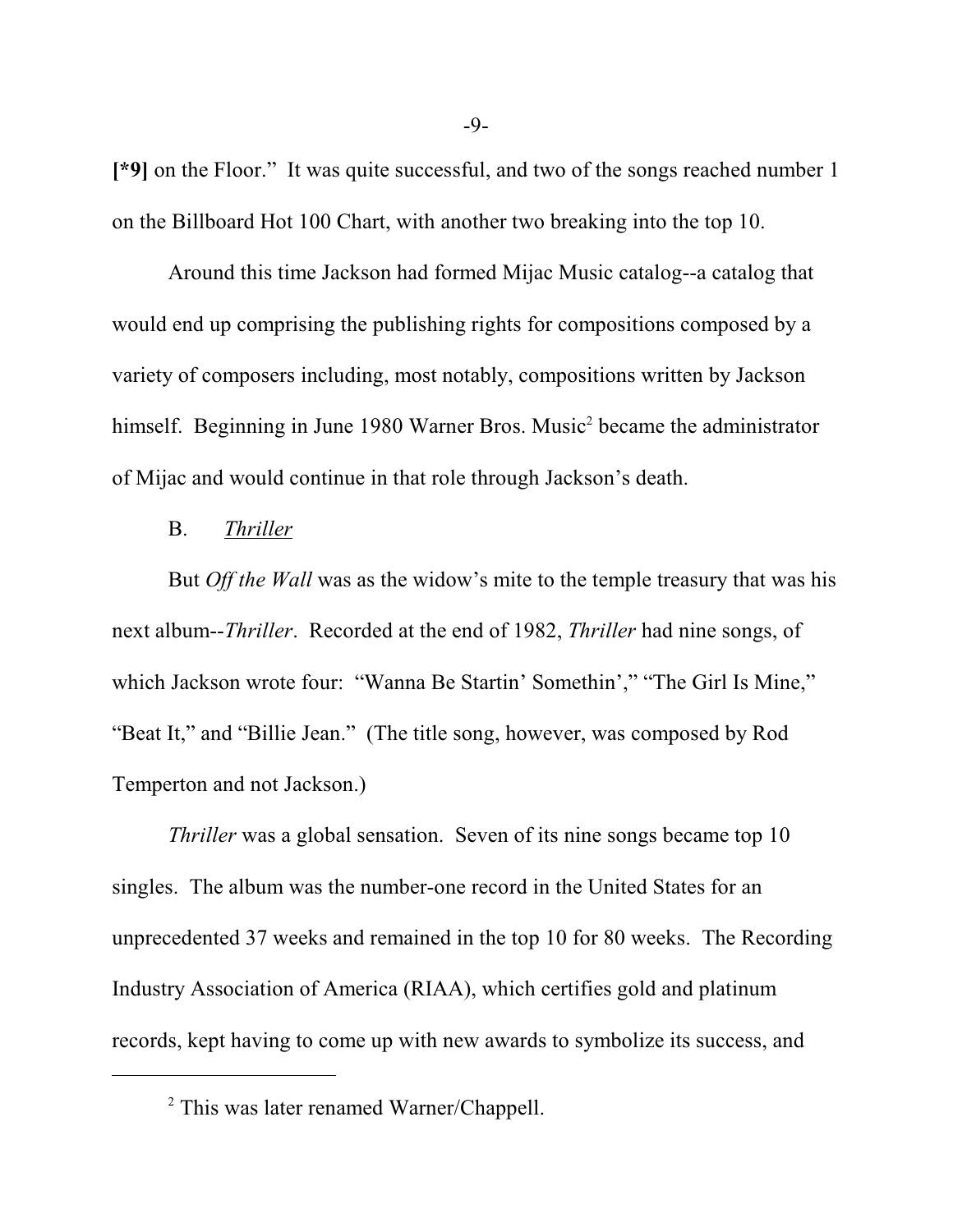**[\*10]** *Thriller* ended up certified as 33x Multi-Platinum. 3 Decades later when we tried this case, *Thriller* was still the top-selling album in history.

Jackson's popularity was not limited by what he did in the studio. In March 1983, during the taping of the *Motown 25* television special, he took the stage to perform "Billie Jean" and debuted his iconic "moonwalk". *Motown 25* aired on May 16, 1983 to an estimated audience of 34 million viewers in those preinternet, prestreaming days. These years were also at the dawn of the music-video business, and "Michael Jackson's Thriller" debuted in December 1983--eventually becoming, at over nine million copies, the best-selling music video ever.

By 1984 it was quite probable, as Branca would later testify, that Jackson was the most famous person in the world. He was also at the peak of his personal

| <sup>3</sup> RIAA's requirements for achieving its awards are: |                                                |                         |  |
|----------------------------------------------------------------|------------------------------------------------|-------------------------|--|
| RIAA GOLD & PLATINUM AWARDS                                    |                                                |                         |  |
| <b>CERTIFICATION</b>                                           | <b>MINIMUM UNITS</b>                           | <b>DATE ESTABLISHED</b> |  |
| Gold                                                           | 500,000                                        | 1958                    |  |
| Platinum                                                       | 1,000,000                                      | 1976                    |  |
| Multi-Platinum                                                 | 2,000,000<br>(increments of $1,000,000$ after) | 1984                    |  |

RIAA, Gold & Platinum, https://www.riaa.com/gold-platinum/about-awards/ (last visited Mar. 12, 2021).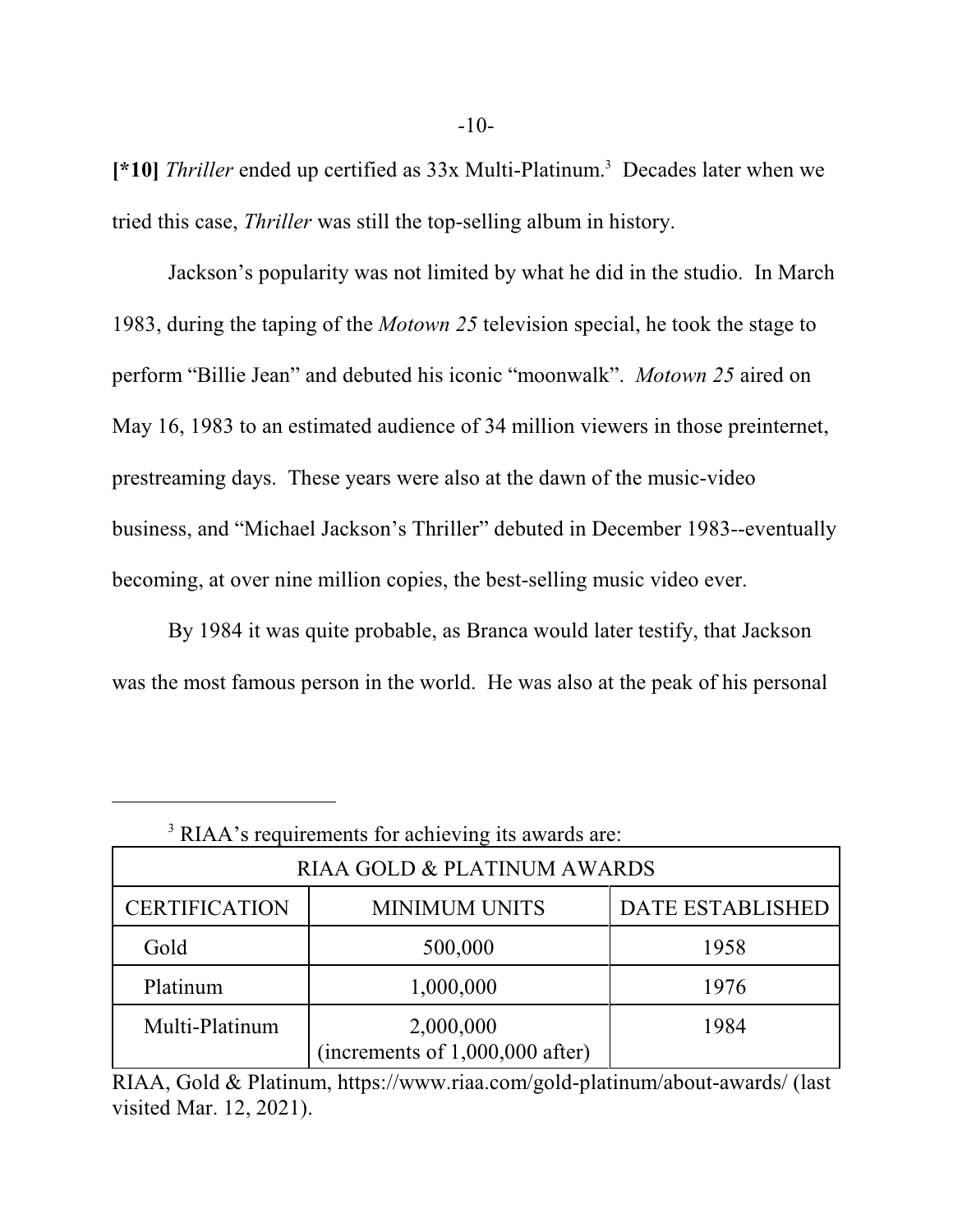[\*11] popularity, which was nearly universal if not quite unanimous.<sup>4</sup> Branca and Jackson's other advisers had negotiated an excellent deal, and *Thriller*'s success presented Jackson with a flood of income and unprecedented bargaining power over his recording company. Jackson's team used their power wisely, and Branca renegotiated Jackson's contract with CBS Records to transfer ownership in Jackson's master recordings<sup>5</sup> to a corporation--MJJ Productions, Inc.--that Jackson himself owned.

## C. *Victory*

Jackson remained on this extraordinarily high plateau for a couple more years. Later in 1984 The Jacksons released their final album, *Victory*. The album contained eight previously unreleased songs, three of which Jackson cowrote. The group went on the Victory Tour, promoted by Chuck Sullivan--the then-owner of

<sup>&</sup>lt;sup>4</sup> See, e.g., Memorandum from Fred F. Fielding, Counsel to the President, to James K. Coyne, Special Assistant to the President for Private Sector Initiatives (Apr. 30, 1984) ("I think any ceremony involving the President and [Jackson] would be perceived as an effort by the President to bask in the reflected glow of the inordinate and at times hysterical publicity surrounding [Jackson], a perception that would be demeaning to the President."); Memorandum from John G. Roberts to Fred F. Fielding (Apr. 30, 1984) ("[A] Presidential award would be perceived as a shallow effort by the President to share in the constant publicity surrounding Jackson[.]").

<sup>&</sup>lt;sup>5</sup> This case lies at the intersection of tax and music law. In our findings of fact, we discuss several terms that have a specific meaning in the music world. Our primer of these is infra pp. 83-98.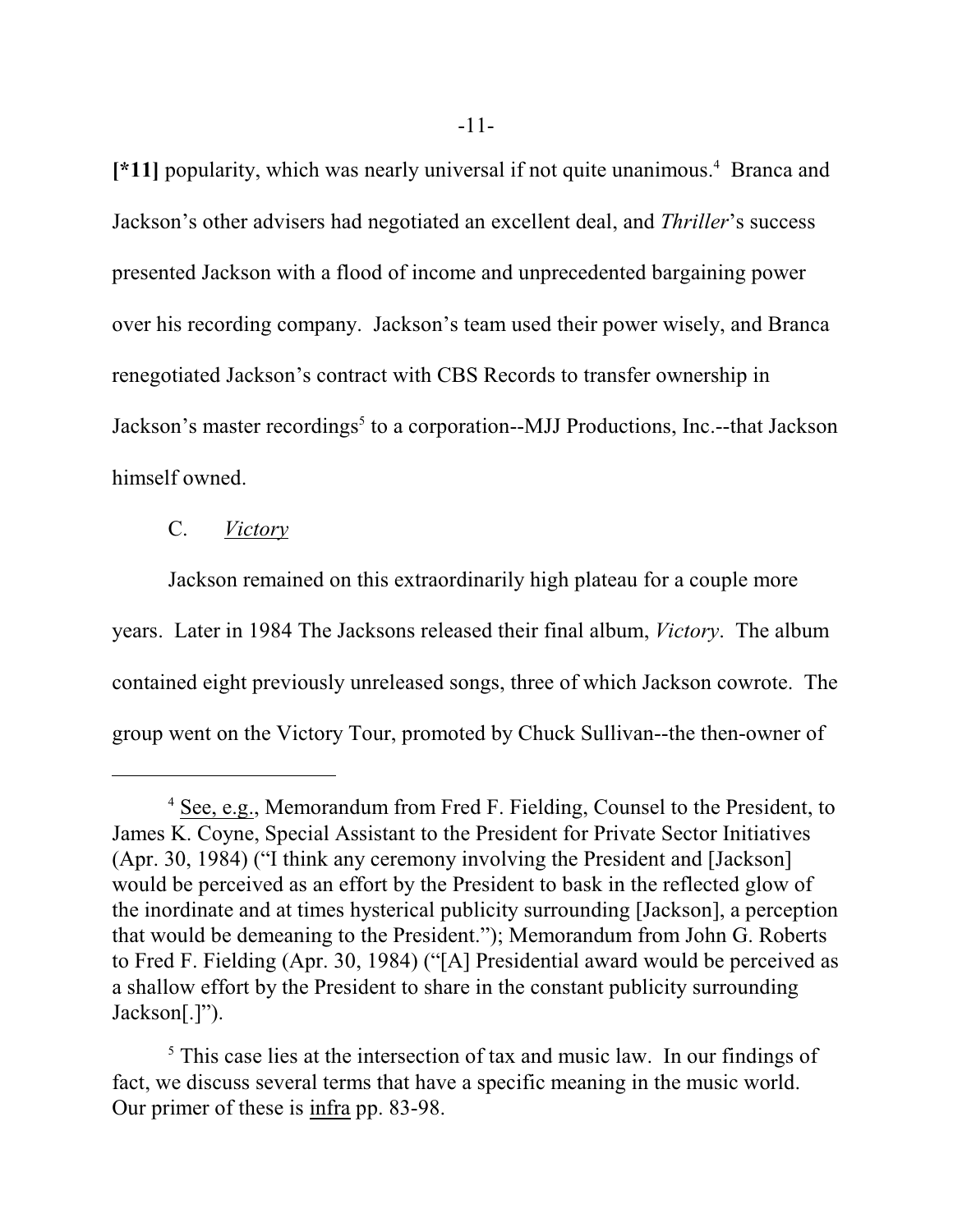**[\*12]** the Boston (now the New England) Patriots football team and its stadium- and sponsored by Pepsi-Cola Company. This tour itself grossed more than \$70 million, and each brother netted \$6 million. Jackson donated his entire share to charity.

Jackson's personal fame meant that he received numerous requests for merchandising licenses for his "image and likeness." To handle these requests, Triumph International, Inc.--an S corporation with Jackson as its sole shareholder --was incorporated in March 1984. In July 1984 Triumph entered into a five-year licensing agreement with Sullivan's company, Entertainment Properties, for the use of Jackson's image and likeness on a variety of products, including a line of clothing and fragrances. Under the agreement, Jackson was to receive \$18 million upfront, with a potential total of \$28 million. Jackson, however, was the only winner in this deal. He got the \$18 million, but the merchandise didn't sell, and the deal ultimately proved disastrous for the Sullivan family.

Jackson recognized the other opportunities that his financial success presented. He sought the advice of Branca and his team, and he made two decisions that are important to this case.

The first was to buy up copyrights in musical compositions of other artists and music catalogs. After making a number of smaller purchases, Branca told

-12-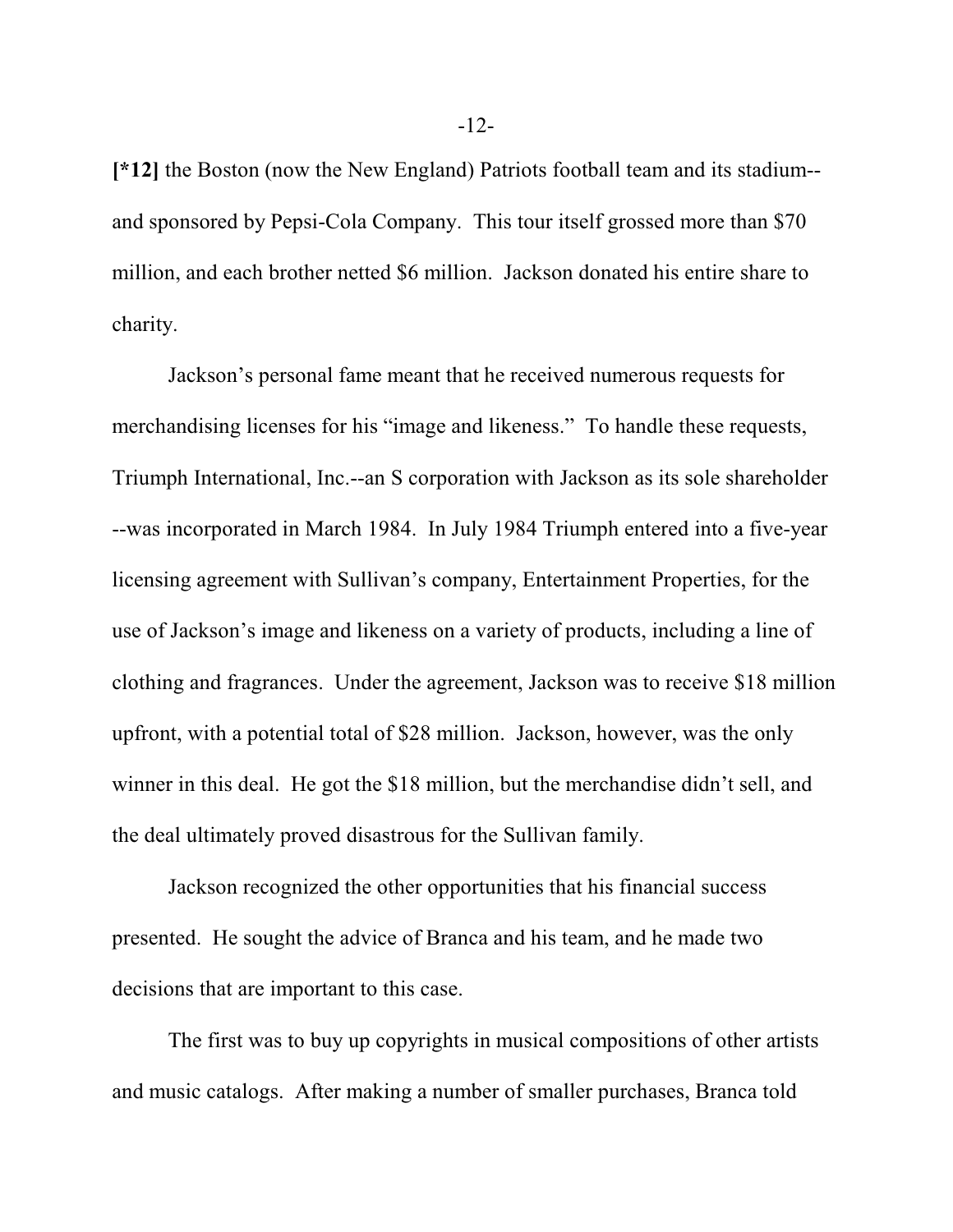**[\*13]** Jackson that the ATV Music Publishing Catalog was for sale. The special asset in this catalog was at least 175 Beatles songs written by Paul McCartney and John Lennon. Jackson ran the idea by his investment committee, many of whom felt the asking price was too high. Jackson was also concerned about buying what he viewed as the creative property of a friend. So, before bidding on ATV, he told Branca to call Yoko Ono and Paul McCartney, and they both told him that they weren't interested. Jackson decided to go ahead with the deal and in May 1985 he bought the catalog for \$47.5 million.

The money also let Jackson begin to indulge some of his eccentricities--he purchased a chimpanzee that he took along on part of a tour, installed a hyperbaric sleeping chamber, and placed a bid to buy the bones of a 19th-century medical curiosity. By the mid-'80s tabloid references to him as "Wacko Jacko" started to emerge.

#### D. *Bad*

At the time, these eccentricities seemed to have a minimal effect on Jackson's career as an artist and performer. He continued to release new material. His next solo album, *Bad*, came out in 1987. It had ten previously unreleased songs, of which he wrote eight. A 2001 reissue of *Bad* had another two songs he himself wrote, and a third--"Todo Mi Amor Eres Tú" (a Spanish language version

-13-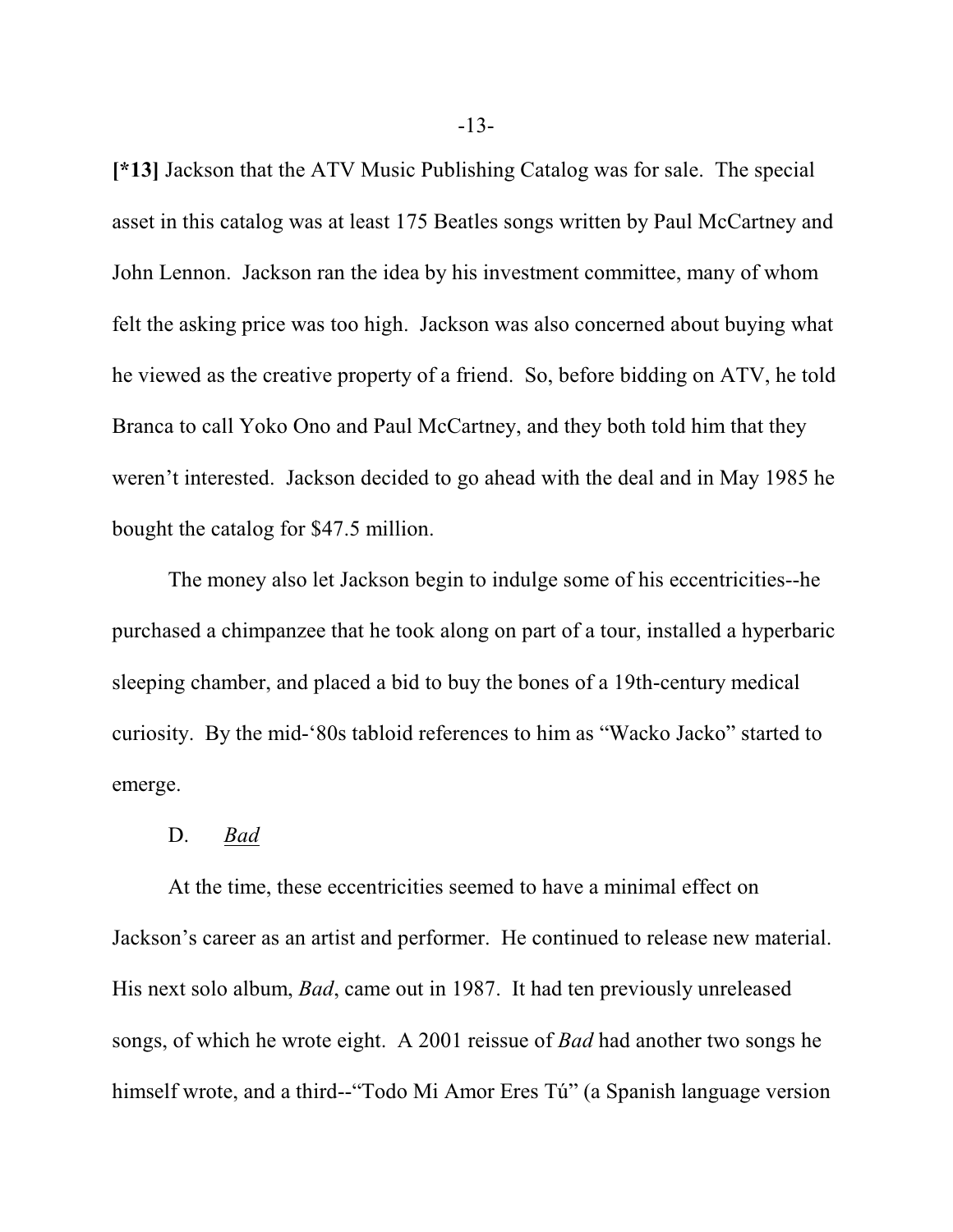**[\*14]** of "I Just Can't Stop Loving You")--for which he was a 75% composer. *Bad* itself became the first album ever to produce five consecutive singles to reach number 1 on the Billboard Hot 100 Chart.

*Bad* also pushed Jackson into his first solo tour in September 1987. The Bad World Tour was an international success; it grossed \$125 million on 123 shows and drew 4.4 million fans--the most of any tour to that time.

Jackson had begun to extend his brand in other profitable ways. As it had for the Victory Tour, Pepsi again became the tour sponsor, this time paying Jackson \$10-\$15 million. But Pepsi wanted more than Jackson's picture on its cans, and Jackson agreed to film two Pepsi commercials and create an advertising jingle for Pepsi that featured the song "Bad". He then packaged his recordings and performances into book sales. His autobiography Moonwalk reached the top of the New York Times bestseller list in April 1988. He starred in a short Disney film as "Captain EO". Jackson again put his riches into valuable assets. In the latter part of 1988, Branca negotiated the purchase of the Sycamore Valley Ranch--later known as the Neverland Ranch--in Santa Barbara County, California for Jackson.

At the decade's end Jackson received the Heritage Award for Career Achievement at the Soul Train Awards. His friend Elizabeth Taylor anointed--and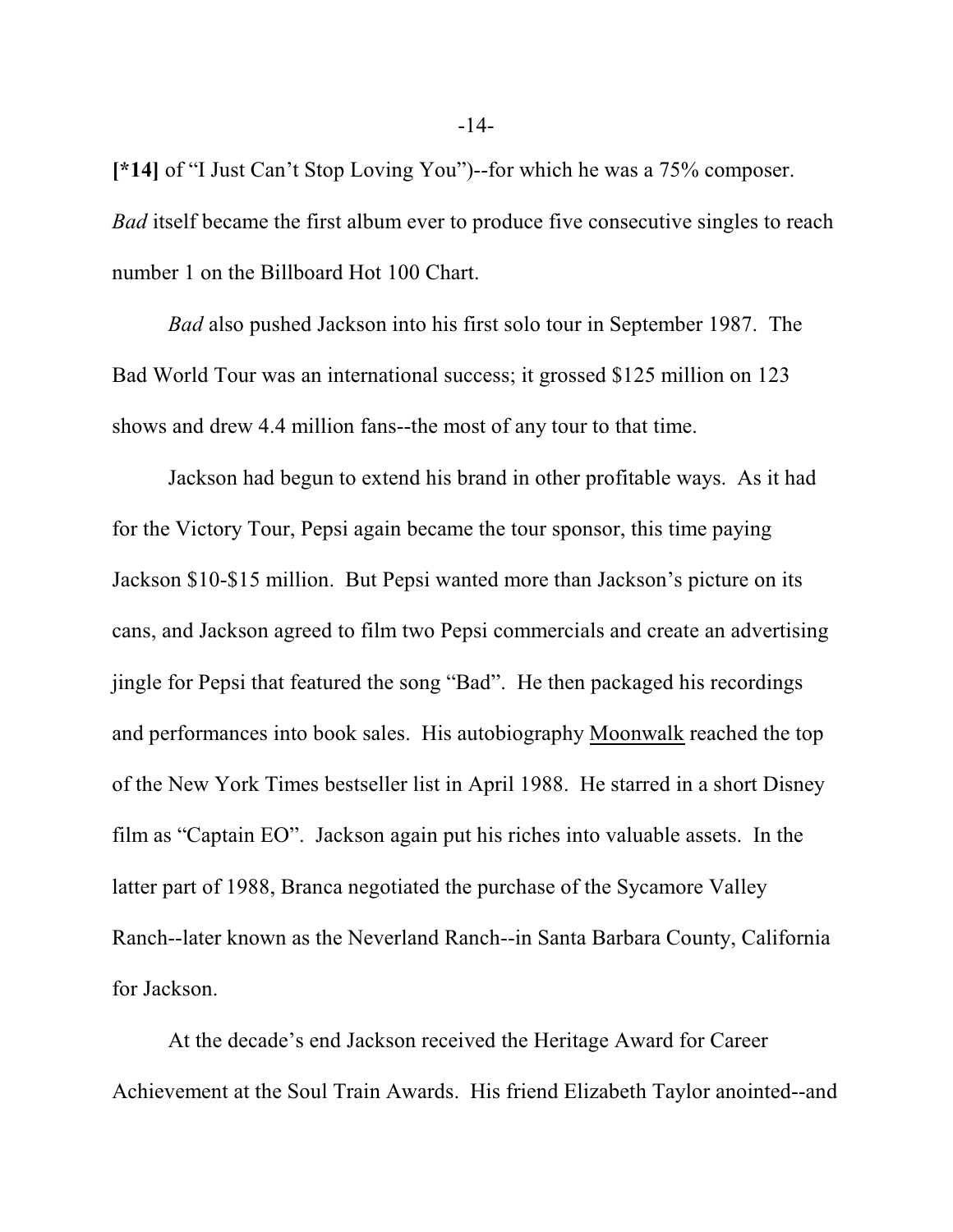**[\*15]** perhaps immortalized--him as the "true King of Pop, Rock, and Soul." Jackson shortened the epithet to "The King of Pop."

His fame and fortune was not quite at *Thriller* levels, but the money kept flowing. After the Bad World Tour ended, Jackson signed with L.A. Gear to endorse a line of cobranded sneakers for \$4.5 million in cash and \$3 million in L.A. Gear stock. He expected to release the sneaker line to coincide with his next album, *Dangerous*. But when that album was delayed, L.A. Gear nevertheless marketed the sneakers. Sales proved so bad that L.A. Gear's stock price tanked. The company responded by suing Jackson for \$10 million in damages for fraud and breach of contract, and the case settled for an undisclosed amount.

## E. *Dangerous*

In hindsight, Jackson's eccentricities and these relatively small business reversals were omens. But at the very start of the '90s, all still seemed well. In 1991, his wholly owned company, MJJ Ventures, Inc., signed a joint venture agreement with Sony that enabled him to distribute his recordings and videos through Sony Software, Inc. That same year he released his next album, *Dangerous*. It contained 14 songs, of which he wrote 3, "Heal the World," "Who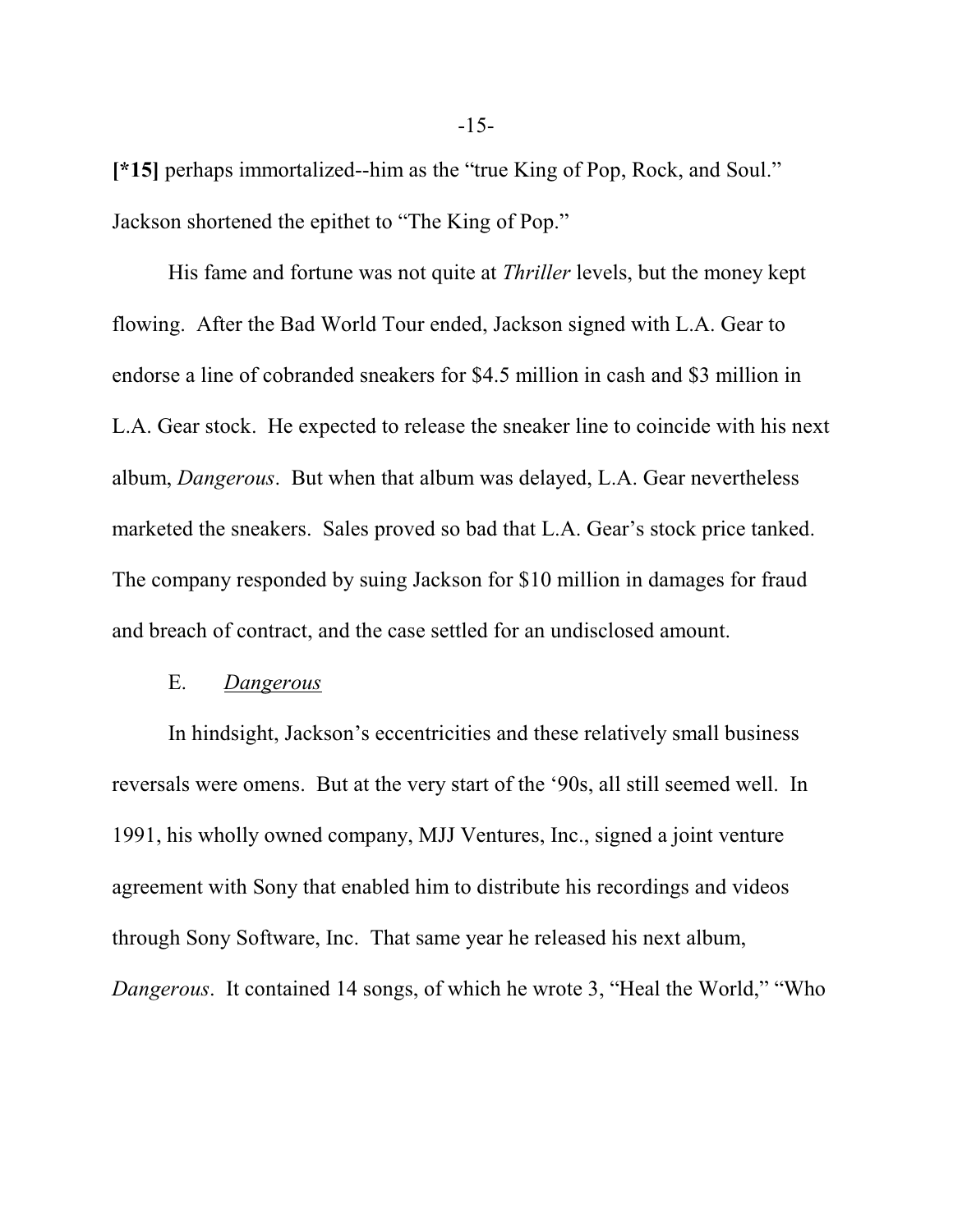[\*16] Is It," and "Will You Be There,"<sup>6</sup> and cowrote nine others. The album debuted at number 1 on the Billboard album chart and remained in the top 10 for more than a year, with sales of more than 30 million worldwide.

To promote the album, Jackson embarked on the Dangerous World Tour in June of 1992. Pepsi again signed on as sponsor--this time for a reported \$15 million. Through Triumph, Jackson signed with Winterland Productions for a tour-merchandising agreement. The agreement gave Winterland the exclusive right to use "the name, symbols, emblems, designs, trademarks, service marks and/or copyrights in graphic designs, likenesses and visual representations of \* \* \* MICHAEL JACKSON" in connection with the manufacture and sale of posters, paper products, and "upper body garments \* \* \* in, around and at each concert site" where Jackson appeared as part of the Dangerous World Tour. This netted Jackson \$5.2 million in advances.

Jackson released a concert program about this tour on HBO, and later on DVD, called *Live From Bucharest*. This generated some revenue--"enough to cover the production costs"--but failed to "generate a significant amount of income." Jackson quickly rebounded with a halftime performance at Super Bowl

<sup>6</sup> Although the song featured prominently in the memorable film *Free Willy*, it is at least possible to read the lyrics as referring to human love.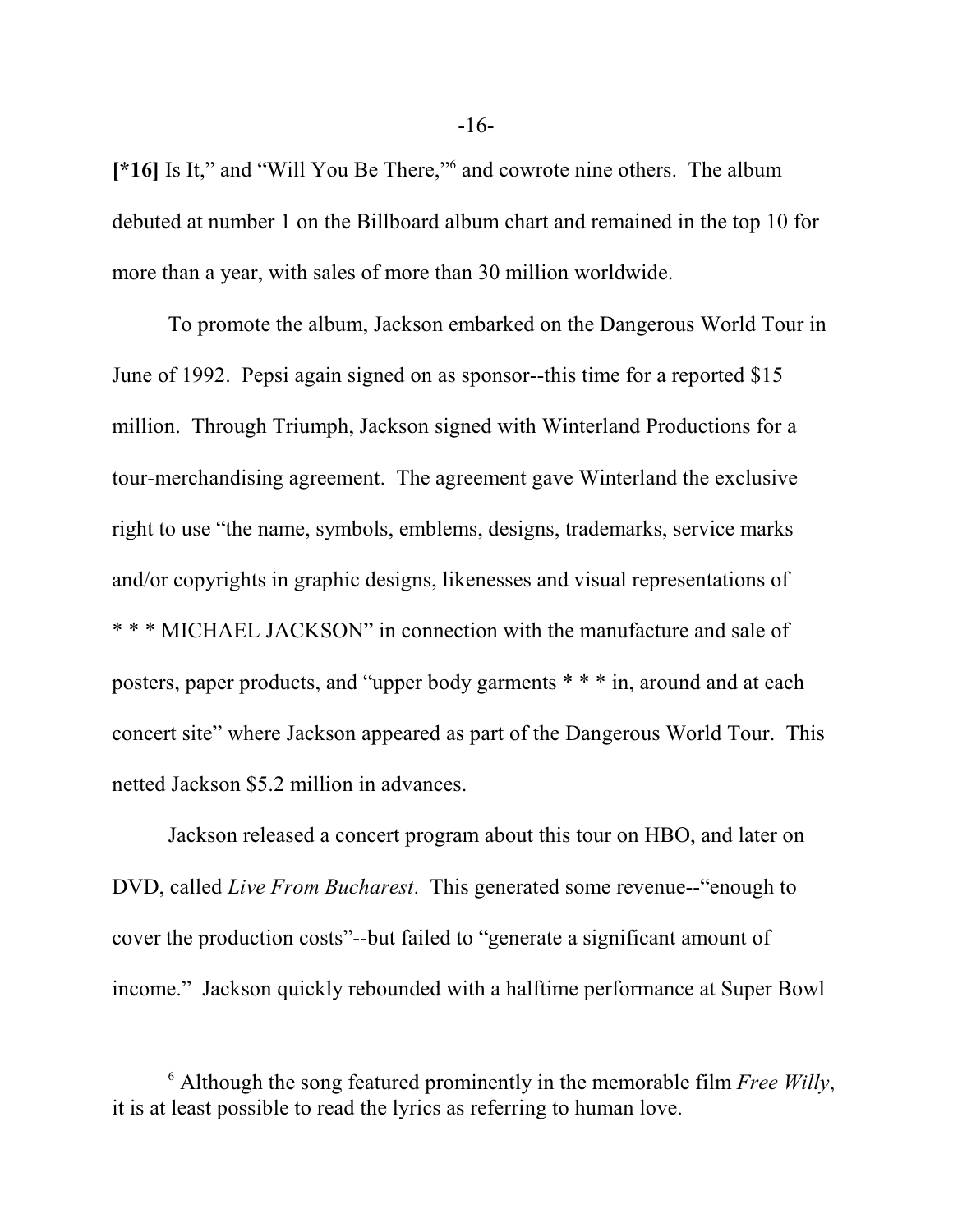**[\*17]** XXVII in January 1993 that received the highest Super Bowl ratings since 1987.

The Dangerous World Tour, however, was to be his last in the United States.

III. The Fall

In the summer of 1993, while Jackson was still on tour, the family of 13-year-old Jordan Chandler sued Jackson for torts that included sexual battery and seduction. The allegations exploded into the press. Jackson denied any wrongdoing and he was not charged with child molestation or any other crime as a result, although a criminal investigation did begin. The allegations had lasting effects. By November Jackson canceled the remainder of his Dangerous World Tour and Pepsi cut all ties with him. A confidential settlement was eventually reached the following year. It was widely reported that the criminal case then died for want of a cooperating witness. See generally 1997 Cal. Legis. Serv. Ch. 18 (S.B. 115) (West); Gerald F. Uelmen, "Jackson Faces Tougher Laws", L.A. Times (Nov. 23, 2003); Jim Newton, "Jackson Not Charged but Not Absolved", L.A. Times (Sept. 22, 1994).

Jackson continued to create music and tour, albeit only internationally. In 1995 Sony released his next album, a double-disk set, *HIStory: Past, Present and*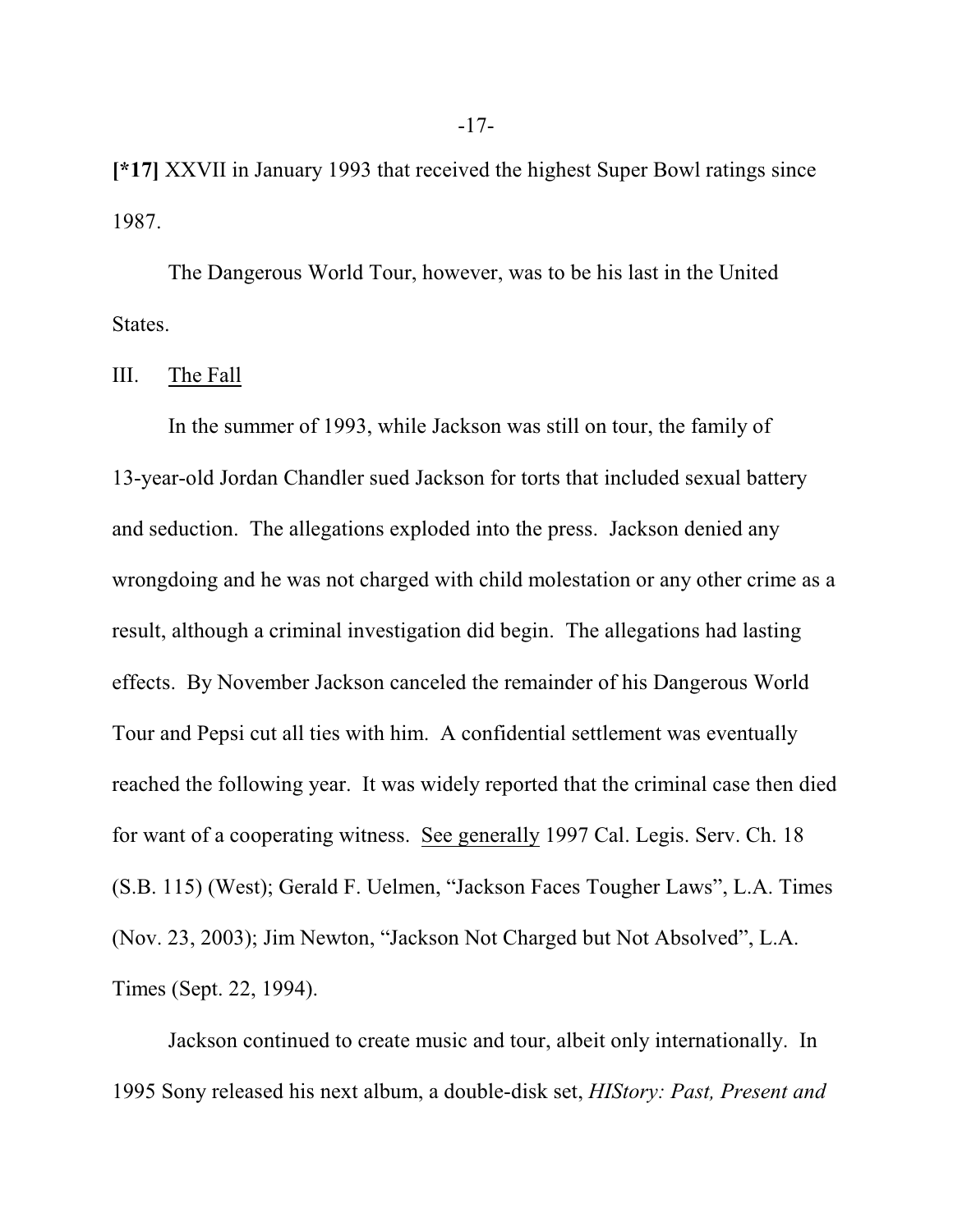**[\*18]** *Future Book I*. Disk 1 contained previously released songs, while Disk 2 contained 15 original songs, 7 of which Jackson wrote and 5 others which he cowrote. The album sold 20 million copies--nowhere near *Thriller* numbers, but still the best selling double-disk set of all time.

Jackson launched a 13-month tour to support the album in September 1996, but none of the dates was in the United States. One could begin to see a growing fissure between Jackson's popularity as a singer and his popularity as a merchandising brand. Despite the excellent album and ticket sales--the tour grossed \$165 million--it went unsponsored. After Chandler's allegations against Jackson, it appeared that companies weren't interested in associating their brands with his.

The tour did have one merchandising agreement. Triumph granted Sony Signatures "the sole and exclusive right and license to utilize the Licensed Marks in connection with the manufacture and [distribution]" of merchandise, with "Licensed Marks" defined as "name(s), symbols, logos, trademarks, designs, likenesses and/or images of [Jackson]." Sony Signatures paid a \$6 million advance, and Jackson also got nominal amounts from a few other licensees. Sales of tour merchandise were, however, significantly less than the advance, and Jackson had to repay Sony Signatures nearly \$4 million.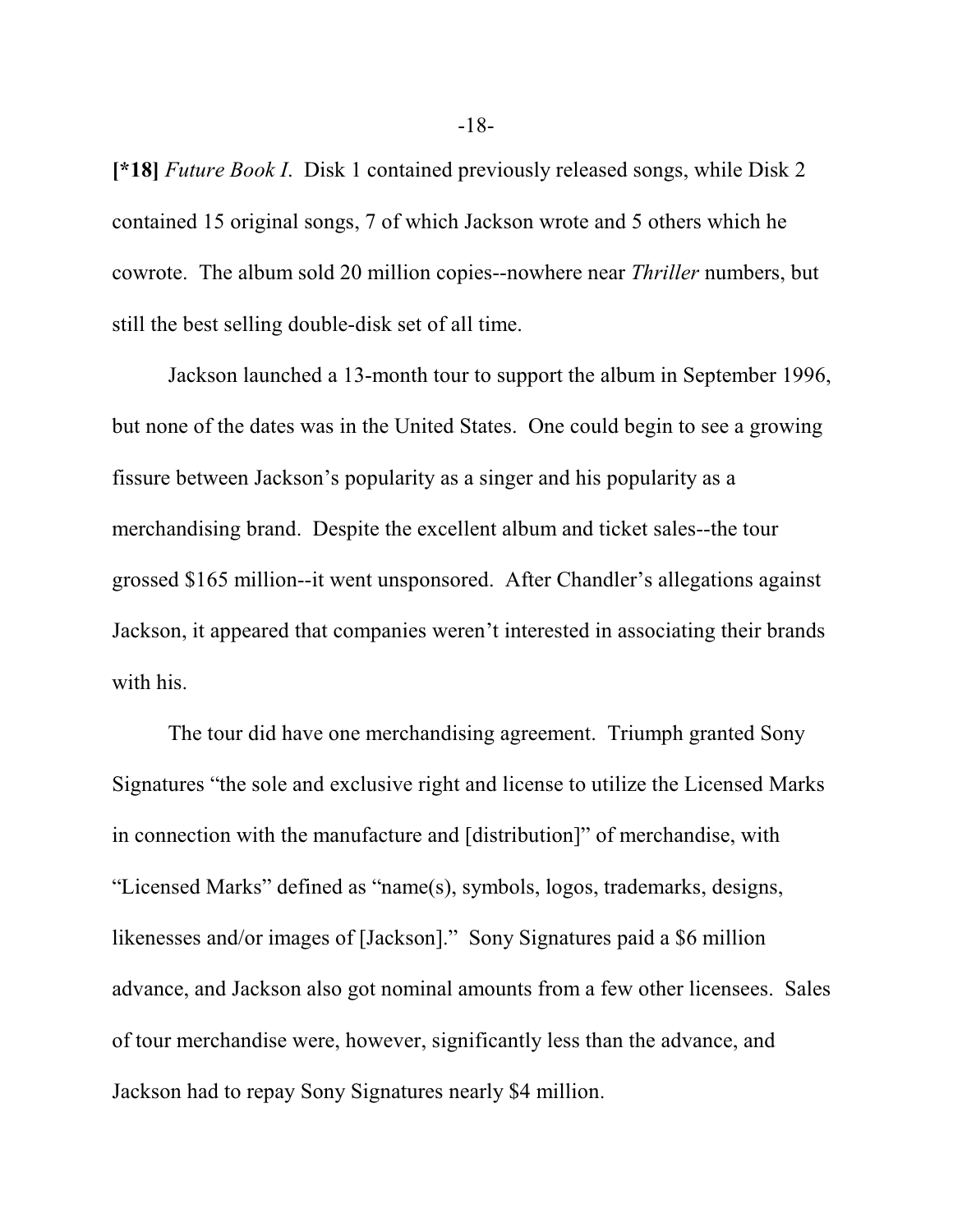**[\*19]** That year--1995--also marked the beginning of the financial pressures that would ultimately come close to crushing Jackson towards the end of his life. Several of his advisers recommended that he sell his ATV catalog to Sony. Jackson agreed in part and sent Branca to negotiate a merger of the ATV music catalog with Sony's music-publishing business. In November 1995 he signed an agreement with Sony Music Publishing Company and its affiliates to form Sony/ATV Music Publishing Company, LLC (Sony/ATV).

Jackson and Sony each received half of Sony/ATV. Sony paid Jackson \$115 million as an equalizing payment. 7 Sony also promised to pay him \$32.5 million over the next five years. The agreement provided that Sony and Jackson could each appoint an equal number of board members to represent their interests and that the board had the power to approve various "major decisions." Apart from these major decisions, however, "[t]he overall business, operations and tax, accounting, financial and other affairs" of Sony/ATV was to be "exclusively managed" by Sony.

The primary purposes of the 1995 agreement were "(a) to own and exploit [Sony/ATV]'s [a]ssets and to collect income derived therefrom, [and] (b) to

 $7$  An "equalizing payment" was made because the parties agreed that Jackson was contributing assets worth more than Sony was to their new LLC.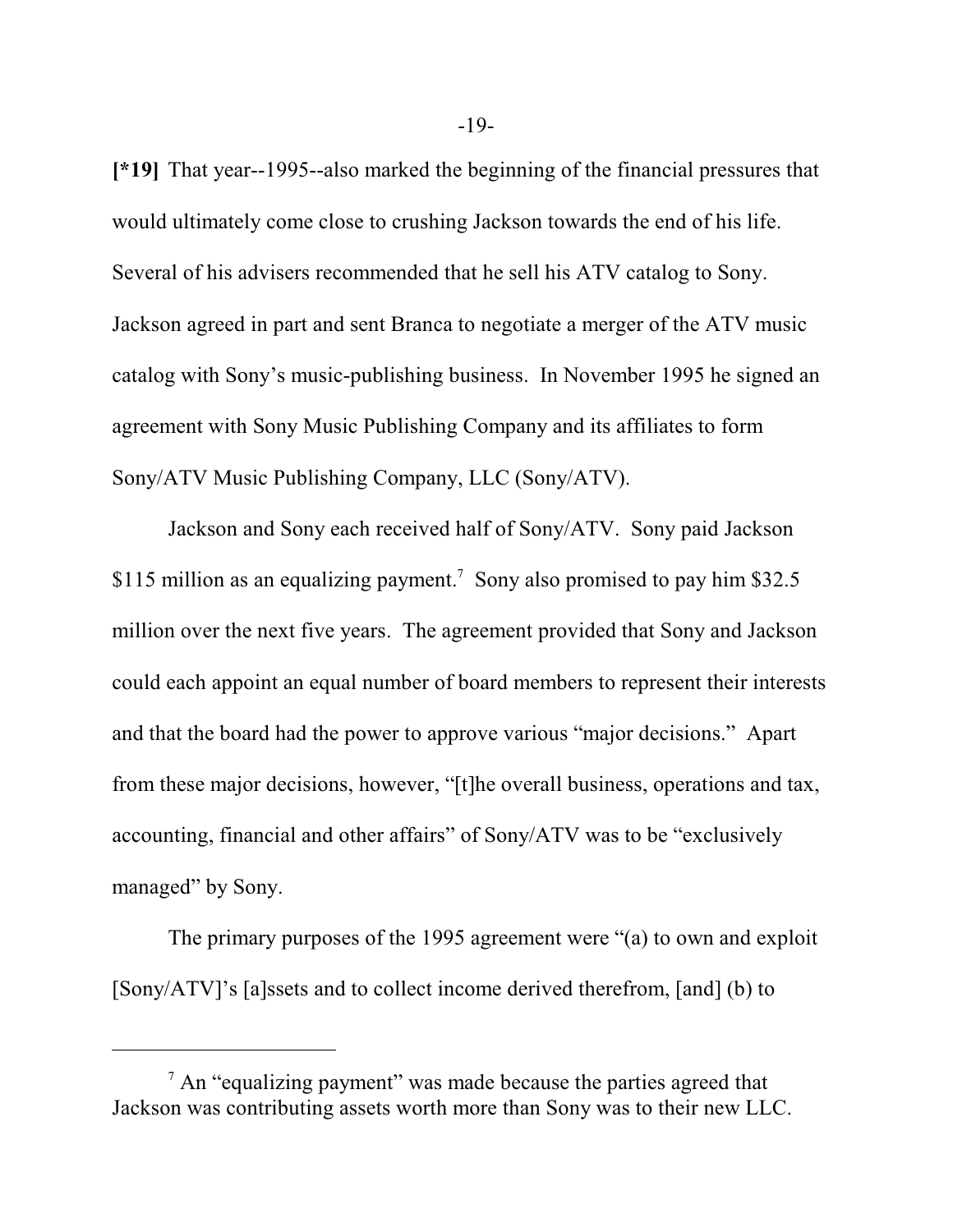**[\*20]** acquire and/or administer additional music publishing catalogs and to collect income derived therefrom." It was also the stated intent of Sony and Jackson to "actively expand [Sony/ATV] by future acquisitions." The deal was by all accounts a good one for both parties and left Jackson with both nearly equal power over the company and a considerably enhanced pile of cash. But he gave up complete control of one of his most valuable assets.

In 1997 Jackson released *Blood on the Dance Floor: HIStory in the Mix*. The album had eight remixed tracks and only five new songs, of which Jackson wrote one and cowrote the other four. Sales were not in the same league as those of his original albums but it still sold more than 11 million copies worldwide, which made it the most successful remix album of all time. There would, however, be no associated tour. But a problem began to arise--even with cash flowing in from the Sony/ATV deal and his music, Jackson's spending was starting to outpace his income, and he began to borrow significant sums against his share of Sony/ATV. By the end of 1998, his interest was burdened by \$140 million in debt to Bank of America.

#### IV. The Collapse

In the next two years his borrowing against the Sony/ATV interest had increased to \$185 million. It seemed that Jackson was about to become a real-life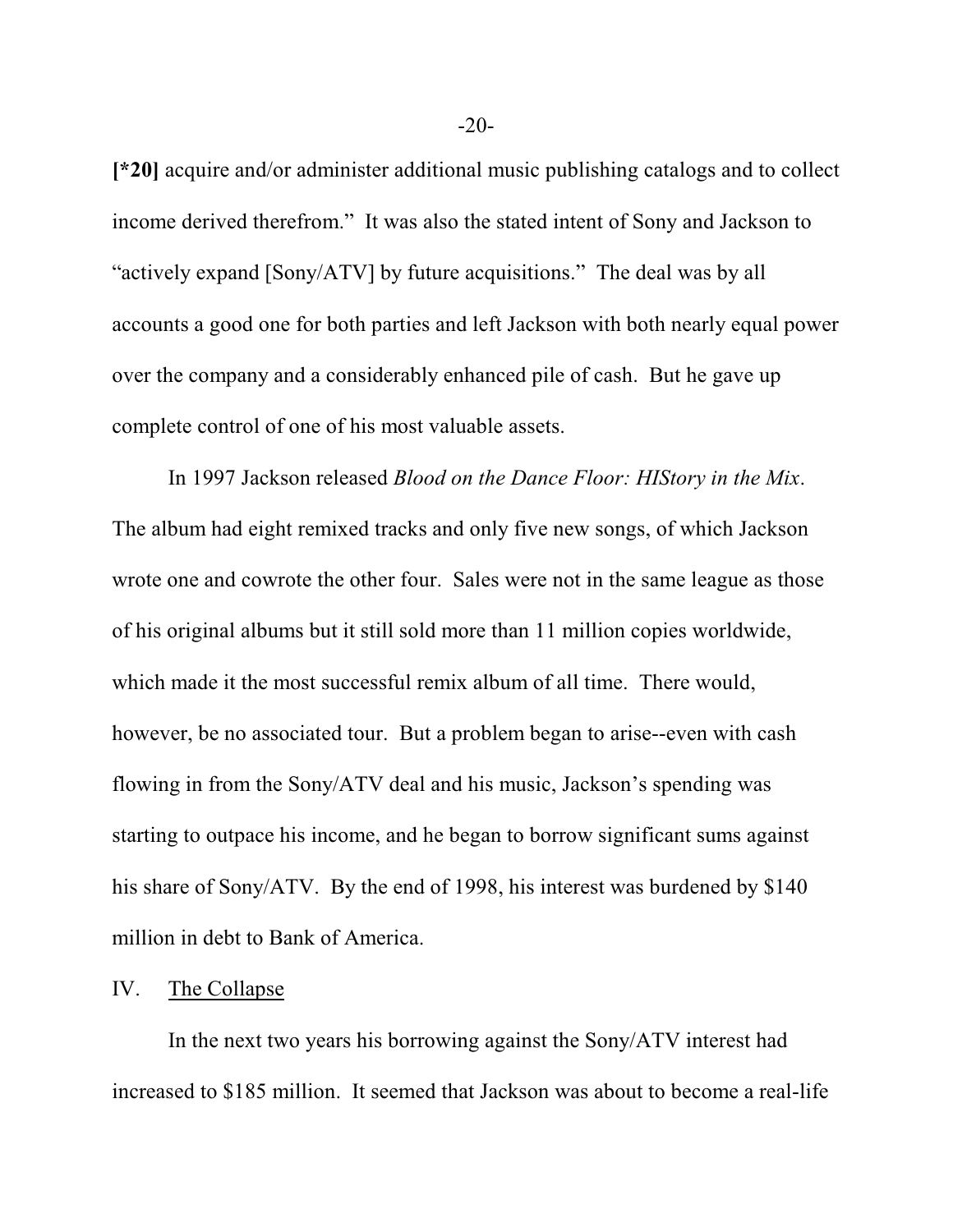**[\*21]** Mike Campbell--bankrupt in two ways, first gradually, then suddenly. See Ernest Hemingway, The Sun Also Rises 72 (1926). It did not help his finances that he became increasingly reclusive. His public performances were limited to two tribute concerts at Madison Square Garden to mark the thirtieth anniversary of the recording of his first studio solo album. They were watched by an enormous television audience, but for most of the show Jackson sat in what one reviewer called a "royal viewing box," and any favorable publicity was soon overwhelmed by the September 11 attacks days later.

These concerts were to be his last.

Although his tour income vanished, Jackson did continue to release records. *Invincible* came out in 2001, with 16 new songs of which Jackson wrote 2 and cowrote 12. But this album had an extremely large production budget of \$30 million and a promotional campaign that cost \$25 million. With costs like this and with Jackson either unwilling or unable to tour in support of it, Sony didn't want to distribute the album and refused to renew his recording contract. Epic Records picked up distribution, but sales amounted to only 4.5 million albums in the first year. This would have been an astounding number for an ordinary star; for Jackson they were a disappointment. And he wouldn't release another wholly original album as long as he lived.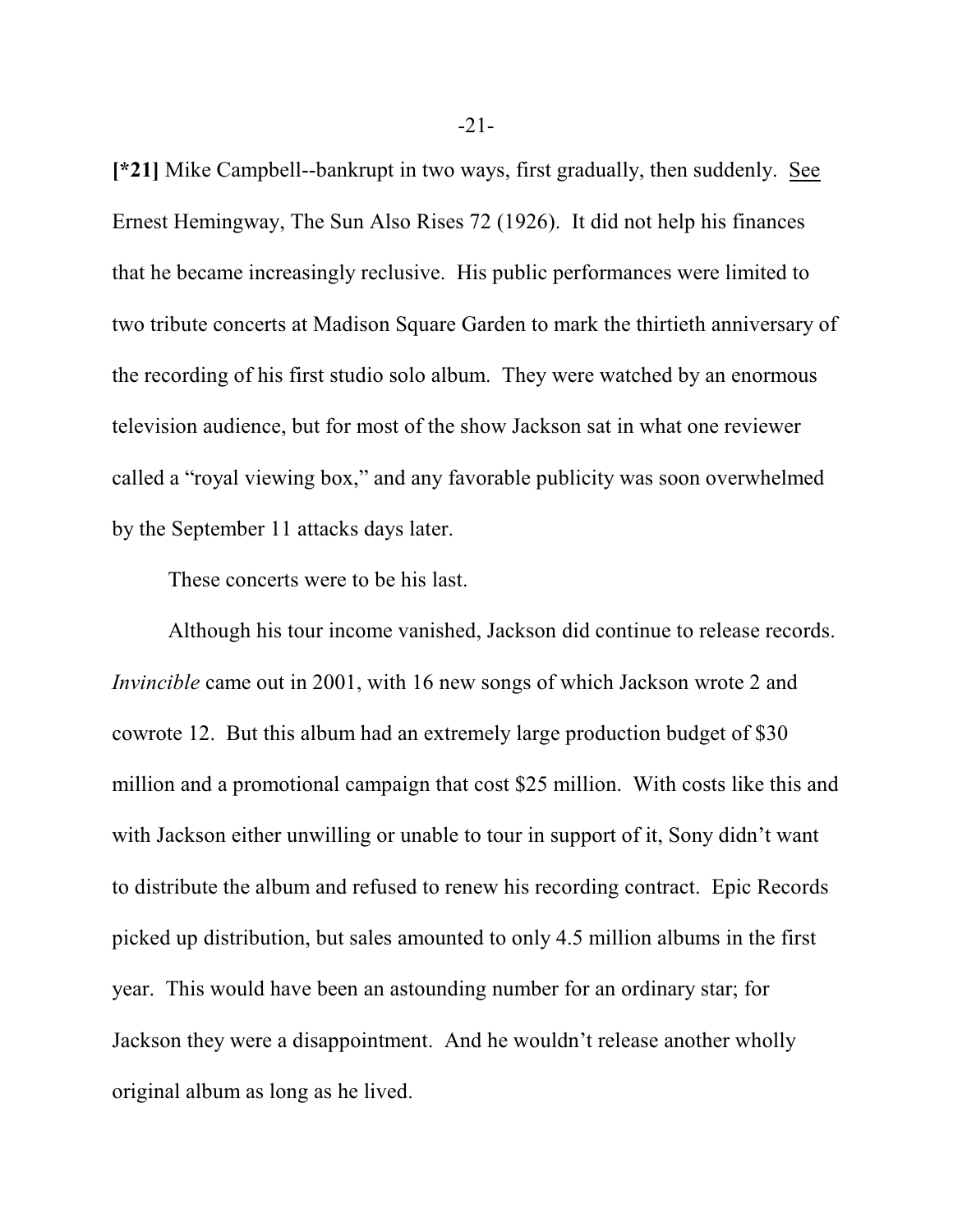-22-

## **[\*22]** A. The Bashir Documentary and Criminal Case

Around the time *Invincible* shipped to record stores, Jackson agreed to allow British filmmaker Martin Bashir to spend the better part of a year with him. This decision proved disastrous. Bashir and his crew--with Jackson's permission--followed him around Neverland to make a documentary called *Living With Michael Jackson*. The documentary, released in 2002, focused on the most unusual parts of Jackson's life--his skin bleaching, his plastic surgery, and his relationships with young boys.

With the release of this documentary, an even larger fraction of the public began to view Jackson as a pederast. This included local law enforcement. In the summer of 2003 the Santa Barbara County District Attorney's Office began a criminal investigation into allegations that Jackson had molested another 13-year-old, this one named Gavin Arvizo. Jackson surrendered to the Santa Barbara County Sheriff's Department in November 2003 and faced seven counts of child sexual abuse and two counts of administering an intoxicating agent. He pleaded not guilty and was tried in January 2005. In June he was acquitted of all counts.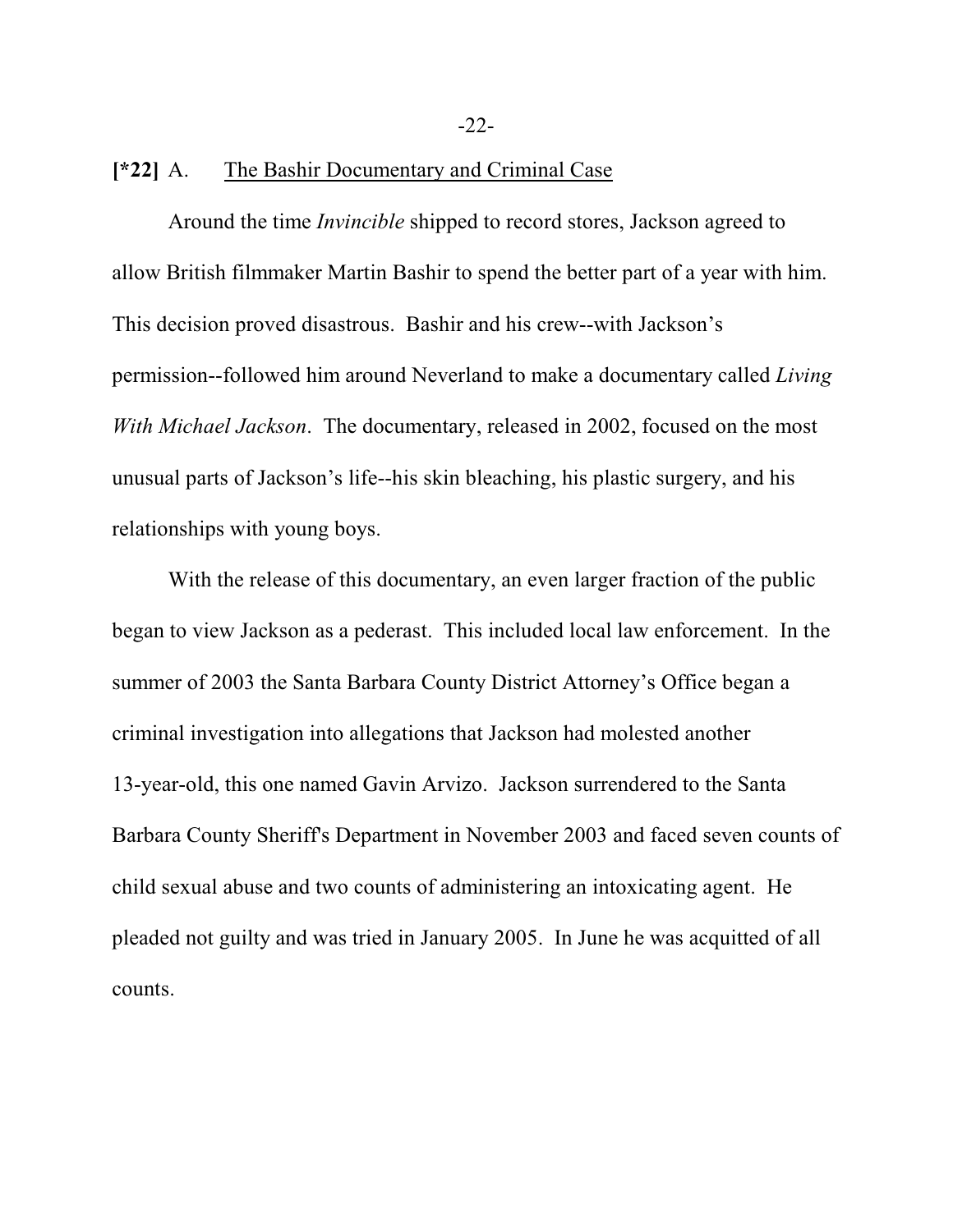## **[\*23]** B. Financial Peril

Acquittal did not rehabilitate his reputation. And this ordeal did nothing to stanch the outflow of his wealth. He continued to spend great gobs of money in excess of his now shrinking income. To keep pace, Jackson took out additional loans secured by his assets. The terms of these loans became ever more onerous because his acquittal was not an exoneration and fewer banks were willing to even consider doing business with him after the criminal trial. One very important instance of this happened in 2005 when Bank of America cut ties for fear of its own reputation. It did this with a sale of Jackson's debt to Fortress Capital Corporation. Fortress was a distressed-debt hedge fund that lent money on terms that aimed less at repayment and more at ultimately gaining control of the underlying collateral--which now included Neverland.

Fortress didn't care that much about Jackson's reputation. It seemed happy, in a usurious way, to increase Jackson's debt to around \$270 million. 8 This had two effects. The first was that Sony required him to agree to amendments to the Sony/ATV operating agreement before it would allow him to further encumber his interest. These amendments included a grant to Sony of an option to buy 50% of

<sup>&</sup>lt;sup>8</sup> Branca credibly estimated that Jackson had debts of more than \$20 million to other creditors.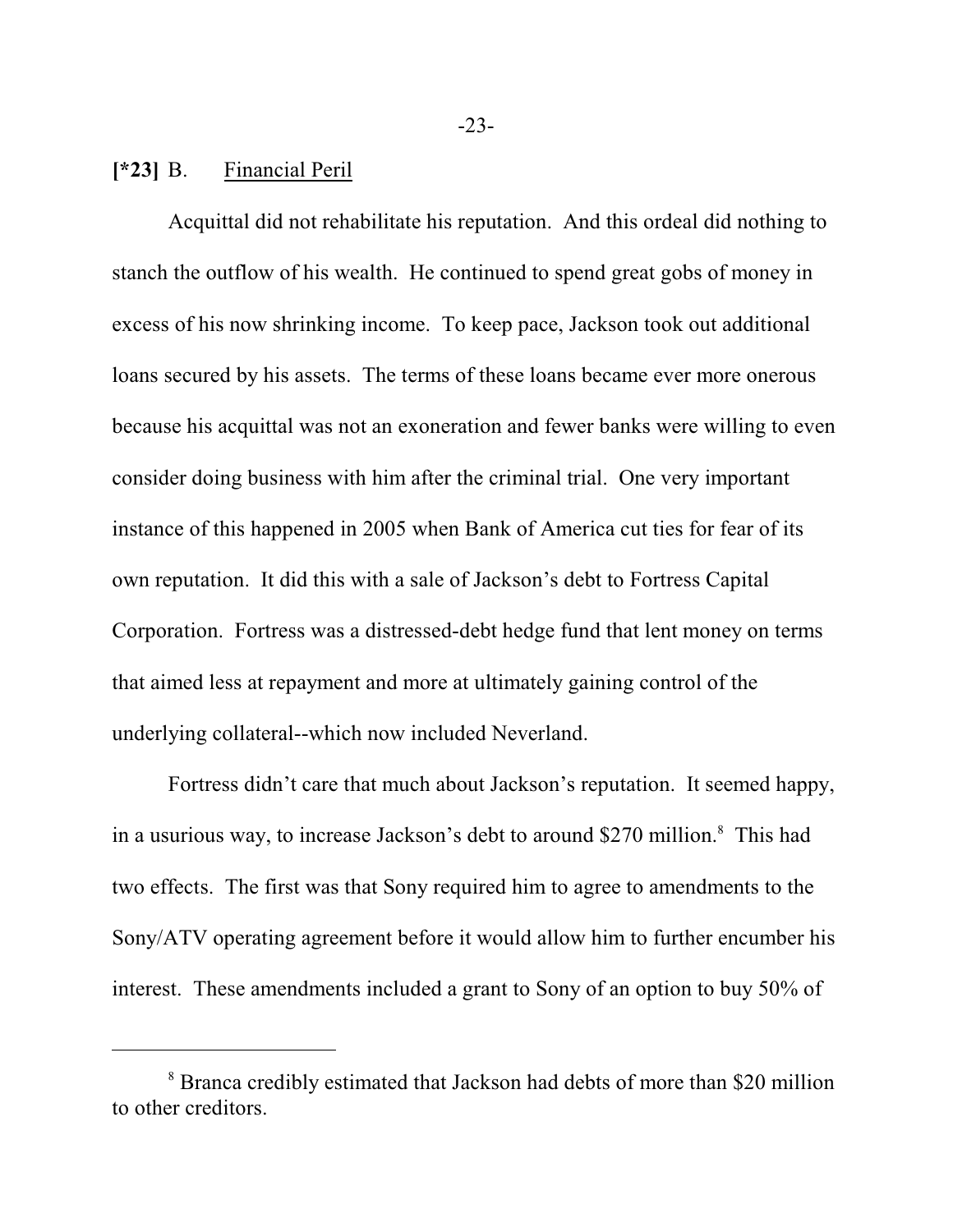**[\*24]** Jackson's interest at a value capped at a maximum formula price determined as of March 2006. The second was that Jackson's annual interest payments to service the loan increased to around \$15 million--well in excess of his annual distribution from Sony/ATV.

It looked like Jackson was moonwalking from the "gradually" to the "suddenly" part of going bankrupt as his financial position kept advancing backward. The difference between the interest he owed and the income he made forced him into another refinancing in 2007. Jackson got this done in December with a pledge of additional collateral. Now his primary loan was secured not just by his interest in Sony/ATV but by his Mijac Music catalog.

The refinancing was not easy. Jackson's team contacted dozens of banks, and in the end Barclays Bank and Deutsche Bank offered to fund a loan secured by Sony/ATV, and HSBC and Plainfield Asset Management offered two separate loans secured by Mijac Music. Jackson eventually made the following deals:

! Barclays refinanced \$300 million of the debt, in the form of bonds fully guaranteed by Sony and issued by a new entity, New Horizon Trust II, a bankruptcy trust, 9 which held Jackson's economic interest in Sony/ATV. All of Jackson's annual distributions from Sony/ATV were redirected to an interest reserve for this New Horizon Trust II debt. None of the loan proceeds went to him personally.

<sup>&</sup>lt;sup>9</sup> A bankruptcy trust allows lenders to isolate collateral securing a loan from personal claims that future plaintiffs or creditors might make against a debtor.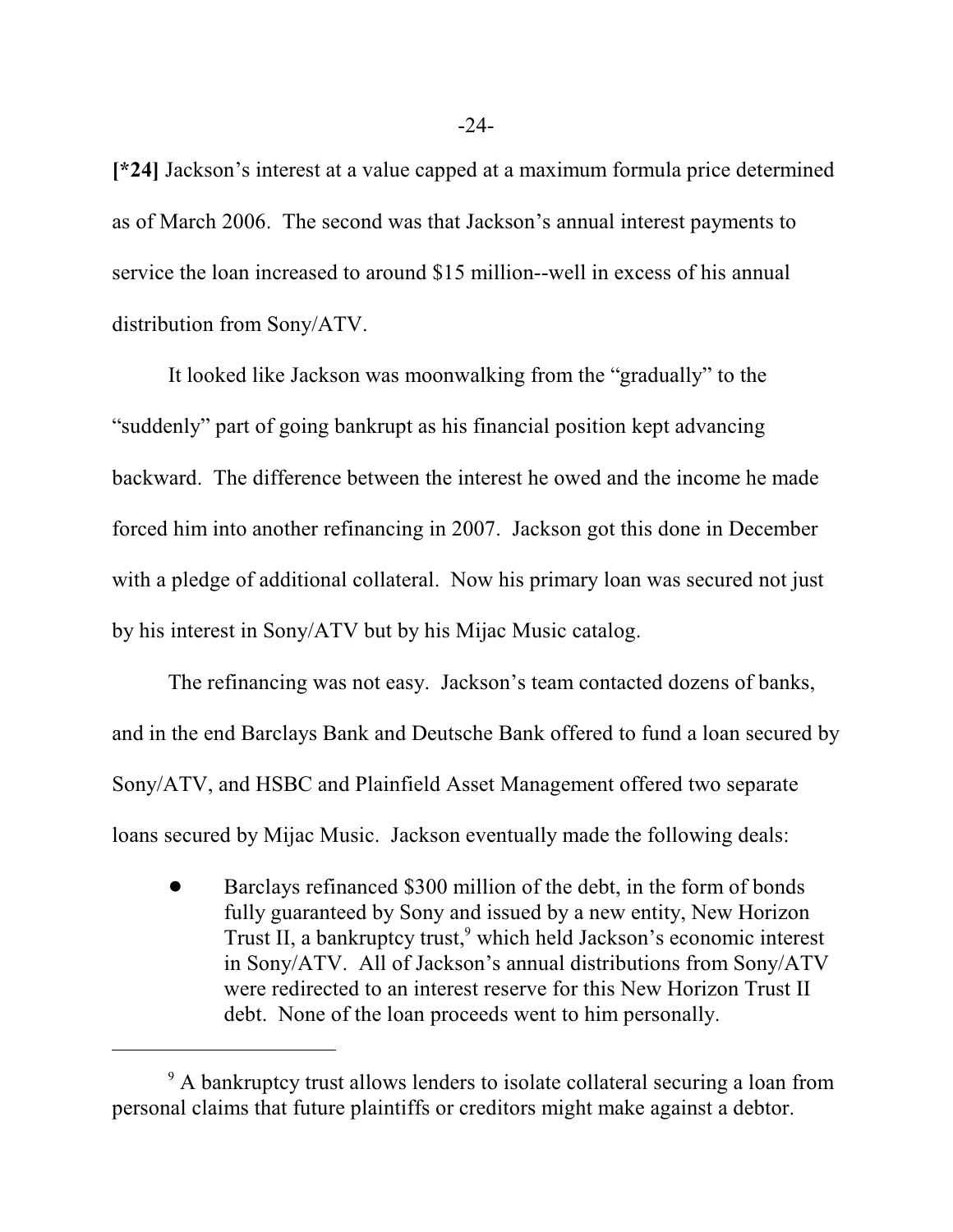- **[\*25]**  $\bullet$  HSBC lent an additional \$30 million secured by Mijac Music through New Horizon Trust III, another bankruptcy trust. In addition to Mijac Music, Jackson assigned to NHT III his writer's share of performance royalties from Broadcast Music, Inc. (BMI)--after BMI's recoupment of any advances paid to Jackson--and redirected them through the trust to HSBC to pay the interest on this loan.
	- ! Plainfield Asset Management lent \$40 million, secured by a second lien on Mijac Music through New Horizon Trust III. This loan did not require current payments of either principal or interest, but interest accrued at  $16.5\%$  annually.<sup>10</sup> This interest was added to principal that would be due on the maturity date, December 31, 2011.

These deals were, under the circumstances, an achievement. But Branca was on his way out. Since 2002 his relationship with Jackson had deteriorated, though Branca had continued to represent Jackson through the 2005 criminal trial. Jackson's eccentricity by now extended to his choice of advisers, and Branca felt that this new team was filled with incompetent people who did not have Jackson's "best interests at heart." Branca formally resigned as Jackson's attorney by 2006.

C. Jackson Leaves Neverland

Jackson also had left the country. After his acquittal, he and his children moved to Bahrain to stay as guests of Sheikh Abdullah, son of the Bahraini king. From 2006 to 2008 Jackson and his family shuffled among various countries. He

<sup>&</sup>lt;sup>10</sup> The prime interest rate at the time was  $7.25\%$ . <u>See, e.g.</u>, Historical Prime Rate, JP Morgan Chase & Co., https://institute.jpmorganchase.com/about/ our-business/historical-prime-rate (last visited Mar. 12, 2021).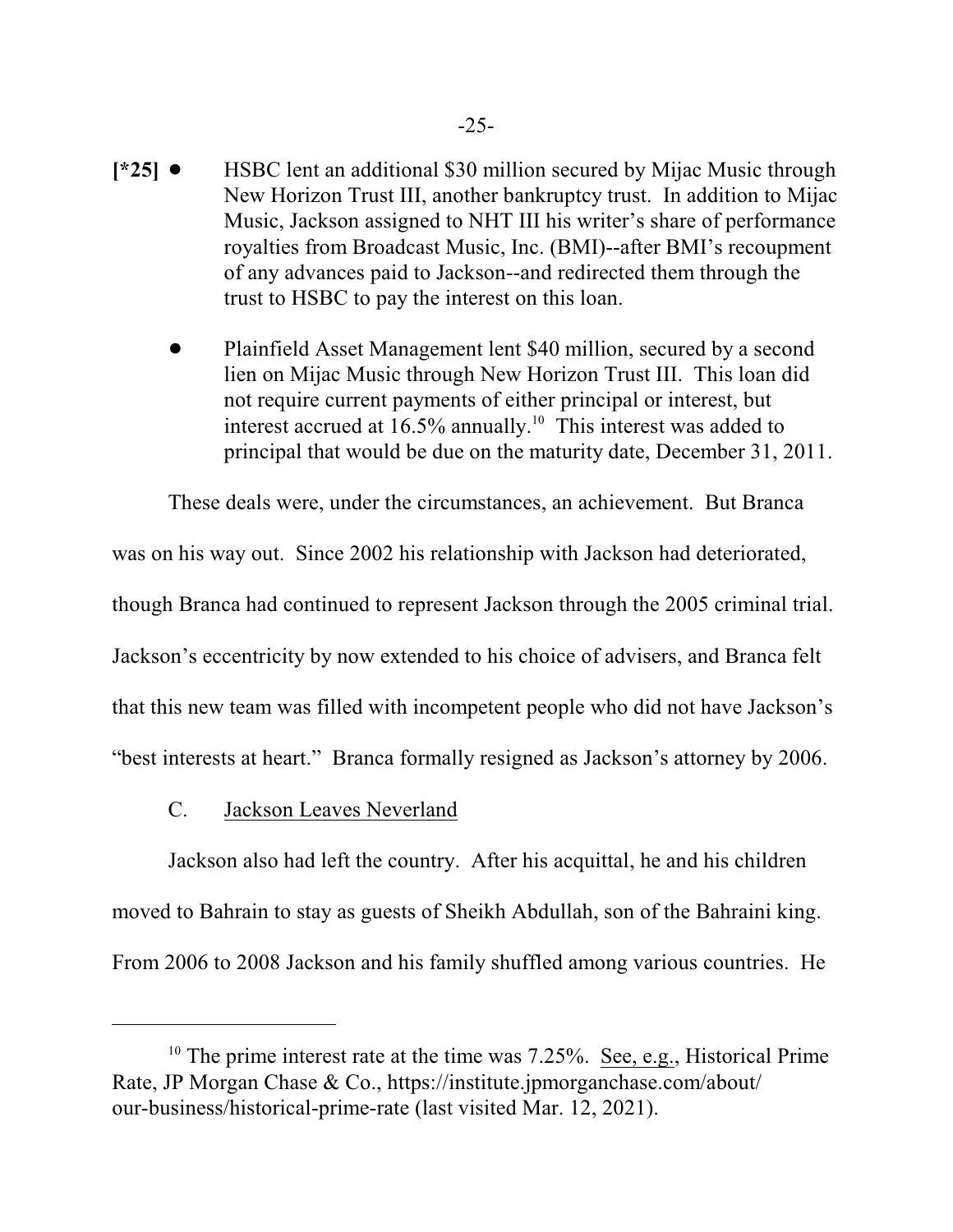**[\*26]** returned to the United States in 2008 and lived in a rented house in Las Vegas. By the fall of 2008 he moved once again, this time to a rented house in Los Angeles.

Jackson had come home to yet more financial trouble. By early 2008, Fortress was edging towards foreclosure on Neverland. Since Jackson did not want to lose Neverland, his brother Jermaine approached a man named Dr. Tohme Tohme,<sup>11</sup> who represented Colony Capital, a private equity firm headed by Tom Barrack. Tohme received from Colony Capital \$20,000 per month and a part of any deals he arranged for that company. He agreed to help Jackson avoid foreclosure.

Colony Capital did eventually agree to buy the Neverland mortgage from Fortress. This avoided foreclosure, but Jackson was forced to contribute the Neverland Ranch to Sycamore Valley Ranch Company, LLC, and remove all of his personal property.

This was a difficult deal for Jackson to accept, but there was at least one sign of relief. In February 2008 *Thriller 25* was released to commemorate the twenty-fifth anniversary of the original album's release. *Thriller 25* was

<sup>&</sup>lt;sup>11</sup> "Dr." Tohme is not a doctor. He has not received a medical degree or a Ph.D. of any kind.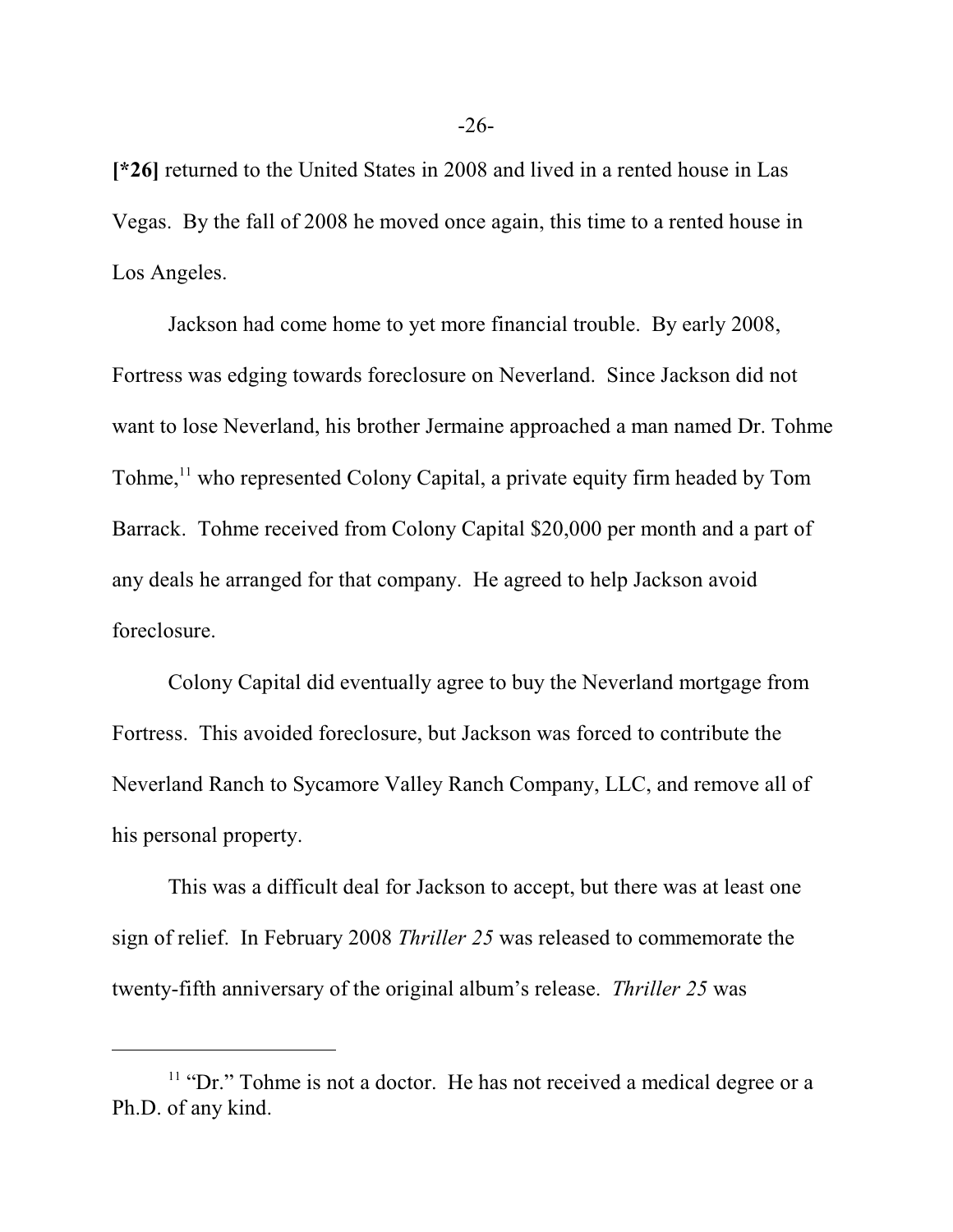**[\*27]** particularly successful and led to a substantial, but temporary, increase in Mijac royalties. That increase, however, didn't materialize until the first half of 2009 as a result of the usual delay in the reporting and payment of music royalties.

#### V. The Unconsummated Comeback

After this crisis faded, Jackson hired Tohme as his manager. It was an expensive arrangement, as he signed a contract in July 2008 in which he promised to pay Tohme a fixed monthly fee of \$35,000 *plus* 15% of all gross compensation that he received as a result of Tohme's services.<sup>12</sup>

Tohme immediately set out to find endorsement, licensing, and personal-services opportunities for Jackson. There was a discernible lack of professionalism in some of his efforts. He spoke, for example, with Jack Wishna, the CEO of an entertainment consulting firm named CPAmerica, about creating a Jackson-themed Cirque du Soleil show. Wishna told Tohme that he worked for Cirque du Soleil, but Tohme did not do even a simple background check. It turned out that Wishna had nothing to do with Cirque du Soleil, but had called Daniel Lamarre, its CEO, and claimed to have the rights to do a show based on Jackson's

<sup>&</sup>lt;sup>12</sup> Tohme later sued the Estate for its failure to pay him under his deal with Jackson. It was later reported that the parties settled for an undisclosed amount in 2019. Andrew Dalton, "Michael Jackson's Estate and Former Manager Settle Lawsuit," AP News (May 29, 2019), https://apnews.com/article/ b90ade45fcaa4c298dda96946187f6e3 (last visited Mar. 12, 2021).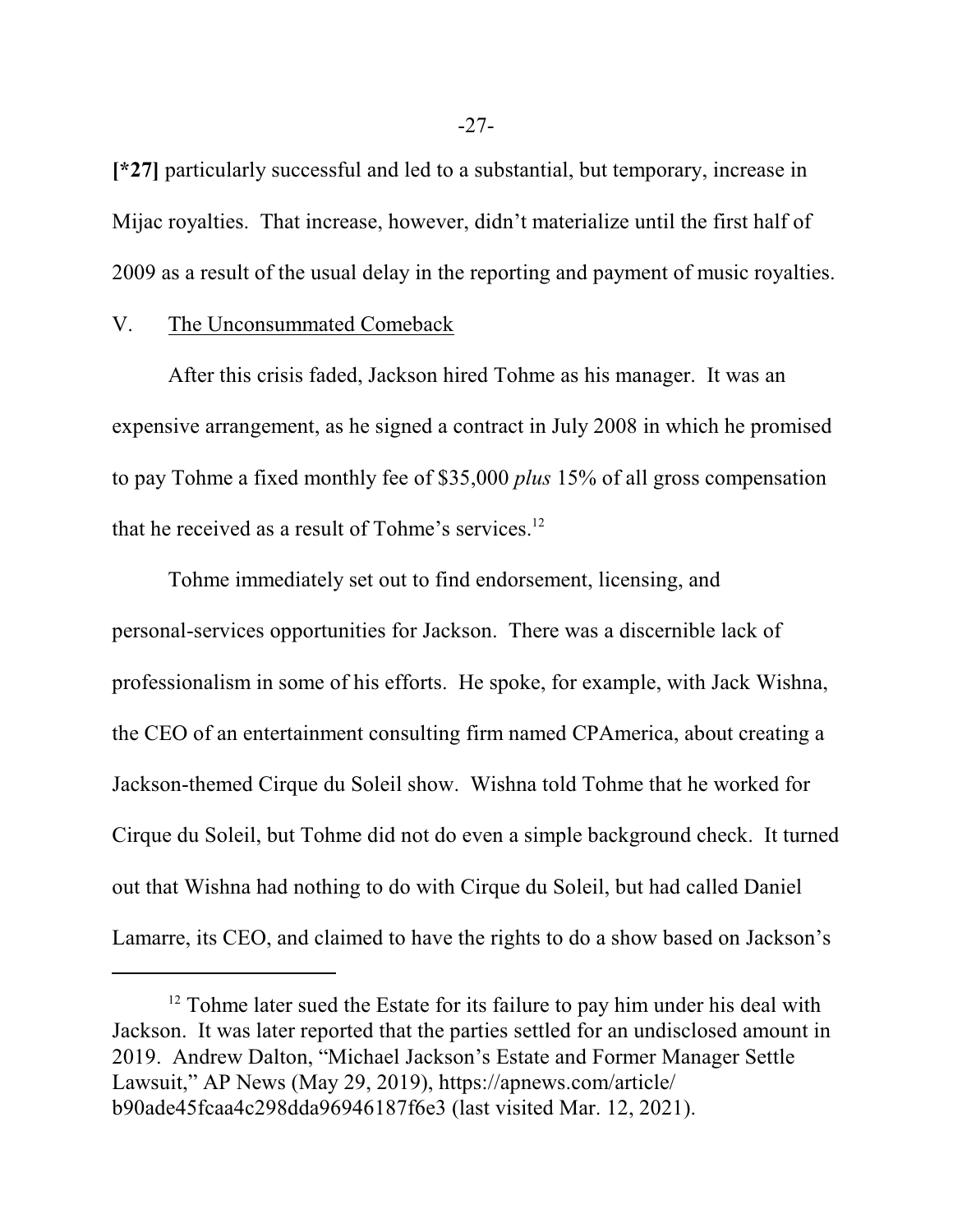**[\*28]** music, which he did not. No deal ever came from these discussions, and Tohme never spoke to any actual Cirque representative.

Tohme also contacted Andy Heyward about creating an animated children's show around the "Thriller" song and video. Heyward is a writer and director who has spent his career producing children's entertainment, including Inspector Gadget, Dennis the Menace, and Ghostbusters. The contemplated "Thriller" series would have incorporated "several signatures from the [Thriller music] video," including ghouls, zombies, and other creatures. Heyward, however, wanted nothing to do with making Jackson a character or even using Jackson's image and likeness.

In the end, there was no series. An email from June 2009 from Heyward to Tohme states the obvious reason: "[A]s sweet as [Jackson] is, the parade of 'unusual' personalities in his life, leaves me very nervous. I have spent 25 years in kids entertainment, building a reputation, and there is no amount of money or riches that I would jeopardize that for." Heyward reiterated this sentiment in his altogether credible testimony, where he described Jackson's image and likeness in children's entertainment as "candidly toxic." He and his company "didn't want to have any signature which would associate [Jackson] with this brand."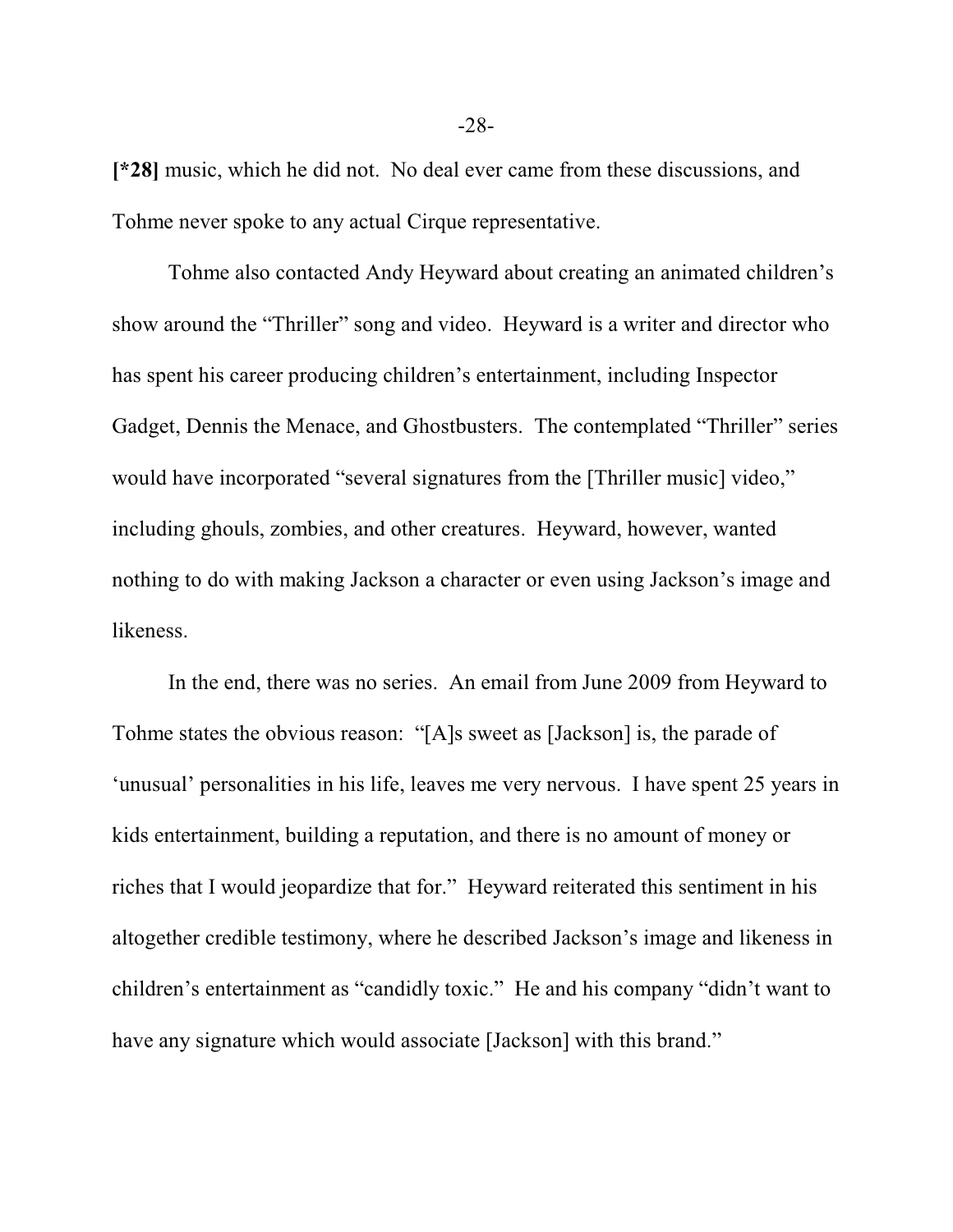**[\*29]** Tohme wasn't the only person looking to find potential marketing opportunities for Jackson. Jackson also charged Peter Lopez, one of Branca's successors, with finding endorsement deals. Lopez reached out to Nederlander Presentations, the famous Broadway production company, about doing a Jackson-themed show. These discussions even led to a deal memorandum in October 2008 that would have given Nederlander the exclusive right to create a musical based on compositions performed by Jackson in the *Off the Wall* and *Thriller* albums. The deal was never consummated while he was alive.

#### A. This Is It Tour

By 2008 Jackson was sufficiently strapped for cash that he was willing to tour again. Barrack (the businessman who had helped Jackson avoid losing Neverland) called Phil Anschutz, the owner of Anschutz Entertainment Group (AEG), to tell him that Jackson wanted to work again and asked whether Randy Phillips--the CEO of AEG Live, a concert promoter and subsidiary of AEG--would be interested in organizing a concert tour. Negotiations began soon after.

Phillips ultimately decided it was best to start a tour in London. AEG had recently built the O2 Arena there, and Phillips also felt that the best way to rehabilitate Jackson's image was to start the tour abroad. He believed that people

-29-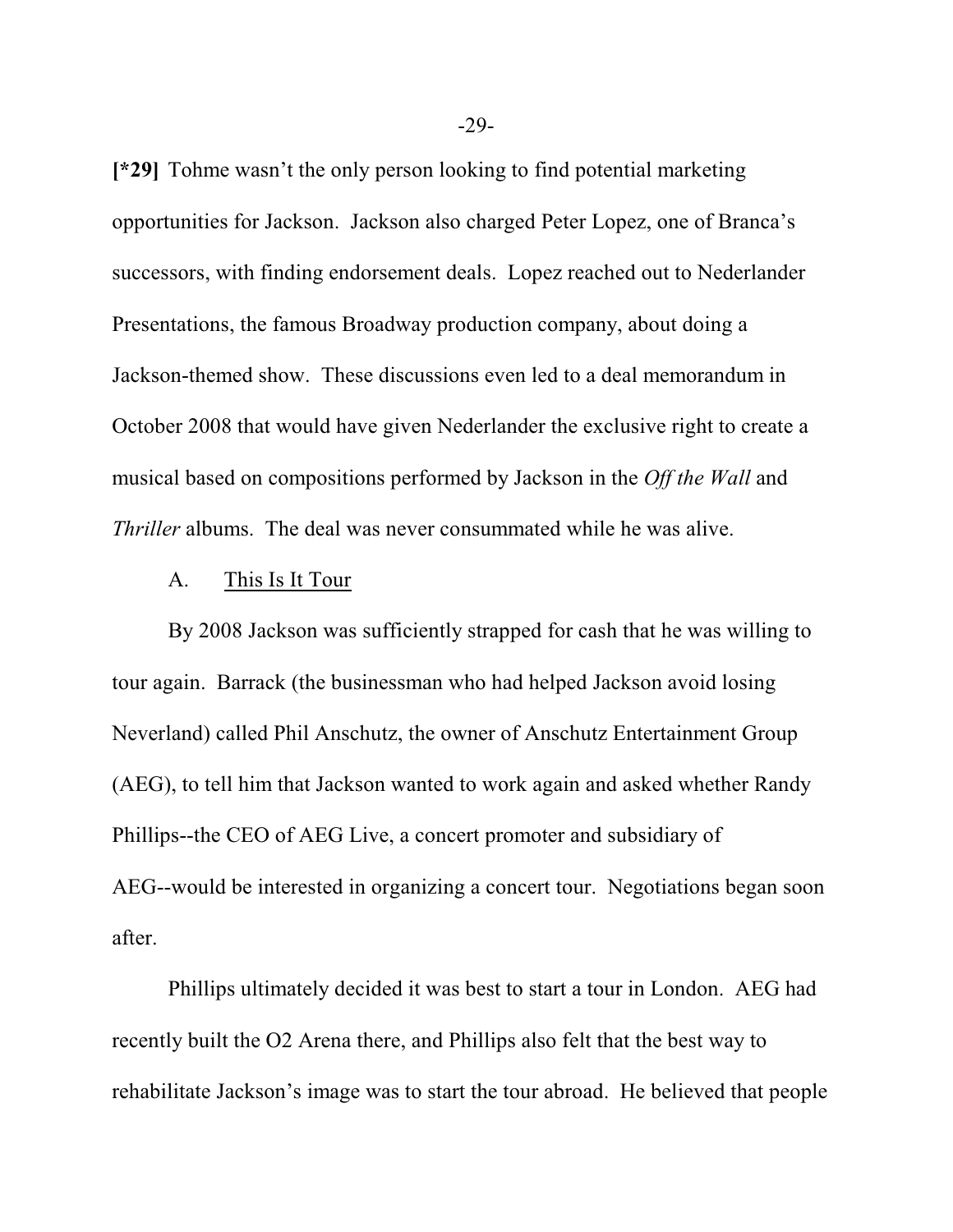**[\*30]** overseas were less judgmental and more forgiving--or, perhaps, less sunk in the flood of sensational news reports from American media. If all went well, he thought, the tour might end with dates back in the United States.

These negotiations were prolonged, but Jackson and his advisers stuck with them because his cashflow problems were severe and obvious. The deal was made in January 2009 and comprised two agreements. In one Jackson promised to perform services for a concert series to be called "This Is It" and in the other to develop up to three feature films. The concert agreement gave AEG Live the exclusive right to:

- promote the shows;
- manufacture and sell, or arrange for others to manufacture and sell, Jackson merchandise at the shows; and
- solicit sponsors.

It also granted AEG Live the nonexclusive right to use Jackson's image and likeness in connection with the exercise of its contract rights. Jackson was in turn to receive several advances including an initial one of \$5 million, and a \$100,000-per-month advance to pay the rent on a home in the Holmby Hills area of Los Angeles for 12 months. Each of these advances was to be recouped from tour proceeds.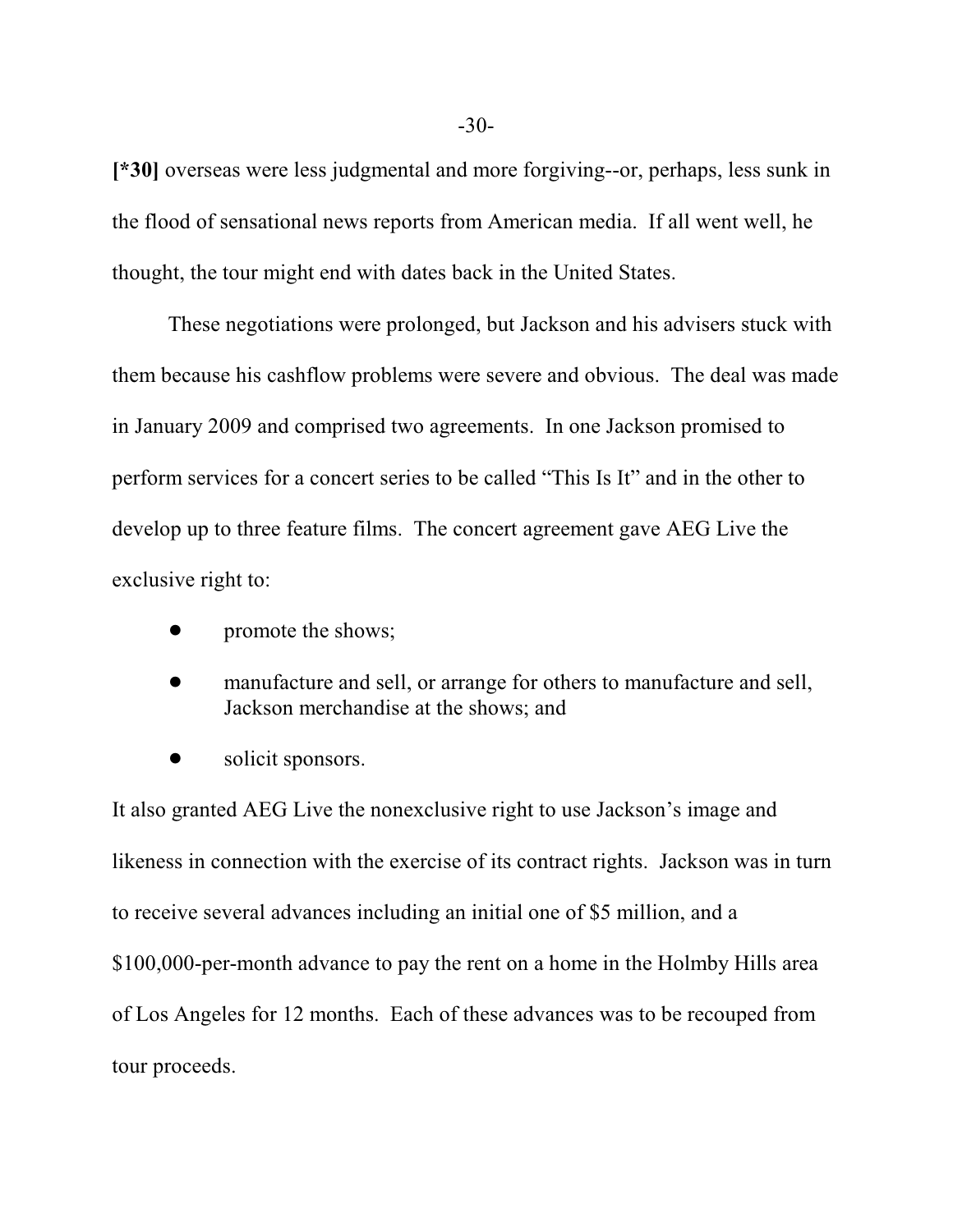**[\*31]** Jackson secured AEG Live's promise to film rehearsals to help him prepare, plan, and develop his concert performances. The company bought two handheld cameras and hired two cameramen to record Jackson's rehearsals. This was not unusual--Jackson often had videos shot of his rehearsals to perfect his public performances. But these videos were not intended for public consumption as Jackson never sang full out during his rehearsals, in an effort to not harm his voice. The record contains no indication that this footage was ever intended for release by anyone or even that anyone other than Jackson himself ever expected to look at it.

 AEG Live also had the right to film Jackson in concert, and it intended to release a professionally shot two-disc concert DVD, with one disc that captured Jackson's concert performances and another that showed behind-the-scenes activity and interviews. AEG Live got this more polished production underway even while Jackson was still putting the show together--there was professionally shot footage of dancers as they auditioned for the tour. But the production's other costs started to rise sharply, and AEG Live soon realized that the \$20,000 daily cost of shooting this footage was not sustainable.

-31-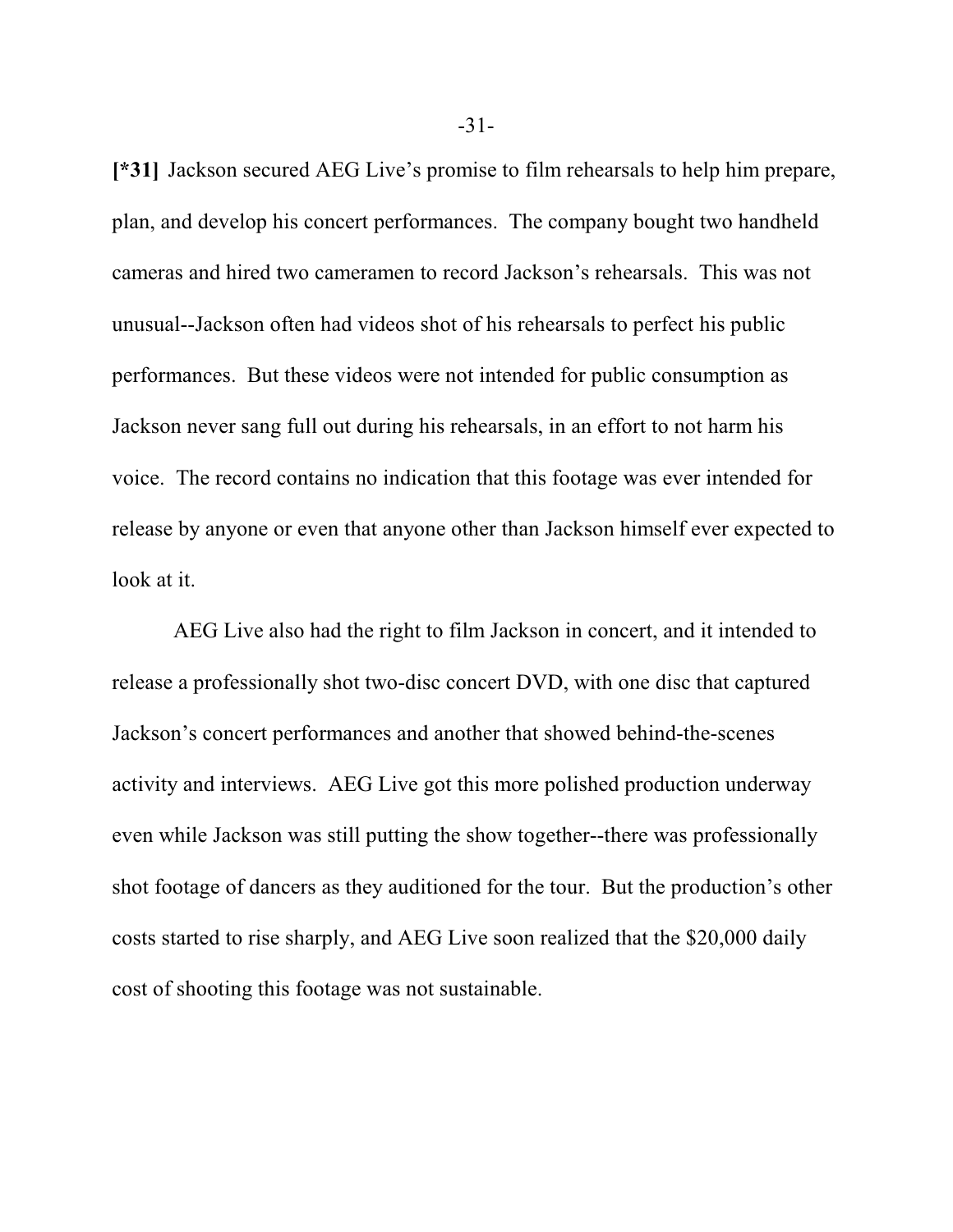# **[\*32]** 1. The This Is It Tour Is Announced

Jackson publicly announced the This Is It concert tour at a press conference in London in March 2009, and the tour was set to begin in July. When tickets for 10 concerts all sold out rapidly, AEG Live scheduled an additional 40 concerts. These too sold out. Yet even in London, one can see the pattern that had long since marked Jackson back home--a great appreciation for his music and performance, but little for his personal reputation. Despite the near instant sellout of dozens of performances, AEG Live was utterly unable to find a tour sponsor. Potential sponsors did not want to tie their own reputations to Jackson's, and there was also a fear that Jackson's troubling behavior would again flare up and cause the tour to be canceled or cut short.

# 2. Discussions for a Tour Merchandising Agreement

Though unable to get a sponsor for the tour, AEG Live still thought it likely that it could find a deal for tour-related merchandise. Those familiar with the industry believe that people who buy tour "merch" do so as a souvenir of their attending a concert; those who buy branded merchandise in stores do so out of admiration for identification with the person whose brand they are buying. AEG began discussions with Bravado International Merchandising Services, Inc. to become the exclusive merchandiser for the This Is It concert tour. Music

-32-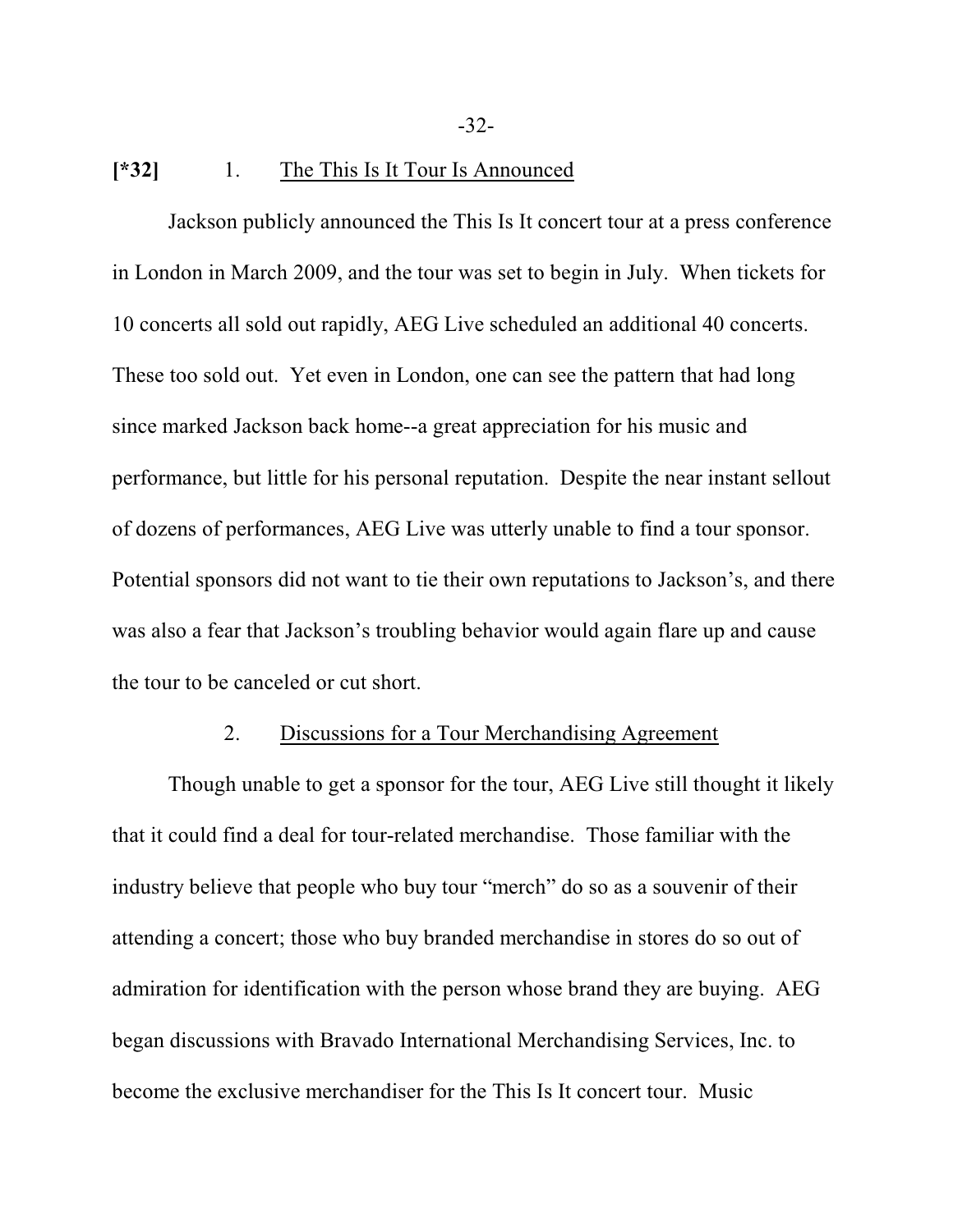**[\*33]** merchandising consists of signing the rights for an artist's image and likeness, which the merchandiser will then use on different types of merchandise. As of 2009 Bravado was one of the leading worldwide merchandisers and had worked with a large number of well-known acts including the Rolling Stones, Metallica, Guns N' Roses, Rihanna, and Justin Bieber.

Bravado met with Jackson twice and showed him about 300 designs for tour merchandise. Jackson approved 295. Even with all this preliminary work and Jackson's cooperative attitude, Bravado refused to enter into a tour-merchandising agreement until the tour began for fear that Jackson wouldn't perform.

No deal was ever reached.

#### B. Jackson Cleans House

As the tour's debut neared, Jackson became more focused on his craft and more sensible in his choice of advisers. In the spring of 2009, he ousted Tohme and rehired Frank DiLeo, who had been his personal manager during the height of his career in the 1980s. Jackson also hired Michael Kane as his business manager. This reboot became complete when DiLeo set up a meeting with Branca who met with Jackson on June 17. They discussed ways to commercialize Jackson's image and likeness.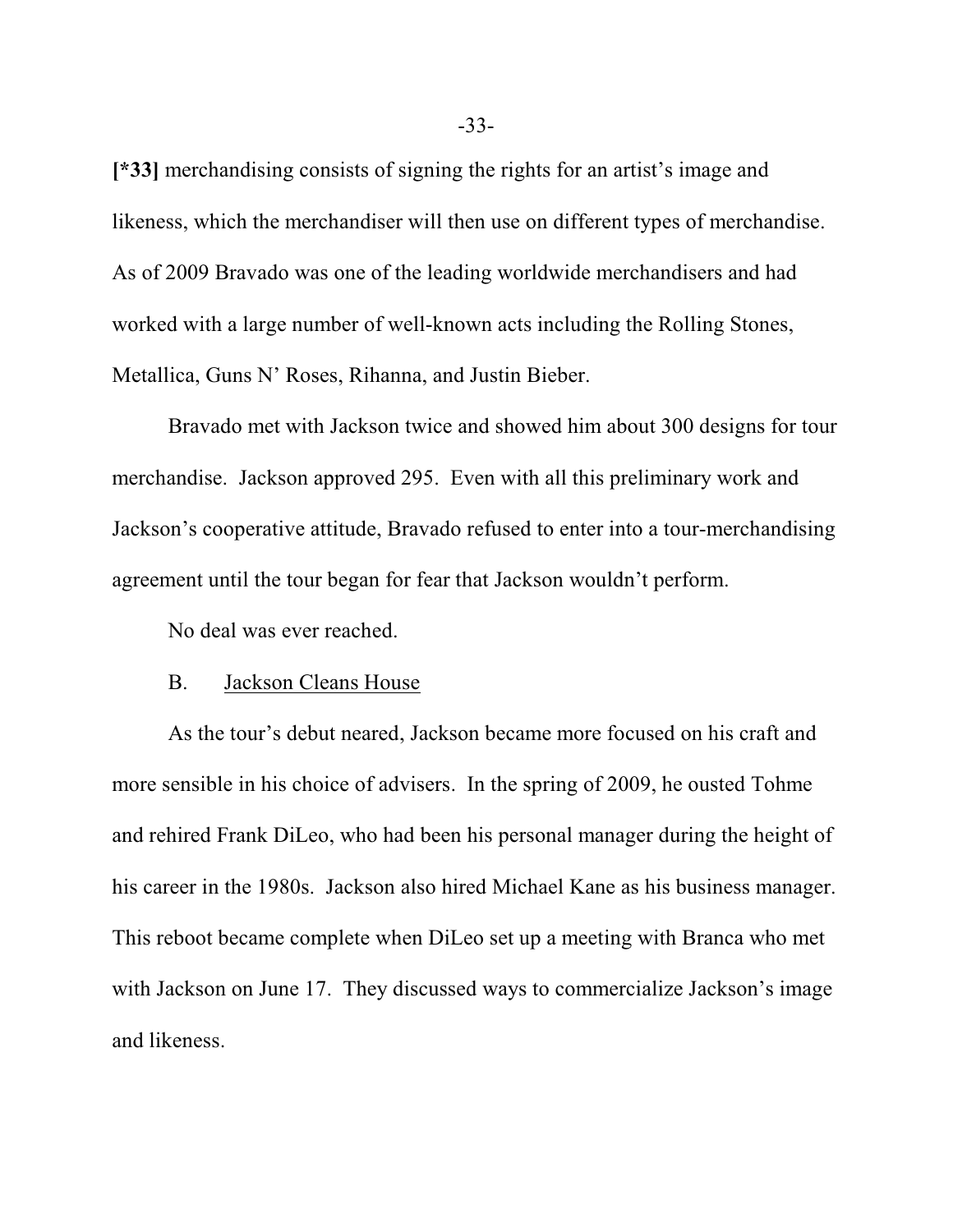**[\*34]** It seemed as if the chaos that was Jackson's financial life was perhaps beginning to drain away. There had been no further charges of abuse, and his engagement in choreographing and arranging the concert series seemed to have brought a much needed discipline to his personal life.

Eight days later he was dead.

## VI. Jackson's Death

On June 25, less than three weeks before the tour was to begin, Jackson was killed by an injection of propofol and benzodiazepine administered by his personal physician, Dr. Conrad Murray. His death was ruled a homicide.

At the time of his death, each of the three assets that we have to value was distressed. His image and likeness was not producing any noticeable income, and he had not even been able to contract for tour merchandise. His interest in Sony/ATV secured \$303 million in loans, with maturity dates less than 18 months away. Although Jackson was guaranteed \$11 million in annual distributions under the Sony/ATV agreement through September 2011--after which distributions were at Sony's discretion--the average annual interest payments on the loans were well over \$17 million. Jackson's interest in Mijac secured over \$72 million in debt. And he had incurred substantial new debts--remember that the advances from AEG Live were recoupable. Without the possibility of a tour, those debts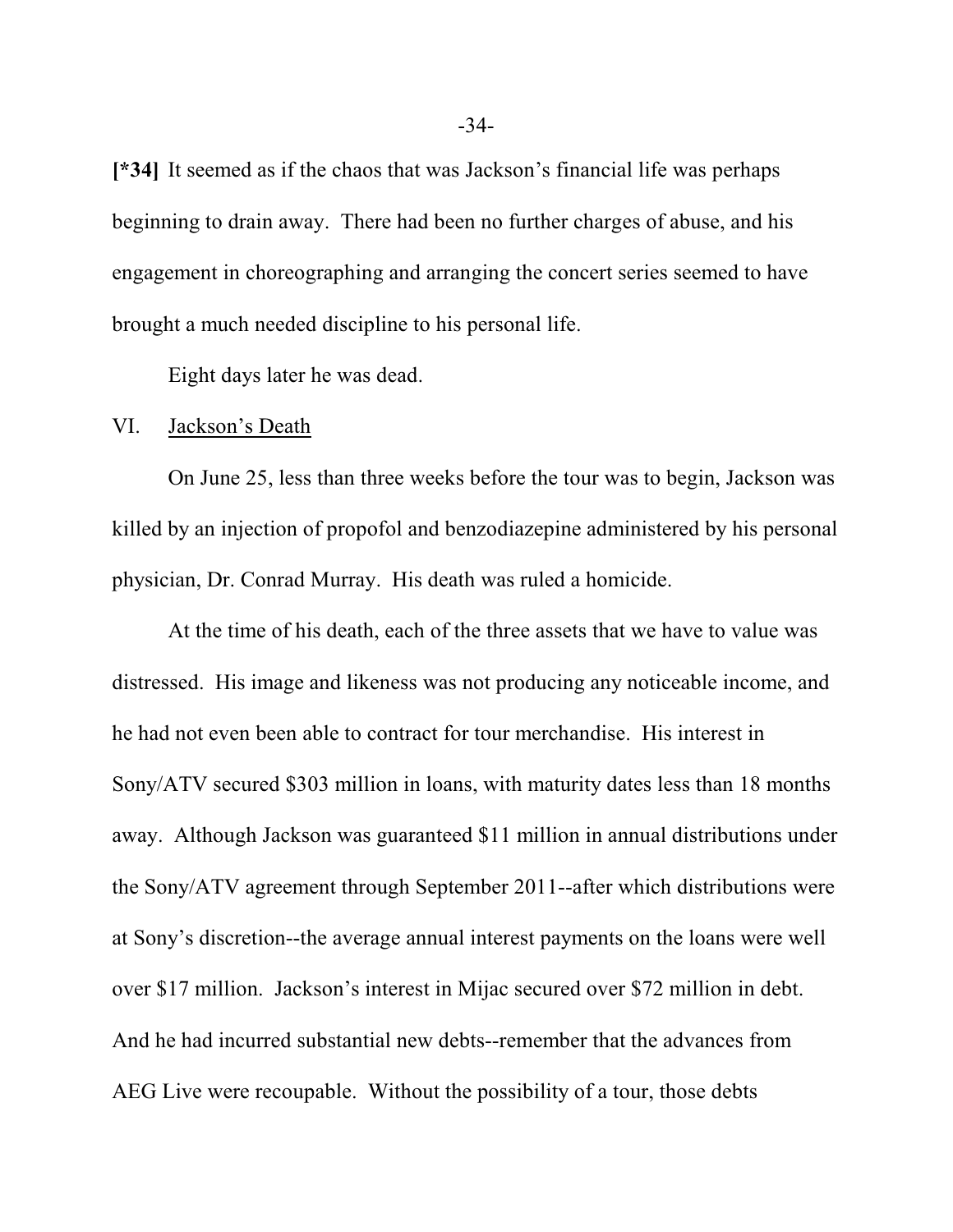**[\*35]** somehow had to be paid. AEG Live claimed the debt amounted to approximately \$36 million, and it wanted its money immediately. Various other creditors began circling around Jackson's assets. Business manager Kane added it all up and identified \$450 million in "easily identifiable debt" secured by Sony/ATV, Mijac, the Neverland Ranch, and the Jackson family's Hayvenhurst home in Encino, California.

#### A. The Executors Take Charge

Jackson had put together a new and much more competent team of advisers just in time. They did not know precisely how much debt there was or what assets might be available. But in a remarkable and somewhat coldblooded way, the team put out an APB. Soon the hospital where Jackson's body lay surrounded by much of his family had another room filled with a haphazard team of intellectualproperty lawyers and advisers--so many they might have outnumbered Jackson's family. Once there, they immediately began to discuss the administration of the Estate and how to protect his image and likeness. But it was unclear who would administer the Estate--Jackson was only 50, his death was unexpected, and nobody even knew if there was a will. Then Tohme added to the confusion when he claimed he held something he called a postdeath power-of-attorney and tried to reenter the inner circle.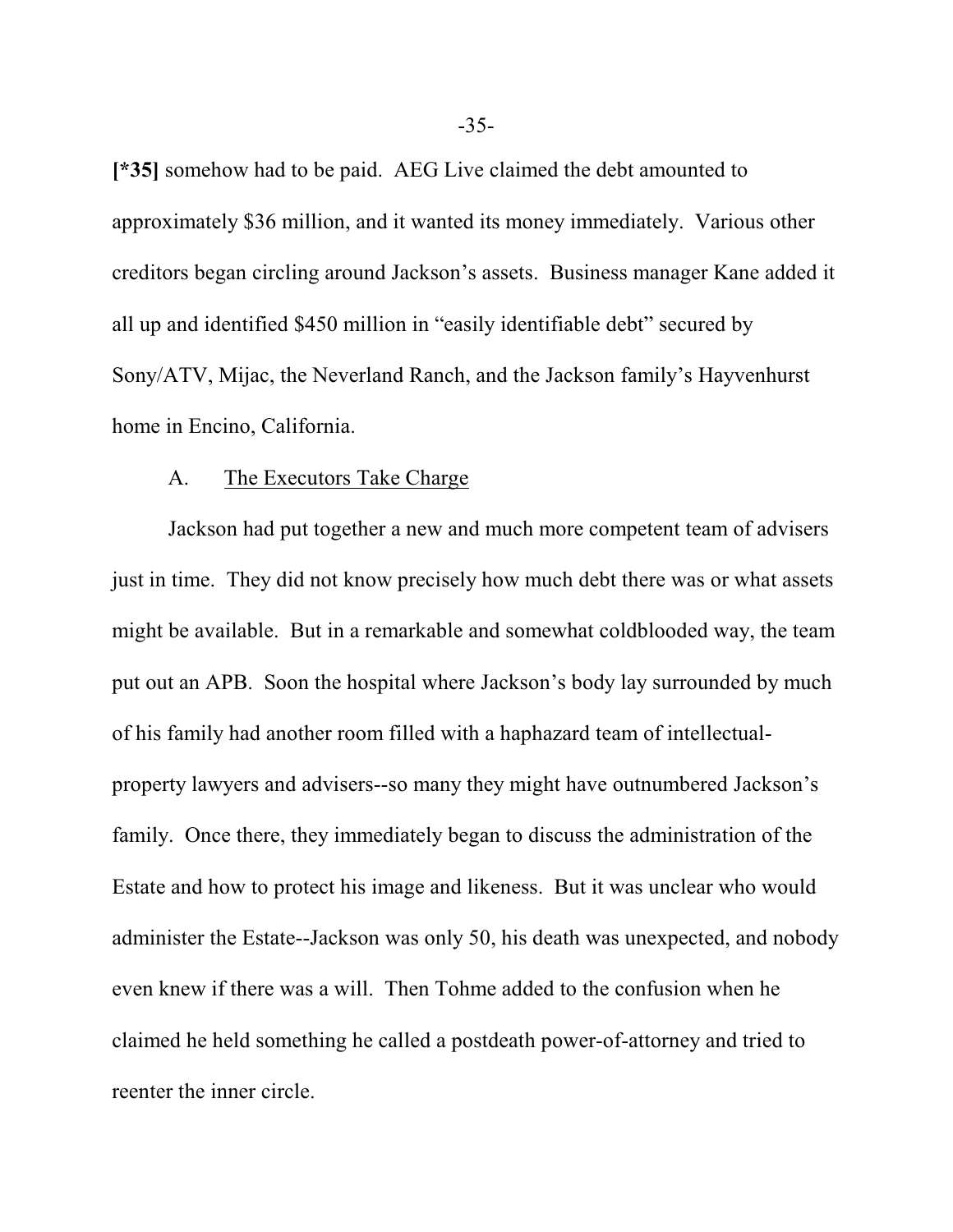[\*36] A search was made, and a will was found.<sup>13</sup> This will was from 2002, before the dispersion of Jackson's original team of advisers, and it named Branca as a coexecutor with John McClain, Jackson's childhood friend and a music producer. McClain, though still coexecutor at the time of trial, was himself suffering from some reverses to his health, and Branca took on most of the work. His first goal was to avoid foreclosure on Jackson's assets. He met with Phillips upstairs at Mr. Chow Restaurant to discuss how to "make as much money from whatever [assets the Estate] had." This meeting did not feature discussions about making a Cirque du Soleil show or a movie based on Jackson's rehearsal footage, which Branca didn't know existed. It was not until a week after the dinner at Mr. Chow that--during a lunch between Jim Gianopulos (chairman of Fox Film Studios) and Phillips--the idea of making a film based on the This Is It rehearsal footage first popped up. Gianopulos said he was interested, but no one had yet seen the rehearsal footage.

<sup>&</sup>lt;sup>13</sup> For a man whose public image was so unusual, Jackson wrote an utterly conventional will: He left a very large portion of his estate to a collection of charities, with the rest almost all divided between his beloved mother and his children (with his mother's share in trust for her lifetime with the remainder to his children).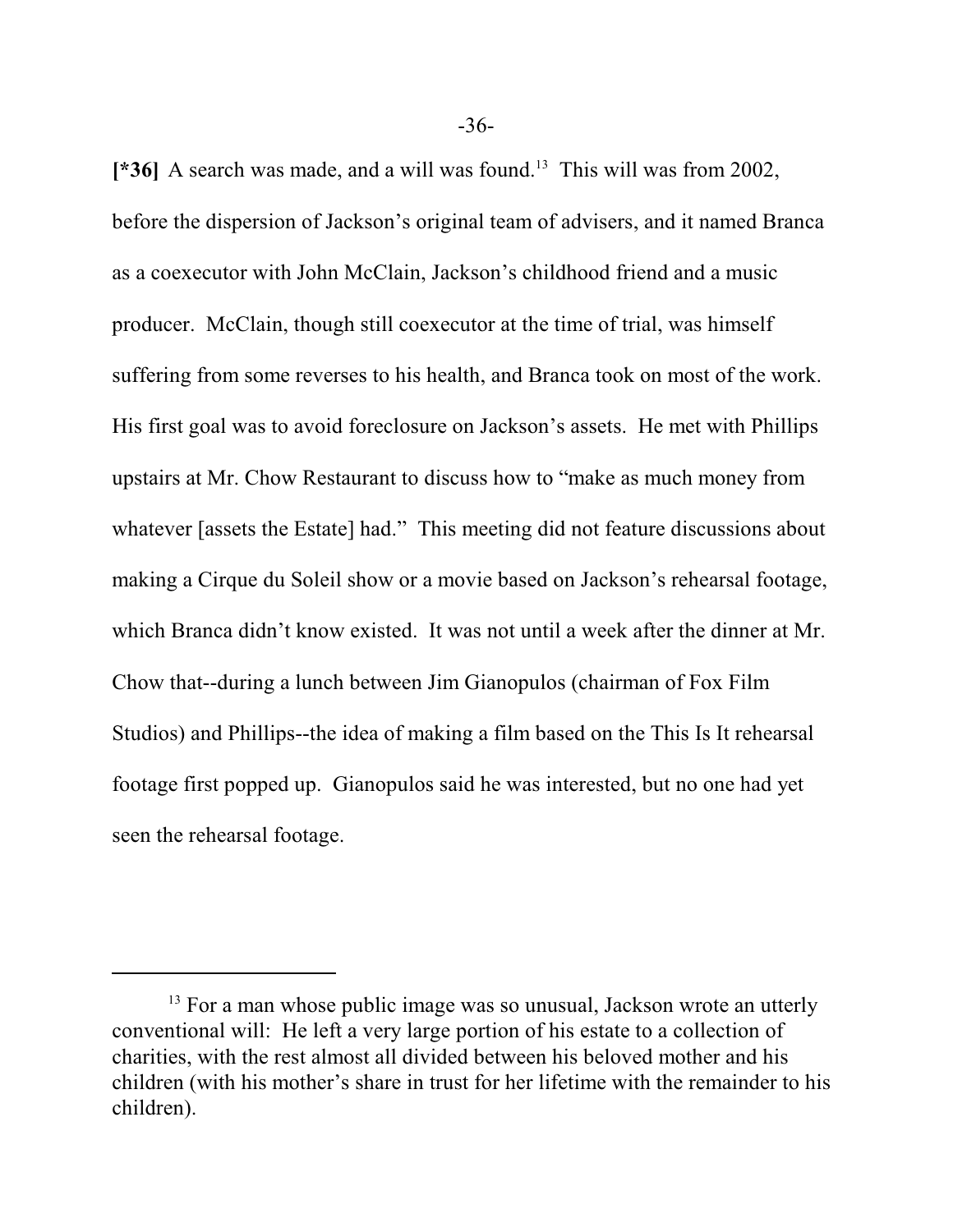# **[\*37]** B. The Memorial Service

What Jackson had created during his lifetime was now fixed, and it was to the considerable benefit of the Estate that he was no longer able to get in the way of the rational profit maximizers who were now in control. And nearly everyone involved in these early days after Jackson's death turned out to be accomplished in the business side of the entertainment business. As crass as it might have seemed to Jackson's more sentimental fans, the business began almost immediately. A popular star of Jackson's stature from a family as large as his would understandably receive a memorial service. Jackson's was produced by AEG and was held in the Staples Center in Los Angeles on July 7, almost two weeks after his death. It was an extraordinary production that featured numerous celebrity appearances and singing performances. Jackson was eulogized by both his daughter Paris and Berry Gordy. Paris endearingly described Jackson as one of the world's greatest dads, and Gordy called Jackson the "greatest entertainer that ever lived." Gordy's statement became the centerpiece of the Estate's rebranding of Jackson. Video of the service was quickly copyrighted, and it produces income for the Estate to this day.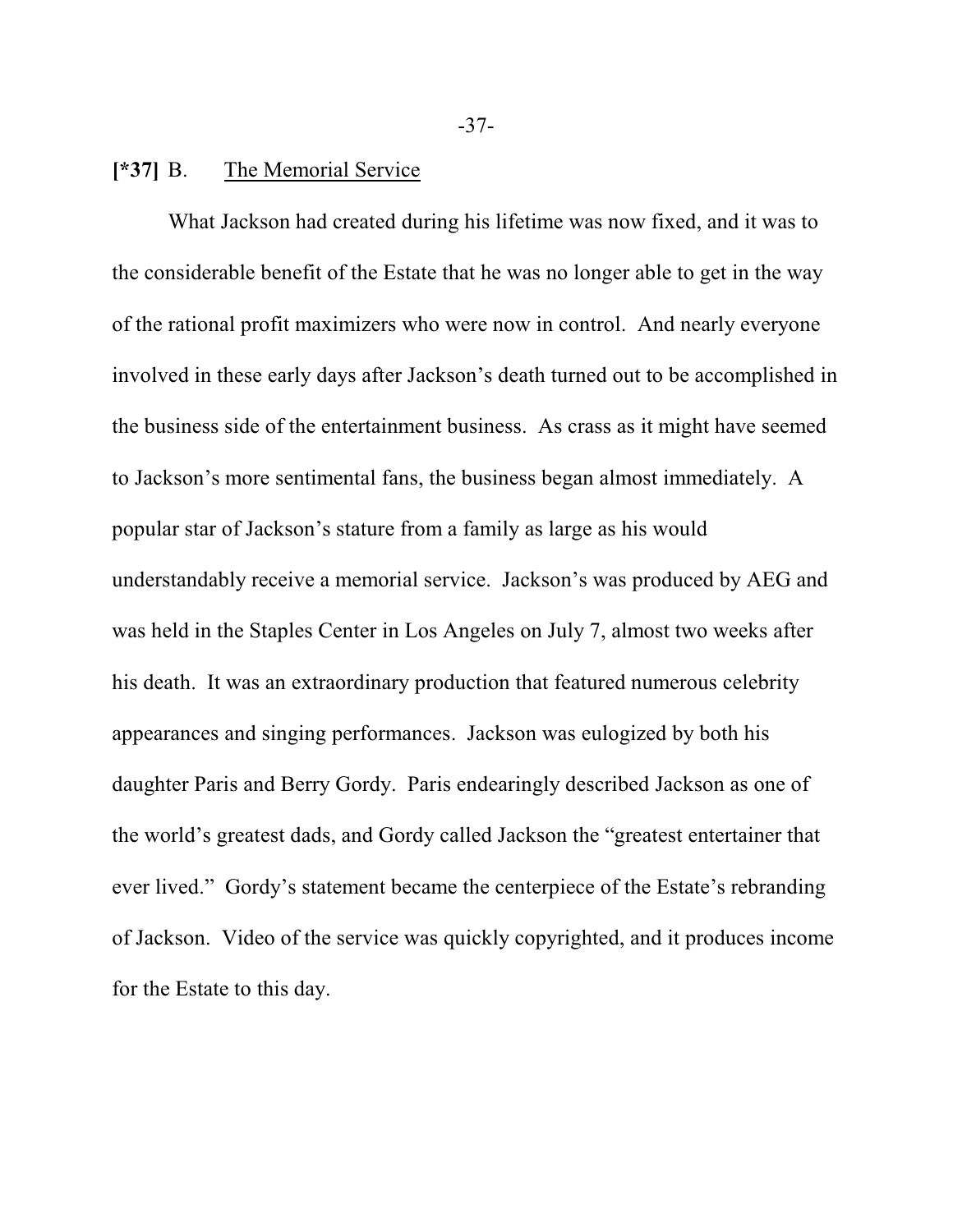# **[\*38]** C. The Motion Picture: *Michael Jackson's This Is It*

The same week as the memorial service, AEG filed to register This Is It tour rehearsal footage with the U.S. Copyright Office. AEG did not have any concrete plans on what to do with the footage because no one had ever seen it and so no one knew its quality or content. But after Phillips met with Gianopulos, AEG employees began to review the footage with an eye toward making it into a movie. They did not start with much hope: The raw material looked as if it might be too crude to ever be useful. As Phillips credibly testified: "We kind of realized that we might have enough to make a movie, with some kind of narrative."

Notwithstanding this uncertainty, AEG put together a 90-second "sizzle reel"<sup>14</sup> of footage to show to movie studios. The sizzle reel was shown to several of them, including Paramount, Columbia Pictures, Fox, Warner, and Universal. AEG's corporate instincts were correct--the sizzle reel ignited a bidding war. Columbia (a subsidiary of Sony) won the war, "not because it was necessarily the best bid, but [because] they also controlled the music rights, the underlying music rights and stuff like that."

<sup>&</sup>lt;sup>14</sup> A sizzle reel features highlights to give studios a sense of what a final film might look like.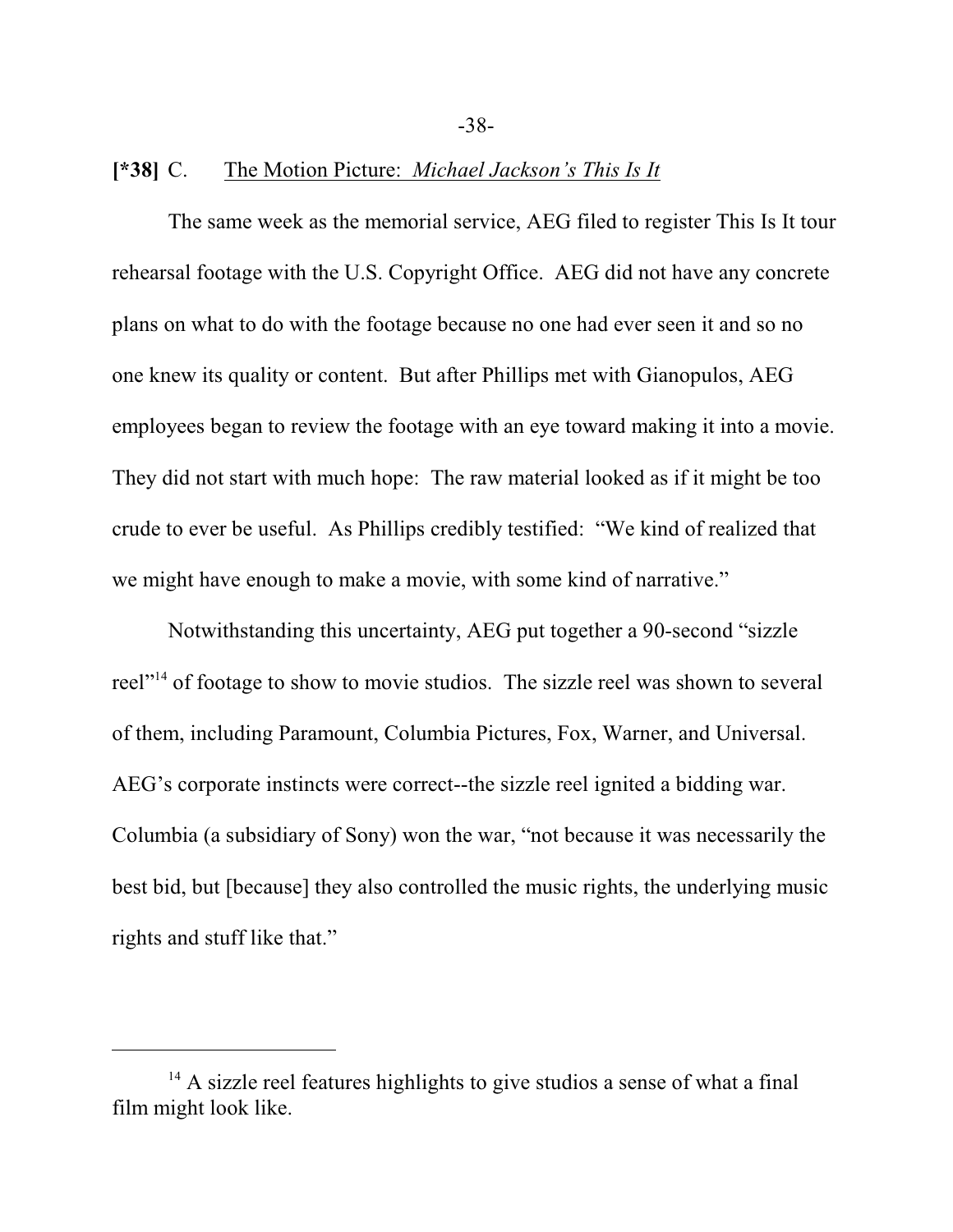**[\*39]** But who owned the footage? AEG had paid for it, but it was for Jackson's own use; and it was his image and his embryonic performance that it captured and that made it valuable. Branca suggested to AEG, with some vigor, that he thought that meant the footage belonged to the Estate. Both sides realized that time was of the essence, and both stood to lose if they started a fight over who owned what and when. Contentious negotiations ensued with each side expressing significant doubt over whether a deal could be reached. On July 27, 2009, however, AEG, Columbia, and the Estate negotiated a term sheet that set out their basic agreement about the use of the rehearsal footage to develop what became the film *Michael Jackson's This Is It*.

Branca petitioned the probate court to approve the agreement, lest it be void *ab initio*. In early August, progress again ground to a halt when Jackson's mother filed a response to Branca's petition in which she reiterated the argument that AEG did not own the footage, and she added that her son never would have wanted such unfiltered footage released. The court set a hearing for later that month, and everyone knew that if the Estate lost, the film wouldn't be produced.

The probate court granted the petition in its entirety. With this approval, production could proceed, but it remained unclear whether the quantity and quality of the footage would be sufficient to make a full-length film. As Phillips testified,

-39-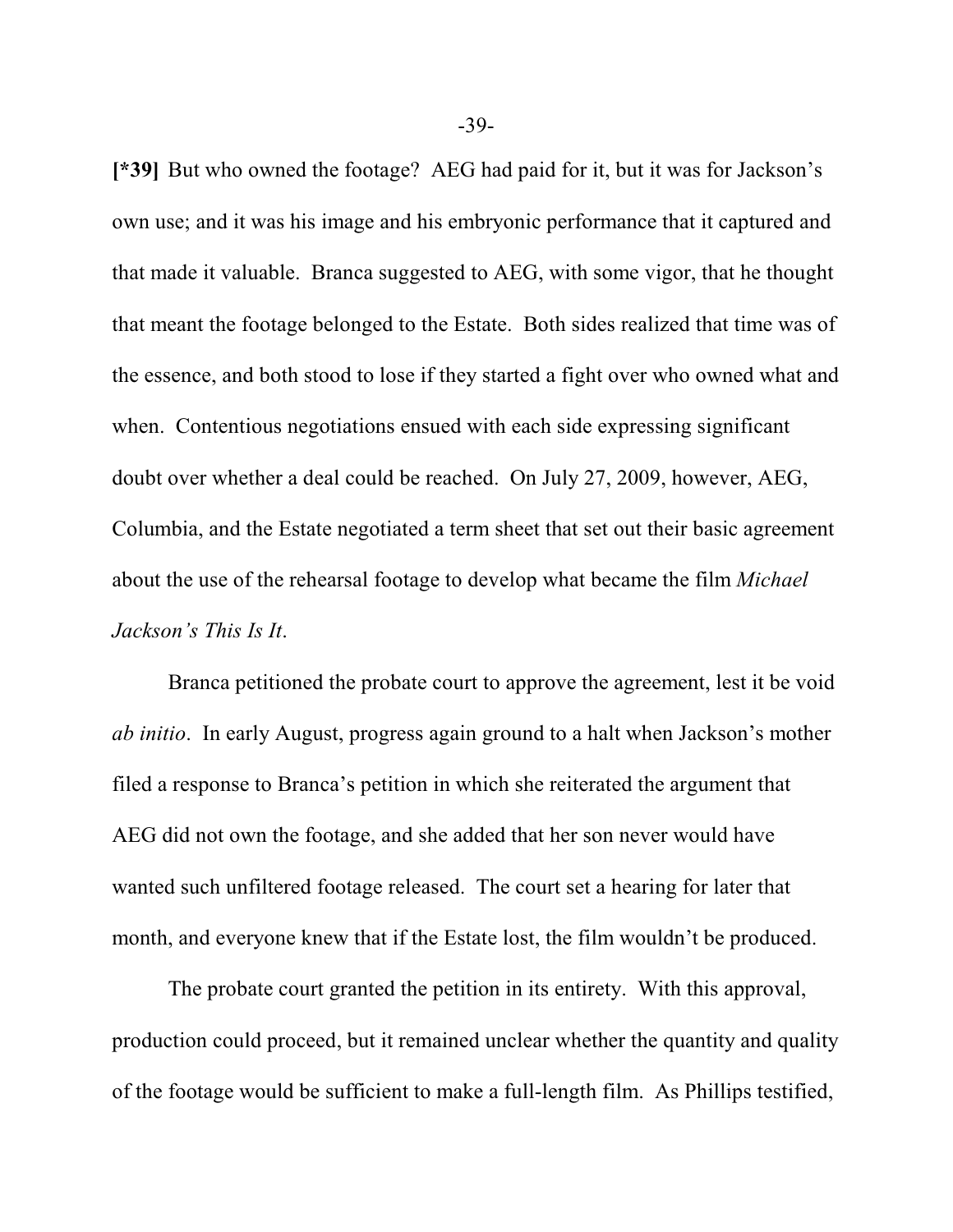**[\*40]** the footage was "[b]arely, just barely" enough. Poor lighting and audio were just part of the problem. The Estate also needed licenses from the music publishers who held copyrights to Jackson's songs. This was particularly true of the song "Thriller", the rights to which were held by its composer, Temperton.

This team did its work well. On August 21, 2009, Sony Pictures and Sony Music Entertainment announced the release of *Michael Jackson's This Is It*. The Estate promoted the film with a poster of Jackson's silhouette filled with a collage of scenes from the movie. The only trademark of the Estate used on the poster was Jackson's dancing feet logo in the lower left-hand corner.

The movie was released in October 2009. It was accompanied by a soundtrack released the same day. The album, also titled *This Is It*, contained 16 songs. The only previously unreleased song on the album--titled "This Is It"--was based on a demo of a song recorded in the 1980s that Jackson had cowritten with Paul Anka. The demo was badly distorted and required significant effort and expense to put into releasable form.

It all paid off. The success of the film was unprecedented. As of July 2011 the movie had generated cumulative gross receipts of over \$240 million, and it became the highest worldwide grossing concert documentary ever made. It was also, at the time of its release, the only concert documentary to consist entirely of

 $-40-$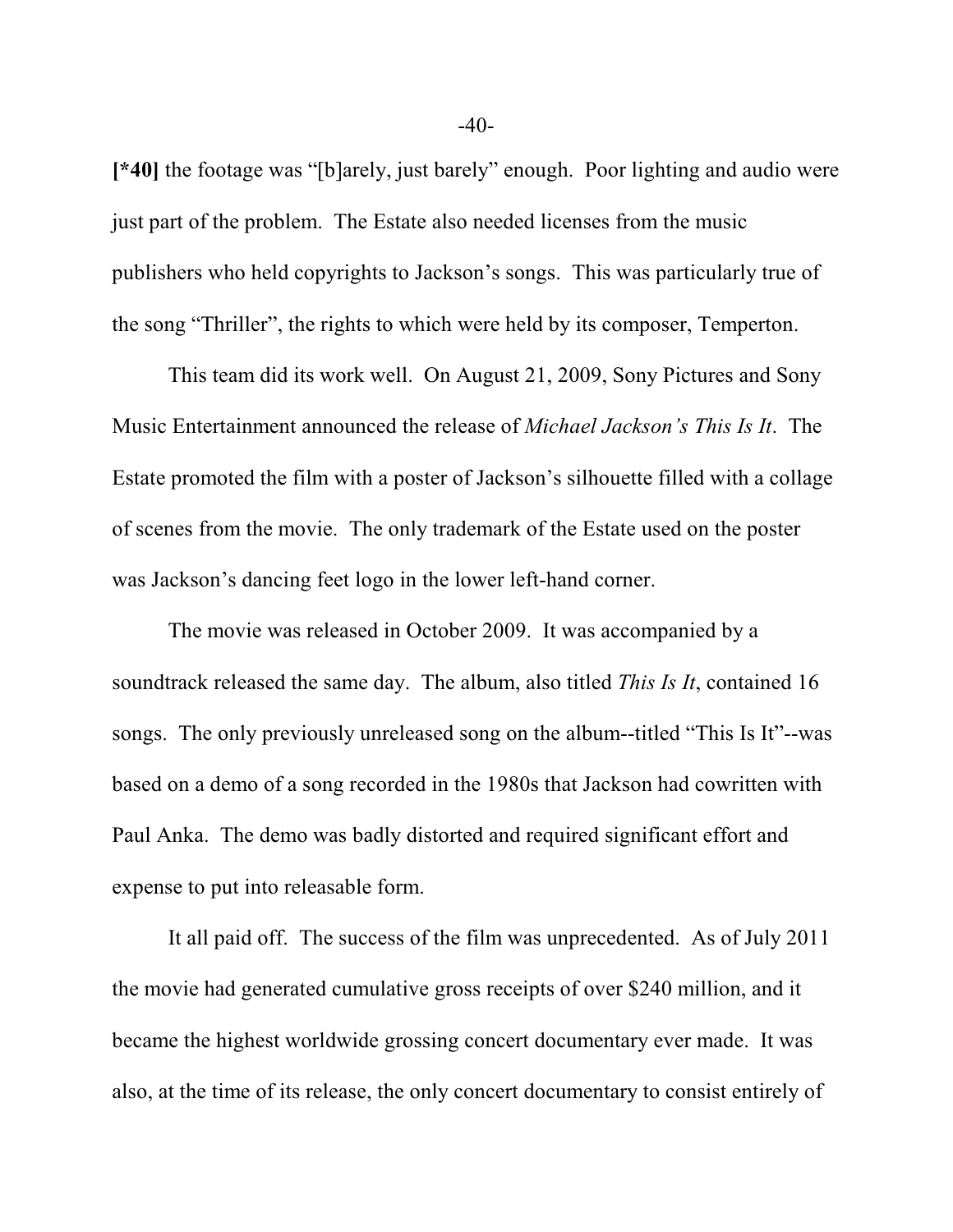**[\*41]** rehearsal footage. The Estate had negotiated from a relatively weak position and had to rely on Columbia to put in money up front to get the movie done. The distribution deal allowed Columbia to recoup this advance first. But the movie was so profitable that by April 2010 the Estate began to receive a little money. Then it began to receive a lot of money--\$45 million by the end of July.<sup>15</sup>

*Michael Jackson's This Is It* showed fans a side of Jackson previously unseen and it turned out to be an important part of the Estate's rebranding- shifting the public's attention to his music and away from his personal life. It "focuse[d] on [Jackson], the artist, and his genius and his talent as an artist and \* \* \* as a human being in the way he dealt with the members of the band and the dancers."

# D. Cirque du Soleil

Despite Tohme's testimony, which we do not credit, Cirque du Soleil had not considered doing a Jackson-themed show while Jackson was alive. The Estate itself hadn't considered the possibility of such a show until Rene Angelil--Celine Dion's late husband and manager--called Branca a couple months after Jackson's

<sup>&</sup>lt;sup>15</sup> The Estate objects to the exhibit in the record supporting this fact as not relevant. That objection is overruled.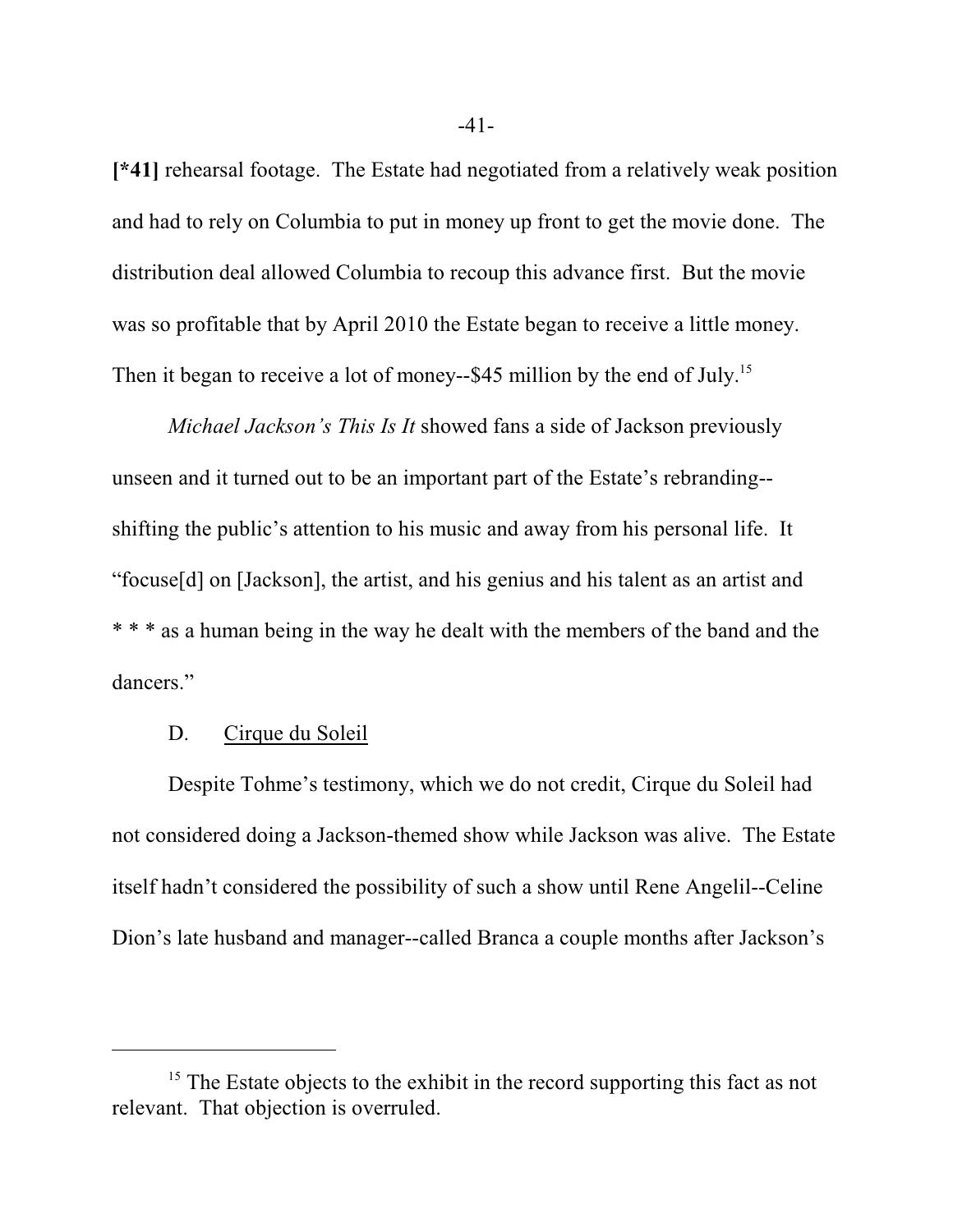**[\*42]** death and said "that Cirque would be interested in talking about the possibility of creating some kind of show based on [Jackson's] music."

"[E]ncouraged and emboldened" by the success of *Michael Jackson's This Is It*, Branca began talks with Cirque du Soleil to develop a Jackson-themed show in September 2009. Cirque's chairman, Guy Laliberté, told Branca that he wanted to create a worldwide traveling show, while Branca told Laliberté he wanted a resident show in Las Vegas where Cirque had created other shows like *The Beatles Love* show. Both got what they wanted, and Cirque ended up planning two Jackson-inspired shows, *IMMORTAL* and *ONE*.

Despite Jackson's tarnished personal image, "Cirque believed that [Jackson's] music had not been affected by the litigations in which [Jackson] had been involved" and that "[Jackson's] music was still very popular in people's minds." And so, in February 2010, the Estate returned to probate court with a petition to approve "an agreement \* \* \* with Créations Méandres Inc. for the presentation of a live show based on [Jackson's] music and songs."

In the ensuing agreement for the Las Vegas resident show, the Estate got "the right to approve the use of all Michael Jackson's images, likenesses, manner in which Michael Jackson is depicted, and other portrayal[s] to be included in the [s]how." It also set forth the basic financial terms. Cirque agreed to fund up to

-42-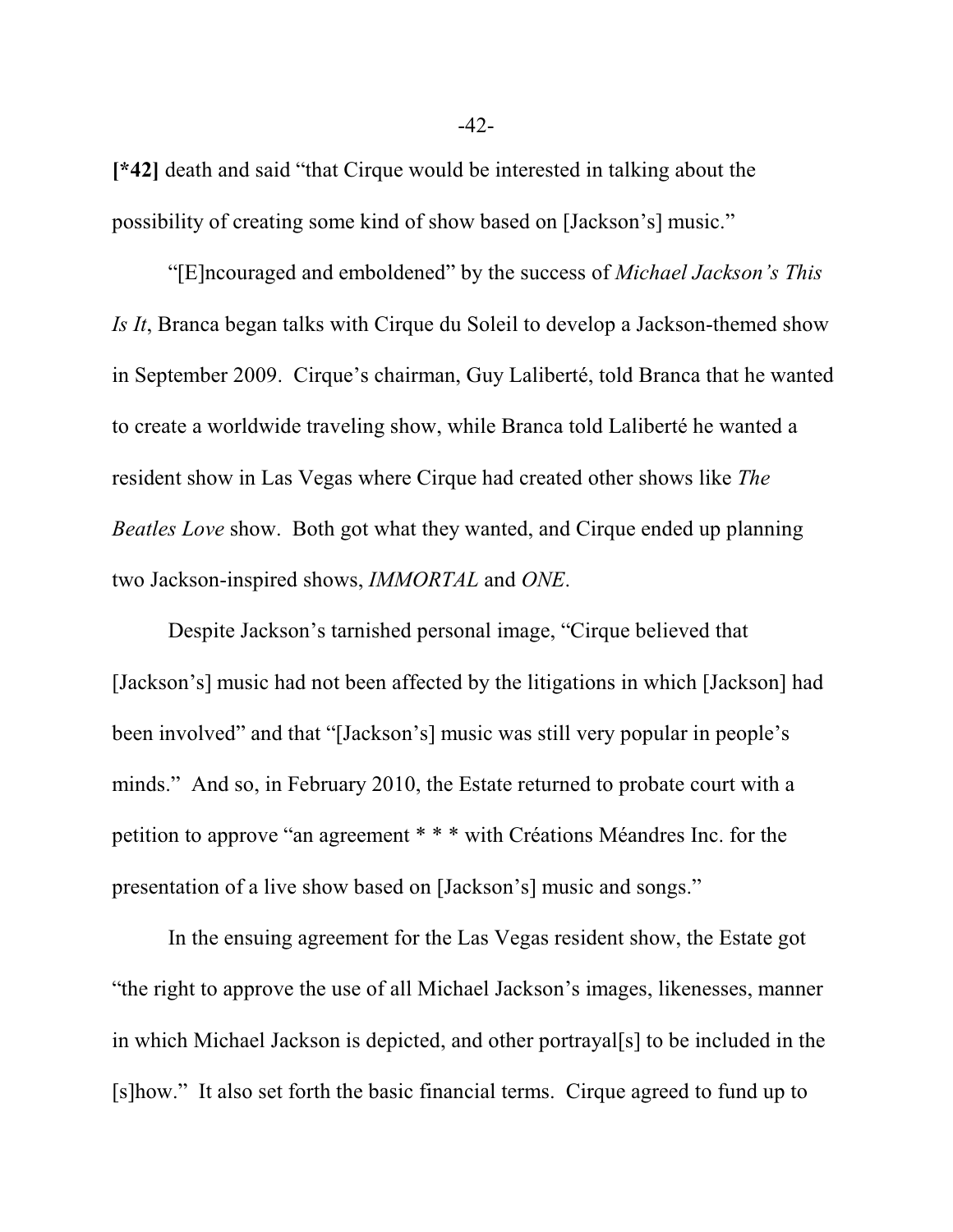**[\*43]** \$46 million in development and operating costs for which it would be reimbursed in amounts that were the same as or less than it had received for previous shows based on the Beatles and Elvis Presley. The Estate and Cirque each owned 50% of the rights in the show, with 80% of profits being used to repay Cirque its investment (with interest), and the remaining 20% to be split equally between them. After Cirque was reimbursed for its costs, the profits were to be shared equally between the Estate and Cirque.

In October 2011 the touring show, *Michael Jackson: THE IMMORTAL World Tour* premiered. It cost about \$50 million to produce and was funded exclusively by Cirque. Cirque at first agreed to license Jackson's image and likeness in *THE IMMORTAL* at 3.5% of the gross. But, as described by Branca, the license was a "land grab" by the Estate, which Cirque ultimately reduced and then terminated "because the cost of the show [w]as so prohibitive that [Cirque] couldn't continue to pay it." Branca thought *THE IMMORTAL* earned the Estate \$20 to \$25 million, which included the income streams from image and likeness, profits, masters, and publishing.

In June 2013, the Las Vegas show, *Michael Jackson: ONE*, premiered. It combined acrobatics, dance, and visuals--immersing the audience in the world of Jackson's music. The cast included four Cirque performers each of whom was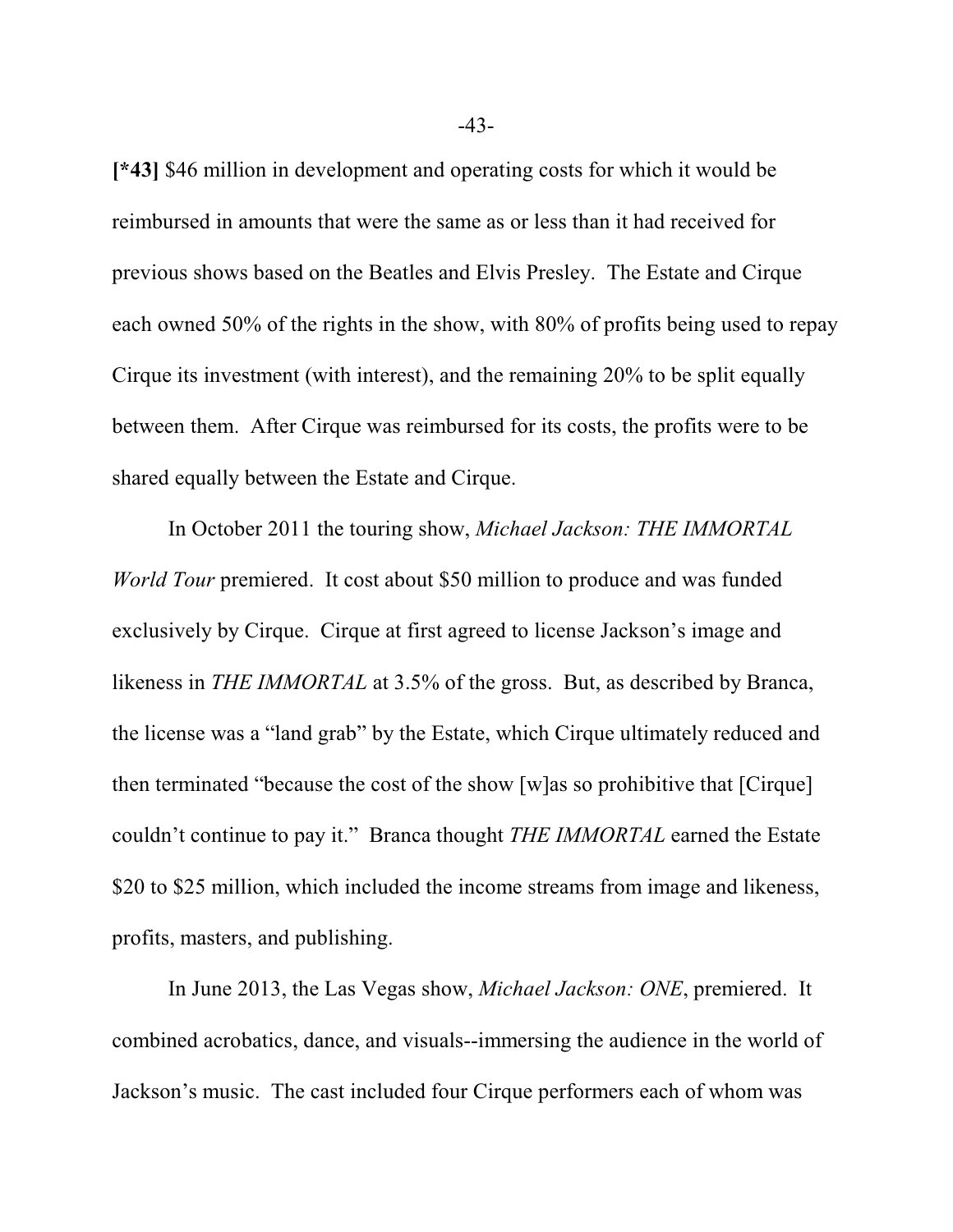**[\*44]** given one of Jackson's iconic items--his white glove, penny loafers, fedora hat, and shades--and they appeared as "misfits" who set out on a journey into Jackson's music. Despite the license to use, among other rights, Jackson's image and likeness, we find that Cirque refused to pay anything specifically for their use.

# E. General Merchandising Agreement With Bravado

Bravado's CEO, Tom Bennett, credibly testified that Bravado would not have done a nontour, general merchandising deal for Jackson's image and likeness before he died for "any meaningful money" because there was simply "no demand." But Bennett felt that Jackson's death presented new opportunities. In his experience "when any big celebrity dies, there's an immediate desire in the marketplace for memorabilia merchandise, and you never know how long that's going to last." To project the profitability of a merchandising deal, Bravado contacted retailers to gauge their interest. Walmart had none, and it believed "that the Michael Jackson brand was not something that \* \* \* was consistent with their consumer base, because of the alleged allegations of child molestation." Bravado received a "lukewarm response" from smaller retailers.

Bravado then decided to move forward with a merchandising agreement with AEG Live, which held the rights to the 295 images and products that Jackson approved before he died. They reached an agreement in early July 2009 that gave

-44-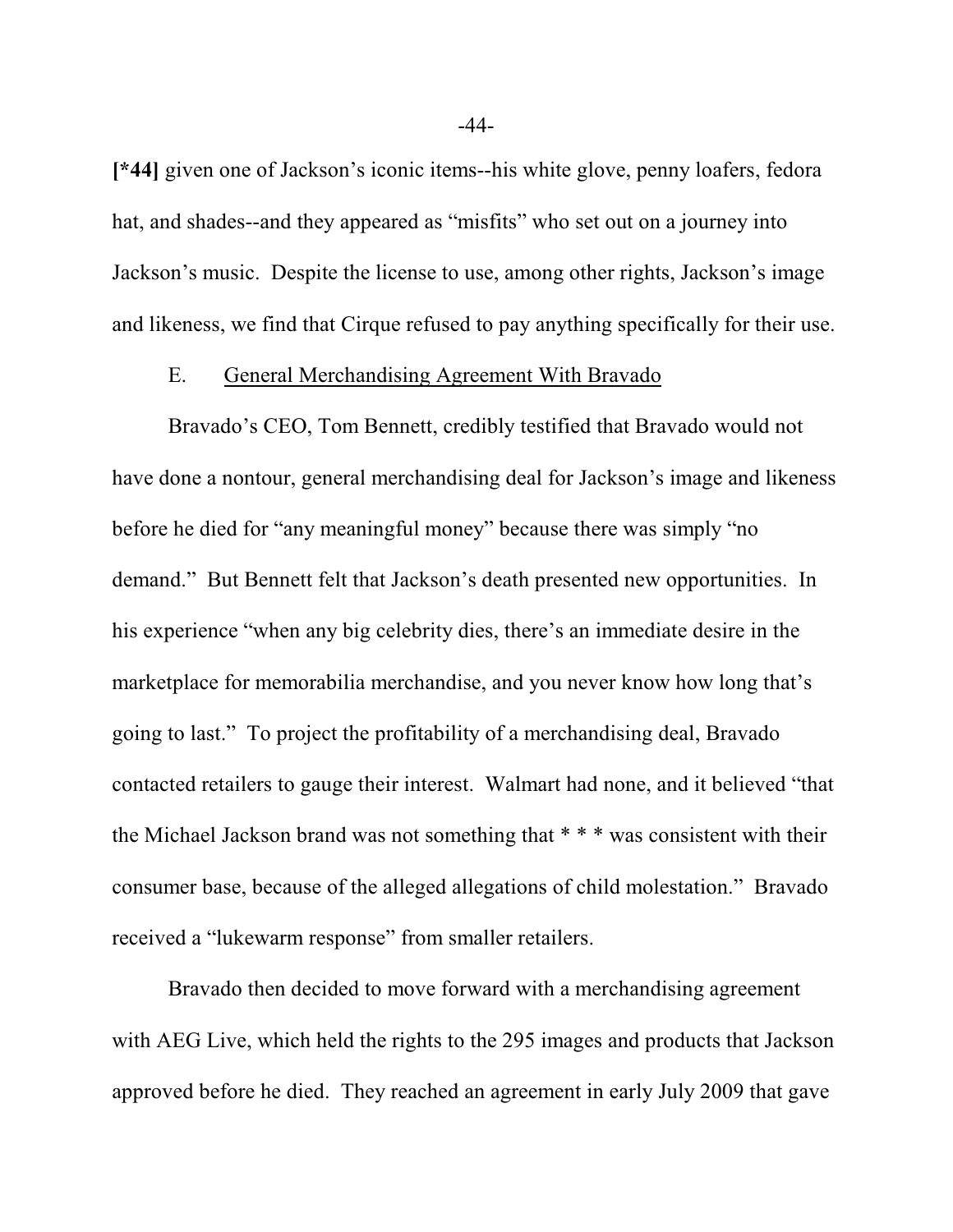**[\*45]** Bravado the exclusive right to use Jackson's "names or sobriquets, symbols, emblems, logos, designs, likenesses, visual representations, service marks, and/or trademarks \* \* \* in connection with the manufacture, advertisement, merchandising, promotion, distribution, and sale of mutually approved merchandise." Bravado paid AEG Live a \$5 million recoupable advance for this right, and then immediately began manufacturing the merchandise.

Sometime after that, Bravado entered into an agreement with the Estate itself. Compared to its agreement with AEG, the agreement with the Estate granted Bravado "a broader body of rights" including "licensing out [Jackson's] name and image." But the Estate reserved a number of rights to specific categories of Jackson's image and likeness, including, but not limited to, music-based products, licensing of music compositions, video games, and audiovisual works. For these rights, Bravado paid the Estate \$10 million in a recoupable advance.

As it turned out, selling Jackson-themed merchandise "was not the bonanza that [Bravado] thought it may have been" as licensees proved much harder to sell than expected. It was only after five years, and a nontraditional merchandising arrangement with a slot-machine company, that Bravado recouped its advances. This was far longer than the company had expected.

-45-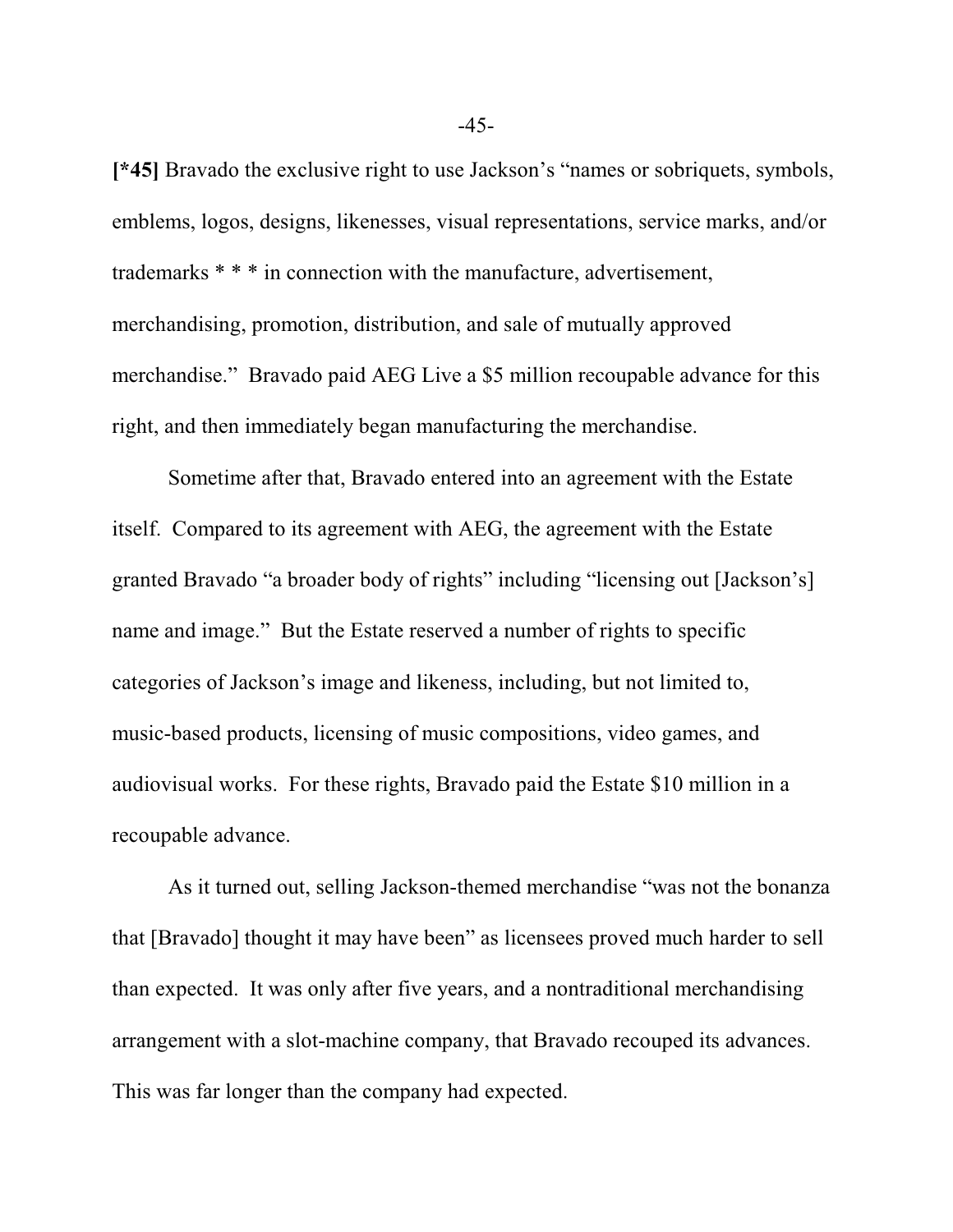## **[\*46]** F. Miscellaneous Agreements

The Estate built upon its success by entering into a number of other, smaller deals. One was an agreement at the end of 2009 to create an online platform for *Michael Jackson's Official Virtual World Massively Multiplayer Online Game*. The agreement provided for a 15% royalty and recoupable advances of \$4 million within the first year, \$3.5 million in the second year, and \$2.5 million in the third year.

In March 2010 the Estate made a second video-game licensing deal. Under this agreement, the Estate was to be paid four \$1-million installments, which were fully recoupable against royalties.

### G. Posthumous Albums and the Hunt for Unreleased Songs

After Jackson's death, Sony engaged in an extensive search for unreleased songs to evaluate for possible future release. Jackson was not working on any album when he died and had not released any album containing new material since 2001. He was, however, known to over-record songs on his albums. He kept these unreleased recordings in his personal vaults.

Sony's corporate spelunkers crawled through these vaults and found 7,000 to 10,000 pieces of tape. These were mostly tailings and very little pay dirt. There were only 2 completed and unreleased recordings and approximately 25-30 full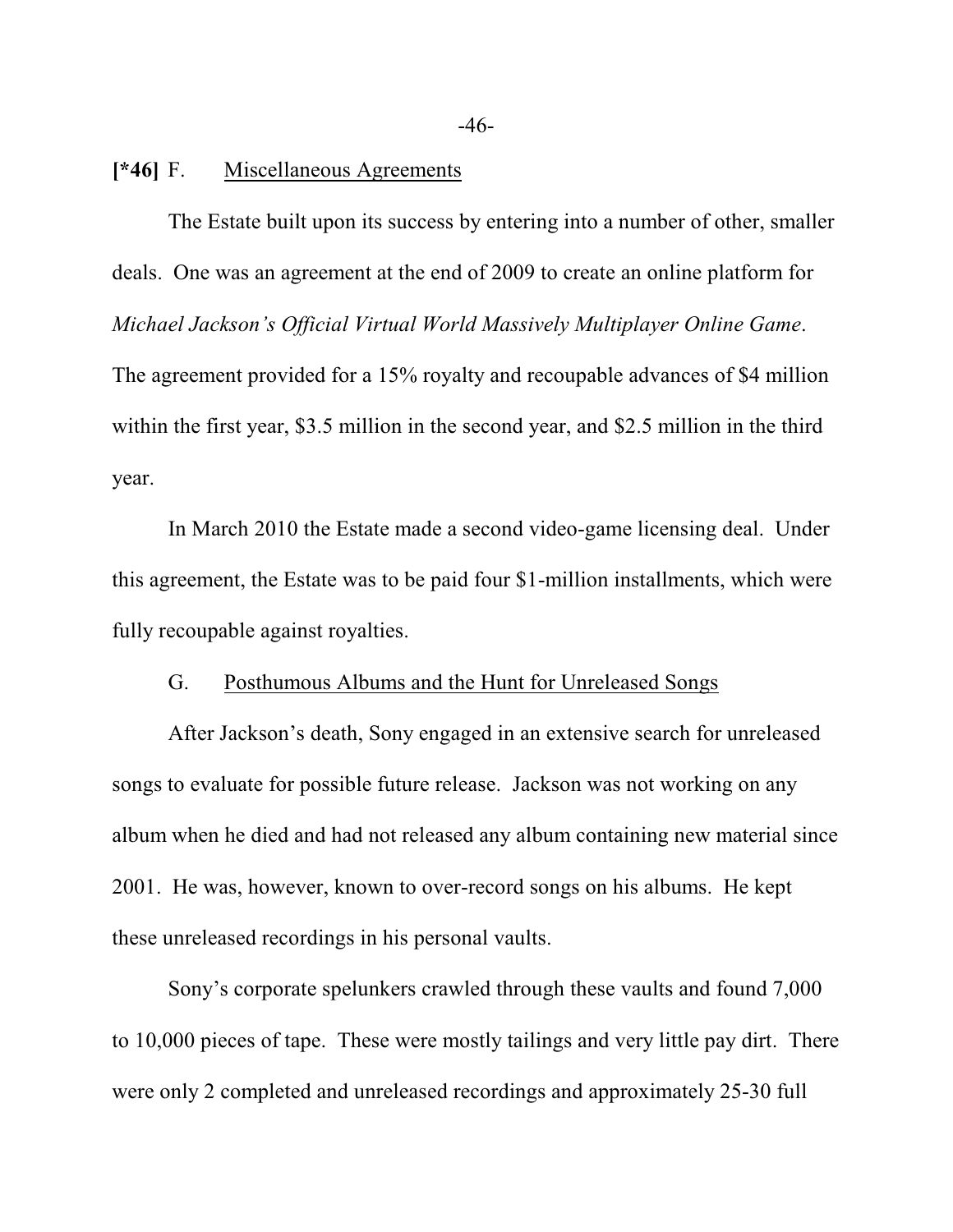**[\*47]** vocals with some music. The Estate has confirmed a total of 83 songs- fragments of lyrics, tunes, and vocals--that were unreleased at the time of Jackson's death.

They also found that there was often a reason for an unreleased song to remain unreleased, or a "full vocal" not to be a "song". Sony executive John Doelp credibly testified that once a vocal was identified, Sony had "to take a step back" and ask whether it was commercially viable. Doelp described the process as follows: "[I]f it's a demo vocal, it's very possible that it's just a bad performance. There could be notes that are flat  $***$  [or] not well recorded.  $***$  [I]t could just not sound good, and then the song itself just might not be good or just not up to Michael's standards[.]"

There was some refined gold beneath the dross, so in November 2009, the Estate and Sony Music Entertainment contracted for the Estate to deliver 10 posthumous albums between October 2009 and December 2016. Of those 10 albums, however, only 2 required delivery of master recordings of previously unreleased compositions. These 2 albums required 10 to 13 songs. There was no requirement that Jackson composed these songs, only that he performed them. An additional three anniversary albums were to "contain previously unreleased [r]ecordings *derived* from" the songs on the original albums. (Emphasis added.)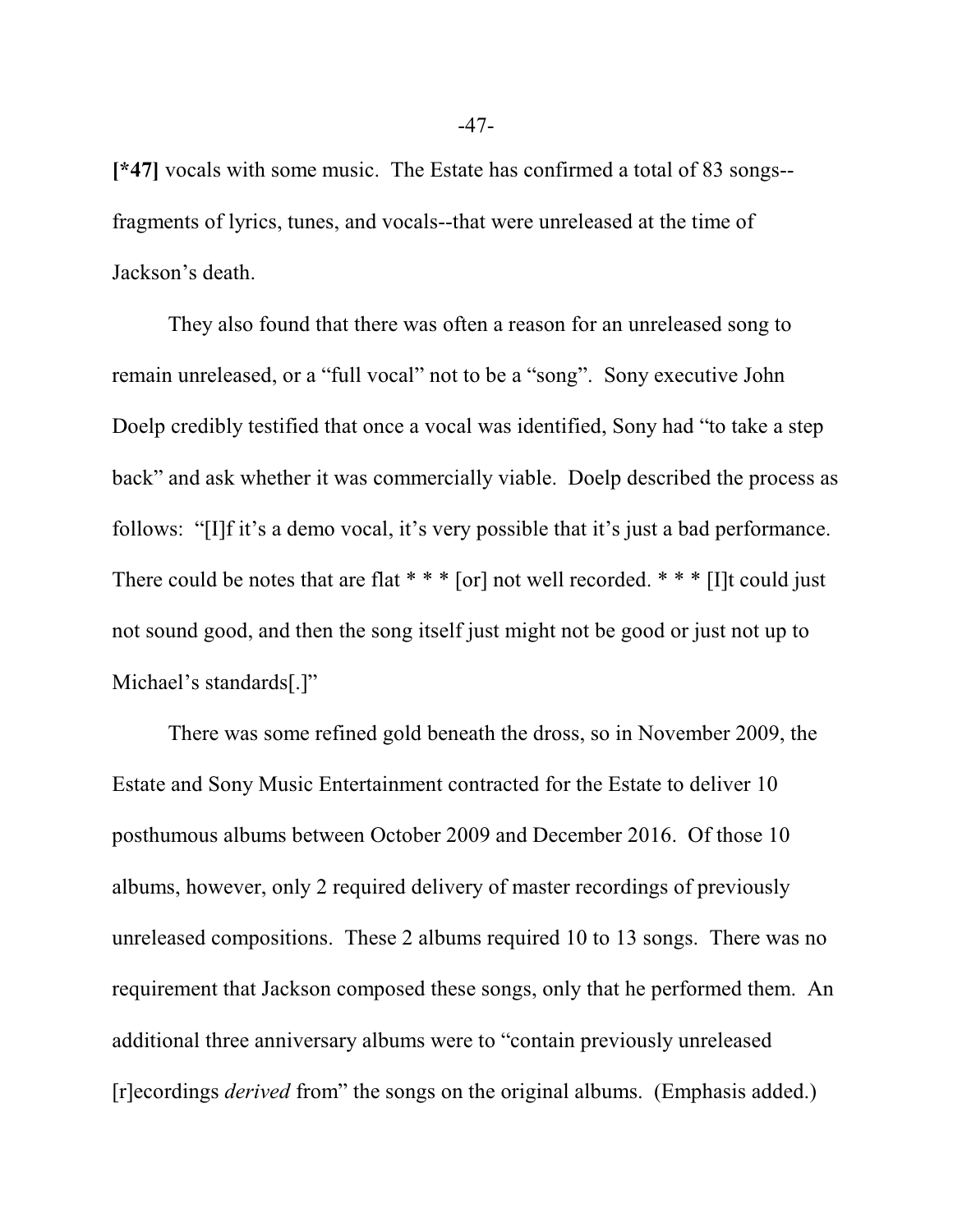**[\*48]** These derivations could, for example, include "outtakes, demos, [and] alternate versions." The anniversary albums neither contemplated nor required the delivery of previously unreleased compositions.

## 1. *Michael* and *Xscape*

In December 2010 Sony released *Michael*. It had 10 previously unreleased songs, 5 of which Jackson had written or cowritten. In May 2014 Sony released *Xscape*. *Xscape* was the second posthumous album with entirely previously unreleased recordings. But while the agreement required at least 10 new songs, *Xscape* contained only 8, only 5 of which Jackson wrote or cowrote.

#### 2. *Bad 25*

In September 2012, Sony released *Bad 25*, a twenty-fifth anniversary edition of the album *Bad*. *Bad 25* was a two-disc set. Disc 1 contained the songs on the original *Bad* album, and disc 2 contained remixes of several old songs, as well as six previously unreleased songs.

#### H. Estate Sells Jackson's Interest in Sony/ATV to Sony

In 2011, Sony/ATV acquired EMI Music Publishing. With this acquisition, Sony/ATV went from the fourth largest music-publishing business to number one. Five years later, and seven years after Jackson's death, Sony and the Estate signed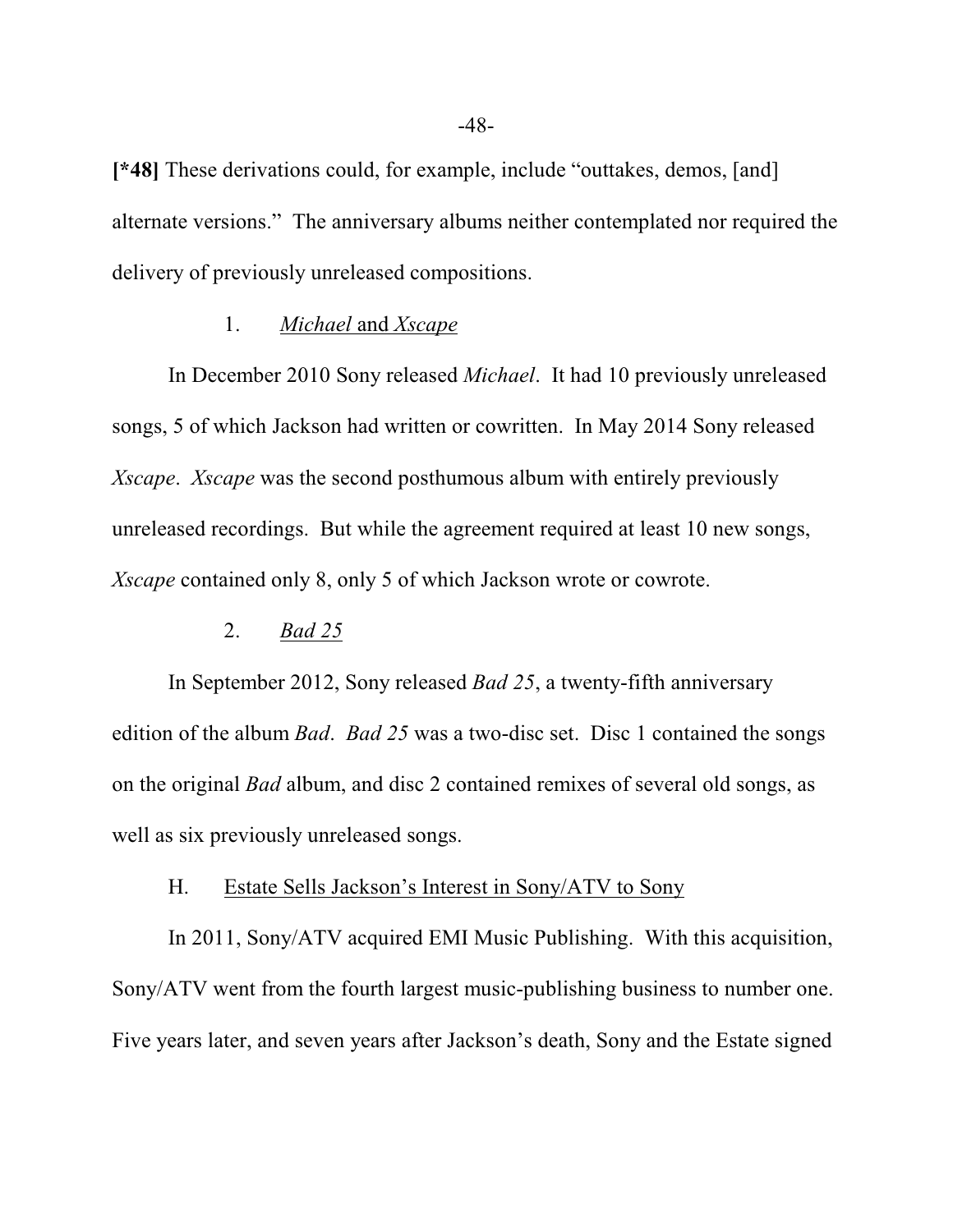**[\*49]** a deal for Sony to acquire the Estate's interest in Sony/ATV and become the 100% owner of Sony/ATV. Sony paid \$750 million.

The Estate was very, very far away from the condition its executors and managers thought it was in at that first dinner in 2009 in the upper room at Mr. Chow.

### VII. The Estate Prepares Its Return

After Jackson died the Estate hired the accounting firm Crowe Horwath to prepare its return. Their work began with a long list of labor-intensive chores, as Jackson's various assets needed to be inventoried, photographed, valued, and insured. The chores became more arduous when they discovered that Jackson's Tohme-led team of advisers had kept no contemporaneous books and records in the last three years of his life. Kane, Jackson's last business manager, worked as a liaison between the Estate and the Crowe Horwath team to prepare the return, and recommended appraisers to value Jackson's interests in Sony/ATV and Mijac, as well as his image and likeness.

The Estate retained Moss Adams, a large accounting and consulting firm, to value Jackson's image and likeness and his interest in Mijac. Relying entirely on the income approach to valuation, Moss Adams valued Jackson's image and likeness at \$2,105 and Mijac at \$70,860,000.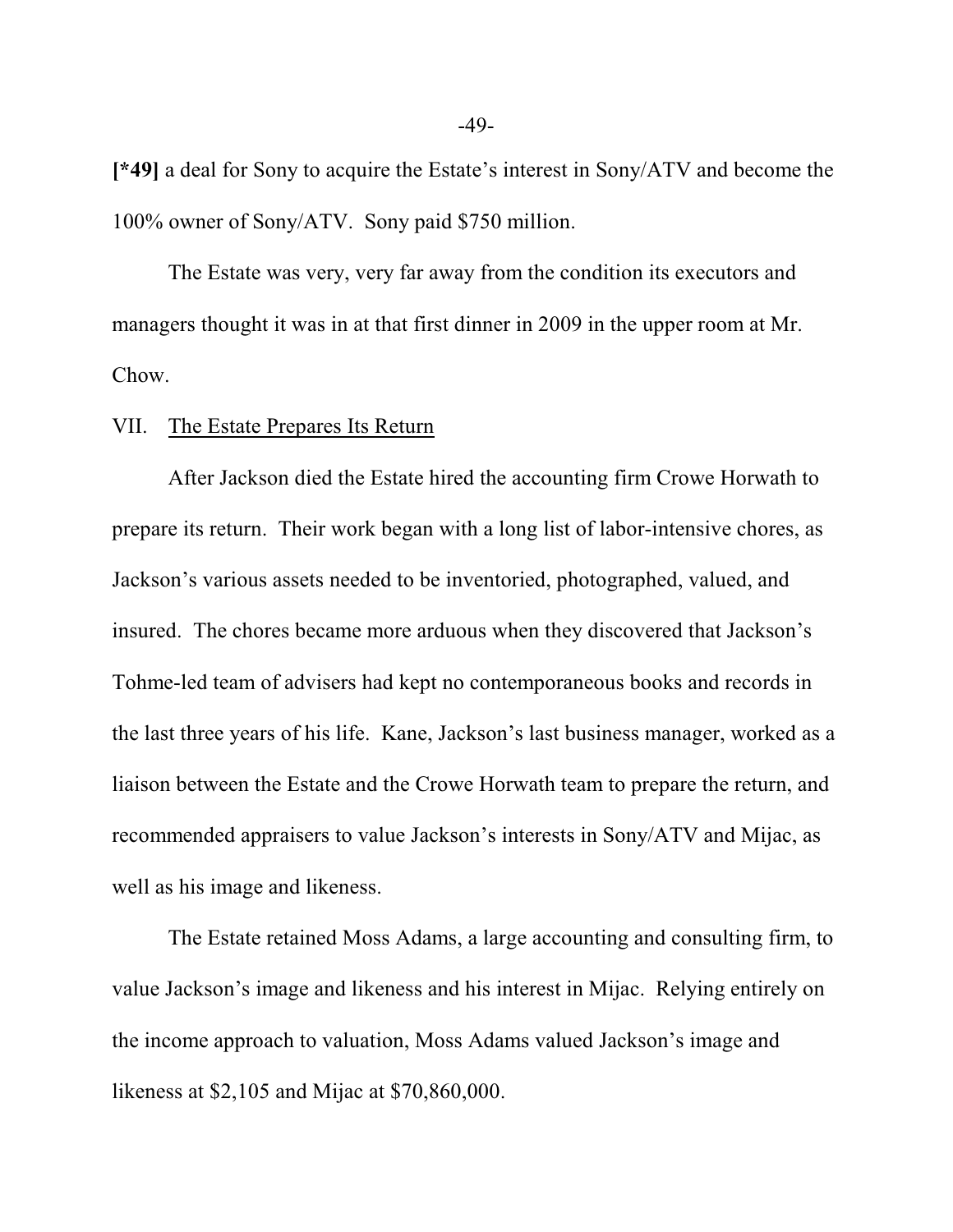**[\*50]** To value Jackson's ownership interest in Sony/ATV, the Estate selected the Salter Group, an independent financial and strategic advisory firm that specializes in valuations. The Salter Group also chose to use only the income method, which led it to value Jackson's ownership interest in Sony/ATV at \$0.

Using these valuations, the Estate, on its 2009 Form 706, United States Estate (and Generation-Skipping Transfer) Tax Return, reported the value of:

- Jackson's image and likeness at \$2,105;
- NHT II, which held Sony/ATV, at \$0; and
- NHT III, which held Mijac, at \$2,207,351.

The Estate also reported Jackson's various other assets--the most significant among them including his Hayvenhurst home; MJJ Productions, Inc.; MJJ Ventures, Inc.; and his master recordings. Jackson was, when he died, the sole shareholder of MJJ Productions and MJJ Ventures. MJJ Productions collected Jackson's mechanical royalties as a recording artist under an agreement with Sony Music, Inc., while MJJ Ventures collected Jackson's share of joint venture income under an agreement with Sony for the exploitation of Jackson's master recordings. 16

<sup>&</sup>lt;sup>16</sup> The joint venture enabled Jackson to distribute his master recordings and videos through Sony Software, Inc. See supra p. 15.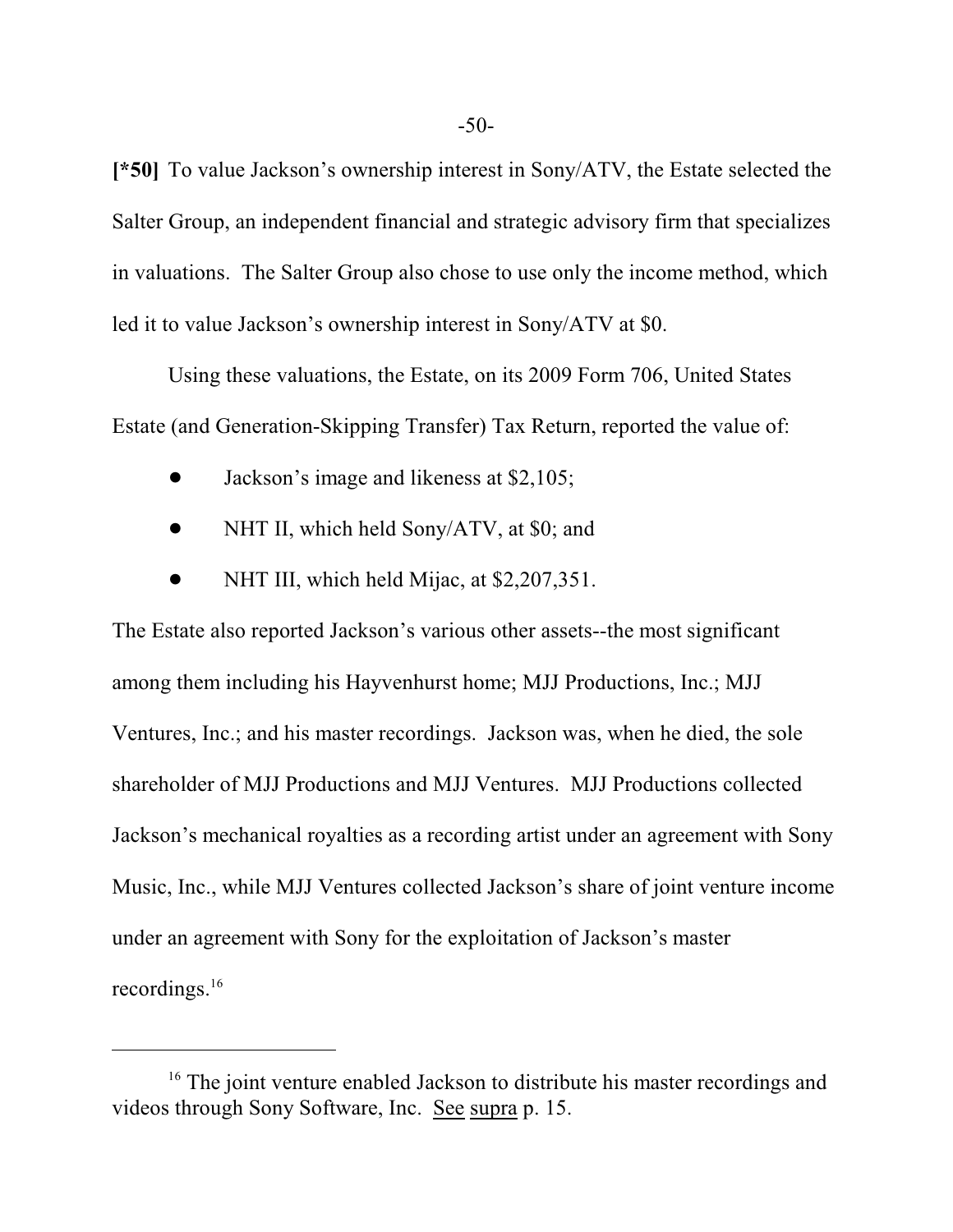# **[\*51]** VIII. The Audit

The Commissioner audited the Estate's tax return and in May 2013 issued a notice of deficiency that adjusted the Estate's reported values. We summarize it here:

| Item                                                                                             | Adjustment    |  |  |
|--------------------------------------------------------------------------------------------------|---------------|--|--|
| Hayvenhurst real estate                                                                          | \$1,425,000   |  |  |
| MJJ Ventures, Inc.                                                                               | 67, 393, 780  |  |  |
| Share of artist mechanical rights<br>under Jackson 5 master recordings,<br>and master recordings | 34,299,095    |  |  |
| Miscellaneous property                                                                           | 48,603,827    |  |  |
| Image and likeness                                                                               | 434, 261, 895 |  |  |
| New Horizon Trust II                                                                             | 469,005,086   |  |  |
| New Horizon Trust III                                                                            | 58,478,593    |  |  |
| Debts                                                                                            | 12,252,591    |  |  |
| Limitations to Schs. J & K                                                                       | (713, 436)    |  |  |
| Total                                                                                            | 1,125,006,431 |  |  |

This adjusted valuation led the Commissioner to conclude that the Estate had underpaid Jackson's estate tax by a shade more than \$500 million. The Commissioner also determined that some of the valuations were so far off that he tacked on penalties of nearly \$200 million. The Estate timely petitioned. During trial, neither the Commissioner nor the Estate entered any evidence into the record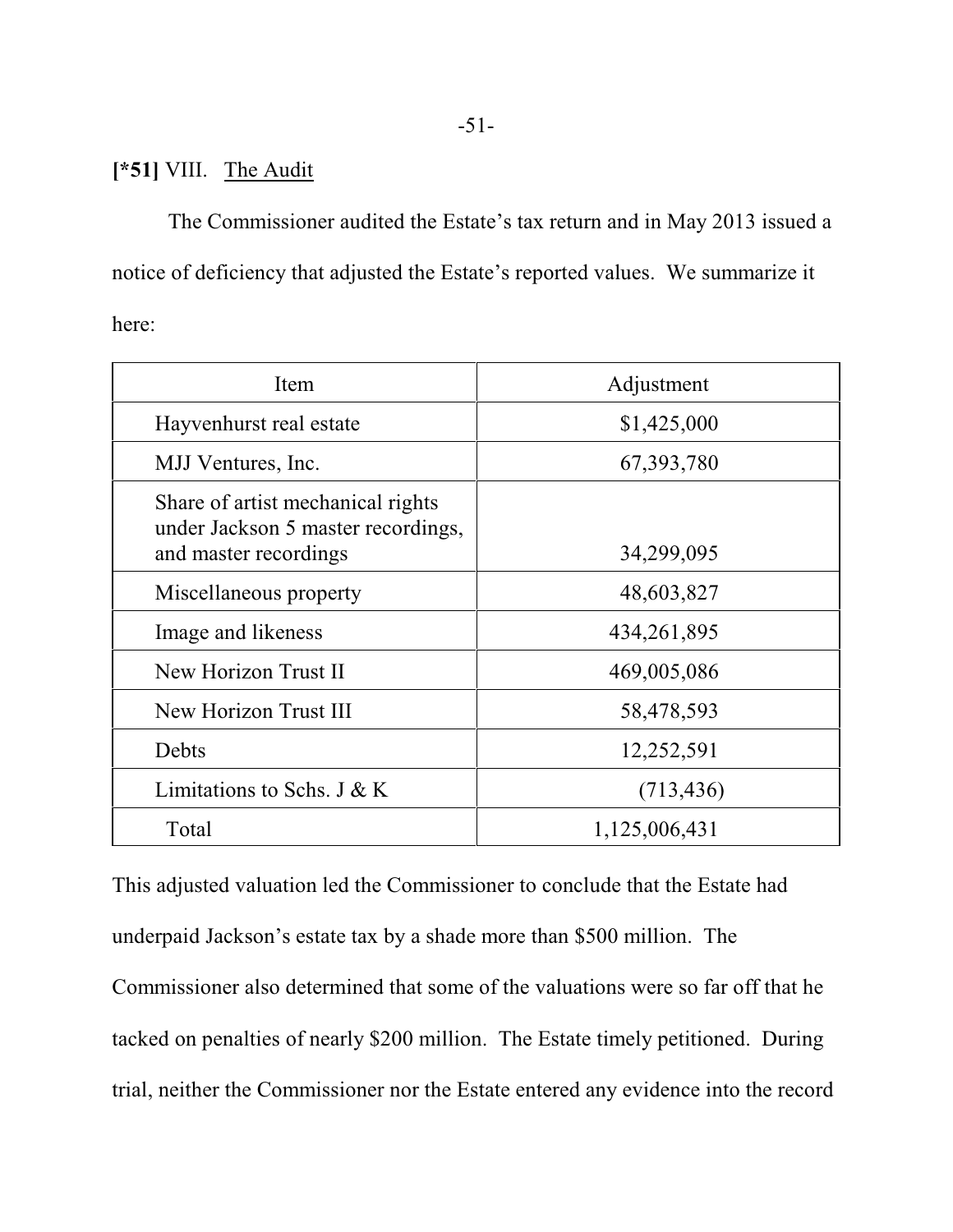**[\*52]** to show that the initial determination of these penalties was personally approved in writing by the immediate supervisor of the individual making the determination. The Commissioner moved after trial to reopen the record with new evidence to try to show that the initial determination of penalties was personally approved in writing by the immediate supervisor of the individual making the determination. We denied that motion.

# IX. Pretrial Preparation and Stipulation

This is a very large case, and the parties reasonably asked for a lengthy pretrial phase in which they were able to settle a great many of their disputes. But they got stuck in their negotiations on the value of three of Jackson's assets:

- his image and likeness;
- NHT II, which held his 50% ownership interest in Sony/ATV; and
- NHT III, which held his ownership interest in Mijac Music.<sup>17</sup>

 $17$  The parties deferred some issues: (1) the amount of the Estate's charitable-contribution deduction; (2) the amount of claims and administrative expenses; and (3) the amount of losses allowable under sections 2053, 2054, and 2055. (All section references are to the Internal Revenue Code in effect for the date of Jackson's death, and all Rule references are to the Tax Court Rules of Practice and Procedure, unless we say otherwise.)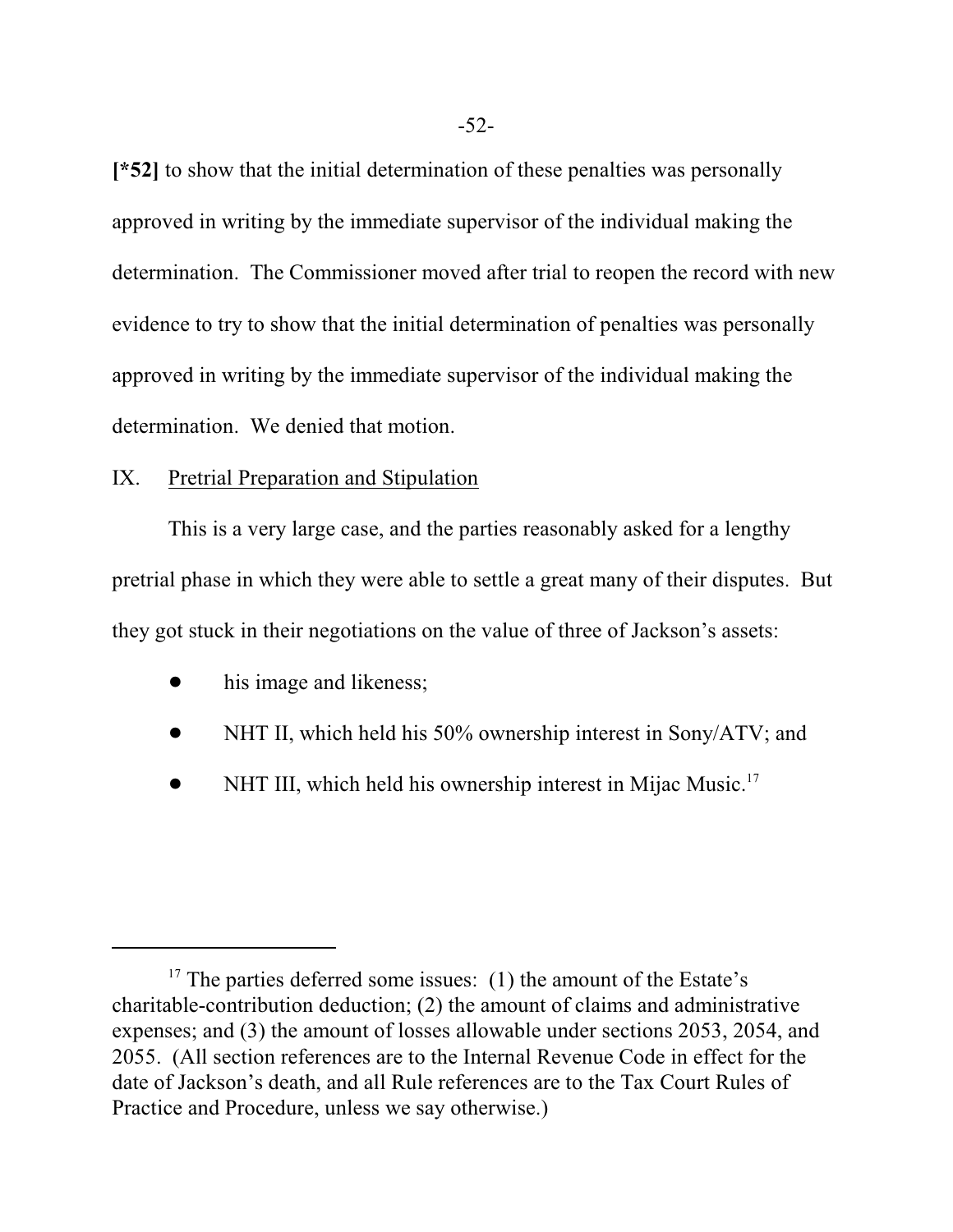# **[\*53]** X. Trial

We tried this case in Los Angeles. Jackson was domiciled in California at the time of his death, and both executors were residents of the state when they filed the petition. Any appeal would presumptively go to the Ninth Circuit. See sec.  $7482(b)(1)(A)$ .

# A. The Estate's Experts

The Estate retained four experts for trial:

- Mark Roesler and Jay Fishman to value Jackson's image and likeness,
- ! Alan Wallis to value Jackson's interest in Sony/ATV, and
- ! Owen Dahl to value Jackson's interest in Mijac Music.

Roesler is the founder and CEO of CMG Worldwide, Inc., an international licensing and rights-management company that specializes in representing celebrities both dead and alive, including Marilyn Monroe, James Dean, Buddy Holly, Chuck Berry, Princess Diana, and Jackie Robinson. Fishman has been a professional appraiser since 1974 and is a managing director of Financial Research Associates, a firm that provides business-valuation, forensic-accounting, and litigation-consulting services.

To do his job, Roesler projected 10 years of postdeath revenues from the exploitation of Jackson's image and likeness under California law, see Cal. Civ.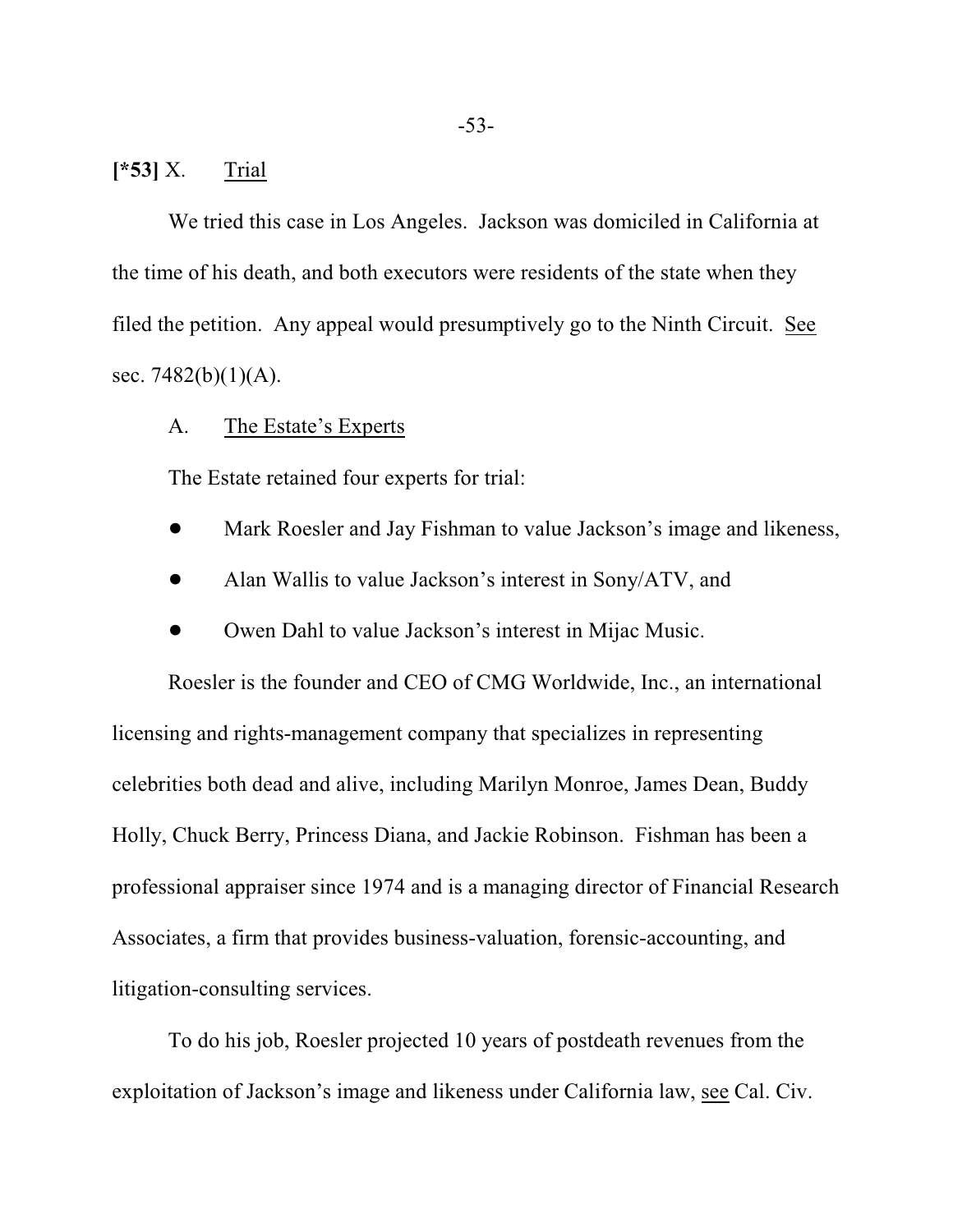**[\*54]** Code sec. 3344.1 (West 2012), and from some associated trademarks. Fishman then used Roesler's revenue projections as the starting point for his own use of the income method to value Jackson's image and likeness. After he figured out future cashflows, Fishman discounted the stream to present value and came up with a higher value for this asset than the Estate had on its return--about \$3 million instead of \$2,105.

Wallis has valued businesses for over thirty years and leads the Media and Entertainment team in Ernst & Young's UK valuation practice. In that role, he values media-related intellectual property (including copyrights), and content and character licenses. Over the course of his career, he has valued approximately 100 music-publishing and master-recording catalogs.

The value of NHT II depends on the value of Jackson's interest in Sony/ATV. Wallis valued Sony/ATV using two different valuation methods--the market approach and the income approach. The first required him to compare Sony/ATV to comparable companies and comparable transactions. Wallis viewed Sony/ATV as an operating music-publishing company. This required him to calculate Sony/ATV's earnings before interest, tax, depreciation, and amortization

-54-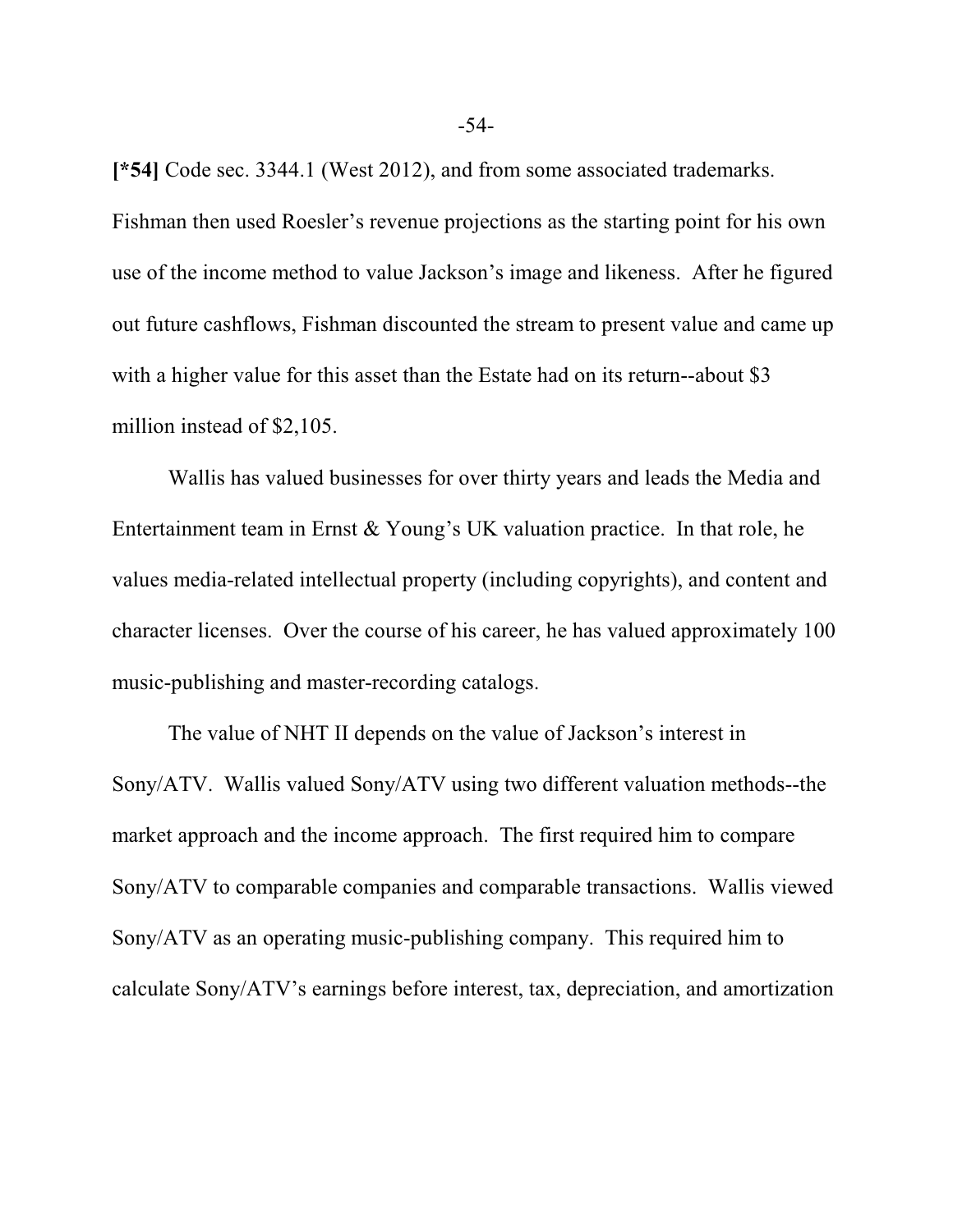[\*55] (EBITDA)<sup>18</sup> as a key figure in his calculations. The second method required him to project Sony/ATV's future cashflows. His basis for these projections was Sony/ATV's own internal projections as of 2009. He concluded that Sony/ATV's enterprise value was \$1.1 billion. He then reduced that value by Sony/ATV's net debt to arrive at the company's equity value. Because Jackson was a 50% owner, he halved the equity value, which equaled \$254 million. But remember that Jackson owed debt secured by his interest, and he had further encumbered that interest with restrictions on his power to control the joint venture or sell his stake in it. After Wallis analyzed these facts, he concluded that NHT II was worth nothing when Jackson died.

 Dahl is the president and founder of the Dahl Consulting Group, a full-service valuation-consulting firm. From 1999 to 2012 Dahl was a principal at Moss Adams, where he specialized in the appraisal of intellectual property. During his career he has valued various high-profile music catalogs, including Cherry Lane Music Publishing and Holland-Dozier-Holland.

-55-

 $18$  EBITDA is helpful when determining the value of a business because it shows income without financing or taxes. See Net 2 Press, Inc. v. 58 Dix Ave. Corp., 266 F. Supp. 2d 146, 163 (D. Me. 2003); 1B Harold S. Bloomenthal & Samuel Wolff, Going Public and the Public Corporation, sec. 11.18 (2020).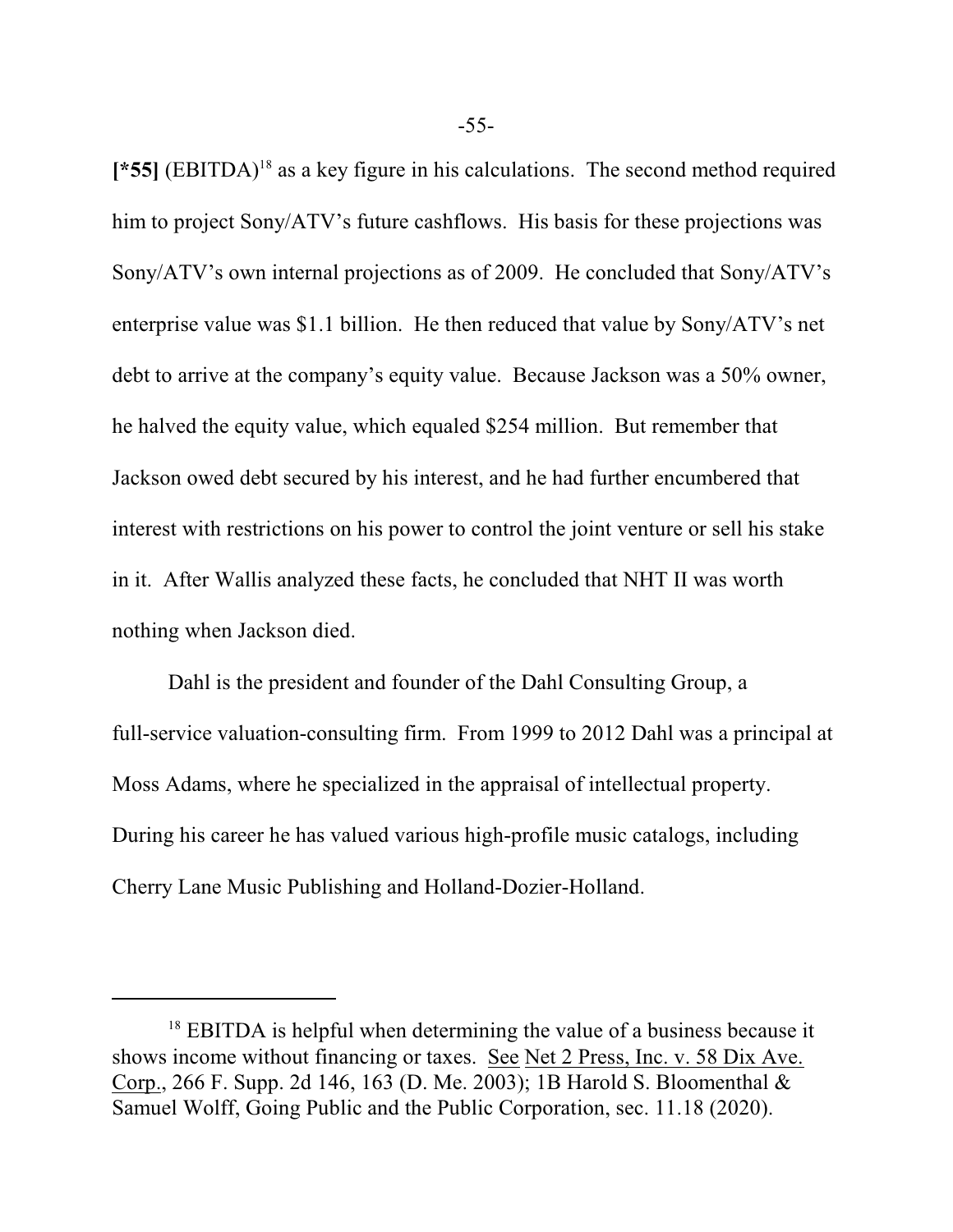**[\*56]** Dahl valued Jackson's interest in Mijac, and he also used the income

approach. He identified five sources of income:

- Jackson's compositions which he also performed that were released before his death,
- ! Jackson's compositions which he didn't perform that were released before his death,
- major works by other songwriters,
- minor works by other songwriters,
- ! Jackson's unreleased compositions that he performed.

He then analyzed how much income each of these sources would produce. He calculated Mijac's value to be about \$71 million. After he added cash on hand and subtracted the debt that Mijac secured, Dahl concluded that the fair market value of NHT III was about \$2.7 million.

Each of the Estate's experts reduced the cashflows produced by the assets to reflect the tax implications to a hypothetical buyer--a process known as tax affecting. Nancy Fannon testified for the Estate about the current state of academic research on the topic and on the empirical evidence that she said proved the prospect of taxes would affect the price a prospective buyer would be willing to pay.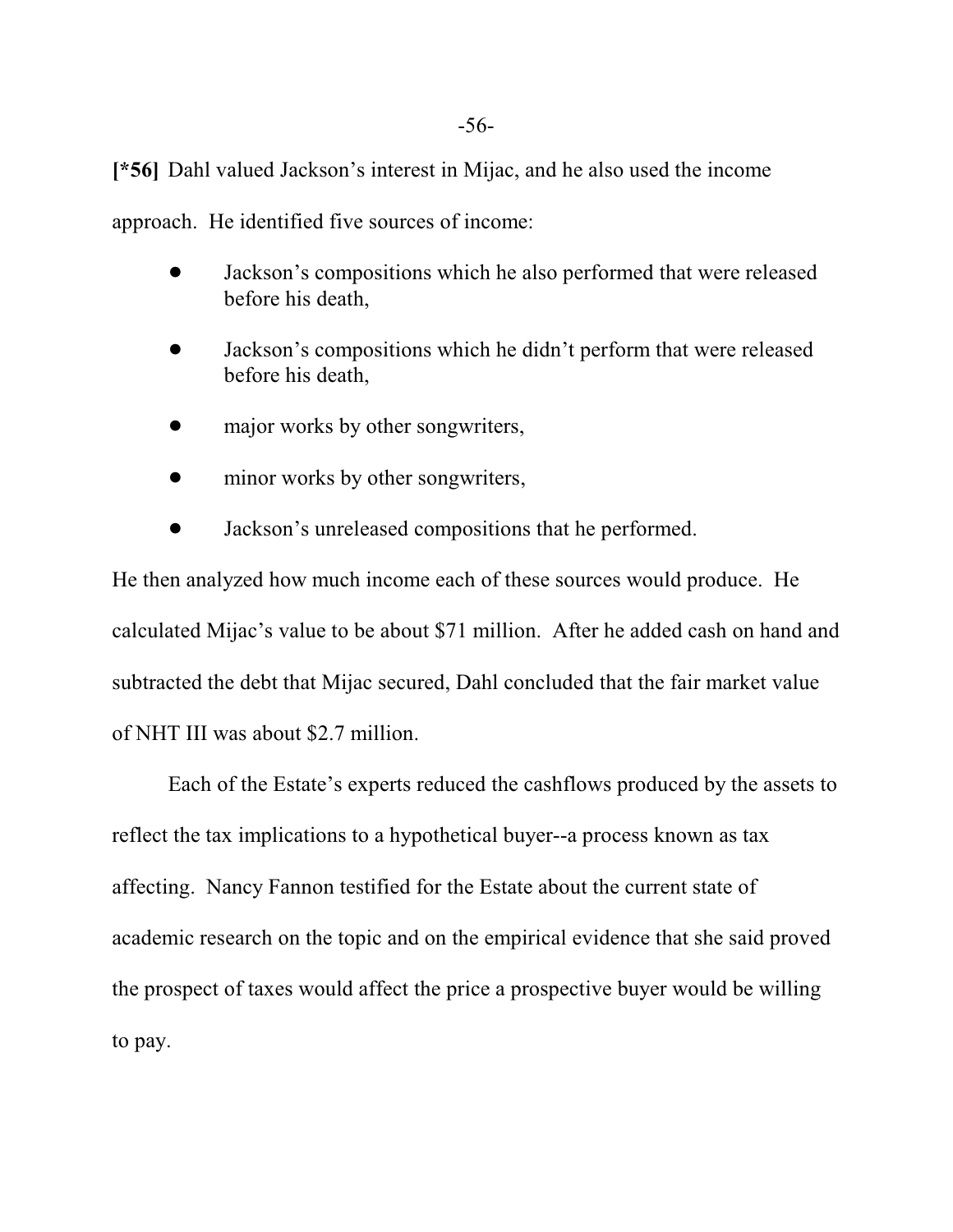# **[\*57]** B. The Commissioner's Expert

#### 1. The Valuations

The Commissioner faced this chorus of experts with a soloist. Weston Anson is the chairman of CONSOR Intellectual Asset Management, an intellectual-property consulting firm that specializes in trademark, patent, and copyright valuations. For more than 25 years, he has valued intangible assets including those of Dr. Seuss, Andy Warhol, Tupac Shakur, Audrey Hepburn, Marlon Brando, and Woody Allen.

Anson used different methods to value the three big assets that were at stake. To value Jackson's image and likeness, Anson considered five "opportunities" that he believed a hypothetical buyer could reasonably foresee at Jackson's death:

- themed attractions and products,
- branded merchandise,
- a Cirque du Soleil show,
- $\bullet$  a film, and
- a Broadway musical.

According to Anson, image and likeness encompasses a broad bundle of allied rights, including U.S. trademarks, state or common-law trademarks, copyrights,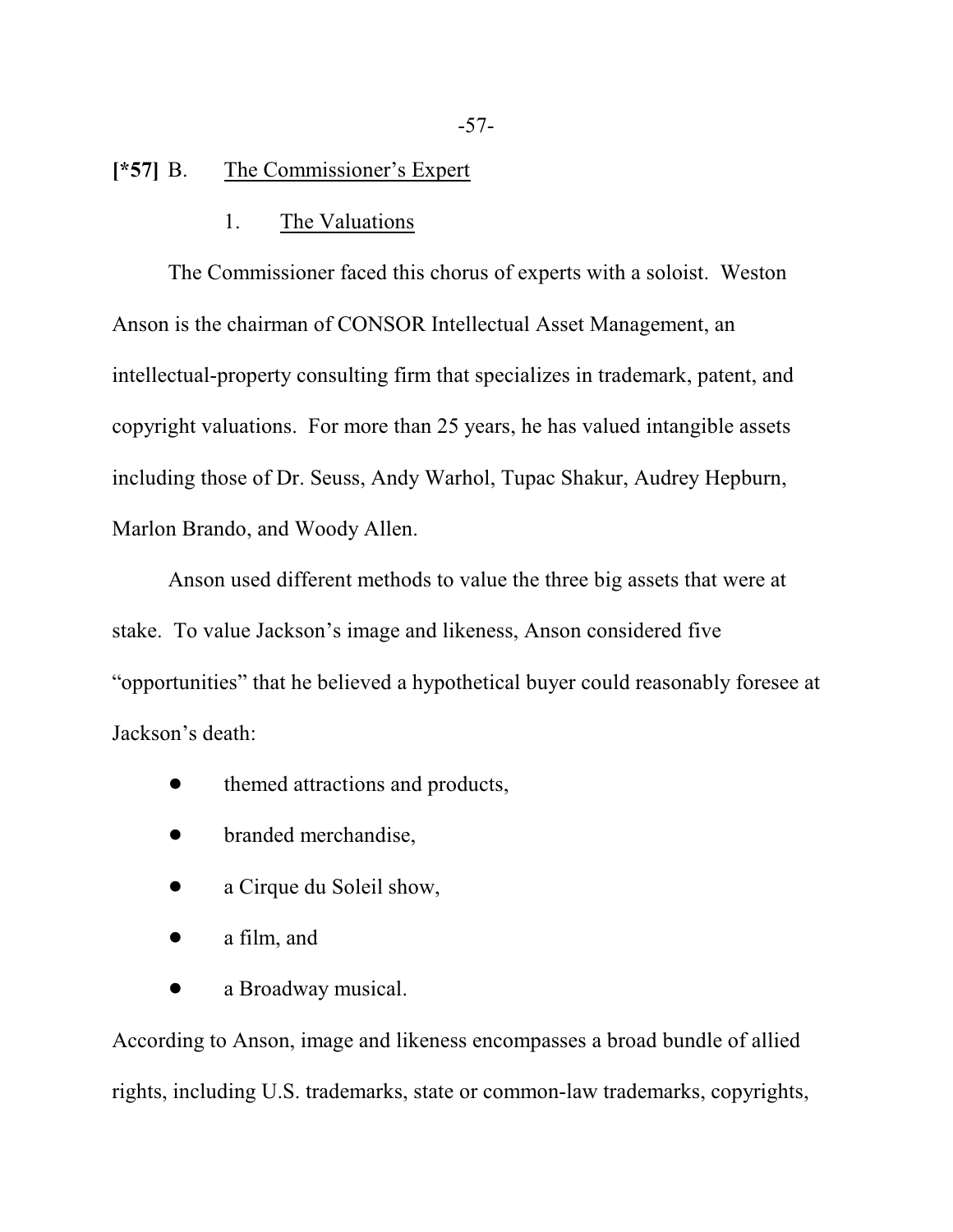**[\*58]** licensing rights, endorsement rights, franchising rights, and international trademarks. Employing the income approach, Anson determined the value of Jackson's image and likeness to be \$161 million.

Anson valued Jackson's interest in Sony/ATV through both the income and market approaches. In his market approach he viewed Sony/ATV as a music catalog rather than an operating music-publishing company. This meant that he calculated the venture's enterprise value by its net publishers share (NPS) and not EBITDA. Anson's income approach also differed from the Estate's in using Sony/ATV's historical financial data to predict future cashflows. Anson made no discounts based on lack of control or marketability, but did make a discount based on Sony's option to buy half of Jackson's interest in Sony/ATV. He valued NHT II at \$206 million.

Anson valued Jackson's interest in Mijac using only the income approach. His major disagreement with Dahl was about the size and duration of a postdeath boom in demand for Jackson's music, as well as the number of unreleased compositions that he thought Jackson had left behind. In the end Anson valued Jackson's interest in Mijac at \$114 million.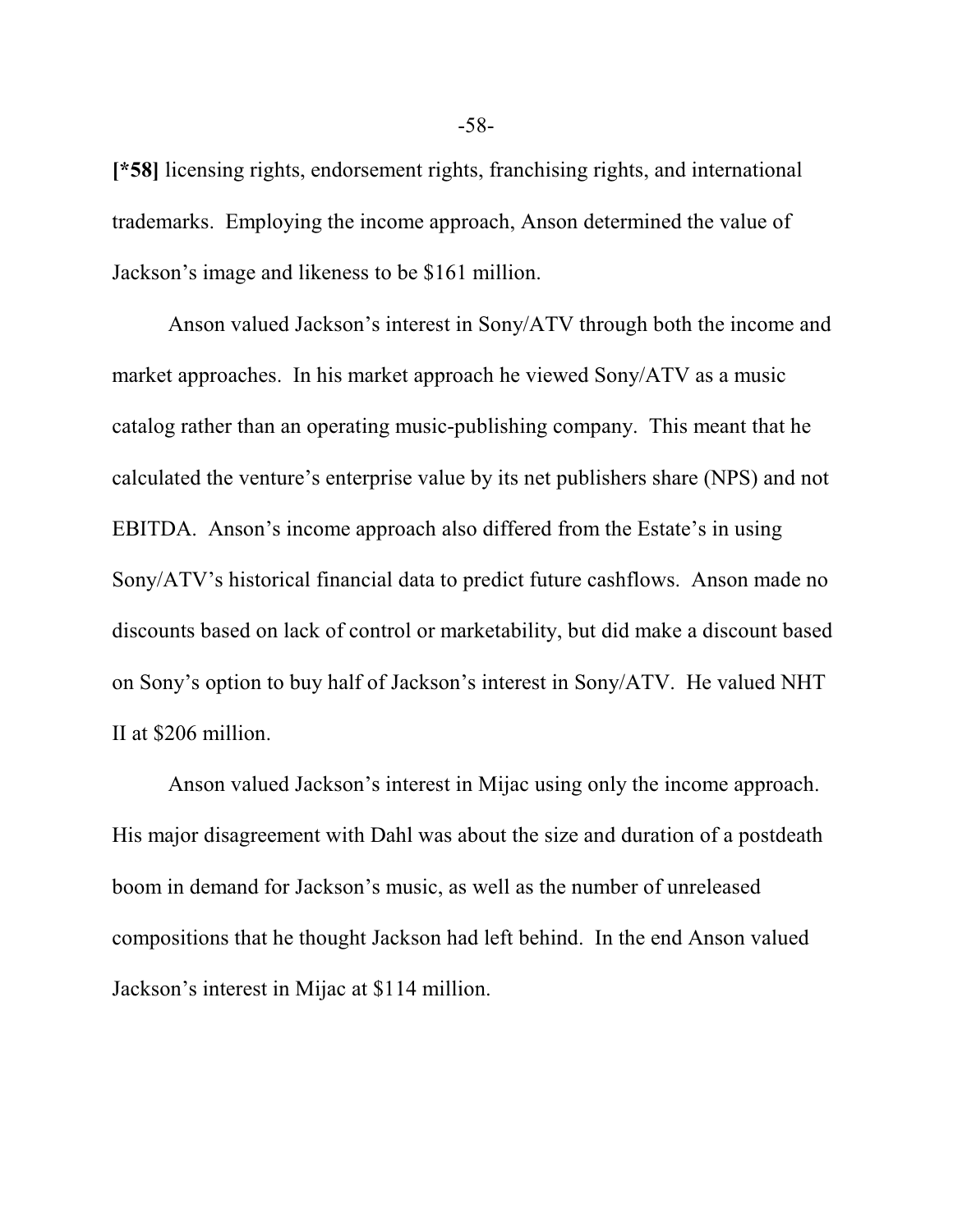## **[\*59]** 2. Anson's Credibility

As the Commissioner's only expert witness, Anson's credibility was an especially important part of the case. And it suffered greatly at trial. His problems began when he was asked about the effect on himself and his firm if the Commissioner prevailed in the case. He responded: "I have no idea. I've never worked for the Internal Revenue Service before." Later when asked whether he or his firm had previously been retained by the Commissioner to write an intellectual-property valuation report in Whitney Houston's estate-tax case, Anson replied: "No. Absolutely not." That was a lie. Approximately two years before he testified, the Commissioner had retained Anson to write a valuation report titled, "Analysis of the Fair Market Value of the Intangible Property Rights Held by the Estate of Whitney E. Houston as of February 11, 2012 For Estate Tax Purposes." It was only after a recess and advice from the Commissioner's counsel that Anson admitted to this.

Anson also testified that neither he nor his firm ever advertised to promote business. This was also a lie. In the midst of trial, Anson's firm touted his testimony in the following email blast:

What has been described as the "tax trial of the century" by the Hollywood Reporter, the case between the Internal Revenue Service and the Estate of Michael Jackson began in Tax Court this week.

-59-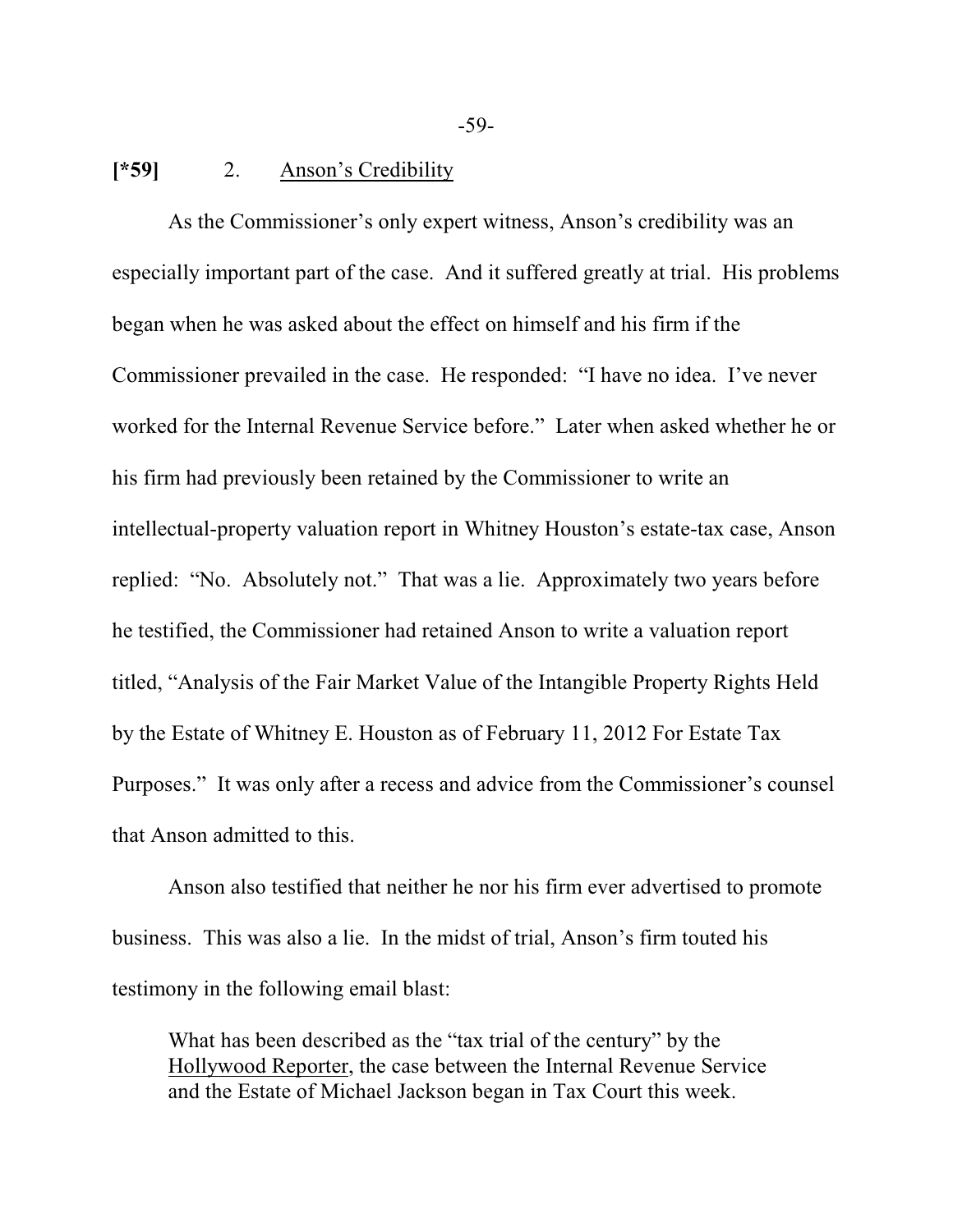**[\*60]** CONSOR Chairman Weston Anson is the expert of the century and will be testifying on behalf of the IRS.

The big discrepancy in the value of the Jackson estate will be sure to bring testimony tailor made for a Hollywood blockbuster. While CONSOR valued the intellectual property assets of the Jackson estate at a total close to \$1 billion, the estate initially valued the assets at time of death at a mere \$2,105.

And in a lecture given before trial Anson referred to his valuation in this case, stating, "I'm sitting today \* \* \* in a deposition in what's known as the 'Billion Dollar Tax Case.' \* \* \* [W]e've just spent the last year valuing the estate of Michael Jackson." When asked at trial whether he had in fact referred to this case as a billion-dollar case, Anson replied with his own question: "Would you like to be called the lawyer of the century?"

The Estate moved to strike all of Anson's testimony, including his expert reports, as tainted by perjury. We denied the Estate's motion finding it "too severe." We instead stated that "[a] more proportionate remedy would be to discount the credibility and weight we give to [Anson's] opinions." There is nothing wrong about marketing one's services or taking on another case for the IRS while working on this one. But Anson did undermine his own credibility in being so parsimonious with the truth about these things he didn't even benefit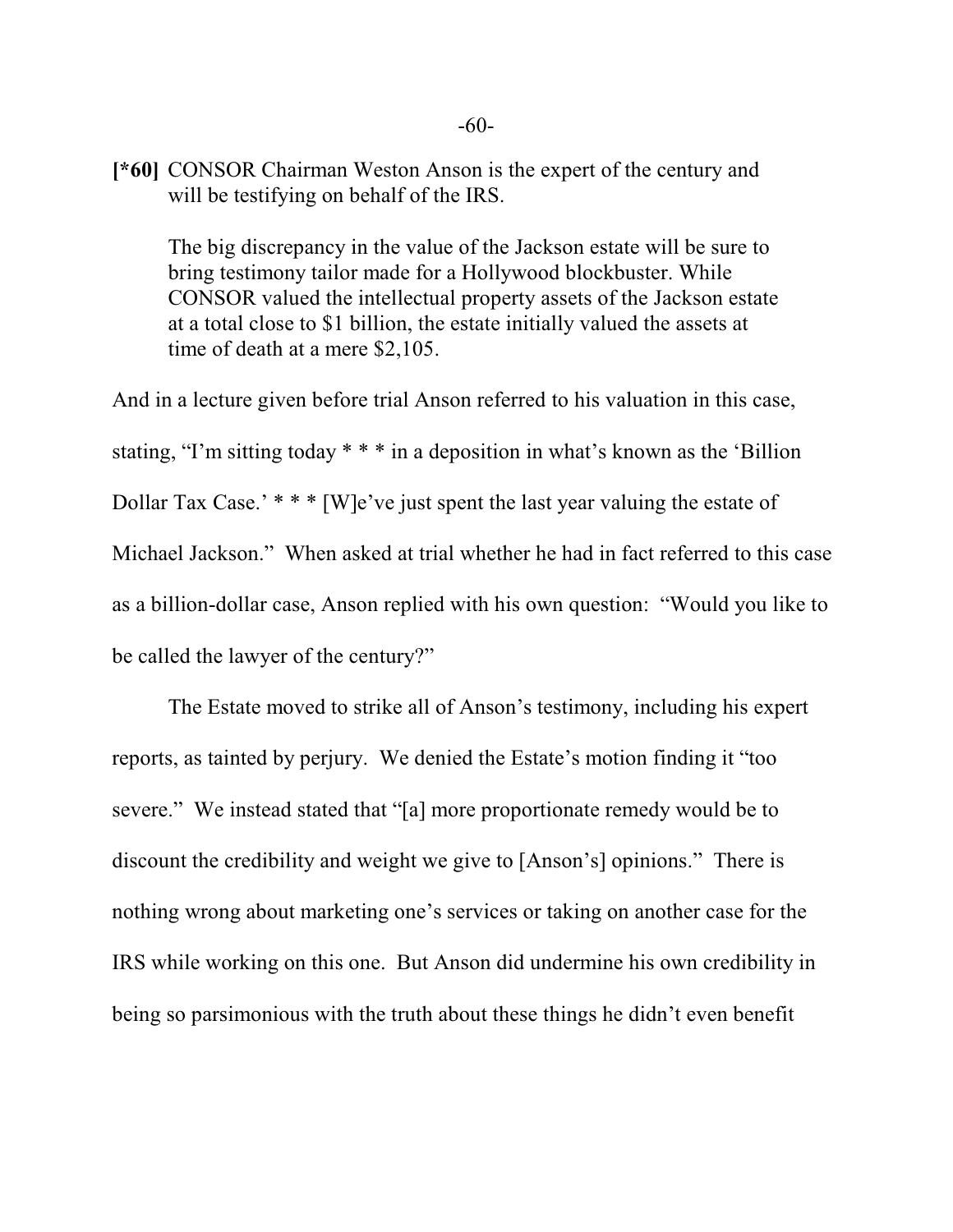**[\*61]** from being untruthful about, as well as in not answering questions directly throughout his testimony.

This affects our factfinding throughout.

# C. Issues Left for Decision

We are left to wade through these facts to decide the fair market value at Jackson's death of the three contested assets. Depending on what we find, we must also decide whether the Estate is liable for a substantial-understatement penalty under section 6662(b)(2) or a gross-valuation misstatement penalty under section  $6662(h)(2)(C)$ .

|                                           | Reported on<br>estate return | Notice of<br>deficiency | Estate on<br>brief | Commissioner<br>on brief |
|-------------------------------------------|------------------------------|-------------------------|--------------------|--------------------------|
| Image and<br>likeness                     | \$2,105                      | \$434,264,000           | \$3,078,000        | \$161,307,045            |
| New Horizon<br>Trust II<br>(Sony/ATV)     | $-()$ -                      | 469,005,086             | $-()$              | 206,295,934              |
| New Horizon<br>Trust III<br>(Mijac Music) | 2,207,351                    | 60,685,944              | 2,267,316          | 114,263,615              |

We summarize the parties' positions: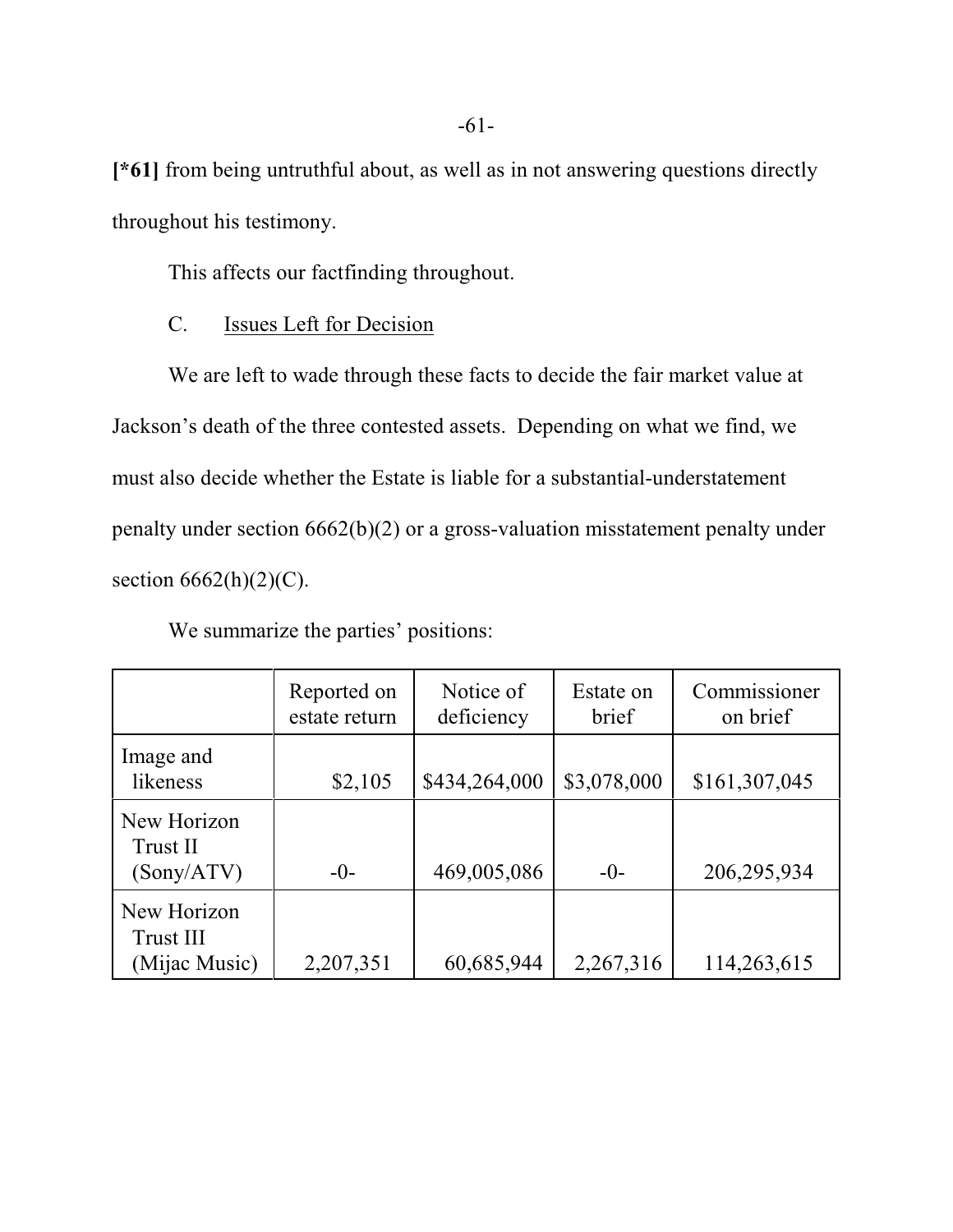# **[\*62]** OPINION

## I. Estate Tax Valuation Principles

The Code imposes a tax on "the transfer of the taxable estate of every decedent who is a citizen or resident of the United States," sec. 2001(a), and it defines the taxable estate as "the value of the gross estate" less applicable deductions, sec. 2051. The value of the gross estate of a decedent is "the value at the time of his death of all property, real or personal, tangible or intangible, wherever situated," to the extent provided in sections 2033 through 2045. Sec. 2031(a). Section 2033 includes in the gross estate the value of "all property to the extent of the interest therein of the decedent at the time of his death." And the regulations tell us to value a decedent's property at its fair market value. Sec. 20.2031-1(b), Estate Tax Regs.

Fair market value is the "the price at which the property would change hands between a willing buyer and a willing seller, neither being under any compulsion to buy or to sell and both having reasonable knowledge of relevant facts." Id. Under this standard, the hypothetical willing buyer's knowledge extends beyond just those facts publicly known, as he is "presumed to be 'reasonably informed' and 'prudent' and to have asked the hypothetical willing seller for information that is not publicly available." Estate of Kollsman v.

-62-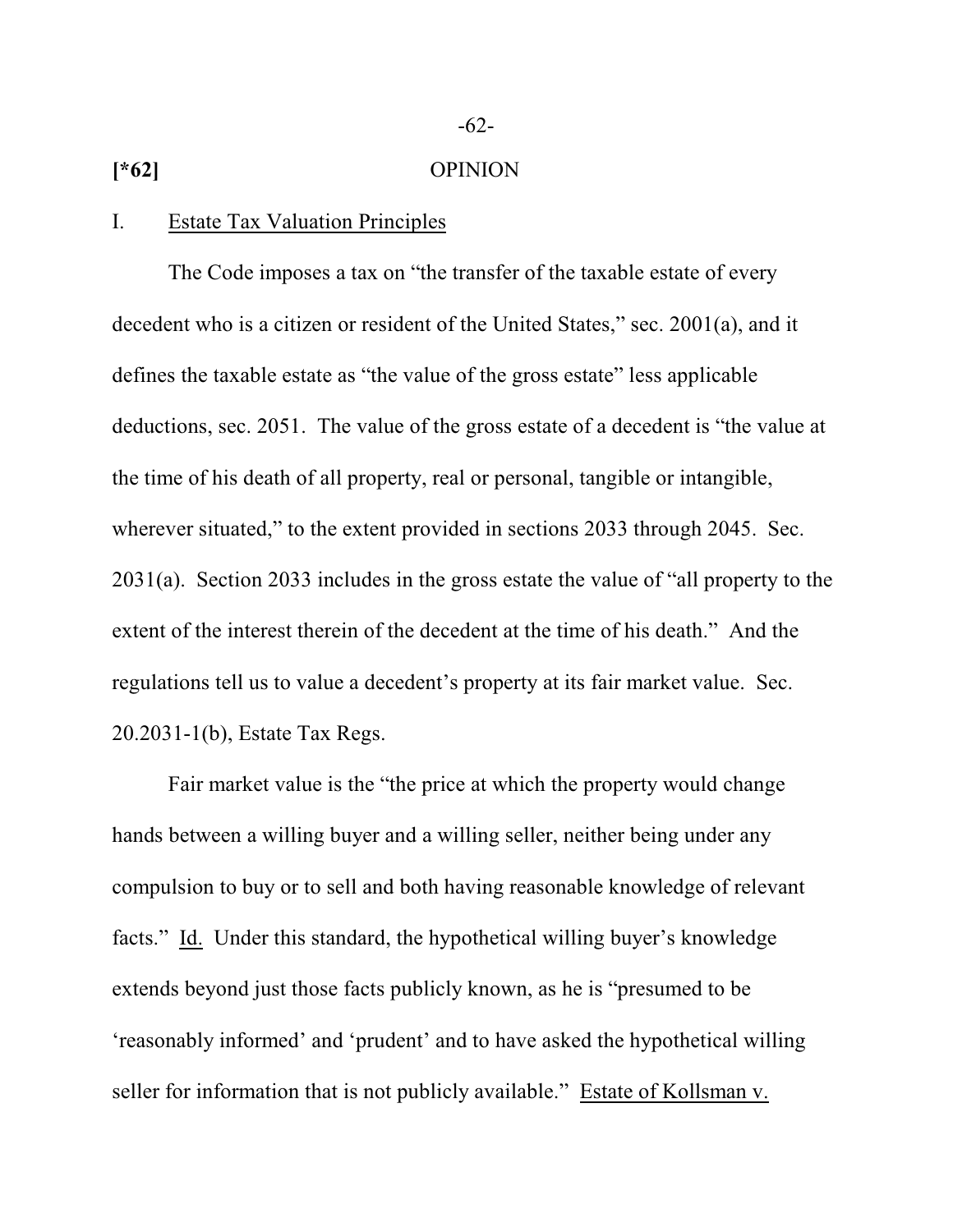**[\*63]** Commissioner, 113 T.C.M. (CCH) 1172, 1178 (2017), aff'd, 777 F. App'x 870 (9th. Cir. 2019). We must also be mindful that these hypothetical buyers and sellers are, after all, purely hypothetical, meaning we mustn't "construct<sup>[]</sup> particular possible purchasers" based upon "imaginary scenarios" about who they might be or how they might act. Estate of Simplot v. Commissioner, 249 F.3d 1191, 1195 (9th Cir. 2001), rev'g and remanding 112 T.C. 130 (1999); see also Morrissey v. Commissioner, 243 F.3d 1145, 1148 (9th Cir. 2001), rev'g Kaufman v. Commissioner, 77 T.C.M. (CCH) 1179 (1999); Cave Buttes, L.L.C. v. Commissioner, 147 T.C. 338, 357-58 (2016).

It is also fundamental to this approach that property is valued as if "in the decedent's hands at the time of its transfer by death." Estate of Simplot, 249 F.3d at 1194-95 (citing sec. 2033). Because property is valued precisely at the moment of death,<sup>19</sup> it is inappropriate, as a general matter, to ascribe value based upon postdeath evidence. The temptation to use hindsight is usually too great. See Estate of Gilford v. Commissioner, 88 T.C. 38, 52 (1987); Estate of Gallagher v. Commissioner, 101 T.C.M. (CCH) 1702, 1706 (2011). The prohibition is not absolute, however, so a court may for instance consider subsequent events "to the

<sup>&</sup>lt;sup>19</sup> Or on the Code's alternative valuation date within six months after the date of death. Sec. 2032(a).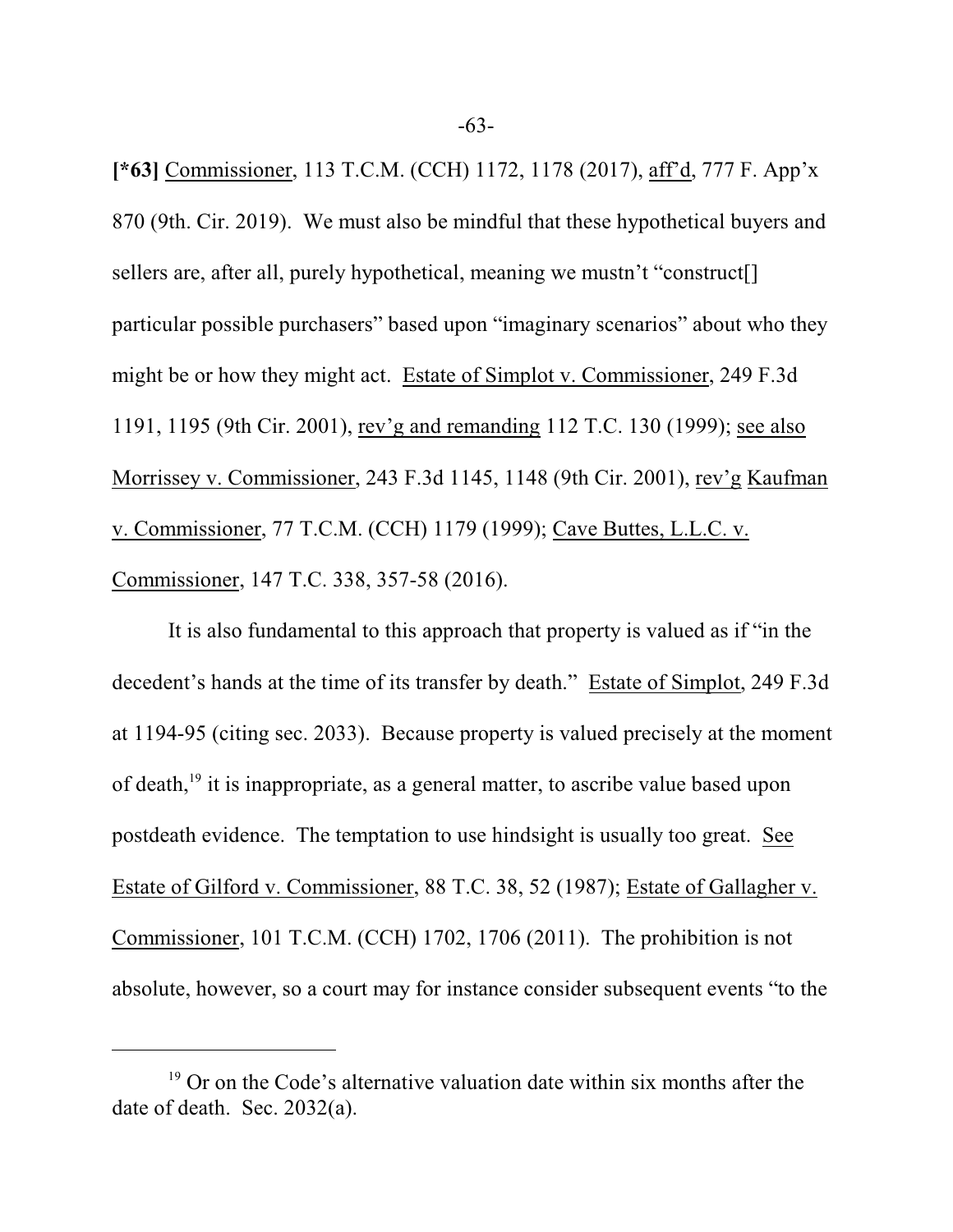**[\*64]** extent that they were reasonably foreseeable" at the decedent's death. Trust Servs. of Am., Inc. v. United States, 885 F.2d 561, 569 (9th Cir. 1989) (citing Estate of Gilford, 88 T.C. at 52). Whether a subsequent event was reasonably foreseeable is a question of relevance: Evidence of the actual price for a sale after death can be relevant "so long as the sale occurred within a reasonable time after death and no intervening events drastically changed the value of the property." First Nat'1 Bank of Kenosha v. United States, 763 F.2d 891, 894 (7th Cir. 1985).

# II. Expert Opinions

Estate-tax cases are very often disputes about valuation. And valuation disputes are questions of fact, see Estate of Gallagher, 101 T.C.M. (CCH) at 1705, that are very often battles of the experts. This is especially true here since all three assets at issue are unique and possibly of great value.

While experts are helpful, we are not bound by any particular expert opinion. Hunt & Sons, Inc. v. Commissioner, 83 T.C.M. (CCH) 1345, 1352 (2002); see also Helvering v. Nat'l Grocery Co., 304 U.S. 282, 295 (1938). We are free to accept or reject an expert's opinion based on our sound judgment. Estate of Hall v. Commissioner, 92 T.C. 312, 338 (1989). We are also free to accept only a portion of an expert's opinion. Parker v. Commissioner, 86 T.C. 547, 562 (1986); Ames v. Commissioner, 58 T.C.M. (CCH) 1470, 1488

-64-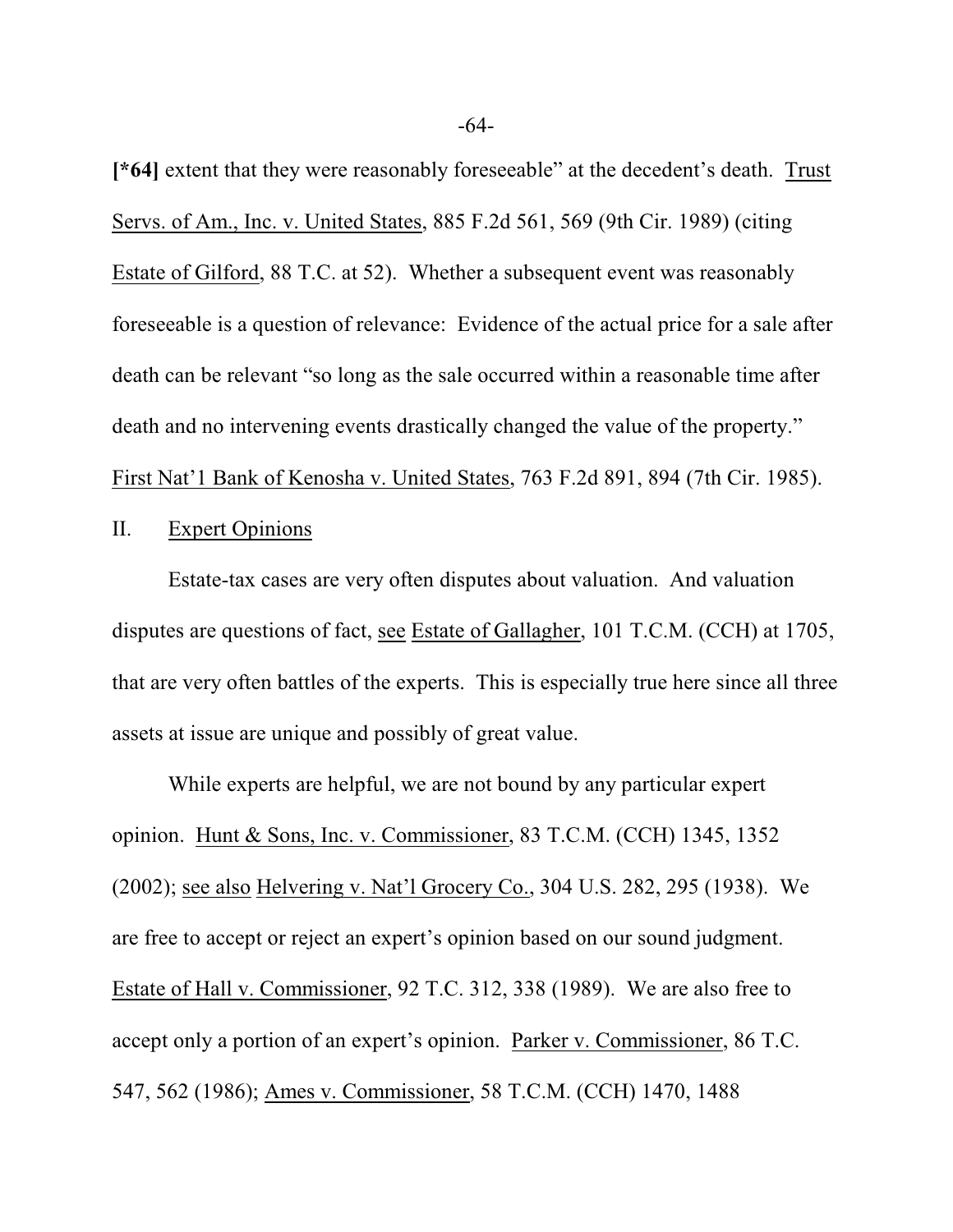**[\*65]** (1990), aff'd sub nom. Hildebrand v. Commissioner, 967 F.2d 350 (9th. Cir. 1992).

### III. Valuation

# A. Basics

The difficulty with valuing the assets at issue here is that they are not like shares of publicly traded stock. Each of the three assets is unique, making it difficult to determine its value. There are three approaches that courts and appraisers use to value unique assets: income, market, and cost. See, e.g., Cave Buttes, 147 T.C. at 358; David Laro & Shannon P. Pratt, Business Valuation and Federal Taxes: Procedure, Law, and Perspective 162 (2d ed. 2011).

The income approach values an asset by calculating how much revenue it will produce in the future and discounting that revenue back to its present value, because a dollar today is worth more than a dollar in the future. Laro & Pratt, supra, at 163. The market approach values an asset by comparing it to the prices at which similar assets have changed hands in arm's-length transactions close in time to the date of death. Id. at 196. The cost approach values an asset by computing the cost of recreating it. See United States v. Eden Mem'l Park Ass'n, 350 F.2d 933, 935 (9th Cir. 1965); Marine v. Commissioner, 92 T.C. 958, 983 (1989), aff'd without published opinion, 921 F.2d 280 (9th Cir. 1991).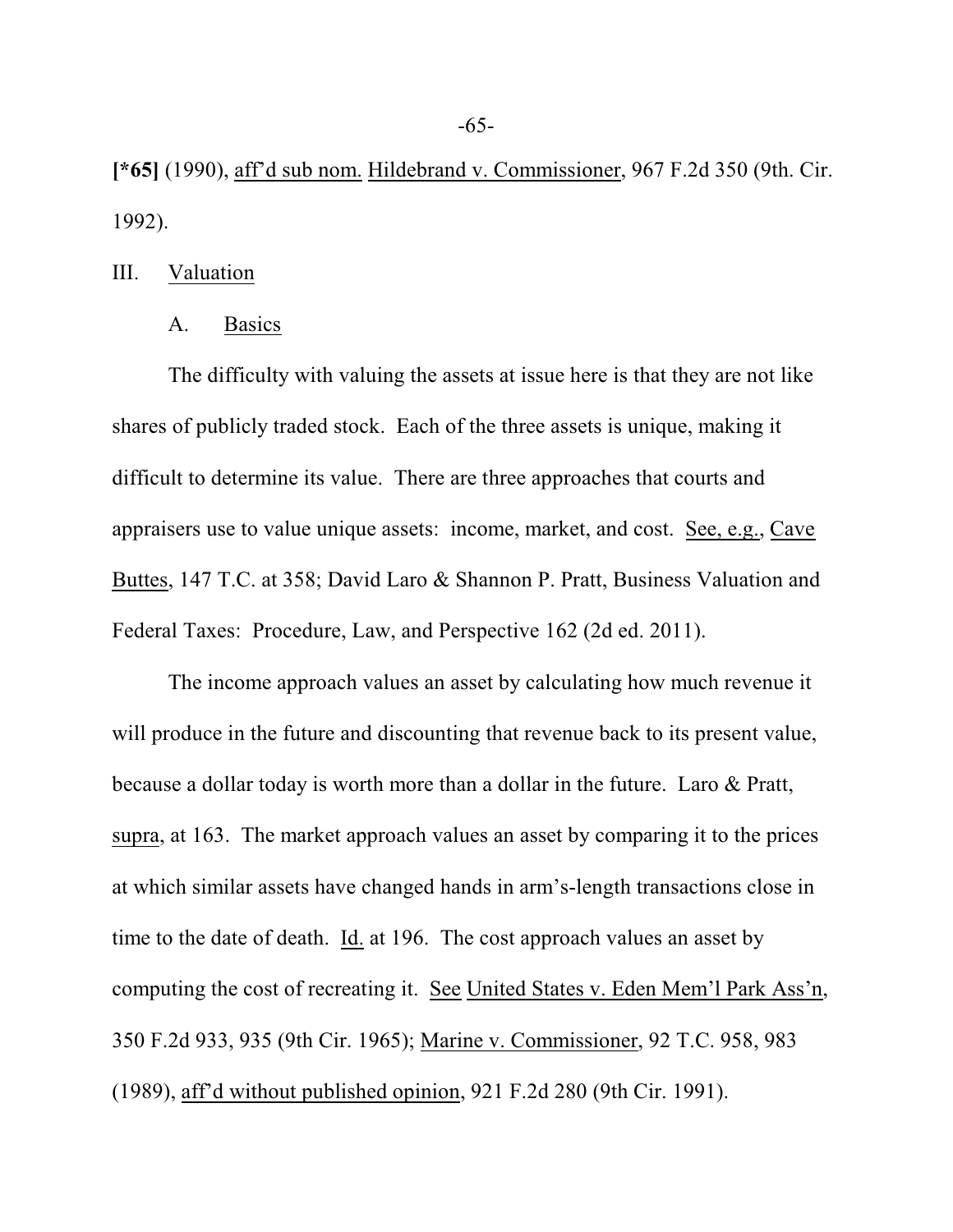**[\*66]** All the experts here use the income approach to value the three assets at issue, although the market approach pops up in conjunction with the income approach for one of the assets. None of the experts used the cost approach for any of the assets.

## B. Discounted Cashflow Method and Its Discount Rate

The income approach has two variations: discounted cashflow (DCF) and capitalization. See Cave Buttes, 147 T.C. at 358; Laro & Pratt, supra, at 162. Both parties here use only the DCF method. The DCF method has two main variables: the projected future cashflow stream and the discount rate. The parties here largely disagree about each of the three assets' future cashflow projections, and we will address those differences below.

Projections of cashflow are distinct from the selection of an appropriate discount rate--a variable that can have a large effect on the outcome of a DCF analysis. Laro & Pratt, supra, at 164. The discount rate accounts for the time value of money in computing the present value of future cashflows an asset is projected to produce. See Shepherd v. Commissioner, 115 T.C. 376, 392 (2000), aff'd, 283 F.3d 1258 (11th Cir. 2002); Laro & Pratt, supra, at 168. The experts here largely agree on the formula, but not the inputs, that we should use to calculate the discount rate.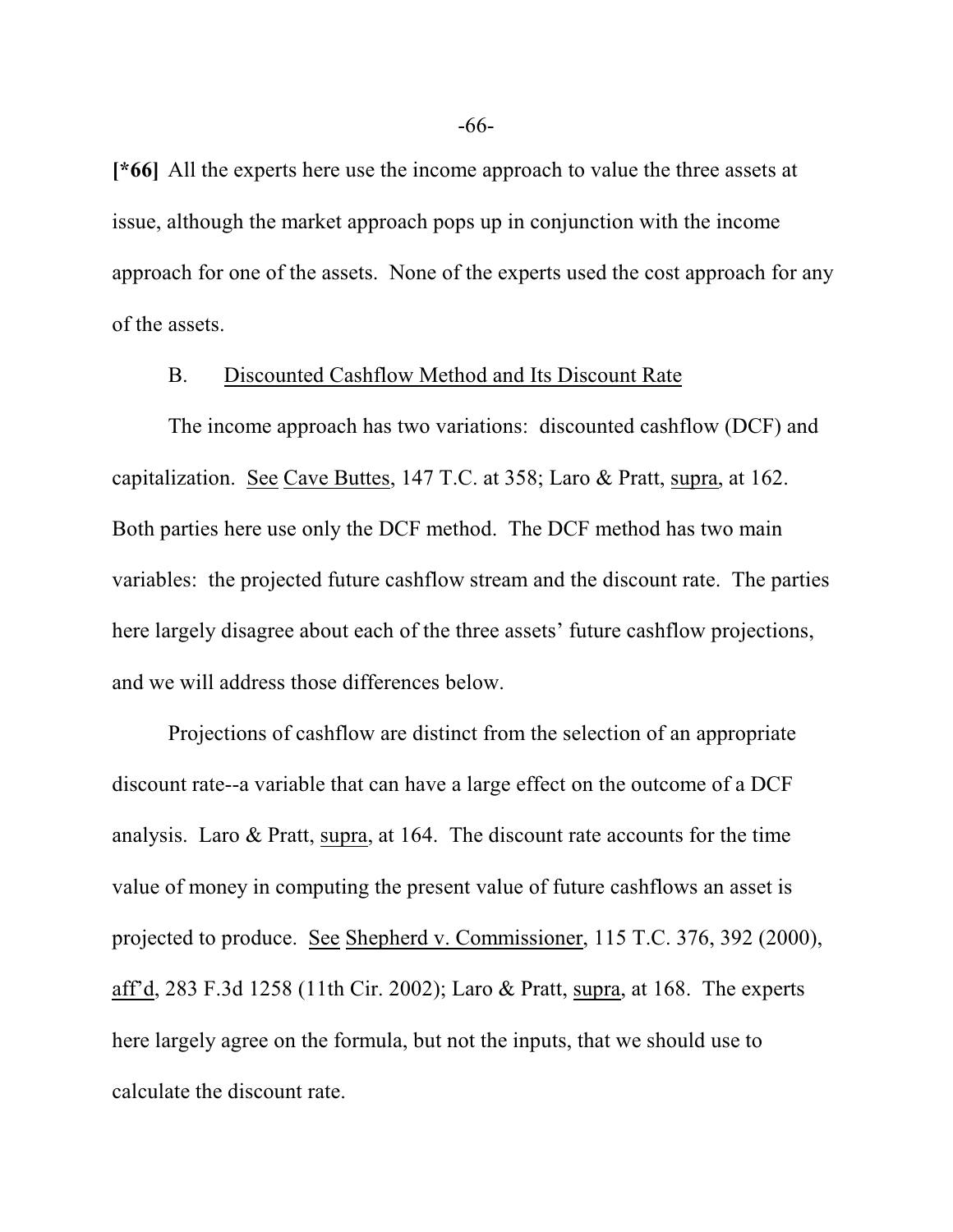**[\*67]** This formula computes a discount rate in the form of a weighted average cost of capital (WACC). The formula is:

$$
\text{WACC} = \frac{\text{E}}{\text{D} + \text{E}} \left( \text{r}_{\text{e}} \right) + \frac{\text{D}}{\text{D} + \text{E}} \left( \text{r}_{\text{d}} \right)
$$

- E=market value of equity;
- D=market value of debt;
- $\bullet$  r<sub>e</sub>=cost of equity; and
- $r_d$ =cost of debt.

The variables in this formula are relatively straightforward--only the cost of equity is itself derived from a formula with more variables in it. To determine the cost of equity, each expert used the capital-asset pricing model.<sup>20</sup> The formula to calculate the cost of equity using the capital-asset pricing model is:<sup>21</sup>

<sup>&</sup>lt;sup>20</sup> The Estate's expert, Fishman, uses both the capital-asset-pricing model and a different one called the buildup method to derive a cost of equity in his valuation of Jackson's image and likeness. Since Fishman is the only expert in the case to use this method, we'll discuss it in more detail when we review his analysis.

<sup>&</sup>lt;sup>21</sup> We noted in Estate of Heck v. Commissioner, 83 T.C.M. (CCH) 1181, 1190 n.11 (2002), that we have at times criticized the capital-asset pricing model, but all four experts in the case used it to determine the cost of equity. There is no fight on this issue for us to referee.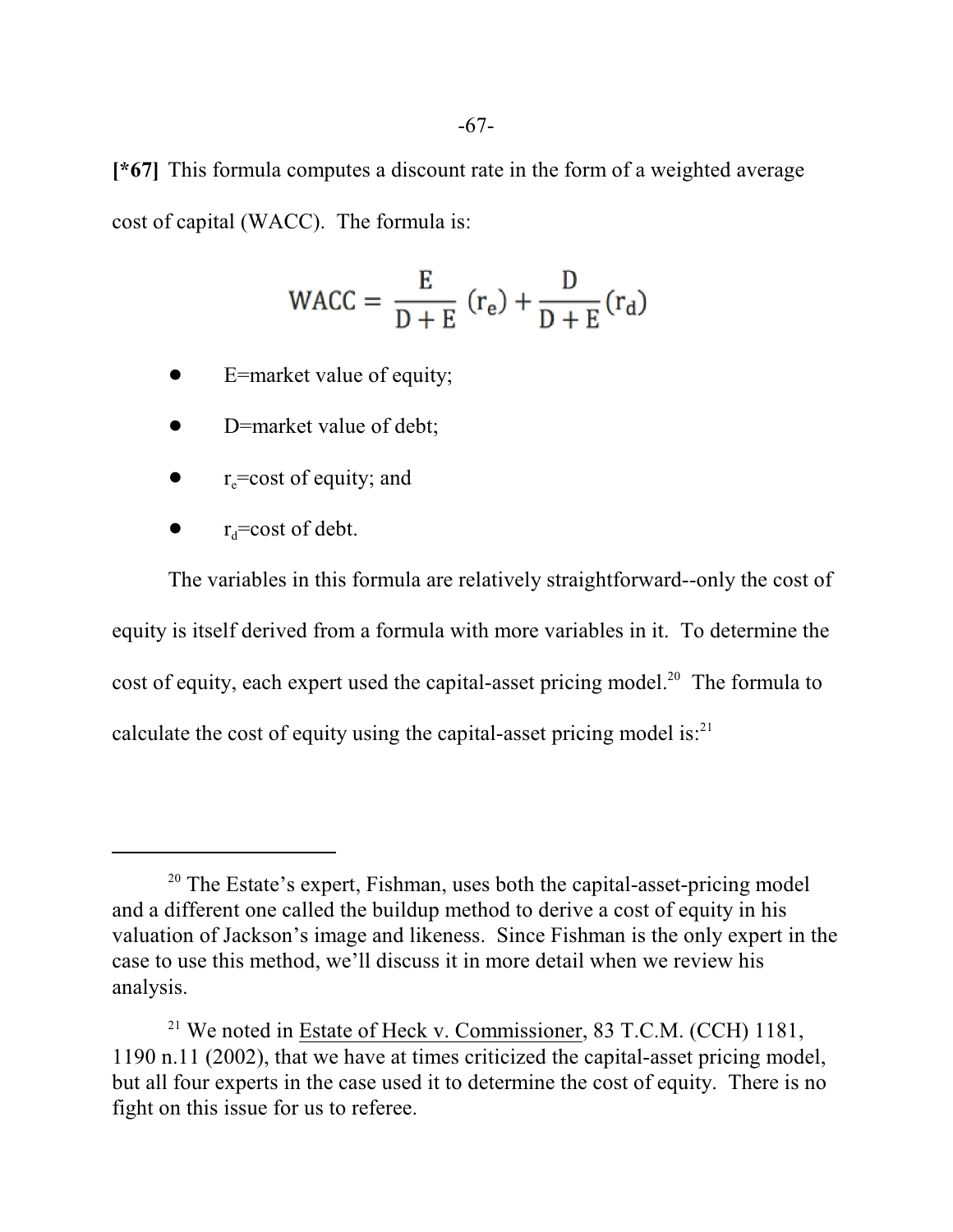-68-

$$
r_{\rm e} = r_{\rm f} + \beta \cdot (r_{\rm m} - r_{\rm f})
$$

- $r_{e}$ =cost of equity;
- $r_f$ =risk-free rate;
- $\beta$ =beta; and
- $r_m$ =expected return of the market.

The risk-free rate takes into account a riskless security--typically a U.S. government security such as a Treasury bond. AEP Tex. N. Co. v. Surface Transp. Bd., 609 F.3d 432, 436 (D.C. Cir. 2010). The beta measures the covariance between the rate of return on a company's stock and the overall market return--i.e., systematic risk.<sup>22</sup> See Furman v. Commissioner, 75 T.C.M. (CCH) 2206, 2214-15 (1998). The market-risk premium is the difference between the expected market return over the risk-free rate. See Hoffman v. Commissioner, 81 T.C.M. (CCH) 1588, 1598-99 (2001).

 $22$  Systematic risk is the general risk in the market, while unsystematic risk is the risk specific to a certain asset or company. See Furman, 75 T.C.M. (CCH) 2206, 2214 n.10 (1998); Laro & Pratt, supra, at 175, 181. Beta tries to capture the difference between excess returns on a specific asset or company with the excess returns on the market as a whole. Laro & Pratt, supra, at 175. "The average beta for the market is, by definition, 1.0. Thus, for a company with a beta of 1.2, the company's excess returns can be expected to fluctuate by 120 percent above the market; a company with a beta of 0.8 can be expected to fluctuate by 80 percent of the market as a whole." Id.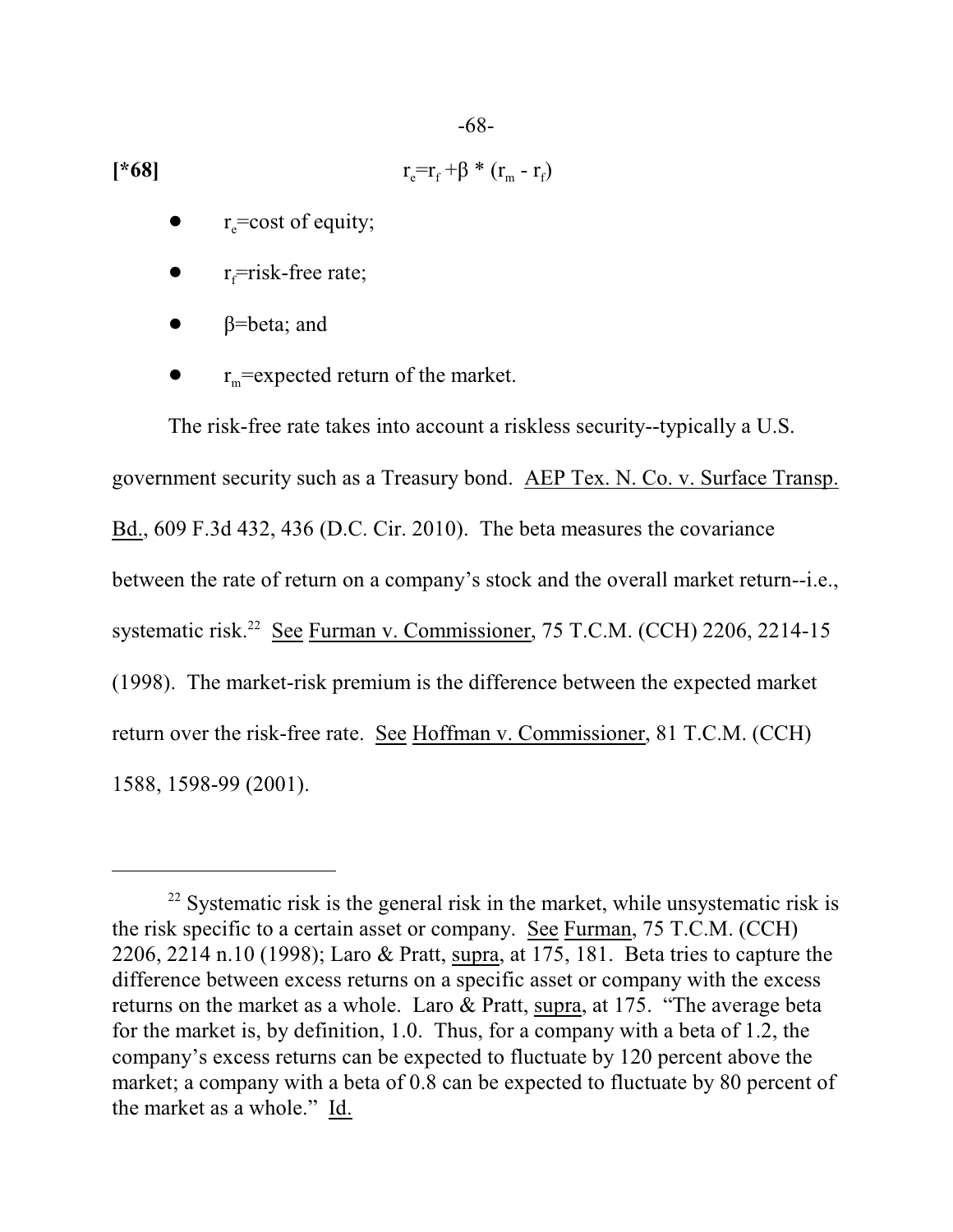**[\*69]** While the parties agree that we should use the DCF method, they disagree as to what the discount rate should be because they disagree on the values of several of the variables in both of these formulas.

## C. Synergy

Another important difference between the parties is what at trial was called synergy. This argument lurked in the background throughout the trial--Anson kept trying, especially when he discussed the value of Jackson's image and likeness, to include the value of other assets, such as Jackson's copyrights in his musical compositions and performances, in the value of the assets at issue. His justification is that these assets all belonged to the Estate and would be more valuable in some circumstances if they could be bundled and exploited together.

One can't help but notice how often Anson's valuations--both in how he chose to describe the assets that he valued and in how he valued them--seemed to keep arriving at places that the Estate did in fact come to, albeit after the assets were no longer under Jackson's control and when they had been managed with stunningly greater competence than they had been in Jackson's own hands.

From the Estate's perspective, this kind of valuation is just hindsight, not even 20/20 hindsight but more like that of an eagle or a spy satellite. But there's something more to this--a pair of problems and not just one. The first problem is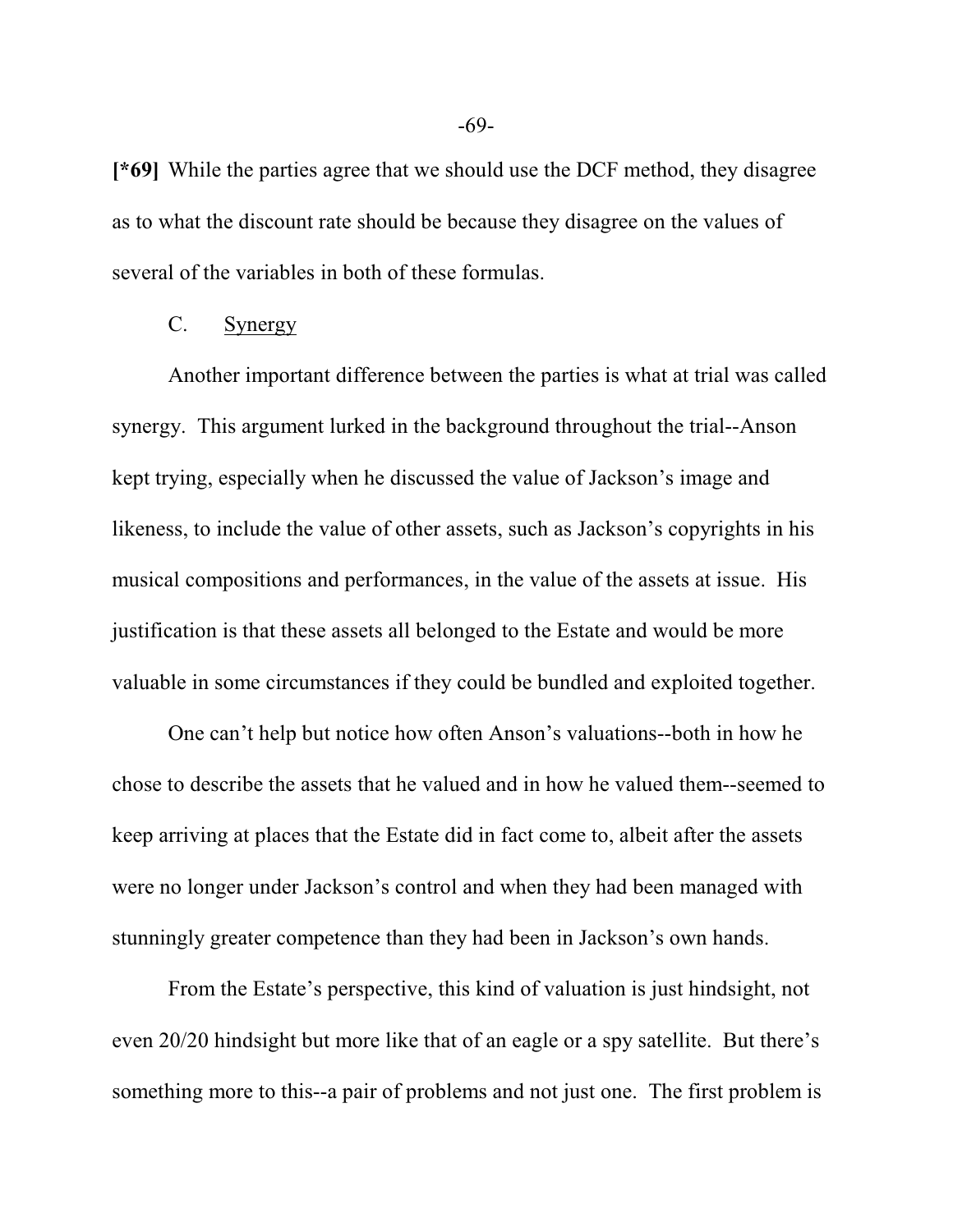**[\*70]** how to value any asset that requires active management, because it is so difficult to distinguish between the value of that asset and the value of its management. As a purely theoretical exercise, one might imagine that the right way to value an estate with such assets is to imagine an auction at the side of the decedent's deathbed, with the auctioneer seeking a single price for all his assets. This would make it easy to determine--especially in an extreme case like Jackson's, with its very difficult-to-value assets that turned out to be quite lucrative--the total value of those assets as of the date of death. One would just run a hypothetical auction and take as the date-of-death value the second highest bid. See generally Whitehouse Hotel Ltd. P'ship. v. Commissioner, 139 T.C 304, 332-37 (2012), aff'd in part, vacated in part and remanded, 755 F.3d 236 (5th Cir. 2014). The difference between this bid and the winning one would then be the expected marginal contribution of the winning bidder in managing the estate. This would allow a hypothetical judge to easily distinguish the value of a decedent's assets from the value added by the management of those assets.

A second and distinct problem is how to measure the effect that separate assets can have on each other's value. It would be entirely reasonable to think that a collection of related intellectual-property rights, such as copyrights in music, recordings and images, might be more valuable if they could be packaged and sold

-70-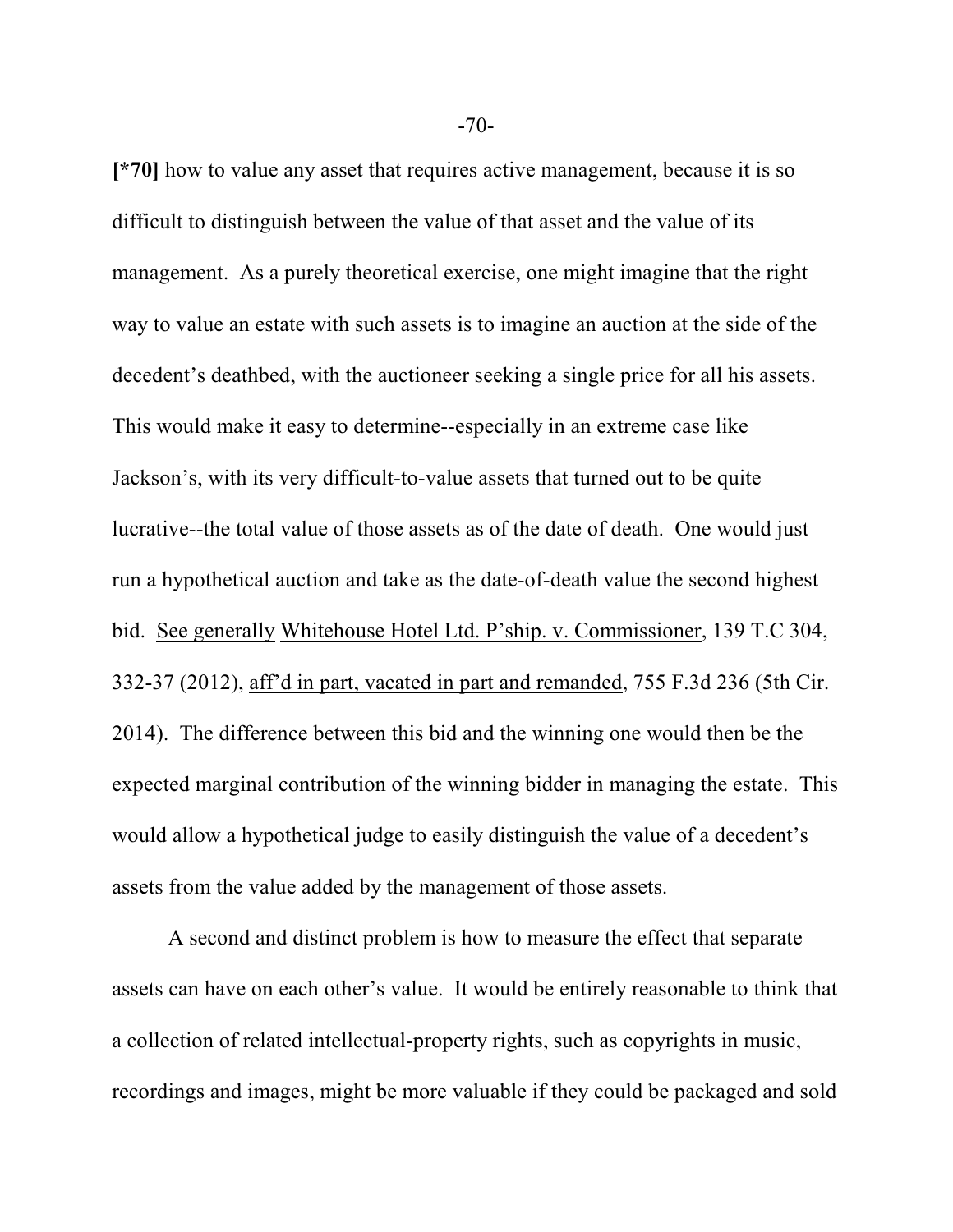**[\*71]** together. Anson called these synergies, but they are really a problem of transaction costs. For example, when valuing 100 shares of stock in a company with only 150 shares outstanding, does one value each share separately, or does one value all 100 shares together? We have acknowledged in the past that a premium may be appropriate when valuing large blocks of stock. See Estate of Mitchell v. Commissioner, 83 T.C.M. (CCH) 1524, 1528 (2002); Estate of Salsbury v. Commissioner, 34 T.C.M. (CCH) 1441, 1451-52 (1975). And the regulations tells us that the degree of control is relevant to valuation. See sec. 20.2031-2(e), Estate Tax Regs.; sec. 25.2512-2(e) and (f), Gift Tax Regs. As stated in Revenue Ruling 59-60, sec. 4.02(g), 1959-1 C.B. 237, 242, "[t]he size of the block of stock itself is a relevant factor to be considered \* \* \* [and] may justify a higher value for a specific block of stock."

When a court values a block of 100 shares as worth more than 100 individual shares, it nods towards life in the real world. In a world without transaction costs, the 100 holders of 1 share each could get together and do with the corporation anything that one holder of 100 shares could do. But there is some real-world caselaw here. It focuses on the value of the nature of the estate tax as a "tax on the privilege of passing on property, not a tax on the privilege of receiving property." Ahmanson Found. v. United States, 674 F.2d 761, 768 (9th Cir. 1981).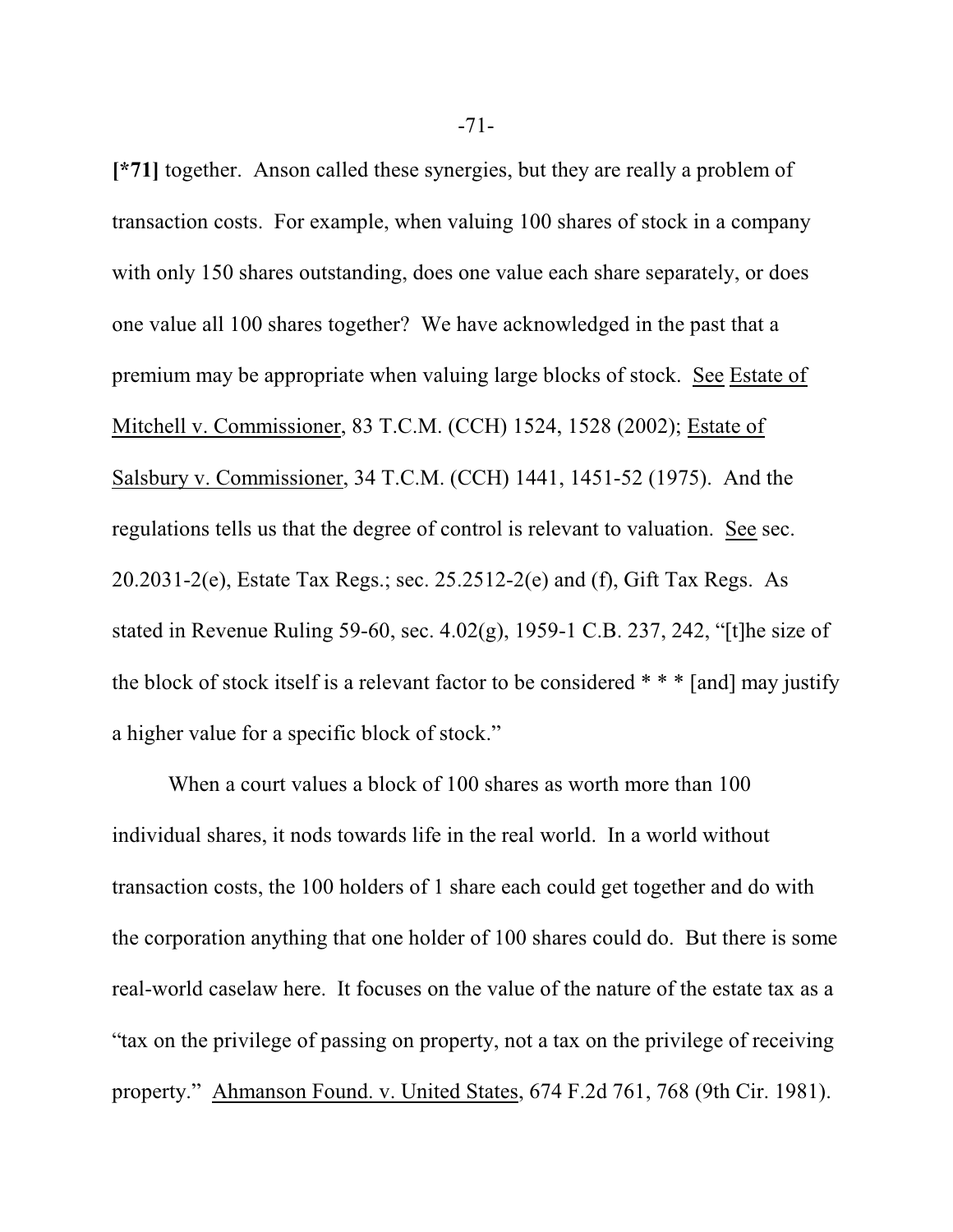**[\*72]** A decedent who owns a controlling block of shares in a corporation may in his will leave them to 100 legatees, none of whom would have a controlling share. But the cases that discuss this question hold that the taxable value of such an estate includes the value of the controlling block: "There is nothing in the statutes or in the caselaw that suggests that valuation of the gross estate should take into account that the assets will come to rest in several hands rather than one." Id.; see also Estate of Curry v. United States, 706 F.2d 1424, 1427-28 (7th Cir. 1983).

This is the unarticulated point that Anson and the Commissioner make here: Jackson's will didn't divide his valuable intellectual property; it kept it together. Because keeping it together made dealmaking much easier--all those valuable rights could be bundled, as they in fact were by Branca in the years after Jackson's death--shouldn't they be valued together, like a controlling block of stock?

Both these problems are reasonable in their statement (or maybe our restatement) of them. But we aren't in a position to conduct theoretical deathbed auctions, see Estate of Simplot, 249 F.3d at 1195, and we don't let parties out of their stipulations easily, see Stamm Int'l Corp. v. Commissioner, 90 T.C. 315, 321-22 (1988). Instead, to address these two problems, we will stick to the solutions that precedent dictates.

-72-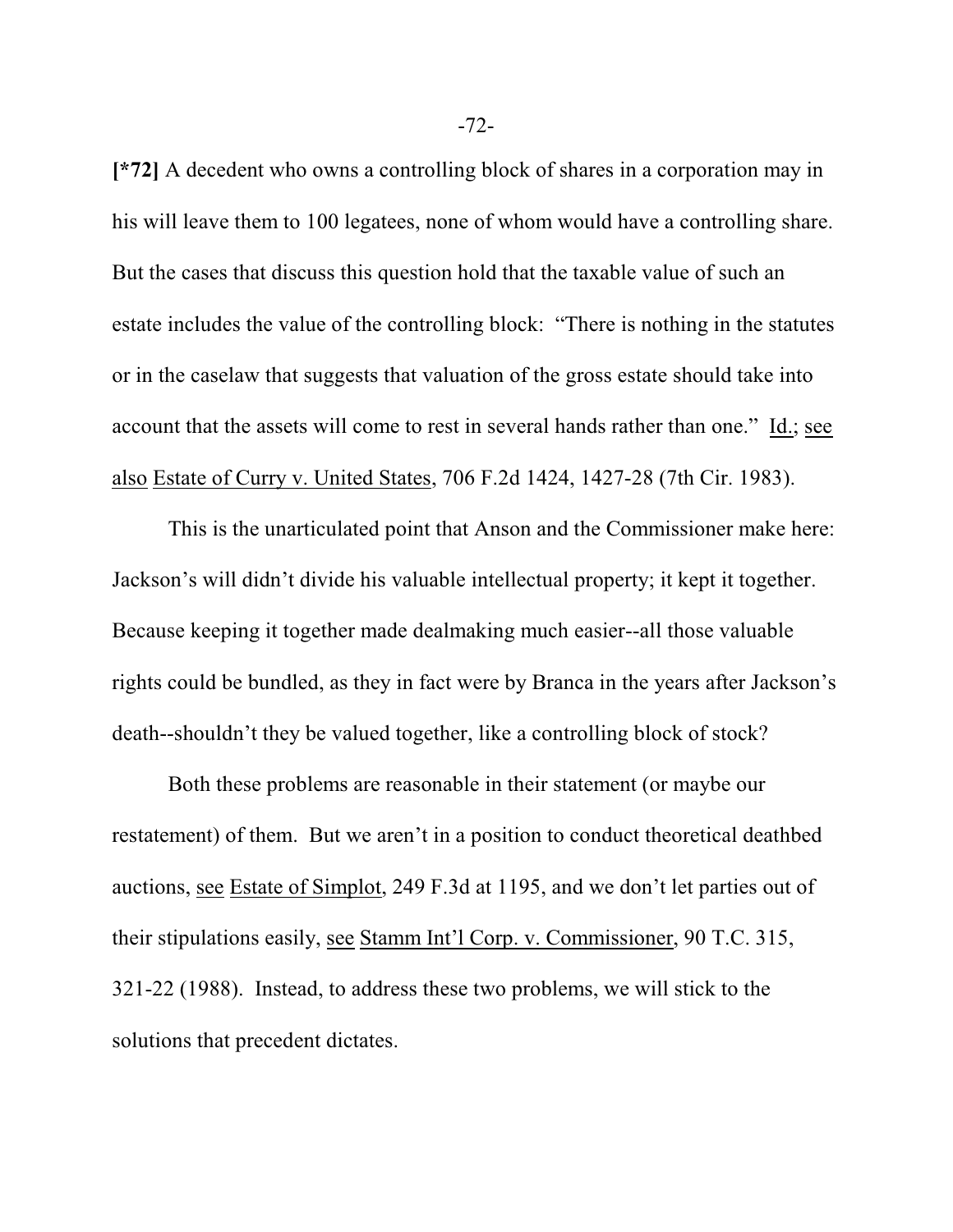**[\*73]** How do we disaggregate the value that Branca added to the Estate from the value of those assets themselves? What we will do is what we've always done--separate facts known or knowable at the date of death from those remoter in time or unforeseeable, and then ask what a hypothetical buyer in possession of these facts would offer for them in an arm's-length deal with a similarly knowledgeable hypothetical seller. And, we reiterate, we do not hypothesize a particular buyer or a particular seller with any particular skills or use for those assets. See Estate of Giustina v. Commissioner, 586 F. App'x 417, 418-19 (9th Cir. 2014), rev'g and remanding T.C. Memo. 2011-141; Estate of Simplot, 249 F.3d at 1195.

How do we figure out whether to value several assets individually or as a block? We look to how the parties prepared the case. Form 706, United States Estate (and Generation-Skipping Transfer) Tax Return, tells executors to list miscellaneous assets in an estate (and that's what intellectual-property assets are). See 2009 Form 706, at 3; Instructions for Form 706, at 26. That's what the Estate did here--listing several intangible assets in Schedule F, Other Miscellaneous Property--including:

- image and likeness;
- MJJ Productions, Inc.; and

-73-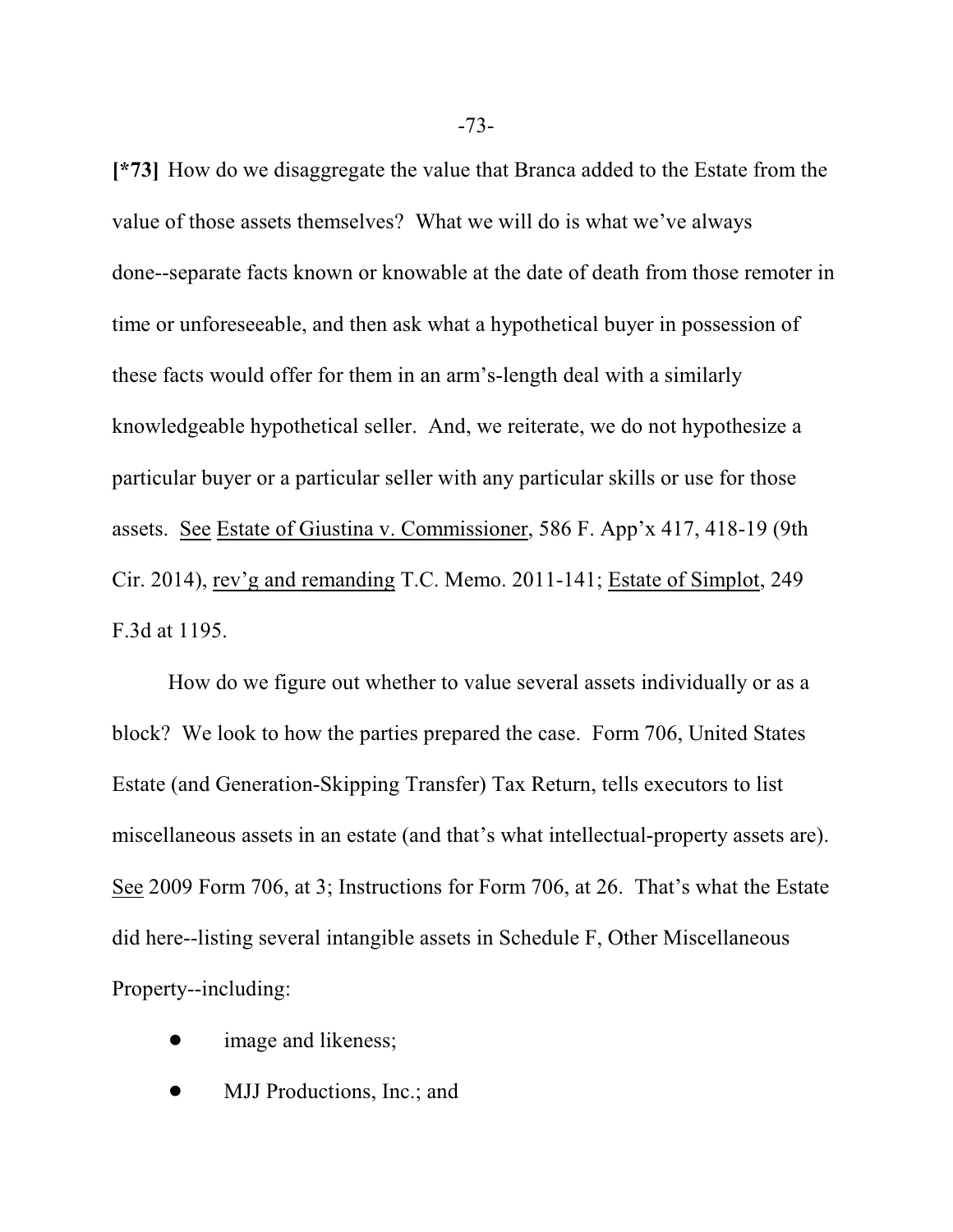**[\*74] ●** master recordings.

The Estate separately reported Jackson's interests in NHT II and NHT III on Schedule G, Transfers During Decedent's Life. And it reported his interest in MJJ Ventures, Inc., on Schedule B, Stocks and Bonds.

The Commissioner in his notice of deficiency described his disagreements with the values that the Estate reported, but he did not object to this list of what those assets were. The parties spent years in discovery and other pretrial preparation, at the end of which they reached stipulations about some of these assets (such as master recordings, MJJ Productions, and MJJ Ventures). The Commissioner could have chosen to object to the description of the assets to be valued, or he could have refused to stipulate the values of all these assets rather than agree to some and not agree to others. But what he's not allowed to do is renege on his stipulation to cram the *value* of assets whose value he stipulated into the value of assets whose *value* he did not stipulate. That would undermine the stipulation, which we don't allow the parties to do absent mutual mistake or proof that a party was misled, or if justice requires it. See Rule 91(e); Stamm Int'l Corp., 90 T.C. at 321-22; Buchsbaum v. Commissioner, 83 T.C.M. (CCH) 1777, 1779 (2002).

-74-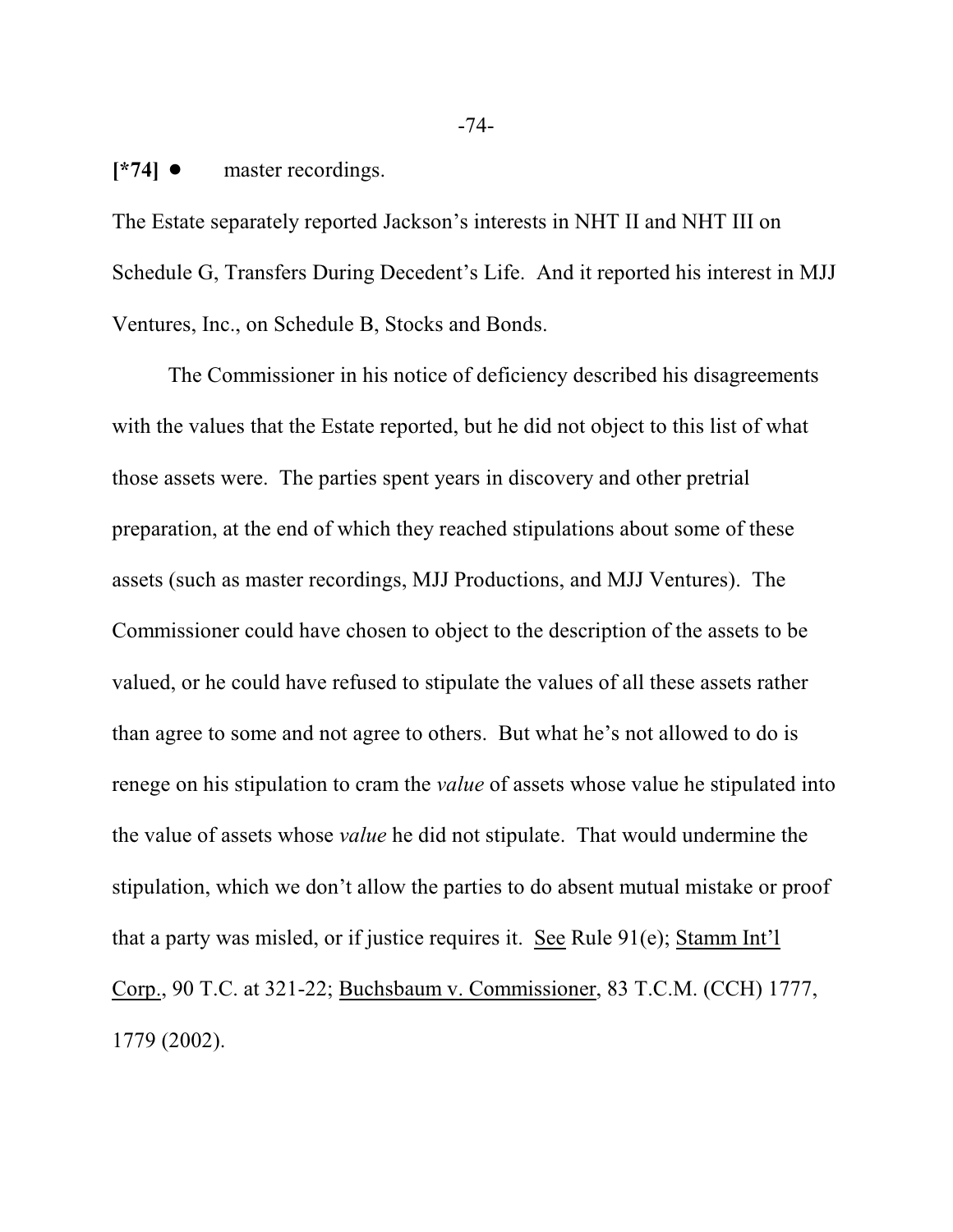**[\*75]** The result of the way this case came to trial means that we will value only those three assets whose values the parties couldn't agree about. In making findings on those values we must be clear on what we consider. We will assume that the Estate's assets can be used together to generate value. But we will not add the value of other assets to the value of the assets at issue.

# IV. Tax Affecting<sup>23</sup>

#### A. The Basics

A second consideration that affects our valuation of all three assets here is tax affecting. Each of the Estate's experts takes tax affecting into account in his valuations. To understand tax affecting and why its proponents claim it is necessary, we begin with a short tax-vocabulary lesson.

Each asset in dispute in this case is held by a pass-through entity, which means the Code imposes no tax on the income that these assets produce.<sup>24</sup> Such entities are not at all exotic--they include common forms of private business

<sup>&</sup>lt;sup>23</sup> Both "tax *affecting*" and "tax *effecting*" are used in the literature. See Daniel Tinkelman, P.V. Viswanath, & Glen M. Vogel, "Sub S Valuation: To Tax Effect, or Not to Tax Effect, Is Not Really the Question," 65 Tax Law. 555, 556 n.8 (2012). For the sake of consistency we will use tax affecting. In quotations we follow the author's spelling.

<sup>&</sup>lt;sup>24</sup> Such entities file information returns that report how much income and the amounts of any deductions it had during the tax year. Secs. 701, 6031(a); Chef's Choice Produce, Ltd. v. Commissioner, 95 T.C. 388, 392-93 (1990).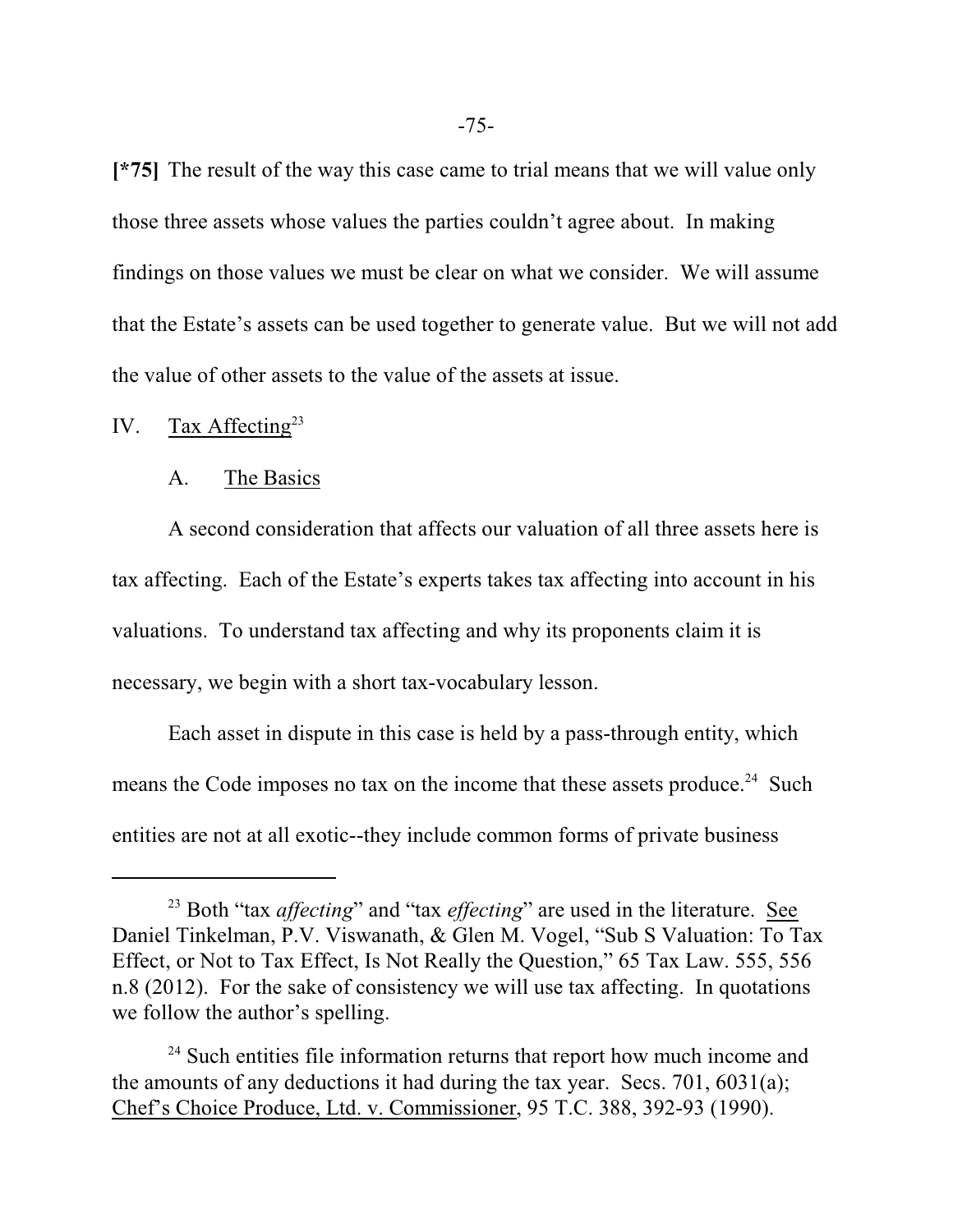**[\*76]** ownership such as partnerships, S corporations, and LLCs. When one of these entities earns income, it passes right through to its partners, shareholders, or members who themselves have to pay tax on the income at their individual rates. This is in contrast to income from C corporations.<sup>25</sup> C corporations don't pass income through to their shareholders; they get taxed on it themselves. And then the Code taxes any income that trickles through to their shareholders as dividends at their individual rates. This two-layer tax on C corporation income is known as "double taxation." See, e.g., Pierre v. Commissioner, 133 T.C. 24, 30 (2009), supplemented by T.C. Memo. 2010-106. Because of this, valuation experts refer to the entity-level income of pass-throughs as pretax, and C corporations' income as after-tax. Investor-level income--the income that ultimately ends up in an investor's pocket--will always be after-tax.

The choice of entity can have big effects on the tax consequences that a business faces. For example, in 2009 the top marginal tax rate on C corporation income was  $35\%$ , sec.  $11(b)$ ; dividends were typically taxed at  $15\%$ ; sec.  $1(h)(1)$ ,  $(11)$ ; and the top marginal rate for individuals was 39.6%, sec. 1(a). If the sole

 $25$  C corporations are just corporations taxed under subchapter C of the Code. Markell Co. v. Commissioner, 107 T.C.M. (CCH) 1447, 1448 n.1 (2014). S corporations are taxed under subchapter S. See Block Developers, LLC v. Commissioner, 114 T.C.M. (CCH) 68, 69 n.3 (2017).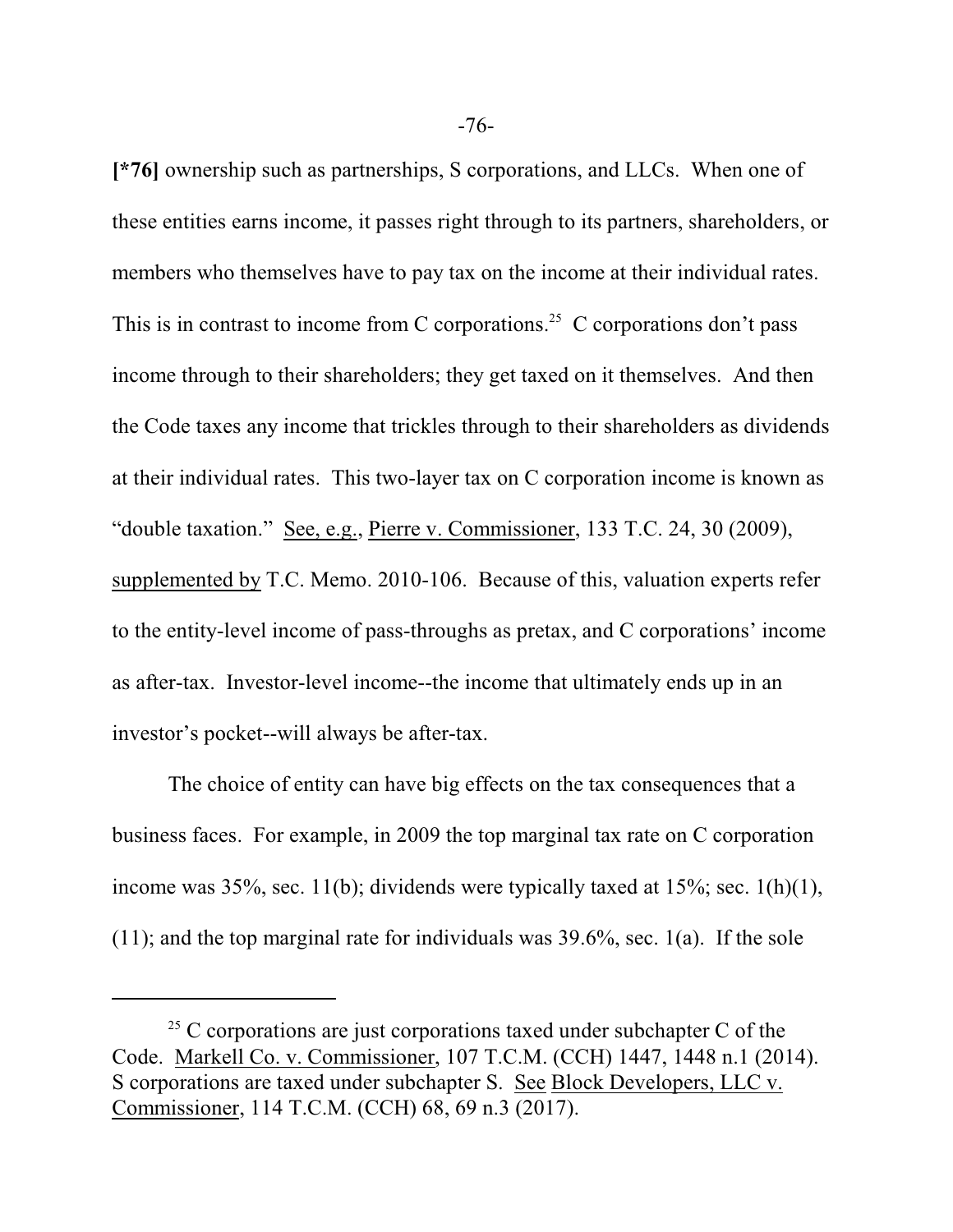**[\*77]** asset of a pass-through entity and the sole asset of a C corporation each produce \$100 in income, entity-level income of the pass-through and the C corporation will be  $$100 (= $100 * (1 0.0))$  and  $$65 (= $100 * (1 0.35)),$ respectively. The pass-through and C corporation's investor-level income, however, will be  $$60.40 (= $100 * (1 \ 0.396))$  and  $$55 (= $65 * (1 \ 0.15))$ .<sup>26</sup>

Other things being equal, an income-producing asset would thus be worth more to a pass-through than to a C corporation. But the complications of the real world intrude. Even with this tax disadvantage, C corporations dominate the financial markets and are by far the largest share of the largest business organizations in America. See generally James D. Cox & Thomas Lee Hazen, Business Organizations Law secs. 1.5-.6 (4th ed. 2016) (describing the advantages and disadvantages of corporations). And that creates a problem for a DCF analysis. Because pass-throughs do not pay tax at the entity level, their projected cashflows will not account for any tax consequences. But almost always--and, in fact, in this case--the rate used to discount projected cashflows to present value is derived from after-tax, publicly available C-corporation information. Proponents of tax affecting argue that this mismatch between pretax cashflows and after-tax

 $26$  To keep the example simple, we assume all effective tax rates are equal to their top marginal rates and that a C corporation distributes 100% of its income to shareholders.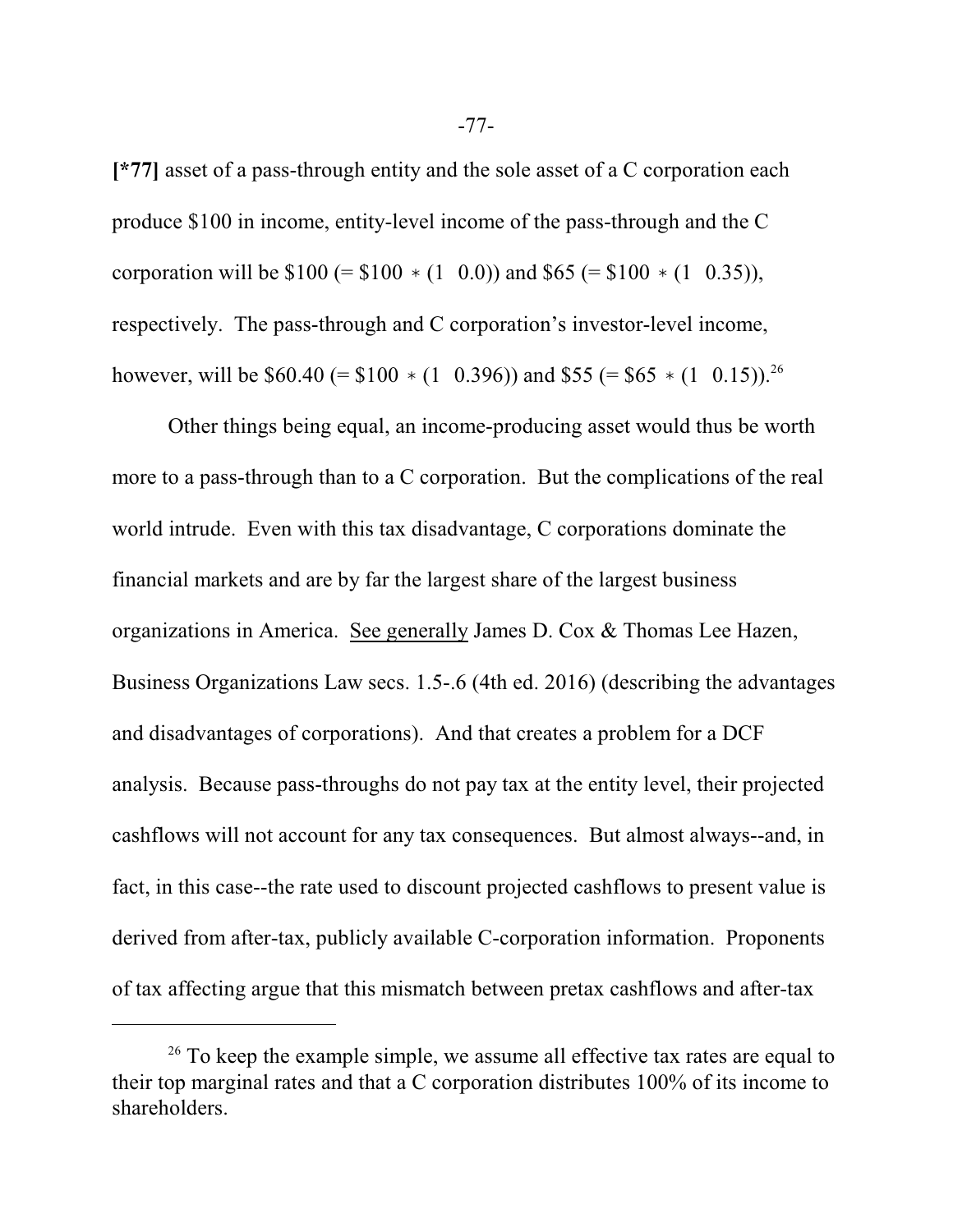**[\*78]** discount rates must be corrected, or tax affected. We have acknowledged as much in our cases, stating: "[I]f, in determining the present value of any future payment, the discount rate is assumed to be an after-shareholder-tax rate of return, then the cash-flow should be reduced ('tax affected') to an after-shareholder-tax amount. If, on the other hand, a preshareholder-tax discount rate is applied, no adjustment for taxes should be made to the cash-flow." Gross v. Commissioner, 78 T.C.M. (CCH) 201, 209 (1999), aff'd, 272 F.3d 333 (6th Cir. 2001). Whether, and precisely how, to tax affect a pass-through's earnings, however, is the subject of significant dispute in this case.

### B. The Experts' Positions

Fishman, Wallis, and Dahl in their respective DCF analyses concluded that the appropriate hypothetical buyer for each asset would be a C corporation, and therefore, each of them reduced cashflows by the income-tax liability that would be paid by a hypothetical C corporation buyer. To make things even more complicated, each also computed a discount rate that included the effects of a C corporation's tax rate. They all stated that this was appropriate because it used both after-tax cashflows and after-tax discount rates. Each of the Estate's experts, however, used a different tax rate to do his computation:

Fishman applied a 35% rate based on the federal rate,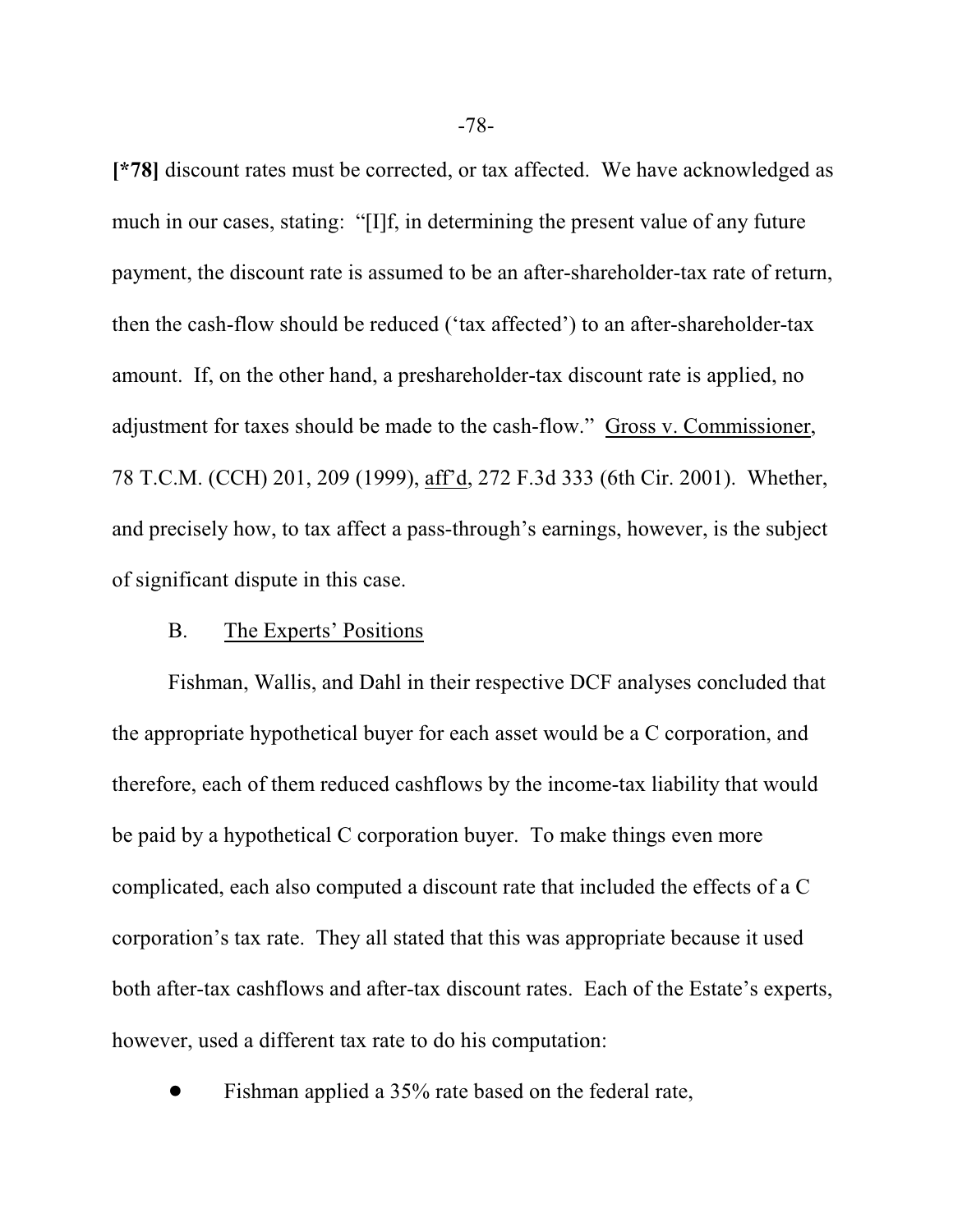- **[\*79]**  $\bullet$  Wallis applied a 39.615% rate based on a combined federal and New York State rate, and
	- Dahl applied a 39.8% rate based on a combined federal and undisclosed state rate.

When we've faced this issue in the past, we've shied away from tax affecting because of these difficult practical problems. See Estate of Gallagher, 101 T.C.M. (CCH) at 1710; Estate of Giustina, 101 T.C.M. (CCH) at 1679; Dallas v. Commissioner, 92 T.C.M. (CCH) 313, 317-18 (2006) (tax affecting not appropriate when the taxpayer presumed that an S corporation would lose its S corporation status after a sale); Gross, 78 T.C.M. (CCH) at 207. For example, in Wall v. Commissioner, 81 T.C.M. (CCH) 1425, 1432-33 n.19 (2001), we noted

that

[t]he argument in favor of tax-effecting stresses that many potential buyers of S corporations are C corporations. Because a C corporation would be unable to maintain a target company's S corporation status following an acquisition, the C corporation would tax-effect the S corporation's income (at C corporation rates) in deciding how much it would pay for the S corporation. See Trugman, Understanding Business Valuation: A Practical Guide to Valuing Small to Medium-Sized Businesses, at 198-199 (1998). By contrast, the argument against tax-effecting stresses that although an S corporation's stockholders are subject to tax on the corporation's income, they are generally not subject to a second level of tax when that income is distributed to them. This could make an S corporation at least somewhat more valuable than an equivalent C corporation. However, tax-effecting an S corporation's income, and then determining the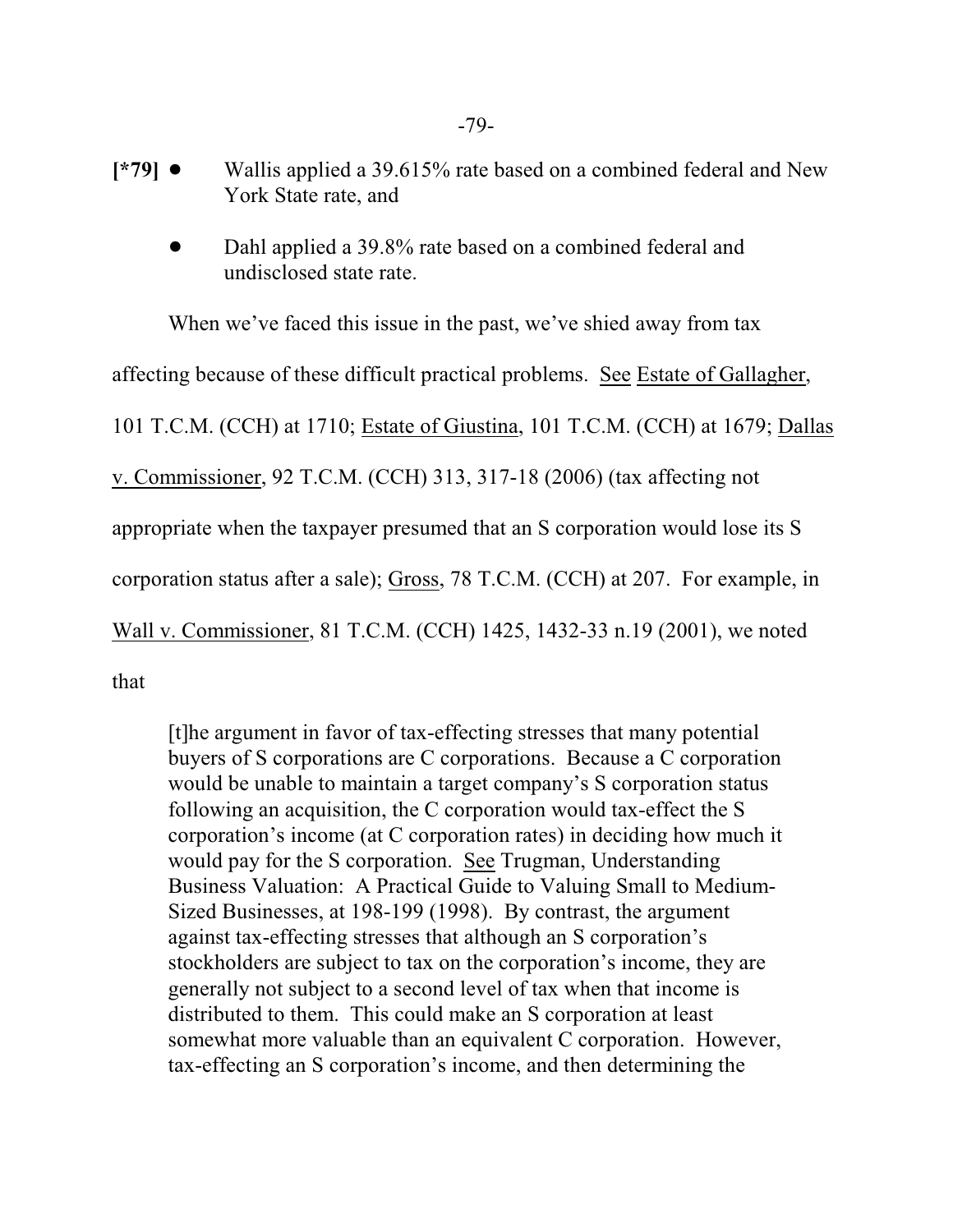**[\*80]** value of that income by reference to the rates of return on taxable investments, means that an appraisal will give no value to S corporation status.

There has, it seems, been only one case where we allowed tax affecting in a valuation. See Estate of Jones v. Commissioner, T.C. Memo. 2019-101, at \*41-\*42. In Estate of Jones, both experts agreed that a hypothetical buyer and seller would take into account the form of business entity in determining the fair market value of a limited-partnership interest. Id. at \*39. The parties just disagreed on how to account for this effect. Id. The Commissioner's expert argued against tax affecting because the company at issue was a natural-resource holding company--not because it would pay no entity-level tax. Id.

The experts here strongly disagree on the appropriateness of tax affecting. We view this disagreement just as we have in the past, as one that is a dispute about fact. And we find, as we have done consistently in the past apart from Estate of Jones, that by a preponderance of the evidence tax affecting is not appropriate here because the Estate has failed to persuade us that a C corporation would be the hypothetical buyer of any of the three contested assets. The Estate's experts did not even discuss in a persuasive way their reasons for assuming that a C corporation would be the only or even likely buyer for these assets. Fishman, for example, reasonably points out that any buyer of Jackson's likeness and image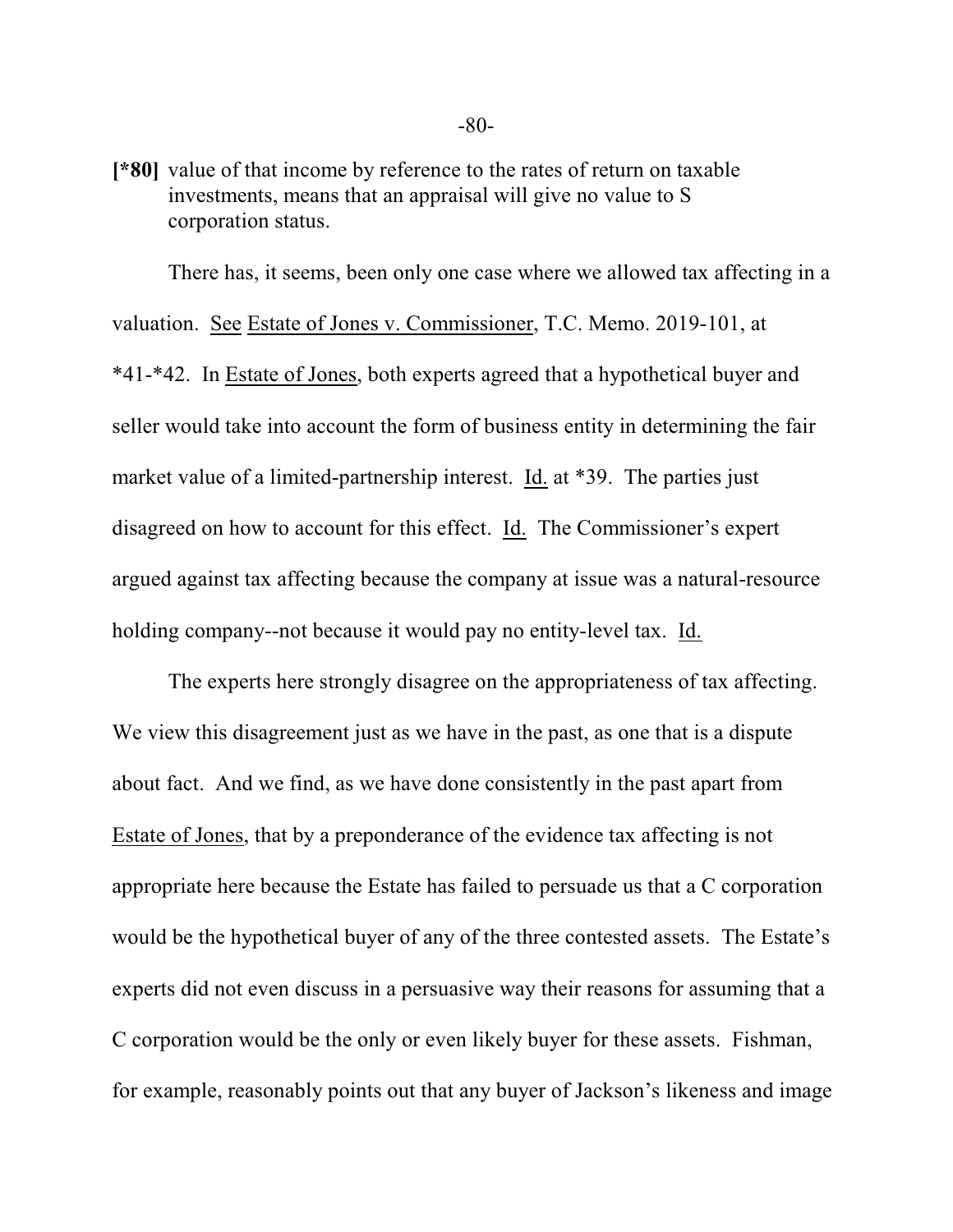**[\*81]** would have to spend significant amounts of money to rehabilitate and defend its value. He claims a C corporation would be the hypothetical buyer of Jackson's image and likeness because history shows us that C corporations have bought the image and likeness and associated trademarks of other celebrities.

It is possible that rehabilitating an image as tattered as Jackson's had become would require capital outlays more typical of public corporations. But we don't think that's more likely than not to be true. Fishman valued Jackson's image and likeness, which if the Estate is to be believed is the most valuable of the three contested assets, at just over \$3 million. That is not a sum so large as to make it likely that only a C corporation would be able to buy it. There has also been a boom in different types of pass-through entities--such as limited liability companies--that give organizations the many benefits of C corporations in raising capital from large numbers of shareholders or members while avoiding double taxation. Cox & Hazen, supra, secs. 1.1, .7(6), .9, .11. Many of our precedents arose from S corporations, which have sharp restrictions on who and what can own them. With the advent and popularity of other, less restrictive, forms of pass-through ownership we cannot but find that the gap between C corporations and other entities has narrowed over time. The Estate's experts did not consider

-81-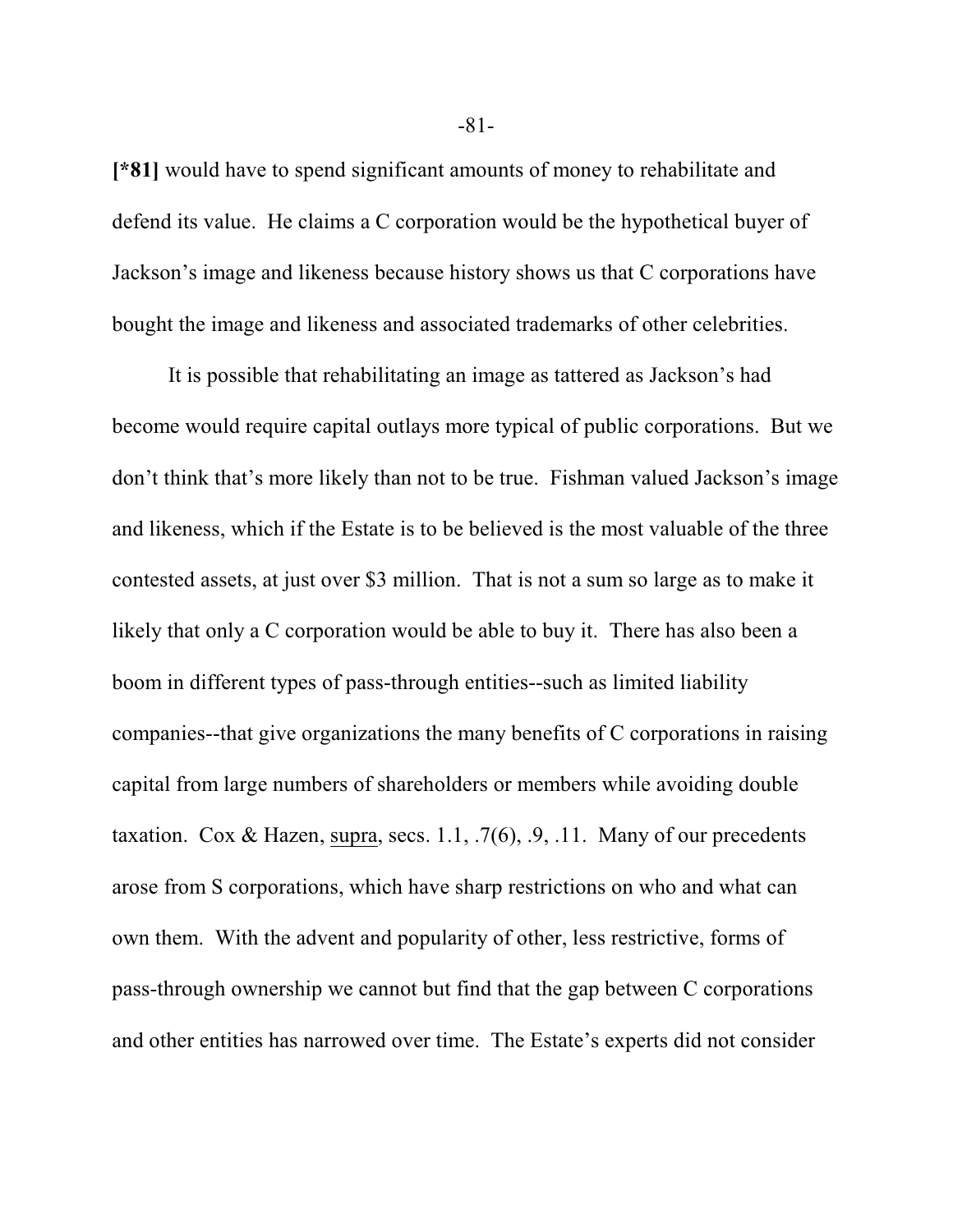**[\*82]** such distinctions and did not consider both the tax detriments and benefits of pass-through status.

Our finding reflects these facts: The Estate's own experts used inconsistent tax rates. They failed to explain persuasively the assumption that a C corporation would be the buyer of the assets at issue. They failed to persuasively explain why many of the new pass-through entities that have arisen recently wouldn't be suitable purchasers. And they were met with expert testimony from the Commissioner's side that was, at least on this very particular point, persuasive in light of our precedent. This all leads us to find that tax affecting is inappropriate on the specific facts of this case. We distinguish Estate of Jones as an instance where the experts agreed to take into account the form of the business entity and agreed on the entity type. The Commissioner argued there, as he does here, that we shouldn't tax affect, but his own experts didn't seem to be on board. As we observed, "[t]hey do not offer any defense of respondent's proposed zero tax rate. Thus, we do not have a fight between valuation experts but a fight between lawyers." Estate of Jones, at \*39.

We do not hold that tax affecting is never called for. But our cases show how difficult a factual issue it is to demonstrate even a reasonable approximation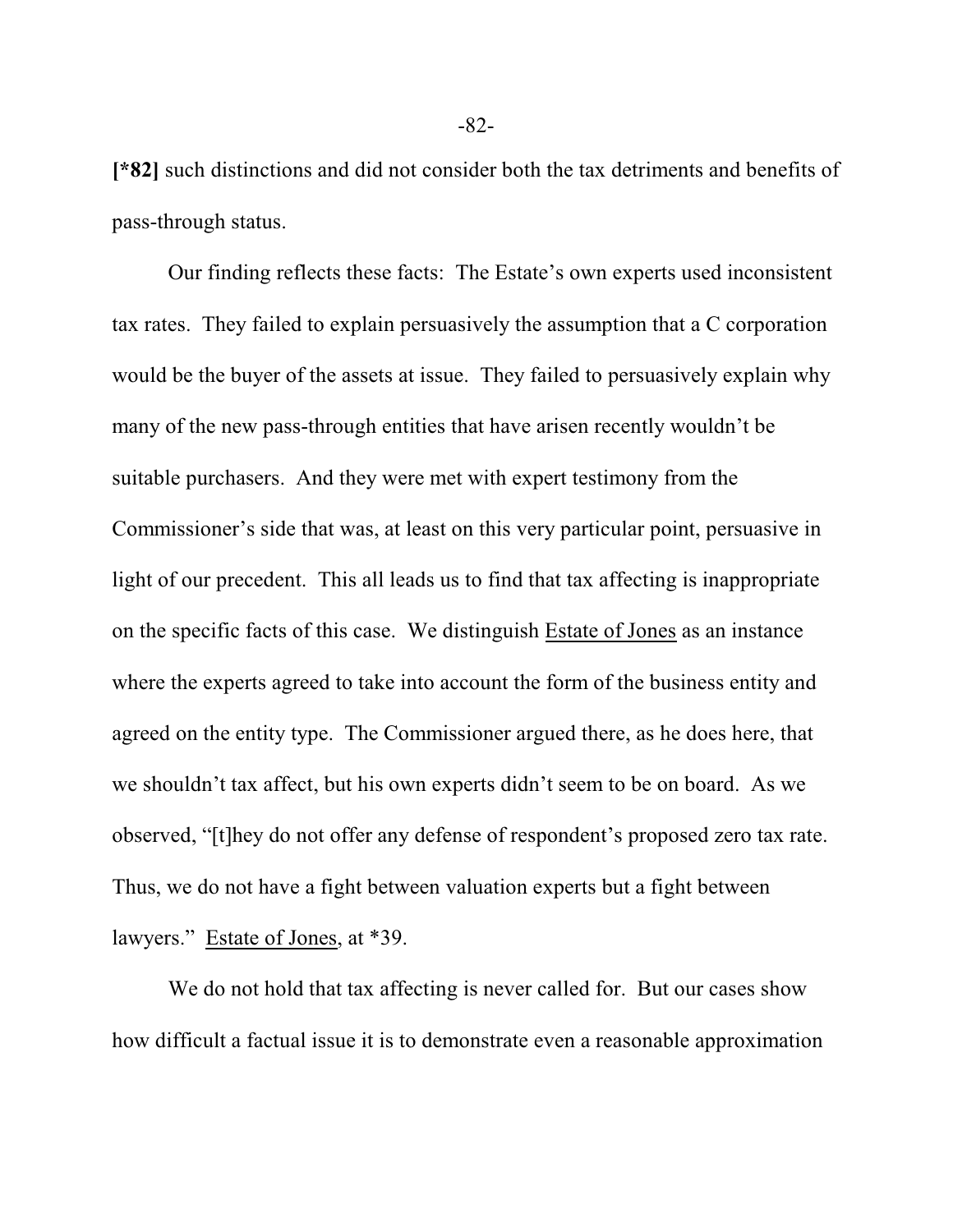**[\*83]** of what that effect would be. In Estate of Jones, there was expert evidence on only one side of the question, and that made a difference.

That was not the case here.

# V. Rights in Music Intellectual Property for . . . Tax Lawyers

Jackson's most valuable assets were intellectual property in his image, in his own music, in others' music that he bought when he was at the peak of his popularity, or rights indirectly dependent on those rights. This is a specialized area of law whose terms we've already used in our factfinding. Before we plow into the complex valuation analysis that lies ahead, any tax specialists reading this might benefit from a primer on three key concepts: composer, performer, and right of publicity.

### A. Composer

In copyright law, a composer is someone who writes compositions. A composition is the combination of words and music that is performed. Music, however, is often a collaborative trade, and a composition's lyricist and composer are often two different people. This is no surprise to fans of musical theater who are familiar with Gilbert & Sullivan, Lerner & Loewe, Rodgers & Hammerstein, and Sondheim and himself. But in popular music there seems to be less specialization. There are singer-songwriters, singers of original compositions, and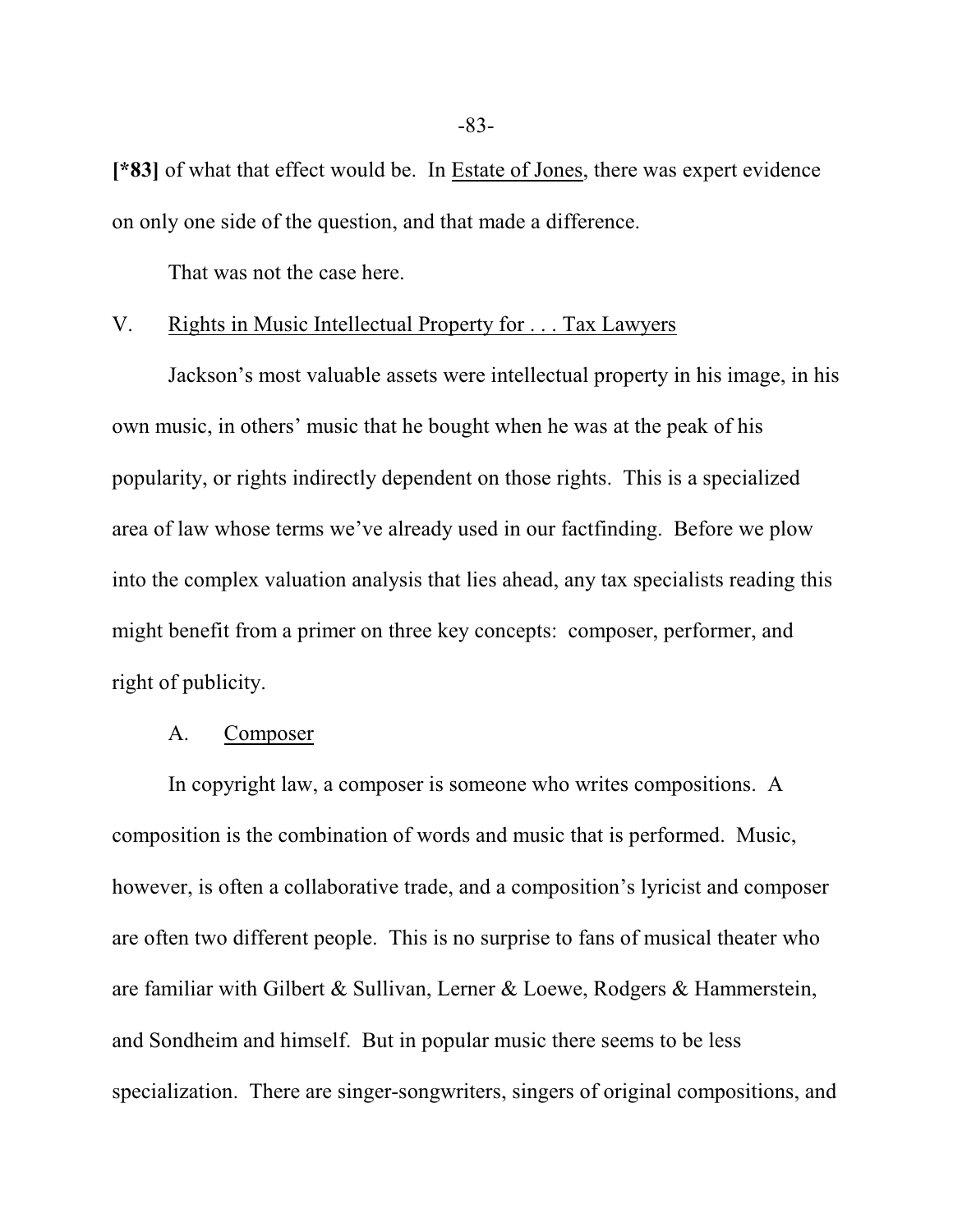**[\*84]** cover artists--those singers who perform songs already sung by others. A concrete example that is relevant here is Temperton, who is the composer of "Thriller"--he didn't actually perform the song, but he wrote the lyrics and created the tune.

A composer gets rights to his composition under copyright law. "[C]opyright ownership in the musical composition initially vests in its creators." 6 Melville B. Nimmer & David Nimmer, Nimmer on Copyright, sec. 30.02 (Mathew Bender 2020). Songwriters of the two elements of a composition--music and lyrics--each acquire by law an equal right to the copyright in that musical composition. See Greene v. Ablon, 794 F.3d 133, 151 (1st Cir. 2015); Garcia v. Google, Inc., 786 F.3d 733, 751 n.1 (9th Cir. 2015) (Kozinski, J., dissenting from *en banc* ruling); Richlin v. Metro-Goldwyn-Mayer Pictures, Inc., 531 F.3d 962, 968 (9th Cir. 2008); Nimmer, supra, sec. 30.02[A]. See generally Maurel v. Smith, 271 F. 211, 215-16 (2d Cir. 1921); Cal. Civ. Code sec. 981(a) (West 1982) (common-law copyright). A composer's copyright attaches to his work automatically, though songwriters will often submit it to the U.S. Copyright Office<sup>27</sup> to ensure protection.<sup>28</sup>

<sup>&</sup>lt;sup>27</sup> The Copyright Office is a separate federal department within the Library of Congress that is "responsible for administering a complex and dynamic set of (continued...)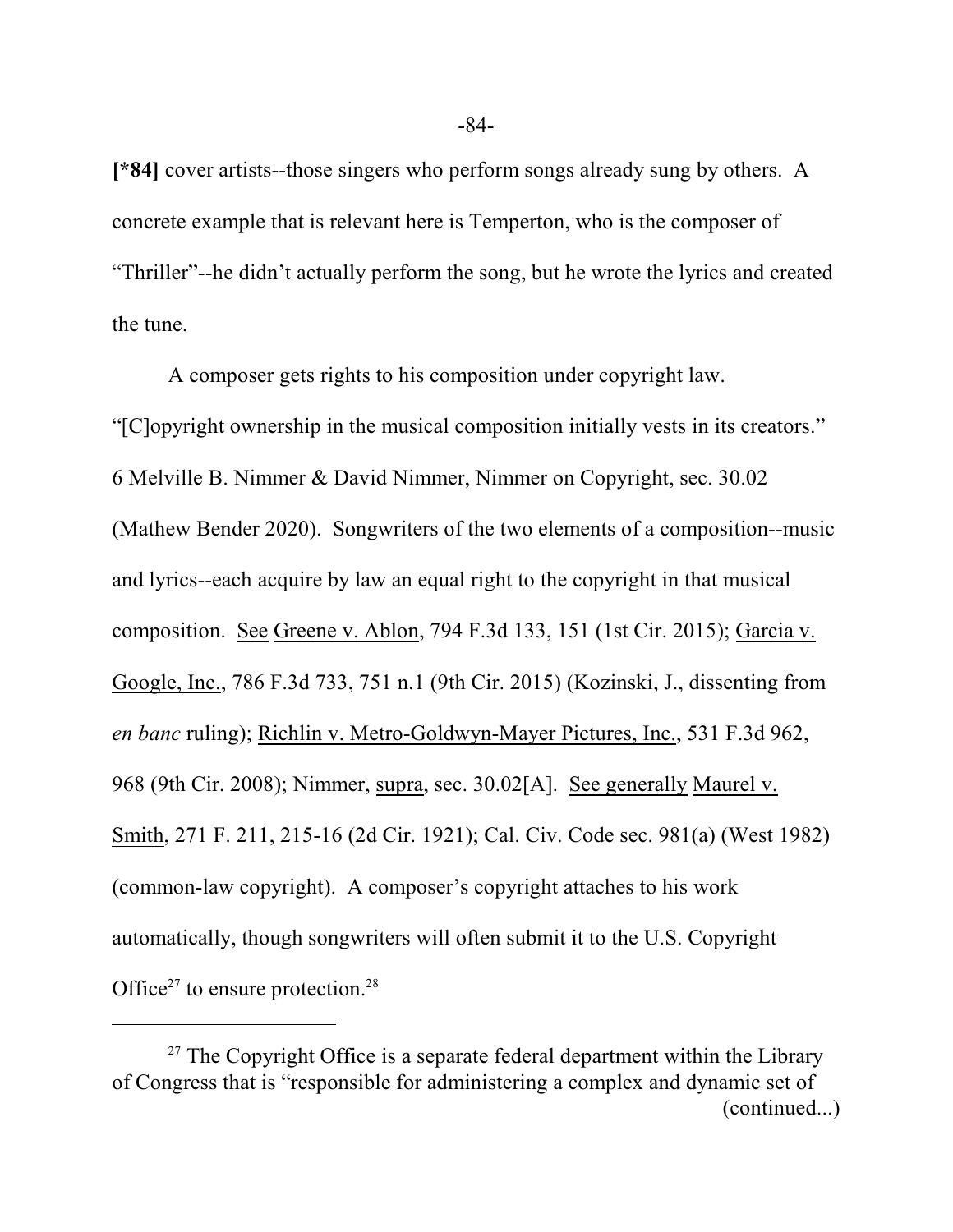## **[\*85]** 1. Income Streams

A major factor in the complexity of the competing valuations in this case is that composition copyrights in music are the fount of several income streams and not one big river. There are four that are important here:

- mechanical royalties,
- performance royalties,
- synchronization fees, and
- other miscellaneous income.

*Mechanical royalties* were originally income from sales of a physical object such as a vinyl record or a CD. Even as the disintermediation of albums into infinitely reproducible digital downloads of individual songs began, the royalties collected by composers for each of their downloaded compositions continued to be called mechanical royalties. Mechanical royalties are the income to composers

 $27$ (...continued)

laws. The Copyright Office examines hundreds of thousands of copyright claims per year \* \* \* Congress has also delegated authority to the Copyright Office to develop regulations concerning many areas of copyright law." U.S. Copyright Office, Overview, https://www.copyright.gov/about/ (last visited Mar. 12, 2021).

 $28$  A major benefit of registering with the Copyright Office is the right to sue for infringement. See 17 U.S.C. sec. 411 (2008); Alaska Stock, LLC v. Houghton Mifflin Harcourt Publ'g Co., 747 F.3d 673, 678 (9th Cir. 2014); Buchanan v. Sony Music Entm't, No. 18-cv-3028 (KBJ), 2020 WL 2735592, at \*4 (D.D.C. May 26, 2020).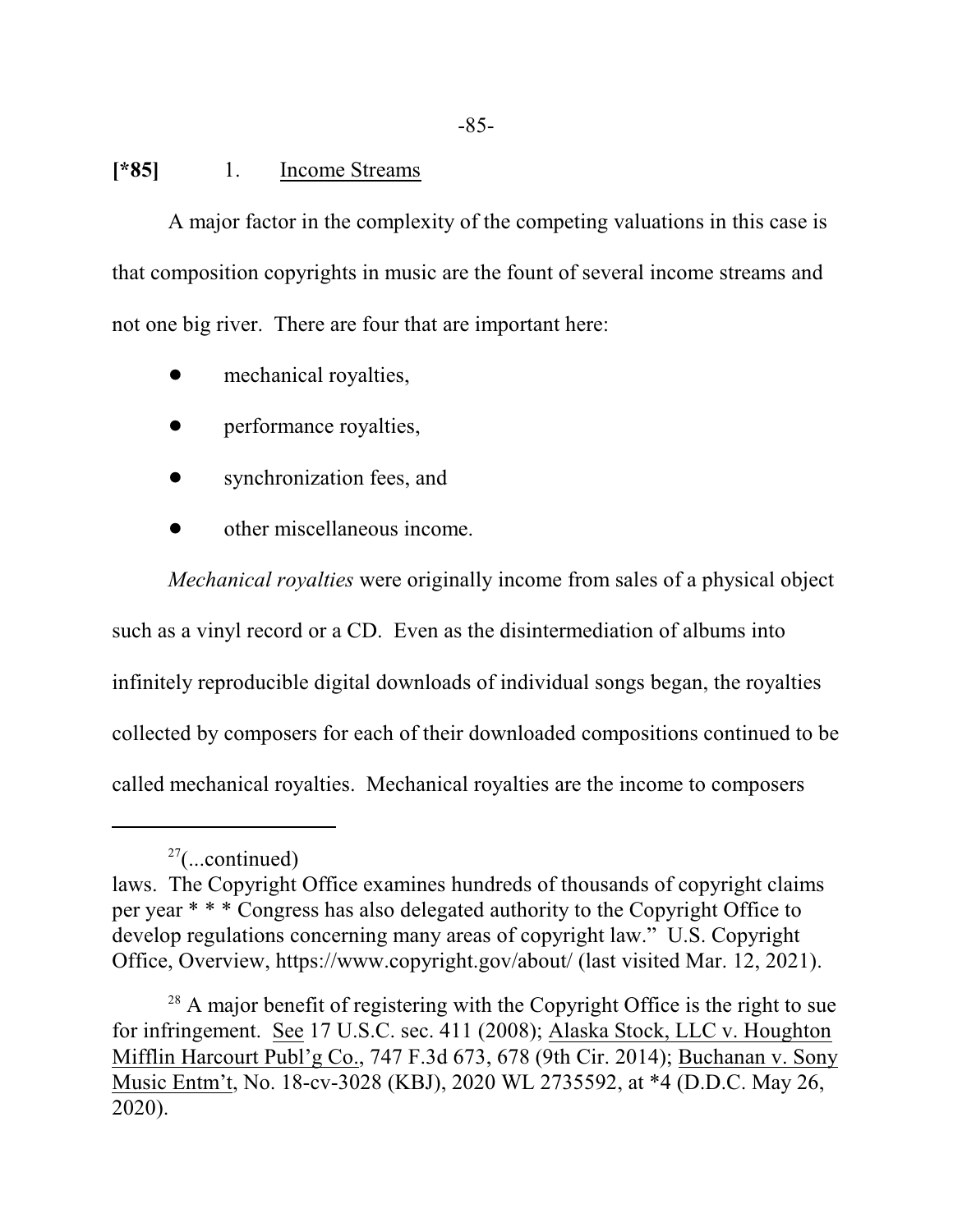**[\*86]** from the sales of those physical or digital embodiments of a recorded performance.

*Performance royalties* are the income composers get when their compositions are performed live, on the radio, or on television. This income flows from live concerts where the song is performed, from radio or television broadcast where a recorded song is played, or from a restaurant or club when a song is performed or a recorded version is played.

One's thoughts should naturally turn again to transaction costs. The right of a composer to performance royalties may extend to hundreds of millions or billions of televisions and radios, and it'd be impossible to monitor all the individual performances. As recognition of copyright in music spread, the solution was to create performing-rights organizations. Composers contract with an organization like BMI or ASCAP (the American Society of Composers, Authors, and Publishers). These organizations create and sell blanket licenses to those who want to play copyrighted compositions, and the resulting royalties are divided among the copyright holders. The organization makes this division by extensive sampling on what's being played on the radio or television or as background in bars and restaurants.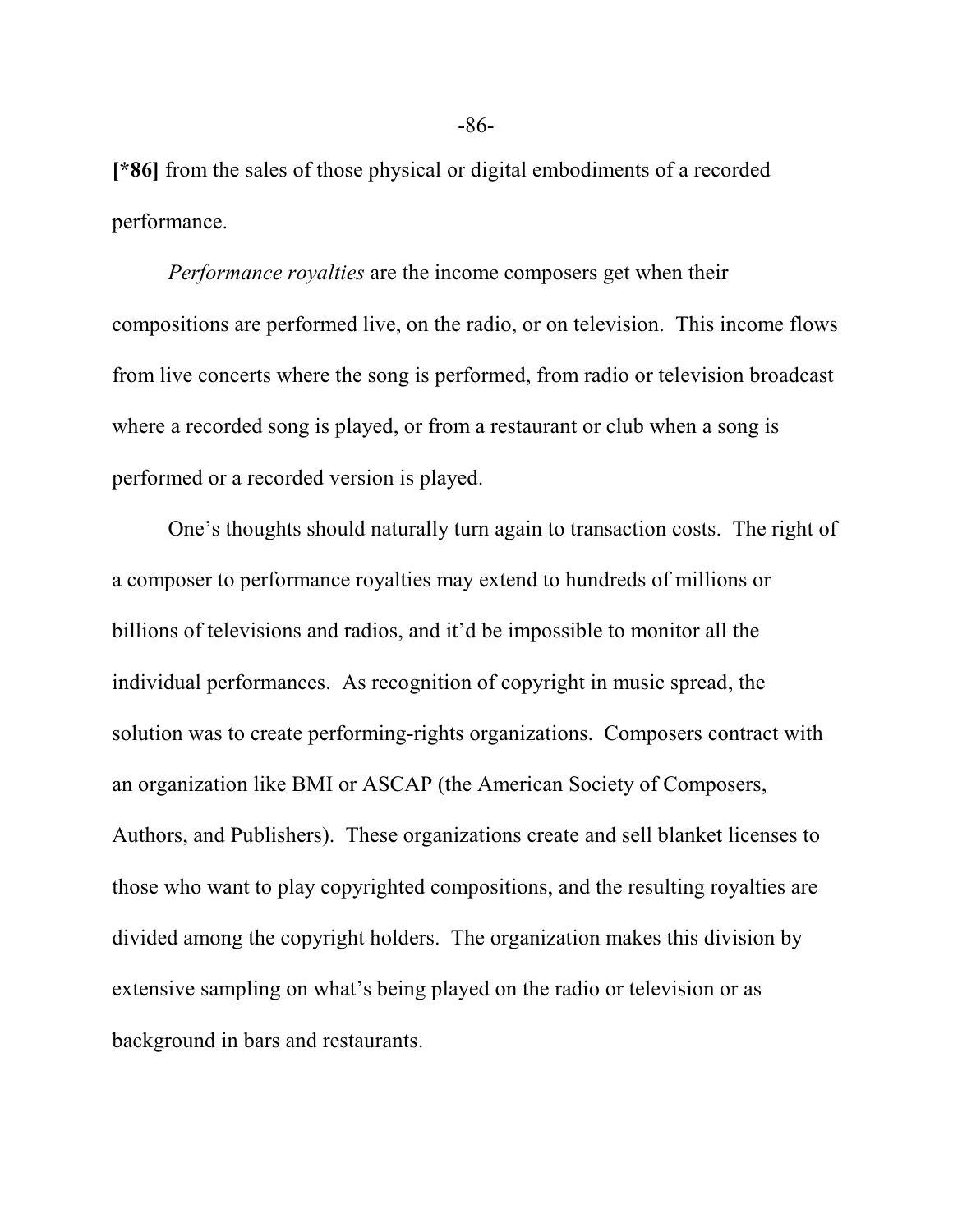**[\*87]** *Synchronization income*--better known as a "sync fees"--is "paid whenever a piece of music, in whole or part, is synchronized in a timed relation to the visual image." This stream generally comes from advertising, film, television, and video games. Think of a movie's soundtrack or an advertising tune that one hears on TV.

*Other miscellaneous income* is minor. There is still a small market, for example, for sheet music or song folios.

### 2. Publishers

A composer who wants upfront money for these usually uncertain income streams, or one who wants someone else to manage the negotiations for use of his music, or the young and naive talent who signs away his songs for a song, all have to deal with the music-publishing industry. Publishing has an industry-specific meaning here. Publishers, e.g., Mijac, are buyers or assignees of the copyrights to compositions. Publishers gain "[t]he power to control the exploitation of a musical composition, and an interest in the income generated from such exploitation." Nimmer, supra, sec. 30.02. In exchange, they usually agree to provide composers services such as copyright registration, promotion, and a mechanism to collect income throughout the world; and to pay an advance. A publisher typically has better access to the industries that want to buy the right to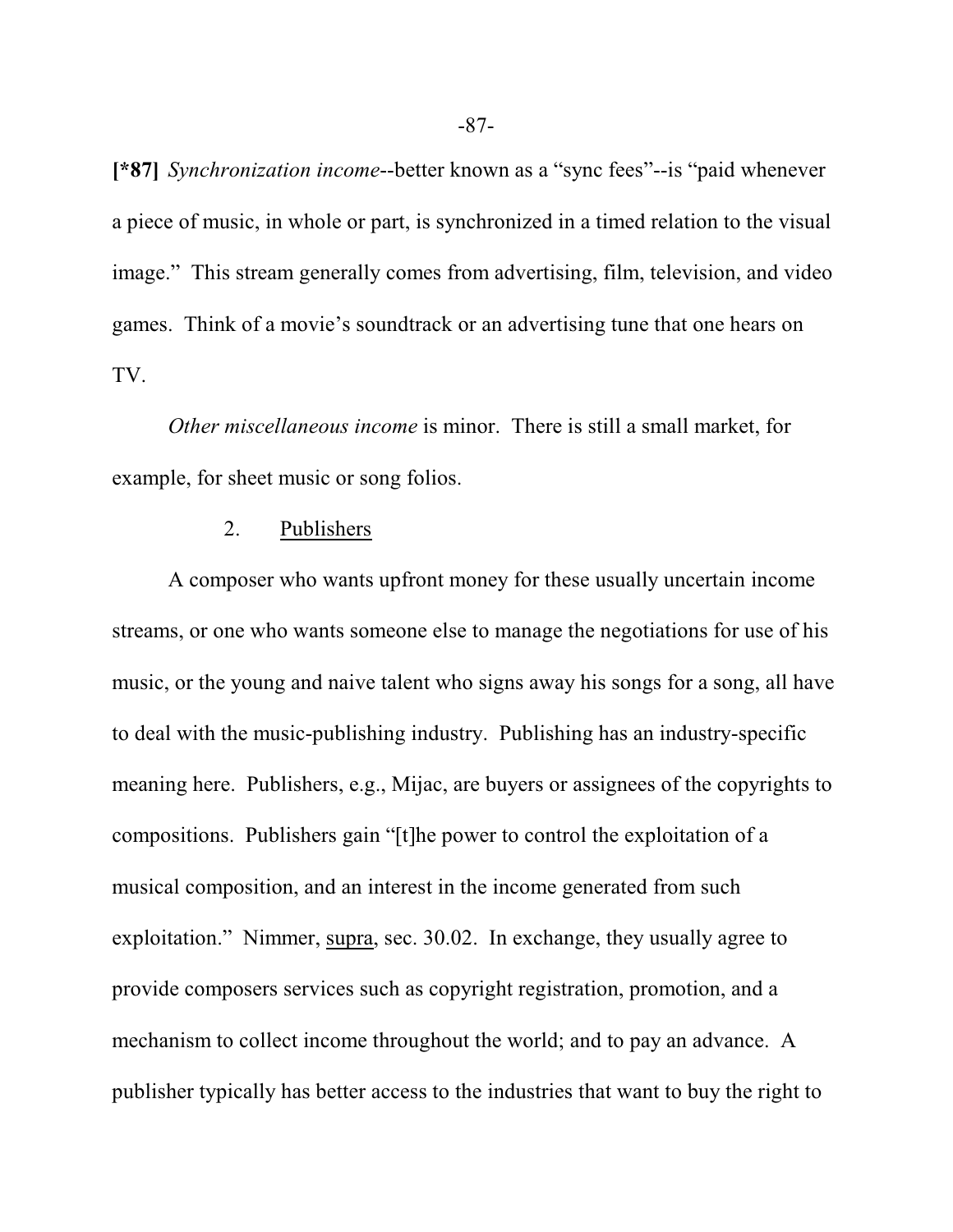**[\*88]** use a composition. Movie studios, advertising companies, and the like find it more efficient to browse through a large publisher's catalog rather than deal with often numerous composers of a single song. Though the publisher usually owns the copyright to a composer's work, the royalties earned are split between the publisher and the composer.

How are the royalties split? Bringing a familiar tax concept into the world of music--it depends. The contracts between composers and publishing companies vary. The split can be a percentage of revenue generated or a fixed fee. The publisher may ask for rights that equal the life of the copyright (which is typical) but the time may be shorter. Sometimes composers will simply pay the publisher to administer the songs. Such an administration contract limits the publisher's role to the collection of income and some promotional work, and usually generates less income for the publisher.

But a publisher can't collect this revenue forever. Songs written before 1978 are subject to the Copyright Act of 1909. See Penguin Grp. (USA) Inc. v. Steinbeck, 537 F.3d 193, 197 (2d Cir. 2008); Self-Realization Fellowship Church v. Ananda Church, 206 F.3d 1322, 1325 (9th Cir. 2000). Under that Act, the duration of a copyright was 28 years and it could be renewed for another 28 years by the composer--not the publisher. Penguin Grp., 537 F.3d at 197. However,

-88-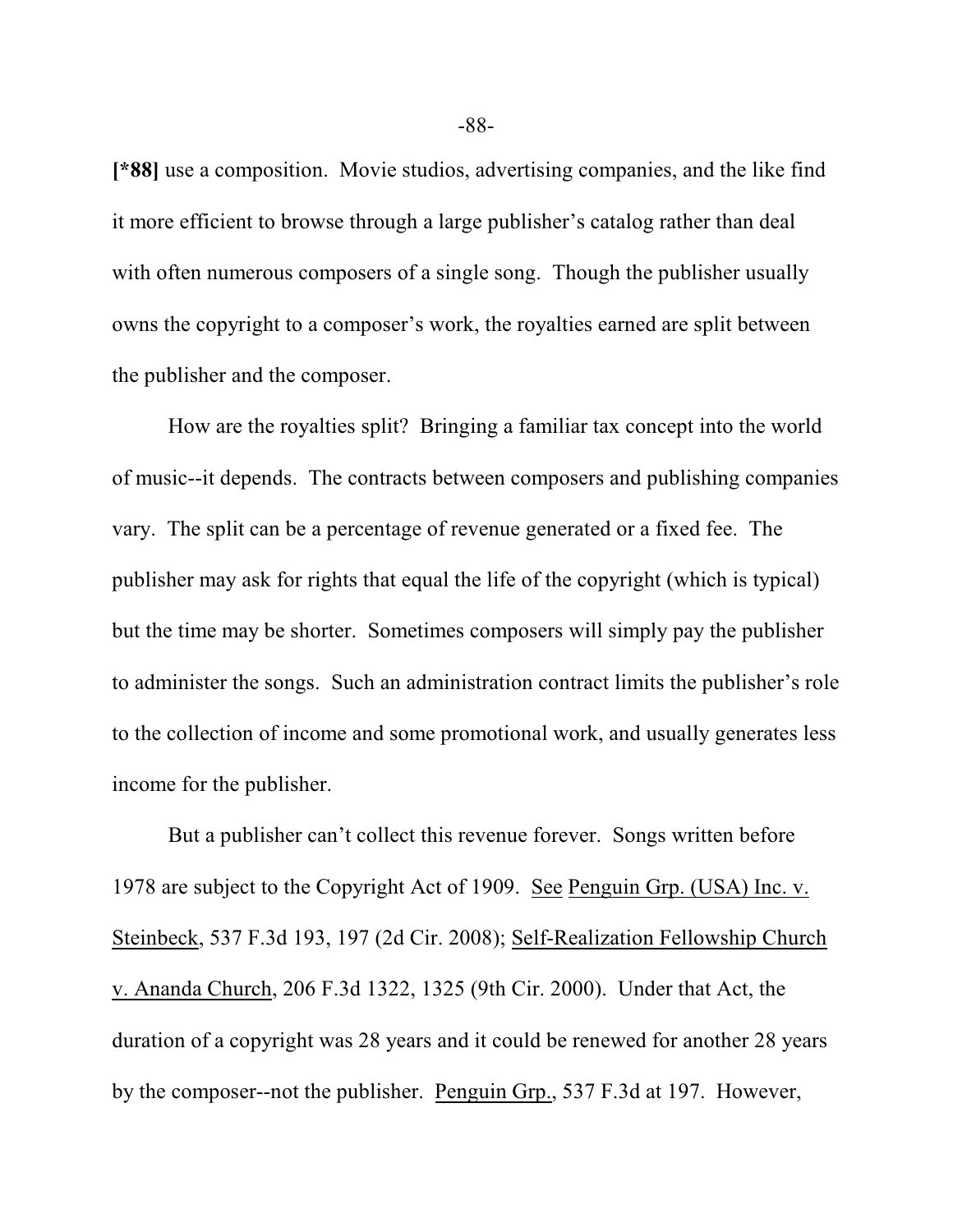**[\*89]** because of several amendments, these works can again be renewed for 19 years, and then again for 20 years. See Nimmer, supra, sec. 9.11[B][1]. See generally Penguin Grp., 537 F.3d at 197.

The structure is a bit different for songs written during or after 1978. Under the current Copyright Act, the duration of a copyright is the life of the author plus 70 years. 17 U.S.C. sec. 302 (1998); see also Nimmer, supra, sec. 9.10[A][1]. The author has recapture rights that allow the termination of a license to a third party beginning 35 years after the date of grant.<sup>29</sup> 17 U.S.C. sec.  $203(a)(3)$  (2002); see also TD Bank N.A. v. Hill, 928 F.3d 259, 273 (3d Cir. 2019).

### B. Performer

Jackson was even more famous as a performer than he was as a composer. Copyright law also protects performers. Who is a *performer* in copyright law? In its most basic sense, it's the person (or group) who performs a composition that is recorded on a tangible medium. Think of Jackson performing "Thriller". The tangible medium for a performer is the "master recording"--"the actual recorded performance of a particular musical composition." Allen Bargfrede, Music Law in

<sup>&</sup>lt;sup>29</sup> We note that this "recapturing" of a composition affects only domestic royalties, not any international royalties.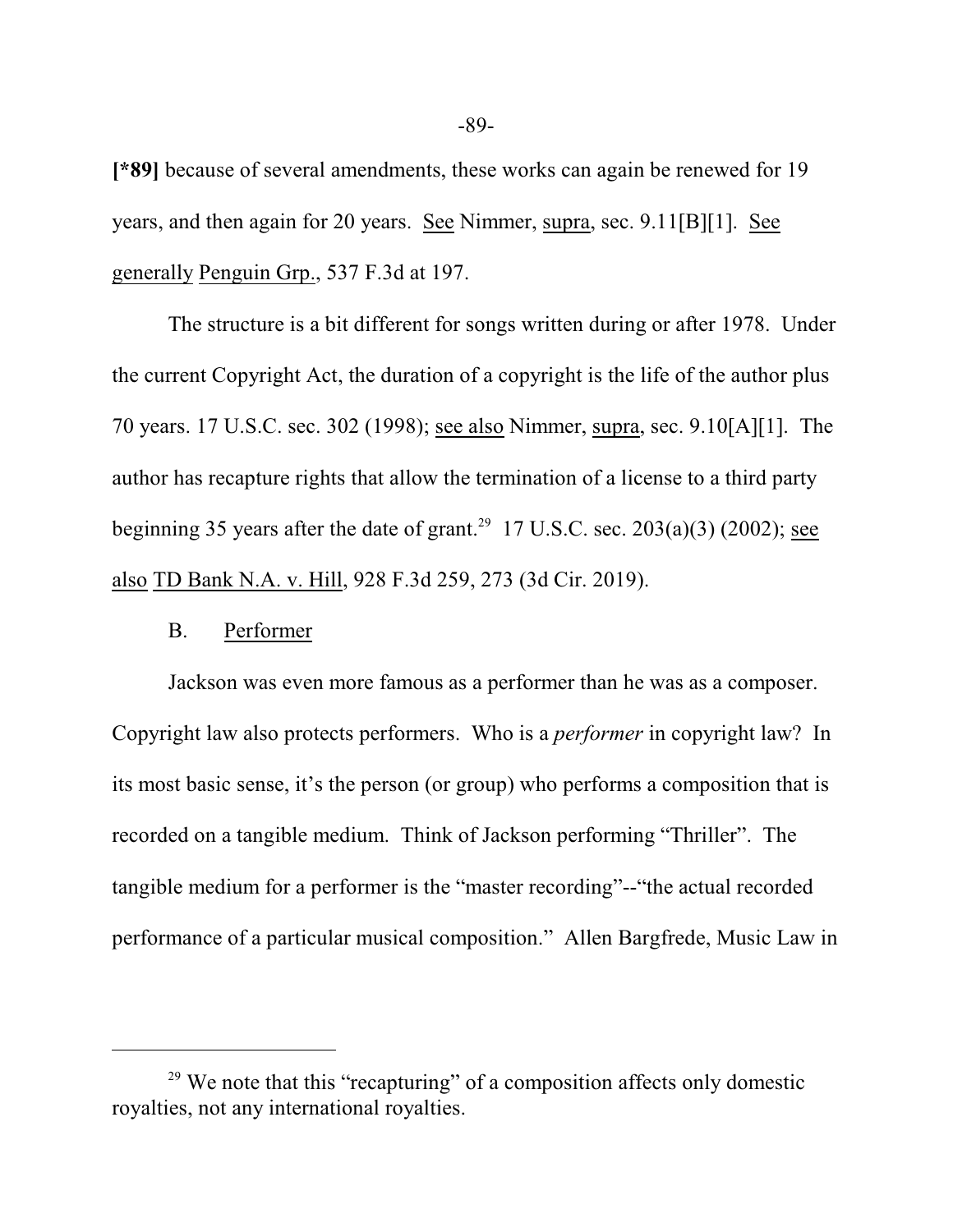**[\*90]** the Digital Age 15 (2d ed. 2017). The recording artist gets rights in this master recording.

A real-world example--albeit one with tweaked facts to make it simple- might help clarify who gets what rights. In 1973 Bob Dylan recorded a song that fans called "Rock Me, Mama"--a "song" that really was just a chorus made up of lyrics he wrote and a tune he created. Shortly after, Ketch Secor, a member of Old Crow Medicine Show, used the chorus created by Dylan and wrote the verses for a song that eventually became "Wagon Wheel." About forty years later, Darius Rucker released his own performance of that song. Darius Rucker was performing Bob Dylan's and Ketch Secor's composition. So what rights does everyone have?

Bob Dylan gets composition rights for both versions of "Wagon Wheel," as his composition--the lyrics and music--are the ones being performed. Ketch Secor also gets composition rights to both versions of the song *"*Wagon Wheel," as he wrote verses to the song. Old Crow Medicine Show--as recording artist--gets performance rights in its master recording of "Wagon Wheel." Darius Rucker--as a recording artist--gets performance rights in his master recording of "Wagon Wheel."

Performers, like composers, can use their copyrights to produce different types of income. The first and obvious source of revenue is concert tickets from

-90-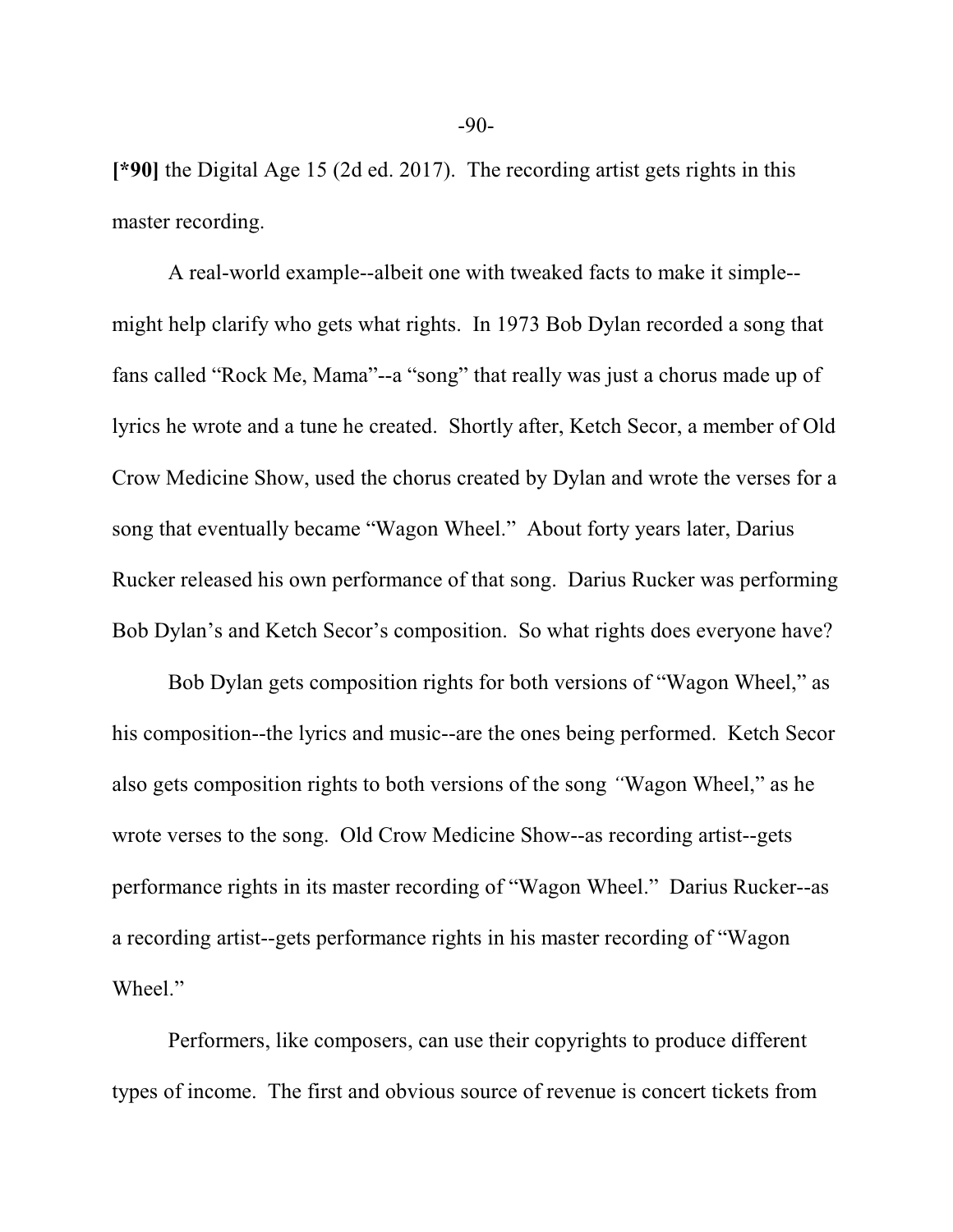**[\*91]** live performances. A superstar artist can be paid a guaranteed amount or a percentage of ticket sales. His additional rights, however, are quite similar to a composer's. Performers can get mechanical royalties--a piece of the sale from every record, CD, or digital download. They can also get synch fees if their performance ends up in a commercial or soundtrack.

But one major difference is that a performer has no rights to royalties for public performance. See, e.g., Bonneville Int'l Corp. v. Peters, 347 F.3d 485, 487 (3d Cir. 2003). This means that a performer is not paid when his song is played on the radio. See 17 U.S.C. sec.  $114(d)(1)(B)(iii)$ ; Bonneville, 347 F.3d at 487; Bargfrede, supra, at 19. An exception to this rule is the public performance for sound recordings in digital transmission. Digital Performance Right in Sound Recordings Act of 1995, Pub. L. No. 104-39, sec. 3, 109 Stat. at 336-44; see also Bonneville, 347 F.3d at 488-89; Bargfrede, supra, at 21. This allows a performer to collect royalties for his work if it is played through digital means such as satellite radio or a streaming service. See Digital Performance Right in Sound Recordings Act of 1995, sec. 3; Bonneville, 347 F.3d at 488-89; Bargfrede, supra, at 21.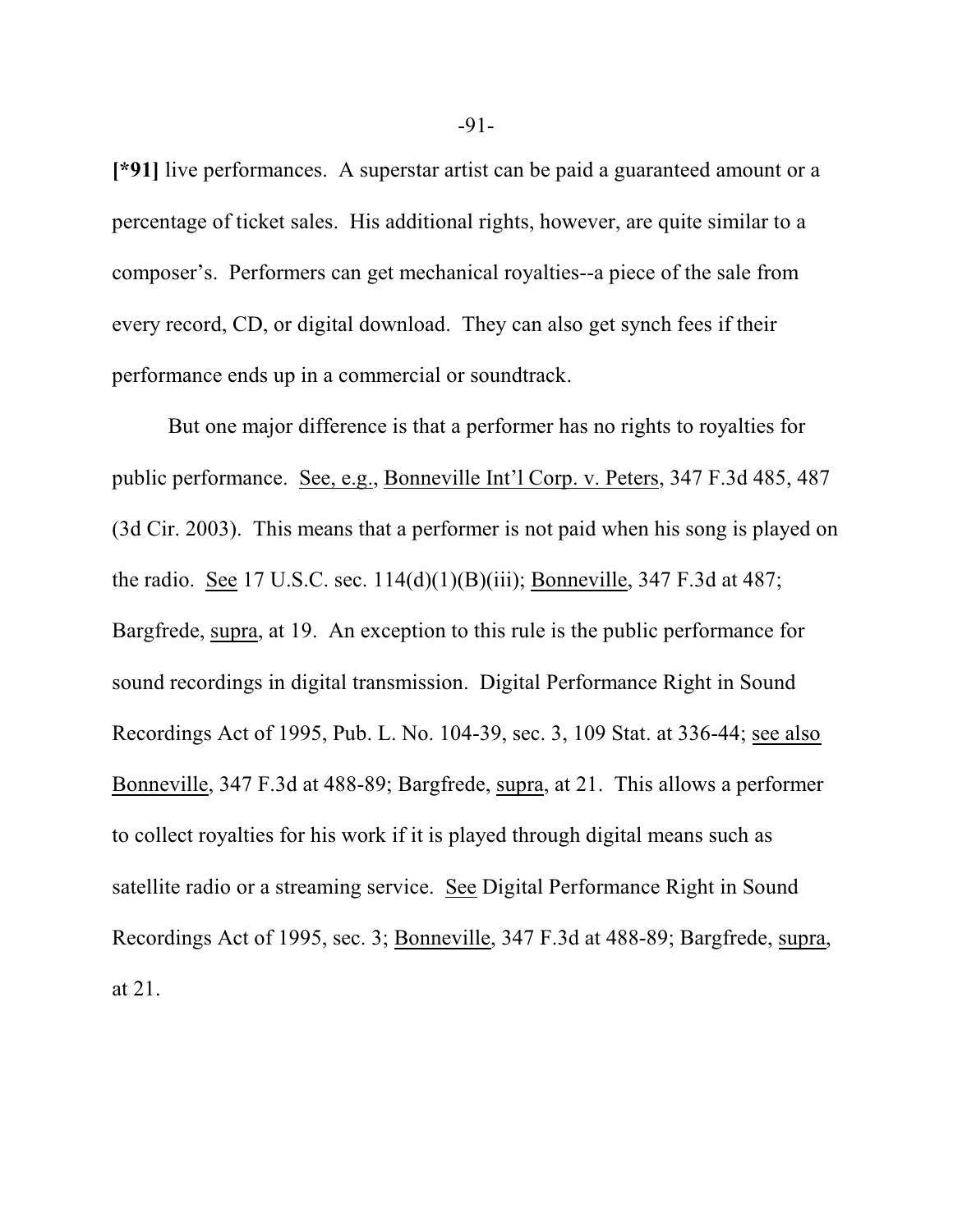### **[\*92]** C. Right of Publicity

The third right in music IP, and one that is very important in this case, is the right of publicity (ROP). It's a right that's not peculiar to musicians, but to celebrities generally. ROP is the right to control the commercial use of one's identity. 1 J. Thomas McCarthy & Roger E. Schechter, The Rights of Publicity and Privacy, sec. 1:3 (2d ed. 2020). It is a creation of state law.<sup>30</sup> C.B.C. Distrib. & Mktg., Inc. v. Major League Baseball Advanced Media, L.P., 505 F.3d 818, 822 (8th Cir. 2007) (citing Zacchini v. Scripps-Howard Broad. Co., 433 U.S. 562, 566 (1977)); McCarthy & Schechter, supra, sec. 1:3. ROP generally consists of two separate components: ROP and associated trademarks. One's ROP is a distinct legal category, "not just a 'kind of' trademark, copyright, false advertising or right of privacy." McCarthy & Schechter, supra, sec 1:3. ROP protects someone's name, likeness, voice, signature, or photograph. The other component--associated trademarks--are trademarks with respect to the ROP.

ROP originated in a right sometimes recognized at common law as the right of privacy. But the right of privacy was specifically a "right to be left alone." Id. sec. 1:25. Some celebrities don't want to be left alone, but do want to have a

-92-

<sup>&</sup>lt;sup>30</sup> There has been a recent push for a federal right of publicity for student athletes. See H.R. 1804, 116th Cong. (2019).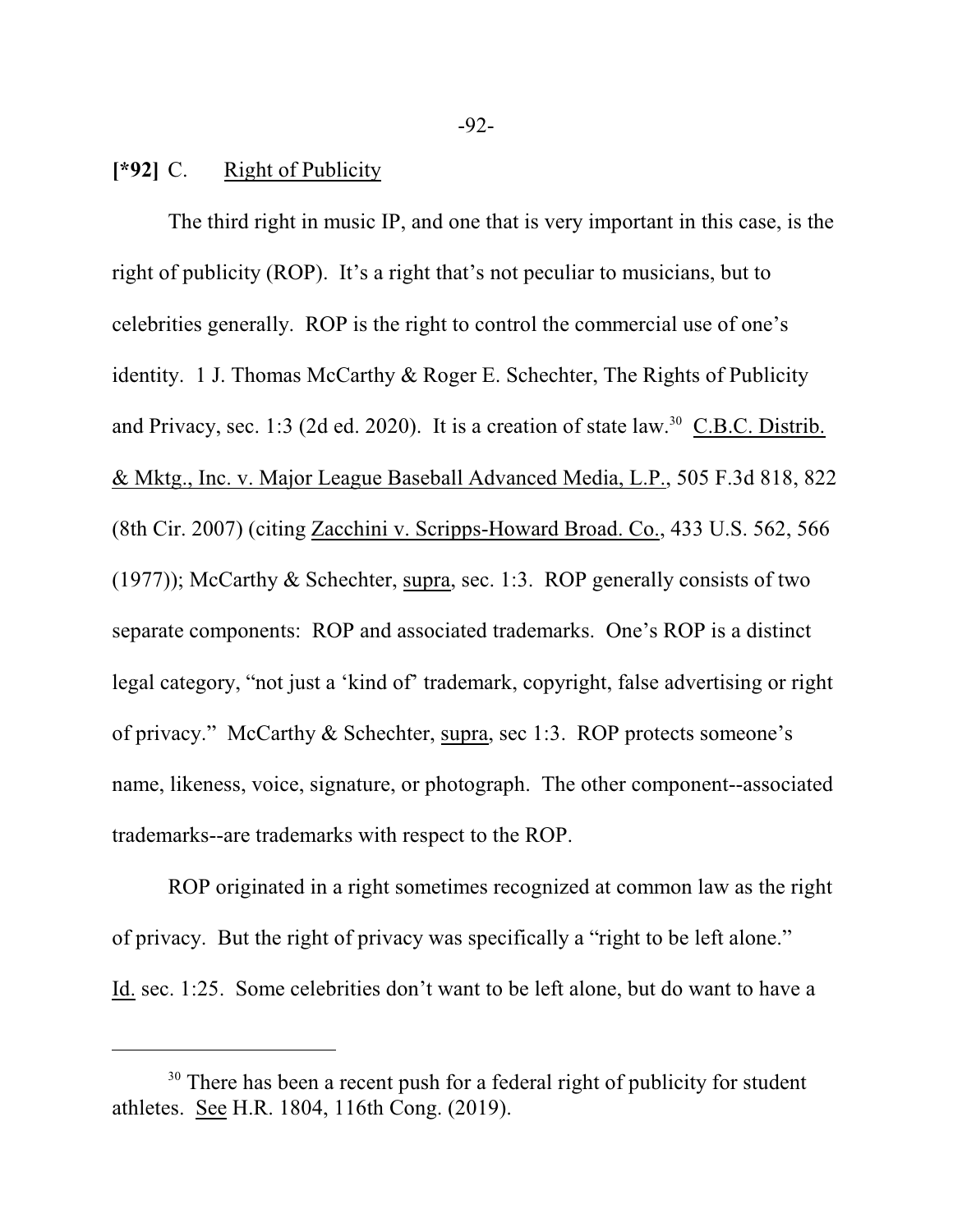**[\*93]** say in how their image is used and who uses it. When celebrities began to bring these kinds of cases under privacy statutes or the common law, courts struggled with the "right of privacy" label. Id. sec. 1:7. These celebrities didn't really want privacy in the traditional sense of being left alone, and many of these cases were therefore dismissed. Id. But if this was just a problem of nomenclature, it went away in Judge Jerome Frank's Haelan Labs., Inc. v. Topps Chewing Gum, Inc., 202 F.2d 866 (2d Cir. 1953), where he coined the phrase "right of publicity." Id. at 868; see also McCarthy & Schechter, supra, sec. 1:26. This is the label that has stuck.

Because Jackson was domiciled in California at the time of his death, his legal interest and rights in property are determined under California law.<sup>31</sup> See

<sup>&</sup>lt;sup>31</sup> There's a scuffle between the parties here about what state we should look to. The Commissioner suggests that we look to several states--indeed every state in which Jackson's image and likeness could be exploited. We disagree. Almost every court looks to the decedent's domicile at the time of death to determine whether he has any posthumous ROP, and what its contours are. See, e.g., Cairns v. Franklin Mint Co., 292 F.3d 1139, 1146-47 (9th Cir. 2002) (Princess Diana domiciled in Great Britain); Rogers v. Grimaldi, 875 F.2d 994, 1002 (2d Cir. 1989) (Ginger Rogers domiciled in Oregon); Acme Circus Operating Co. v. Kuperstock, 711 F.2d 1538, 1543 (11th Cir. 1983) (Clyde Beatty domiciled in California); Groucho Marx Prods., Inc. v. Day & Night Co., 689 F.2d 317, 320 (2d Cir. 1982) (Marx Brothers all domiciled in California); Factors Etc., Inc. v. Pro Arts, Inc., 652 F.2d 278, 281 (2d Cir. 1981) (Elvis Presley domiciled in Tennessee); Shaw Family Archives, Ltd. v. CMG Worldwide, Inc., 434 F. Supp. 2d 203, 211 (S.D.N.Y. 2006) (Shaw Family Archives domiciled in New York); (continued...)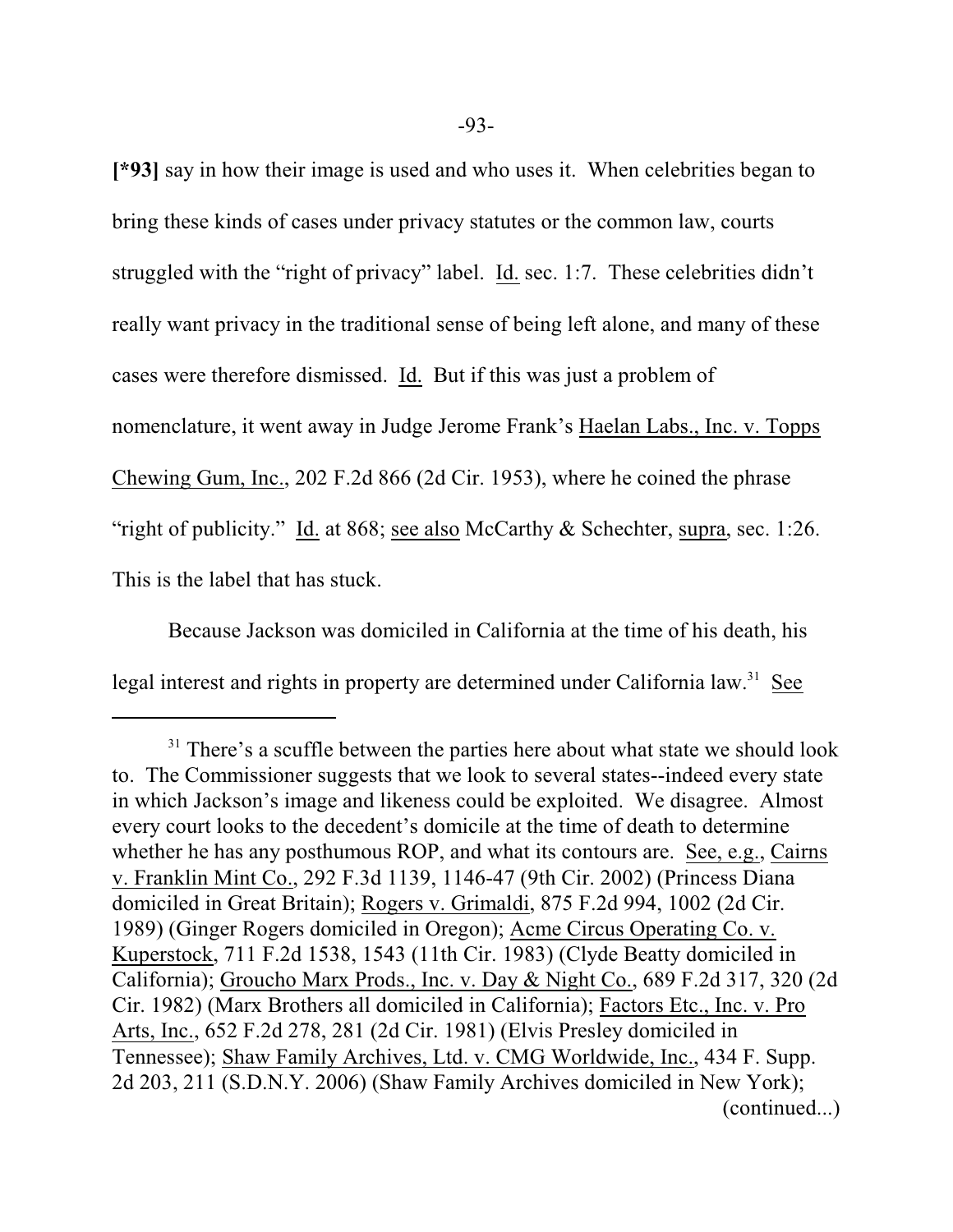**[\*94]** Morgan v. Commissioner, 309 U.S. 78, 79-80 (1940) (law of decedent's domicile creates legal interests and rights for estate tax); Milton H. Greene Archives, Inc. v. Marilyn Monroe LLC, 692 F.3d 983, 986 (9th Cir. 2012) (decedent's domicile defines ROP); Cairns v. Franklin Mint Co., 292 F.3d 1139, 1149 (9th Cir. 2002) (same). By 1972, California began to codify the ROP. McCarthy & Schechter, supra, sec. 1:4. In 1979, California supplemented this statutory right with a common-law ROP in the landmark case Lugosi v. Universal Pictures, 603 P.2d 425, 428 n.6 (Cal. 1979).<sup>32</sup> The case was brought by the surviving spouse and the son of Bela Lugosi, the original American Dracula. See id. at 427. The court recognized a common-law ROP; but then held that it did not survive death. Id. at 428-30. The California legislature stepped in and created a

 $31$ (...continued)

Prima v. Darden Rests., Inc., 78 F. Supp. 2d 337, 348 (D.N.J. 2000) (Louis Prima resident of Nevada); Joplin Enters. v. Allen, 795 F. Supp. 349, 350 (W.D. Wash. 1992) (Janis Joplin domiciled in California); Se. Bank, N.A. v. Lawrence, 489 N.E.2d 744, 745 (N.Y. 1985) (Tennessee Williams domiciled in Florida); 2 J. Thomas McCarthy & Roger E. Schechter, The Rights of Publicity and Privacy sec. 11:15 (2d ed. 2020).

 $32$  Some believe that the origins of a common-law right began in 1931 in Melvin v. Reid, 297 P. 91, 93-94 (Cal. Dist. Ct. App. 1931). See Gionfriddo v. Major League Baseball, 114 Cal. Rptr. 2d 307, 312 (Ct. App. 2001).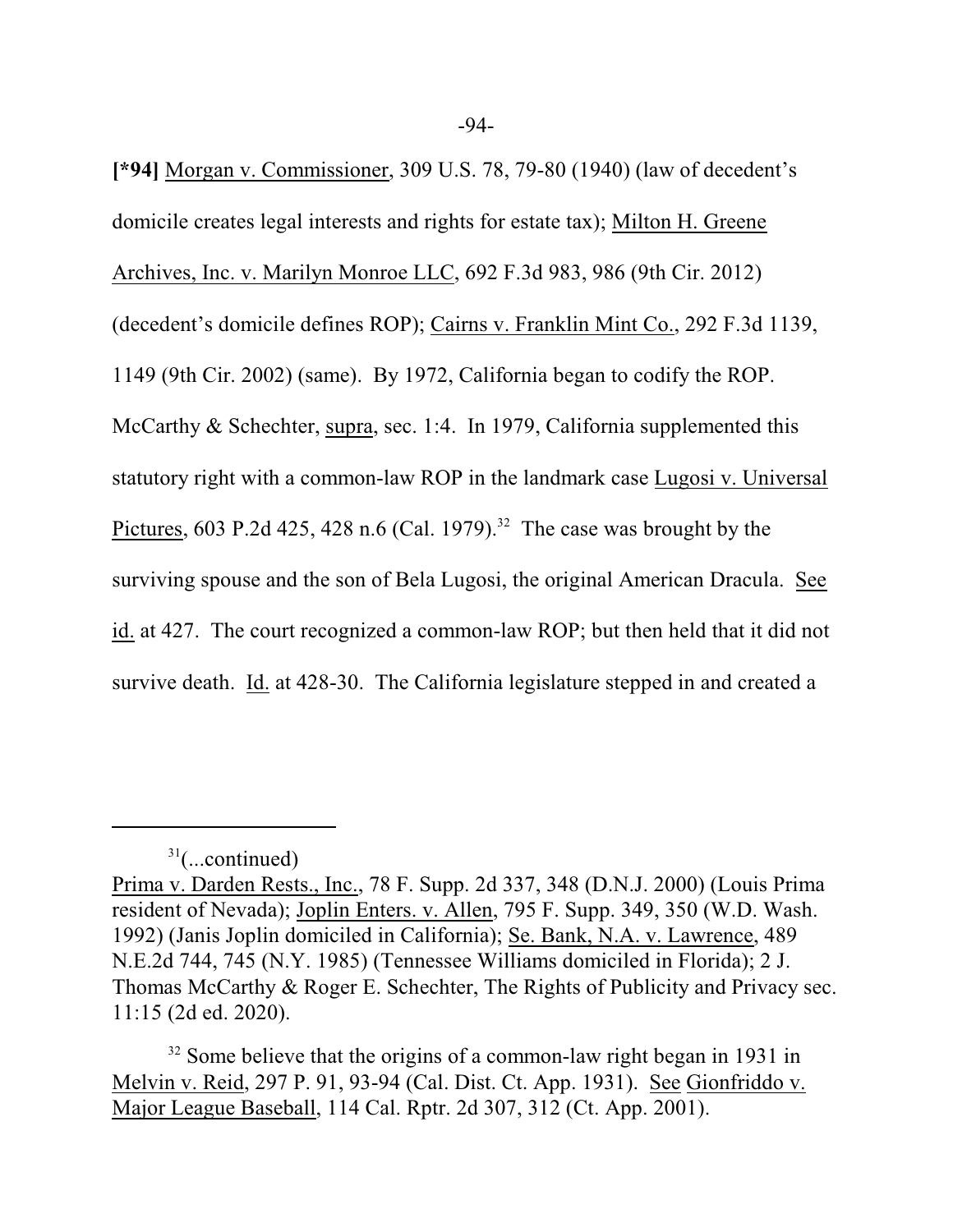[\*95] statutory ROP that was descendible to heirs and assignees.<sup>33</sup> Comedy III

Prods., Inc. v. Gary Saderup, Inc., 21 P.3d 797, 799-800 (Cal. 2001). It is now

codified in California Civil Code section 3344.1. 34 Since the common-law right

still doesn't survive death, see Comedy III Prods., 21 P.3d at 799; 6A Romualdo P.

Eclavea et al., California Jurisprudence 3d, Assault and Other Willful Torts, sec.

165 (West 2021), it has little effect on this case.

The dispute between the Estate and the Commissioner about the value of

Jackson's ROP is in part a dispute about the value of the Estate's rights under this

California statute. We need to give it a closer look: Section 3344.1(a)(1) of the

California Civil Code states that

[a]ny person who uses a deceased personality's name, voice, signature, photograph, or likeness, in any manner, on or in products, merchandise, or goods, or for purposes of advertising or selling, or soliciting purchases of, products, merchandise, goods, or services, without prior consent from the person or persons [who have been given the right of consent], shall be liable for any damages sustained by the person or persons injured as a result thereof.

<sup>&</sup>lt;sup>33</sup> The statutory right complements, and does not supplant, the common-law right. See Miller v. Collectors Universe, Inc., 72 Cal. Rptr. 3d 194, 204-05 (Ct. App. 2008); 6A Romualdo P. Eclavea et al., California Jurisprudence 3d, Assault and Other Willful Torts, sec. 164 (West 2021). Both the common law-right and the statutory right are still around today. See Eclavea et al., supra, secs. 162-65.

<sup>&</sup>lt;sup>34</sup> The original code section was 990. See Cal. Civ. Code sec. 990; Comedy III Prods., Inc. v. Gary Saderup, Inc., 21 P.3d 797, 799-800 (Cal. 2001) (stating that the right of publicity that was descendible was codified at 990).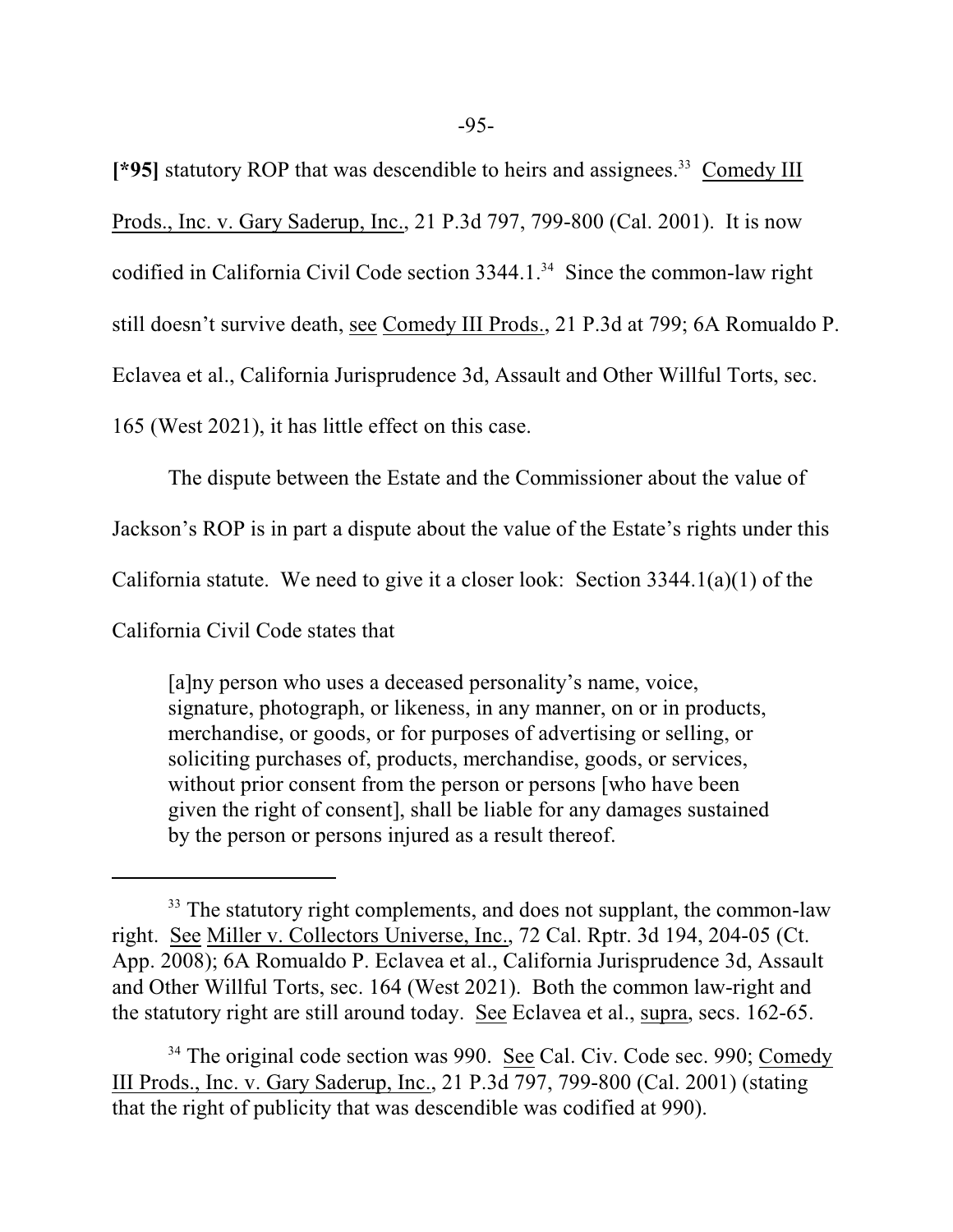**[\*96]** The boundaries of what is protected are at times fuzzy, and the situation is complicated by the survival of California's evolving common-law ROP. Caselaw helps. We'll begin with what "likeness" means. In Midler v. Ford Motor Co., 849 F.2d 460, 463 (9th Cir. 1988), the Court held "likeness" means only visual images under the statute. This might seem clear, but then someone came up with the idea of a robot version of Vanna White, the celebrity tile turner. The Ninth Circuit held in White v. Samsung Elecs. Am., Inc., 971 F.2d 1395, 1397 (9th Cir. 1992), that a robot that resembled White was not her "likeness" under the statute but left open the possibility that a sufficiently detailed manikin might be. On the other hand, in Int-Elect Eng'g, Inc. v. Clinton Harley Corp., No. C-92-20718 JW, 1993 WL 557639, at \*4 (N.D. Cal. June 24, 1993), the court held that "likeness" can mean any unique and readily identifiable artistic creation.

"Voice" under the statute only covers the use of the claimant's *actual* voice. See White, 971 F.2d at 1397; Midler, 849 F.2d at 463. "Photograph" is better defined. California Civil Code section 3344.1(i) states that a photograph is any still or moving film where a person is readily identifiable. That same subsection defines "readily identifiable" as whether someone viewing the photograph with the naked eye "can reasonably determine who the person depicted in the photograph is." Id.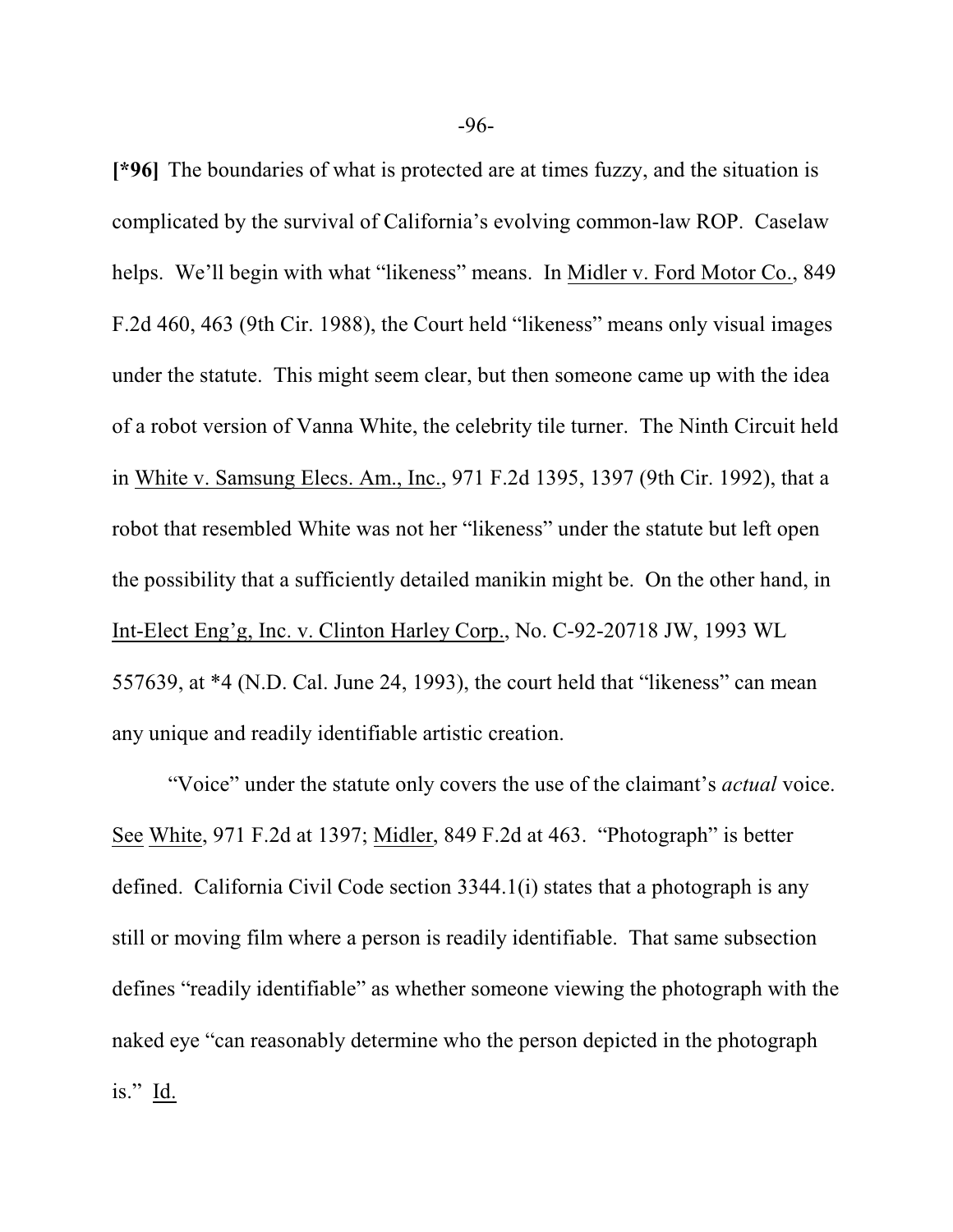**[\*97]** While it is important to clarify what is protected, it is just as important--and maybe more important to this case--to point out what is not protected. "[A] play, book, magazine, newspaper, musical composition, audiovisual work, radio or television program, single and original work of art, work of political or newsworthy value, or an advertisement or commercial announcements for any of these works" is not protected under section  $3344.1(a)(1)$ . Id. sec.  $3344.1(a)(2)$ ; see also Comedy III Prods., Inc., 21 P.3d at 800. By its plain language, musical compositions--of particular interest here--are not protected. See Cal. Civ. Code sec. 3344.1(a)(2). And Laws v. Sony Music Entm't, Inc., 448 F.3d 1134, 1139-43 (9th Cir. 2006), established that master recordings are not protected because they are governed by the federal Copyright Act.

As Laws suggests, there is friction when this state-created right rubs up against federal law. A person's name, for example, can be trademarked. Though a name is also protected under ROP, these two rights are not identical. McCarthy  $\&$ Schechter, supra, sec. 6:141. And federal law can preempt state law. Laws, 448 F.3d at 1141. In short, federal law--though at times it may overlap with ROP--is a distinct source of separate rights. The fuzziness about the boundaries of California's ROP is an important part of the disagreement between the parties that we will analyze at some length below. See infra pp. 133-48.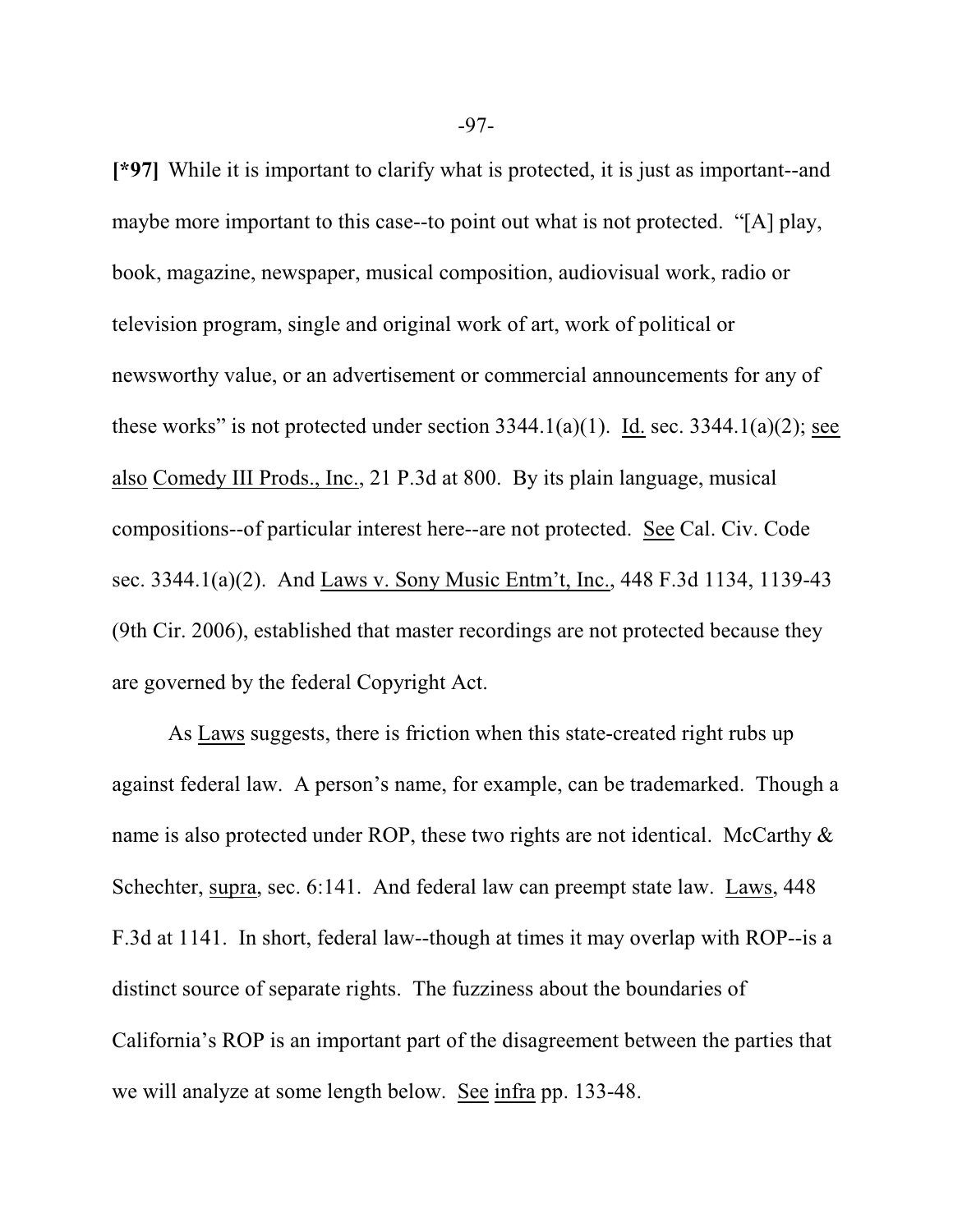**[\*98]** One last matter of housekeeping is needed here. Throughout the trial, the parties and their experts referred to this intangible asset primarily as "image and likeness," but also as "name and likeness," and ROP. All the parties do seem to be valuing the same thing--Jackson's ROP rights under the California statute that we just limned. We will somewhat arbitrarily choose to call this asset "image and likeness" for the remainder of the opinion--following the lead of the parties and their experts.

We can now turn to the core of this opinion--the valuation of the three assets at issue.

#### VI. Image and Likeness

#### A. The Code

The first asset that we'll analyze is Jackson's image and likeness as defined under California Civil Code section 3344.1. And the first question we have to ask about this asset is whether it should be included in his gross estate at all. That might seem trivial here in a case where both parties spent a goodly sum on expert witnesses to appraise just how valuable a right it is. But it is a nontrivial question --remember that this right's origin is in a common-law right of privacy. McCarthy & Schechter, supra, sec. 1:4. One might ponder that if image and likeness is included in a person's gross estate, would it not practically require those heirs to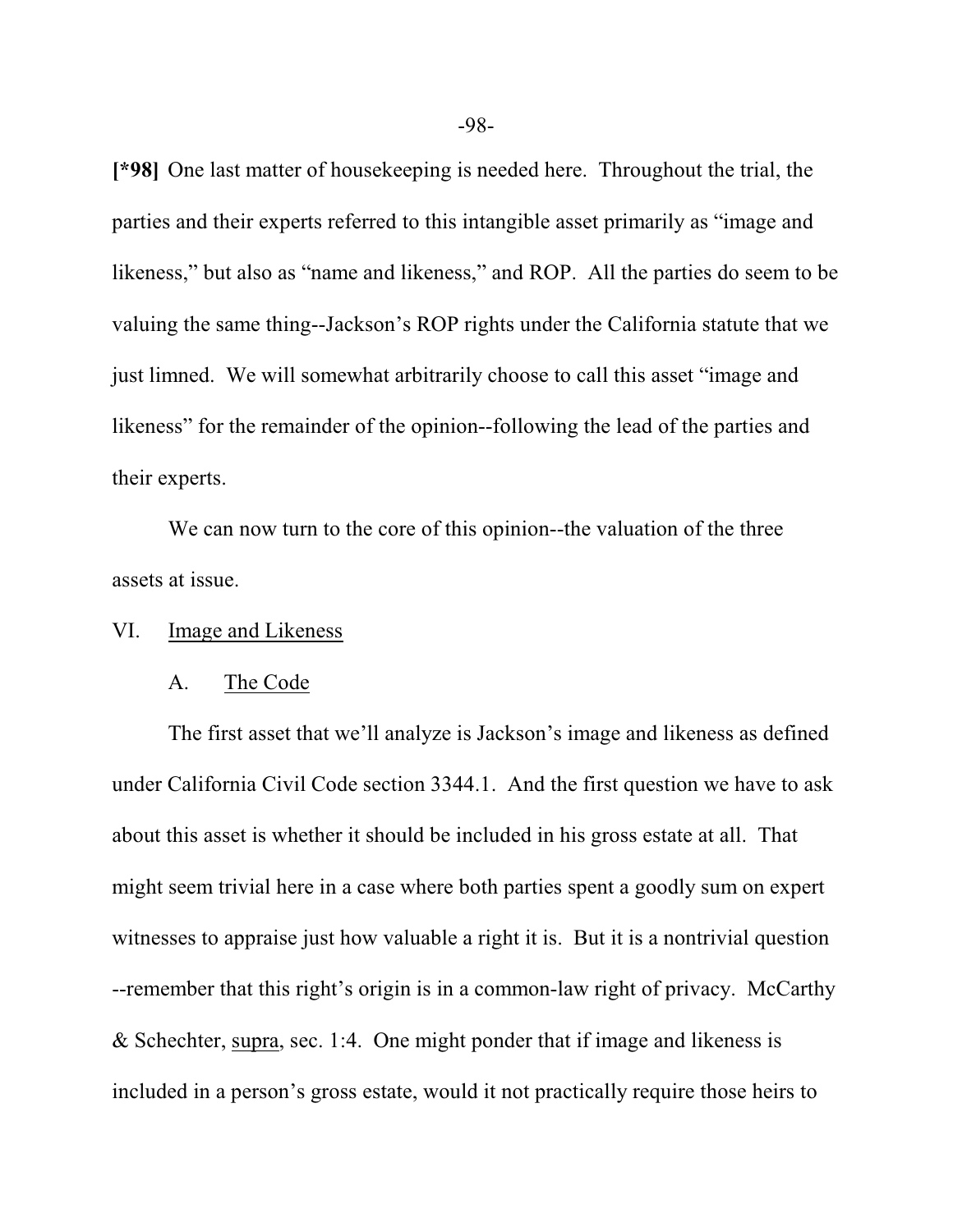**[\*99]** exploit the image and likeness of the dead--whether or not that was the decedent's wish. Might this--again as a practical matter--compel the invasion of privacy? This is something of a novel issue for us as we haven't had a case directly addressing the taxability of the image and likeness. (And we have found only one case on point anywhere else, Estate of Andrews v. United States, 850 F. Supp. 1279 (E.D. Va. 1994).)

But we don't need to look to caselaw to answer this question. The plain language of the Code is enough. Section 2051 defines the taxable value of an estate as the value of the gross estate less deductions. The value of the gross estate includes "the value at the time of \* \* \* death of all property, real or personal, tangible or intangible, wherever situated." Sec. 2031(a). Since Jackson's image and likeness is an intangible right that transfers after death, see Cal. Civ. Code sec. 3344.1; Comedy III Prods., Inc., 21 P.3d at 800, it must be included in his gross estate.

The default rule is that the value of a right is its fair market value. Sec. 20.2031-1(b), Estate Tax Regs.; Elkins v. Commissioner, 140 T.C. 86, 114-15 (2013), aff'd in part, rev'd in part, 767 F.3d 443 (5th Cir. 2014). The fair market value is generally its value in its highest and best use on the valuation date. See Estate of Kahn v. Commissioner, 125 T.C. 227, 240 (2005); Estate of Mitchell v.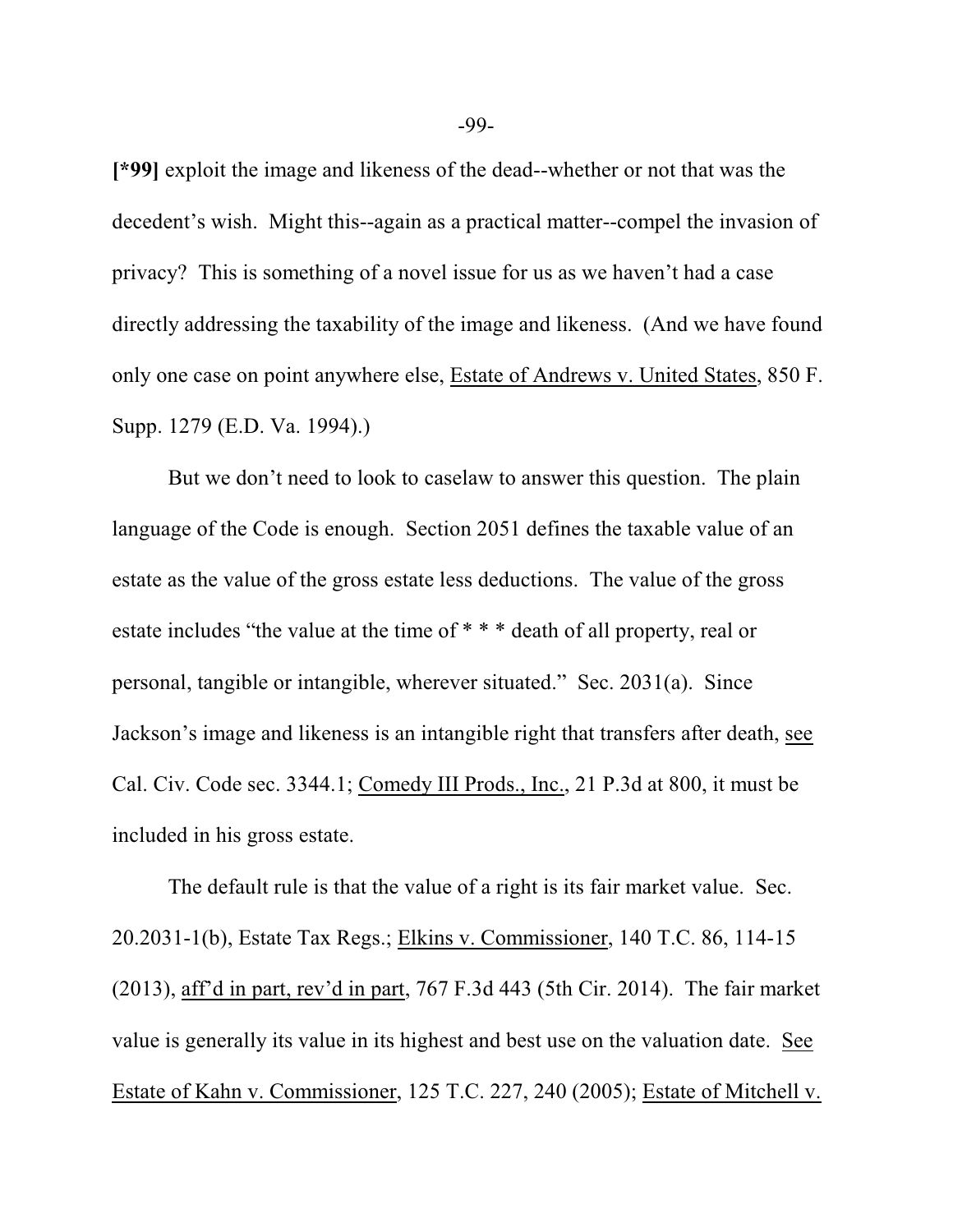**[\*100]** Commissioner, 101 T.C.M. (CCH) 1435, 1438-39 (2011). The Code provides some exceptions. See, e.g., sec. 2032A (exception for family farms); Van Alen v. Commissioner, 106 T.C.M. (CCH) 427, 430 (2013). But it makes these exceptions explicit. And here, there are none that apply. We must include the value of Jackson's image and likeness at its highest and best use.<sup>35</sup>

## B. Summary of the Parties' Positions

- 1. The Estate
	- i. On the Return

The novelty of valuing image and likeness led to a very large difference of opinion between the parties. The Estate reported Jackson's image and likeness on its return as worth only \$2,105. This might seem absurd when one recalls Jackson's fame, but the Estate's position was based on an appraisal from Moss

<sup>&</sup>lt;sup>35</sup> At least one celebrity who did not wish his image to be exploited after his death and did not want his heirs to be taxed on its value is reported to have donated his right to exploit his image and likeness to charity. See Hannah Ellis-Petersen, "Robin Williams Went Above and Beyond to Stop His Image Being Used", The Guardian (Mar. 31, 2015) (describing how Robin Williams allegedly barred his image and likeness from being used for 25 years and donated the remaining interest to a charitable foundation), https://www.theguardian.com/ film/2015/mar/31/robin-williams-restricted-use-image-despite-existing-us-laws#:~ :text=Robin%20Williams%20went%20above%20and%20beyond%20to%20stop %20his%20image%20being%20used,-This%20article%20is&text=New%20docu ments%20from%20the%20estate,25%20years%20after%20his%20death (last visited Mar. 12, 2021).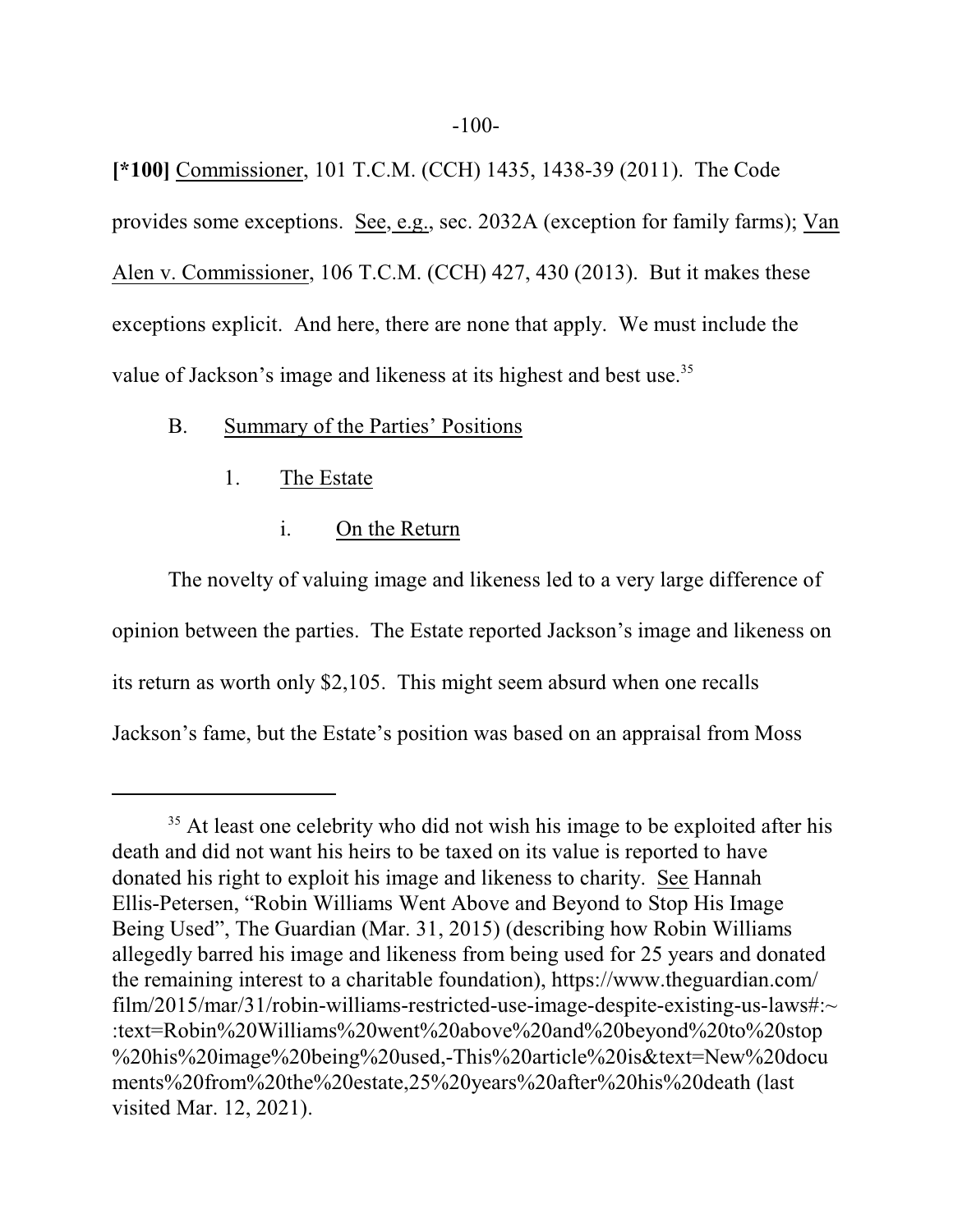**[\*101]** Adams, a large and reputable accounting firm. And Moss Adams did focus entirely on the value of the Estate's opportunity to license merchandise with Jackson's image and likeness. It consciously abstained from valuing the cashflow from Jackson's copyrights in his music, as both a performer and a composer.

This appraisal was based on royalty statements, contracts, financial statements, and business plans. What Moss Adams discovered was that in the years before Jackson died and when he was in dire need of income, he had earned close to nothing from his image and likeness. This cannot be a surprise- allegations that a celebrity molested little boys might reasonably be thought to repel potential licensees in any society that has not become completely decadent. Those allegations had a dramatic effect on Jackson's ability to win sponsorships and merchandising deals once they became public. The fact that he earned not a penny from his image and likeness in 2006, 2007, or 2008 shows the effect those allegations had, and continued to have, until his death.

Moss Adams did not rely only on this historical financial data. It also looked at Jackson's scores on the Davie-Brown index--a quantitative measure of a celebrity's reputation derived from public surveys. Jackson's Davie-Brown scores showed just what one might expect--that he was one of the most recognized celebrities in the world but one who ranked among the lowest in trustworthiness as

-101-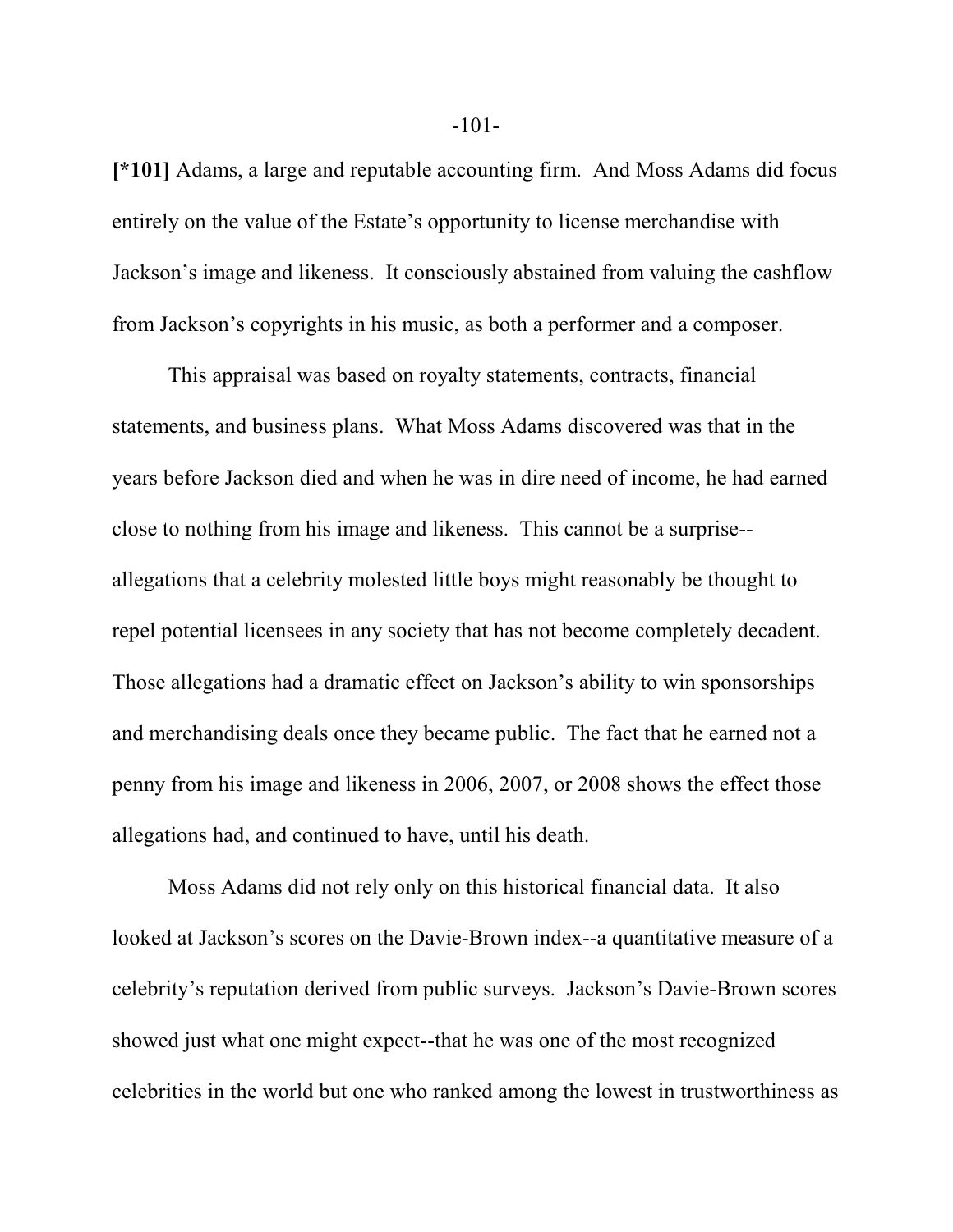**[\*102]** well as other important characteristics that corporations consider when looking to use someone's image and likeness to promote their products. Taking all this information into account, Moss Adams--using a DCF analysis--determined the value of Jackson's image and likeness was \$2,105.

With this valuation in hand, Moss Adams went to the Estate. The Estate was surprised. Moss Adams was, after all, valuing the image and likeness of one of the best known celebrities in the world--the King of Pop--at the price of a heavily used 20-year-old Honda Civic.<sup>36</sup> Moss Adams nevertheless gave this valuation to the Estate to rely on for the estate-tax return.

When asked if he stood by his opinion at trial--over seven years after the report--Dahl (a former principal of Moss Adams) responded that he "absolutely does." He emphasized that though Jackson's image and likeness may have increased in value after he died, all information available at the time of his death showed that there was "a deeply flawed person with serious significant issues when it came to the issue of licensing image and likeness in a non-music setting."

In the end, the Estate deemed this valuation credible and relied on it while filling out its return.

<sup>&</sup>lt;sup>36</sup> See 1999 Honda Civic CX Prices and Values, NADA Guides, https://www.nadaguides.com/Cars/1999/Honda/Civic-CX/3-Door-Hatchback/ Values (last visited Nov. 24, 2020).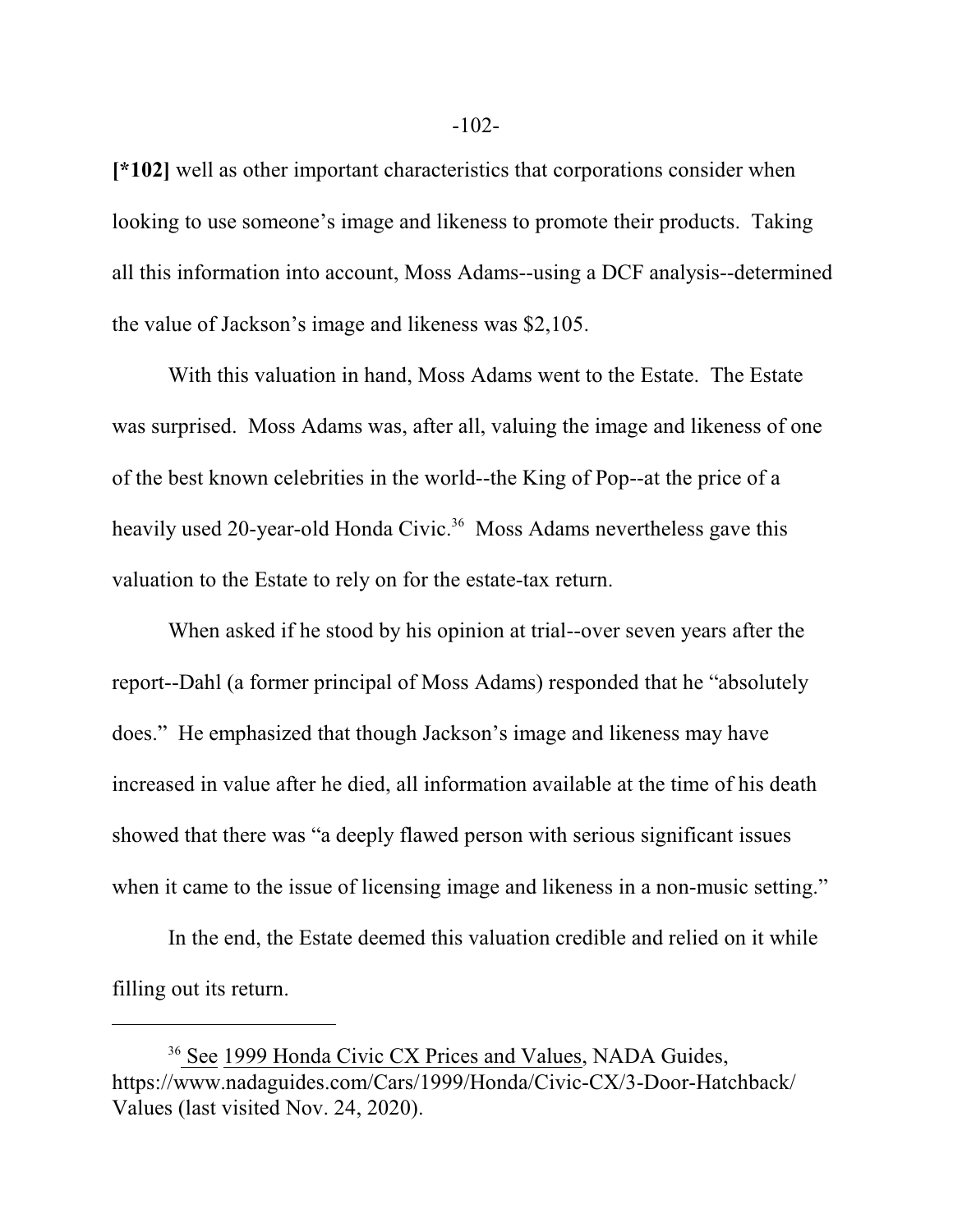### **[\*103]** ii. At Trial

The value of a person's image and likeness may not depend entirely on his reputation for the few years before his death. It is a right that his heirs will have for decades to come, and there is some nonzero chance that Antony was speaking antiphrastically when he said "the evil that men do lives after them; the good is oft interred with their bones." William Shakespeare, The Tragedy of Julius Caesar act 3, sc. 2, ll. 83-84 (Alvin Kernan ed., Yale Univ. Press rev. ed. 1959). The Estate seems to have thought so--in the course of preparing for trial the Estate brought in two more experts to value Jackson's image and likeness. The main expert was Jay Fishman--managing director of Financial Research Associates. Fishman valued Jackson's image and likeness at just over \$3 million.

Fishman began by estimating the revenue that Jackson's image and likeness would generate over its legal life of 70 years. Fishman credibly testified that his starting point in valuing an asset like this is usually management projections of revenue, but that Jackson's management had no such projections.

Without those, Fishman had to rely instead on historical data. His problem, as we've already found, was that Jackson had no material earnings from his image and likeness for several years before his death. This caused Fishman to be hesitant in relying solely on recent historical data because it led to a nominal value.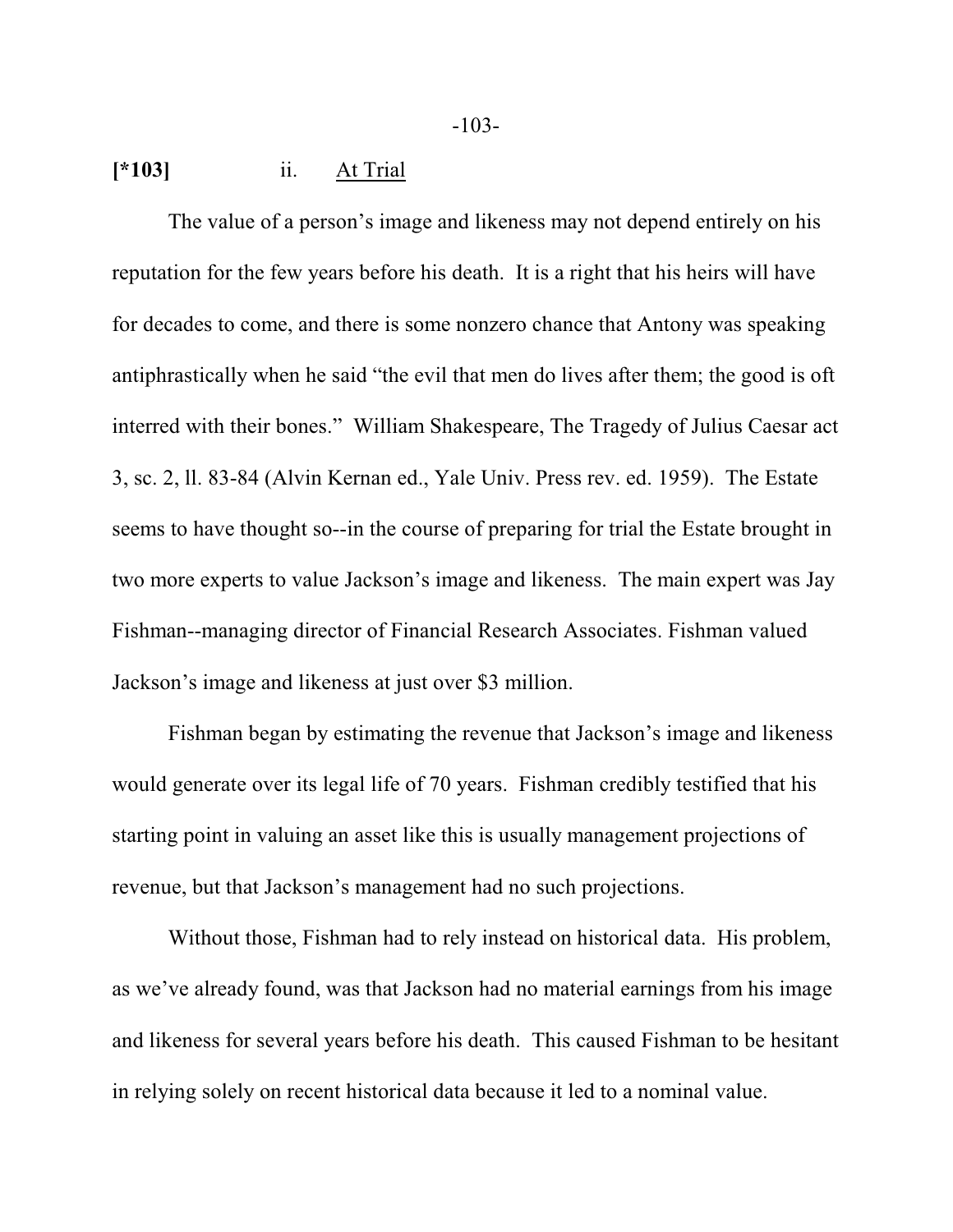**[\*104]** He instead sought help from Mark Roesler--chairman and CEO of Celebrity Valuations, LLC & CMG Worldwide, Inc. Roesler's expert report provided image-and-likeness revenue projections for 10 years following Jackson's death, as well as other background information.

Roesler considered three main factors in determining a 10-year projection of revenue:

- predeath revenue,
- ! postdeath rights, and
- ! growth and decline rates using predeath marketability and a potential postdeath boom.

*Predeath Revenues*. Roesler's projections took into account Jackson's image and likeness as well as associated trademarks. These were his rights under California law, any common-law and federal trademarks Jackson registered before he died, and common-law trademarks that survived his death. These trademarks included 35 foreign trademark registrations of his name and 7 of his signature and 2 U.S. federally registered marks: "MICHAEL JACKSON" and a design that depicts his famous ability to dance on his toes.

But first Roesler had to figure out whether there would be a source of future income. A celebrity is generally able to exploit his popularity in two ways: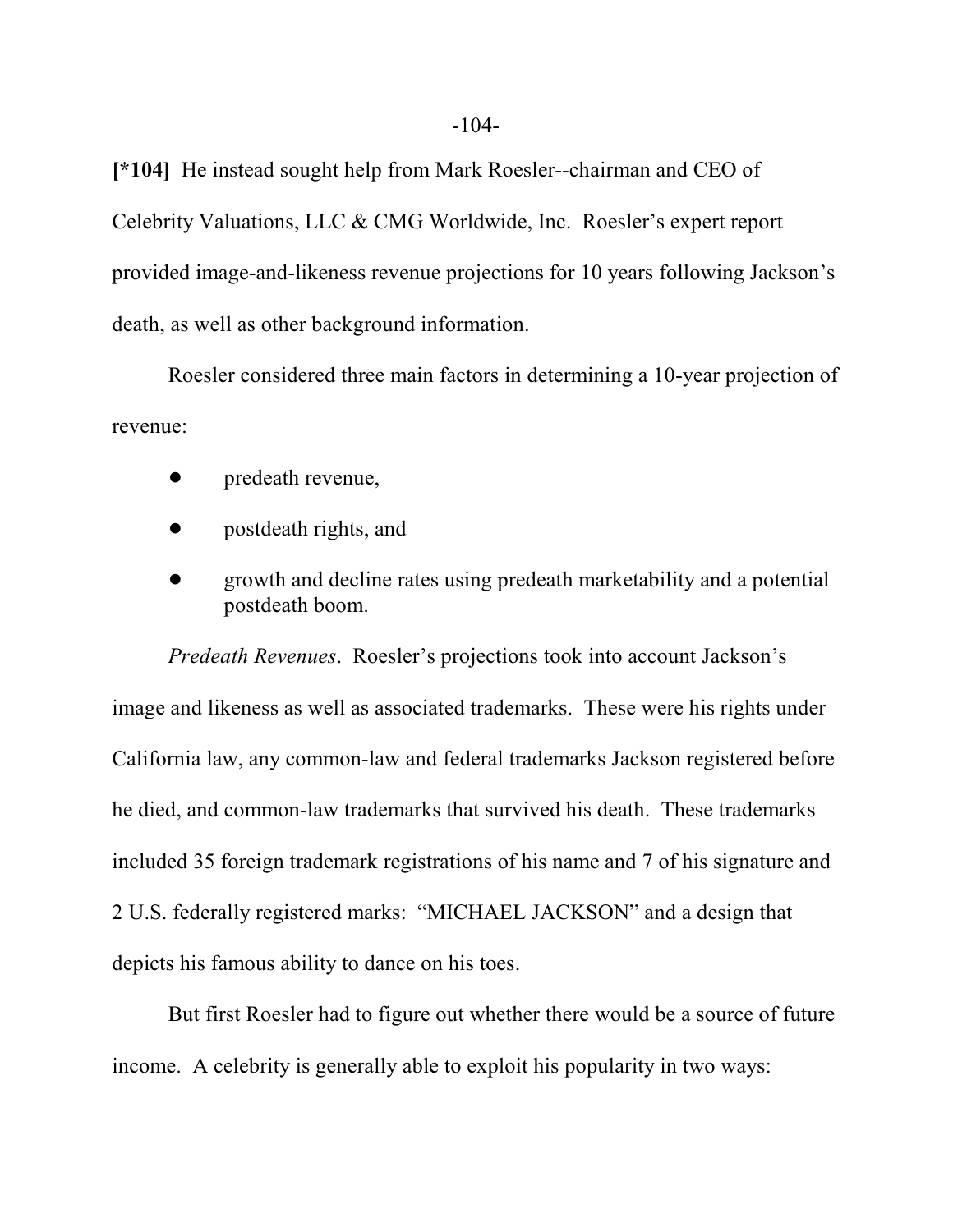**[\*105]** personal service and the licensing of his image and likeness. Personalservice income--such as Jackson's agreements to appear in Pepsi commercials- ends with death. Roesler therefore was left to appraise only whatever image-andlikeness revenue the Estate could anticipate.

He couldn't rely only on Jackson's historical image-and-likeness revenue. Deals to exploit a living celebrity's image and likeness are very often hitched to promises to perform personal services. Roesler came up with ten factors to divide revenue from a deal attributable to personal service from revenue attributable to image and likeness. His factors are:

- the licensee's history,
- the budget for prospective use,
- type/nature of use,
- role of celebrity in the campaign,
- ! geographical scope (thereby population exposure),
- type of media used,
- $\bullet$  length of campaign,
- exclusivity,
- ! other intellectual-property rights held by third parties or entities, and
- synergy with the company/product.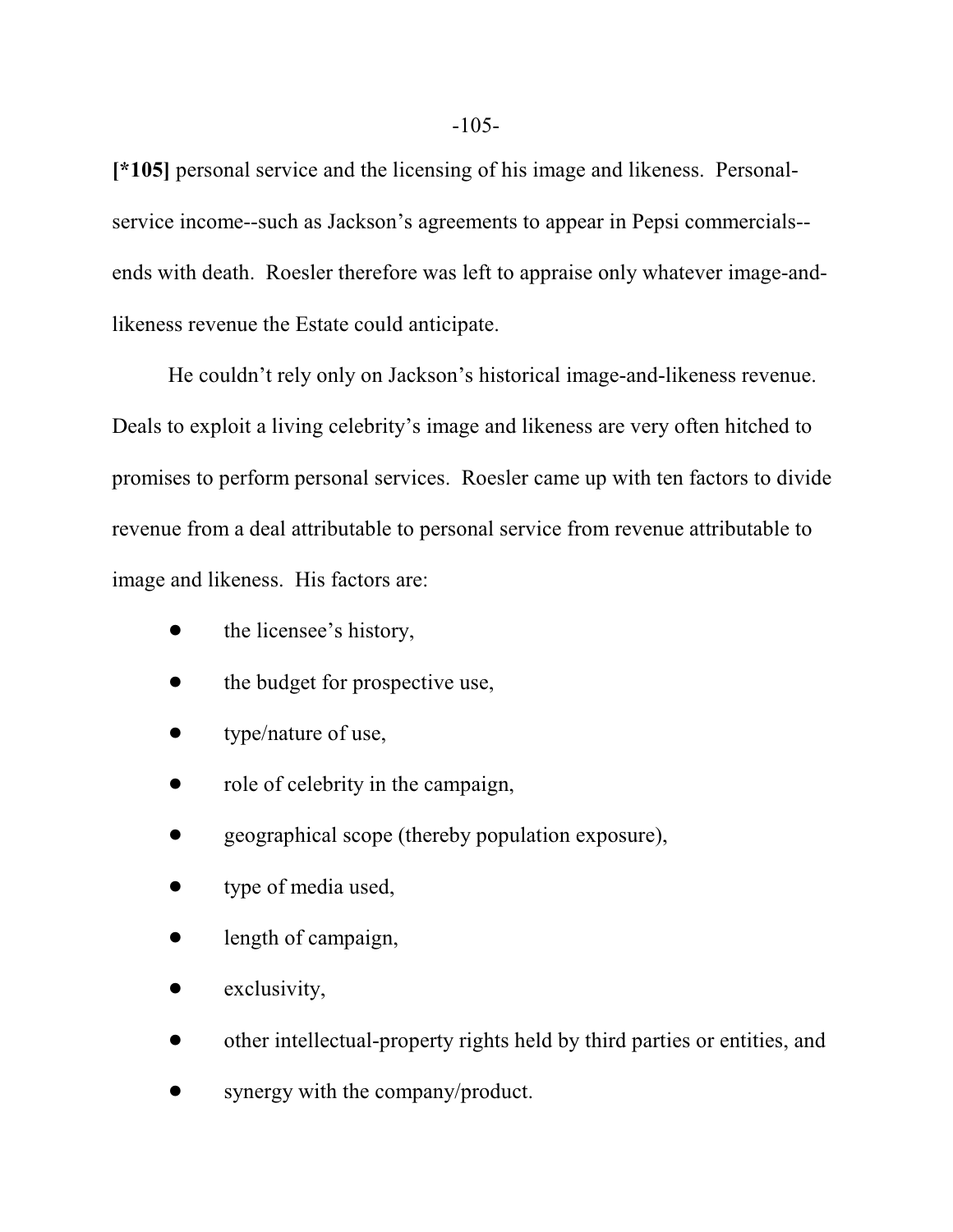**[\*106]** Roesler focused on the use of Jackson's image-and-likeness rights to promote a specific product, entity, brand, or tour. He didn't consider any one-off film, TV, or personal appearances or performances; magazine shoots or interviews; autobiography authorships; residuals; or live concert performances that lacked an associated merchandising deal. He discovered that nearly all Jackson's agreements for use of his image and likeness during his life were inextricably entwined with personal services, most of them with a very significant amount of personal service required.

Roesler looked through 30 years of data to compute Jackson's historical image-and-likeness revenue.<sup>37</sup> Over the course of those 30 years, Jackson produced average annual image-and-likeness revenue of more than \$2.7 million--but a significant portion of this was connected in some way to his concert tours. Roesler decided to calculate a weighted average--with more weight on deals that Jackson struck later in his career.<sup>38</sup> His weighted average annual revenue came to about \$1.6 million. He then looked at other celebrities'

<sup>&</sup>lt;sup>37</sup> Roesler started by looking at only the last 10 years, which he believed was typical. But because Jackson had made so little money in this time, Roesler decided to expand his dataset to 30 years.

 $38$  He gave August 10, 1979 - December 31, 1983 a 10% weight; January 1, 1984 - August 24, 1993 a 20% weight; August 25, 1993 - November 18, 2003 a 30% weight; and November 19, 2003 - June 25, 2009 a 40% weight.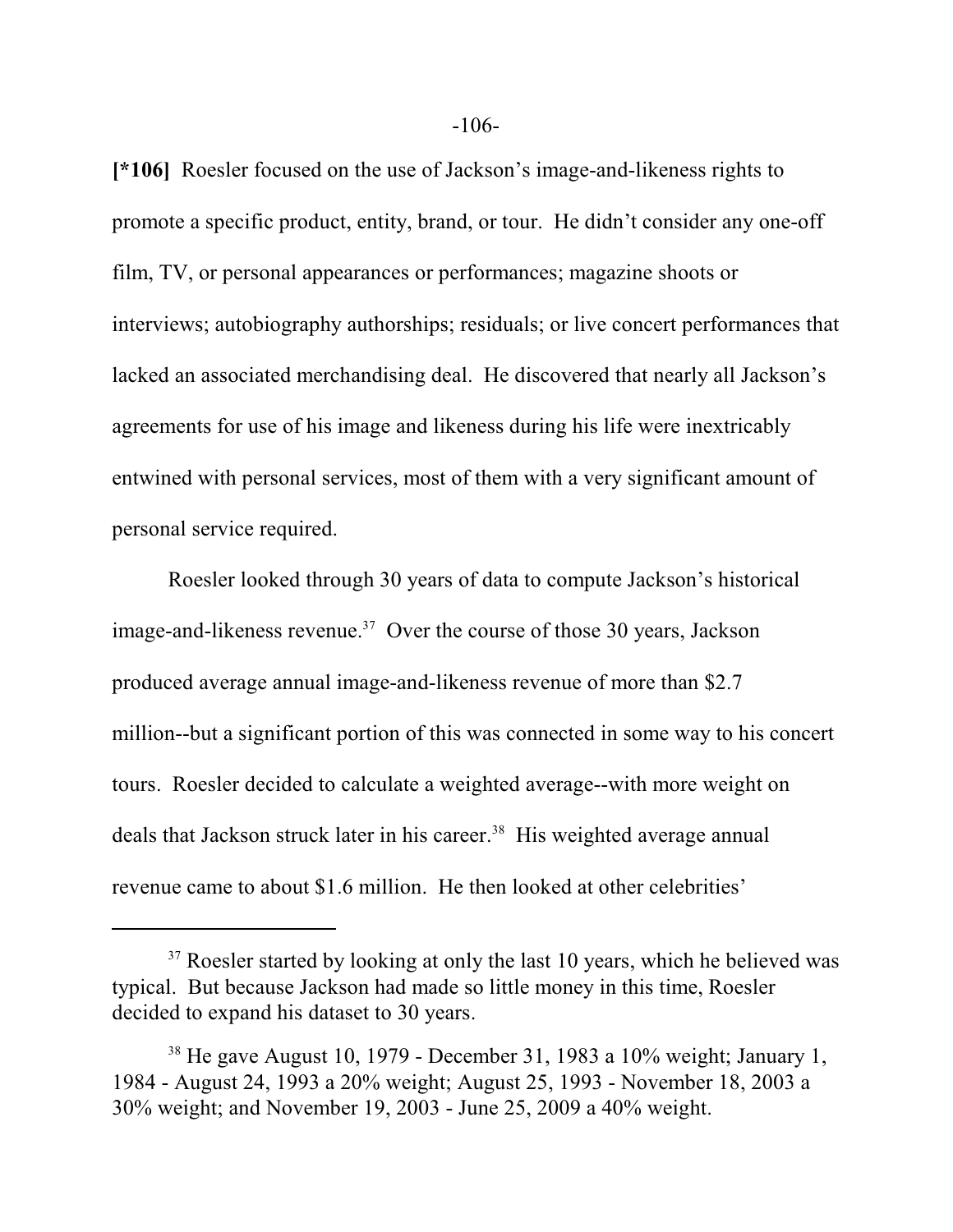**[\*107]** comparable postdeath data to supplement what he'd found. He chose Marilyn Monroe, James Dean, Bettie Page, Jackie Robinson, Princess Diana, and Elvis Presley as comparable celebrities. These celebrities' adjusted image-andlikeness revenue ranged from \$52,000 (Princess Diana) to \$3.1 million (Marilyn Monroe). This placed his estimate of Jackson's earnings in the middle of the range. He did not believe Jackson could realistically command anything more due to his poor personal reputation.

*Postdeath Image and Likeness Rights*. Roesler was also careful to exclude Jackson's musical works from his analysis of the value of Jackson's image-and-likeness rights--although he assumed that there would be full cooperation from the various music rights holders for licenses at reasonable rates so that all music rights on the date of Jackson's death would be available for licensing.

*Growth and Decline Rates*. Roesler next estimated how this revenue stream would surge and ebb as time passed. He began with Jackson's marketability over the same 30-year period that he analyzed for image-and-likeness revenue. He looked at five "marketability factors:"

- reputation/appeal,
- O scores,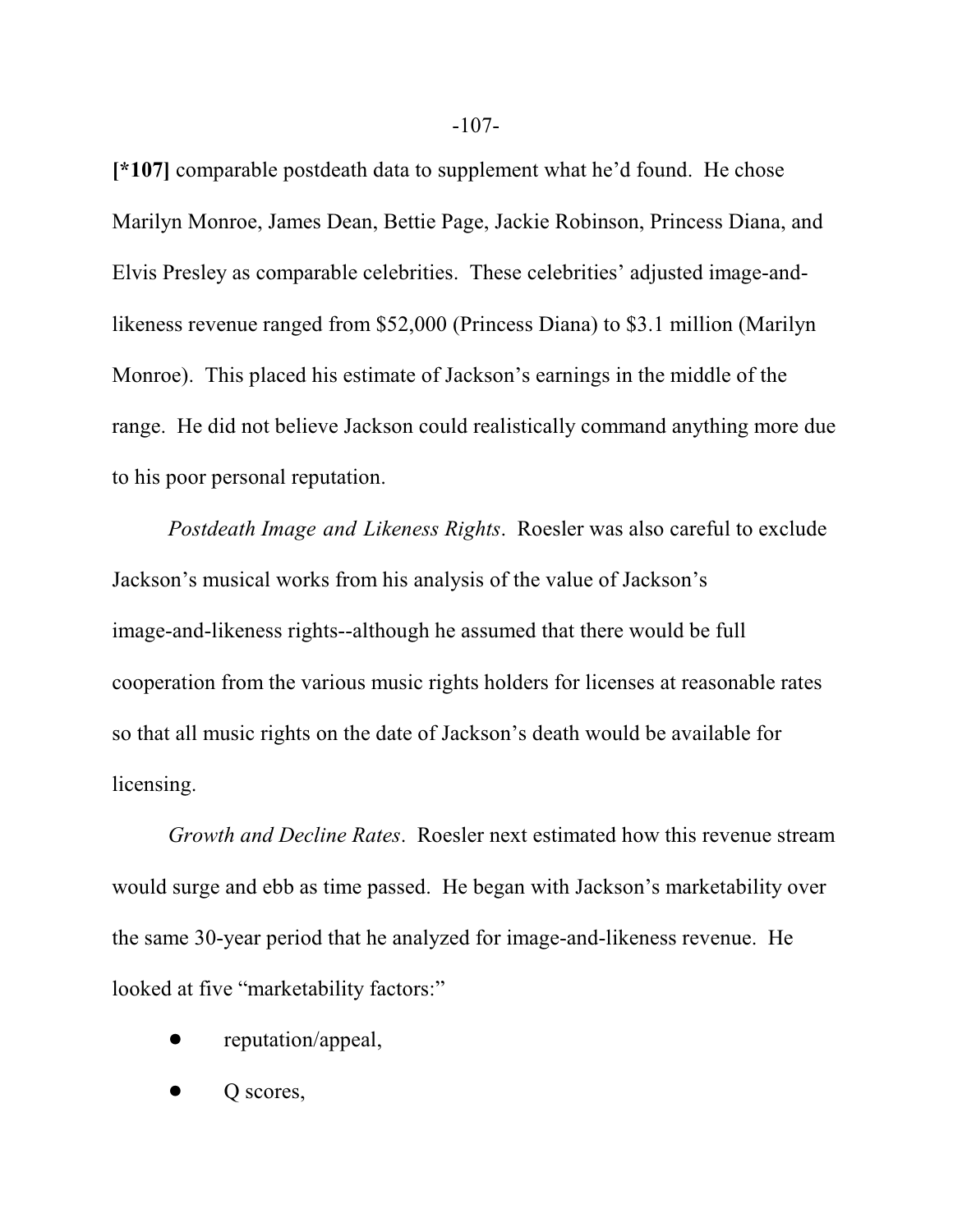**[\*108]** other intellectual-property rights holders/market limitations,

- past comparable deals and agreements, and
- synergy with a company's product.

Of these five factors, Roesler believed the first factor--a celebrity's reputation and general appeal--was the most important. Revenue is greatest when a celebrity is associated with positive qualities or has a good reputation. Bad conduct doesn't disable a celebrity from exploiting his image and likeness, but it does mean some money will have to be spent rehabilitating it. Roesler listed more factors that he looked at to see whether rehabilitation would even be possible:

- nature of the bad conduct,
- extent of public media exposure to the bad conduct,
- ! the celebrity's prescandal image and reputation,
- ! the celebrity's behavior after a scandal surfaces, especially acts of atonement,
- the outcome of the scandal over time, and
- whether the celebrity had died.

Though we won't go into detail for each factor, a few are worth mentioning. While there is a range of bad conduct, Roesler concluded--and we specifically find him entirely reasonable on this point--that conduct exhibiting alleged moral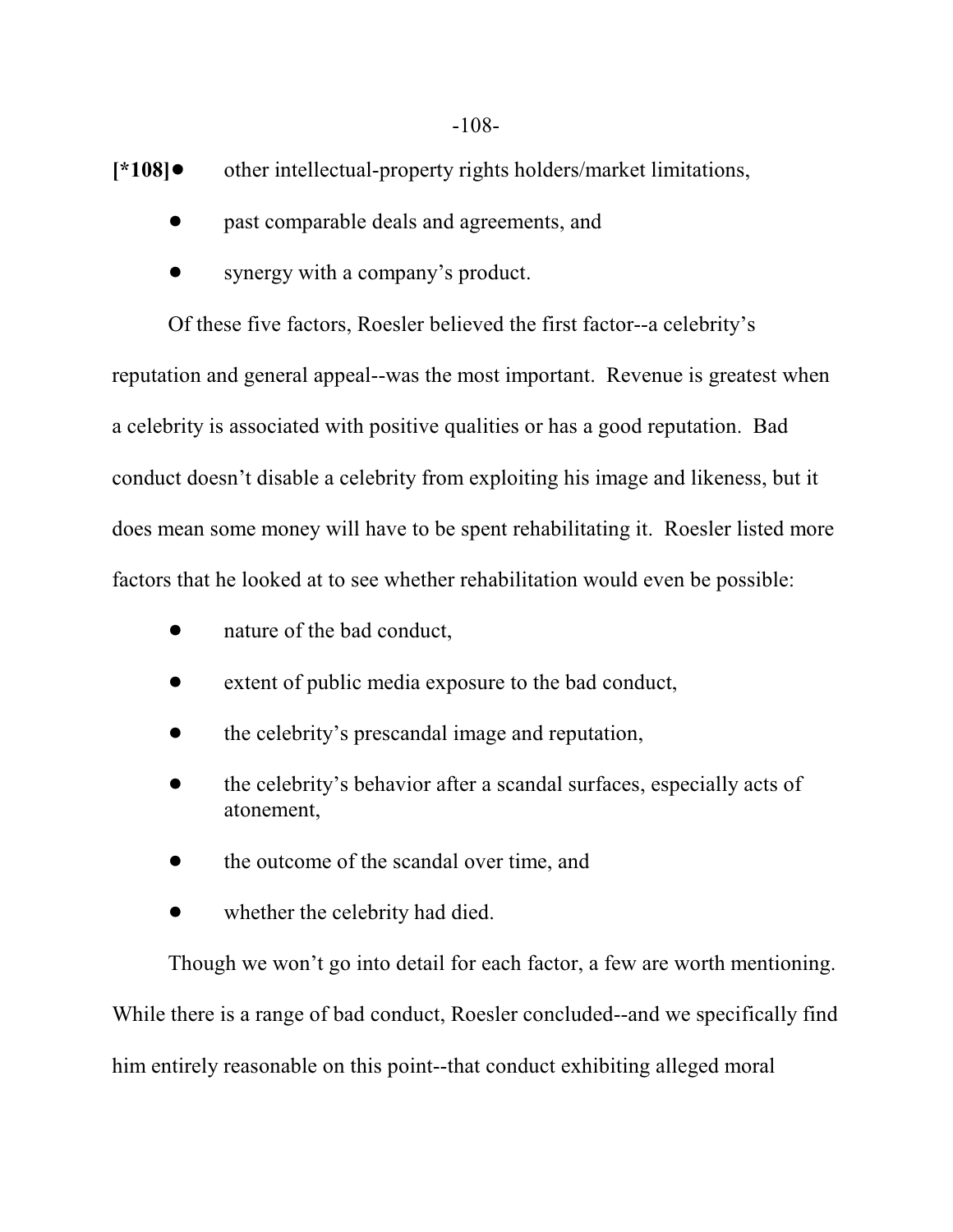**[\*109]** turpitude can have long-term effects and may well lead to public rejection. Rehabilitation will largely depend on whether the bad conduct shocks the public's moral conscience. He reasoned that heavier media exposure of bad conduct makes it harder to rehabilitate an image and that how a scandal was resolved makes a difference as well. Appearing on a late-night talk show to be asked "What the hell were you thinking?" and answering "I did a bad thing" may work for a low-grade one-time offense. Time and the public's apparent willingness to forgive and forget may soothe a scandal's effect. Even death may help by making the public more willing to forgive--or at least shift its focus to a celebrity's positives. And Roesler thought that the public never speaks unanimously--there will almost always be people who recognize a celebrity for his professional talent and skill, despite squalid personal behavior.

A witness as numerate as Roesler wanted data, and he found it in the form of Q scores--the second factor. Q scores serve as the industry standard for measuring the consumer appeal of personalities and licensed properties--or, more simply put, how likely the celebrity can be a corporate spokesman. A positive Q score is the ratio of the number of people surveyed who chose the individual as "one of their favorites" to the number who state they are familiar with the individual. A negative Q score is the ratio of the number of people who rate an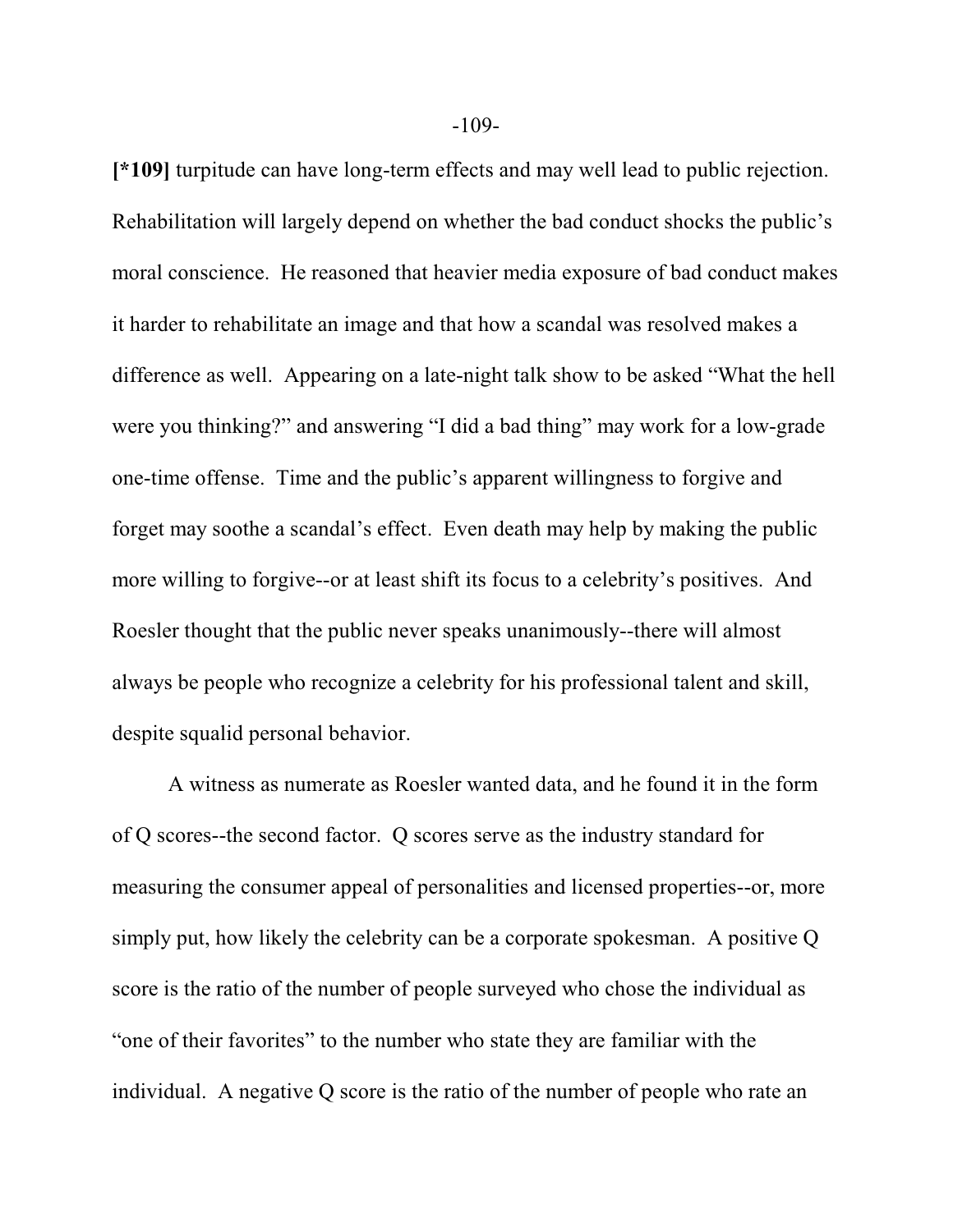**[\*110]** individual as "fair/poor" to the number of people familiar with the individual.

The third factor--other intellectual-property rights holders/market limitations--looks at whether third parties have a proprietary interest in such rights that may affect the celebrity's ability to engage in endorsement campaigns. For example, Billie Holiday's music rights are controlled separately from her image-and-likeness rights. The ability to market a celebrity like Holiday is thus more contingent on the licensee's securing the necessary clearance to her music. These kinds of transaction costs can impair the value of image-and-likeness rights.

Roesler's fourth factor--past comparable deals--simply looks at past offers or solicitations for the celebrity to engage in an advertising or marketing campaign. A celebrity who indiscriminately pitches himself to companies is generally a celebrity for whose image and likeness there is little demand.

The fifth and final factor (not including the six "rehab" factors) looks at synergy with a company or product. This factor looks at the overlap between the celebrity and the audience to which he appeals. For example, Jim Kelly's image and likeness would have benefits to marketing Charlie the Butcher's beef on weck to Buffalo Bills fans, but might not be nearly as valuable in plugging Dunkin' Donuts to Patriots fans in Boston.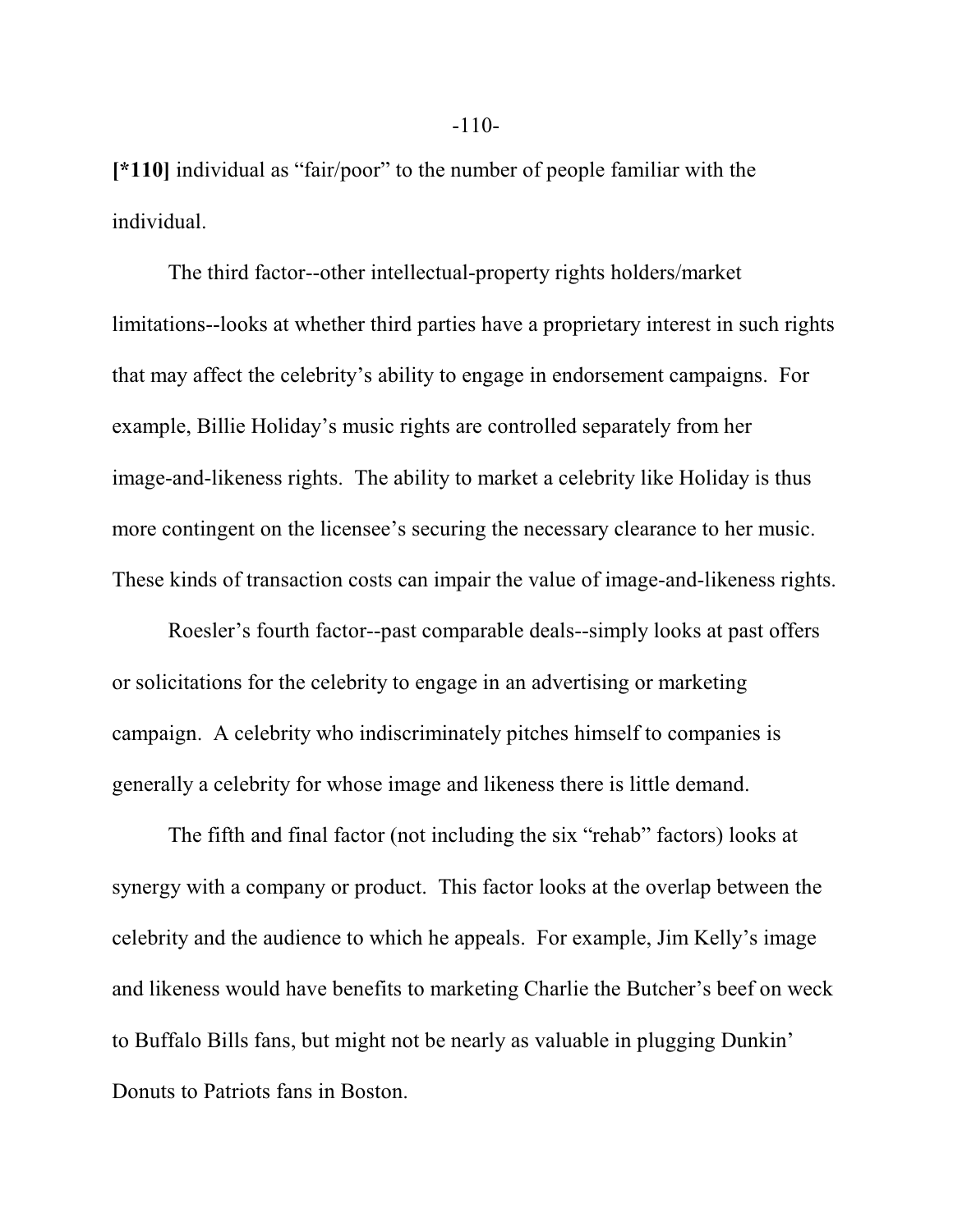**[\*111]** With all of these factors in mind Roesler went to work to determine Jackson's posthumous marketability. This meant he had to balance Jackson's undoubted gifts as an entertainer against the stigma he bore as an accused child molester. Roesler concluded that the effect of the abuse allegations outweighed reputational rehabilitation during Jackson's life. Sensationalist media coverage heightened and prolonged this damage to his marketability. And this stigma is reflected in his lack of endorsements or merchandise agreements unrelated to a musical tour or album from 1993 until his death.

Looking at Jackson's Q score adds some social-science weight to this obvious conclusion. Before 1993 Jackson was at least as popular as other performers in similar categories. By 1995 his positive Q scores started to decline. And after 2000, Jackson had an overall lack of likeability that continued through 2006. There was not even a recorded Q score for Jackson from 2007 and 2008- which is itself a bit of contemporaneous proof that Jackson's image was so bad that companies felt it unnecessary or undesirable even to ask that it be studied.

Image-and-likeness rights of a musical celebrity are very closely tied to the ability to license his music. Jackson's compositions and master recordings are protected under federal copyright law. A marketer who wanted to combine Jackson's image and likeness with his music would presumably have to pay more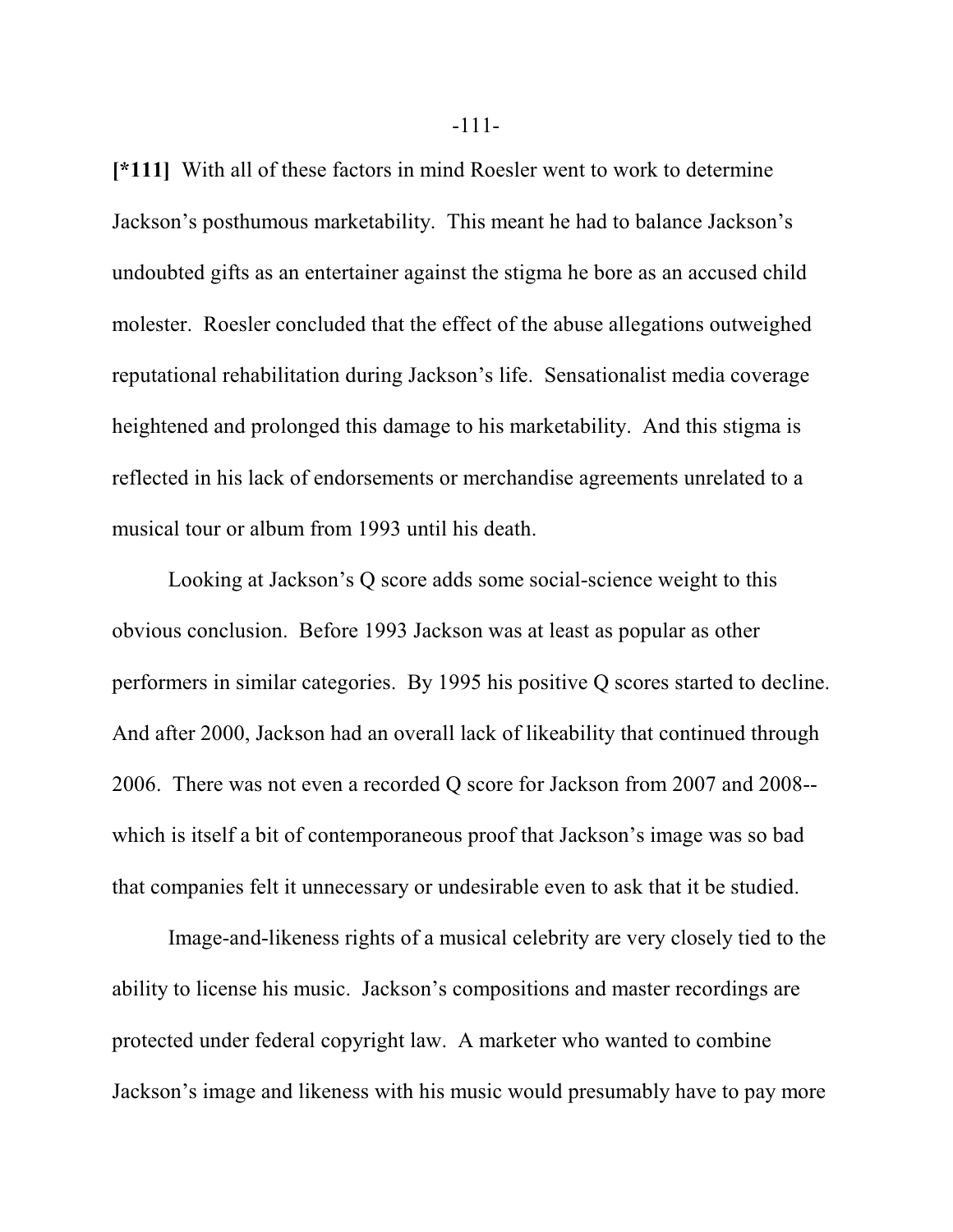**[\*112]** if songs associated with Jackson, such as "Thriller", were owned even in part by others.

Roesler viewed Jackson's inability to consummate marketing deals as evidence of his weak marketability after the scandals. In the 1980s Jackson regularly received third-party inquiries for licensing. But after 1993 they dwindled and then virtually disappeared even as Jackson remained a popular musical artist. Though the HIStory World Tour was a success, Sony couldn't recoup a \$6 million refundable payment that it made to Jackson for merchandise royalties. And even more recently, the This Is It tour--despite an almost instant sale of 360,000 tickets--did not enable the tour promoter to make a merchandise agreement before Jackson died.

Roesler nevertheless considered the possibility of a foreseeable postdeath boom. This is a well-known phenomenon in the industry; the death of even a faded celebrity can generate extraordinary media attention and a corresponding spike in revenue for his products. Such spikes are routine but temporary, and we agree with the witnesses who said they would fade away after three to five years.

Roesler thought Jackson's potential postdeath boom would last five years. When calculating this amount, Roesler could not ignore Jackson's inability to rehabilitate his image. Jackson's image was so bad that despite many sold-out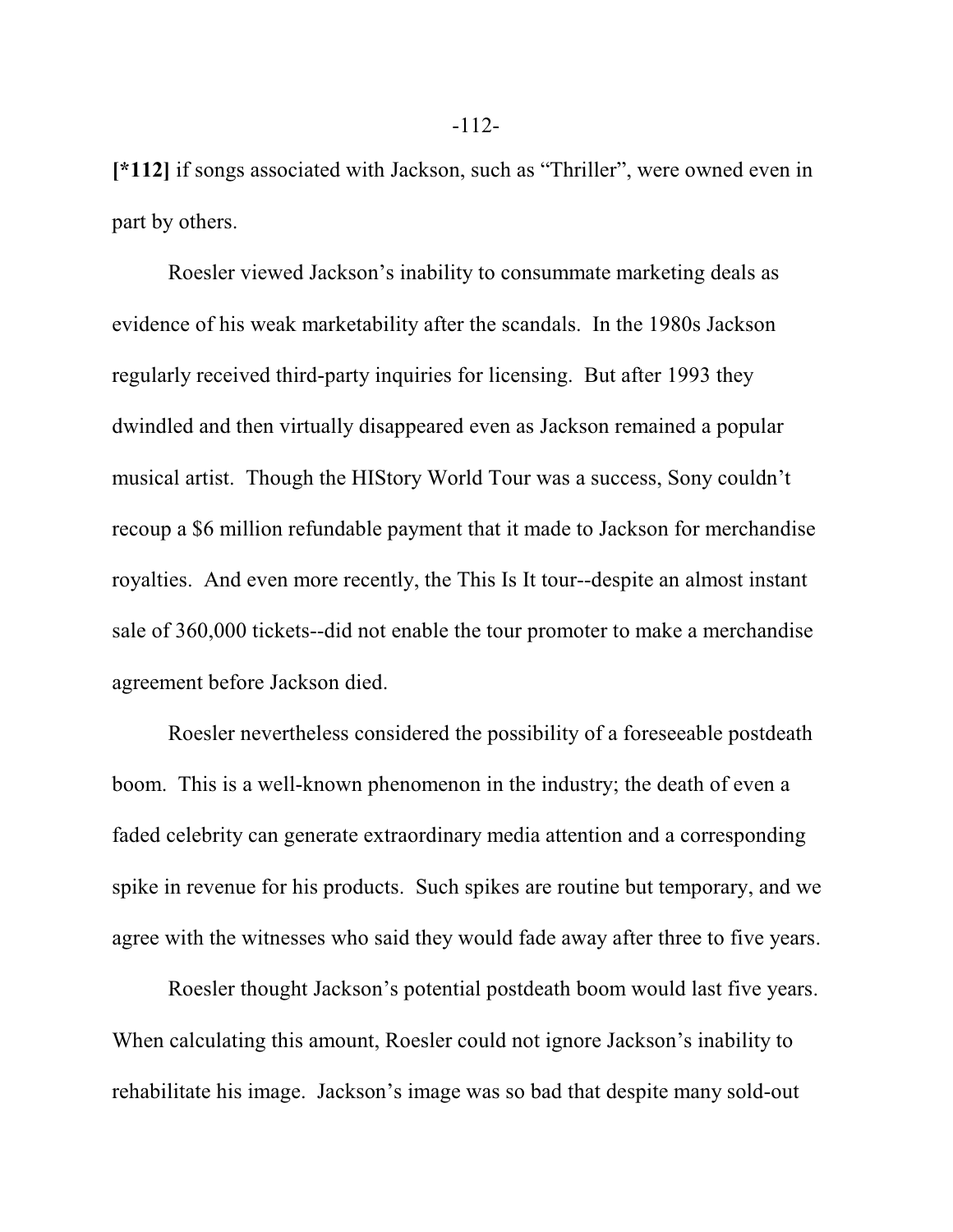**[\*113]** shows from the This Is It tour, Jackson generated only \$24 worth of imageand-likeness revenue during the last six months of his life. Roesler concluded that Jackson's image-and-likeness rights in the first year after his death should not be more than \$2.5 million.

Roesler used this \$2.5 million base to estimate the growth and decline of Jackson's postdeath image-and-likeness revenues. Roesler did not believe that consistent growth over five years was reasonable, but did conclude that some growth would occur in years 2 and 3 after death--with the highest revenue occurring in year 3--and then begin to decrease. Roesler estimated that Jackson's projected image-and-likeness rights revenue in the 10 years following his death would total \$22.25 million, an amount far in excess of the image-and-likeness rights revenue Jackson generated in the decade before he died. The following table summarizes Roesler's 10-year revenue projection: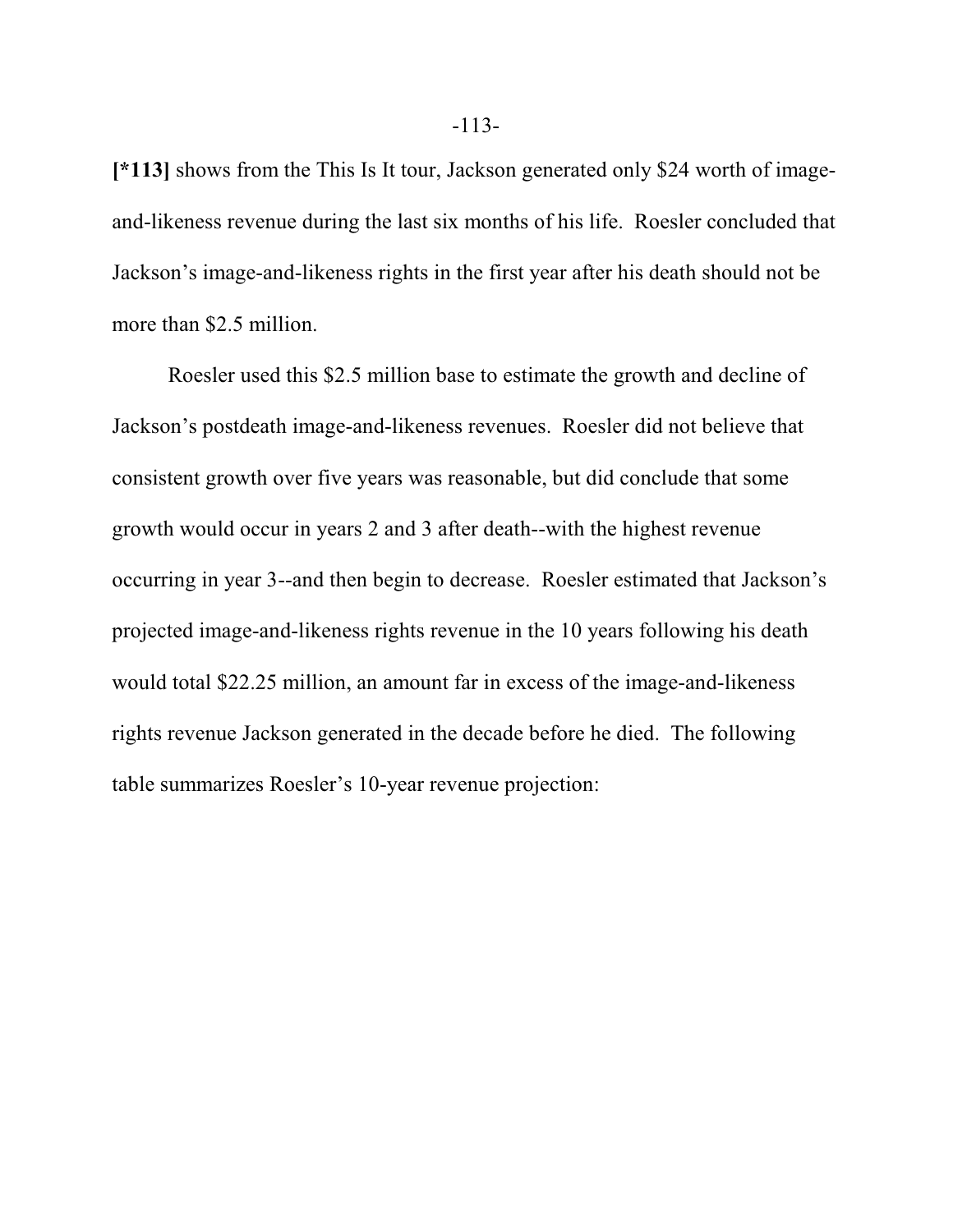|--|--|

**[\*114]**

| 1 | Year after death | <b>Estimated projection</b> |
|---|------------------|-----------------------------|
|   | Year 1           | \$2,500,000                 |
|   | Year 2           | 2,750,000                   |
|   | Year 3           | 3,000,000                   |
|   | Year 4           | 2,750,000                   |
|   | Year 5           | 2,500,000                   |
|   | Year 6           | 2,250,000                   |
|   | Year 7           | 2,000,000                   |
|   | Year 8           | 1,750,000                   |
|   | Year 9           | 1,500,000                   |
|   | Year 10          | 1,250,000                   |

*Expenses*. Image and likeness is no exception to the rule that "you gotta spend money to make money." Once Fishman, with Roesler's help, had a 10-year projection of revenue, he could estimate expenses and derive a final value. These expenses were for commissions and costs such as accounting, legal, and other common business-administration fees. Fishman estimated that due to an unusually high number of poachers of Jackson's image and likeness, there would likely be additional legal expenses.

Fishman estimated these expenses as follows:

• Commissions: 35% of revenue based on Roesler, discussions with others, and his expertise.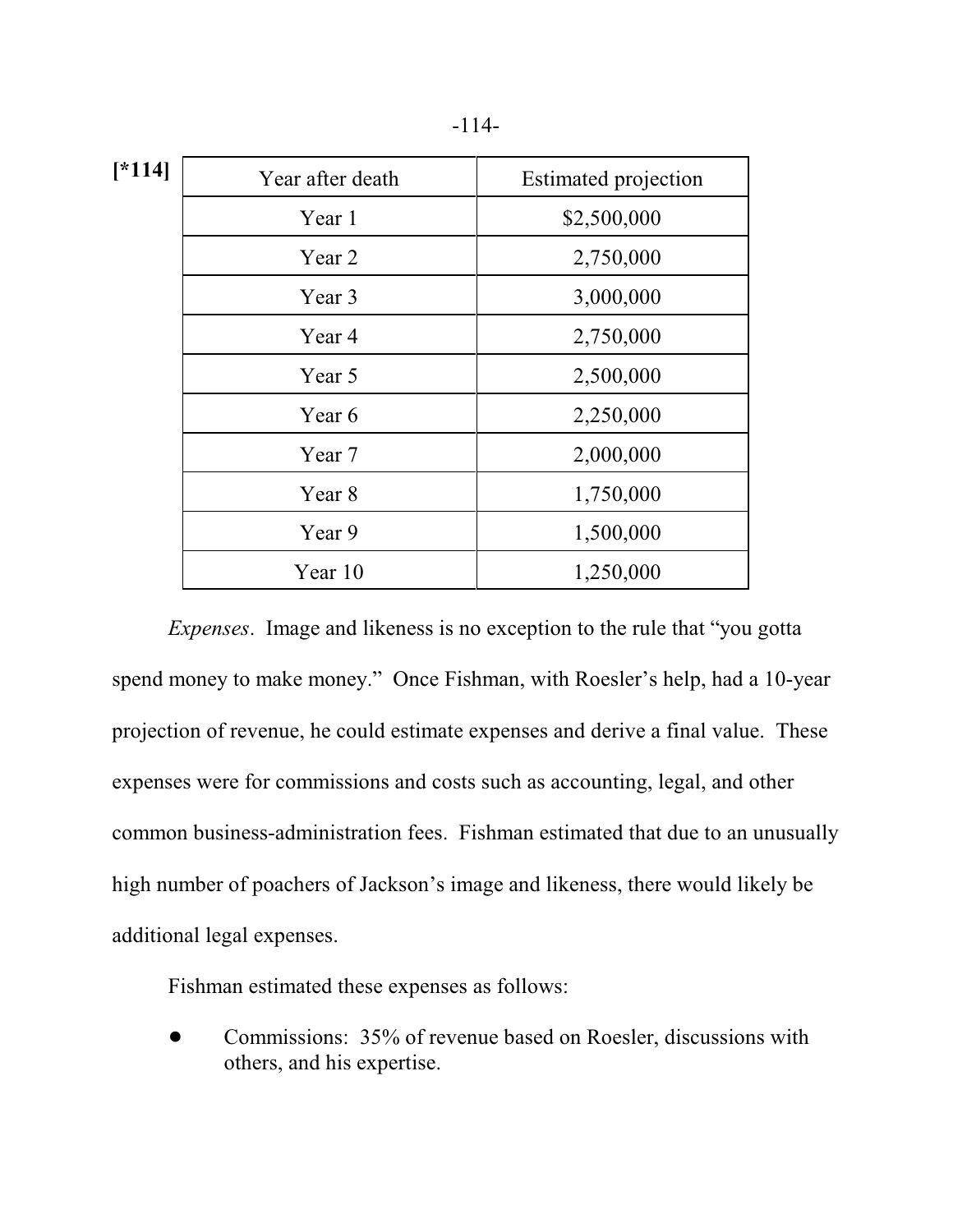- **[\*115]**! Public relations: \$20,000 monthly (\$240,000 annually) to rehabilitate Jackson's image.
	- Business-administration expenses: 5% of revenue which would include accounting, management, general/routine legal, and other general overhead.
	- ! Infringement-related legal fees: 20% of revenue which would include legal fees for the protection of the legal rights associated with Jackson's image-and-likeness rights, as well as his ongoing cost to combat infringements of those rights.

This led to total estimated expenses over the next 10 years of \$15.75 million. The

| Year           | Revenue     | Expenses    | Projected pretax<br>income |
|----------------|-------------|-------------|----------------------------|
| 1              | \$2,500,000 | \$1,740,000 | \$760,000                  |
| 2              | 2,750,000   | 1,890,000   | 860,000                    |
| 3              | 3,000,000   | 2,040,000   | 960,000                    |
| $\overline{4}$ | 2,750,000   | 1,890,000   | 860,000                    |
| 5              | 2,500,000   | 1,740,000   | 760,000                    |
| 6              | 2,250,000   | 1,590,000   | 660,000                    |
| $\tau$         | 2,000,000   | 1,440,000   | 560,000                    |
| 8              | 1,750,000   | 1,290,000   | 460,000                    |
| 9              | 1,500,000   | 1,140,000   | 360,000                    |
| 10             | 1,250,000   | 990,000     | 260,000                    |

following chart summarizes both revenue and expenses: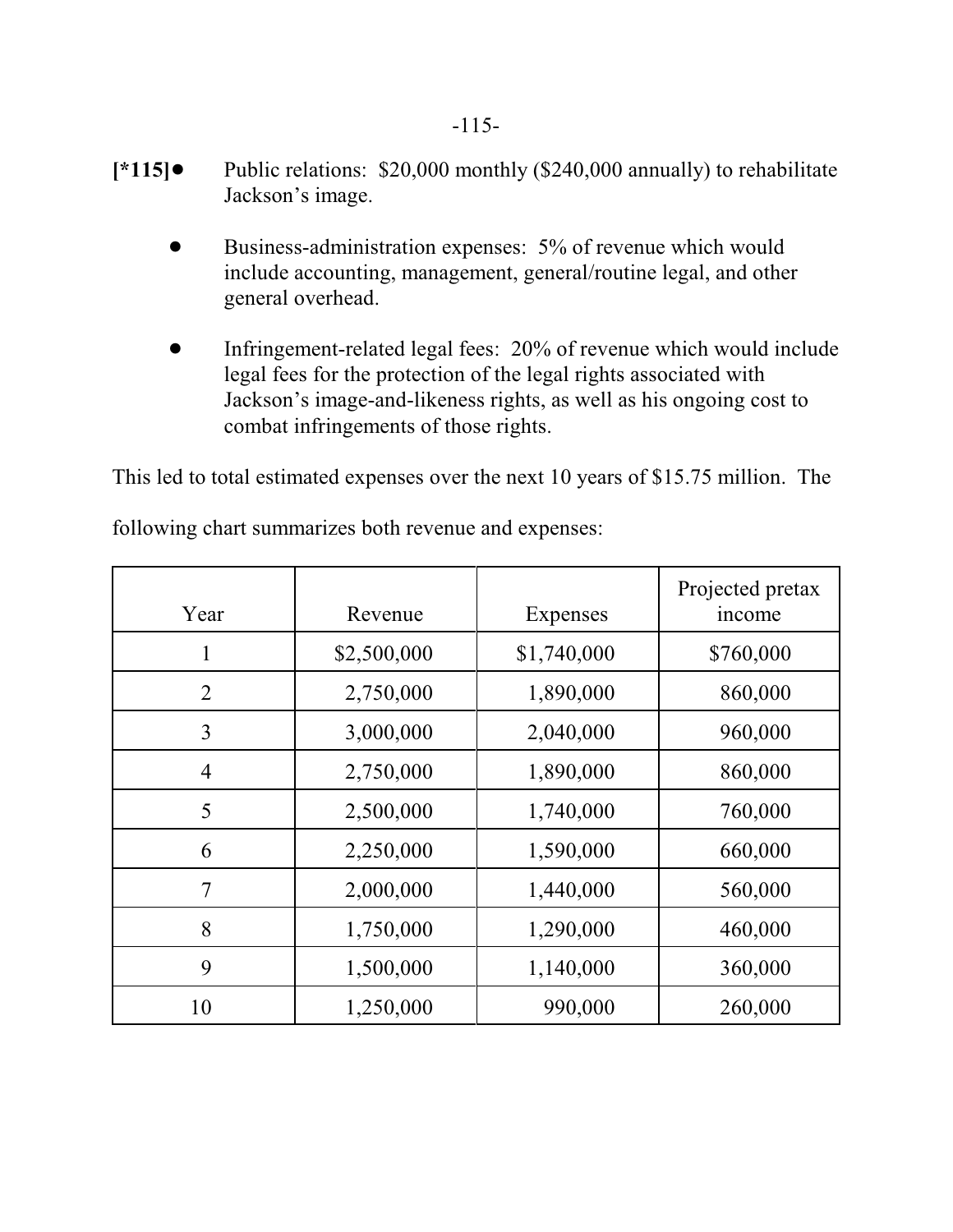**[\*116]** He projected the resulting pretax profit for Jackson's image-and-likeness rights at \$6.5 million.

*Tax Affecting*. The next step in Fishman's analysis was to tax affect this income stream. Fishman believed that the buyer would be a C corporation because C corporations have bought other celebrity image-and-likeness rights, and C corporations would have the capital for all the expenses associated with exploiting Jackson's image-and-likeness rights. Fishman used a 35% tax rate in his analysis. The following table shows after-tax income:

| Year           | Pretax income | Tax rate | Postax income |
|----------------|---------------|----------|---------------|
|                | \$760,000     | 35%      | \$494,000     |
| $\overline{2}$ | 860,000       | 35%      | 559,000       |
| 3              | 960,000       | 35%      | 624,000       |
| $\overline{4}$ | 860,000       | 35%      | 559,000       |
| 5              | 760,000       | 35%      | 494,000       |
| 6              | 660,000       | 35%      | 429,000       |
| 7              | 560,000       | 35%      | 364,000       |
| 8              | 460,000       | 35%      | 299,000       |
| 9              | 360,000       | 35%      | 234,000       |
| 10             | 260,000       | 35%      | 169,000       |

*Present Value*. Fishman then discounted these projections to present value using the WACC. First, Fishman determined his cost of debt. After reviewing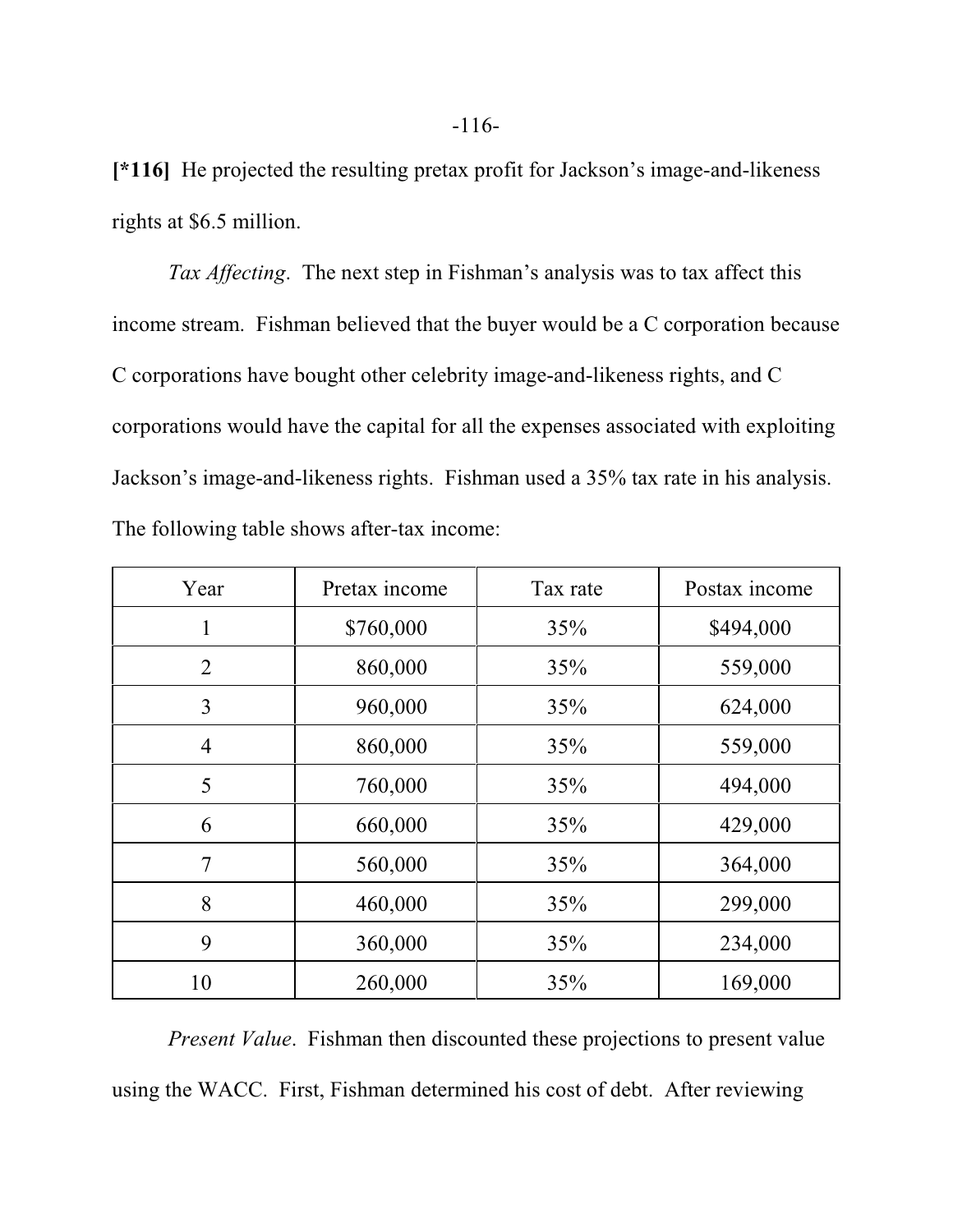**[\*117]** market interest rates for public companies, Fishman used 7.5%. Taking into account a 35% tax rate, the cost of debt was 4.88%.

Fishman next needed to determine the cost of equity. Unlike the other experts, Fishman used two methods to calculate the cost of equity: the build-up method and the capital-asset pricing model (which we described supra p. 68). The build-up method calculates the cost of equity as the sum of the risk-free rate of return, the equity-risk premium on small publicly traded common stocks, and the specific company-risk premium.

Fishman first determined the cost of equity under the build-up method. He started with a risk-free rate of 4% based on U.S. Government bond rates for 10, 20, and 30 years. He then added the equity-risk premium on small publicly traded stocks and specific company-risk premium. The studies he used showed that the premium on the largest and least risky public companies ranged from 1.5% to 7% while smaller, riskier firms ranged from  $9.7\%$  to  $13.1\%$ <sup>39</sup> Fishman reviewed these studies and believed that the equity-risk premium of firms similar in size and risk to Jackson's image and likeness ranged between 10.3% and 15%. Based on his own analysis of these ranges, he chose an equity-risk premium of 12%.

<sup>&</sup>lt;sup>39</sup> Fishman primarily relied on studies by Roger Grabowski, ASA of Duff  $\&$ Phelps, LLC and David King, CFA, of Mesirow Financial Consulting, LLC. Versions of their study are published annually by Business Valuation Resources.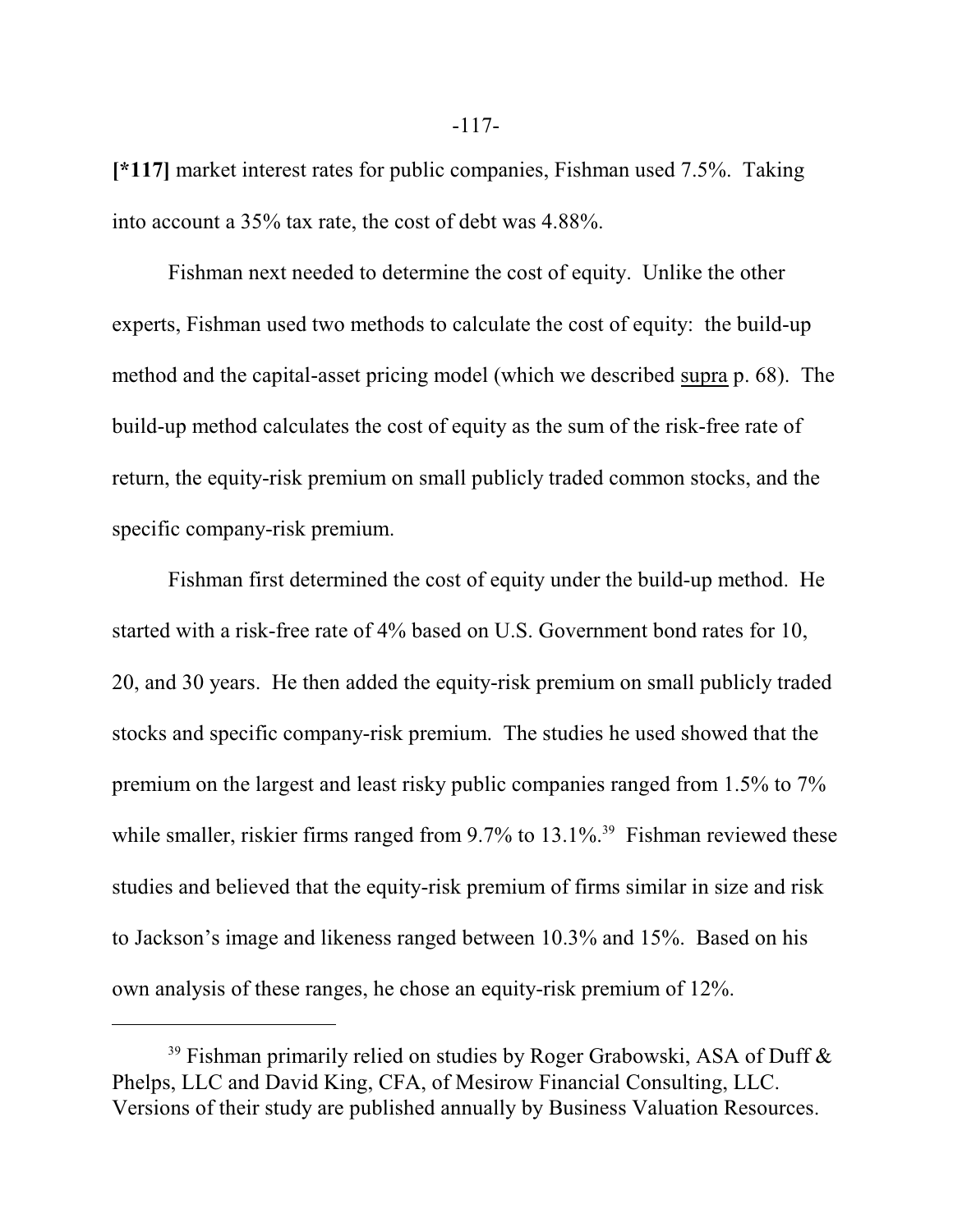**[\*118]** Due to what Fishman thought was additional risk related to Jackson's image and likeness--the history of erratic revenue, the need to rehabilitate his image, the expectation that there would be a large number of infringers, and the risk associated with the industry--Fishman added a risk premium of 2%. This led to a total cost of equity of 18% under the build-up method.

Under the capital-asset pricing model, Fishman used the same risk-free rate of 4%. Based on his analysis of empirical studies from periods through 2008, Fishman selected a market-risk premium of 6%.

Fishman used three different methods to calculate beta and ended up with a range of 1.3-1.5. This created a total cost of equity under the capital-asset pricing model between 15% and 20%. After considering the results from both methods, Fishman selected a cost of equity of 18%.

Fishman decided on a capital structure of 20% debt and 80% equity after he reviewed selected companies that had debt ranging from 0% to 35% with a median of 20%. With this capital structure, Fishman calculated a discount rate of 15.4%.

We summarize his calculations:<sup>40</sup>

<sup>&</sup>lt;sup>40</sup> To calculate present value, one cannot simply multiply the projected income by the discount rate. The discount rate is used in a more complex calculation--taking into considerations how far in advance money is received--to come up with the present value. The formula for present value is  $CE = FP/(1+i)^t$ , (continued...)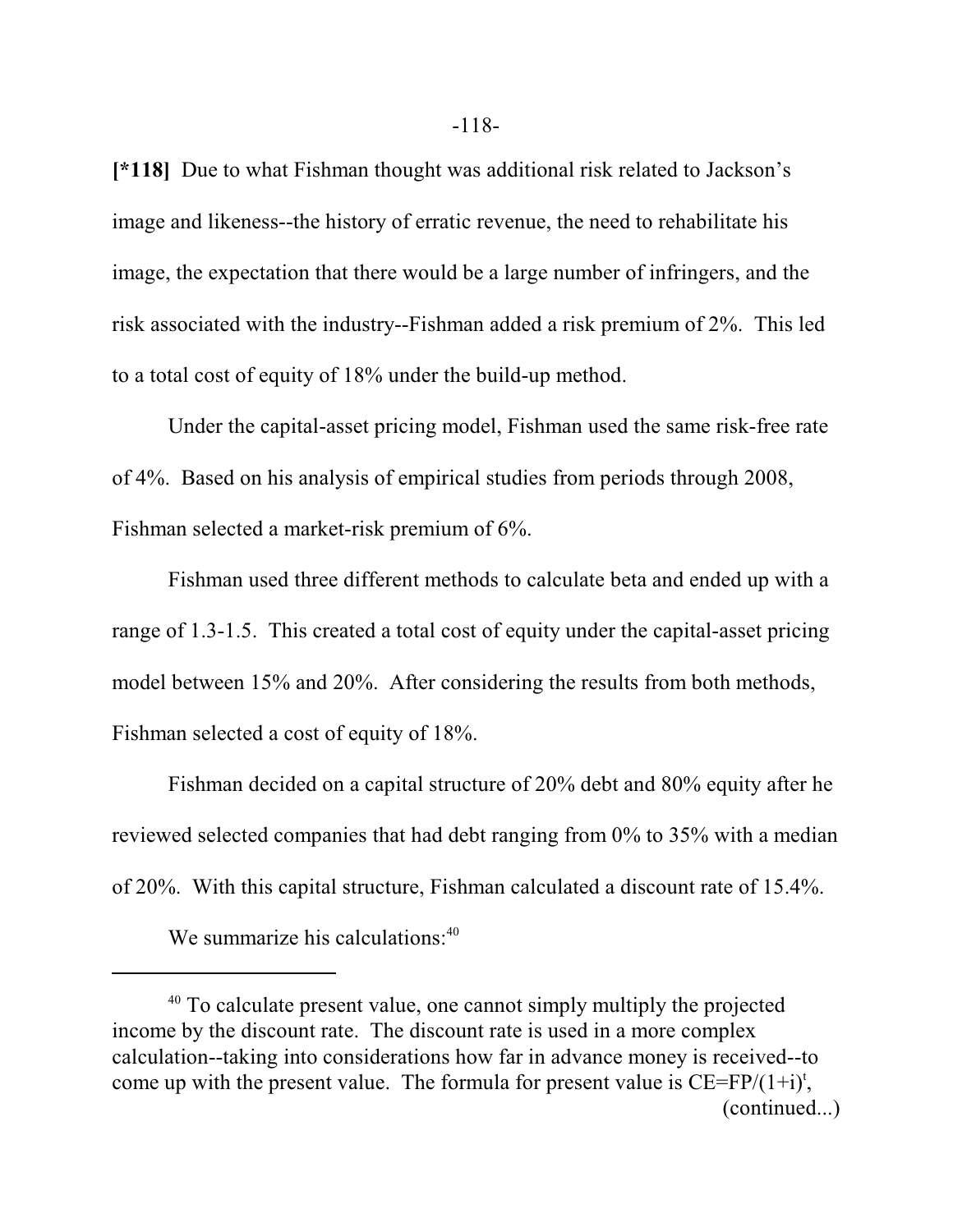| $[*119]$<br>Year | Projected postax<br>income | Discount rate | Present value |
|------------------|----------------------------|---------------|---------------|
| 1                | \$494,000                  | $15.4\%$      | \$459,858     |
| $\overline{2}$   | 559,000                    | $15.4\%$      | 450,924       |
| 3                | 624,000                    | $15.4\%$      | 436,184       |
| $\overline{4}$   | 559,000                    | $15.4\%$      | 338,604       |
| 5                | 494,000                    | $15.4\%$      | 259,299       |
| 6                | 429,000                    | $15.4\%$      | 195,131       |
| $\overline{7}$   | 364,000                    | $15.4\%$      | 143,471       |
| 8                | 299,000                    | $15.4\%$      | 102,124       |
| 9                | 234,000                    | 15.4%         | 69,257        |
| 10               | 169,000                    | $15.4\%$      | 43,344        |
| Total            | N/A                        | N/A           | 2,498,196     |

For years 11-70, Fishman decreased after-tax income by 5% per year and discounted the cashflow to its present value. The remaining 60 years of cashflow discounted back to the date of Jackson's death totaled \$217,000. This brought the

<sup>40</sup> (...continued)

where "CE" is cash equivalent of a payment to be received in the future (i.e. the present value), "FP" is payment received in the future, "i" is the discount rate, and "t" is the period of time. See, e.g., Williamette Indus., Inc. v. Commissioner, T.C. Memo. 1990-339, 60 T.C.M. (CCH) 48, 49-50 (1990). We also note that Fishman assumed "midyear conventions" in his calculations--attempting to simulate cashflow being received equally throughout the year, rather than all at one time.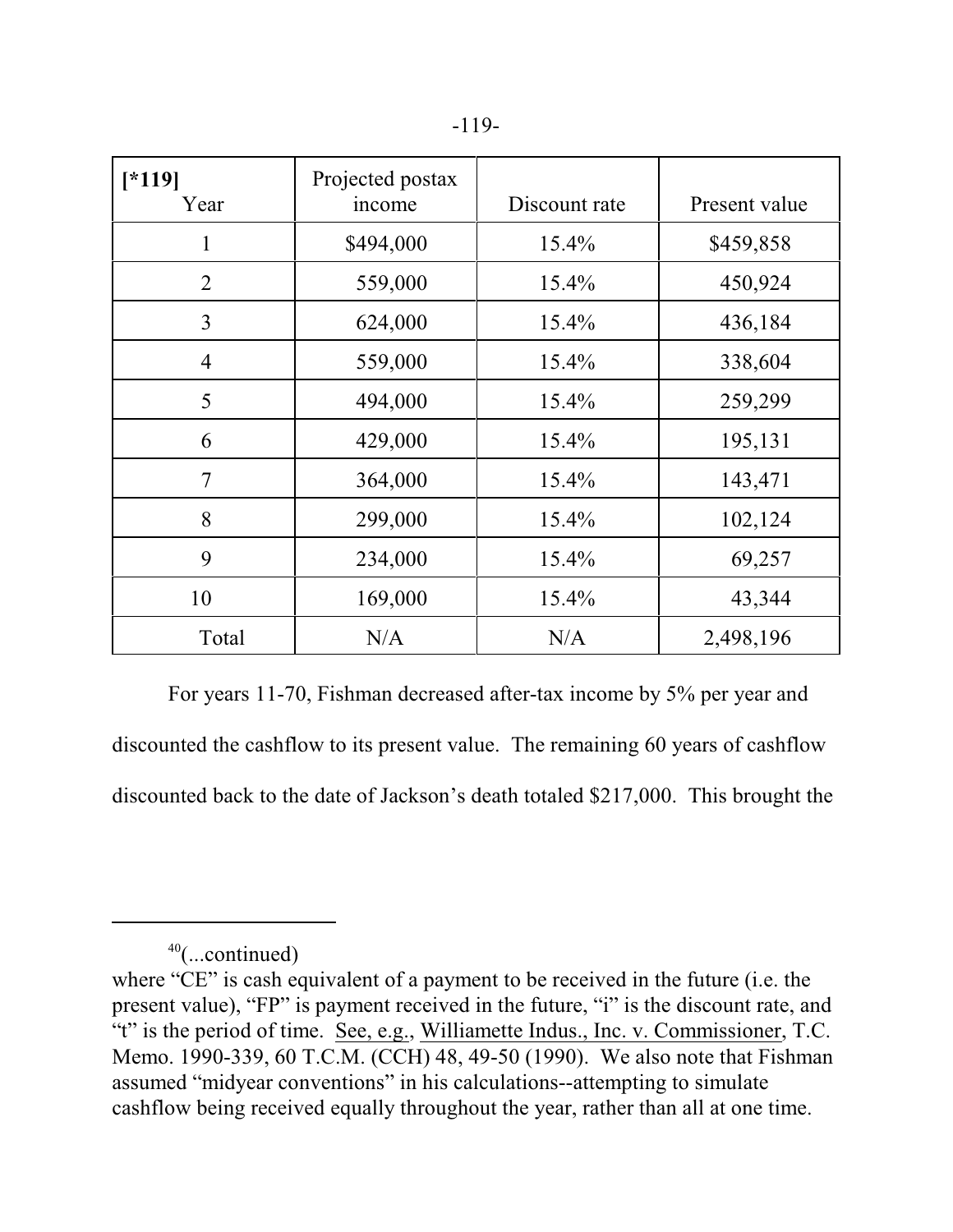**[\*120]** present value of future cashflow from Jackson's image-and-likeness rights to \$2.7 million.

Fishman's last step was to amortize the tax savings over 15 years.<sup>41</sup> Using a tax rate of 35% and a discount rate of 15.4%, the tax-amortization benefit was \$363,000.

The bottom line--an opinion that Jackson's image and likeness was worth a bit more than \$3 million:

| PV of cashflows                    | \$2,715,000 |
|------------------------------------|-------------|
| Tax amortization benefit           | 363,000     |
| Total value for image and likeness | 3,078,000   |

## 2. The Commissioner

Anson, the Commissioner's expert, took a wildly different approach that led him to conclude that the value of Jackson's image and likeness was just over

<sup>&</sup>lt;sup>41</sup> In general (and subject to several rules) businesses are able to deduct business expenses for the year the expenses are incurred. See, e.g., sec. 162. But this isn't always the case. A taxpayer who buys an intangible asset that will produce income over several years must deduct that cost over several years--a concept known as amortization. See sec. 1.167(a)-3, Income Tax Regs.; Sally M. Jones & Shelley C. Rhoades-Catanach, Principles of Taxation For Business and Investment Planning 179 (2015). These deductions provide the "benefit" of lowering tax liability. This benefit is called the tax-amortization benefit and is also discounted back to present value.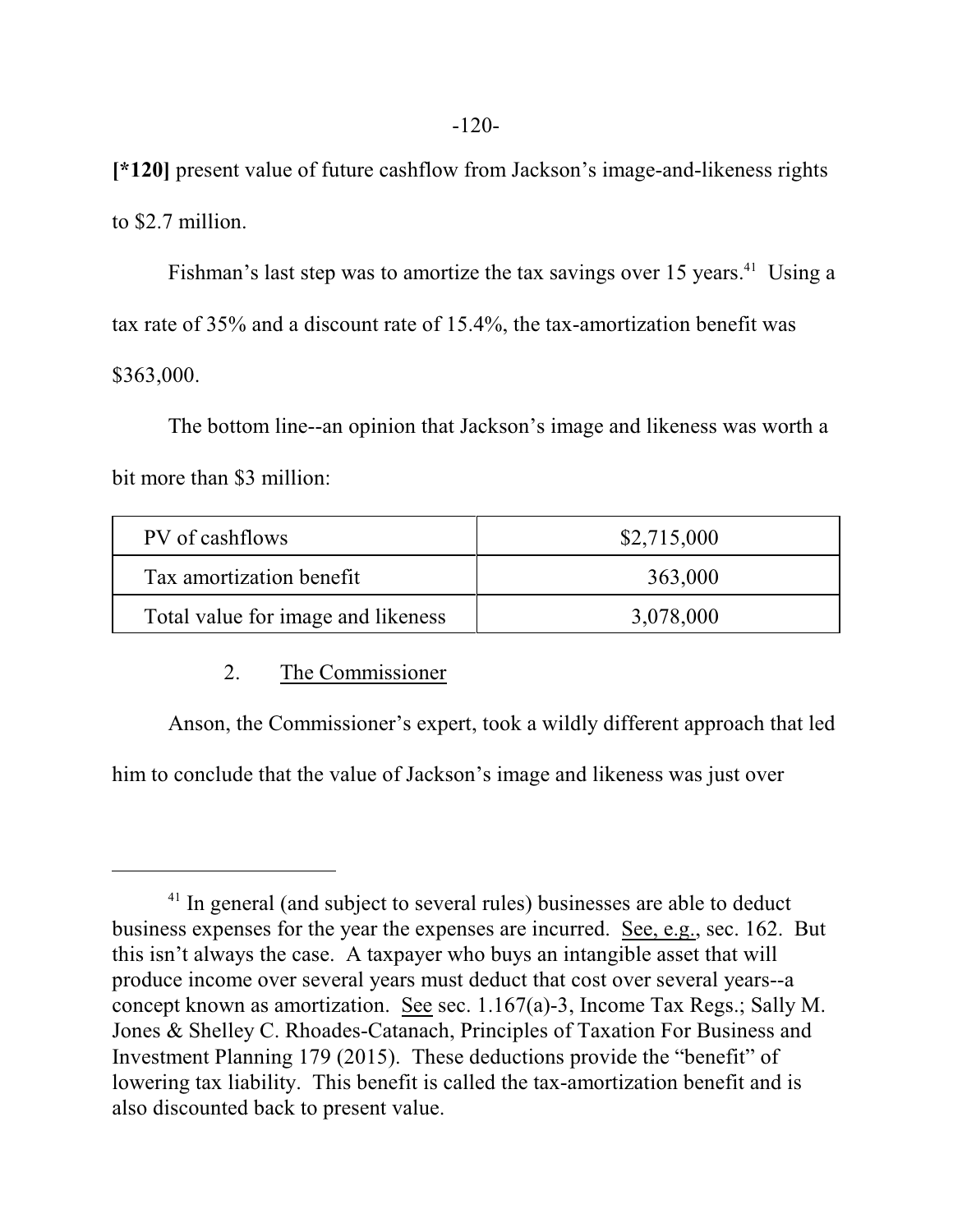**[\*121]** \$161.3 million. What caused this difference? Anson disagreed with Fishman on both the discount rate and the projected future revenue stream.

#### i. Discount Rate

To calculate the discount rate using WACC, Anson began by determining that the cost of debt was 3%. He adopted this from the cost of debt for a corporation named CKX, which had bought Elvis Presley's image and likeness. Anson used a risk-free rate of 4.3%, based on the 20-year U.S. Treasury yield. For his market-risk premium, he used 6%, relying on Duff & Phelps.<sup>42</sup> And for his beta, he again relied on CKX and used its historical beta of 1.68.

Anson also used CKX's capital structure of 28.7% debt and 71.3% equity. These inputs led him to a discount rate of 11%. Here's a summary of the differences:

 $42$  Duff & Phelps is a New York financial consulting firm that publishes annual Risk Premium Reports. Duff & Phelps Sec., LLC v. Wisniewski, 16-CV-7226 (VEC), 2017 WL 2880849, at \*1 (S.D.N.Y. July 5, 2017). See generally Roger Grabowski & David King, Risk Premium Report--High Financial Risk Portfolio Supplement 2009, Duff & Phelps, LLC (2009).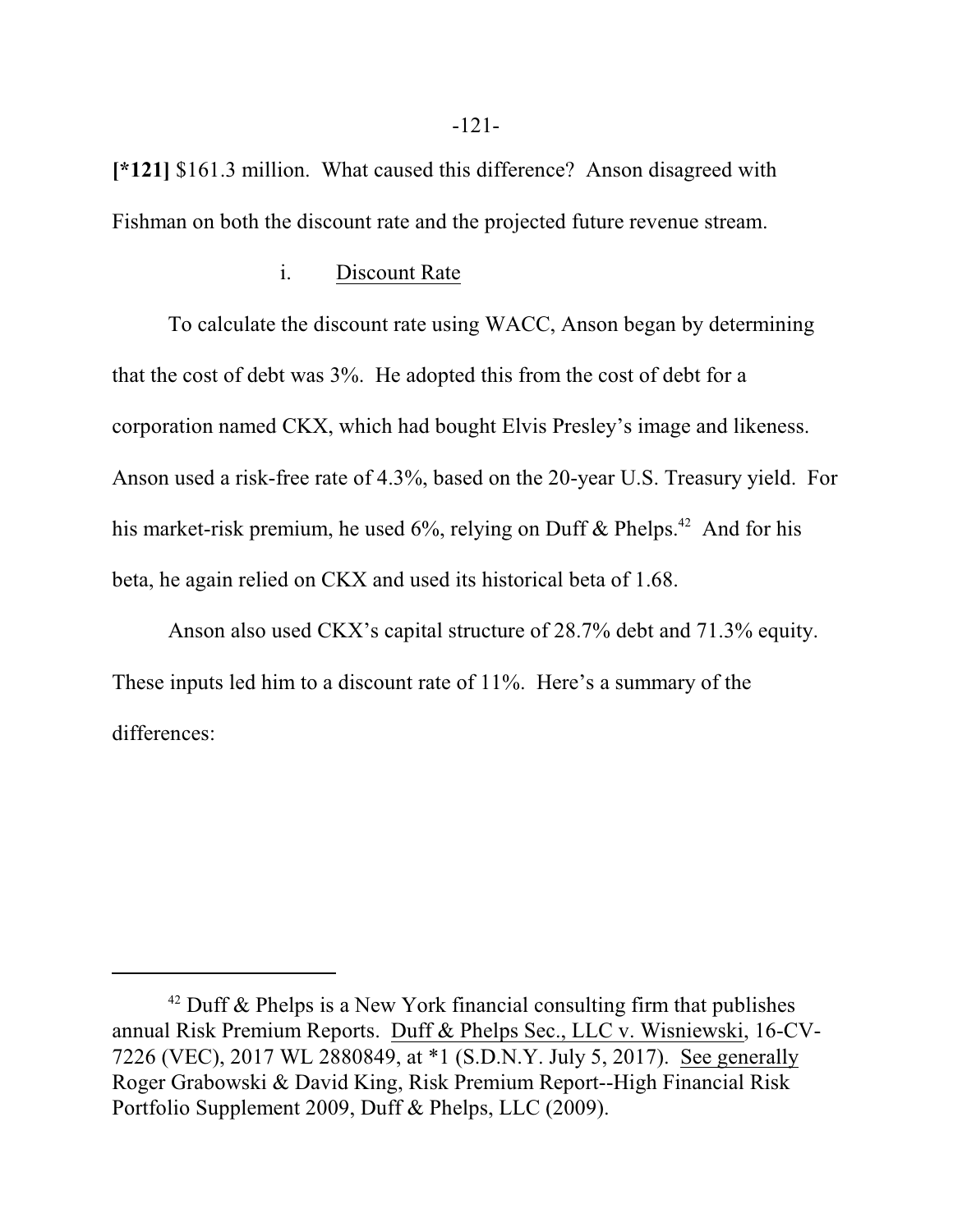|--|--|

| $*122$<br>Input     | Fishman                | Anson                   |  |
|---------------------|------------------------|-------------------------|--|
| Cost of debt        | $7.5\%$                | 3%                      |  |
| Risk-free rate      | $4\%$                  | $4.3\%$                 |  |
| Market-risk premium | 6%                     | 6%                      |  |
| <b>Beta</b>         | $1.3 - 1.5$            | 1.68                    |  |
| Cost of equity      | $18\%^{43}$            | 14%                     |  |
| Capital structure   | $20\%$ debt 80% equity | 28.7% debt 71.3% equity |  |
| Discount rate       | $15.4\%$               | 11%                     |  |

## ii. Revenue Projections

Anson also projected a much bigger revenue stream. Unlike Roesler, he didn't start with the income Jackson himself had earned from image and likeness before his death. Anson instead used what he called "foreseeable opportunities" that he said were reasonably expected at the time of Jackson's death and that would generate revenue from use of his image and likeness. These "opportunities" were:

- $\bullet$  themed attractions and products,
- branded merchandise,
- a Cirque du Soleil show,

 $43$  Under the build-up method, Fishman calculated cost of equity to be 18% and under the capital-asset pricing model, Fishman calculated cost of equity to be between 15% and 20%. See supra pp. 117-18.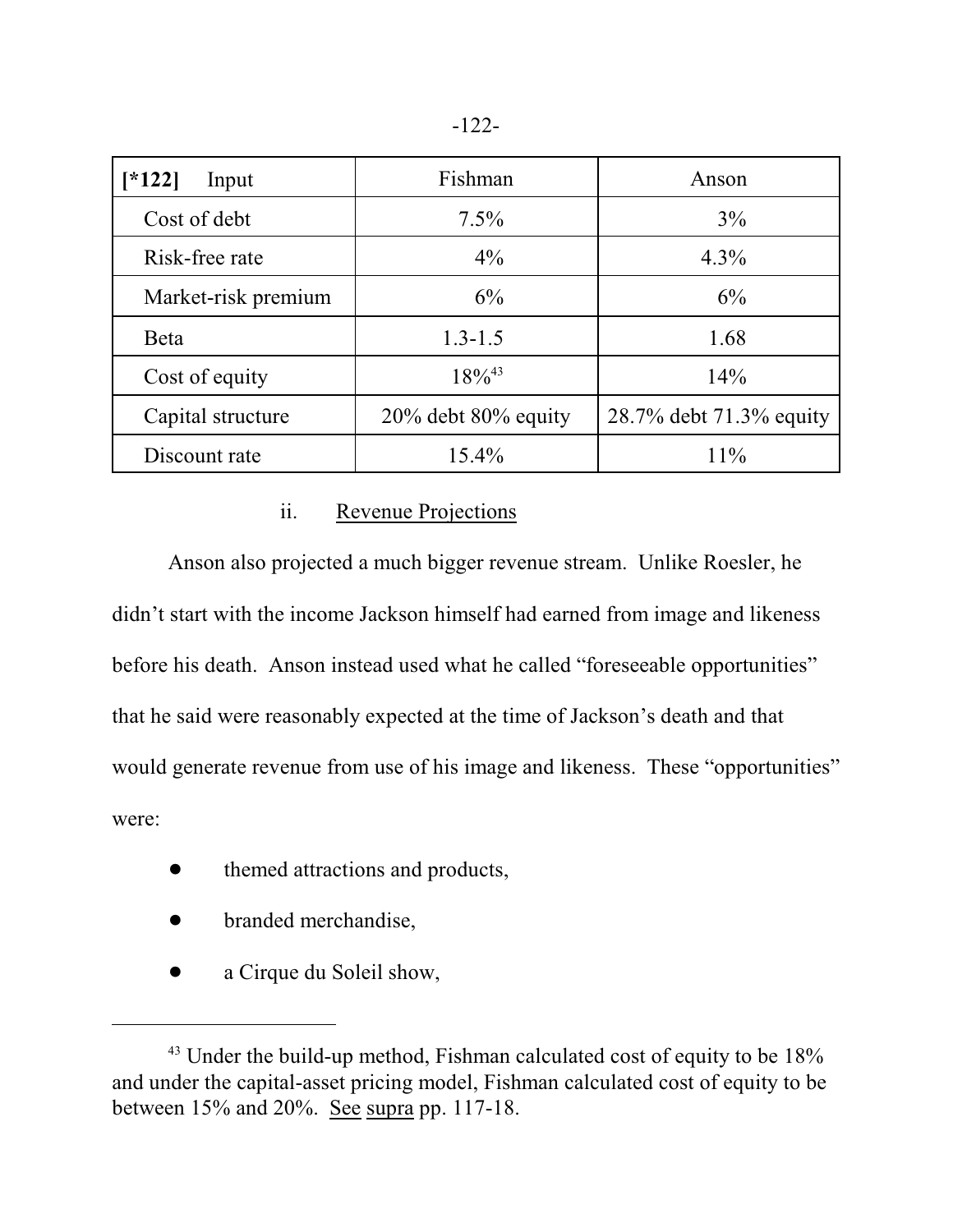$[\ast 123]$  **a** film, and

a Broadway musical.

Anson believed that these projects were potential opportunities that a rational investor could implement and that would create revenue attributable to Jackson's image and likeness. They also bear some considerable resemblance to deals the Estate, under its competent management, did do in the years after Jackson died. Though Anson carefully said that he didn't rely on events after Jackson's death in his valuation, he did look at them to assess the reasonableness of his projections. For each of these opportunities, Anson tried to show how those opportunities were foreseeable at the time of death and then projected revenue streams from each.

Let's look at each.

*Themed Attractions and Products*. Anson believed a themed attraction was forseeable for several reasons: Jackson had discussed the idea of buying the Spanish Gate Drive estate in Las Vegas and making it into both a residence and museum. Anson also thought that Neverland Ranch might become a tourist attraction. He thought there was a possibility of overseas parks or some other kind of attraction because Jackson had thought about two such projects before he died- including an amusement park and music schools in Bahrain, though neither ever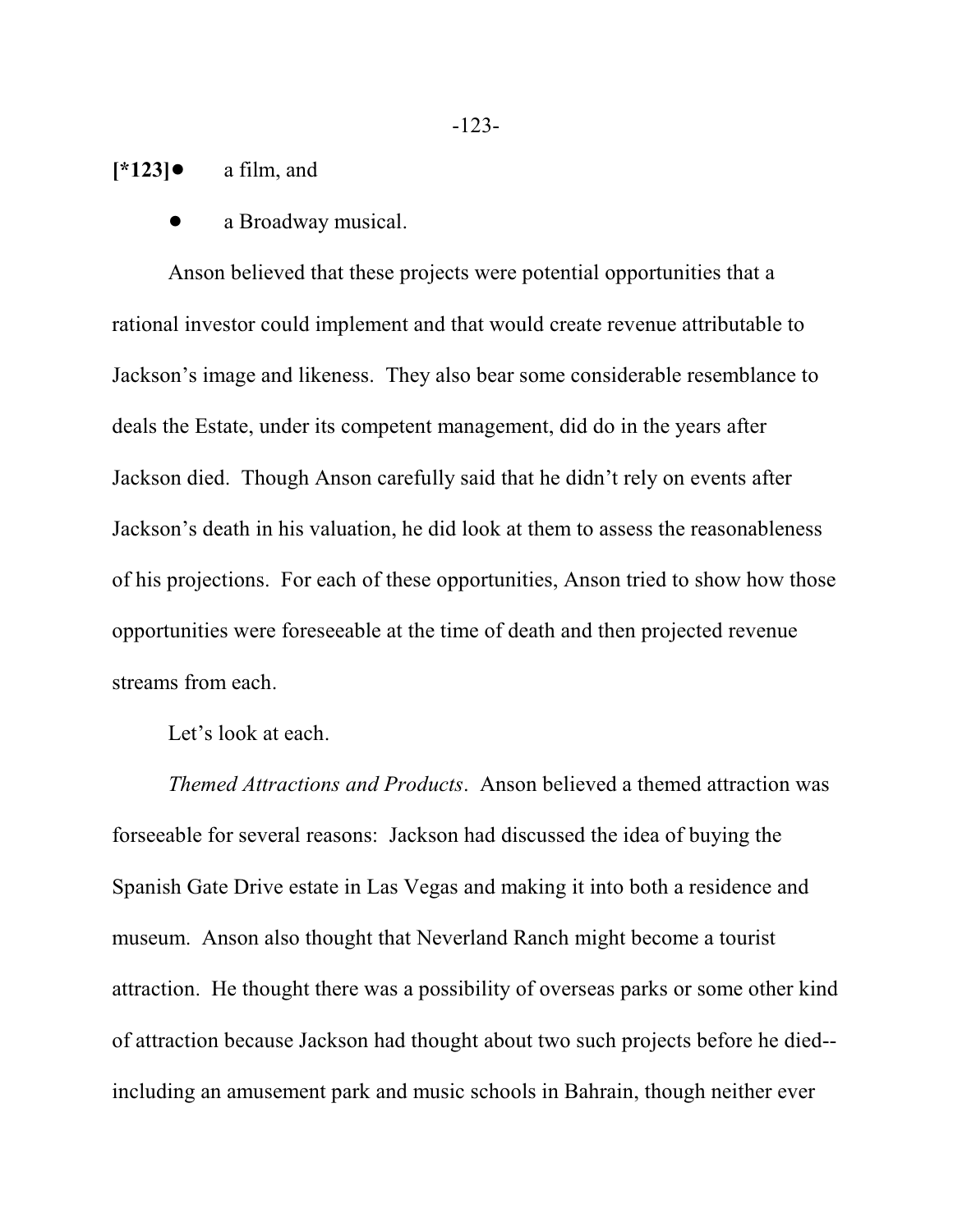**[\*124]** went anywhere. He also thought there might be video-game revenue because Sega had released a Jackson-themed video game back in 1988.

To project a revenue stream from these possible projects, Anson looked to the experience of Presley's estate, which had cut its own deal to develop an Elvis-themed attraction. That deal provided guaranteed minimum<sup>44</sup> royalties of \$169 million and a buyout clause of \$450 million. He assumed that the first year after Jackson's death there would be no revenue from a themed attraction, but in 2011, royalties would be equivalent to the year 1 minimum. He assumed that annual royalties would increase at 3.22% through 2019 and then decline at 5% annually, a lower rate than for Presley's estate (whose royalties were to double after three years and then increase by 22% for the next three years). After he plugged in these numbers, he came up with a present value of revenues from themed attractions and products of a bit less than \$50 million. For the remaining 60 years Anson chose a terminal growth rate of zero (which means that the themed attraction would produce the same revenue from years 11 to 70). That discounted to a bit less than \$37 million.

Total revenue: nearly \$87 million.

<sup>&</sup>lt;sup>44</sup> Anson noted that typically actual revenues are usually more--typically minimums are at least half of what projected revenues for a licensor would be.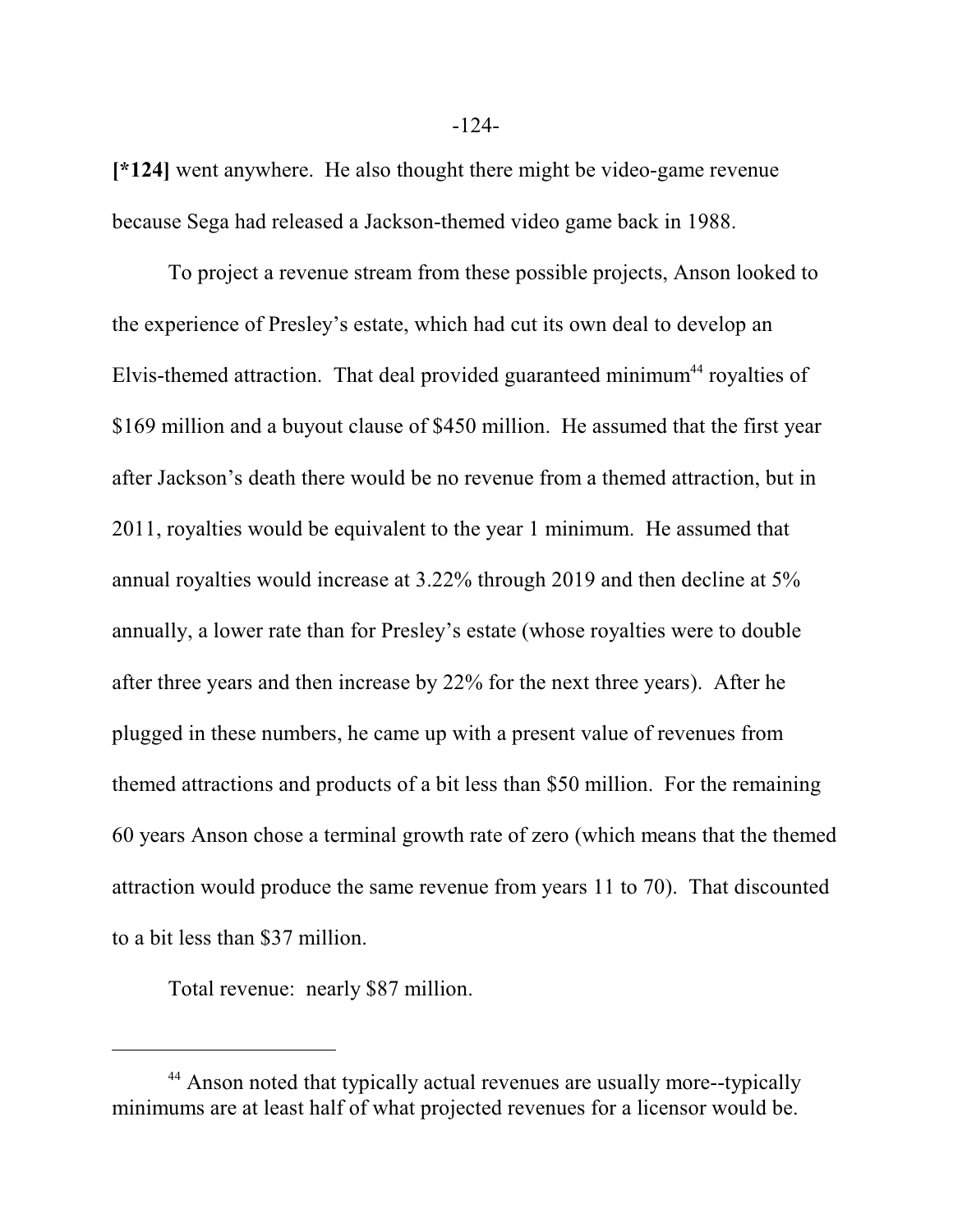**[\*125]** *Branded Merchandise.* Anson believed that revenue from branded merchandise was foreseeable, because Jackson had earned money from it while he was alive, and because his ex-manager Tohme had worked on deals for branded merchandise in 2008 and 2009. Anson again began by looking away from Jackson's actual experience and instead analyzed six comparable agreements in which a celebrity licensed his image and likeness for use on branded merchandise.<sup>45</sup> Five of these six celebrities were still alive, but Anson believed their agreements were still comparable because the advantages and disadvantages of a living celebrity offset each other. The celebrities on Anson's list were each entitled to guaranteed annual minimum royalty payments and Anson used that as his baseline.

Anson assumed that a hypothetical buyer of Jackson's image and likeness would begin to make money from branded merchandise in 2010. Anson concluded that revenue would be about \$1.3 million in royalties at the start, a figure he derived from the average minimum royalty from the comparable agreements of his comparable celebrities. He then assumed that revenues would increase at the industry growth rate of 3.27%.

-125-

<sup>&</sup>lt;sup>45</sup> These six celebrities were Tony Hawk, Paris Hilton, Regis Philbin, Jennifer Lopez, Tyra Banks, and Elvis Presley.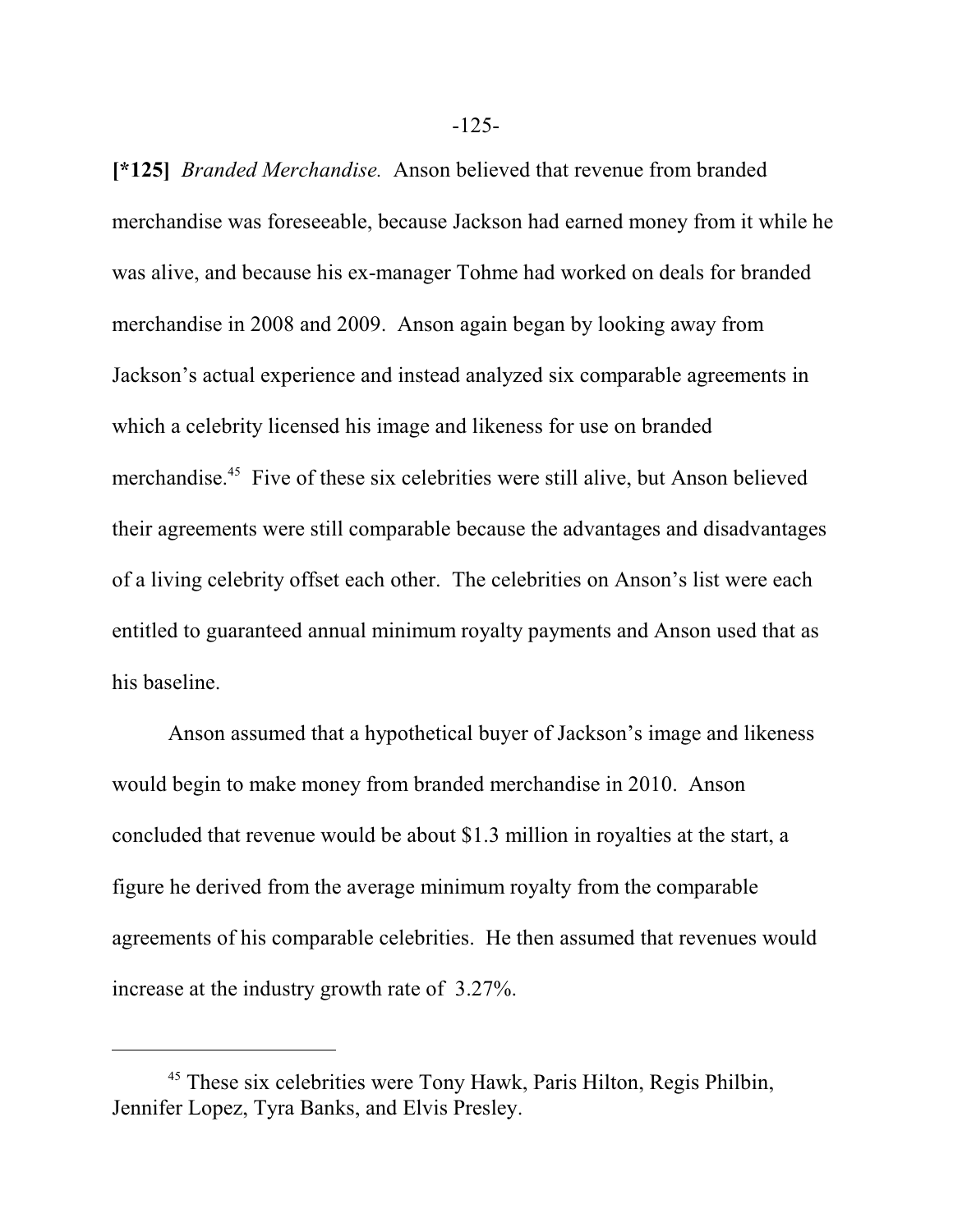**[\*126]** This created total revenues for the first 10 years following Jackson's death that were discounted to a present value of \$8.8 million. For the remaining 60 years, Anson--again using a terminal growth rate of 0%--concluded total discounted revenues would be \$5.7 million. His total projected revenue stream from branded merchandise was \$14.5 million. As often seemed to be the case in Anson's analysis there was some congruence between what he said was foreseeable as of the date of death and what the Estate had been able to accomplish--in 2009, AEG and the Estate reached deals with Bravado International that were expected to produce a total of \$15 million in income. See supra p. 45.

*Cirque du Soleil*. Anson also believed a Cirque du Soleil show was possible at the time of Jackson's death because Jackson had already begun negotiations before he died, at least if one believes Tohme and Wishna. So he projected revenue related to a Cirque du Soleil show. He started with data from similar shows. These similar shows had total gross revenues per year ranging from \$35 million (1st quartile) to \$48 million (3d quartile) with an average of \$46 million. Anson projected that gross revenue from a Jackson Cirque du Soleil show would be equivalent to the third quartile of comparable productions and would run for a total of six years. While this was higher than average, it was 20% less revenue per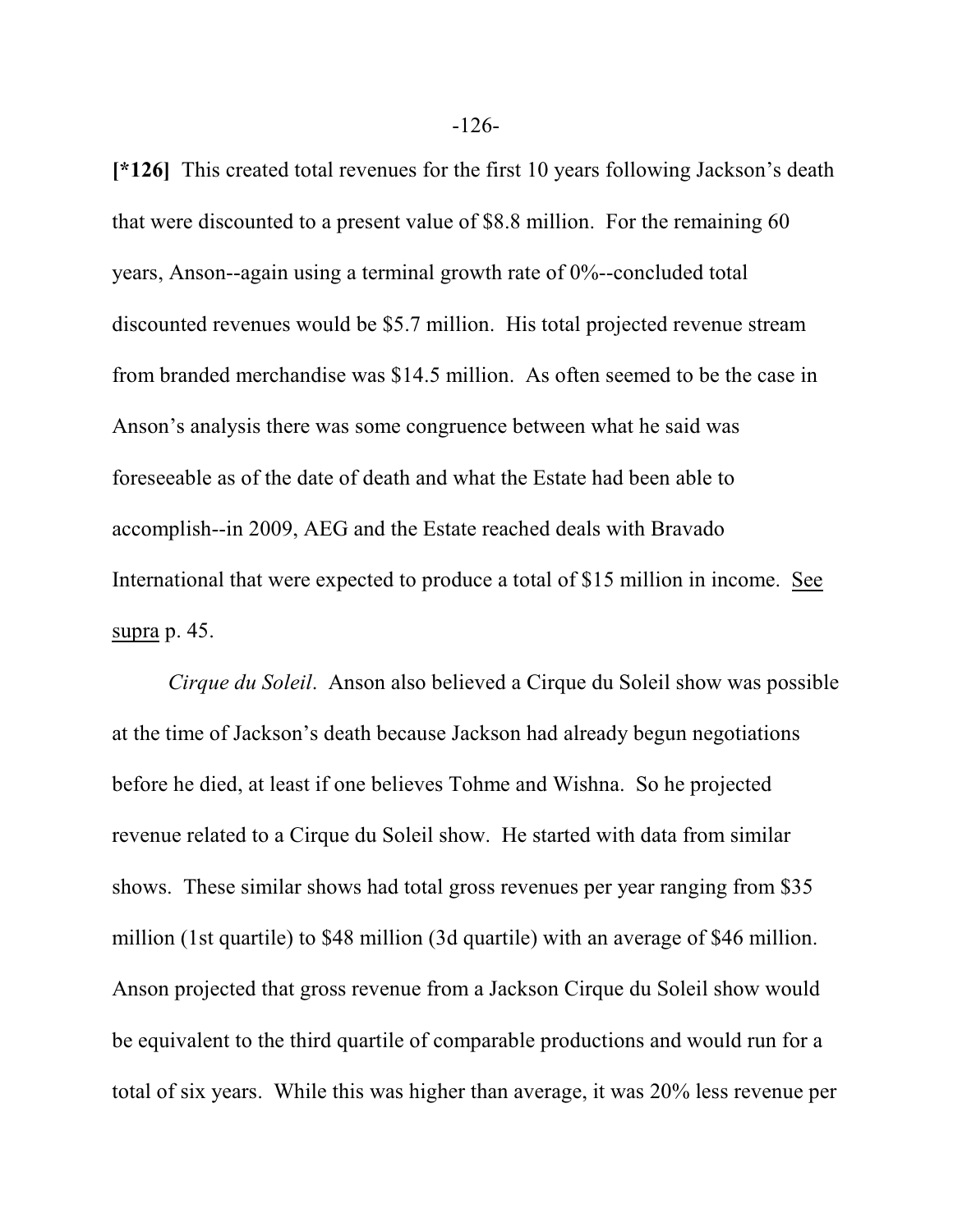**[\*127]** year than earned by the Beatles show, and over a run shorter than the Beatles show.

Anson projected that revenue for this hypothetical Cirque show would increase at only 3.22% a year--equal to the long-term inflation rate. As compensation for licensing Jackson's image and likeness, Anson believed that the Estate would receive 3.5% of weekly box office receipts as well as 10% of the net profits. Anson took these numbers from the actual agreement struck between the Estate and Cirque du Soleil after Jackson had died. To determine operating profit, Anson used Cirque du Soleil's overall operating profit margin of 23.9% as of 2008.

Anson asserted that there was other image-and-likeness revenue that would arise from a Cirque du Soleil show. The actual agreement between the Estate and Cirque du Soleil established royalty pools of 5% of gross weekly box-office receipts for music-publishing fees and 5% for "music masters" fees. Anson therefore concluded that the Estate would be entitled to a portion (specifically 74%) of the music-publishing royalty pool. We have no idea why he included this income, derived from Jackson's copyright assets, in his analysis of possible revenue from Jackson's image and likeness.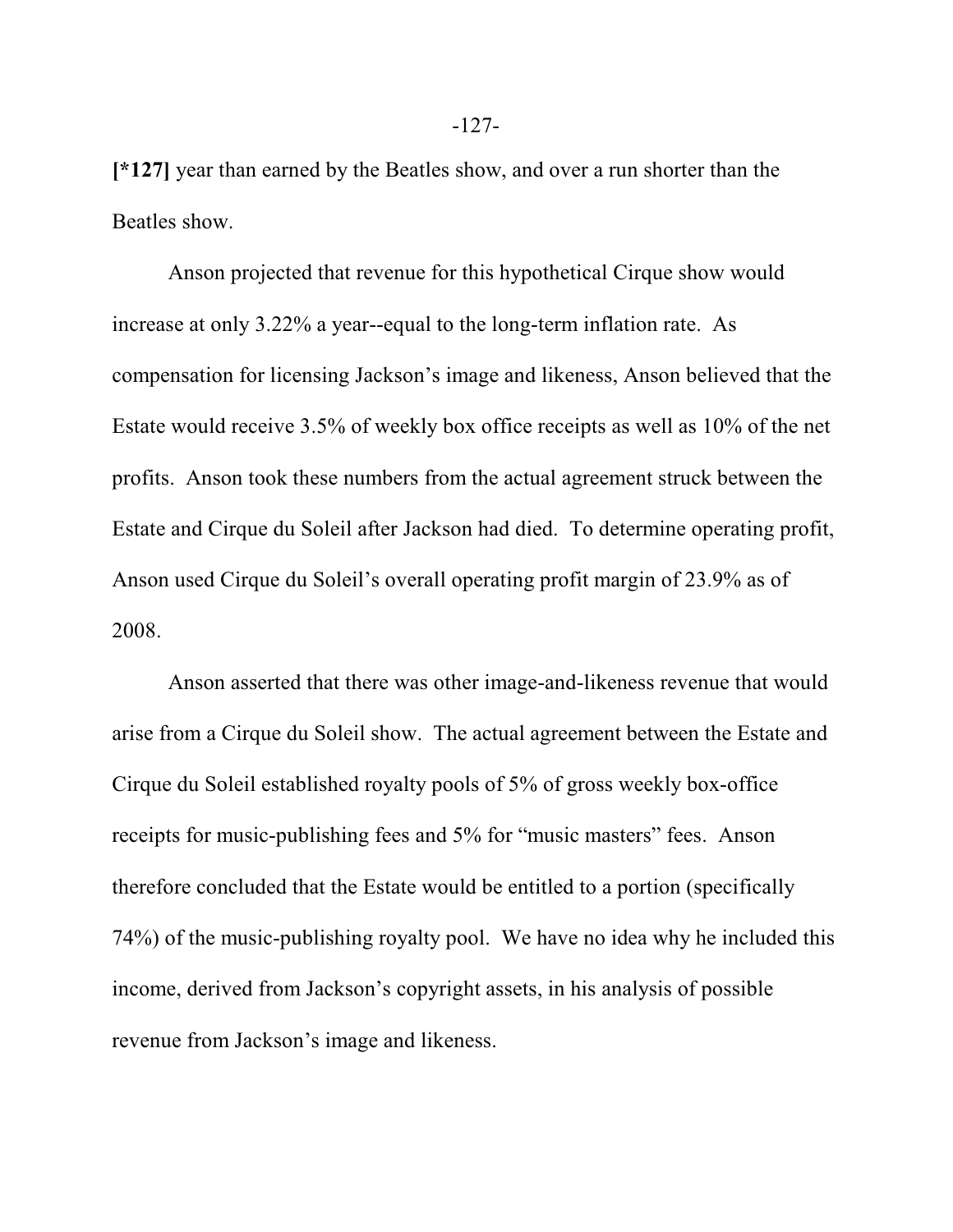**[\*128]** All of this income from a projected six-year run of the Jackson Cirque du Soleil show when discounted to present value yielded a bit less than \$19 million. Anson pointed out that the actual Cirque du Soleil show produced gross sales  $2.5*$ his projections.

*Film*. Anson believed that revenue from a film was foreseeable because Jackson owned archives of footage assembled over his 45-year career in the entertainment industry. Jackson also had the idea before he died of becoming a movie star and had released videos in the past.

Anson therefore projected revenue from a potential Jackson film. He began with a list of 13 films he asserted were comparable and broke down their revenue streams into four kinds of earnings: theater-ticket sales, video sales and rentals, television licenses, and ancillary sales. Anson included both documentary films and biopics on his list. And he made no effort to derive what portion of the revenue from the movies on his list came specifically from use of a subject's image and likeness.

The gross receipts from the films on the list ranged from \$245 million (*8 Mile* which featured Eminem) to \$13 million (*Why do Fools Fall In Love?* which featured Frankie Lymon). He reduced this gross income by certain expenses- about 50% of gross receipts is on average retained by exhibiting theaters as "film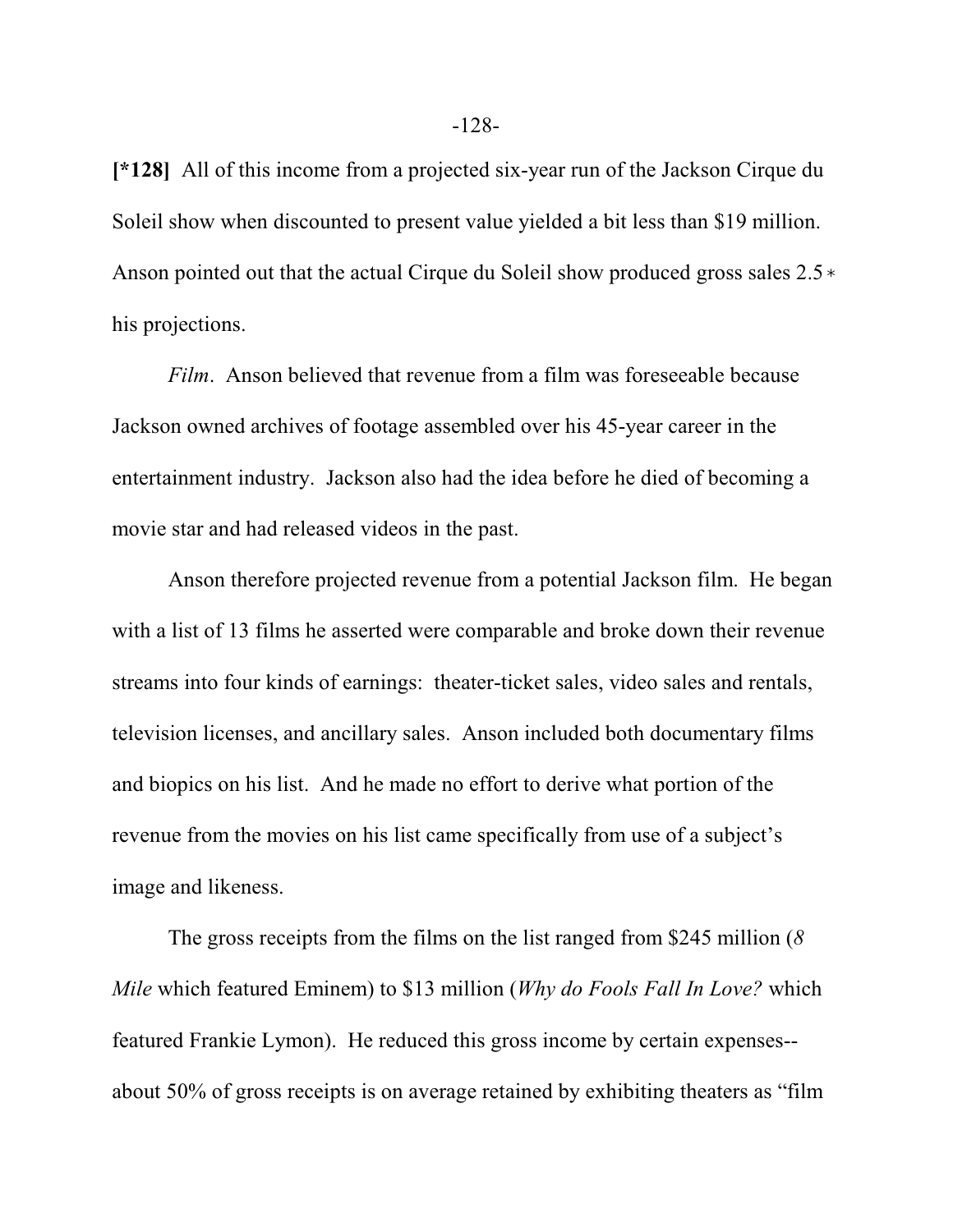**[\*129]** rental." Anson assumed a 45% film-rental rate for domestic box-office receipts and 55% for foreign box-office receipts. Other expenses include distribution fees, distributor overhead costs, advertising costs, and print costs.

Gross revenue from the video release of Anson's comparables ranged from \$262 million (again *8 Mile*) to \$9 million (again *Why do Fools Fall In Love?*). There are also a lot of expenses associated with video revenue. These expenses include the retail margin (which Anson projected would be 17%), the rental margin (which Anson projected would be 60% for domestic-rental revenues and 65% for international), distributor fees, advertising expenses, and overhead.

Television and ancillary revenue from the 13 comparable films ranged from \$67 million (*8 Mile*) to \$2.5 million (*Why Do Fools Fall In Love?*). Anson assumed a 30% distribution fee for both television and ancillary revenue.

The 13 comparable films on Anson's list had a wide range of earnings--from a profit of \$144 million (*8 Mile*) to a loss of \$41.5 million (*The Soloist*, which featured Nathaniel Ayers). We summarize these supposedly comparable films: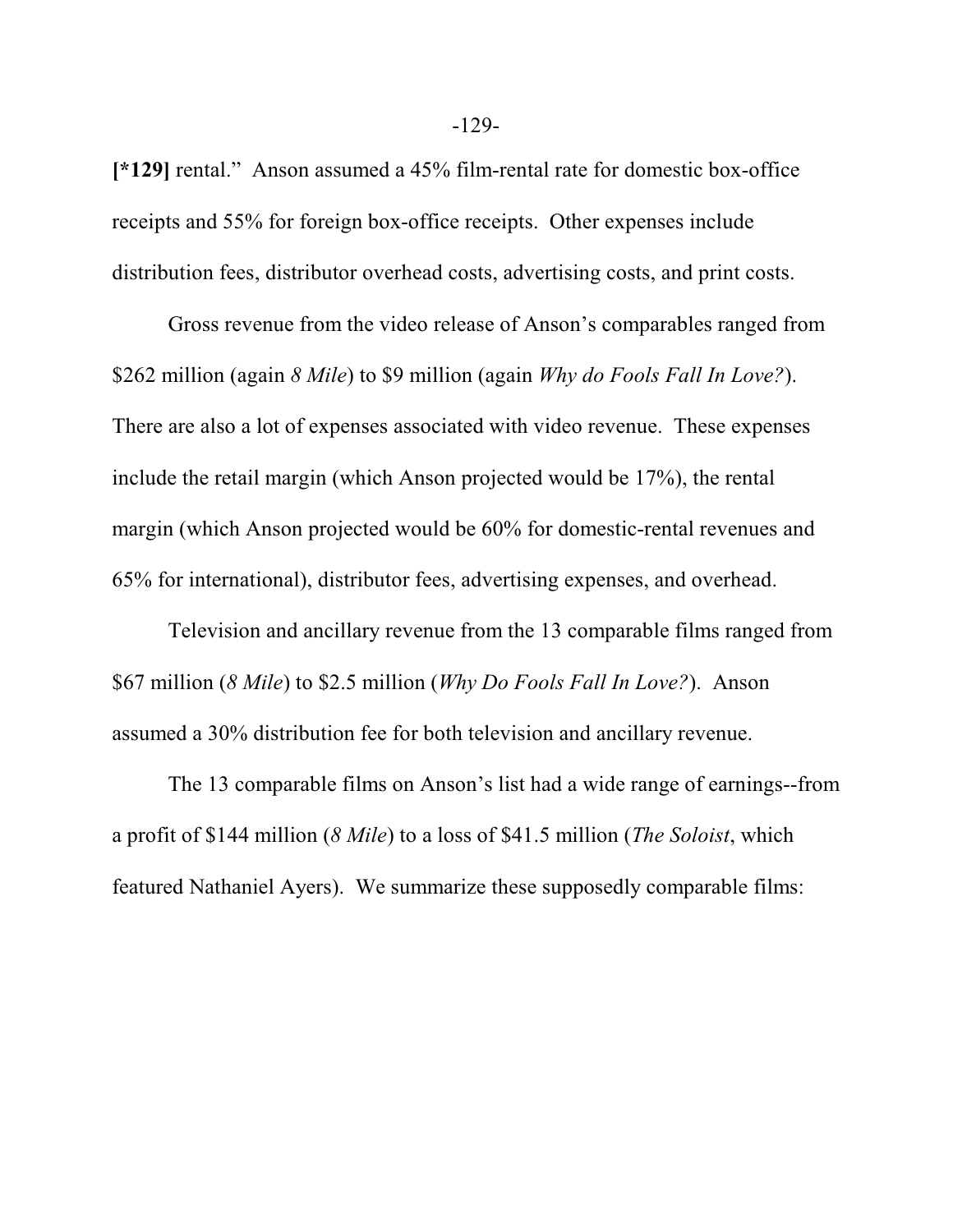| [ $*130$ ] Film name                | Producer revenue | Production budget | Profit / (Loss) |
|-------------------------------------|------------------|-------------------|-----------------|
| 8 Mile                              | \$184,608,972    | \$41,000,000      | \$143,608,972   |
| Get Rich or Die<br>Tryin'           | 17,189,726       | 40,000,000        | (22,810,274)    |
| Great Balls of<br>Fire!             | 12,786,248       | 15,000,000        | (2,213,752)     |
| La Bamba                            | 61,282,402       | 6,500,000         | 54,782,402      |
| <b>Notorious</b>                    | 34, 152, 276     | 19,000,000        | 15, 152, 276    |
| Ray                                 | 137,468,105      | 40,000,000        | 97,468,105      |
| Selena                              | 34,586,494       | 20,000,000        | 14,586,494      |
| <b>Shine</b>                        | 57,051,793       | 5,500,000         | 51,551,793      |
| The Doors                           | 53,808,846       | 40,000,000        | 13,808,846      |
| The Soloist                         | 18,542,205       | 60,000,000        | (41, 457, 795)  |
| <b>Walk the Line</b>                | 122,952,511      | 29,000,000        | 93,952,511      |
| What's Love<br>Got to Do With<br>It | 51,712,231       | 15,000,000        | 36,712,231      |
| Why Do Fools<br>Fall in Love?       | $-0-$            | 7,500,000         | (7,500,000)     |

These are film revenues, not revenues from image and likeness, and Anson did make some adjustments. He projected two sources of income: revenue for licensing content for use in the film and a back-end percentage of the producer's net profit. Anson believed that compensation for Jackson's image and likeness would be 50% of the film's licensing budget, since most footage in any Jackson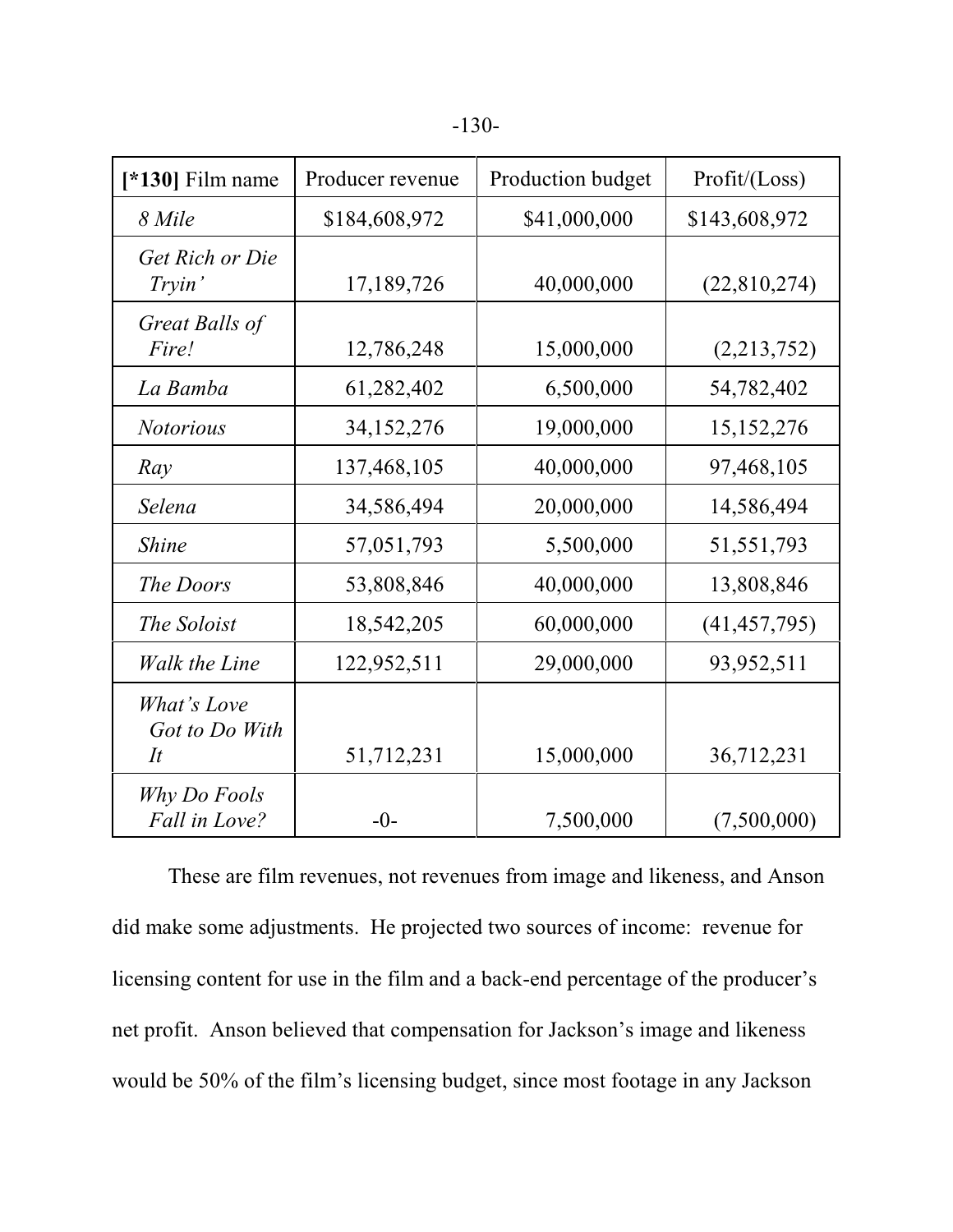**[\*131]** film would be derived from footage that the Estate owned. Anson also thought that revenues from the film would be equivalent to the maximum amount generated by the most popular of the 13 comparable films--i.e. to *8 Mile*--because of Jackson's fame.

With all these assumptions, Anson projected:

- net theatrical revenue of \$2.1 million;
- net video revenue of \$134 million;
- net television revenue of \$45 million; and
- ancillary revenue of \$2.2 million.

Anson then projected a net profit to the producer of \$144 million and total compensation to the Estate of \$46 million. Discounted to present value, Anson projected it was reasonably foreseeable that the Estate would earn \$38.1 million from a film. He carefully noted that the Estate actually received \$200 million from *Michael Jackson's This is It*.

*Broadway Musical.* Anson also believed that a Broadway musical was foreseeable because in October 2008 Jackson released a written agreement with Nederlander Presentations to develop a musical stage play. See supra p. 29.

Anson computed revenue by looking to other musicals in the jukebox genre--shows based on a musician's compositions, not his life. Anson used all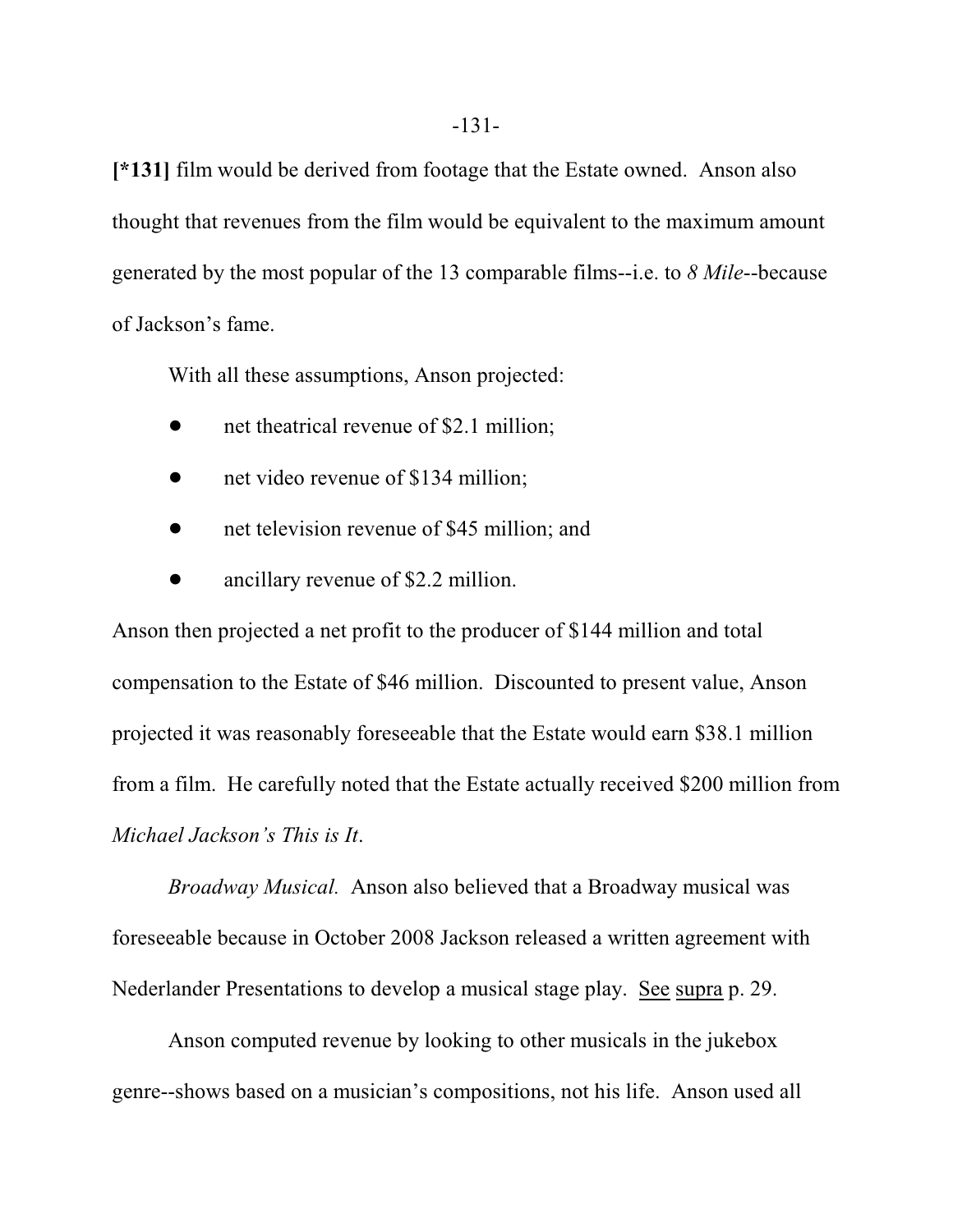**[\*132]** 12 jukebox musicals that opened on Broadway between 2000 and 2009. 46 The shows' "trimean"<sup>47</sup> weeks on Broadway was 106, average percentage of capacity was 73.24%, average ticket price was \$98.74, and average performances per week was 7.9.

Anson said he used this data to estimate projected revenues from a hypothetical Jackson jukebox musical. He adjusted the data, however, to reflect the terms of the actual agreement that the Estate later reached with Nederlander. Anson projected the show would run on Broadway for 106 weeks. Under this allegedly "foreseeable" deal--which was based on the actual deal struck after Jackson's death--Jackson would receive 10.37% of weekly operating profits before Nederlander recouped a projected \$20 million production cost and 11.86% afterwards. Anson also concluded that Jackson would receive an additional 10% of the net profit earned by Nederlander once the cost of production was recouped. This would result in the Estate's receiving royalties of more than \$4 million

<sup>&</sup>lt;sup>46</sup> This excluded two limited-release shows because Anson believed the Estate would maximize value.

<sup>&</sup>lt;sup>47</sup> "Trimean" is a statistical measure of a probability distribution which, unlike a median, incorporates the shape of a sample's distribution. Anson used trimean, in contrast to average or median, because profitability of Broadway shows does not plot to a typical bell curve.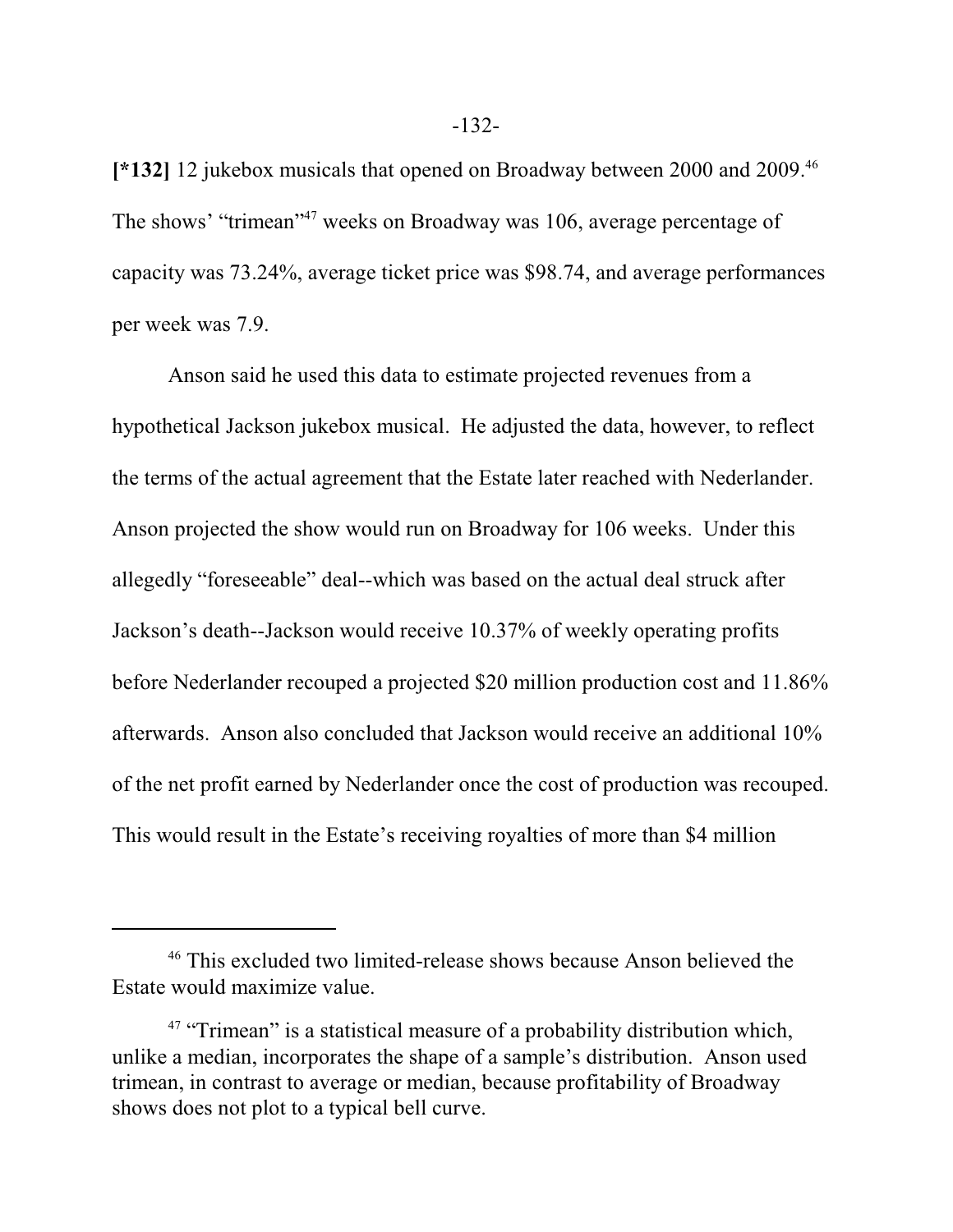**[\*133]** between 2011 and 2013. Discounted to present value, this becomes a bit more than \$3 million.

*Summary*. The total of all of these revenue streams discounted to present value is more than \$161 million:

| Opportunity                         | Present value |
|-------------------------------------|---------------|
| Themed attractions and products     | \$86,897,899  |
| Branded merchandise                 | 14,460,384    |
| Cirque du Soleil                    | 18,776,037    |
| Film                                | 38, 101, 767  |
| Broadway musical                    | 3,070,958     |
| FMV of Jackson's image and likeness | 161, 307, 045 |

# C. Analysis

# 1. Commissioner's Expert

We reject Anson's analysis as fantasy. He:

- valued the wrong asset,
- included unforeseeable events in his valuation, and
- miscalculated the assets' value.

# i. Wrong Assets

Anson did not value the asset that he should have--throughout his report and testimony he includes assets other than image and likeness in his valuation. He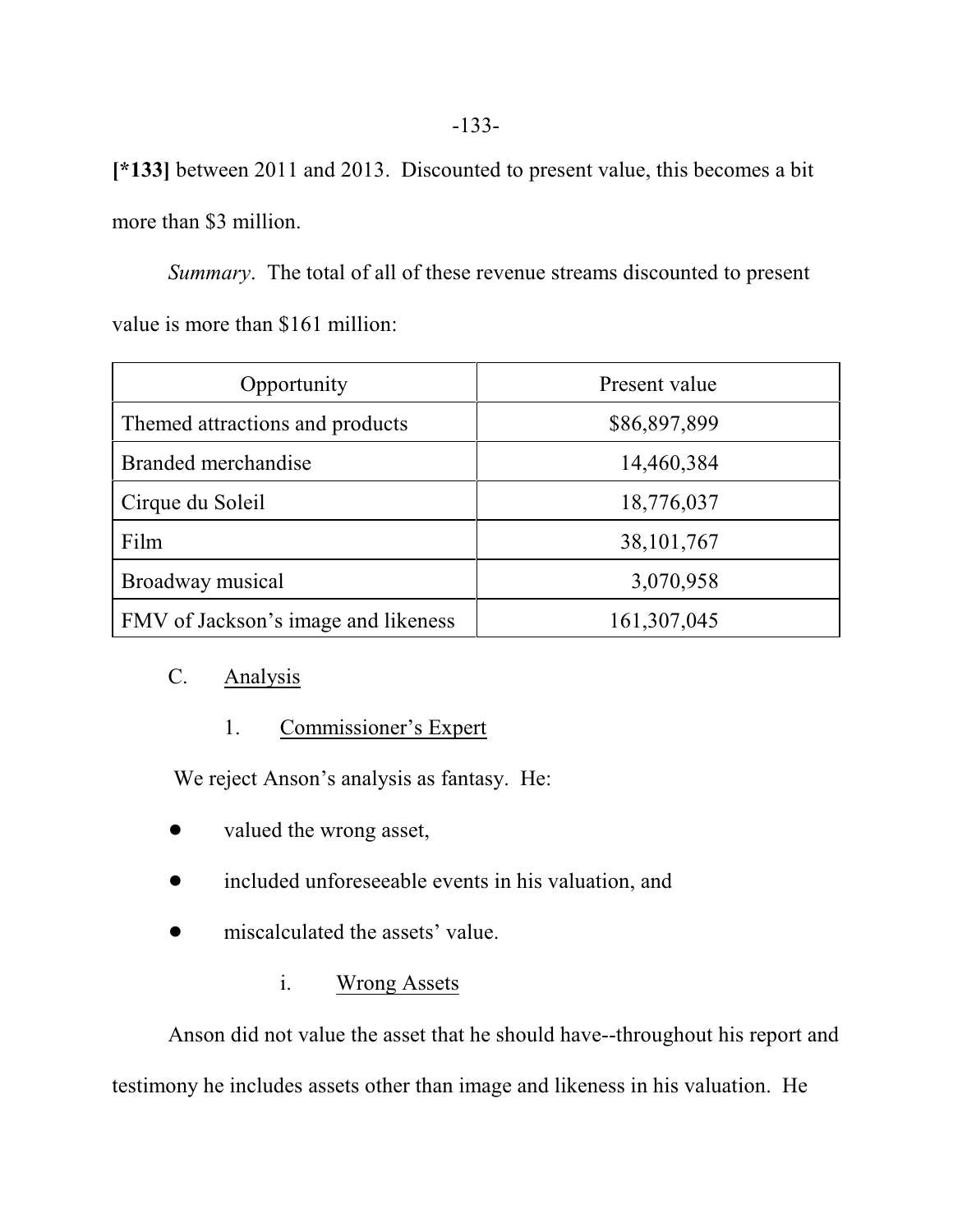**[\*134]** did correctly cite California Civil Code section 3344.1(a)(1) for a definition of what a celebrity's heirs inherit as a protected image and likeness. But we find that he ignored the big caveat found in section  $3344.1(a)(2)$ --that California gives no protection for plays, books, magazines, newspapers, musical compositions, audiovisual works, and radio or television programs.

Anson doesn't even mention these exceptions. We understand that Jackson's image-and-likeness rights and his music are related, but find it far more likely than not that Anson included in his valuation of Jackson's image-andlikeness rights the value of rights that California law explicitly excludes from its protection.

These non-image-and-likeness rights--especially copyrights--are separate assets. He should have excluded their values from his estimates of potential income from Jackson's image and likeness. 48 He instead valued entire projects without making this important distinction. And three of the opportunities that Anson lists--a Cirque du Soleil show, a film, and a Broadway musical- unquestionably contain non-image-and-likeness revenue on even a cursory review.

<sup>&</sup>lt;sup>48</sup> This is different from any synergy argument that Anson could make. Even if we assume that Jackson's different assets would "work together" to raise each asset's value, that doesn't mean that the value of one asset can be substituted for the value of another--which is what Anson did. See supra pp. 127-31.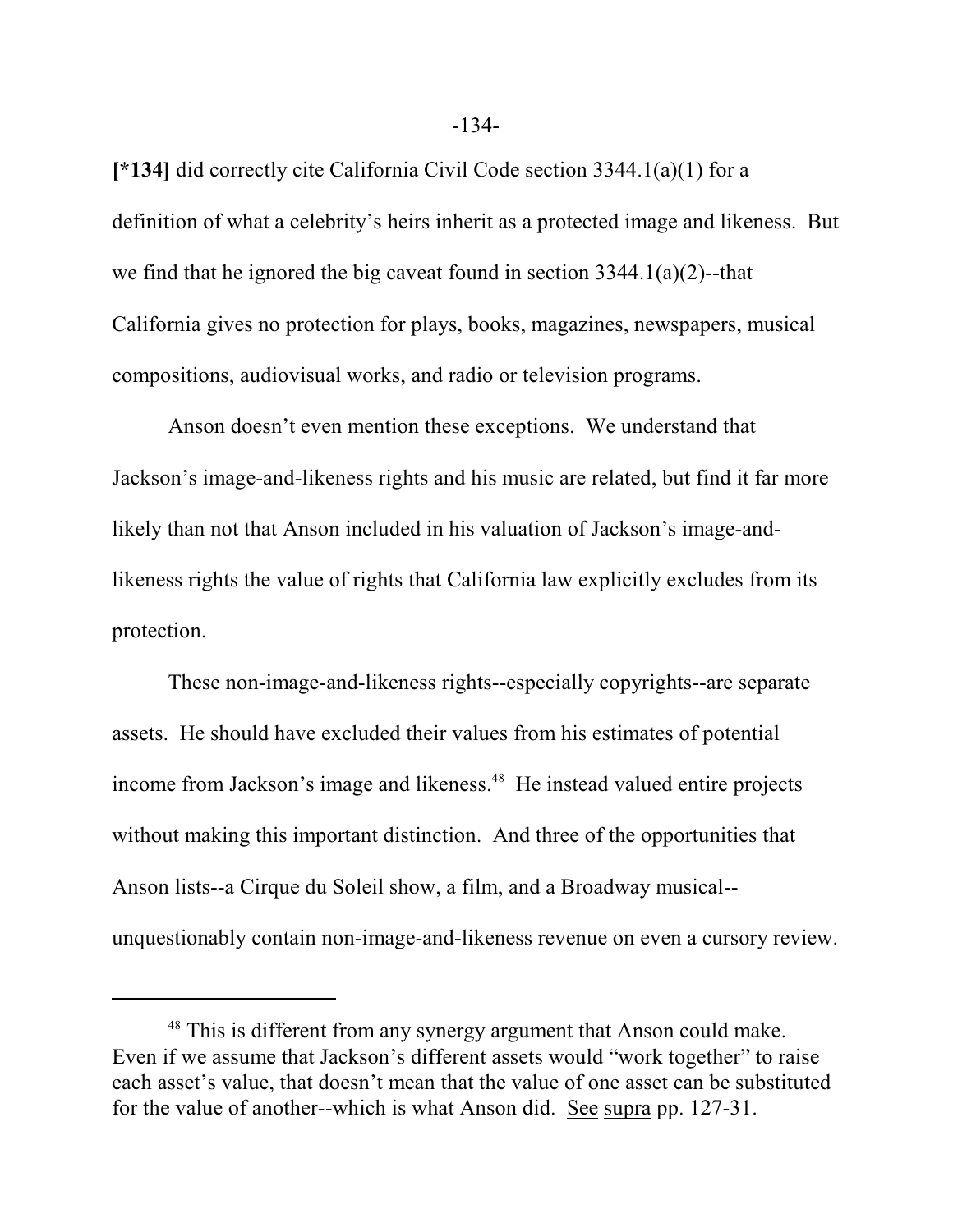**[\*135]** But the problem extends to all five revenue streams that Anson waded into.

*Themed Attractions*. Anson relied here primarily on a comparable agreement for Presley. That agreement included copyrights, trademarks, patents, and existing intellectual property licenses--all assets distinct from image and likeness.

*Branded Merchandise*. Anson used contracts for six comparable celebrities as the bases for his projections of revenue the Estate could expect from branded merchandise. Anson, however, ignored that these contracts required personal services as well. Jackson *used* to have such contracts, but Anson never explained how Jackson could continue to earn income from them after he died. And three of what Anson called comparable agreements--those for Tony Hawk, Paris Hilton, and Jennifer Lopez--were actually licenses for the use of a celebrity's trademarks, not for the use of image and likeness. One of the agreements even expressly excludes the use of any publicity rights.<sup>49</sup>

*Cirque du Soleil*. We also find that a Cirque du Soleil show based only on Jackson's music is likely excluded under California Civil Code section  $3344.1(a)(2)$ . Even if it were possible that some of the revenue from such a show

<sup>&</sup>lt;sup>49</sup> The contract for Jennifer Lopez stated "the rights granted to Licensee do not include any uses of Jennifer Lopez's signature, likeness, image, photograph, or other personal indicia."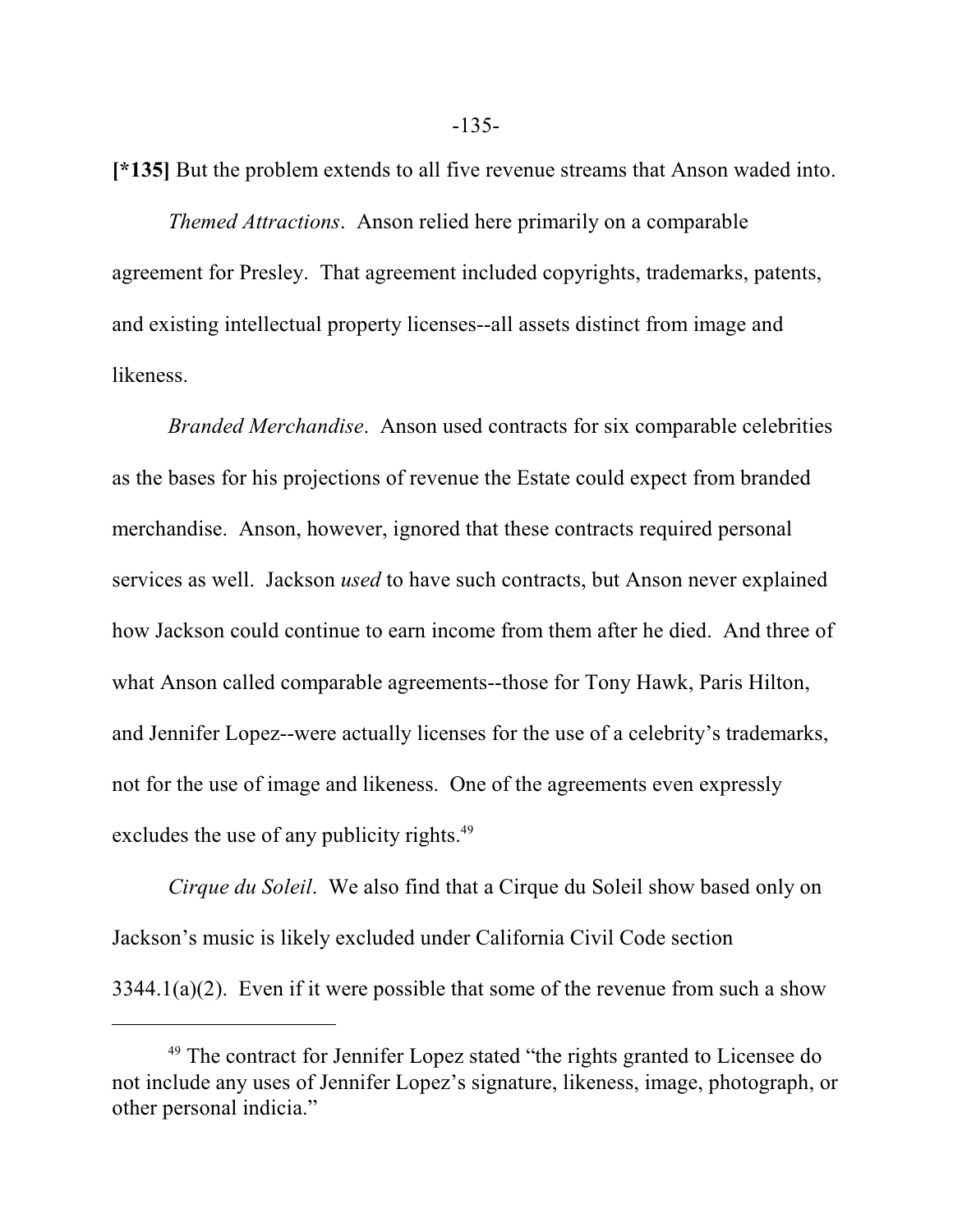**[\*136]** was properly attributable to Jackson's image and likeness, it was also attributable to the valuable copyrights that Jackson had in his compositions. Anson completely failed to distinguish the value of these two rights. Anson expressly included additional royalty pools attributable to music-publishing fees**-** he stated that since the Estate's average ownership of songs is 74%, the Estate would be entitled to receive 74% of the music-publishing royalty pool. This is completely irrelevant to a valuation of Jackson's image and likeness.

*Film*. Anson's valuation of possible revenues from a film also involved assets other than image and likeness, yet he failed to provide any information on the types of assets licensed in each film. In *8 Mile*, for example, Eminem contributed not only his image and likeness, but also his writing, acting, singing, and music--all of which likely affected his compensation. Even for films involving dead musicians, Anson assumed that image-and-likeness rights were required and were actually secured for the movie to be produced. Anson's failure to even identify this issue shows that he was not aware of, or at the least did not take into account, the limited scope of image-and-likeness rights.

The Commissioner would have us value Jackson's image and likeness to include U.S. trademarks, state or common-law trademarks, copyrights, licensing

-136-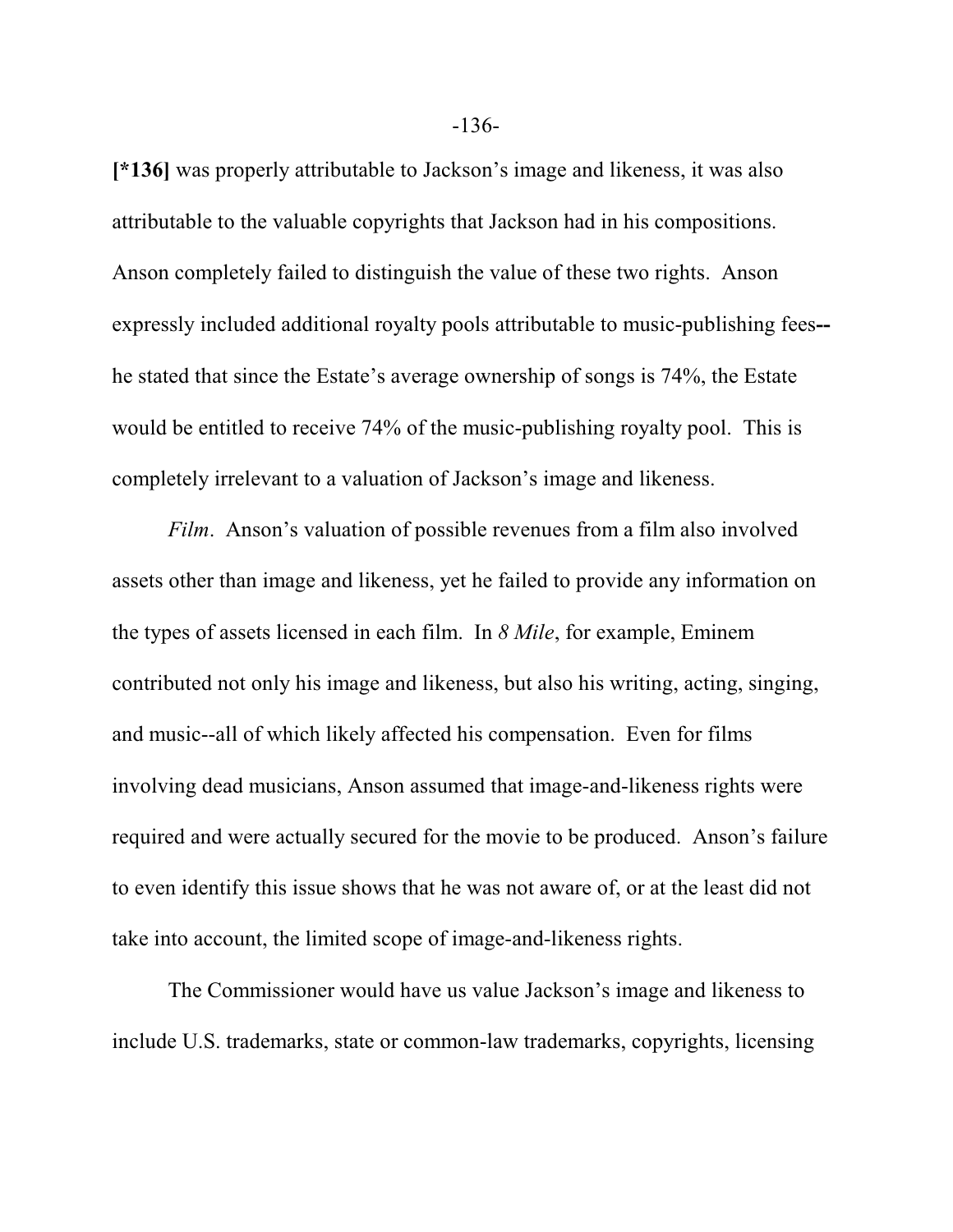**[\*137]** rights, endorsement rights, franchising rights, and international trademarks. That's not how that right is defined by California law.

We note that Anson's overbroad description of the asset he was valuing was conscious. We have his earlier draft report, in which he based his valuations solely on the image-and-likeness rights defined by California law. We conclude from this that he tried to reach a higher number by broadening the rights he valued.

This is not persuasive.

#### ii. Unforeseeable Assets

It was also not Anson's only big mistake. We also find that Anson included revenue streams that were unforeseeable *at the time of Jackson's death*. Even if these potential revenue streams were traceable to Jackson's image and likeness, they were not foreseeable when Jackson died, which means we should not include them in the Estate's gross value.

Section 20.2031-1(b), Estate Tax Regs., defines the fair market value of an estate as limited to what a buyer and seller would have reasonable knowledge of at the time of a decedent's death. Caselaw tells us to hypothesize a buyer who is reasonably informed and who asks a hypothetical willing seller for information not publicly available. Estate of Kollsman, 113 T.C.M. (CCH) at 1175.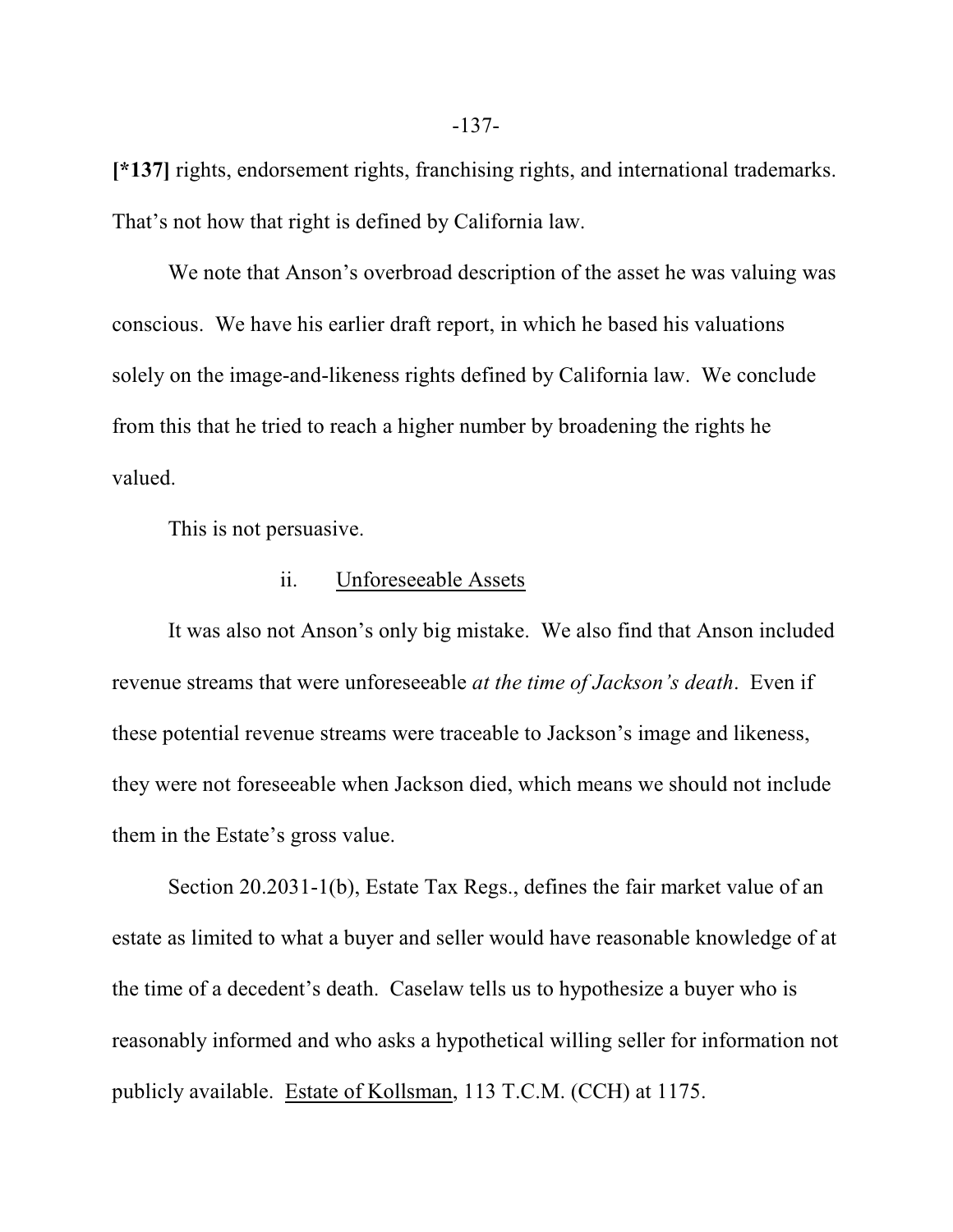**[\*138]** Foreseeability can't be subject to hindsight. Gallagher, 101 T.C.M. (CCH) at 1706. Four of the five revenue streams that Anson included in the valuation of image and likeness were unforeseeable at the time of death.

There is also the problem--entirely foreseeable at the time of Jackson's death--that his reputation as a person (not as a musician) was not in a good place. In the last 10 years of his life, he received almost no revenue related to his image and likeness despite being one of the most well-known persons on Earth. This is all to say that any projection of revenue from the use of Jackson's image and likeness--a person who the last two years of his life was so unpopular that he did not even have a Q score--should be met with skepticism. Anson simply glossed over Jackson's having been accused multiple times of the most heinous acts in his analysis of each supposedly foreseeable revenue stream.

*Themed Attractions*. The first was themed attractions and products. Anson stated this revenue stream was foreseeable because Branca boasted two months after Jackson's death that his image and likeness rivaled Presley's for earning power. We find these statements a wholly inadequate justification for projecting that anyone could reasonably foresee a Jacksonian Graceland--much less a themed hotel, golf courses, resort, residential developments, and commercial developments such as casinos, restaurants, spas, gyms, lounges, clubs, retail/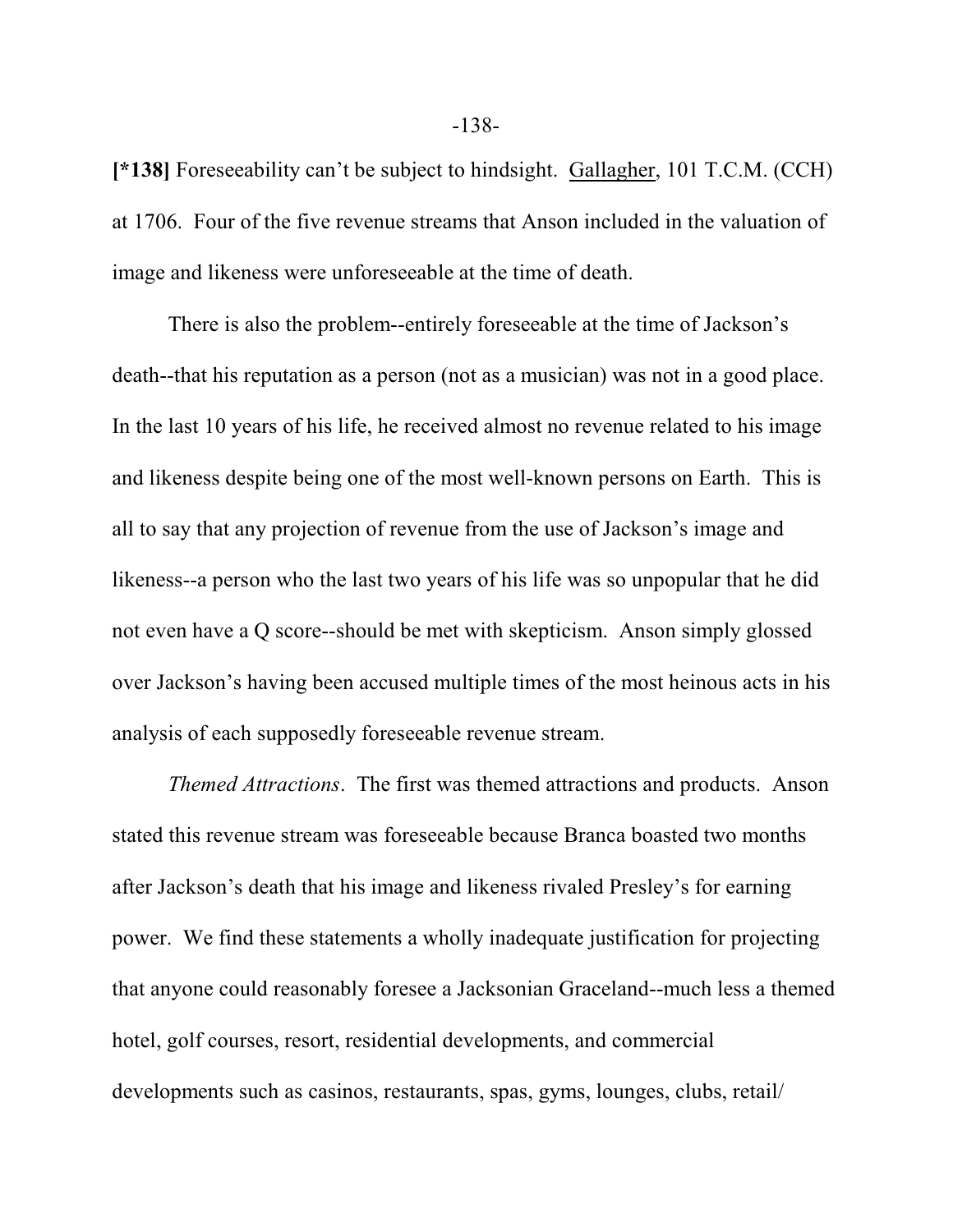**[\*139]** merchandise outlets, and entertainment attractions. The only predeath whisper of a hint that this was a possibility was a few of Jackson's passing thoughts that maybe he would buy a Las Vegas estate to operate as a museum during life and after his death it might become like Graceland.

There is a bit of evidence that Jackson had twice unsuccessfully tried to establish overseas entertainment attractions, but we find that this is not enough to make any kind of theme park foreseeable. Jackson was close to financial ruin at the time of his death. Though the successful ticket sales to the This Is It tour suggest the possibility that he was starting to get out of debt, the idea that he or his Estate could purchase a large property to be run as a museum any time soon is ridiculous.

This leaves Neverland as the sole place possible for a theme park and attraction. Anson also believed that Neverland could be used for this theme park. To any reasonable observer, however, Neverland was more of a recent crime scene than a future wonderland because of the stigma associated with the child-abuse allegations. Common sense suggests that a home owned by an alleged child molester where the alleged molestation took place would be less than an ideal spot for a theme park for children. There was also an issue as to whether, at the time of Jackson's death, Neverland Ranch would even be available to the Estate. Jackson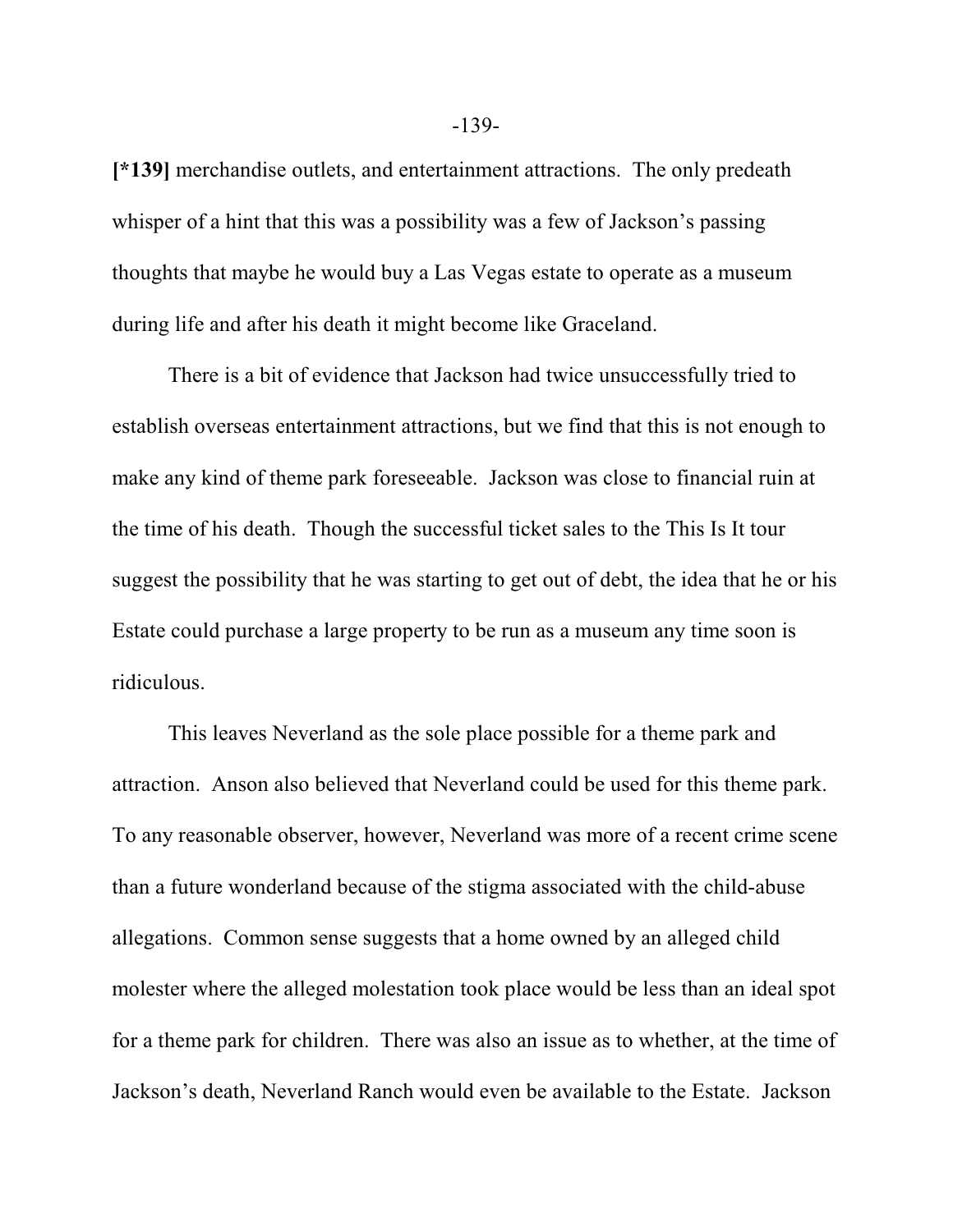**[\*140]** didn't have any personal possessions at Neverland when he died. And Neverland was owned by an LLC whose members included both Jackson and Colony Capital. Without Colony Capital's consent, the property could not be used for anything.

*Branded Merchandise*. The foreseeability of branded-merchandise sales is also a problem. Anson relied on a few predeath events to conclude that a merchandising agreement was foreseeable. Jackson was in fact in talks with Bravado about a potential merchandising deal related to the This Is It tour. But at the time of death there was no final, or even imminent, deal. This was not for lack of effort on the part of Jackson and his representatives.

Jackson's reputation at the time of his death has to play a major role in any findings about the foreseeability of a merchandising agreement as an asset, much less one that can be attributed to his image and likeness. Historical data shows that in the years before he died, Jackson had no merchandising deals despite his success in selling his music. Anson fails to adequately acknowledge this fact. Even though a great many people still liked Jackson's music, many fewer liked him as a person--which as we learned from credible testimony is a driving force behind the purchasing of branded merchandise, see supra pp. 32-33--and which caused him to not be able to market his image and likeness.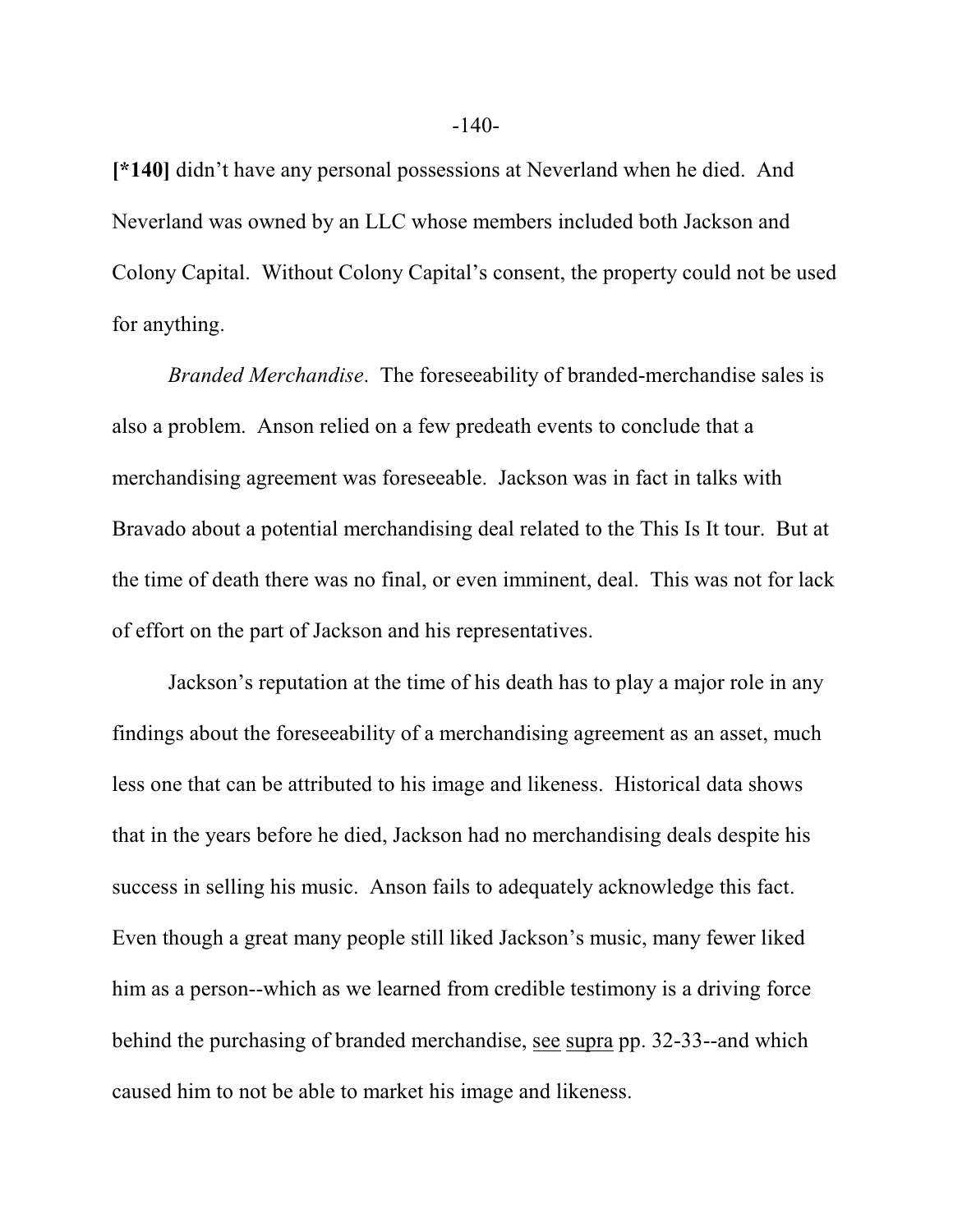**[\*141]** *Cirque du Soleil*. Even a Cirque du Soleil show was far from foreseeable when Jackson died. Anson relied on an email that described a meeting between Jackson's representative and purported Cirque du Soleil executives that was written before Jackson died. No such meeting ever occurred--Wishna only pretended to be a Cirque du Soleil representative. At no point before Jackson's death, or immediately afterward, were there any discussions of a possible Cirque du Soleil show. We find that projected revenues from a Cirque show are not part of the Estate's value.

*Film.* Jackson's contract with AEG Live did give AEG the right to produce three feature films. Jackson said two weeks before he died that he was interested in making a feature film. He apparently spoke at one time of wanting to release one movie per year for the next five years. Anson, however, assumed that there was existing footage of the rehearsals for the This Is It tour that could be used to produce a wide-release film.

We find, however, that this does not make a potential film foreseeable. Jackson did leave behind a lot of rehearsal footage. Let us even assume that some part of the revenue from such footage could be attributable to Jackson's image and likeness rather than copyrighted compositions and copyrightable performances. There would still be the problem that the footage was very raw, and needed to be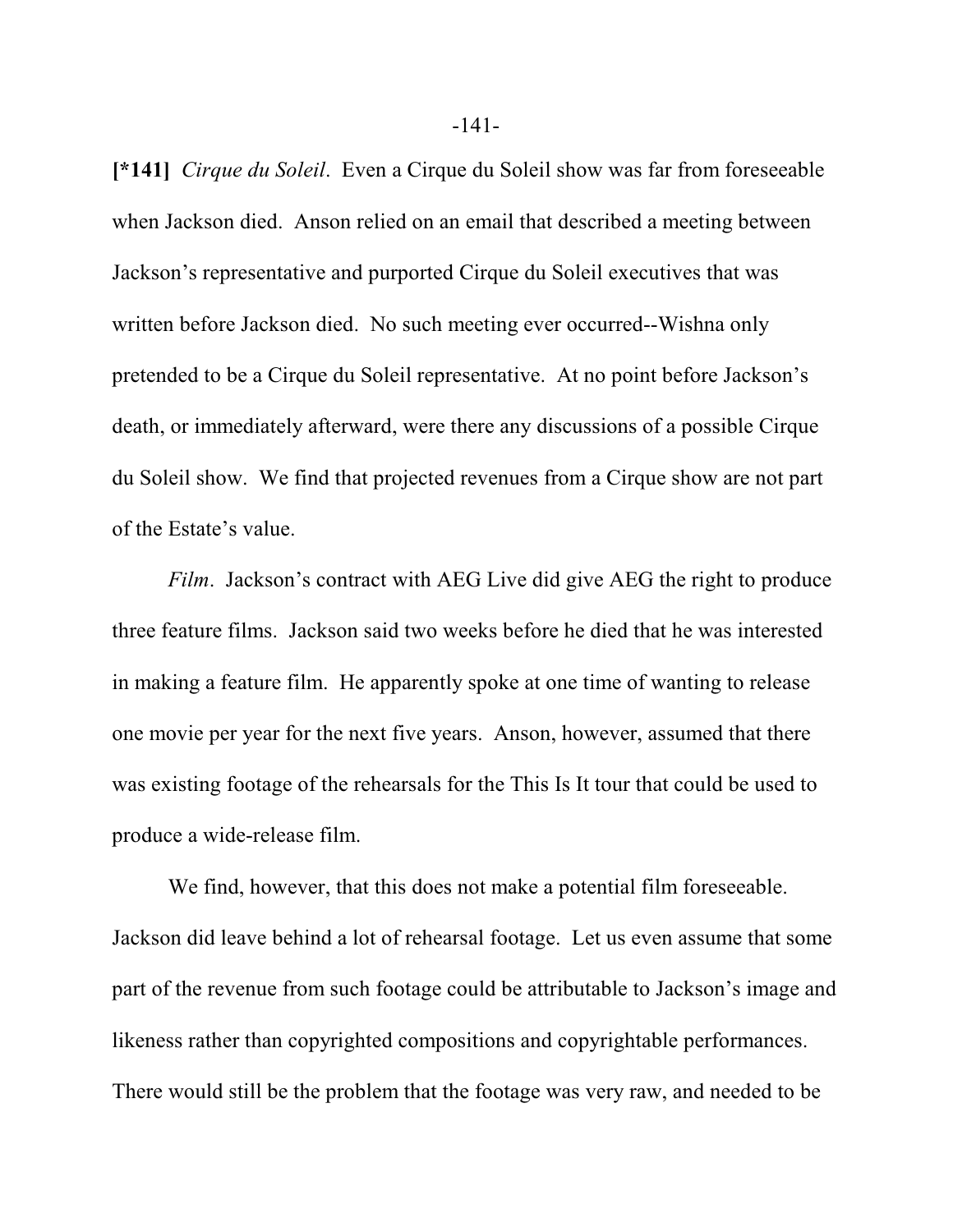**[\*142]** cooked into a film by other hands; the rights to the footage needed to be established, which was done only by the distinct talents that the managers of Jackson's estate brought to the project on their own.

And there is the same problem that lurks everywhere in our analysis of the value of Jackson's image and likeness--his poor reputation other than as an entertainer. Any projection that finds a torrent of revenue, and not just a trickle, from such a man's image and likeness--especially one who in the last two years of his life was so unpopular he did not even have a Q score--is simply not reasonable. Anson ignored this rather severe limitation.

#### iii. Faulty Calculations

The last problem with Anson's report is its math.

*Estate Expenses*. Anson failed to incorporate any expenses associated with the management of Jackson's image and likeness. CKX--the corporation that Anson relied heavily on throughout his analysis--had expenses that were 69.9% of revenue in 2008 and 68.1% in 2007. Anson incorrectly failed to include such necessary expenses in his future cashflow projections.

*Discount Rate*. Anson also failed to take a more holistic approach when he was determining the discount rate. In his analysis, Anson looked only to CKX to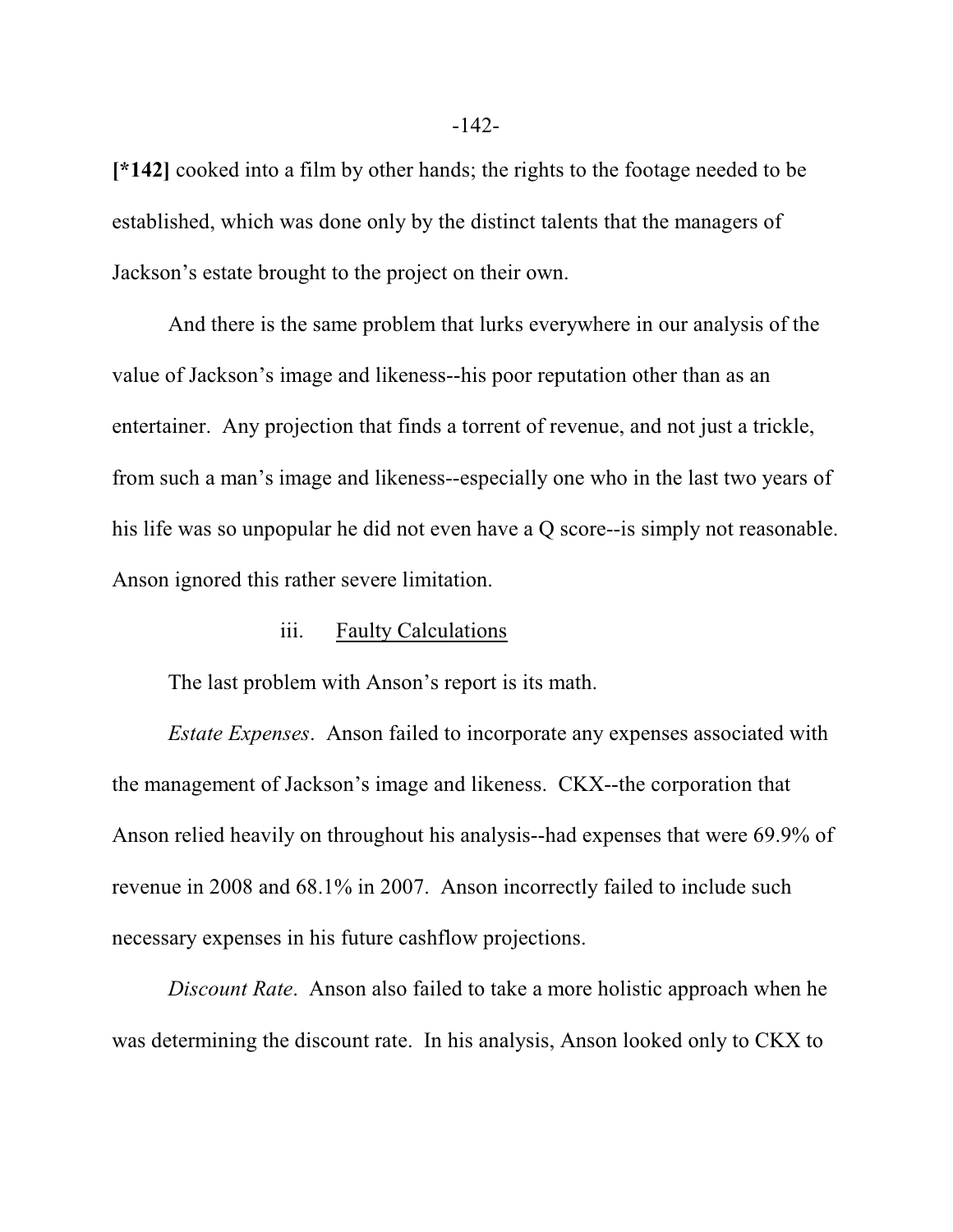**[\*143]** determine the discount rate. It is fair to ask whether CKX is a fair representative of the entire market.

There are some notable differences between CKX's business and Jackson's image and likeness. One big difference is that CKX had other sources of revenue such as *American Idol*, its attendant music rights, and a talent agency. It also makes money from licensing and merchandising, music and television, artist management, themed attractions, and live events. These revenues are not small and are a much bigger part of its income than revenues from celebrities' images and likenesses. Relying on CKX alone for a discount rate was a misstep.

There were also some serious problems with Anson's analysis of the individual opportunities he chose to value.

*Themed Attractions*. Anson relied too heavily on the Presley agreement for guaranteed minimum royalties in his calculations of projected revenue from themed attractions. He projected \$169 million in royalty payments.<sup>50</sup> But the Presley estate earned only \$9 million from that contract--the first guaranteed payment (which was received late). The deal was a flop--by March 2009 it was terminated with no further payments. Using the full potential value of this

<sup>&</sup>lt;sup>50</sup> This was based on the original contract's guaranteed minimum annual payments over 10 years: \$9 million in years 1-3, \$18 million in years 4-6, and \$22 million in years 7-10.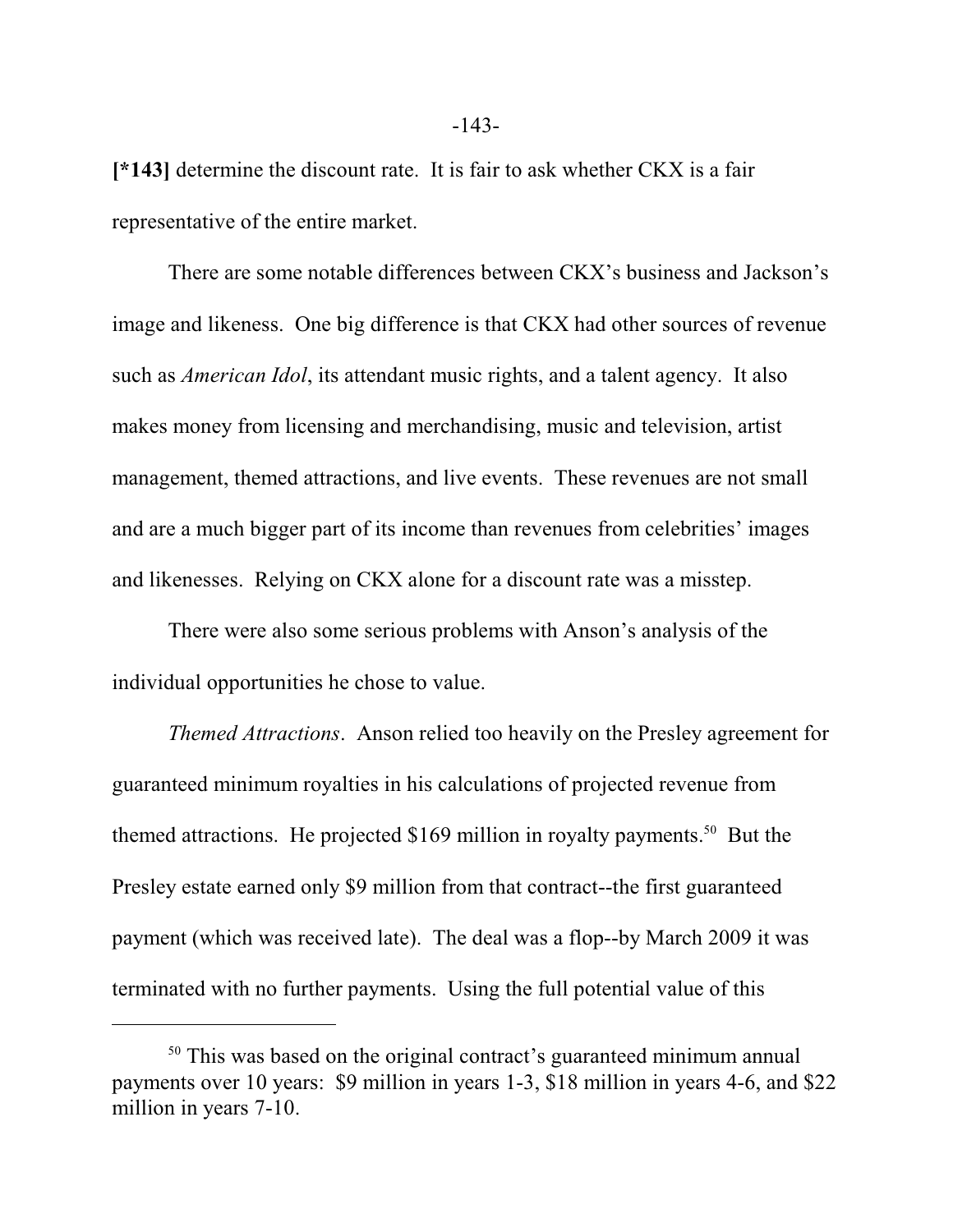**[\*144]** agreement--of which only \$9 million was ever actually paid--as the basis for projections of foreseeable revenues of Jackson's own image and likeness was unreasonable.

*Branded Merchandise*. The celebrities Anson used to calculate foreseeable revenue from branded merchandise were anything but comparable. Five of the six were still alive. Anson asserts that the advantages and disadvantages of a live client net out--but that can't be true. Living celebrities can package their images and likenesses with personal service to increase their marketability--an advantage denied to the dead. And Anson completely ignored Jackson's lack of merchandising deals for years before he died.

*Cirque du Soleil*. Anson relied on five comparable shows for his projections of this revenue. This was misleading. At the time Jackson died, there had been only one Cirque du Soleil show built around the music of an artist- *The Beatles LOVE* show.<sup>51</sup>

*Broadway Musical*. Anson's revenue projections from this "opportunity" fails to address how overall revenue of a show relates to image-and-likeness rights. Anson relies on the actual Nederlander agreement (which is itself a

<sup>&</sup>lt;sup>51</sup> In 2010 there was a Presley-themed show, but this was after Jackson's death.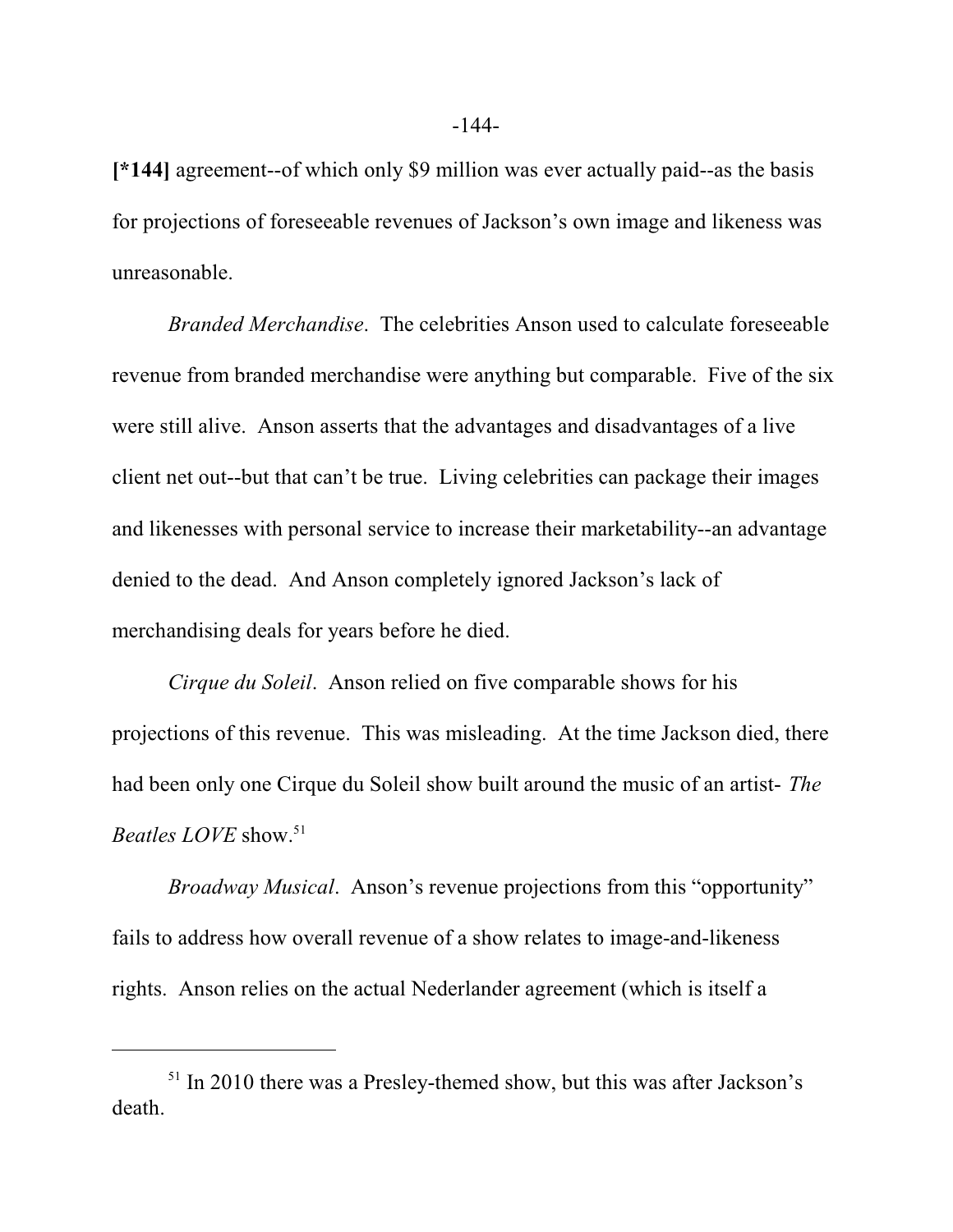**[\*145]** problem since its terms were reached only after Jackson died), but that agreement specifically stated that the royalty rate owed to the Estate was for Jackson's *composition* rights--not use of his image and likeness. Anson didn't even mention this, but included these streams in his projections.

Anson's analysis--quite apart from the taint of his perjury--is unreliable and unpersuasive. It doesn't value the correct asset, it includes unforeseeable opportunities, and it reflects faulty calculations.

#### 2. The Estate's Expert

Fishman's analysis--though we don't agree with it in all respects--is much closer to reality. Fishman gave proper weight to the effect that the allegations had on Jackson's ability to market his image-and-likeness rights during his lifetime up until his death. He recognized that, despite selling tens of thousands of tickets for the This Is It tour, Jackson was unable to successfully market his image and likeness even for tour merchandise.

We do find it reasonable for Fishman and Roesler to look not only at the 10 barren years that preceded Jackson's death. By going back 30 years, but weighting recent years more heavily, Fishman and Roesler gave a nod to the fact that Jackson was one of the most well-known people on earth while also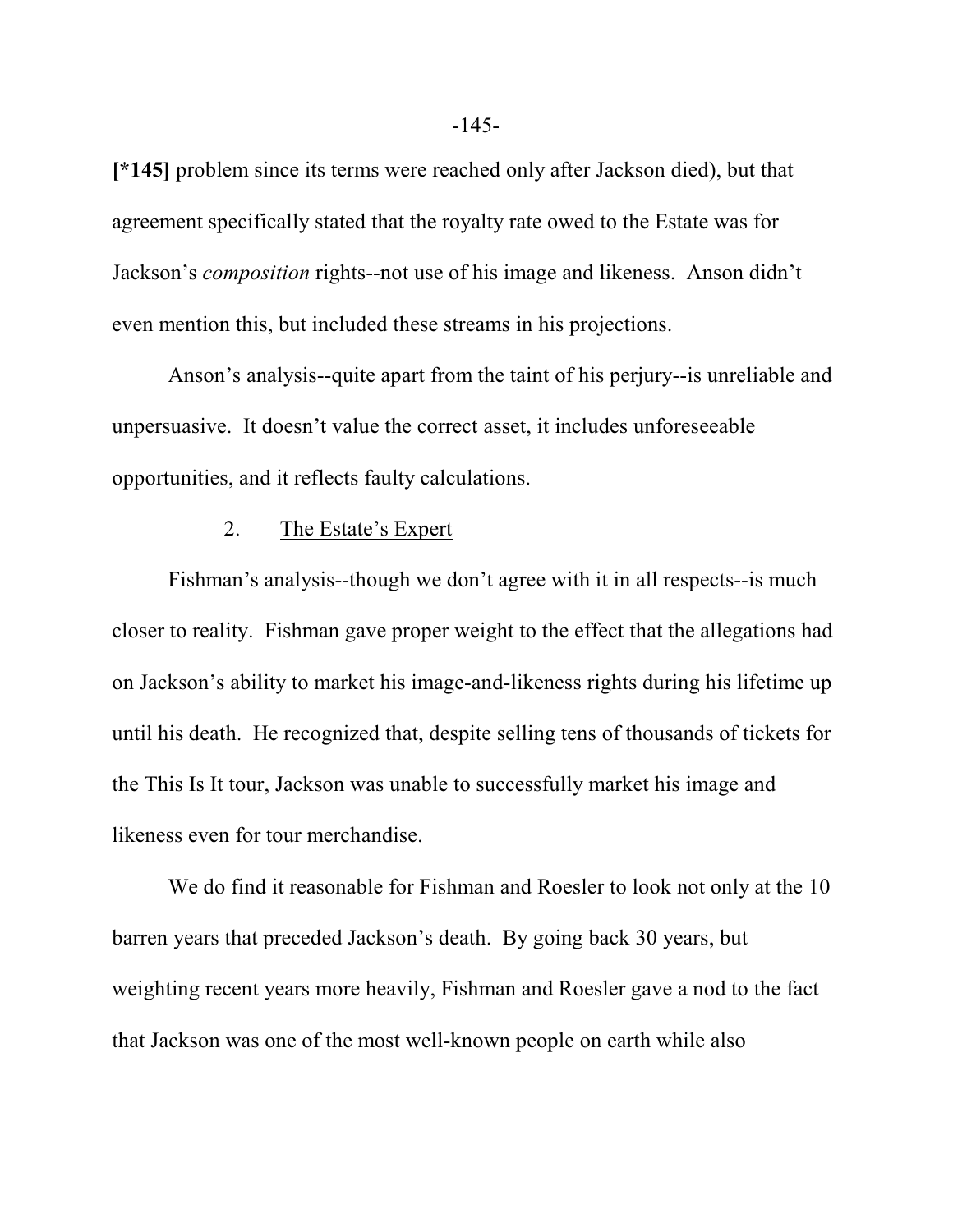**[\*146]** recognizing that Jackson could not market his image and likeness during the last years of his life.

We are also satisfied with Roesler's confirmation of his revenue projection. Despite Jackson's reputation, Roesler projected its value as second only to that of Marilyn Monroe. We agree with Roesler that at the time of death, Jackson's rights were not worth more than hers. Though Jackson was more famous than Monroe, Monroe's reputation was unburdened by allegations of child abuse. Anson took issue with these comparisons, but Roesler used them simply as a check, not as primary data for his revenue projections.

We also appreciate Roesler's holistic analysis of revenue projections. Roesler considered factors beyond historical data such as Jackson's reputation, his Q score, and the limits of image-and-likeness rights. We find that his analysis accurately captured many of the issues surrounding Jackson's image and likeness. The Estate's experts also accounted for a postdeath spike, which because of the marketability issues had a limited effect. We agree with Roesler that it is reasonable to predict that revenues would peak in year 3, then decline at a rate of 10%-17% from years 4 to 10, and then decrease 5% every year for the remaining life of Jackson's statutory image-and-likeness right.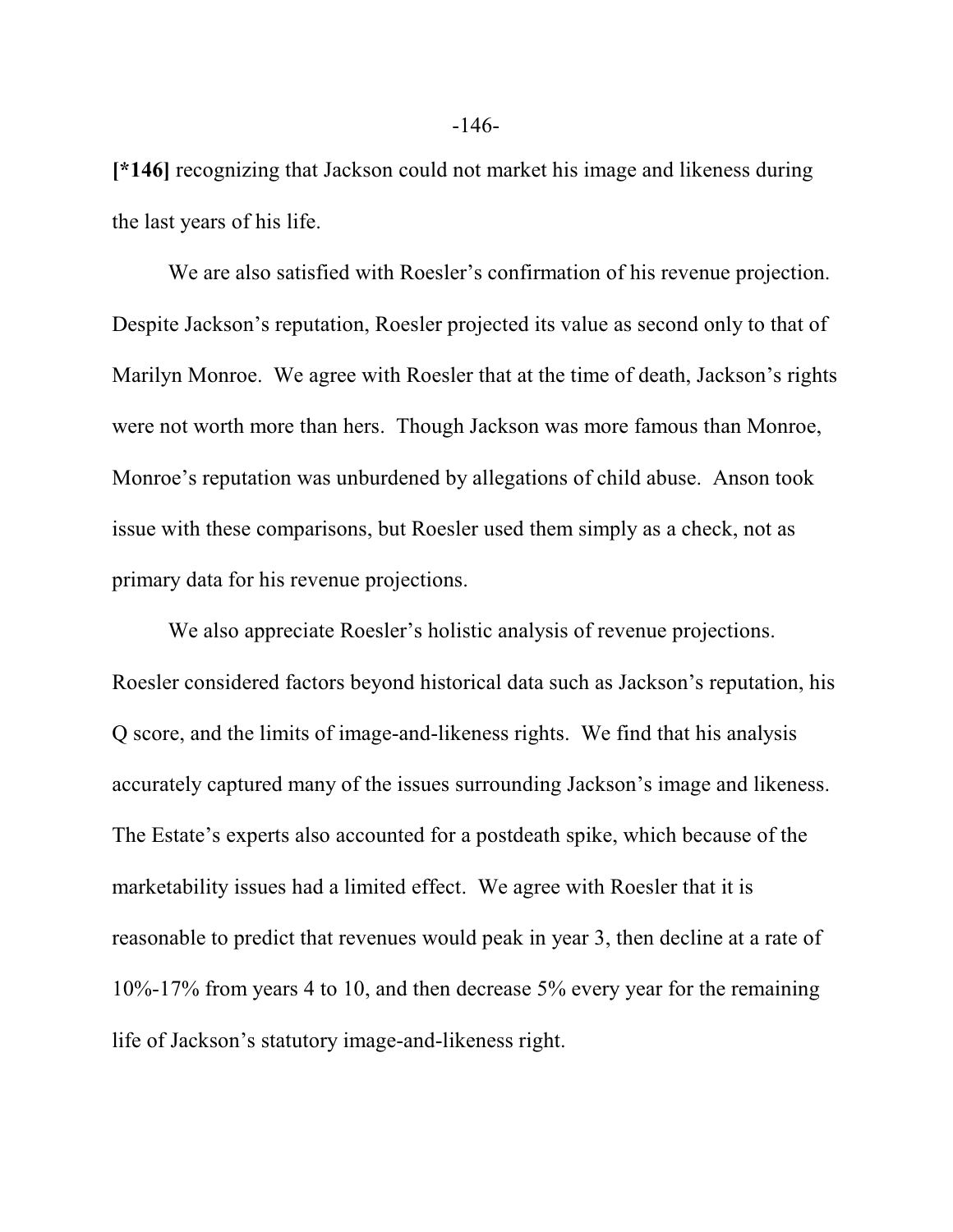**[\*147]** We also agree with Fishman's estimates of the future expenses of managing Jackson's image-and-likeness rights. They too are reasonable, and we have no cause to stray from his expert opinion on this point either. (The one major adjustment we make is the discount for tax affecting. As we discussed above, we will not tax affect in this case. See supra p. 82.)

Our only other quibble is with Fishman's method of discounting future income back to present value. For the amounts projected in years 11-70, rather than simply projecting each year back to the date of death, Fishman projected revenue from years 11-70 back to year 10. Then in a separate calculation he further discounted this subtotal back to the date of death. Fishman did not explain why he chose to calculate present value this way.

#### 3. Our Calculations

We begin our own calculation.<sup>52</sup> We start with Roesler/Fishman's 10-year projected revenue stream. We adopt Fishman's estimate of the expenses of administering Jackson's image and likeness. We also agree that the Estate would need to spend a significant amount of money to rehabilitate Jackson's image.

 $52$  For all three assets, some of our calculations appear to be off by a small amount. This is because of the rounding function in Excel. For example, the numbers 10.3 and 11.3 would be rounded down and appear as 10 and 11. But when they are added together, we get 21.6, which is rounded up and appears as 22.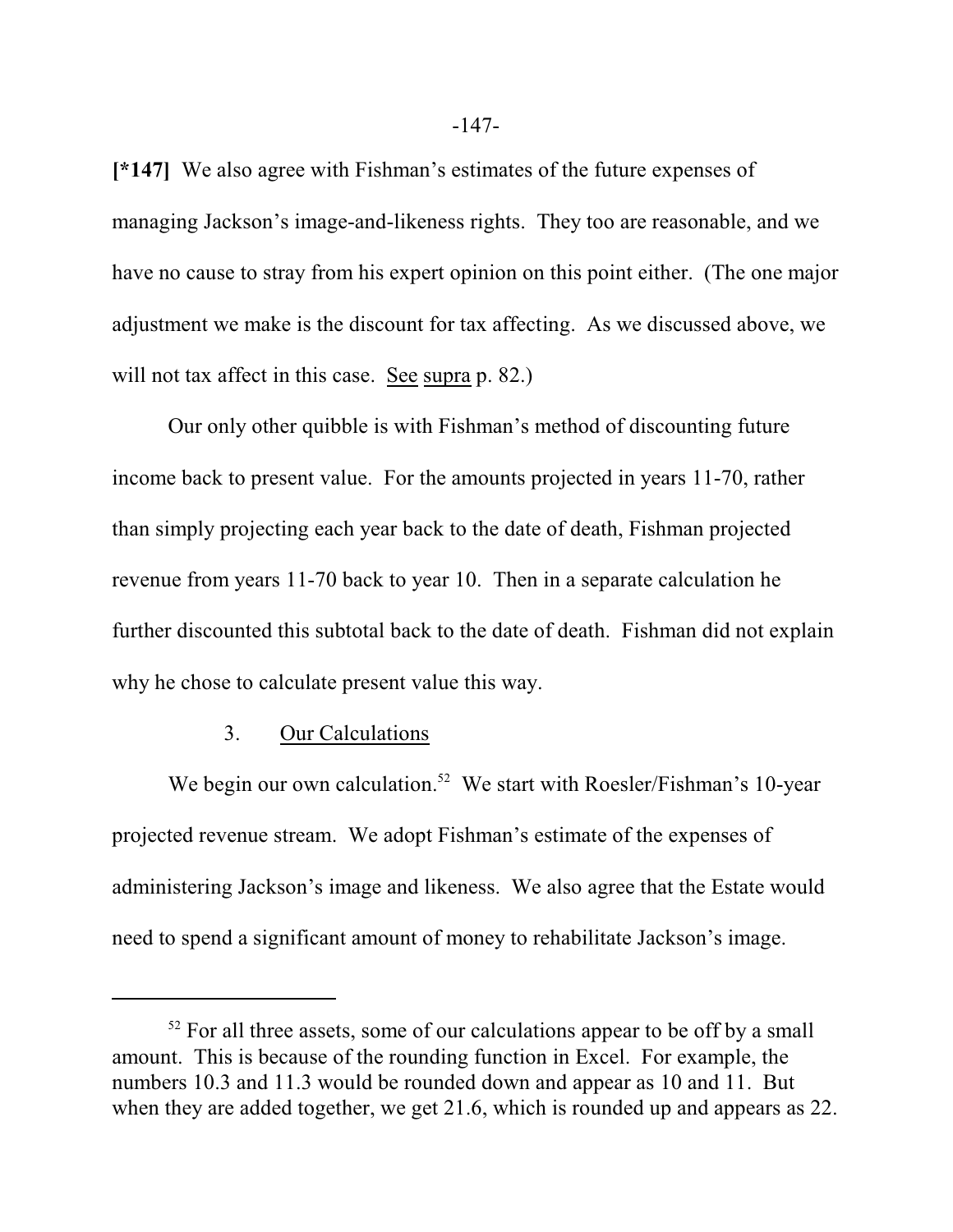**[\*148]** We project revenue and expenses separately for the first 10 years, then decrease net income by 5% each year for years 11-70. We will not tax affect. We will use a discount rate of 15.4%--the same as Fishman's.<sup>53</sup> Rather than discounting years 11-70 back to year 10 and then again discounting this entire amount back to the date of death, we will discount each year back to the date of death. With these adjustments (which include rounding numbers) we conclude that the value of Jackson's image and likeness at the date of death was just over \$4.1 million.<sup>54</sup> To summarize:

<sup>&</sup>lt;sup>53</sup> We note that Fishman's rate takes the tax rate into account when determining the cost of debt. Though we disregard tax affecting, we believe that 15.4% is still a reasonable discount rate.

<sup>&</sup>lt;sup>54</sup> We will also use the midyear convention, as Fishman did. "This assumption approximates the value that would be calculated from receiving cash flows evenly throughout the year," see Laro & Pratt, supra, at 177-78, which we find is more accurate in the valuation of these assets.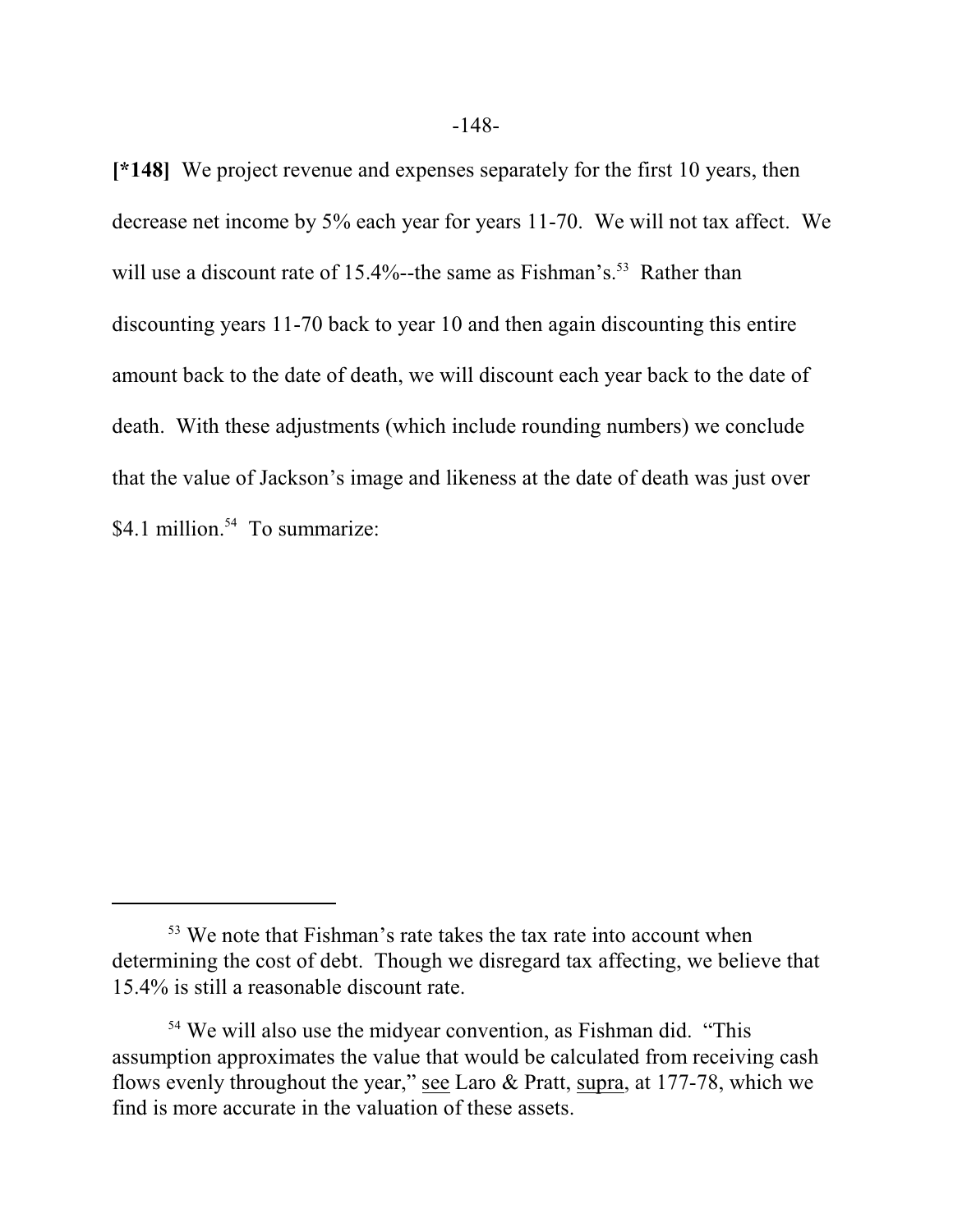|--|

| $[ *149]$<br>Year | Revenue     | Expenses    | Projected<br>income                            | Discount<br>rate | Projected<br><b>PV</b> |
|-------------------|-------------|-------------|------------------------------------------------|------------------|------------------------|
| $\mathbf{1}$      | \$2,500,000 | \$1,740,000 | \$760,000                                      | 15.4             | \$707,474              |
| $\overline{2}$    | 2,750,000   | 1,890,000   | 860,000                                        | 15.4             | 693,729                |
| $\overline{3}$    | 3,000,000   | 2,040,000   | 960,000                                        | 15.4             | 671,053                |
| $\overline{4}$    | 2,750,000   | 1,890,000   | 860,000                                        | 15.4             | 520,929                |
| 5                 | 2,500,000   | 1,740,000   | 760,000                                        | 15.4             | 398,922                |
| 6                 | 2,250,000   | 1,590,000   | 660,000                                        | 15.4             | 300,201                |
| $\overline{7}$    | 2,000,000   | 1,440,000   | 560,000                                        | 15.4             | 220,724                |
| 8                 | 1,750,000   | 1,290,000   | 460,000                                        | 15.4             | 157,114                |
| 9                 | 1,500,000   | 1,140,000   | 360,000                                        | 15.4             | 106,550                |
| 10                | 1,250,000   | 990,000     | 260,000                                        | 15.4             | 66,683                 |
| Subtotal          |             |             |                                                |                  | 3,843,378              |
| Years             |             |             | Discounted<br>by $5\%$<br>from the<br>previous |                  |                        |
| $11 - 70$         |             |             | year                                           | 15.4             | 310,533                |
| Total             |             |             |                                                |                  | 4,153,912              |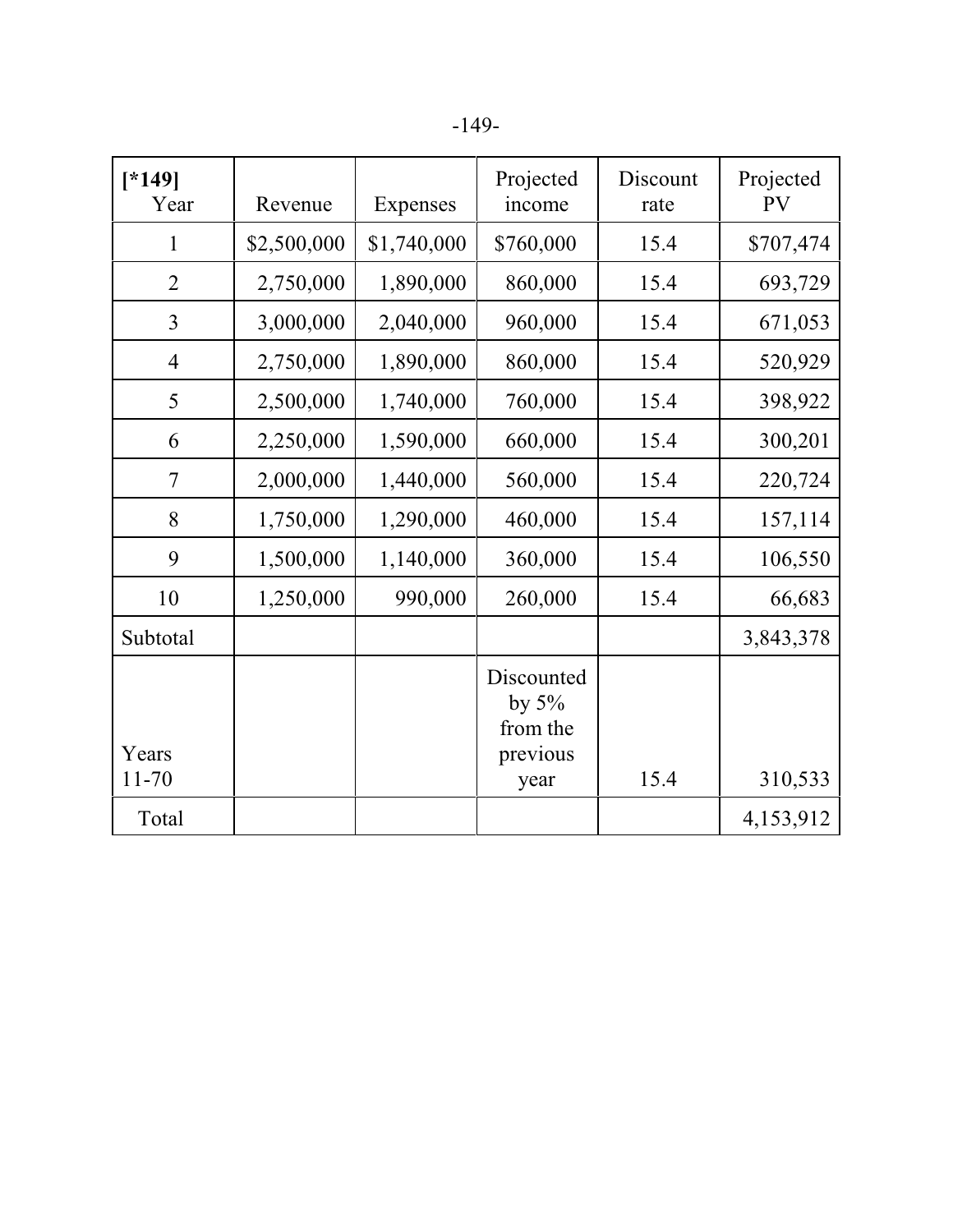### **[\*150]** VII. New Horizon Trust II and Sony/ATV

The second asset at issue--NHT II--is a Delaware trust in which Jackson held his 50% interest in Sony/ATV.

#### A. The Asset

Sony/ATV's origin lay in Jackson's decision in the mid-1980s to begin buying music compositions, and especially his key decision to buy the ATV Music Publishing Catalog--the catalog that contained at least 175 Beatles songs--in 1985. Ten years later, Jackson had merged this catalog with Sony's publishing business to form Sony/ATV. The operating agreement gave both members a 50% interest and entitled both to equal numbers of appointments to a board that had the power to approve major decisions.

From 1998 to 2007, as we've already found, Jackson borrowed against his interest in this company. Whenever he had to get Sony's approval to use his interest as security, Sony squeezed him with amendments to the operating agreement. The vise grew especially tight in 2006 when Sony conditioned its approval on Jackson's agreeing to sell 50% of his interest (i.e., 25% of Sony/ATV) at a value capped by a formula. In 2007, Jackson transferred his interest in Sony/ATV to NHT II. The trust, after refinancing by Barclays, held \$300 million

#### -150-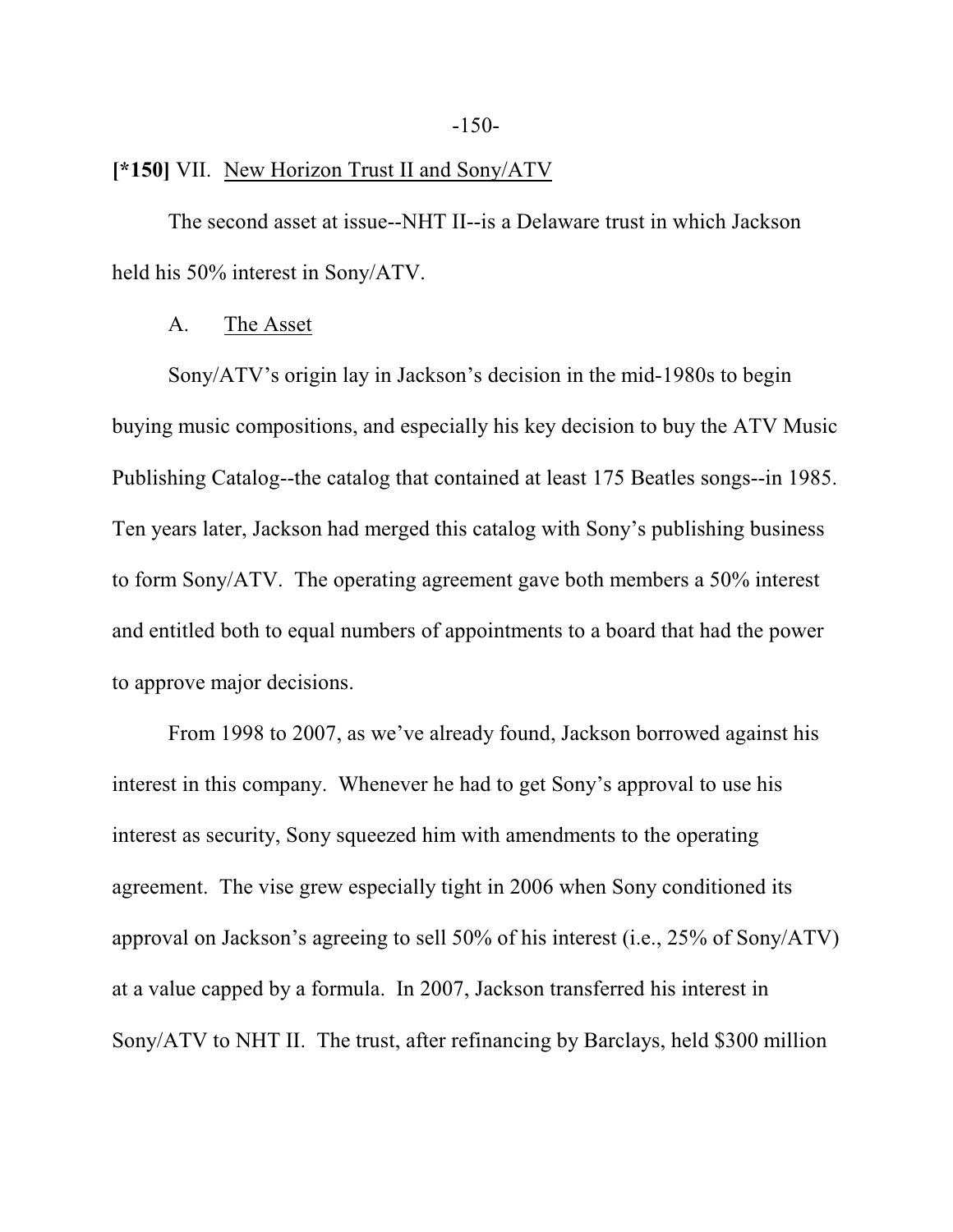**[\*151]** of debt, and Jackson agreed to redirect his distributions from Sony/ATV to an interest-reserve account.

#### B. The Experts' Opinions

#### 1. The Commissioner

The Commissioner again relied on Anson, who first valued Sony/ATV as a whole, then calculated the value of Jackson's interest. Anson used both the income and market approaches and gave equal weight to both methods.

### i. Market Approach

Anson's market analysis rested on a key decision that he made at the start--to value Sony/ATV as a music catalog, and not a music-publishing company. Once he made this decision, he believed the market approach was viable because at the time of Jackson's death there was an active market for music catalogs. These catalogs are normally traded at a multiple of net publisher's share (NPS). NPS is gross income less administration fees, royalties due to writers, and direct expenses. Anson used NPS in his market-approach analysis.

*Market Multiple*. Anson's first step was to figure out the market multiple- what multiple of NPS would a hypothetical buyer pay for Sony/ATV. Anson believed that there was an active market around June 2009 for music catalogs despite the lingering effects of the October 2008 panic. He analyzed seven catalog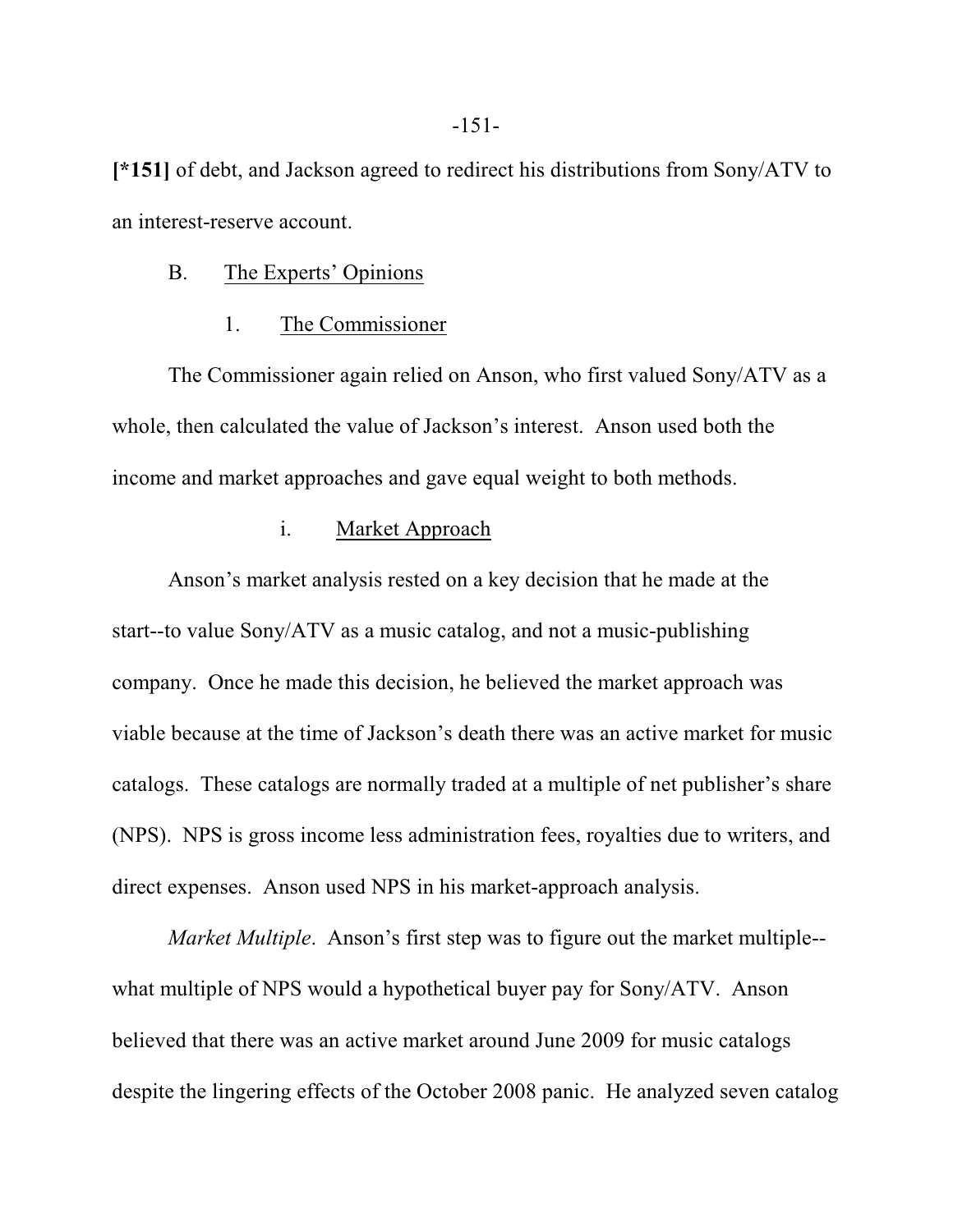[\*152] sales<sup>55</sup> to determine an appropriate market multiple. The dates of these transactions ranged from 2006 to 2011, and they yielded NPS multiples between  $7.81*$  and  $11.84*$ . After describing these seven comparable transactions, Anson concluded that he should use the median multiple of 10.7.

*NPS Value*. Anson next needed to compute Sony/ATV's NPS. He first used Sony/ATV's financials from March 31, 2005, through March 31, 2009. He excluded a \$32.3 million payment to Sony/ATV that it received in settlement of a class action suit against Napster in the company's 2009 fiscal year. Anson believed this was a one-time payment that a rational investor would not expect to recur, and he excluded its effect from his analysis.

Since the financials ran only through March 31, 2009, Anson needed to estimate Sony/ATV's NPS between April 1 and June 25. He relied on the company's historical growth rate between 2005 and 2007, because he thought the company's unusually high growth in 2008 was an anomaly that was also unlikely to recur. This average was 3.6%. Anson then determined the partial-year growth

<sup>&</sup>lt;sup>55</sup> Anson excluded the sale of EMI Music Group--a very large catalog--as a distress sale.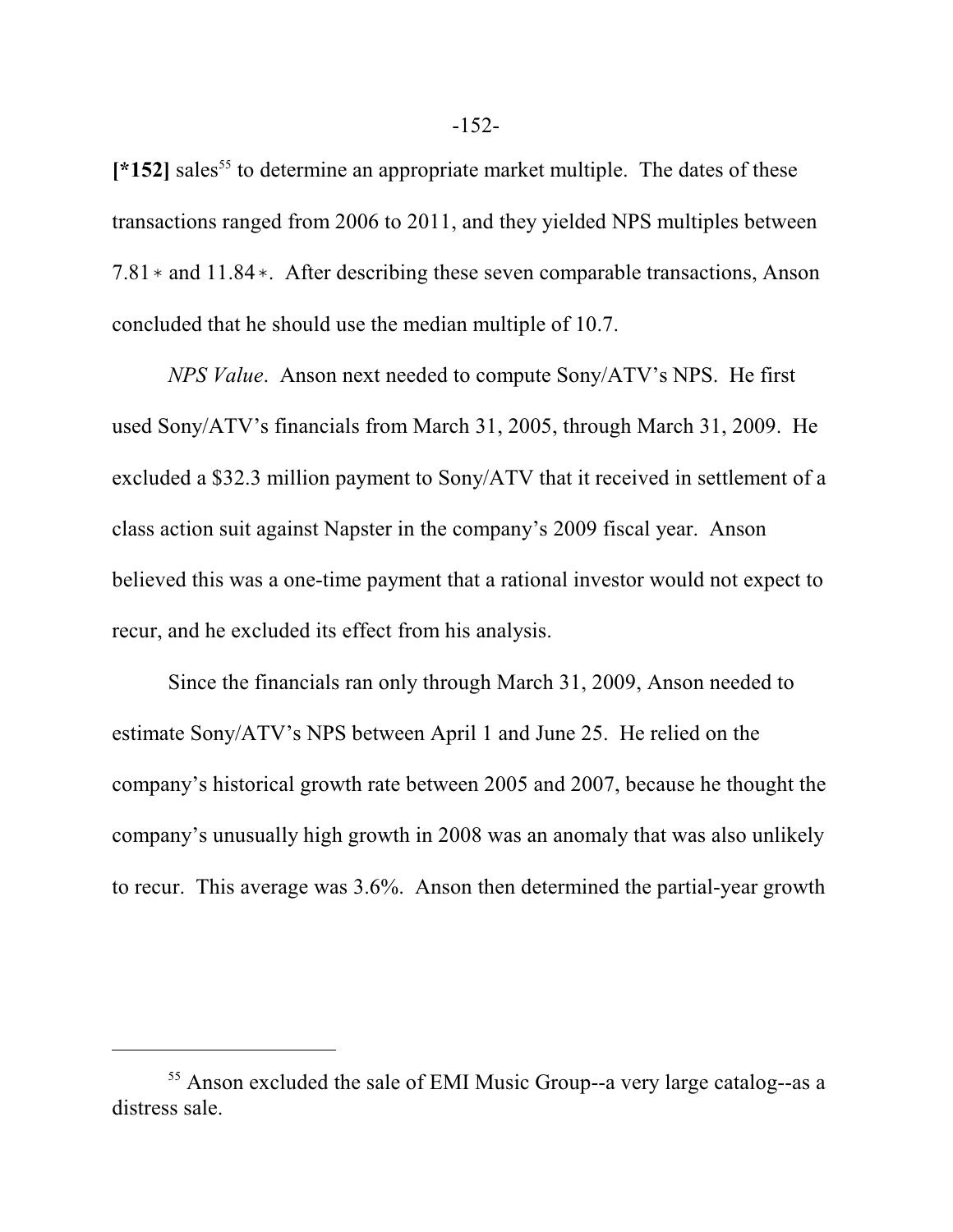**[\*153]** rate of 0.8% based on the number of days between April 1 and June 25,

2009--86 days. The following chart from his report summarizes his calculation: 56

| (a) Fiscal Year 2009 NPS                                      | \$190,216,000 |
|---------------------------------------------------------------|---------------|
| (b) NPS growth rate                                           | $3.6\%$       |
| (c) NPS partial year growth                                   | $.8\%$        |
| (d) Days between April 1 and June 25                          | 86            |
| (e) Fraction of year                                          | 23.6%         |
| (f) Estimated NPS April 1 to June 25<br>$(a*e)*(1+c)$         | \$45,190,969  |
| NPS from June 25, 2008 to June 25,<br>2009<br>$(f)+(a*(1-e))$ | \$190,588,952 |

Anson then multiplied the NPS by the market multiple. This gave Sony/ATV a fair market value of more than \$2 billion before deductions. Anson relied on Sony's own numbers as of March 2009 to find that Sony/ATV had debt of more than \$755 million. Plug them in, and one gets a net enterprise value:

<sup>&</sup>lt;sup>56</sup> The arithmetic for both the part- and full-year is incorrect, but by less than \$100,000.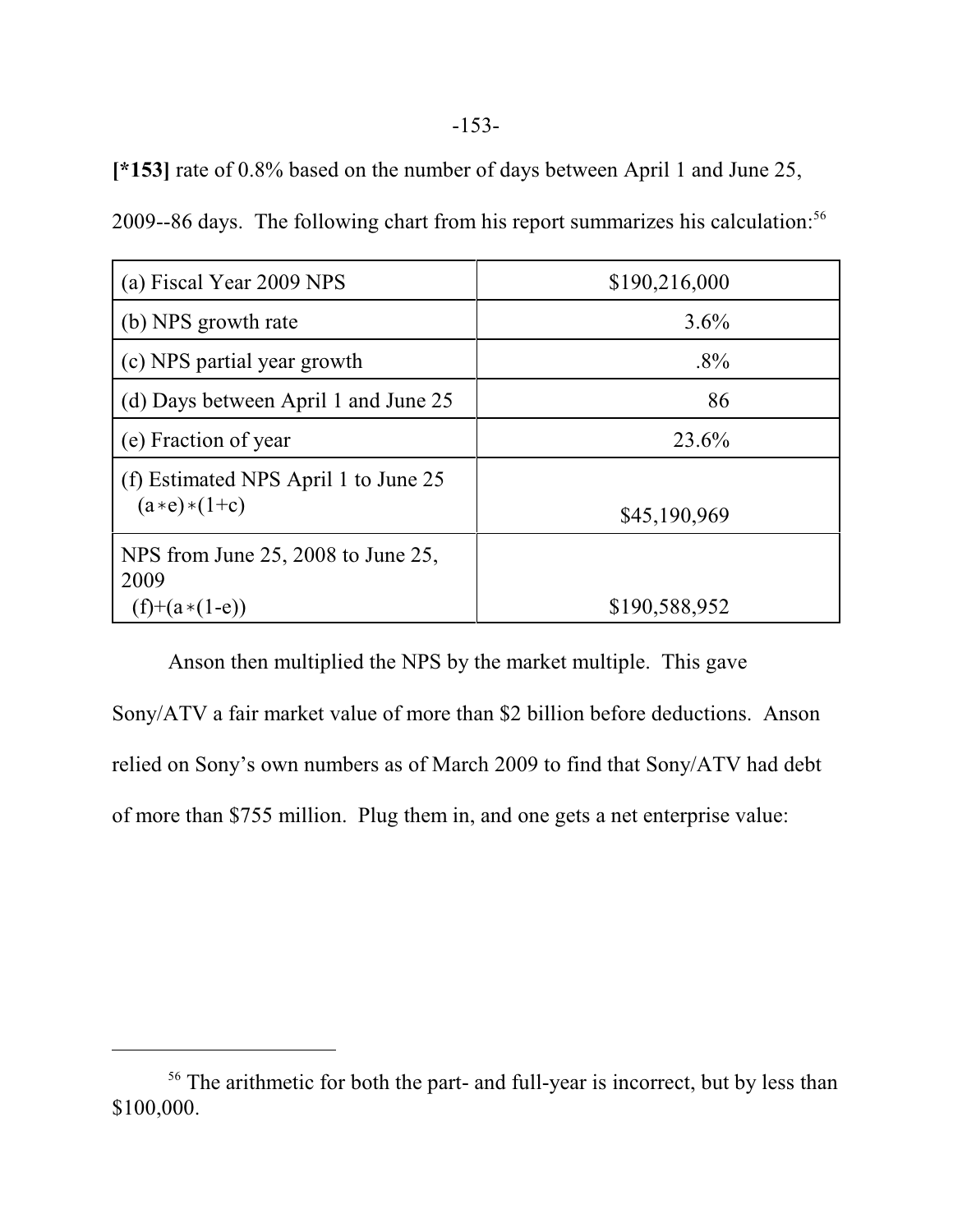| Sony/ATV NPS<br>$[ *154]$ | \$190,588,952     |
|---------------------------|-------------------|
| Market multiple           | $10.70*$          |
| Total Sony/ATV value      | \$2,038,473,140   |
| Less debt                 | $(\$755,300,000)$ |
| Sony/ATV net value        | \$1,283,173,140   |

*Jackson's Share of Sony/ATV*. Next, Anson needed to value Jackson's 50% share. This calculation was more difficult than just halving Sony/ATV's net value because Anson had to take into account Sony's right to buy Jackson's interest at a capped price. He did so by calculating separate values for the 50% of Jackson's interest that was *affected* by Sony's option to purchase and for the 50% of Jackson's interest that was *unaffected* by Sony's option to purchase.

His calculation of the value of the unaffected interest was easy--25% of the net value of Sony/ATV. To value the other interest, Anson needed to determine Sony's option price. (A hypothetical rational buyer would presumably not pay full price for the part of Jackson's interest if Sony could immediately buy it away at a lower amount.)

Using Sony's own data Anson calculated the option price at \$229.7 million. Anson then combined both of Jackson's interests: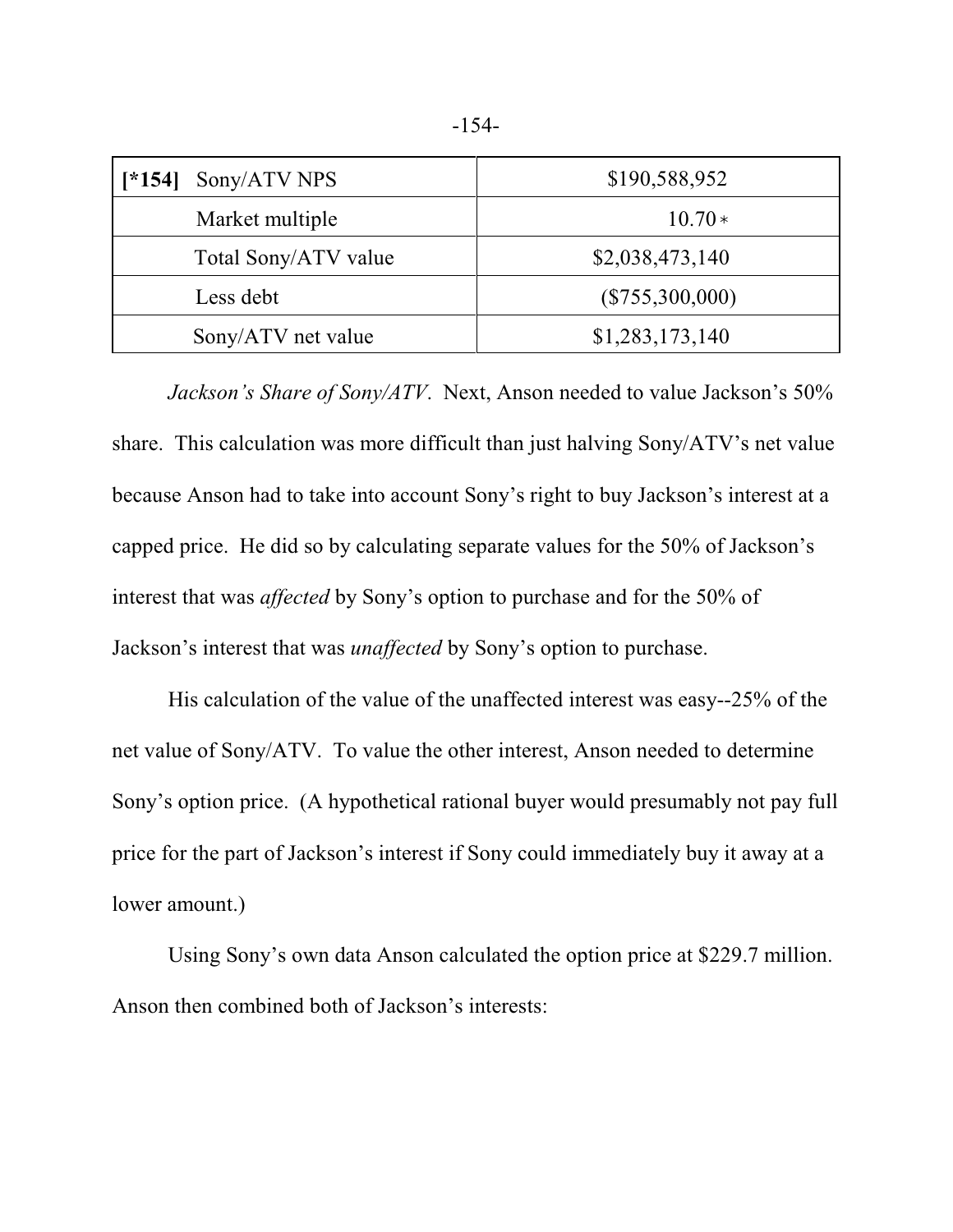| [*155] Sony/ATV net value                                     | \$1,283,173,140 |
|---------------------------------------------------------------|-----------------|
| Estate's unaffected 50% interest                              | 320,793,285     |
| Estate's affected 50% interest<br>(subject to the option cap) | 229,675,000     |
| FMV of Jackson's interest in<br>Sony/ATV                      | 550,468,285     |

*NHT II's Value*. Once Anson had calculated the value of Sony/ATV, he was easily able to calculate the value of NHT II by adding in the value of the trust's other assets and liabilities.

| Assets:                              |               |
|--------------------------------------|---------------|
| Cash equivalents                     | \$14,837,303  |
| Accrued interest                     | 84            |
| Estate's 50% interest in<br>Sony/ATV | 550,468,285   |
| Total assets                         | 565, 305, 672 |
| Liabilities:                         |               |
| Barclays capital note                | 300,000,000   |
| Accrued interest                     | 1,604,896     |
| Barclays capital swap                | 14,893,017    |
| <b>Total liabilities</b>             | 316,497,913   |
| FMV of NHT II                        | 248,807,759   |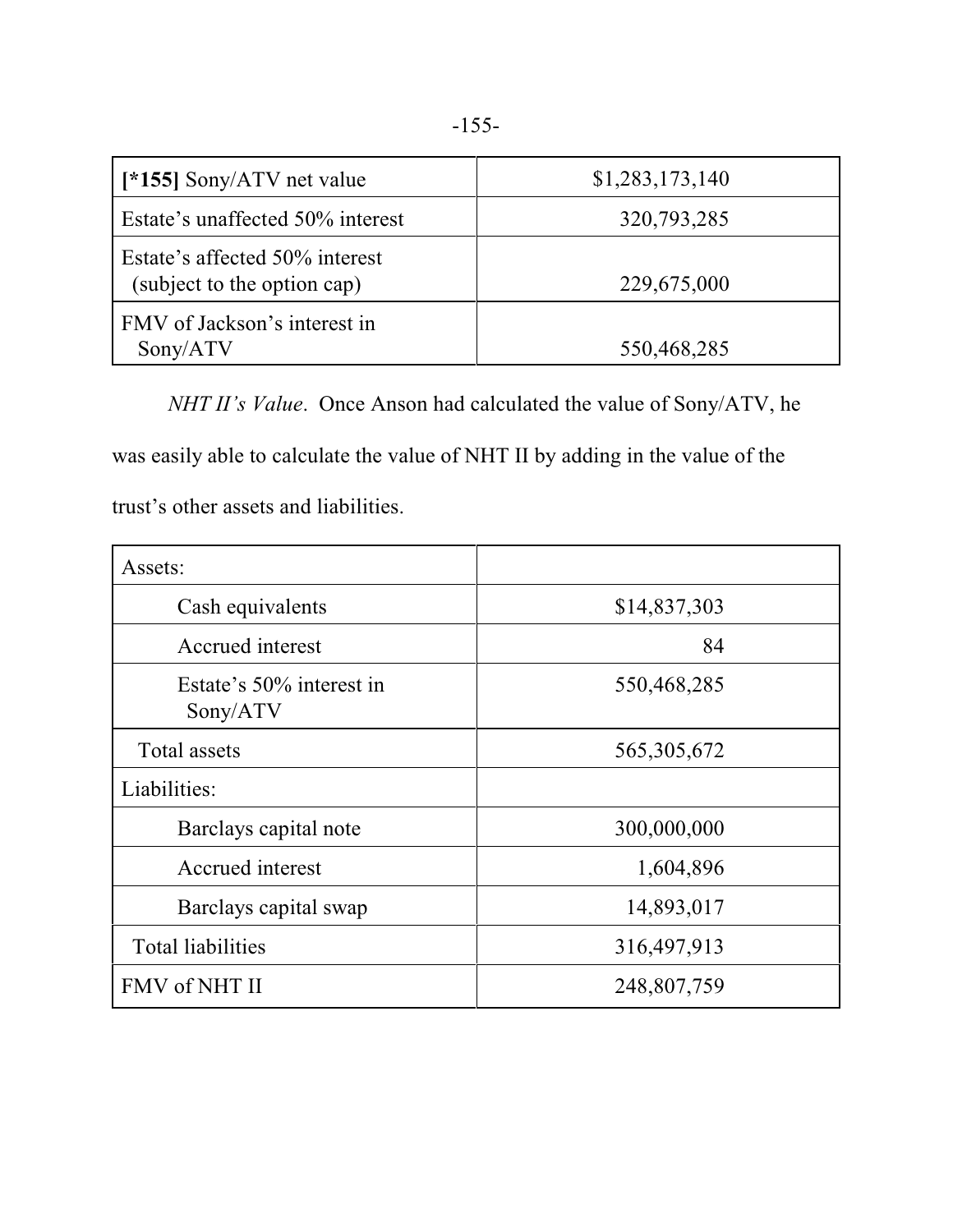## **[\*156]** ii. Income Approach

Anson also used the income approach--specifically the DCF method. This required him to determine a discount rate and project Jackson's revenue from Sony/ATV.

*Discount Rate*. Anson calculated his discount rate using WACC. He chose to rely for many of his inputs on the financials of a company named Vivendi, which was an active buyer of music catalogs around 2009. He decided that the cost of debt would be 4.62%. For the cost of equity he used the capital-asset pricing model. He started with the 20-year U.S. Treasury rate of 4.31% as the risk-free rate. He got a market-risk premium of 6% from Duff & Phelps. Anson then took Vivendi's actual historical beta of 1.26. This yielded a cost of equity equal to 11.84%. Anson then plugged these into Vivendi's capital structure of 29.47% debt and 70.53% equity. Anson didn't tax affect. This led to a discount rate of 9.72%.

*Revenue Projections*. Anson projected future cashflows from Sony/ATV's own historical financials. His starting point was Sony/ATV's NPS as of March 2009. Anson assumed a growth rate in NPS of 3.6%, which was the historical growth rate for Sony/ATV between 2005 and 2007. (Remember that Anson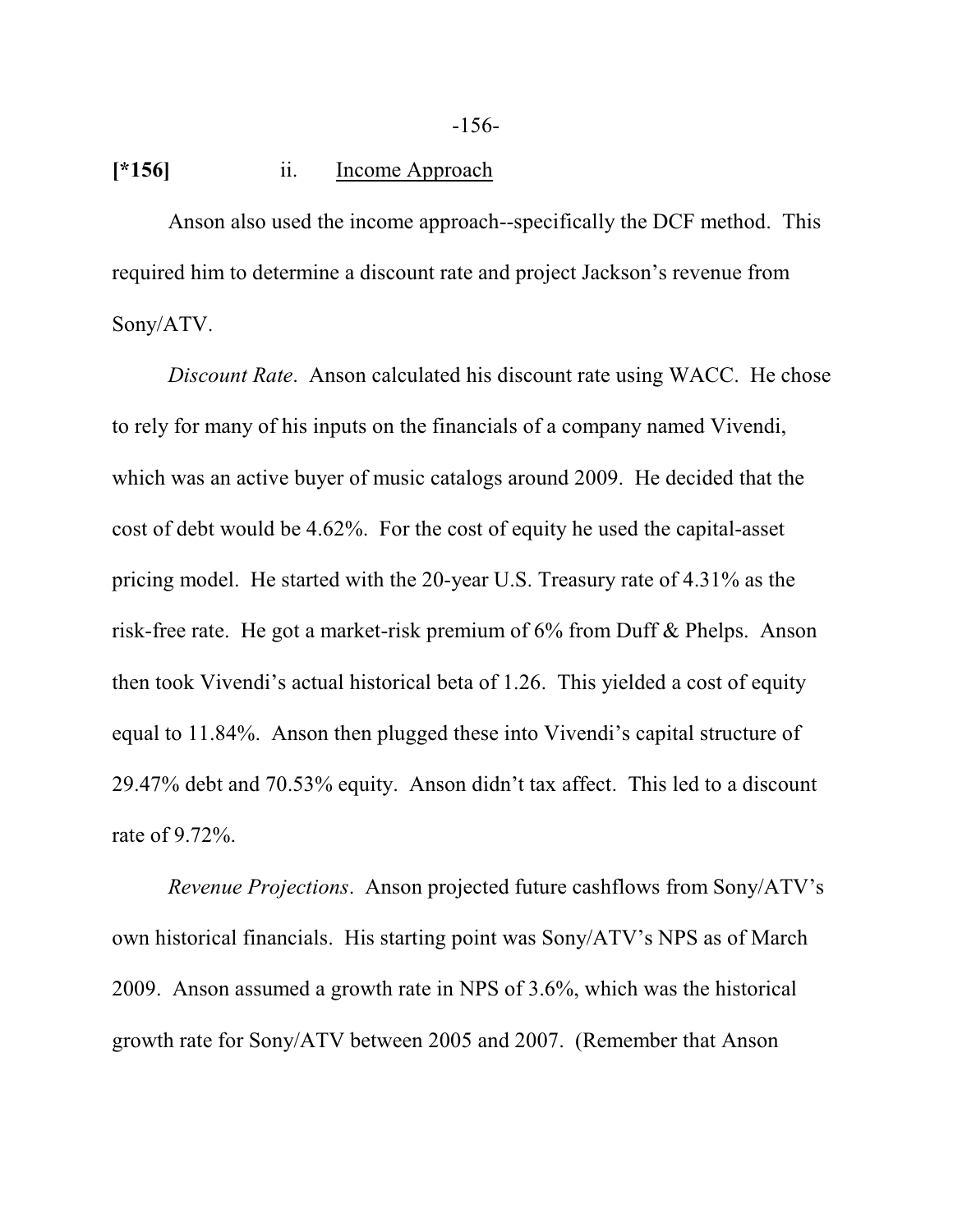**[\*157]** excluded Sony/ATV's 2008 growth spurt because he thought it unlikely to recur.) With this growth rate, Anson projected Sony/ATV's NPS for 10 years.

He then estimated Sony/ATV's expenses, but in an unusual way because he believed that the company's historical operating expenses were too high compared to those of its peers. Sony/ATV's average cost percentage was 59.3%, while the cost percentage for the four music-publishing catalogs that Anson used as comparables was 46.8%. Anson thought these costs were irrationally high and a hypothetical rational buyer could reduce them to the music-catalog average of 46.8%. From that Anson could project 10 years of EBITDA for Sony/ATV.

Anson then made some more adjustments before he projected free cashflow. He first subtracted future catalog acquisition expenses. Though Sony/ATV didn't treat this amount as an operating expense (looking on it instead as an investment), Anson saw this as a cash expense that he should subtract. Anson estimated this expense at 8.1% of NPS, based on Sony/ATV's average cost of buying catalogs from 2005 to 2009. 57

<sup>&</sup>lt;sup>57</sup> Anson excluded 2007's acquisition cost because that was the year Sony/ATV bought the Leiber Stoller catalog--a big buy that was 40.7% of 2007's NPS. Anson believed an acquisition of this size was a one-time event and a rational investor would exclude it from his calculation. In all other years between 2005 and 2009 expenses related to the acquisition of song catalogs were between 3% and 13.2% of NPS.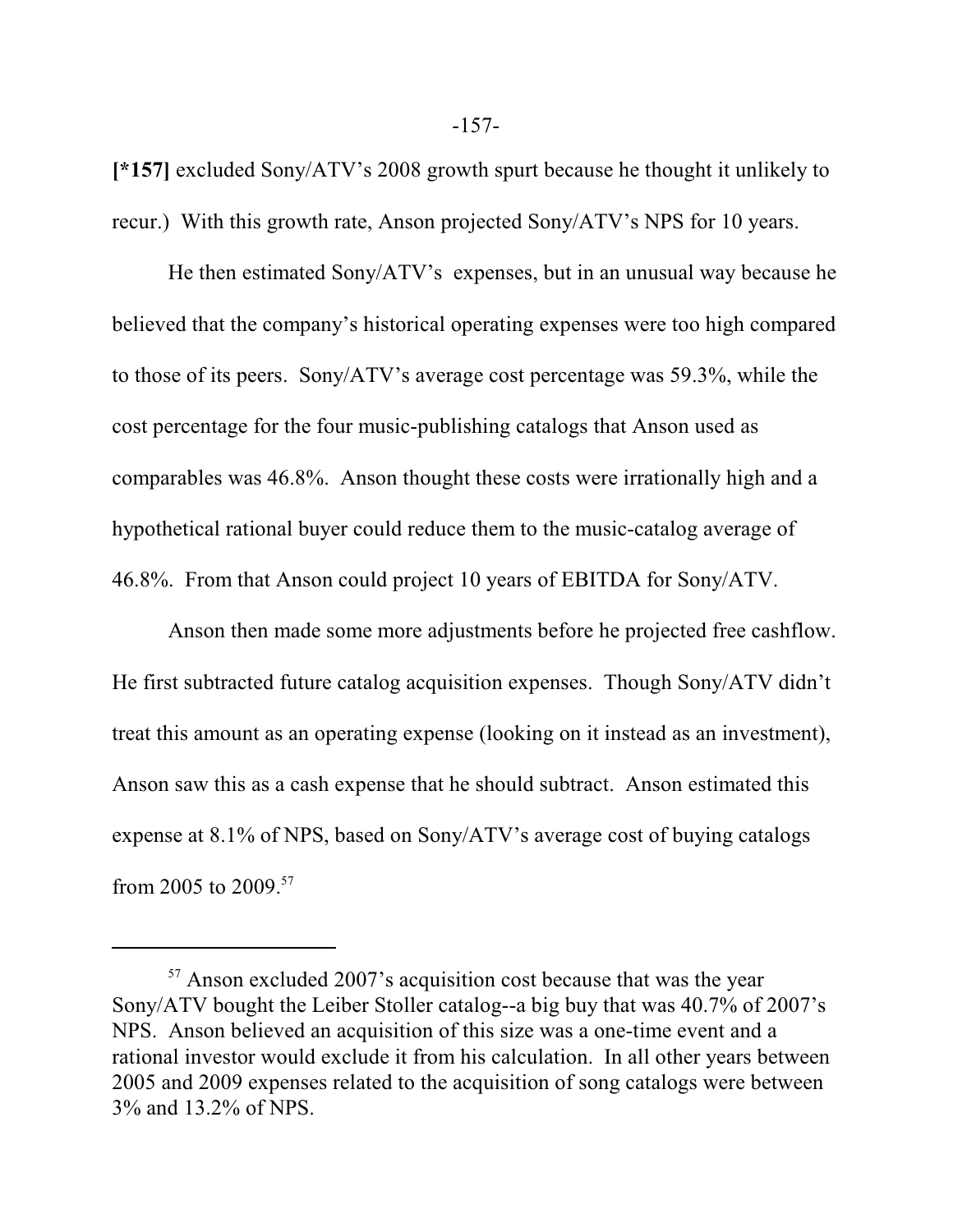**[\*158]** His second adjustment was to add back "talent cost," which Sony/ATV classified as an operating expense.<sup>58</sup> Anson viewed this expense as really just an asset that should be on the balance sheet--not as an operating expense on the income statement--and added it back. This adjustment was 7.03% of NPS, and was based on the average talent cost from 2005 through 2009.

Anson was then able to calculate projected future cashflow projections for 10 years. We summarize:

<sup>58</sup>Sony/ATV pays artists advance royalties and then recovers them as "artists earned revenue." It records these advances as assets; as it recoups them, the assets' value shrinks and it records revenue instead. If Sony/ATV does not have a sound basis for estimating an amount recoverable, the advance royalties are immediately expensed as talent cost, an operating cost.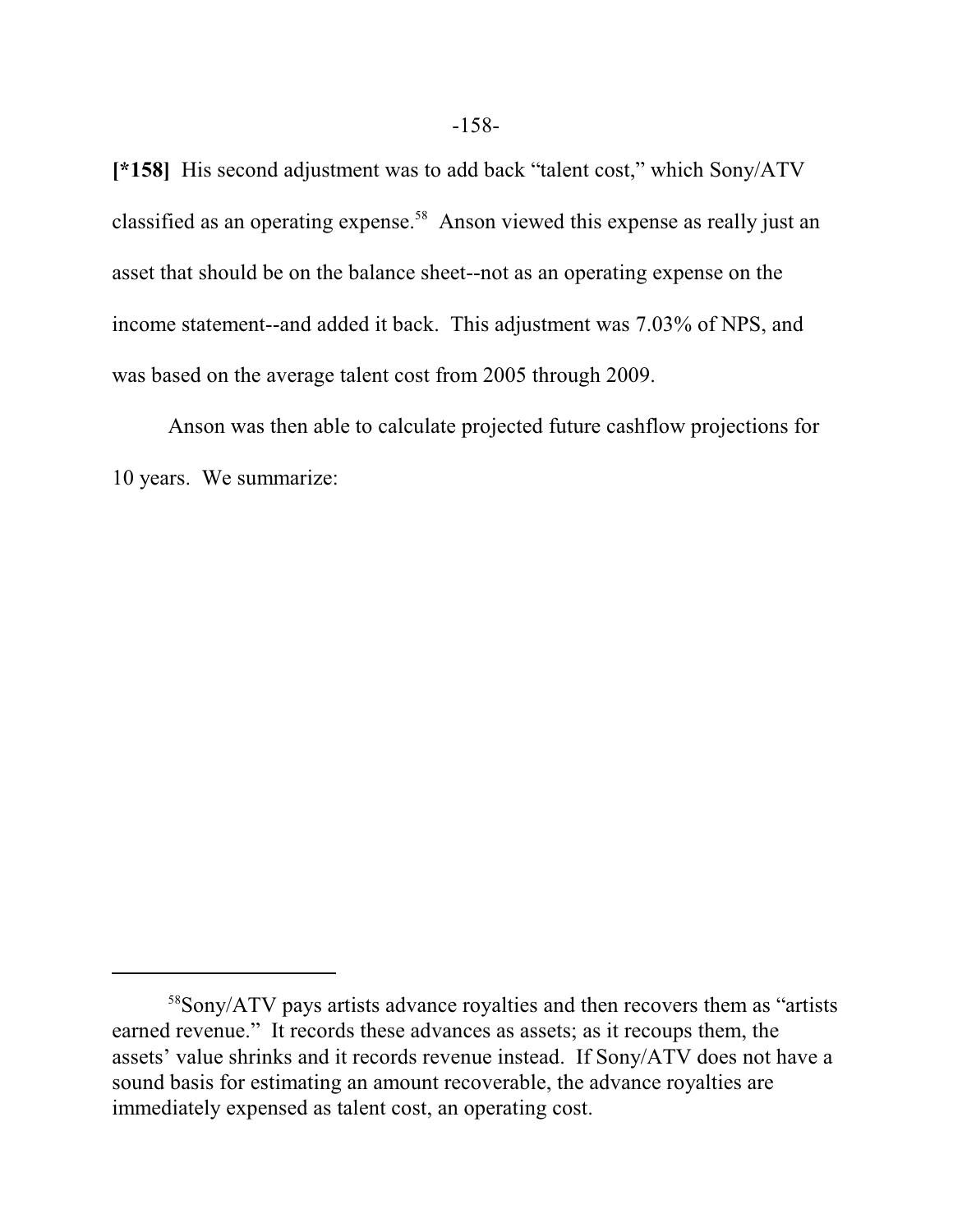| 2019 | \$270,924,000 | 3.6%                                     | \$126,847,000                | \$144,076,000                | \$21,939,000                                                 | \$19,059,000                          | \$58,516,000                    |
|------|---------------|------------------------------------------|------------------------------|------------------------------|--------------------------------------------------------------|---------------------------------------|---------------------------------|
| 2018 | \$261,560,000 | 3.6%                                     | \$122,463,000                | \$139,097,000                | \$21,181,000                                                 | \$18,401,000                          | \$61,982,000                    |
| 2017 | \$252,521,000 | 3.6%                                     | \$118,231,000                | \$134,290,000                | \$20,449,000                                                 | \$17,765,000                          | \$65,654,000                    |
| 2016 | \$243,794,000 | 3.6%                                     | \$114,145,000                | \$129,649,000                | \$19,742,000                                                 | \$17,151,000                          | \$69,543,000                    |
| 2015 | \$235,368,000 | 3.6%                                     | \$110,200,000                | \$125,168,000                | \$19,060,000                                                 | \$16,558,000                          | \$73,663,000                    |
| 2014 | \$227,233,000 | 3.6%                                     | \$106,391,000                | \$120,842,000                | \$18,401,000                                                 | \$15,986,000                          | \$78,026,000                    |
| 2013 | \$219,380,000 | 3.6%                                     | \$102,714,000                | \$116,666,000                | \$17,765,000                                                 | \$15,433,000                          | \$82,649,000                    |
| 2012 | \$211,798,000 | 3.6%                                     | \$99,165,000                 | \$112,634,000                | \$17,151,000                                                 | \$14,900,000                          | \$87,545,000                    |
| 2011 | \$204,478,000 | 3.6%                                     | \$95,737,000                 | \$108,741,000                | \$16,558,000                                                 | \$14,385,000                          | \$92,731,000                    |
| 2010 | \$197,412,000 | 3.6%                                     | \$92,429,000                 | \$104,983,000                | \$15,986,000                                                 | \$13,888,000                          | \$98,224,000                    |
| 2009 | \$190,588,952 | $\stackrel{\triangle}{\scriptstyle\sim}$ | $\stackrel{\triangle}{\geq}$ | $\stackrel{\triangle}{\geq}$ | $\stackrel{\triangle}{\geq}$                                 |                                       | $\mathop{\rm NA}\limits^\Delta$ |
| Year | SdIN          | Growth rate                              | Operating<br>expenses<br>Les | <b>EBITDA</b>                | Acquisition<br>$\frac{\cot{(8.1\%)}}{\text{of NPS}}$<br>Less | cost (7.03%<br>Plus Talent<br>of NPS) | PV of free<br>cashflow          |

-159-

**[\*159]**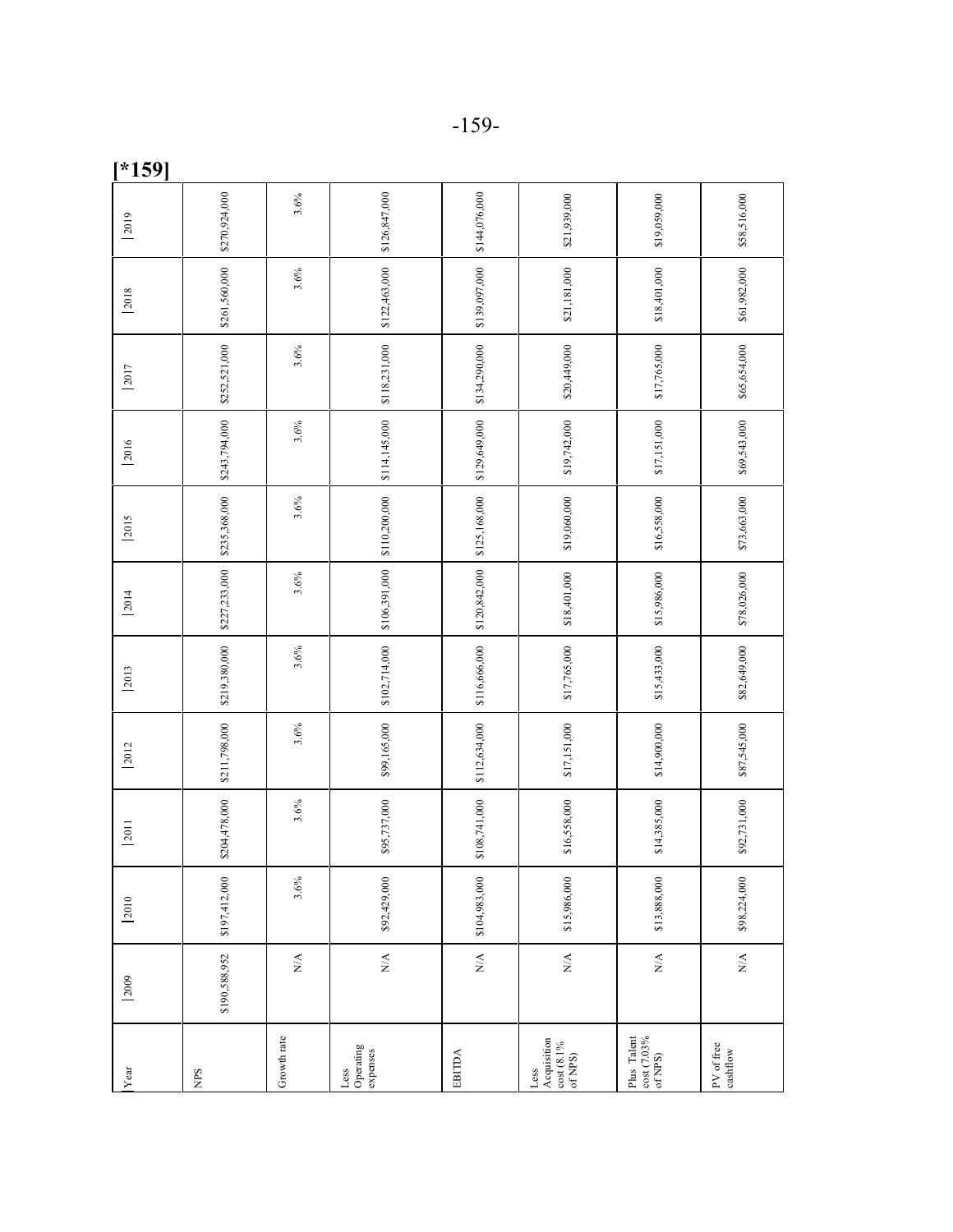**[\*160]** Plugging in his discount rate of 9.72% led him to calculate a net present value of \$768.5 million in cashflow over 10 years.

*Terminal Value*. Anson projected Sony/ATV's cashflow for only 10 years, but reasonably believed that it would produce income for many years after. This led him to calculate what's known as a "terminal value." Terminal-value calculations estimate the value of an indefinite income stream beyond a projection of future cashflows. It is used to project future cashflows that are too difficult to predict with precision.<sup>59</sup> Using a growth rate of 3.2% (the rate of long-term U.S. inflation), Anson calculated that Sony/ATV's terminal value was \$929.8 million when discounted to the present. Here's the math:

| PV of free cashflows (10 years) | \$768,531,353 |
|---------------------------------|---------------|
| PV of terminal value            | 929,847,186   |
| Gross value of Sony/ATV         | 1,698,378,538 |
| Less: Debt                      | (755,300,000) |
| Net value of Sony/ATV           | 943,078,538   |

<sup>&</sup>lt;sup>59</sup> In <u>BTR Dunlop Holdings, Inc. v. Commissioner</u>, 78 T.C.M. (CCH) 797, 802 (1999), we provided a more formal definition:

Terminal value is calculated by adjusting cash-flows in the final period to represent the future cash-generating capability of the company. This "normalized" cash-flow figure is then capitalized as a perpetuity by the previously determined discount rate, adjusted for some level of growth that can be expected to continue into perpetuity.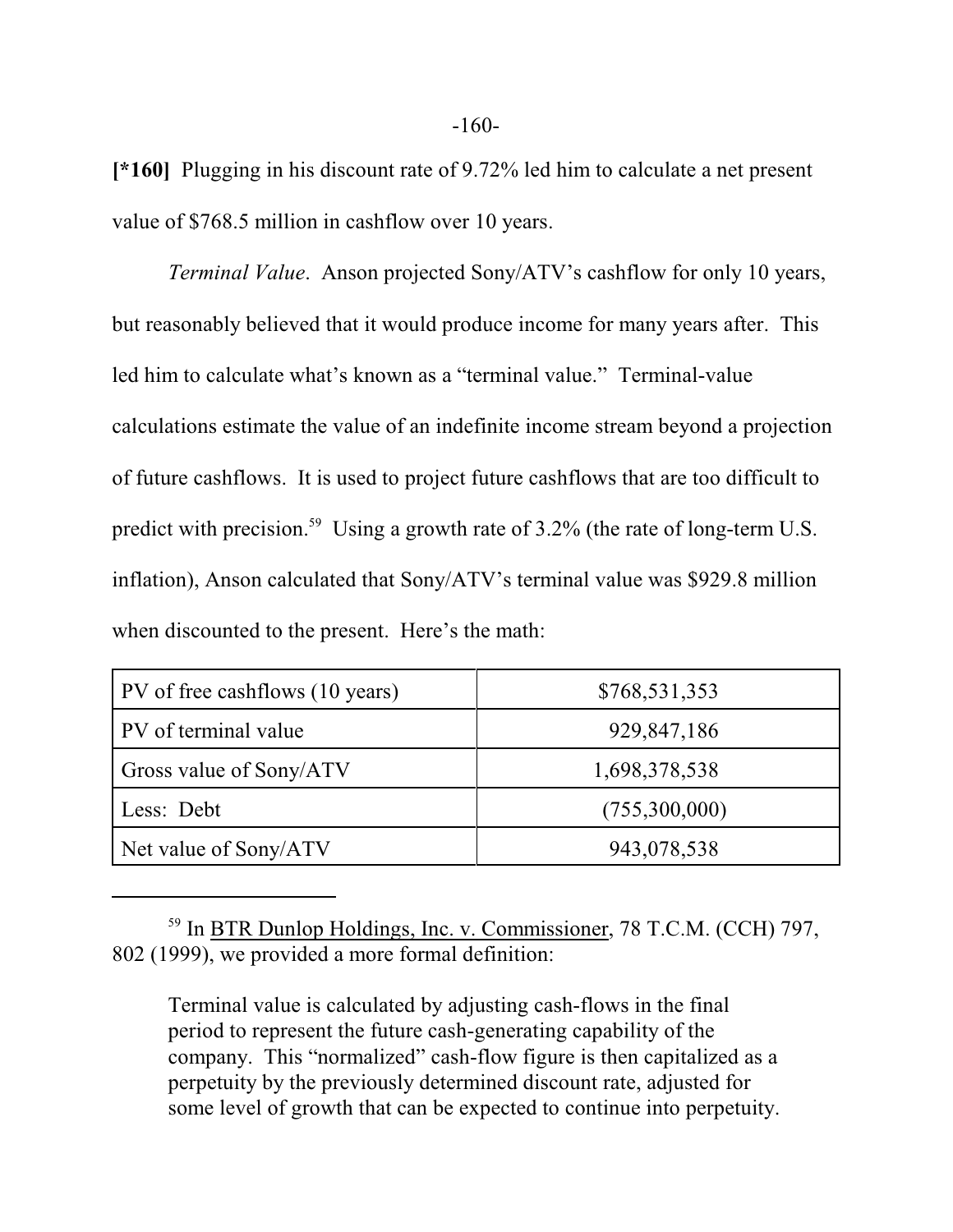**[\*161]** *Jackson's Share of Sony/ATV*. Anson then valued Jackson's 50% share. As with his market approach, Anson's calculation was more complex than just multiplying Sony/ATV's net value by 50% because half of Jackson's interest was affected by Sony's option to purchase.

The value of Jackson's unaffected interest was easy--25% of Sony/ATV's net value. To value Jackson's affected interest, Anson again used the option price. Here's the math:

| Sony/ATV net value                                                 | \$943,078,538 |
|--------------------------------------------------------------------|---------------|
| Estate's unaffected 50% interest                                   | 235,769,635   |
| Estate's affected 50% interest<br>(i.e. subject to the option cap) | 229,675,000   |
| FMV of Jackson's interest in<br>Sony/ATV                           | 465,444,635   |

*NHT II's Value*. After Anson determined the value of Sony/ATV, he was easily able to calculate the value of NHT II, by adding its other assets and subtracting its other liabilities: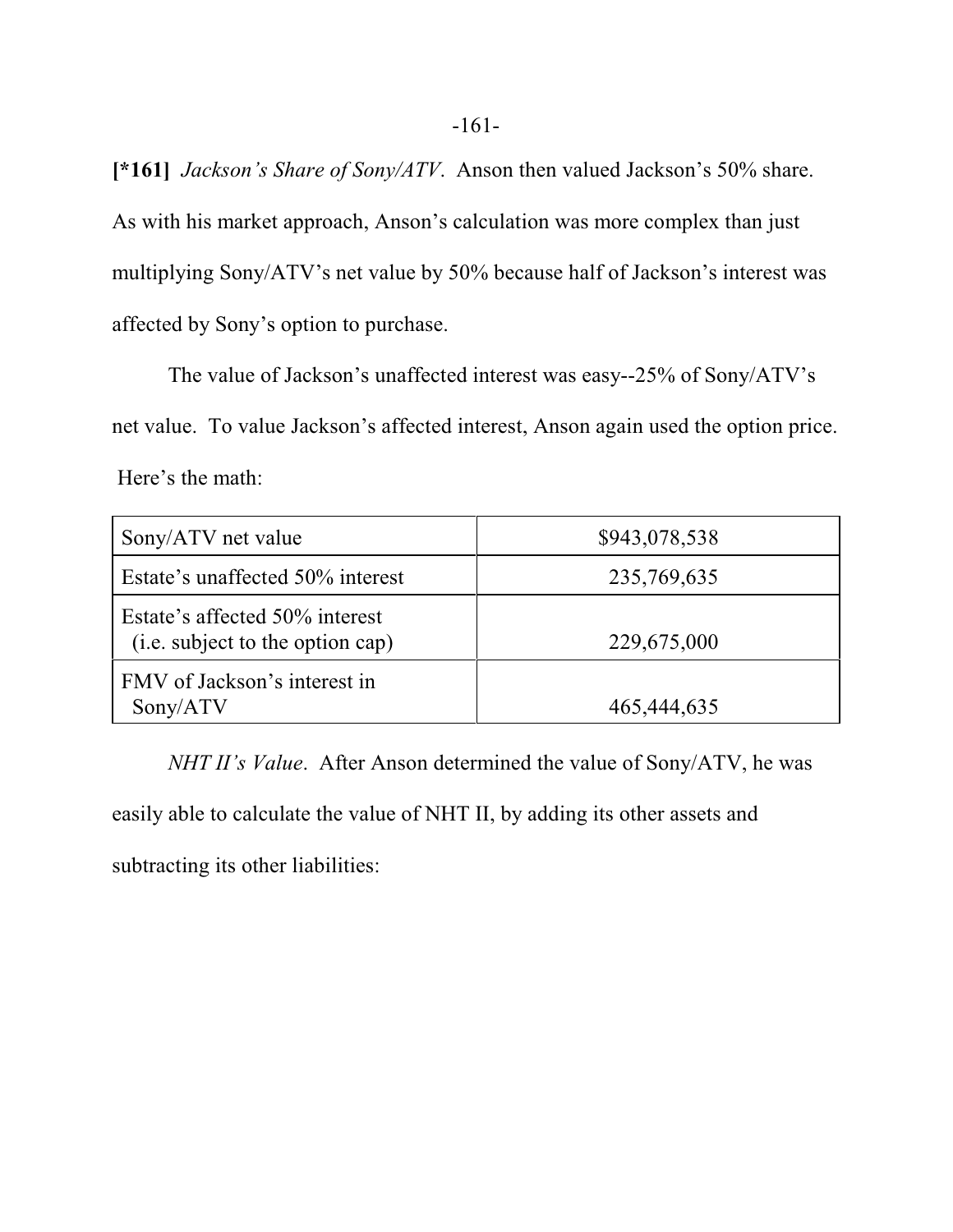| [ $*162$ ] Assets                    |              |
|--------------------------------------|--------------|
| Cash equivalents                     | \$14,837,303 |
| Accrued interest                     | 84           |
| Estate's 50% interest in<br>Sony/ATV | 465,444,635  |
| <b>Total assets</b>                  | 480,282,022  |
| Liabilities                          |              |
| Barclays capital note                | 300,000,000  |
| Accrued interest                     | 1,604,896    |
| Barclays capital swap                | 14,893,017   |
| <b>Total liabilities</b>             | 316,497,913  |
| FMV of NHT II                        | 163,784,109  |

## iii. Discounts

Anson considered whether he should further reduce this number with any other valuation discounts. He did not discount for Jackson's lack of control because he concluded that there was no great difference between Jackson's level of control and Sony's since the Estate could still name half the board and the board still controlled major decisions. The option also gave the Estate power to force a sale of its interest.

Anson also refused to apply any illiquidity discount. In his opinion, music-publishing catalogs were regularly traded at the time of Jackson's death.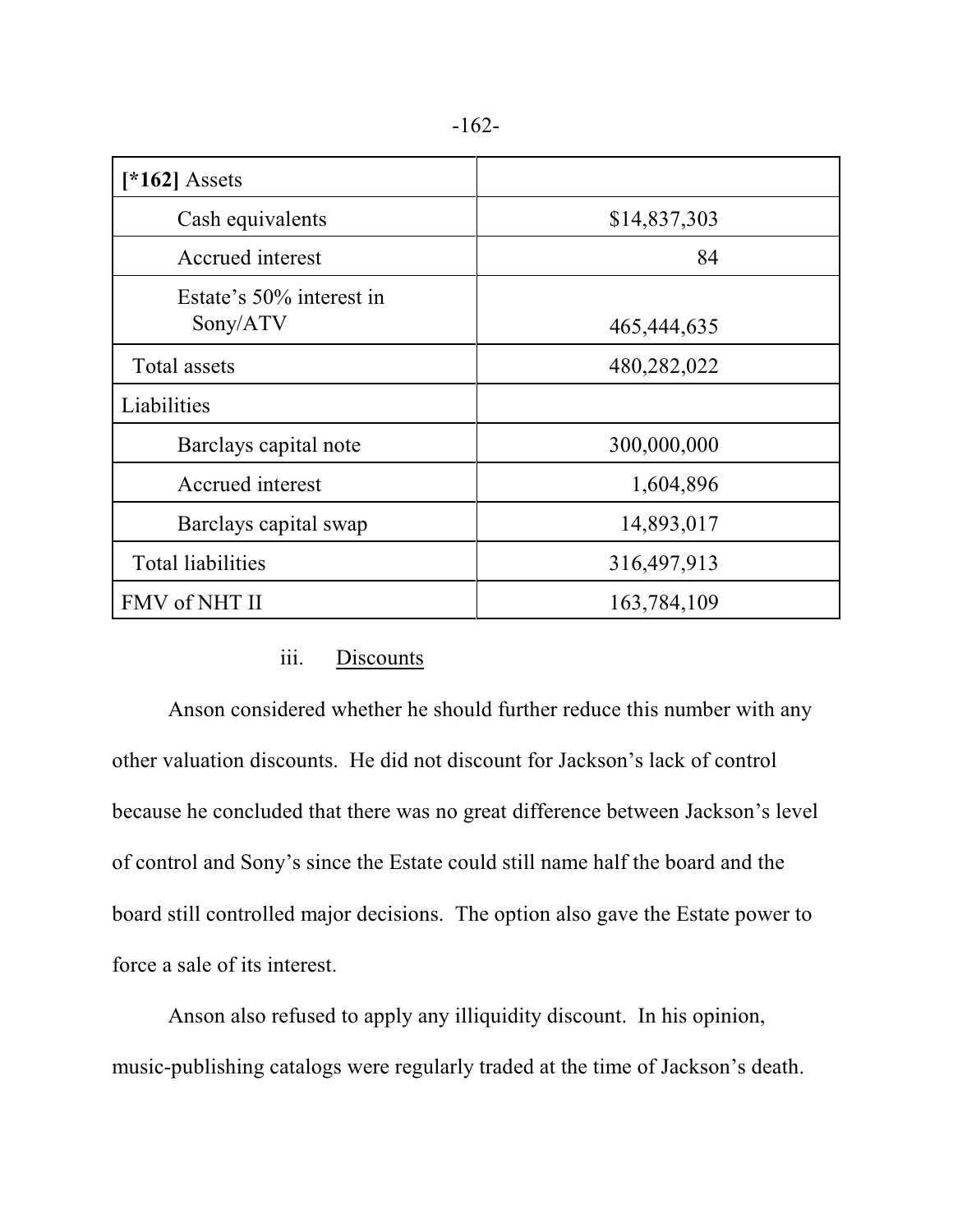## **[\*163]** iv. Value of NHT II

As his final calculation Anson averaged his two approaches. His final estimate of NHT II's value was \$206.3 million.

### 2. The Estate

 This estimate was precisely \$206.3 million more than what the Estate said Jackson's interest was worth.

How is there such a radical disparity in these estimated values? The Estate's expert, Alan Wallis, followed a path broadly similar to Anson's. He, too, valued Sony/ATV as a whole, and then valued Jackson's interest in it. Wallis also used both the market and income approaches--though Wallis relied primarily on the income approach and used the market approach only as a reasonableness check.

Since Wallis relied more heavily on the income approach, we will look at that first.

## i. Income Approach

*Discount Rate*. Wallis calculated the discount rate using a WACC. He too calculated the cost of equity using the capital-asset pricing model. His risk-free market rate was 3.95%--same as a U.S. Government 30-year bond as of the date of Jackson's death. He used a market-risk premium of 6.5% derived from numerous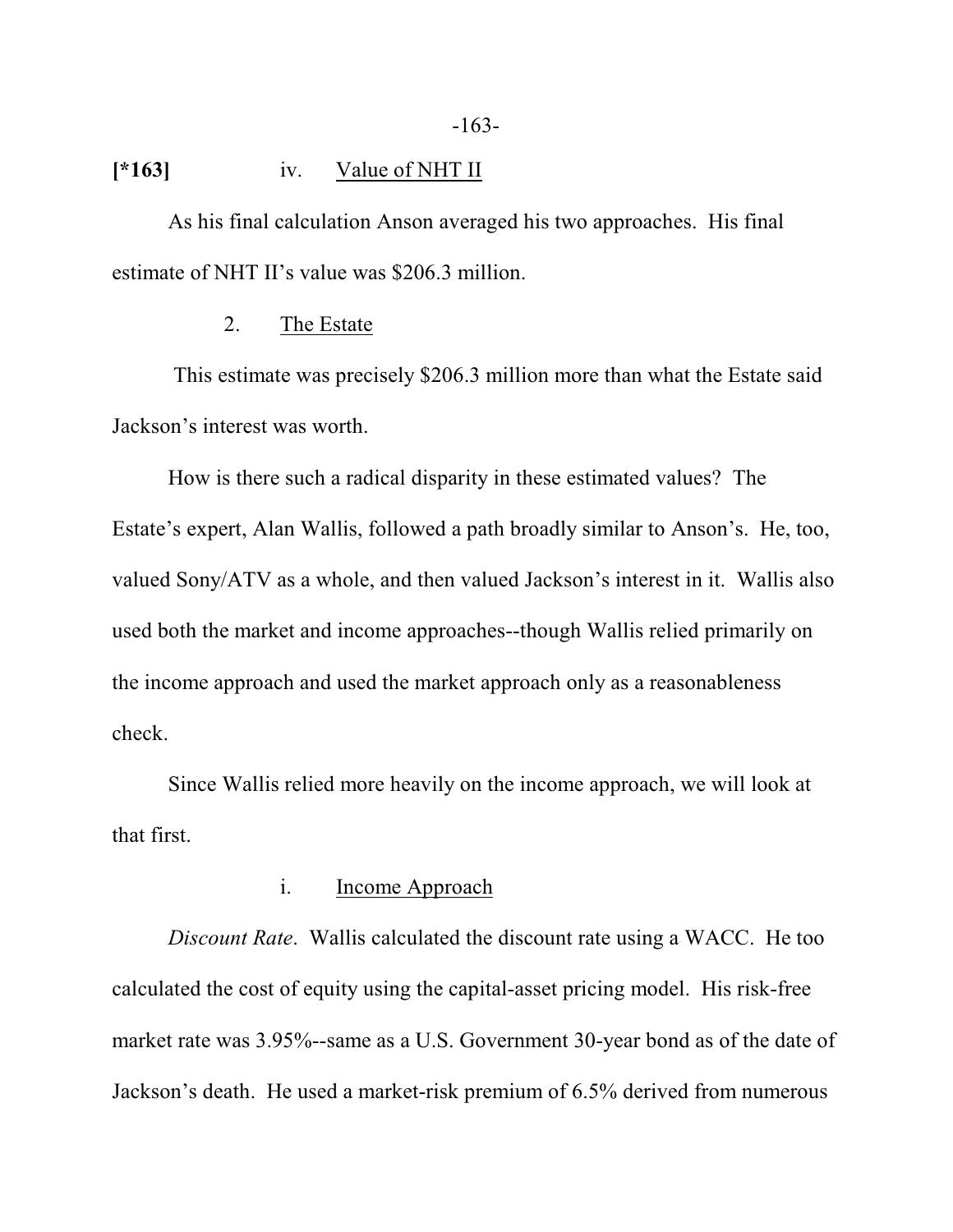**[\*164]** sources, including Duff & Phelps; Ibbotson & Associates/Morningstar, Inc.; and EY US's own calculations.<sup>60</sup>

To determine the correct beta, Wallis looked for comparable companies, but concluded none were so similar that he could just borrow one. He instead used an average of his comparable companies' betas--giving extra weight to what he thought were more similar companies. This gave him a beta that he concluded fell between 0.9 and 1.1. When put in his capital-asset pricing model, this range resulted in a cost of equity between 10.86% and 11.96%.

He decided on a cost of debt in the range of 3.8% to 5.31% based on five-year A to BB+ rated U.S. bond yields $^{61}$  as of the valuation date. Wallis incorporated the effect of a federal tax rate of 35% and the New York State rate of 7.1%. For his hypothetical capital structure--the relative share of debt and

 $60$  We have already introduced Duff & Phelps, see supra p. 121 and note 42. Likewise, Ibbotson & Associates (now Morning Star) is frequently used by experts to determine the market-risk premium. See, e.g., Estate of Klauss v. Commissioner, T.C. Memo. 2000-191, 79 T.C.M. (CCH) 2177, 2179-80 (2000). EY--more formally known as Ernst & Young--is one of the "big four" accounting firms. Sapp v. Indus. Action Servs., LLC, No. 19-912-RGA, 2020 WL 2813176, at \*4 (D. Del. May 29, 2020).

<sup>&</sup>lt;sup>61</sup> Rating agencies determine the quality of corporate bonds with a letter system--AAA being the highest quality all the way to D, which is normally a company in bankruptcy or default. Richard Cantor & Frank Packer, "The Credit Rating Industry," 5 J. Fixed Income (Issue 3) 10, 14 (1995).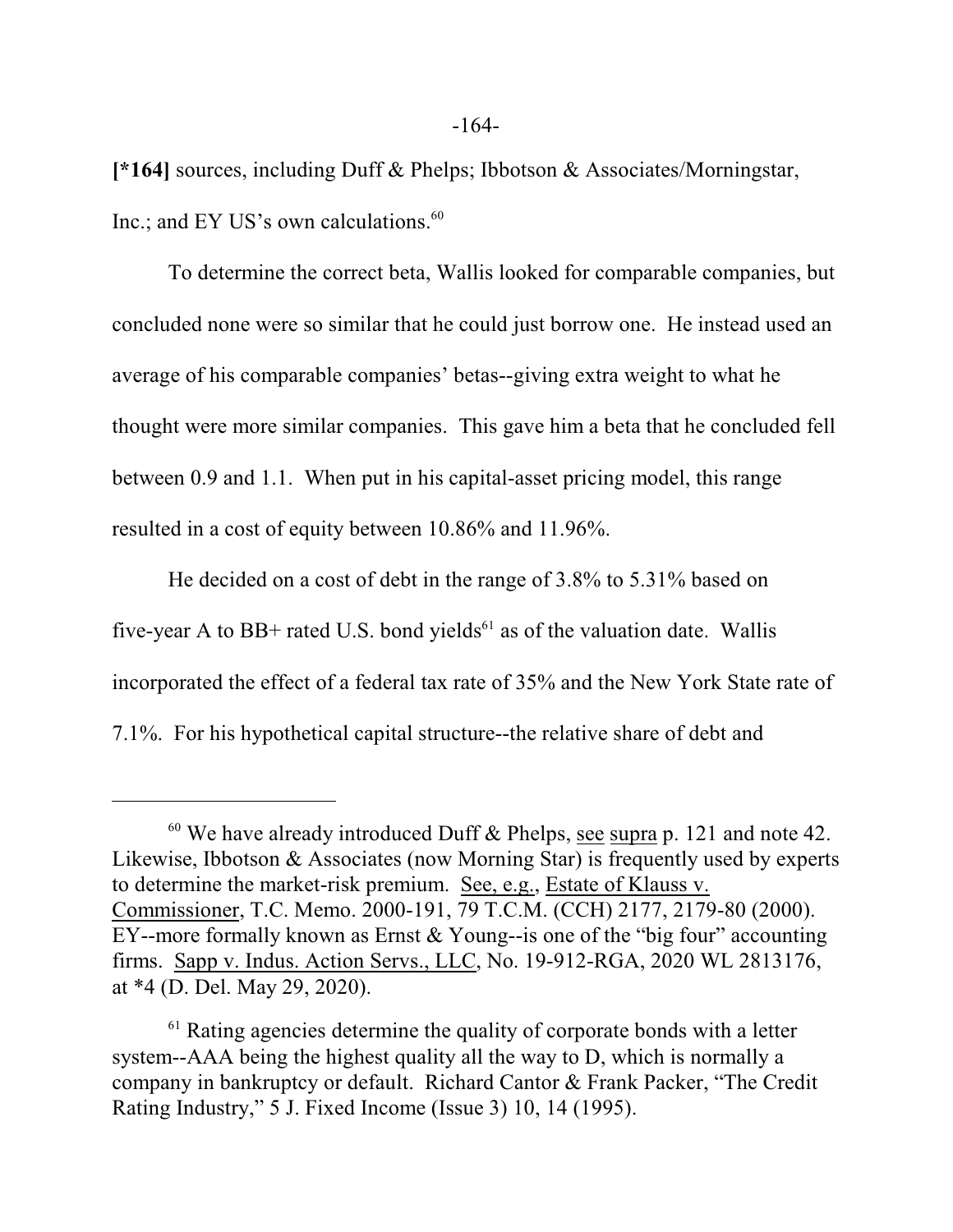**[\*165]** equity--Wallis's research found a considerable range in comparable companies. He did not, however, believe a company would be able to be significantly leveraged in the difficult macroeconomic environment of June 2009. He therefore adopted a capital structure with debt between 20% and 30%.

This all led to a discount rate between 9% and 10.5% with a rounded midpoint of 9.5%, not too far away from Anson's discount rate of 9.72%. See supra p. 156.

*Revenue Projections*. It was in projected revenues that we come to the most clanging disharmony between the experts. Wallis, instead of relying on Sony/ATV's historical financials to project growth as Anson did, chose to use Sony/ATV's own internal projections as his starting point. These projections ran for only four years into the future, from fiscal year 2010 through 2013.

Though these internal projections were his starting point, Wallis still made some tweaks to get to EBITDA. Like Anson, he added back the talent cost expense. Wallis also believed that two other expenses that Sony/ATV classified as operating expenses in its projections were noncash items. The first was a \$7.5 million administrative fee. Wallis believed this expense was really a "payment" on an intercompany loan, and he therefore treated it as a financing item and added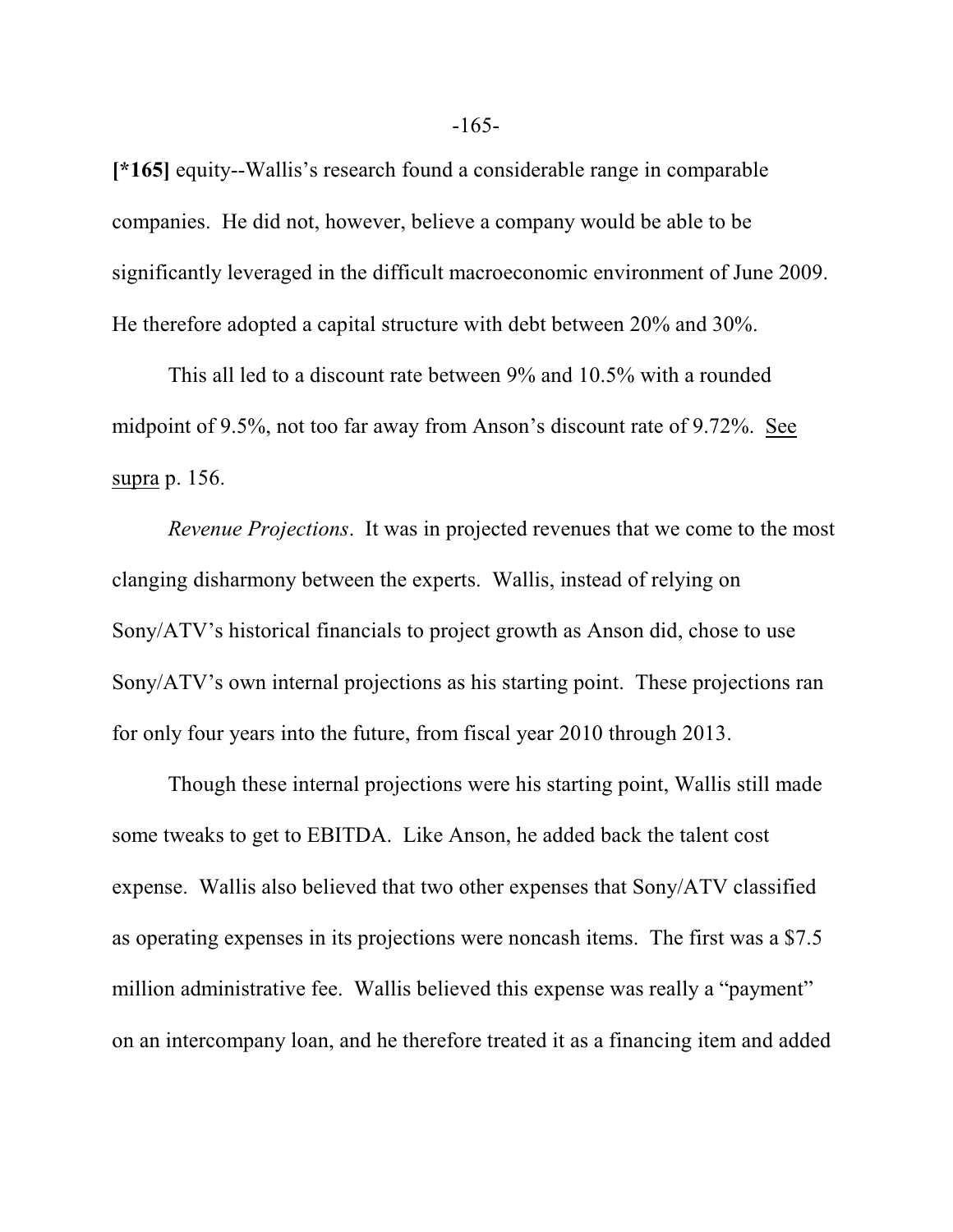**[\*166]** it back into EBITDA. The other expense he added back was catalog amortization, because amortization is a noncash expense.

His last adjustment to EBITDA was to deduct "working capital"--an amount that Sony/ATV had not determined was an operating expense. Changes in working capital reflect the difference between advances paid and the rate at which Sony/ATV actually recouped them. Wallis believed Sony/ATV would continue to pay these advances as part of its normal business and then use recouped advances to invest in new artists at a consistent rate.

Wallis made some more adjustments to his adjusted EBITDA to compute projected free cashflow. He first deducted Sony/ATV's projected \$50 million annual allocation for buying new song catalogs. Sony/ATV didn't consider this an operating expense, but Wallis saw this cost as "business-as-usual" and not exceptional. He therefore deducted this amount from EBITDA. He thought the same about Sony/ATV's projected "capex"--the company's line-item cost for acquiring new writers. Wallis believed this was also a regular expense that would reduce cashflow.

The last adjustment he made was to reduce EBITDA for 2010 and 2011 by two "[u]nusual non-recurring items" of \$10 million and \$17 million respectively. These were in Sony/ATV's projections, but with no explanation. Wallis himself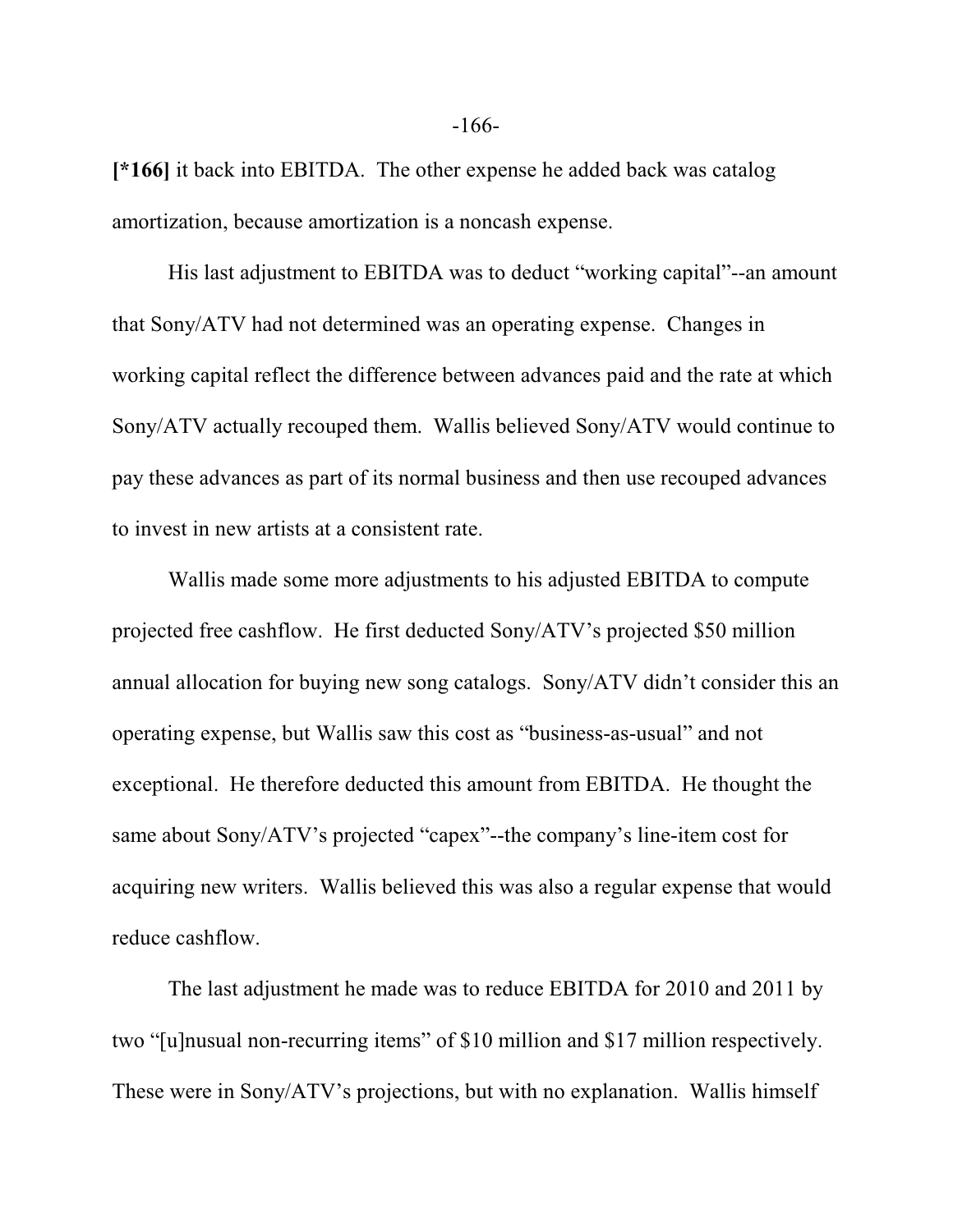**[\*167]** made a "free cash flows" adjustment to the 2010 numbers by subtracting \$34 million with no explanation.

But remember that Sony/ATV looked only four years ahead. Wallis had to figure out a way to project revenue and expenses further into the future. For the next six years, he began with the average growth rate from Sony/ATV's own projections for 2012 and 2013. He didn't use an average growth rate, but growth rates for each revenue stream (mechanical, performance, synch, and other) from 2012 to 2013. He then reduced these rates to a long-term growth rate of 2.1%--the long-term U.S. inflation rate from Global Insight<sup>62</sup>--after 2013.

When he reduced Sony/ATV's growth rate, he was lowering its value, but Wallis also made some adjustments to the data that did not favor the Estate: He reduced acquisition cost over the last 6 years from an annual \$50 million to only \$25 million. He increased his projection of net revenue in years 5-10 by assuming that Sony/ATV would keep its working capital at 2013's \$16.5 million and not increase it. And he also held constant the annual "capex" expense at \$1.1 million.

Wallis did tax affect. He reduced Sony/ATV's projected income by an estimated income tax at a federal rate of 35% and a New York State rate of 7.1%.

 $62$  Global Insight is an economic and financial forecasting firm. "Firm Predicts 2007 Bounce Back," 47 Bankr. Ct. Decisions Weekly News & Comments (Issue 11) 9 (2006).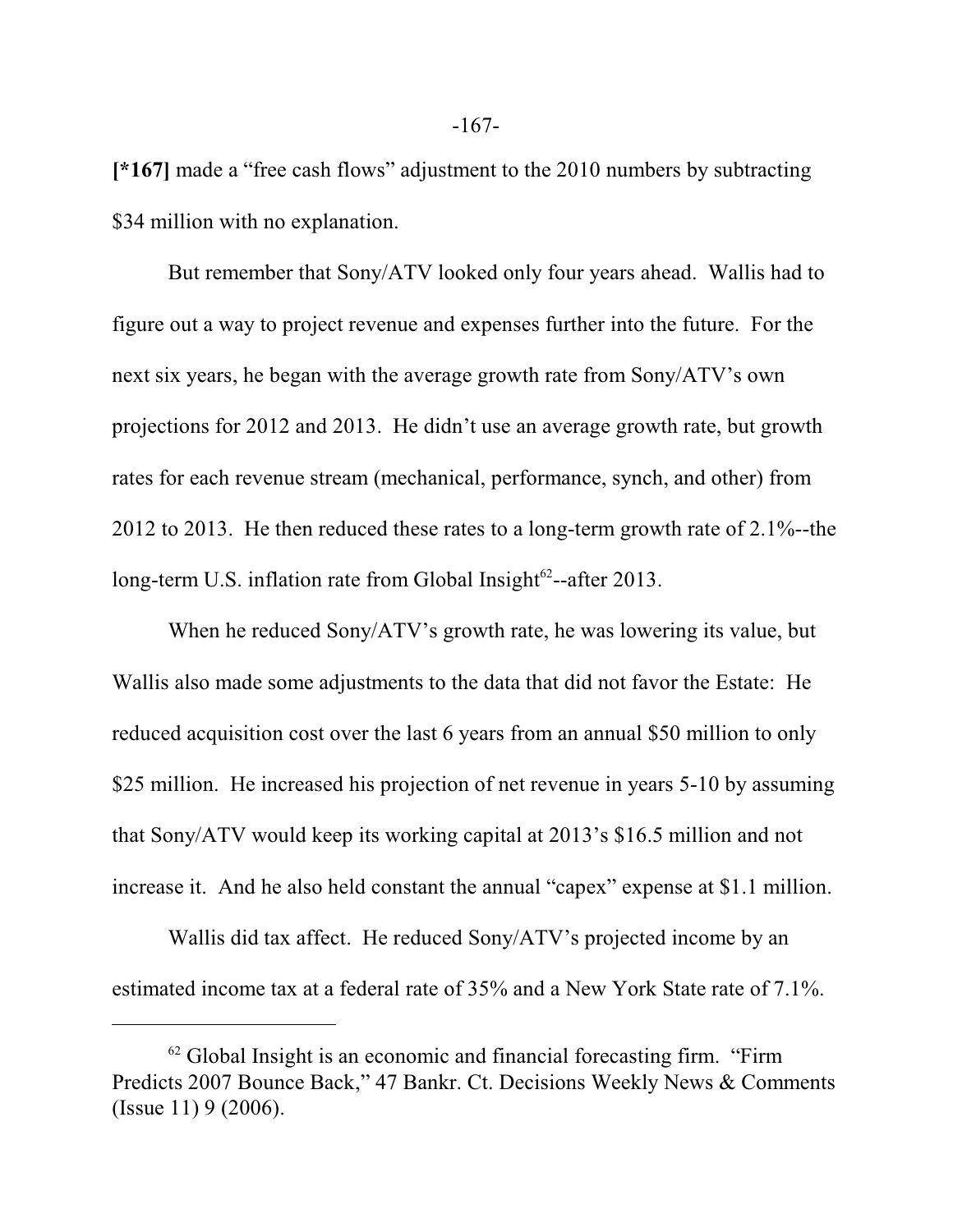**[\*168]** After these adjustments, Wallis projected future cashflows for 10 years, and finally predicted that a buyer would benefit from a tax-amortization benefit. Wallis assumed a buyer would treat this purchase as an asset sale and amortize the capitalized assets. This created a range of values for Sony/ATV between \$800 million and \$1.05 billion.

We summarize Wallis's 10-year revenue projections (in millions):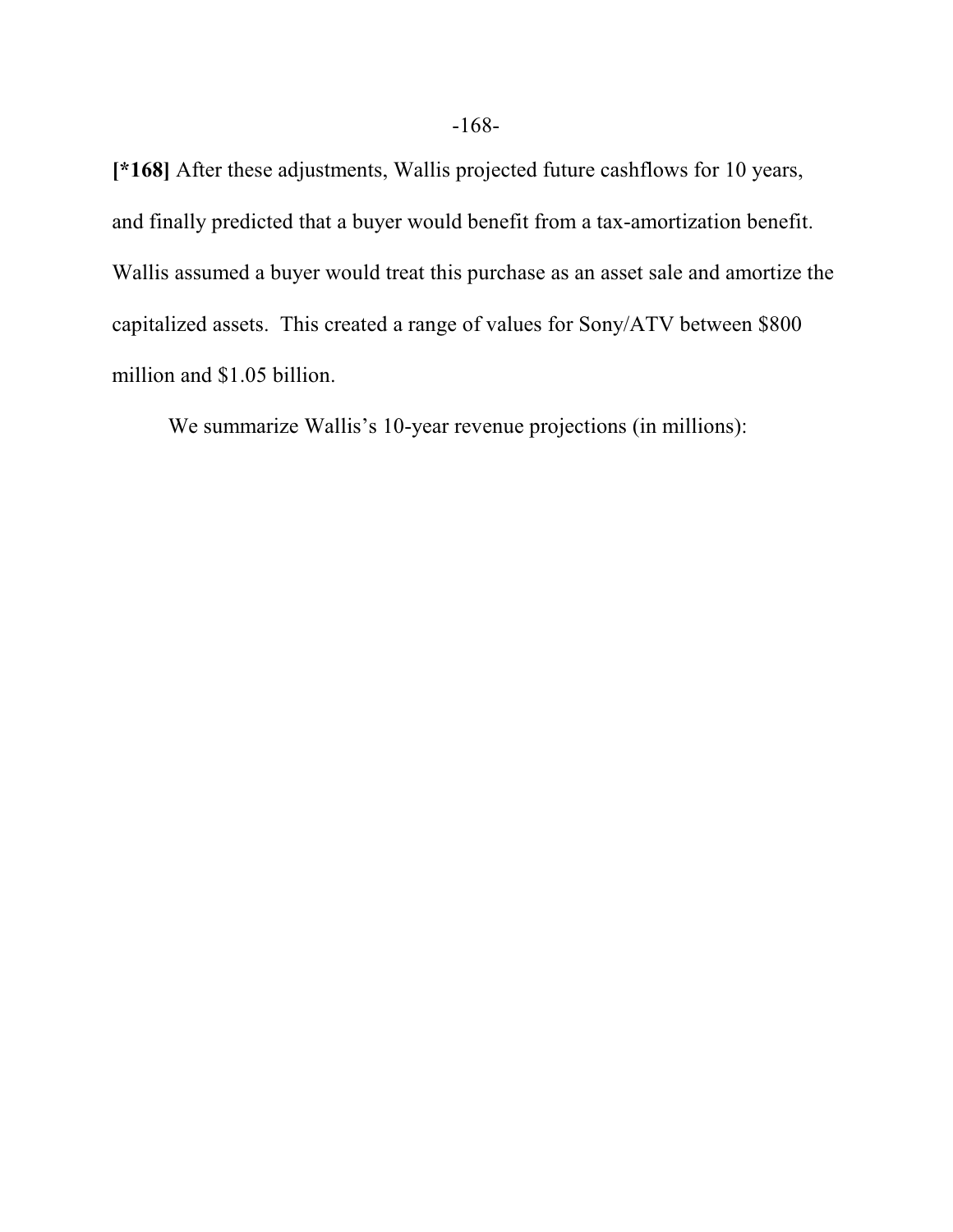|--|--|

**[\* 1 69]**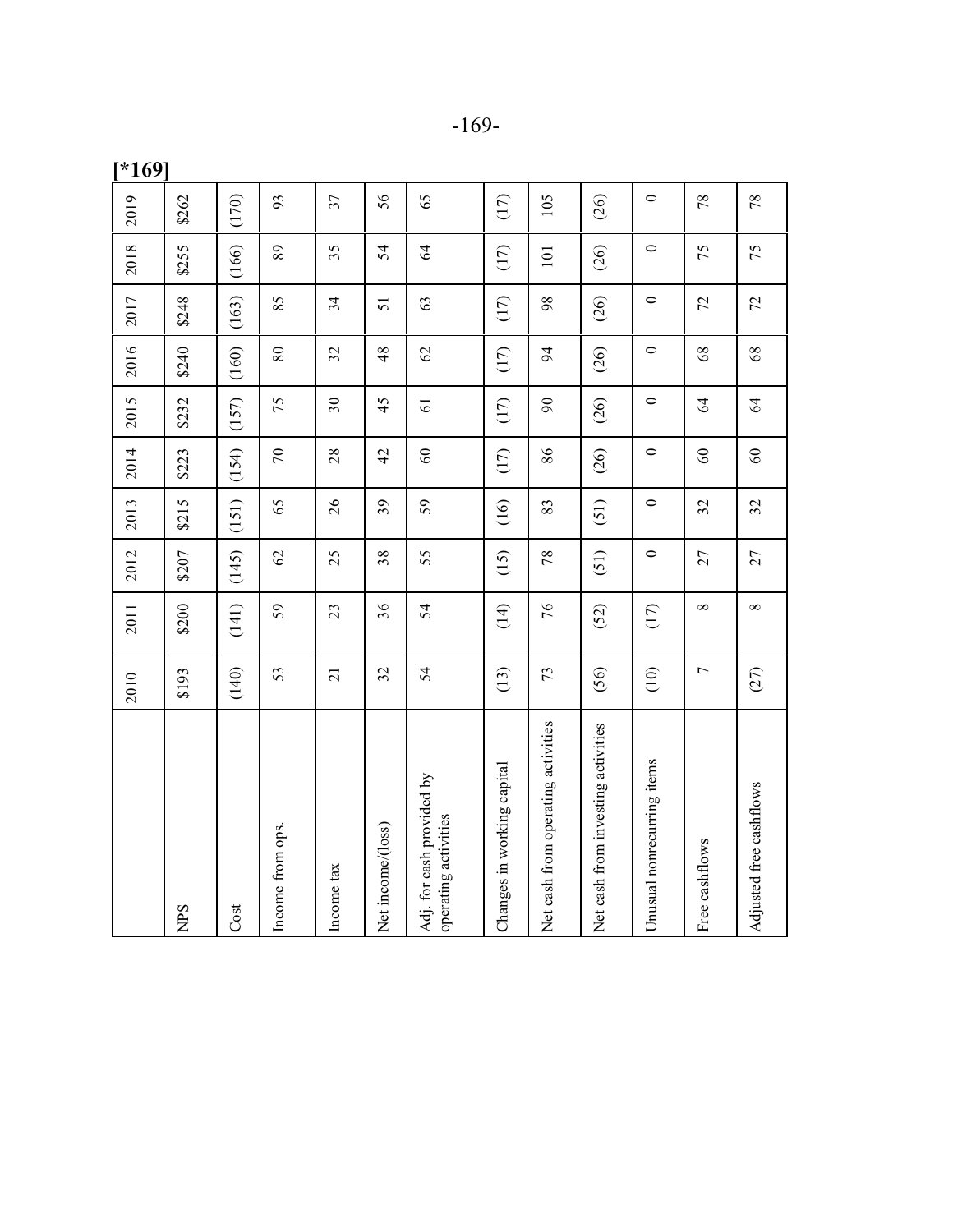**[\*170]** *Terminal Value*. Wallis then calculated Sony/ATV's terminal value using the Gordon Growth Formula<sup>63</sup> at fiscal year 2019 with a long-term growth rate of between 1.6% and 2.6%.

*Present Value*. With free-cashflow projections for 10 years established and a terminal value formula ready to go, Wallis calculated a range of values using his range of long-term growth rates and discount rates. Wallis concluded that the value of Sony/ATV under the income approach was between \$745 million and \$1,060 million:

<sup>&</sup>lt;sup>63</sup> The Gordon Growth Formula is widely used by business-valuation professionals. Kardash v. Commissioner, 109 T.C.M. (CCH) 1234, 1237 (2015); see also Holland v. United States, 83 Fed. Cl. 507, 527 (2008) ("Gordon Growth model is \* \* \* 'supplied in almost every corporate finance textbook' for determining the value of an endless series of future cash flows."). See generally Laro & Pratt, supra, at 167. The formula is  $(fcf * (1+g))/(k g)$ , where: fcf equals free cashflow in the final year of the explicit cashflows;  $g=$  growth; and k=discount rate. Id. We note that, like any other projection, this method is not perfect. See Estate of Richmond v. Commissioner, 107 T.C.M. (CCH) 1135, 1140-41 n.14 (2014) (noting the formula is extremely sensitive to growth rate projected); AmBase Corp. v. United States, 142 Fed. Cl. 105, 131 (2011) (describing the formula's shortcomings).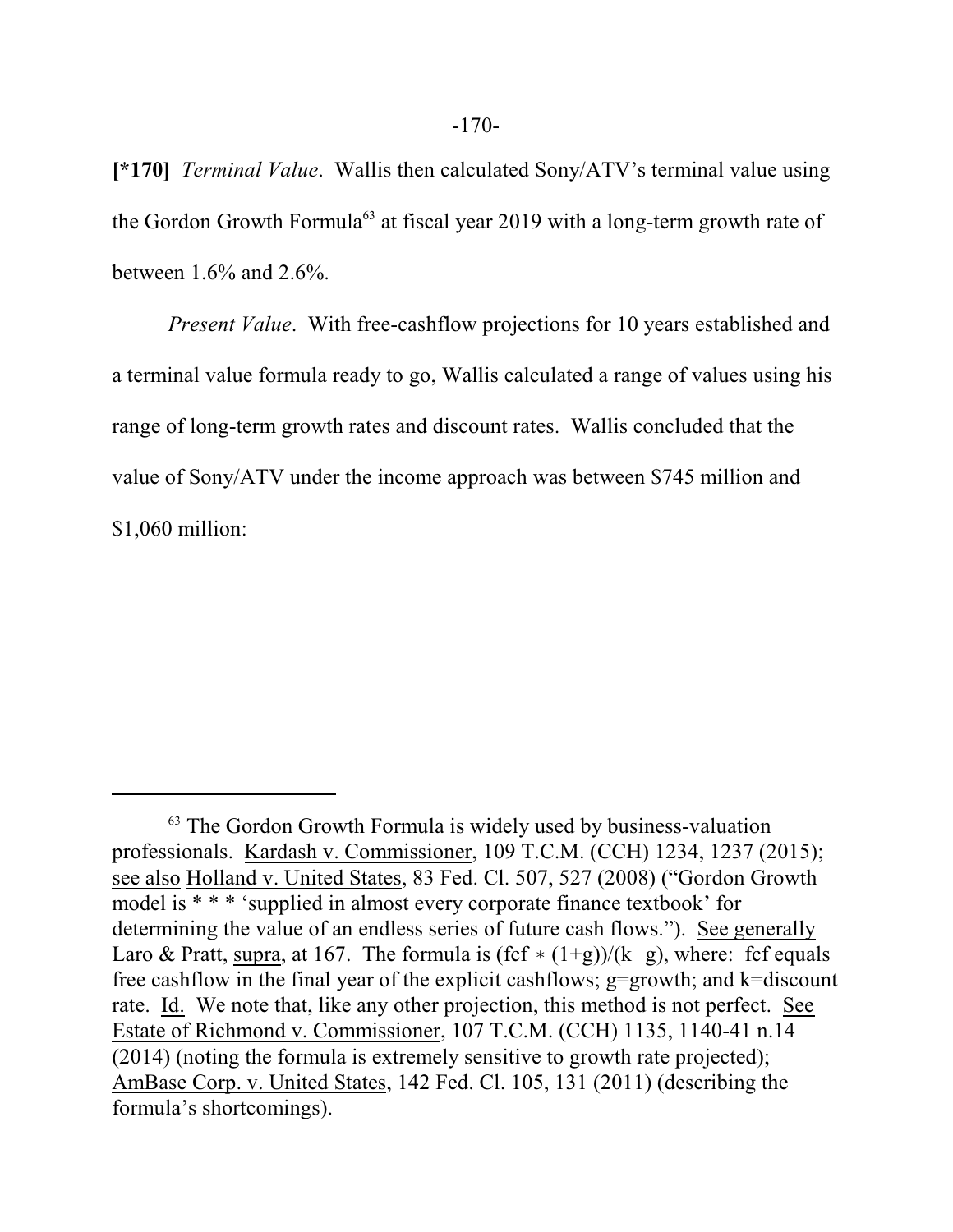| [171]                    |               |         |       |          |       |
|--------------------------|---------------|---------|-------|----------|-------|
| $\mathop{\mathrm{Sm}}$   | Discount rate |         |       |          |       |
| growth rate<br>Long-term |               | $9.0\%$ | 9.5%  | $10.0\%$ | 10.5% |
|                          | 1.6%          | \$956   | \$876 | \$806    | \$745 |
|                          | 2.1%          | 1,004   | 916   | 840      | 774   |
|                          | 2.6%          | 1,060   | 963   | 879      | 806   |

## ii. Market Approach

Like Anson, Wallis also used the market approach in his valuation. Sony/ATV was, at the time of Jackson's death, the fourth largest music publisher in the world. This prompted Wallis to view Sony/ATV as a music publisher and not just a music catalog.

The distinction is an important one because music publishers are operating businesses, not just investment portfolios of songs. They are normally valued like other businesses as a multiple of EBITDA, not of NPS. Wallis agreed with Anson that NPS is an appropriate metric when the asset in question is a catalog (or even a small publishing business). But because Sony/ATV was very large, Wallis believed EBITDA was a better measure for a market approach; and that meant he first needed to determine Sony/ATV's EBITDA as of the date of Jackson's death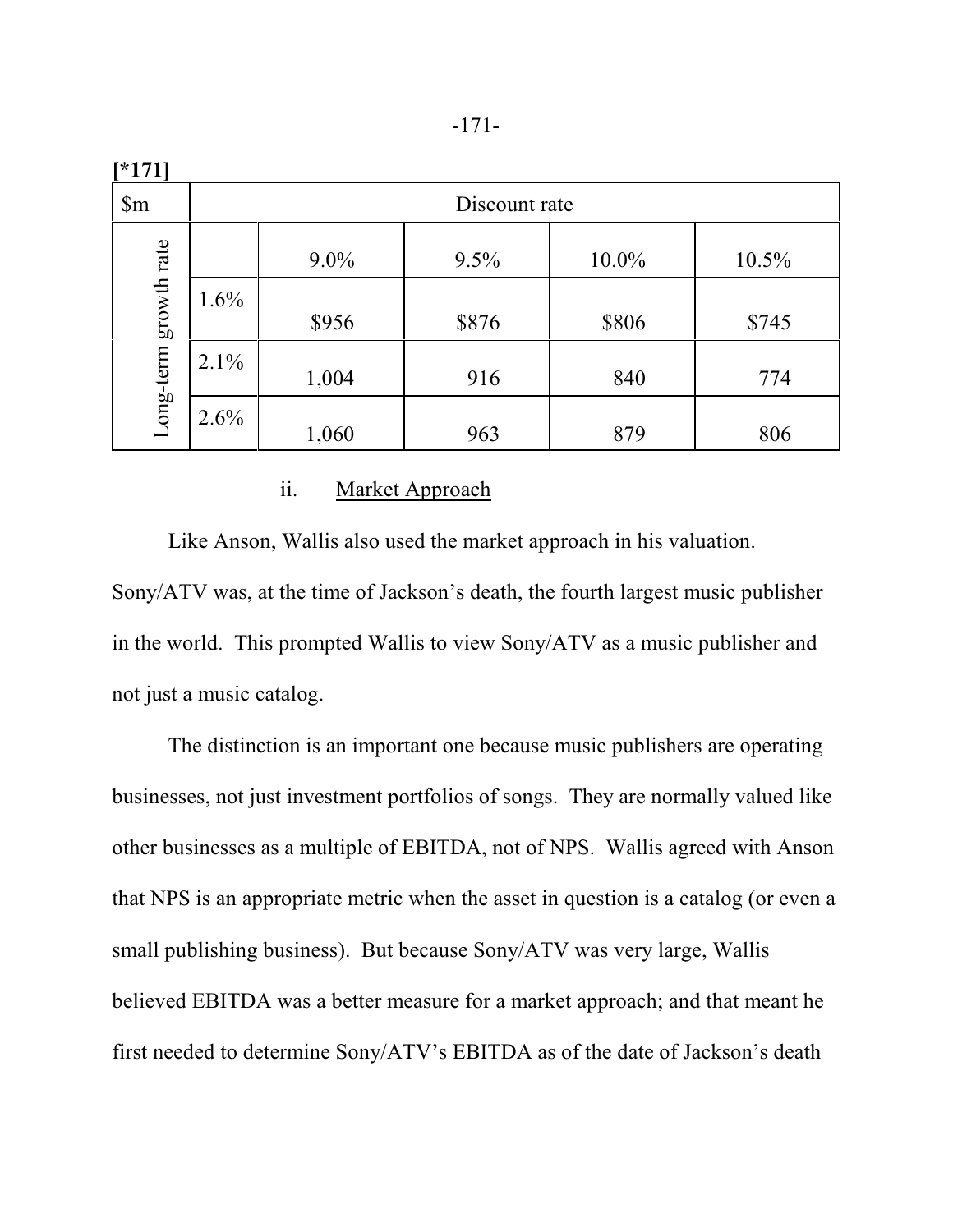**[\*172]** and then determine an appropriate multiple of EBITDA that a hypothetical buyer would pay for it.

*EBITDA Value*. Wallis calculated the Sony/ATV's EBITDA as of the end of its fiscal year in both 2009 and 2010. He used Sony/ATV's actual results for the year that ended on March 31, 2009, and then he projected results to March 31, 2010. From this starting point, Wallis made some tweaks--notably excluding the one-off Napster settlement that Anson had also excluded. This created a historical EBITDA of \$89.41 million for fiscal year 2009 and a projected EBITDA of \$96.41 million for 2010. Here are the calculations (in millions):

| Year                   | FY 2009 | FY 2010 |
|------------------------|---------|---------|
| Revenue                | \$462.7 | \$466.0 |
| Less royalty exp.      | 272.5   | 272.8   |
| <b>NPS</b>             | 190.2   | 193.2   |
| Total operating cost   | 136.0   | 132.5   |
| Income from operations | 54.2    | 60.8    |
| Plus dep. and amor.    | 35.1    | 35.6    |
| <b>EBITDA</b>          | 89.4    | 96.4    |

*EBITDA Multiple*. Wallis calculated the EBITDA multiple two ways: as a trading multiple and as a transaction multiple. A trading multiple looks at the market capitalization of a publicly listed company (the number of its shares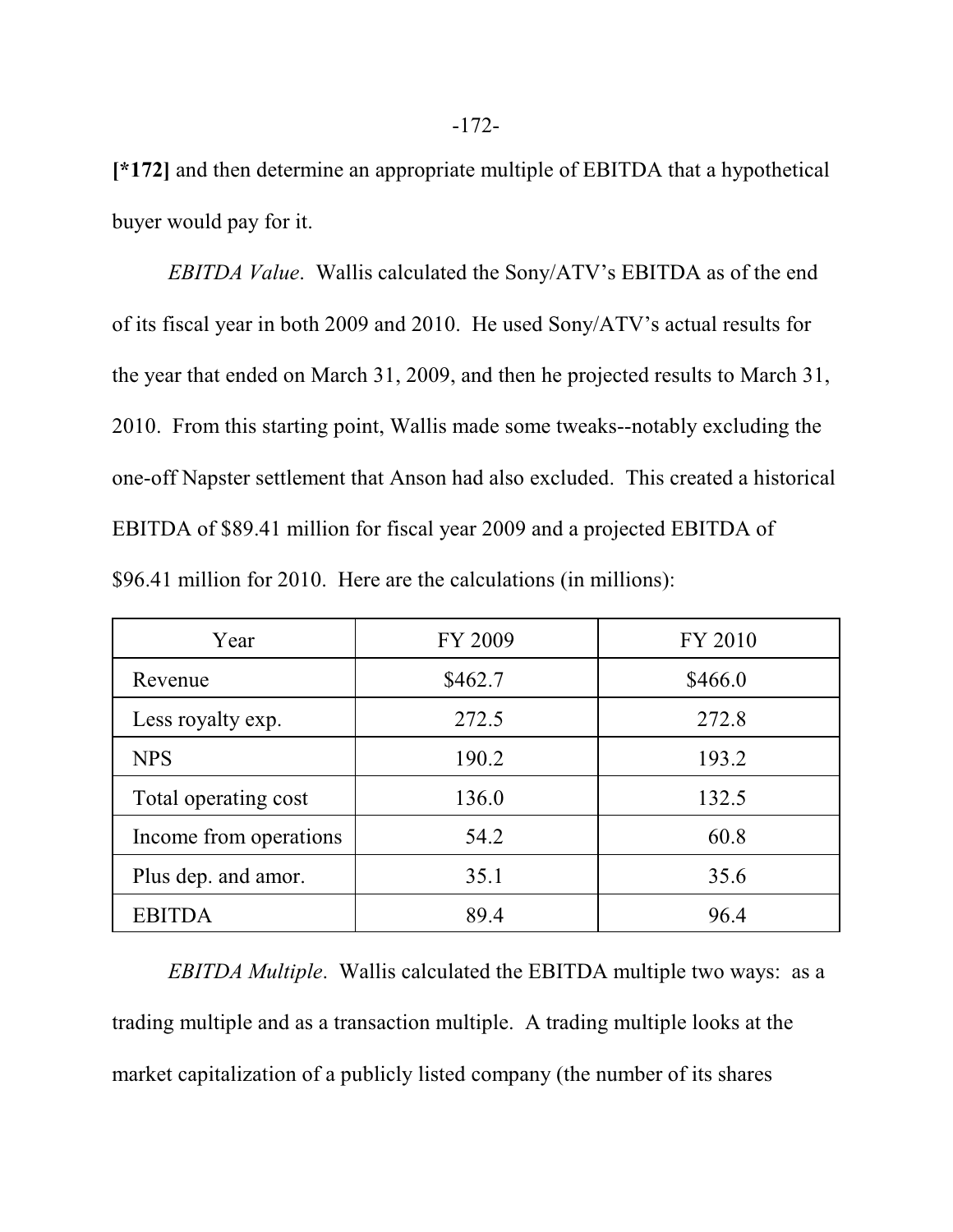**[\*173]** multiplied by its stock price) divided by that company's own EBITDA. A transaction multiple looks at data from acquisitions of comparable companies and divides the sale price of a target by its EBITDA.

To calculate his trading multiple, Wallis used only one company, Warner Musical Group (WMG). In his opinion this listed company was easily the most similar to Sony/ATV that had publicly traded stock. On the day Jackson died, WMG had a market capitalization of \$789.3 million. Figuring out its EBITDA was more complicated.

To determine a control premium (an additional amount a hypothetical buyer would pay to control a company), Wallis considered two transactions of music businesses--the acquisition of EMI in 2007 and the acquisition of Chrysalis in 2010. Using these two transactions, Wallis determined that he should use a control premium of 30%. The net debt at the valuation date was \$1,564 million. This gave WMG an enterprise value of \$2,590.1 million. The following table summarizes his calculation: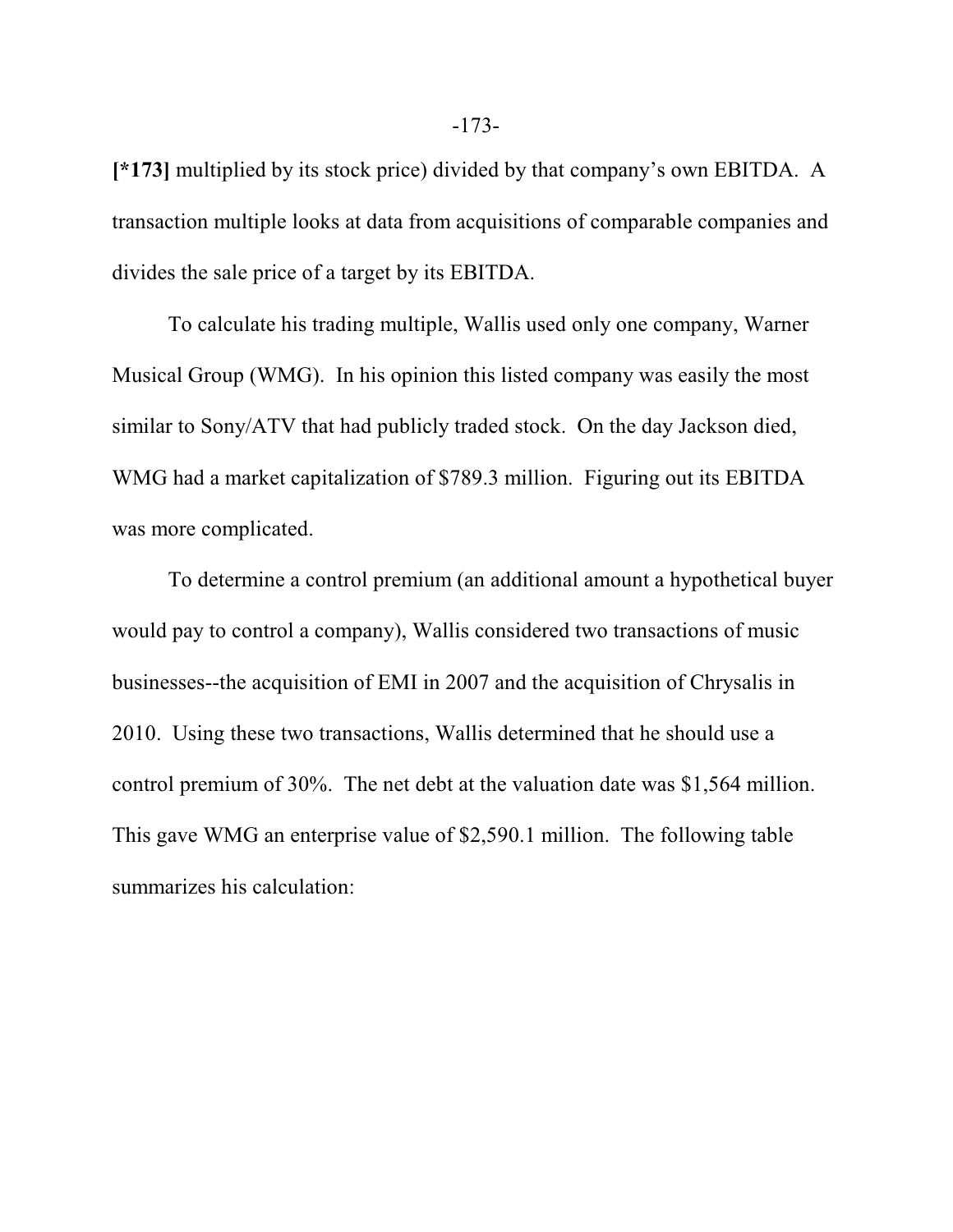| [*174] Market capitalization   | \$789,300,000   |
|--------------------------------|-----------------|
| Control premium                | 30%             |
| Adjusted market capitalization | \$1,026,100,000 |
| Plus: Net debt                 | \$1,564,000,000 |
| Enterprise value               | \$2,590,100,000 |

Wallis then adjusted this EBITDA a little bit more because WMG, unlike Sony/ATV, was not only a music publisher; it also had a large recorded-music business. Wallis needed to determine what the trading multiple was for just the music-publishing division of WMG, not the entire company.

To do this he looked at WMG's 2008 and 2009 financials and calculated EBITDA for both divisions. He then ratably allocated WMG's corporate overhead to the two divisions on the basis of each division's reported and forecasted EBITDA.

Next, using what he considered an appropriate multiple for the recorded-music division of  $4*$  or  $4.5*$ , he calculated its value. After he did this he could back into the trading multiple of the music-publishing division. The trading multiples ranged from  $7.8*$  to  $11.1*$ . That meant Sony/ATV had a value between \$800 million and \$1.1 billion.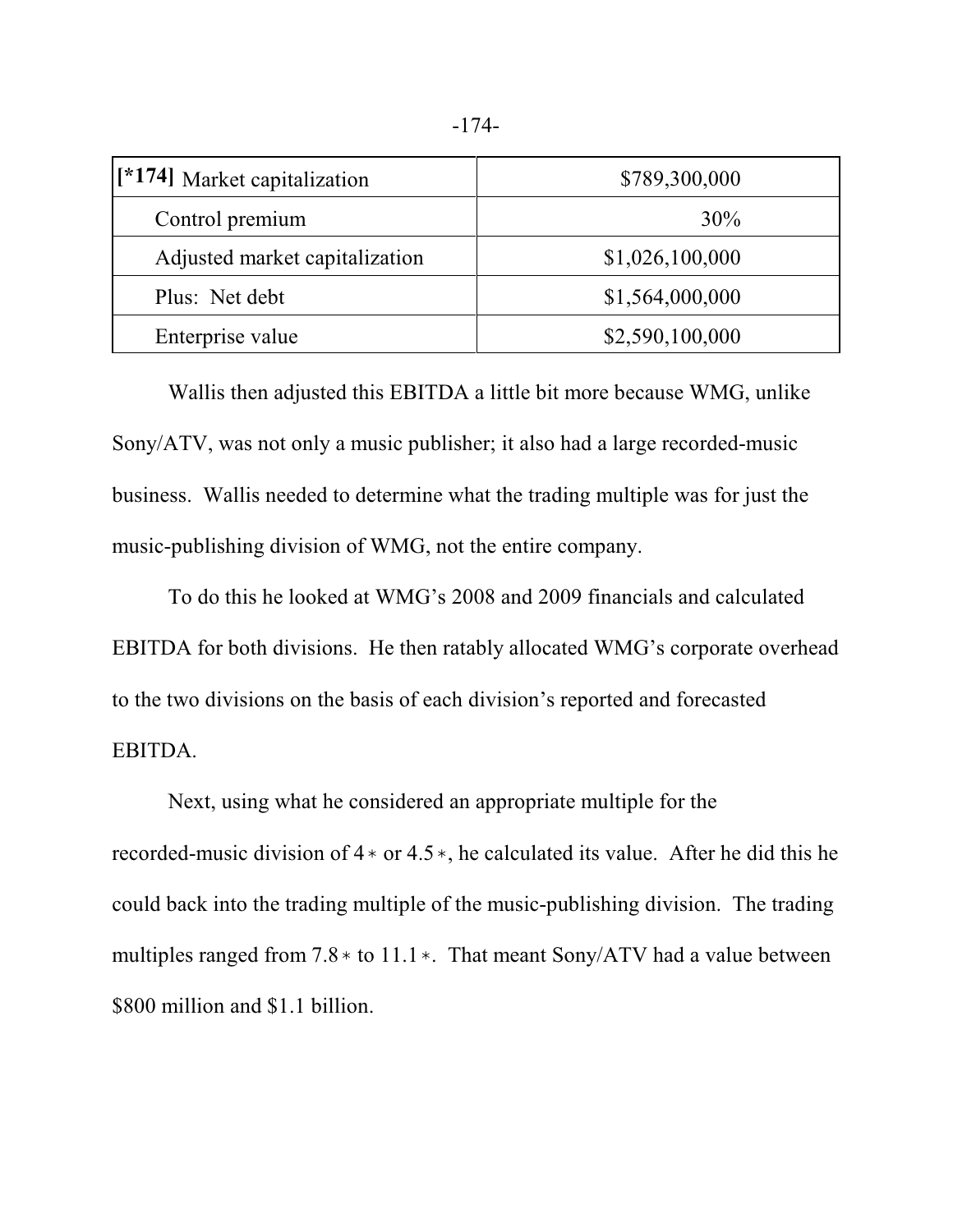**[\*175]** Calculation of a transaction multiple was difficult because Wallis couldn't find any similar transactions around the date of Jackson's death. He relied instead on two comparable transactions that took place in 2011--between 12 and 18 months after Jackson's death. These two transactions had market multiples of 9.6  $*$  and 9.9 $*$ . This led him to conclude that Sony/ATV's enterprise value was between \$858.2 million and \$885.1 million.

## iii. Sony/ATV Value

After analyzing the value of Sony/ATV under the income approach and market approach, Wallis had a range of values between \$745 million and \$1.1 billion:

| Method                                 | Amount (in millions) |  |
|----------------------------------------|----------------------|--|
| Income approach                        | $$745-1,060$         |  |
| Market approach (trading multiple)     | 800-1,100            |  |
| Market approach (transaction multiple) | 858.2-885.1          |  |

He went to the high end of this range and concluded that Sony/ATV was worth \$1.1 billion. He said he went to the high end to take into account any potential premium for the Beatles songs that Sony/ATV controlled. It is, of course, also true that this makes his opinion rhetorically stronger by being a bit unfavorable to the Estate.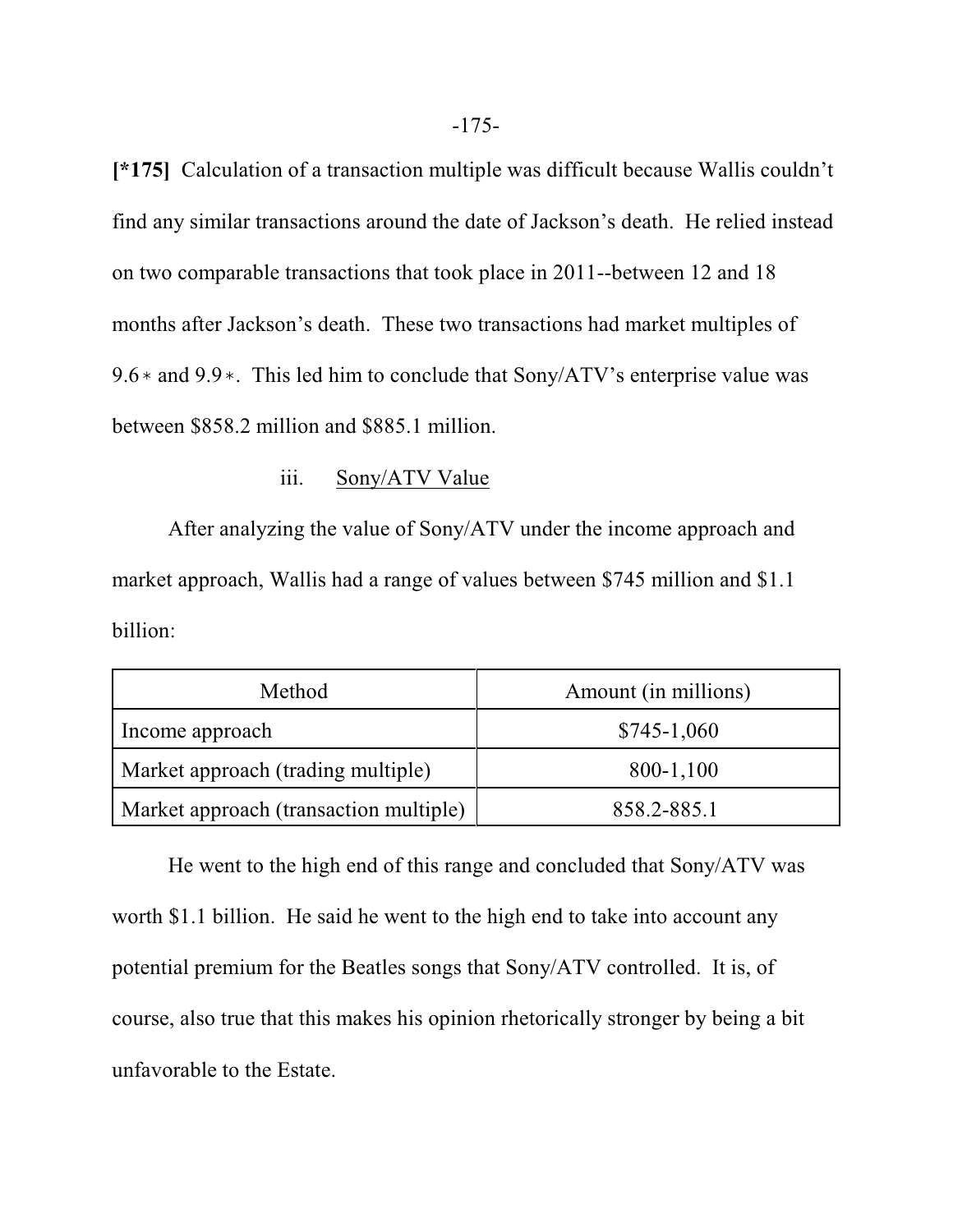**[\*176]** He then started subtracting from this value. First to be knocked off was debt owed by Sony/ATV--a net amount of \$579.3 million based on Sony/ATV's June 30, 2009, balance sheet. He also deducted \$12.8 million--which is 5% of the fair market value of "Class B interest."<sup>64</sup> After these subtractions, Sony/ATV's net value was \$508 million.

### iv. Jackson's Interest

Wallis could then calculate the value of Jackson's 50% interest. As had Anson, Wallis looked to see how the option cap affected 50% of Jackson's interest. Wallis relied on calculations prepared by Sony that suggested that the cap would affect the value of Jackson's interest only if half of Jackson's equity value was worth \$242.1 million. Because Wallis valued Sony/ATV at less than \$1.5 billion,<sup>65</sup> however, the cap has no effect and he made no adjustment related to Sony's option to purchase half of Jackson's interest.

<sup>64</sup> In April 2007 newly appointed CEO and chairman Martin Bandier bought a newly created "Class B interest" in the company for \$250,000. Sony/ATV booked this as a capital contribution. Under an agreement with Sony/ATV, Bandier is paid 5% of the balance of the unreturned capital contribution in the Class B account annually. Sony/ATV treats this as a guaranteed payment.

<sup>65</sup> Wallis determined \$1.5 billion by multiplying \$242.1 million by 4, adding Sony/ATV's debt, and subtracting its cash.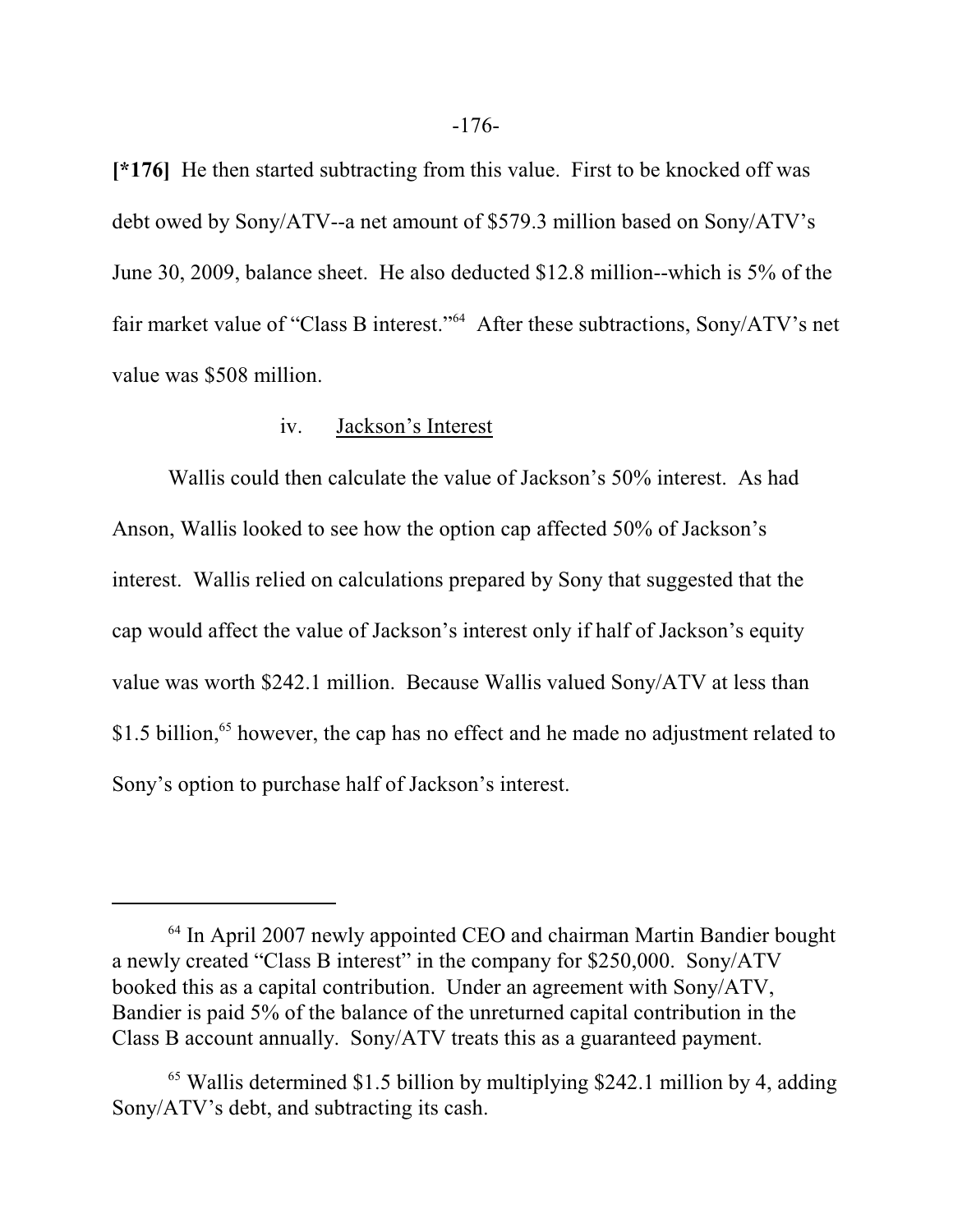**[\*177]** Wallis then made two discounts: one for lack of marketability and one for lack of control.

Wallis started with \$254 million, which was simply half of Sony/ATV's total value. But remember that Jackson had to cede ever larger chunks of his rights under the Sony/ATV operating agreement to gain Sony's approval for his borrowing against its value. Wallis thought these concessions shrank that value by 20%. We can summarize the most important of these factors: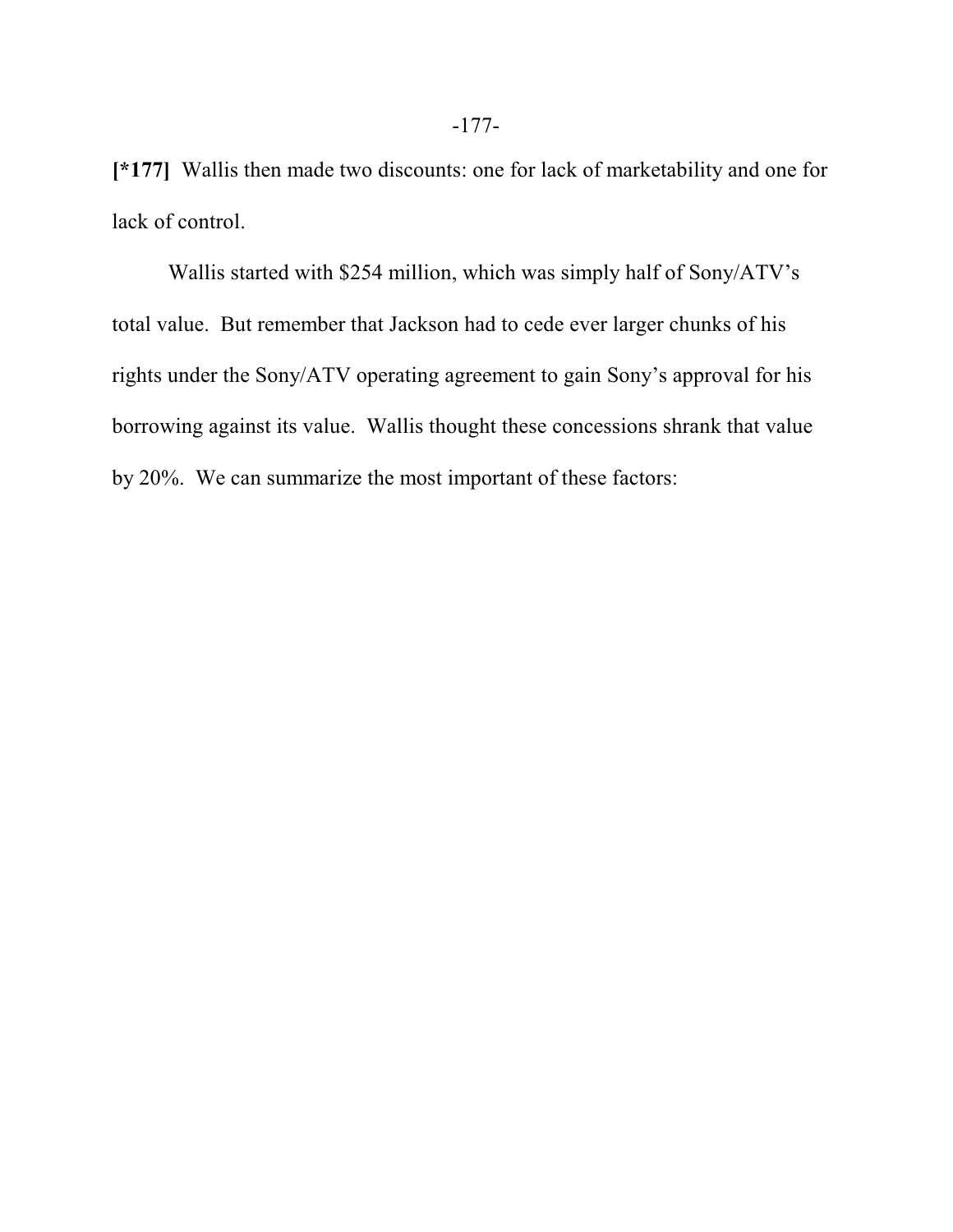| $[*178]$<br>Factor                | Comment                                                                                                                                                                                        |
|-----------------------------------|------------------------------------------------------------------------------------------------------------------------------------------------------------------------------------------------|
| Dividend prospects                | Guaranteed annual distributions of \$11<br>million ended September 2011 (and<br>were directed to meet NHT II's interest<br>obligation); thereafter distributions<br>were at Sony's discretion. |
| Restrictions on transfer          | No transfer could occur without<br>Sony's consent unless through the buy-<br>sell provisions, which could be more<br>timely and costly.                                                        |
| Prospects of IPO/Sale of company  | No indication at the valuation date that<br>Sony was considering leaving the<br>music business.                                                                                                |
| Number of identifiable buyers     | Limited at valuation date.                                                                                                                                                                     |
| Size of stake                     | While 50% stake included 50% voting<br>rights on the board, influence is<br>limited to approval of certain "major<br>decisions."                                                               |
| Access/reliability of information | Jackson's interest carries limited rights<br>to management information other than<br>the annual budget.                                                                                        |
| General market conditions         | The global economy was in recession<br>and availability of financing was<br>limited.                                                                                                           |
| NHT II's debt                     | A purchaser of Jackson's interest<br>would likely have to assume NHT II's<br>debt (this alone caused a 10%<br>discount).                                                                       |

Wallis also discounted Jackson's interest for lack of control. Wallis viewed the limitations put on Jackson's interest as having a large effect on the value of his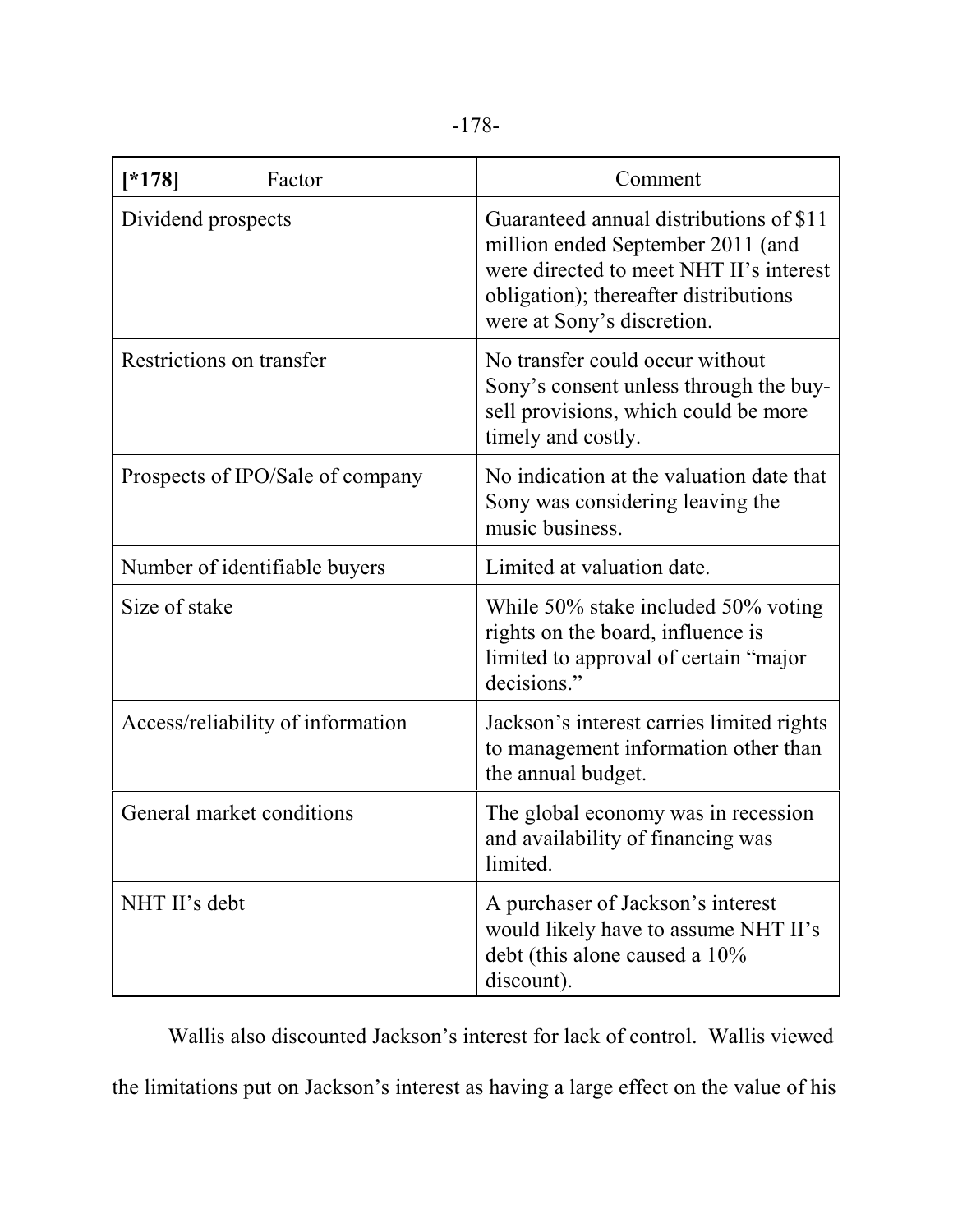**[\*179]** interest. To quantify this effect, Wallis used a discount of 15%--a number consistent with Shannon Pratt's Business Valuations: Discounts and Premiums 24-25 (2d ed. 2009).<sup>66</sup>

With a discount of 20% for lack of marketability and a 15% discount for lack of control, Wallis computed the value of Jackson's interest in Sony/ATV:

| Jackson's interest pre discount    | \$254 million            |
|------------------------------------|--------------------------|
| Discount for lack of marketability | $(50.8 \text{ million})$ |
| Discount for lack of control       | $(38.1 \text{ million})$ |
| Jackson's interest postdiscount    | 165.1 million            |

66 Wallis found this passage especially relevant:

There is no empirical data for guidance in quantifying 50 percent interest percentage discounts from control value or premiums over minority value. However, 50 percent interests sometimes are discounted at about 15 percent from control value to reflect lack of control. In some circumstances two 50 percent interests do not have equal lack of control. This situation can arise when one of the 50 percent interests exercises some prerogatives of control under a contractual arrangement. In this case, the discount from control value should be less for the interest with some control prerogatives and a little greater for the interest without the control prerogatives.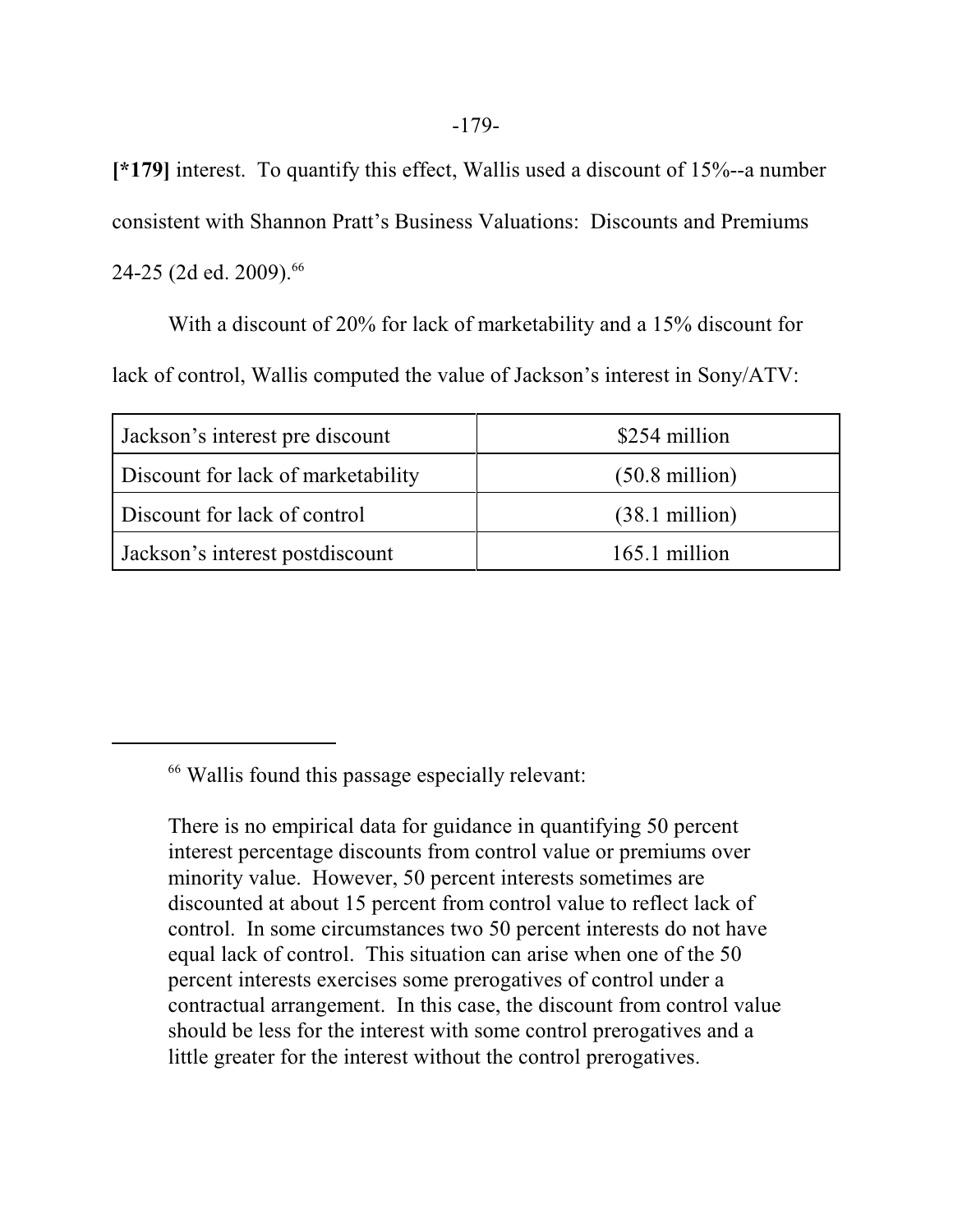#### -180-

## **[\*180]** v. NHT II's Value

Wallis's last step was to calculate the value of NHT II. Wallis used NHT II's March 31, 2009, accounts to determine the value of its assets and liabilities. He determined there were assets of \$14.7 million and debts of \$319.1 million.

The math was simple:

| Jackson interest in Sony/ATV   | $$165.1$ million          |
|--------------------------------|---------------------------|
| Plus: NHT II's net assets      | 14.7 million              |
| Less: NHT II's net liabilities | $(319.1 \text{ million})$ |
| Net value of NHT II            | $(139.2 \text{ million})$ |

# C. Our Analysis

This is quite a spread, with Anson's bottom line at more than \$206 million and Wallis's at negative \$139 million (which would make NHT II valueless as of the date of Jackson's death). To find a reasonable value of our own we will, like the parties, look at both the market and income approaches.

## 1. Market Approach

We begin by finding that Anson looked at the wrong data, because he treated Sony/ATV as a music catalog and not an operating business in the music-publishing industry. Sony/ATV was *not* just a music catalog. It had employees and corporate infrastructure to acquire and exploit both old *and* new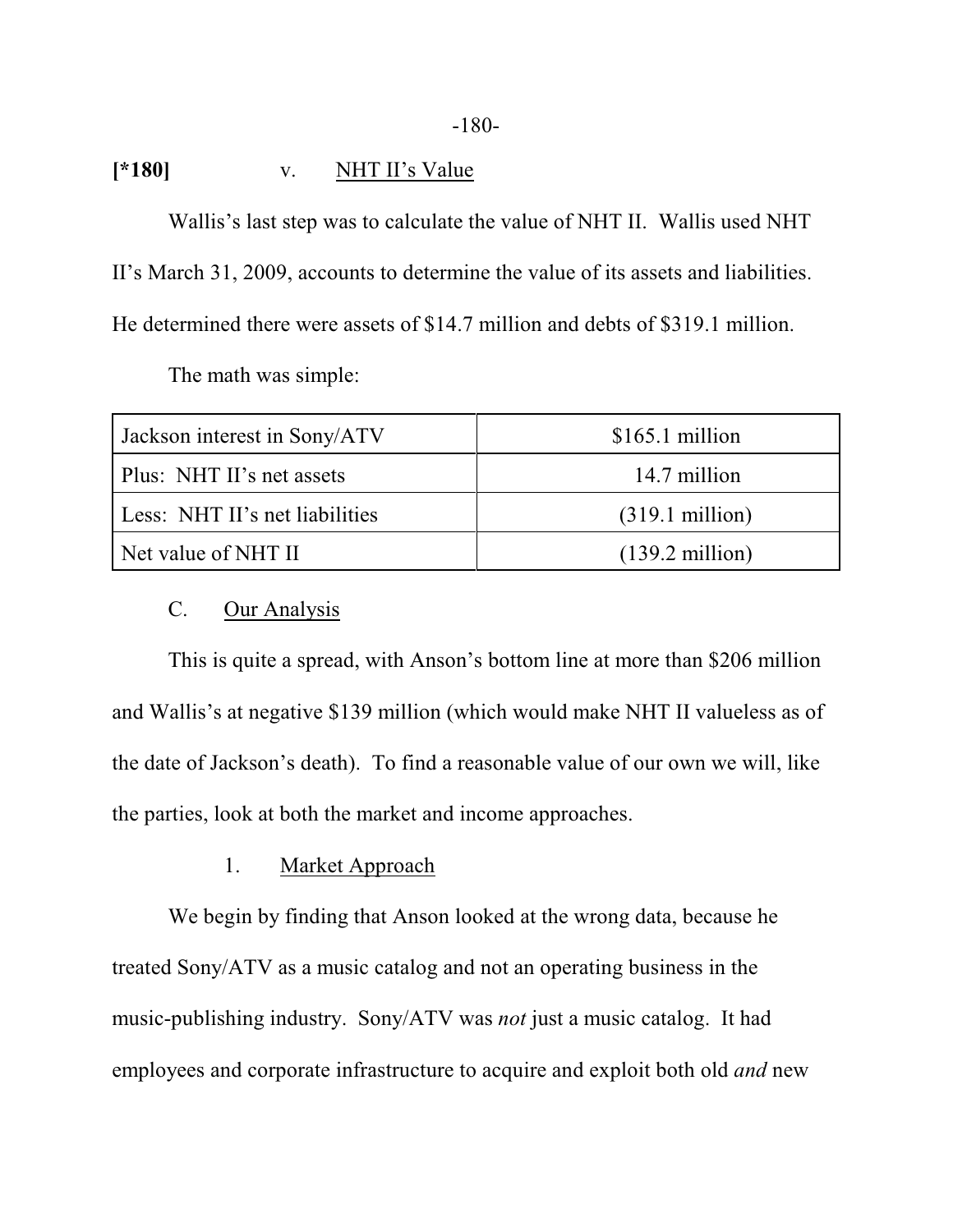**[\*181]** songs; it didn't have to pay anyone else to administer the songs it owned, but it did have to constantly invest in acquisition and development. It was successful in doing so--under Sony's management the company had grown into the fourth largest music publisher in the world. And there was one overriding fact: neither Jackson nor any hypothetical buyer could possibly force Sony to change its goal from being a growing publishing company into a slowly liquidating musiccatalog business. We do not find Anson credible in his use of NPS as his starting point in valuing Sony/ATV.

Wallis was much more persuasive that EBITDA was a better base on which to build an evaluation of an operating company. But this leads to a different problem--as of June 2009, there was no market for music-publishing businesses. We know this from Wallis's own report, where he credibly states that "no relevant transactions took place around the [v]aluation [d]ate." With no relevant transactions, we do not think the market approach--even a market approach based on Sony/ATV's EBITDA--is useful here.

We certainly recognize that identifying comparable transactions and tweaking them to fit the facts of the asset being valued is preferred, and we think that Wallis did the best he could do under the circumstances. It's just that the two transactions he found took place over a year after Jackson's death; and are too few

-181-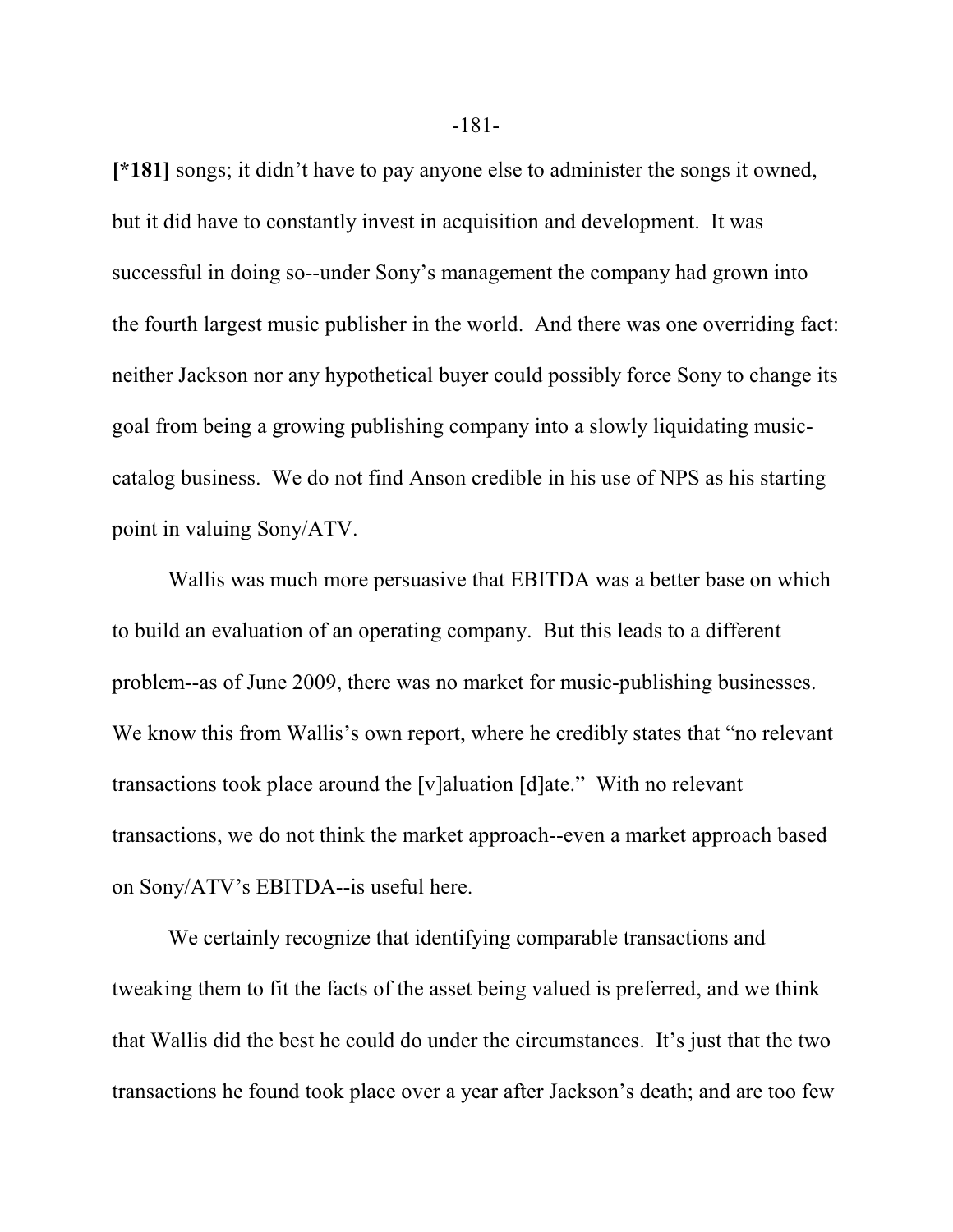**[\*182]** in number and too different in size for any market approach to be reasonable here. (And one of those transactions was a distressed-asset sale, which makes using it even more of a problem.) Wallis ended up with only one company--WMG--to use in his calculation of a trading multiple. WMG, as Wallis admitted, was extremely different from Sony/ATV because it had a large music-recording business.

We therefore likewise find that Wallis's analysis is also unreliable.

### 2. Income Approach

This leaves us with the income approach. This requires us to calculate a discount rate and future revenue projections. We'll take them in turn.

### i. Discount Rate

The experts nearly converged on an appropriate discount rate. Wallis used one between 9% and 10.5%. Anson used one of 9.72%. These competing experts got there in drastically different ways, however, and we'll look at each of the variables in the models they used.

Anson relied on the average interest rate from Vivendi's first-quarter 2009 financials and came up with a cost of debt equal to 4.62%. Wallis started with the average rate on five-year A to BBB+ rated U.S. corporate bonds and came up with a cost of debt somewhere between 3.8% and 5.31%. We find that a reasonable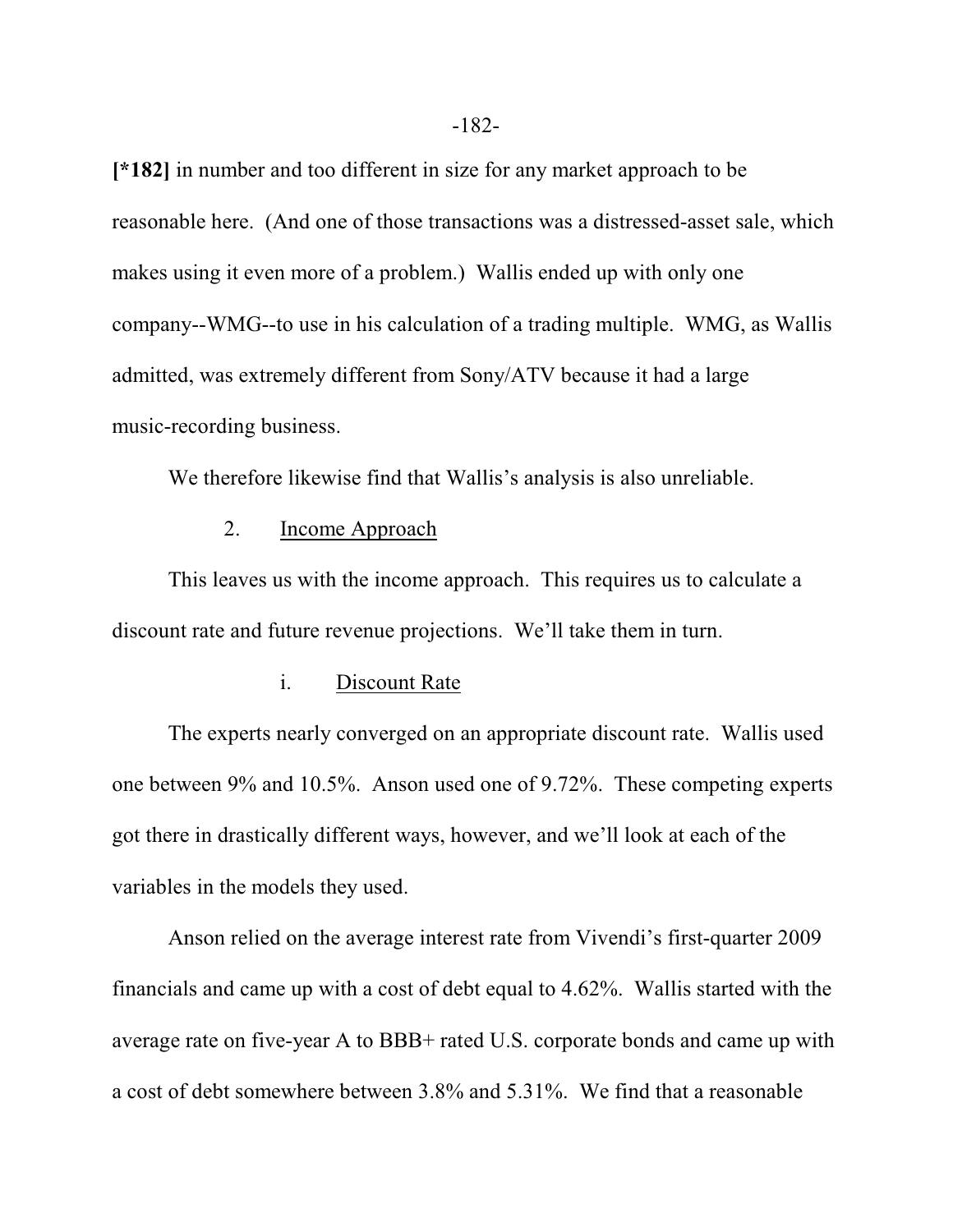**[\*183]** cost of debt is 4.62%. While we would prefer not to rely on just one company, Wallis's method is less reasonable and gives us too wide a range--we need a number for the equation. And 4.62% is within Wallis's range. As we've already explained, see supra p. 82, we will not tax affect this number.

*Cost of Equity*. Both parties used the capital-asset pricing model to compute a cost of equity. We adopt Anson's use of the 20-year U.S. Government bond rate for a risk-free rate of 4.31%, rather than Wallis's 30-year rate. There's no explanation of why one is to be preferred to the other, and in the past we ourselves have seemed not to have a preference. See Estate of Jung v. Commissioner, 101 T.C. 412, 441 (1993). But every expert in this case except Wallis used the 20-year rate in some fashion. We find in that consensus some comfort that it is reasonable for us to do so.

To determine the beta, Anson relied on Vivendi's historical beta of 1.26 while Wallis adopted a range between 0.9 and 1.1 based on the median from comparable companies. We will use a beta of 1.26 for our calculations. We would rather not rely on only one company. But as Wallis admitted there were not many comparable companies, so he broadened the search--presumably thereby including noncomparable companies. He also used a five-year average beta for

-183-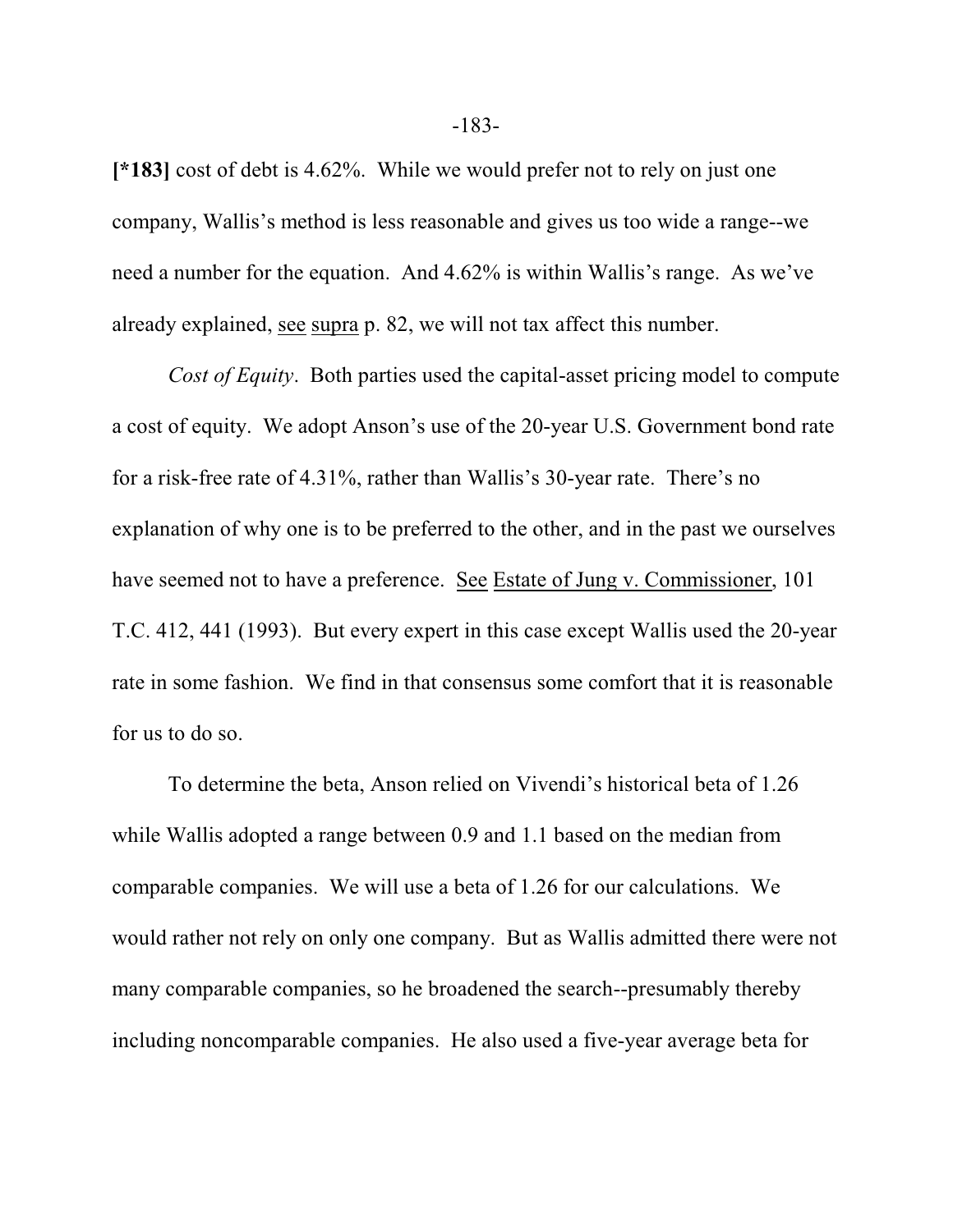**[\*184]** each of these companies. His own report, however, stated that historical data didn't apply because the Great Recession had so changed market conditions.

For his market-risk premium, Anson relied on Duff & Phelps and came up with 6%. Wallis relied on an internal report which considered Duff & Phelps as well as other publications and other clients of Ernst & Young, which led him to come up with a rate of 6.5%. On this one, we agree with Wallis because his number comes from more than one reliable source.

*Capital Structure*. To determine a capital structure, Anson again relied on Vivendi's capital structure of 29.47% debt and 70.53% equity. Wallis's hypothetical capital structure again came with a range--somewhere between 20% and 30% is debt. We will use Anson's capital structure of 29.47% debt and 70.53% equity, and note this puts us within Wallis's range.

*Tax Affecting*. We have already concluded, see supra p. 82, that we will not tax affect.

*Final Discount Rate*. We summarize our calculations and compare them with the experts':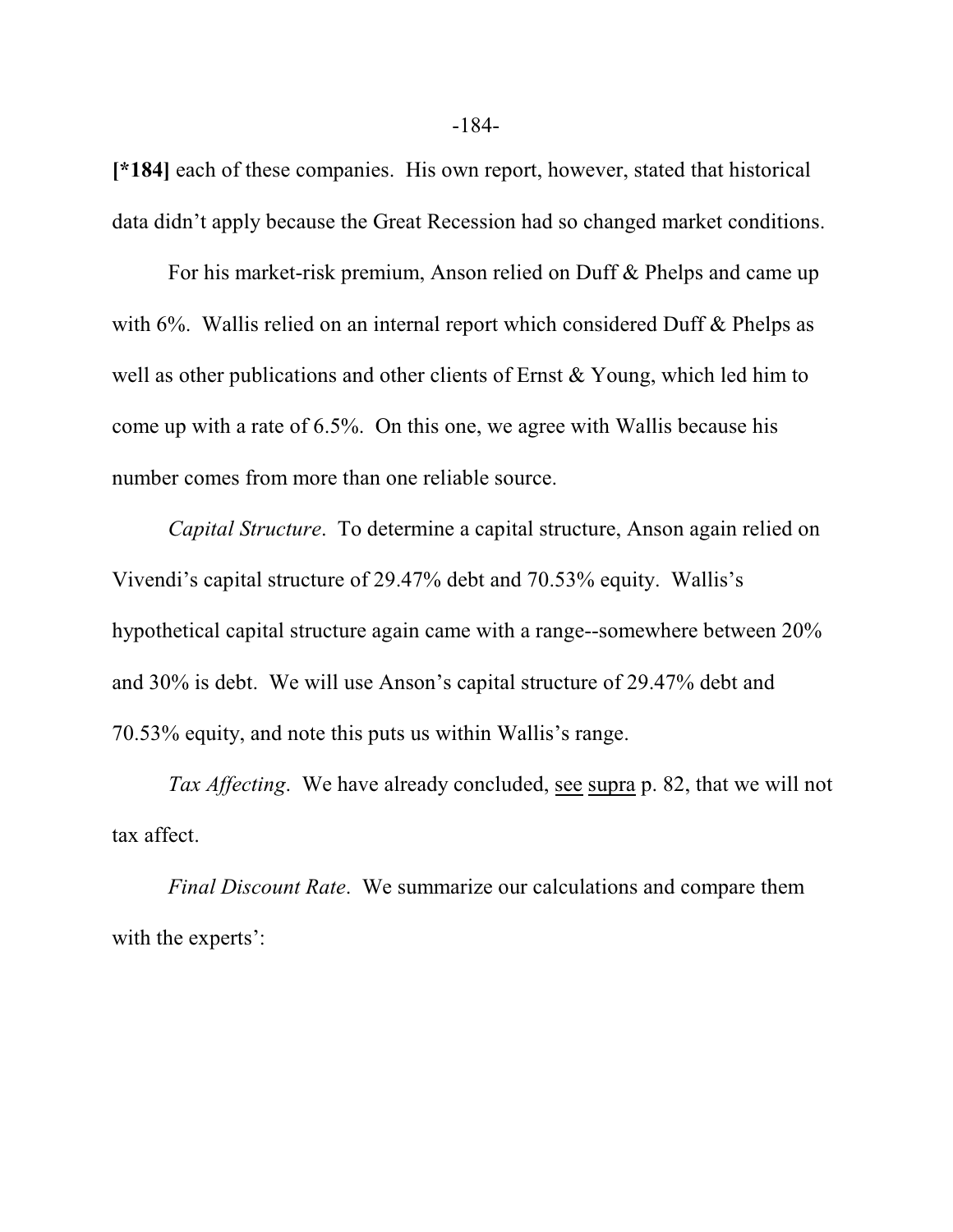|  | ۰.<br>۰,<br>× |  |
|--|---------------|--|
|--|---------------|--|

| $*185$            | Anson      | Wallis              | <b>Tax Court</b> |
|-------------------|------------|---------------------|------------------|
| Cost of debt      | 4.62%      | $3.8\% - 5.31\%$    | 4.62%            |
| Risk-free rate    | $4.31\%$   | $3.95\%$            | $4.31\%$         |
| Market premium    | 6%         | $6.5\%$             | $6.5\%$          |
| <b>B</b> eta      | 1.26       | $.9 - 1.1$          | 1.26             |
| Cost of equity    | 11.84%     | $10.86\% - 11.96\%$ | 12.5%            |
| Capital structure | 29.4% debt | $20\% - 30\%$ debt  | 29.47% debt      |
| Tax affecting     | No         | Yes                 | No               |
| Discount rate     | 9.72%      | $9\% - 10.5\%$      | 10.18%           |

### ii. Revenue Projections

With the discount rate established, we shift to cashflow projections. We first have to decide whether we find it more reasonable to predict the future with the past or with the prediction of a third party--Sony/ATV--that had an interest in getting it right. We think it more reasonable to use Sony/ATV's own projections. Our major reason is that the music-publishing industry was (and has remained) in a state of considerable uncertainty created by a long series of seismic technological changes. Digital downloads, the advent of easy-to-use pirating software, the development of countermeasures to defeat that software, and similar revolutionary changes in the identification and marketing of new singers and songs make historical data about cashflow exceptionally unreliable in this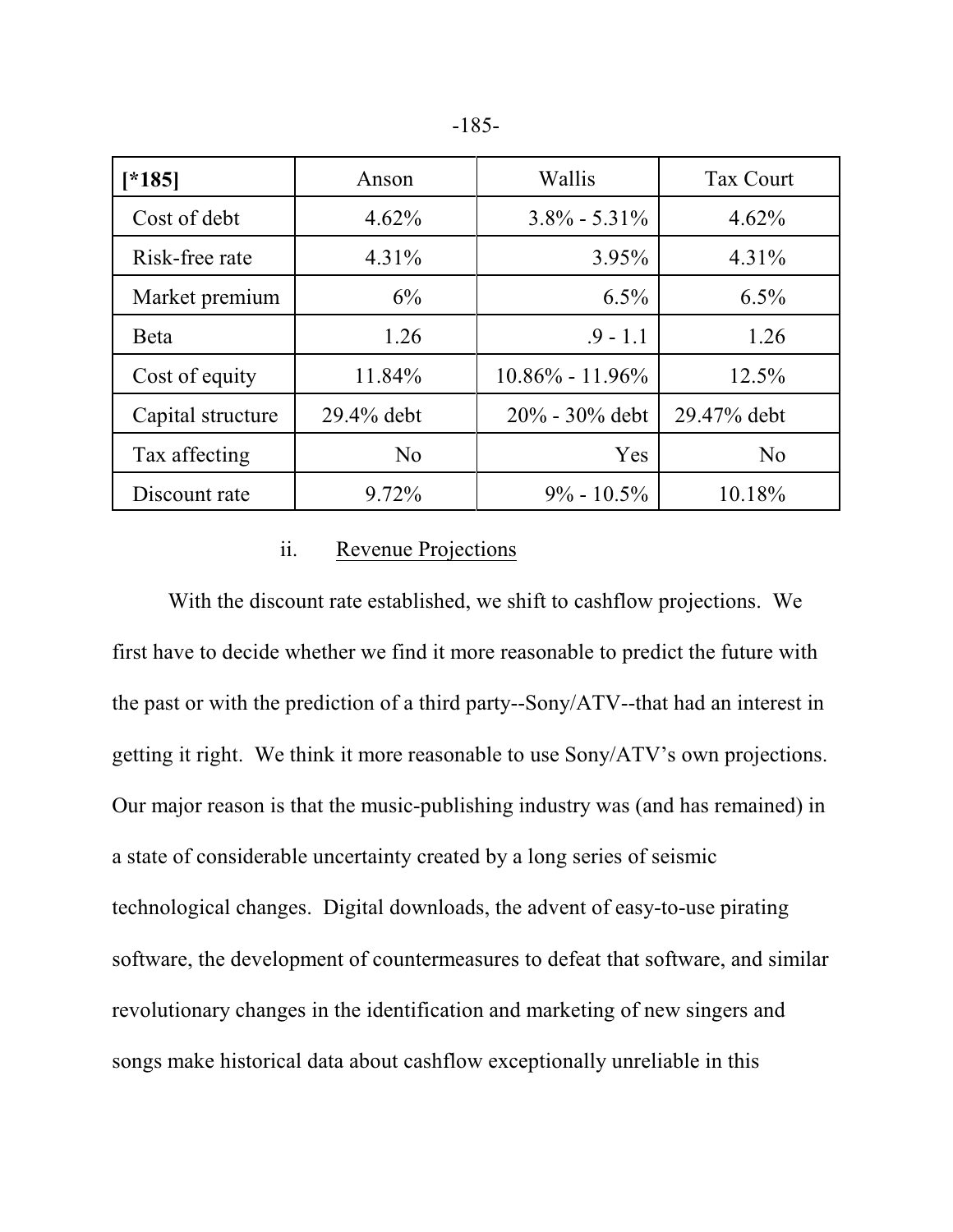**[\*186]** industry. We think that projections of future cashflow, if made by businessmen with an incentive to get it right, are more likely to reflect reasonable estimates of the short- to medium-term effects of these wild changes in the industry that even experts, much less judges, are unlikely to intuit correctly. We therefore find that Sony/ATV's projections are more reliable and will, like Wallis, use these midrange projections for the first four years as the most reasonable.

*Years 1 Through 4 Projections.* We begin our cashflow projections just as Wallis did--with Sony/ATV's own internal projections. We reject Anson's call that a rational investor would lower operating expenses to be more in line with other companies. We are not persuaded that any such adjustment would be based on anything other than speculation. We're also unsure how to compare Sony/ATV's operating expenses to other companies' especially when we consider how both parties struggled to find a company comparable to Sony/ATV in their market-approach analyses.

But we do agree with both parties that some adjustments are needed. We agree with both experts that we should add talent cost back to  $EBITDA.<sup>67</sup>$  We agree with Wallis that the administrative fees should be added back because we

 $67$  The amount we will add back is based on Sony/ATV's projection of that cost, not a percentage of NPS as Anson suggested.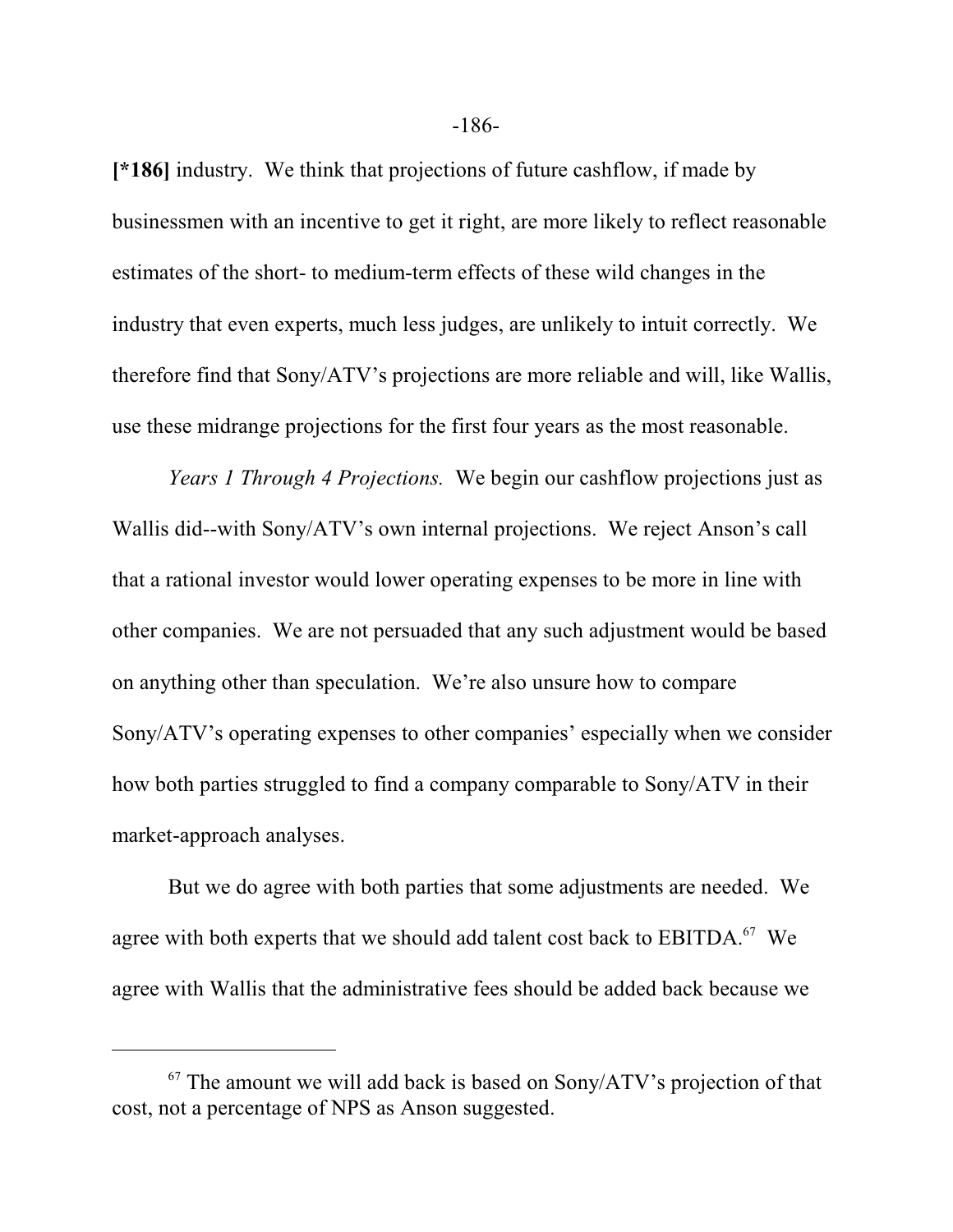**[\*187]** think it was more likely a book-only entry of an amount owed by Sony/ATV to Sony for guaranteeing Sony/ATV's debt. We agree that this makes it better classified as a financing cost. We also agree with Wallis's reasoning for why we should add catalog amortization to EBITDA.

We agree that other adjustments are needed to determine free cashflow. We agree that song-acquisition cost would be a business-as-usual expense and should be subtracted. Sony/ATV was created for the express purpose of actively expanding its music catalog and achieving economies of scale in its exploitation. We find credible Sony/ATV's own projections that it would need to spend large amounts to achieve this goal. We will also deduct the 'Capex' line item as well as the working capital amount from EBITDA. Anson doesn't dispute this, and neither shall we.

Wallis included two nonrecurring items that totaled \$27 million. We recognize that Sony/ATV included them, but there's nothing like this in the company's audited financials from 2005 to 2011 and no explanation for what they might be. We will not include these expenses in our projections. Wallis made his own adjustments to free cashflow in the first year of projections, but with no explanation. We see no reason to include it either.

That leads to a four-year projection of cashflow and EBITDA: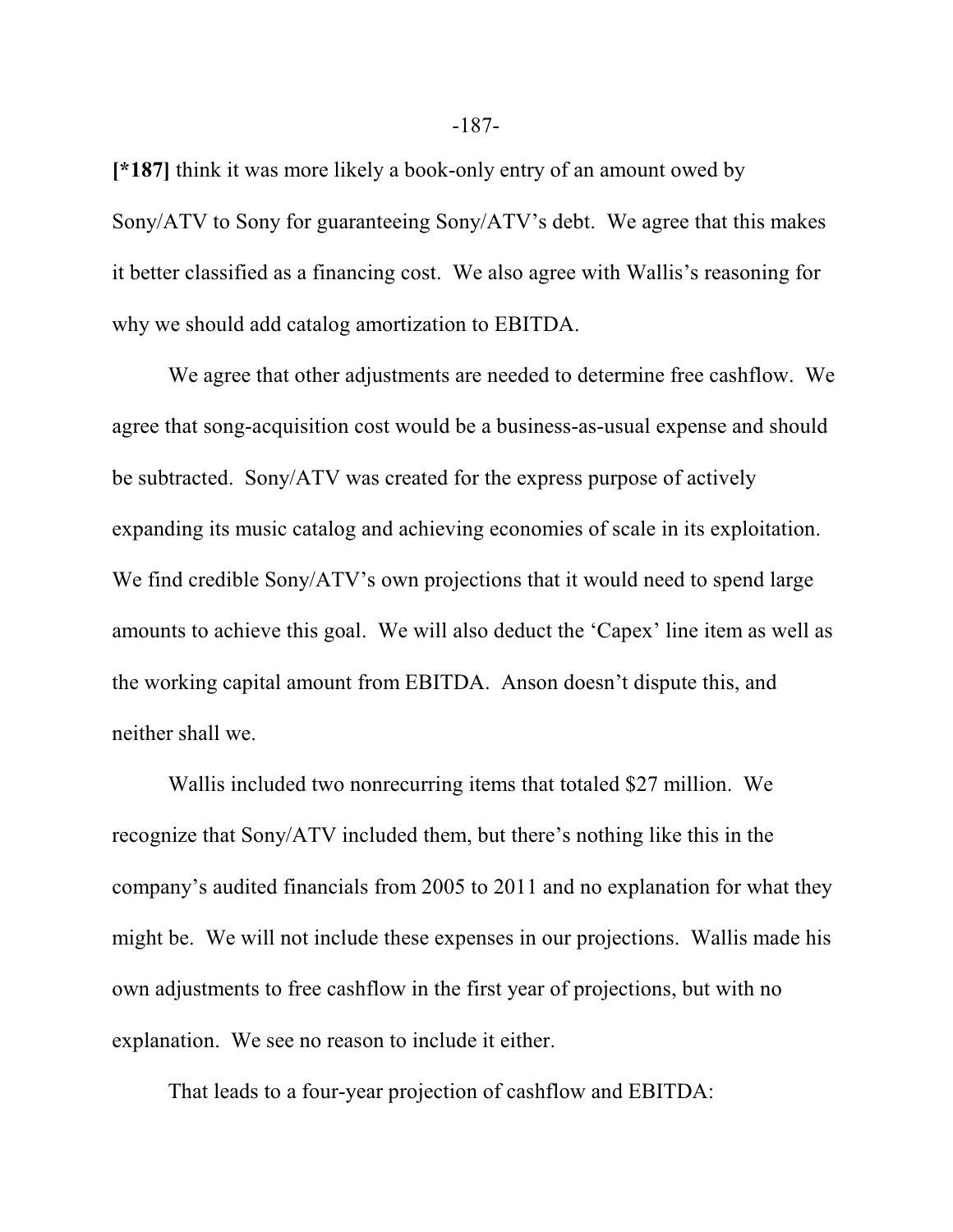| ۰.<br>×<br>I |
|--------------|
|--------------|

| $[*188]$                                     | Fiscal year          | 2010            | 2011            | 2012            | 2013            |
|----------------------------------------------|----------------------|-----------------|-----------------|-----------------|-----------------|
| <b>Budgeted</b>                              |                      |                 |                 |                 |                 |
|                                              | <b>NPS</b>           | \$193,226,000   | \$200,010,000   | \$206,978,000   | \$215,126,000   |
|                                              | Op. exp.             | (139, 954, 000) | (140, 738, 000) | (144, 743, 000) | (150, 535, 000) |
|                                              | Income from<br>op.   | 53,272,000      | 59,272,000      | 62,235,000      | 64,591,000      |
| Adjustments                                  |                      |                 |                 |                 |                 |
|                                              | Talent cost          | 11,171,000      | 10,000,000      | 10,000,000      | 10,000,000      |
|                                              | Cat. amort.          | 34,813,000      | 35,063,000      | 36,313,000      | 39,947,000      |
|                                              | Admin. fee           | 7,500,000       | 7,500,000       | 7,500,000       | 7,500,000       |
| Cashflow<br>from<br>investment<br>activities |                      |                 |                 |                 |                 |
|                                              | Acq. of song<br>cat. | (50,000,000)    | (50,000,000)    | (50,000,000)    | (50,000,000)    |
|                                              | Capex                | (6,338,000)     | (1,750,000)     | (1,100,000)     | (1,100,000)     |
| Changes in<br>assets and<br>liabilities      |                      |                 |                 |                 |                 |
|                                              | Work. cap.           | (13,239,000)    | (13,500,000)    | (14,500,000)    | (15,500,000)    |
| Adjusted<br><b>EBITDA</b>                    |                      | 37,179,000      | 46,585,000      | 50,448,000      | 55,438,000      |

*Years 5 Through 10 Projections*. We now need to project cashflows for years 5 through 10. Wallis used Sony/ATV's expected growth rate from year 3 to 4, then gradually reduced it over the next six years to the long-term growth rate equal to the long-term inflation rate of 2.1%. Anson assumes a consistent 3.6% growth based on Sony/ATV's average growth from 2005 through 2007.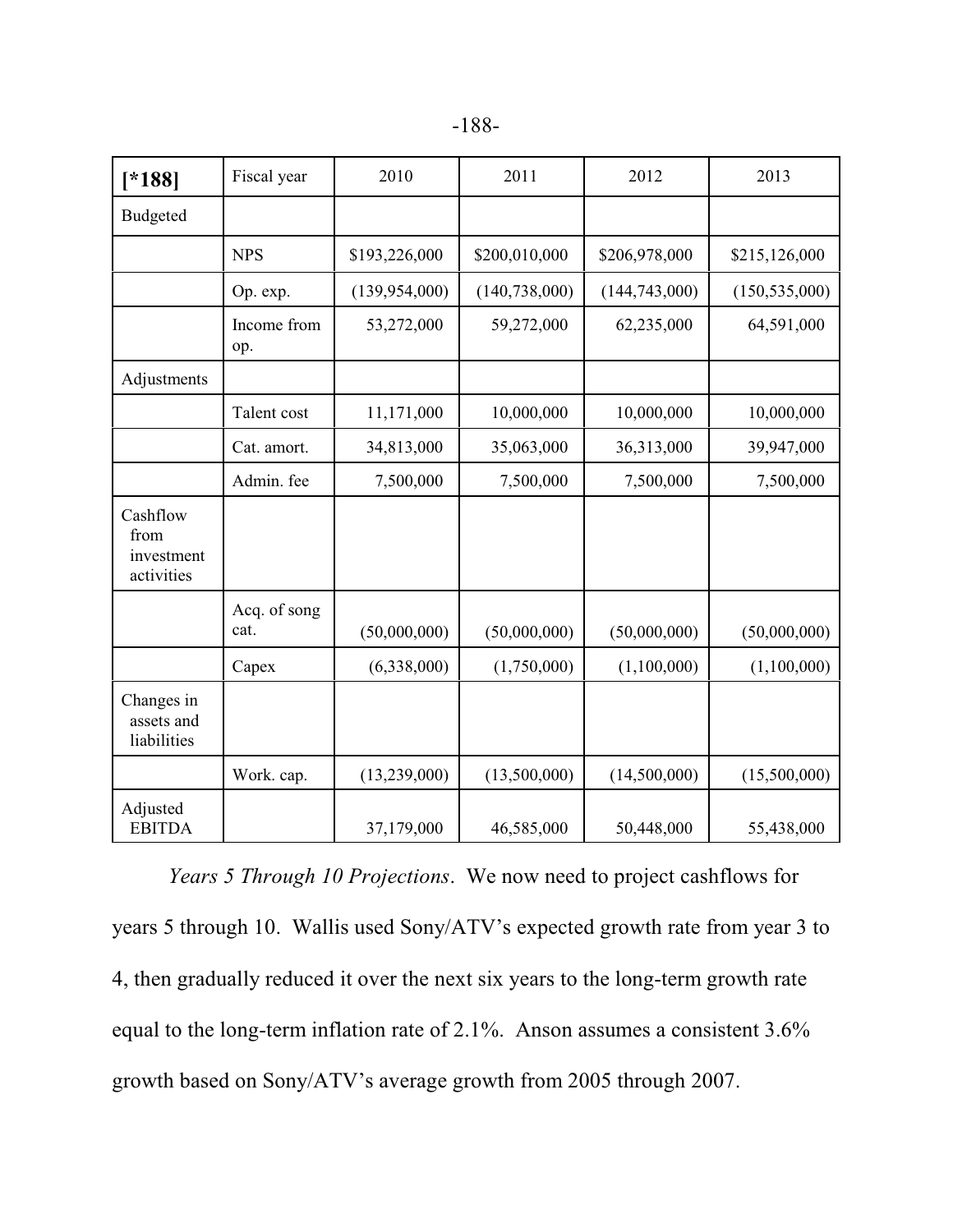**[\*189]** We find Wallis more credible here. We are persuaded that his method of tapering down the growth rate to the broader economy's expected long-term growth rate is more reasonable than constant growth based on pre-recession rates.

Wallis projected costs would grow at an annual rate equal to expected inflation--2.1%. Anson would increase them at an annual rate of 3.6%. For the same reason we found Anson's growth rate for revenue less reliable than Wallis's, we find it less reliable again. We will use a growth rate of 2.1% for expenses.<sup>68</sup>

Neither party applies this 2.1% growth rate to all costs. Wallis projected the administrative fee to remain consistent at \$7.5 million. He also lowered the song-acquisition cost to \$25 million annually based on his longtime observations of the industry. Anson disputed only the earlier \$50 million acquisition expense (which we already addressed) but disputed neither of these adjustments. Neither will we. Wallis's projection of capex and working capital remain constant during years 5-10. Seeing no dispute from Anson, we also believe these amounts should remain constant.

With this information, we are able to project free cashflows for 10 years, discounted to present value. This following table summarizes our calculations:

-189-

<sup>&</sup>lt;sup>68</sup> Note that due to rounding our expense numbers are slightly different from Wallis's projections.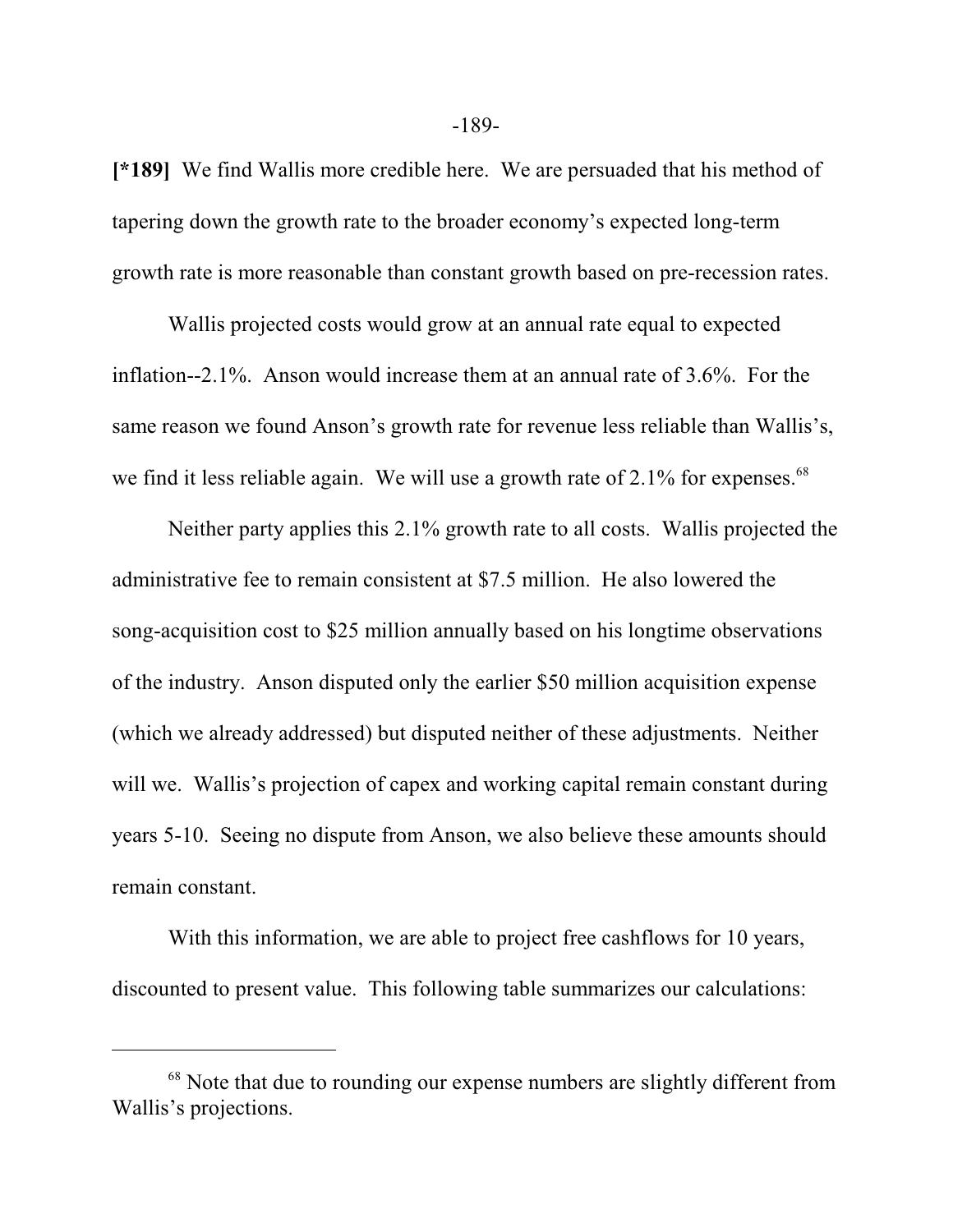| Year                 |                | $\sim$          | $\epsilon$      | 4               | 5               | $\circ$         | $\overline{ }$  | ${}^{\infty}$   | $\sigma$        | $\overline{10}$ |
|----------------------|----------------|-----------------|-----------------|-----------------|-----------------|-----------------|-----------------|-----------------|-----------------|-----------------|
| <b>Budget</b>        |                |                 |                 |                 |                 |                 |                 |                 |                 |                 |
| <b>SdM</b>           | \$193,226,000  | \$200,010,000   | \$206,978,000   | \$215,126,000   | \$223,000,000   | \$232,000,000   | \$240,000,000   | \$248,000,000   | \$255,000,000   | \$262,000,000   |
| Op exp               | (139,954,000)  | (140, 738, 000) | (144, 743, 000) | (150, 535, 000) | (153, 696, 235) | (156, 923, 856) | (160, 219, 257) | (163, 583, 861) | (167, 019, 122) | (170, 526, 524) |
|                      | 53,272,000     | 59,272,000      | 62,235,000      | 64,591,000      | 69,303,765      | 75,076,144      | 79,780,743      | 84,416,139      | 87,980,878      | 91,473,476      |
| Adjs                 |                |                 |                 |                 |                 |                 |                 |                 |                 |                 |
| Talent cost          | 11,171,000     | 10,000,000      | 10,000,000      | 10,000,000      | 10,210,000      | 10,424,410      | 10,643,323      | 10,866,832      | 11,095,036      | 11,328,032      |
| Catalog<br>amort     | 34,813,000     | 35,063,000      | 36,313,000      | 39,947,000      | 40,785,887      | 41,642,391      | 42,516,881      | 43,409,735      | 44,321,340      | 45,252,088      |
| Admin fee            | 7,500,000      | 7,500,000       | 7,500,000       | 7,500,000       | 7,500,000       | 7,500,000       | 7,500,000       | 7,500,000       | 7,500,000       | 7,500,000       |
| Acqui of<br>song cat | (50,000,000)   | (50,000,000)    | (50,000,000)    | (50,000,000)    | (25,000,000)    | (25,000,000)    | (25,000,000)    | (25,000,000)    | (25,000,000)    | (25,000,000)    |
| Capex                | (6,338,000)    | (1,750,000)     | (1,100,000)     | (1,100,000)     | (1,100,000)     | (1,100,000)     | (1,100,000)     | (1, 100, 000)   | (1,100,000)     | (1,100,000)     |
| Working<br>capital   | (13, 239, 000) | (13,500,000)    | (14,500,000)    | (15,500,000)    | (16,500,000)    | (16,500,000)    | (16,500,000)    | (16, 500, 000)  | (16,500,000)    | (16,500,000)    |
| Adjusted<br>EBITDA   | 37,179,000     | 46,585,000      | 50,448,000      | 55,438,000      | 85,199,652      | 92,042,945      | 97,840,947      | 103,592,706     | 108,297,253     | 112,953,596     |

**[\*190]**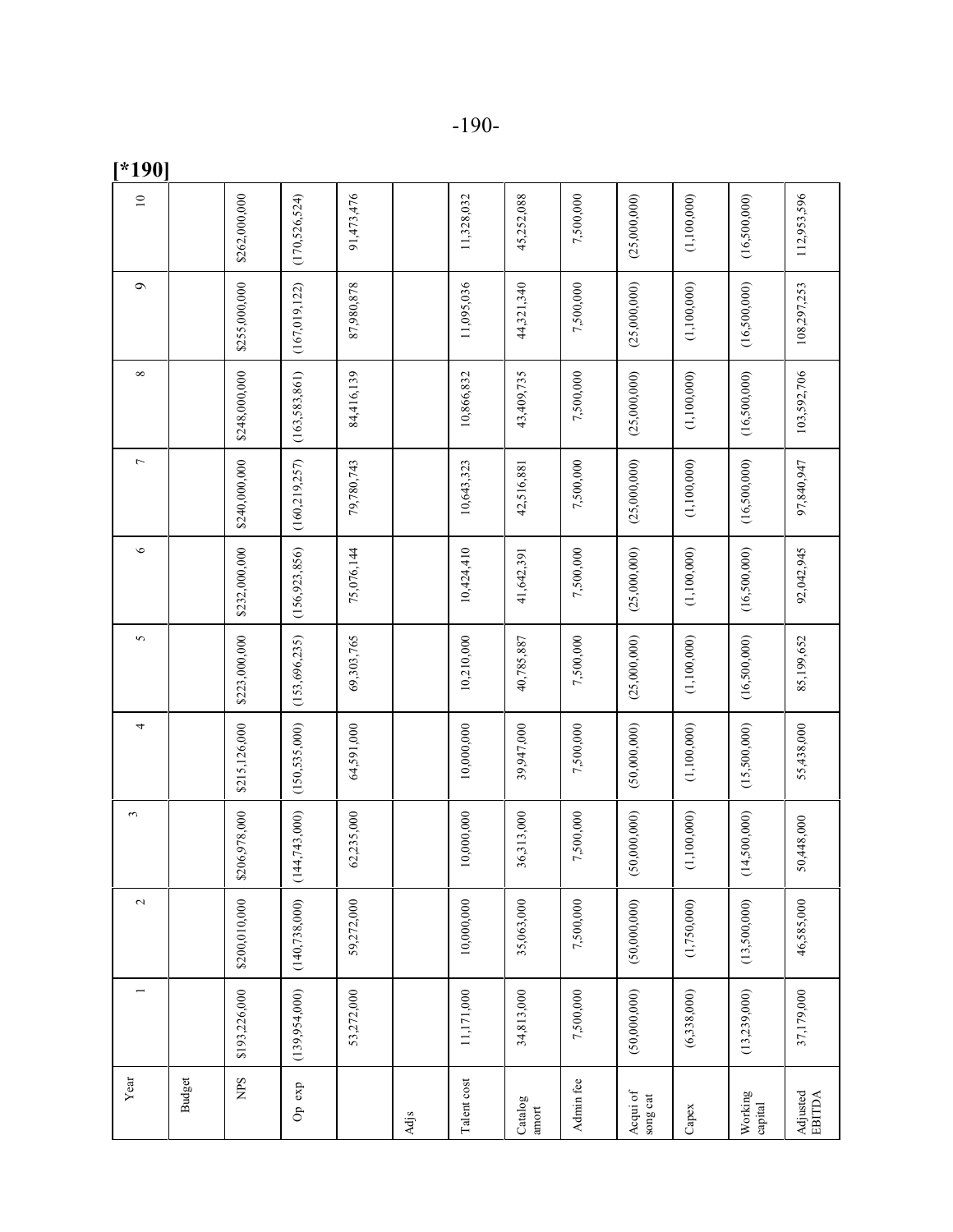**[\*191]** *Present Value of 10 Year Projections*. Based on our calculations the present value of the future cashflows through 10 years is \$458.6 million.<sup>69</sup>

*Terminal Value.* We agree with both parties that estimates of revenues beyond 10 years are in this case very uncertain and we therefore need to calculate a terminal value. This means we must decide on an appropriate long-term growth rate. Wallis uses a long-term growth rate between 1.6% and 2.6% based on the average growth rates from 2020 to 2039 he adopted from Global Insight. Anson uses a long-term growth rate of 3.2% based on the U.S. rate of inflation, though he does not cite a source.

We find it reasonable to use a growth rate of 2.1%--the midpoint of Wallis's range. Wallis at least gave us a source, and Anson did not dispute Wallis's rate.

With our discount and long-term growth rates in hand, we can calculate the terminal value. Anson does not say which method he uses and failed to show his work in his calculation. So, like Wallis, we will use the Gordon Growth Formula,

<sup>&</sup>lt;sup>69</sup> Again, we use the midyear convention in our calculations of present value. See Laro & Pratt, supra, at 177-78; supra p. 148 and note 54.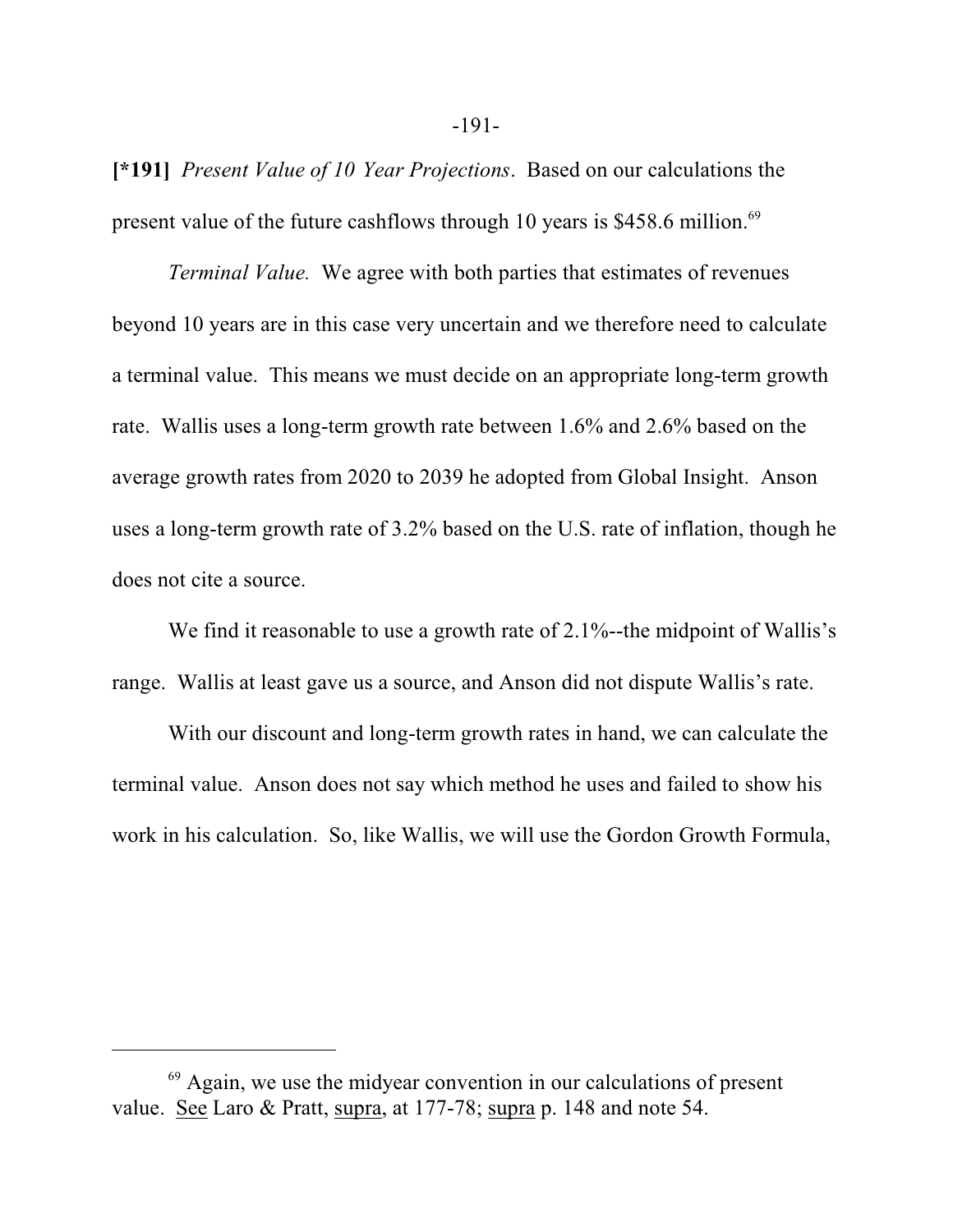[\*192] which our precedent also supports.<sup>70</sup> See, e.g., Kardash, 109 T.C.M. (CCH) at 1237.

Our last year of free cashflow is \$113 million. Our growth formula is the long-term U.S. inflation rate of 2.1%. Our discount rate is still 10.18%. This makes our terminal value \$1.428 billion. The present value of this terminal value is \$569 million.

#### iii. Sony/ATV Value

With our revenue projection and terminal value complete, we calculate that the value of Sony/ATV under the income approach using the DCF method is \$1.027 billion.

We next subtract the net debt from Sony/ATV. There was a dispute about this. Anson determined that Sony/ATV's debt was \$755 million based on Sony's calculations from March 31, 2009. Wallis determined that it was \$579 million based on Sony/ATV's June 30, 2009 balance sheet. We believe the debt should be \$579 million. First, the net debt that Wallis used is lower than what Anson used, so we can treat it as a concession. Second, Wallis used the most recent financials available as of the date of death. Sony/ATV's net value:

<sup>&</sup>lt;sup>70</sup> We note that some also use the midyear convention in calculating the terminal value. See Laro & Pratt, supra, at 177-78. However, neither expert did here and we find it is not necessary in this case.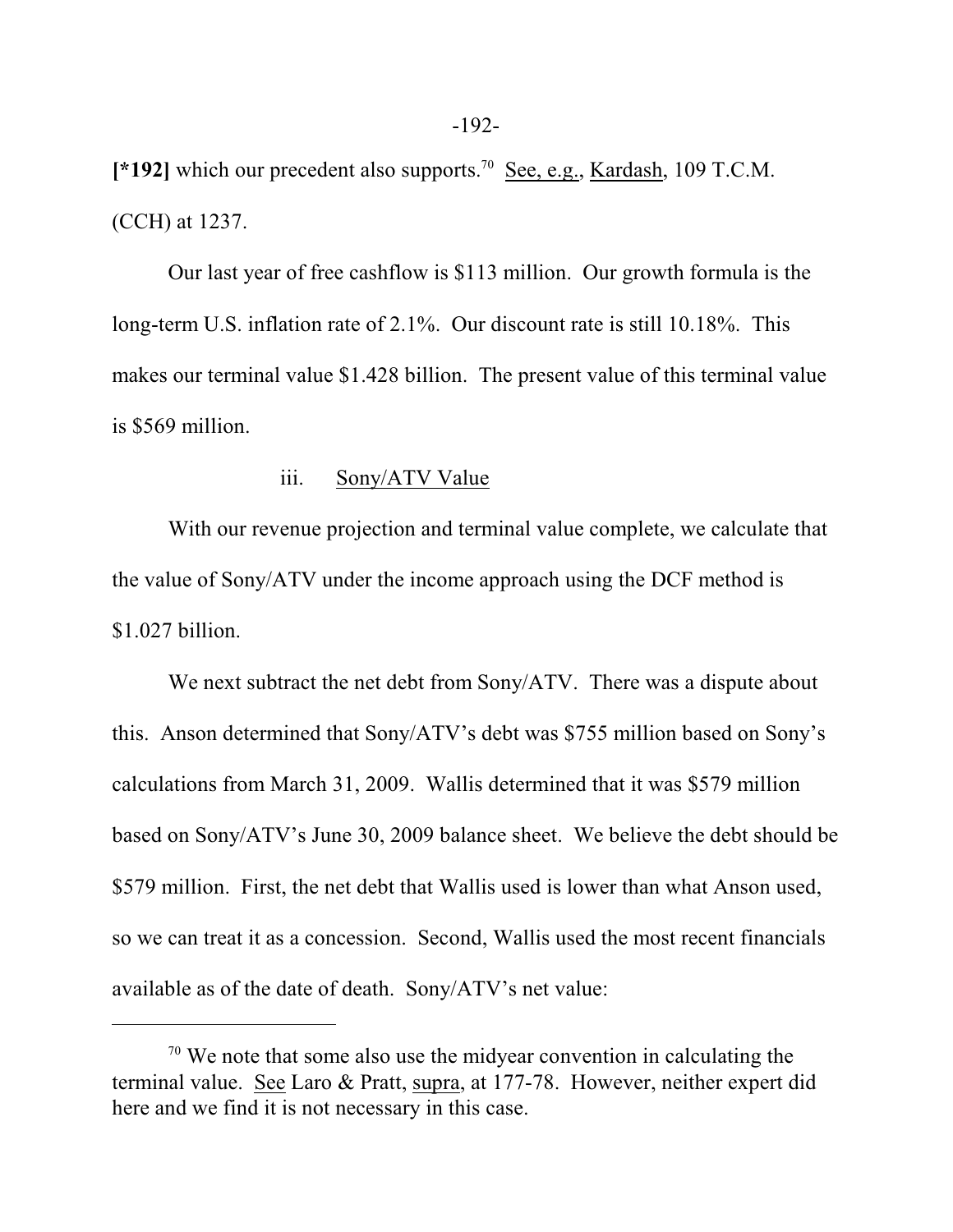| [*193] PV of 10-year projections | \$458,552,174 |
|----------------------------------|---------------|
| PV of terminal value             | 568, 515, 193 |
| Value of Sony/ATV                | 1,027,067,367 |
| Less: Sony/ATV debt              | 579,200,000   |
| Net value of Sony/ATV            | 447,867,367   |

### iv. Jackson's Interest

If there were no discounts or adjustments, Jackson's 50% of Sony/ATV would be worth \$224 million. However, the parties disagree about three potential adjustments:

- the effect of the option price,
- a discount for lack of marketability, and
- a discount for lack of control.

*Option Price*. Sony had the option to buy 50% of Jackson's interest. The parties calculated two different numbers for the strike price of the option: Anson thought it was \$229.7 million and Wallis thought it was \$242.1 million. This is another fight we don't need to referee: We've found that the unadjusted value of Jackson's interest was under \$225 million. Fifty percent of that interest is well below either Anson's or Wallis's calculated strike price, so we find that the option price has no effect on the value of Jackson's interest.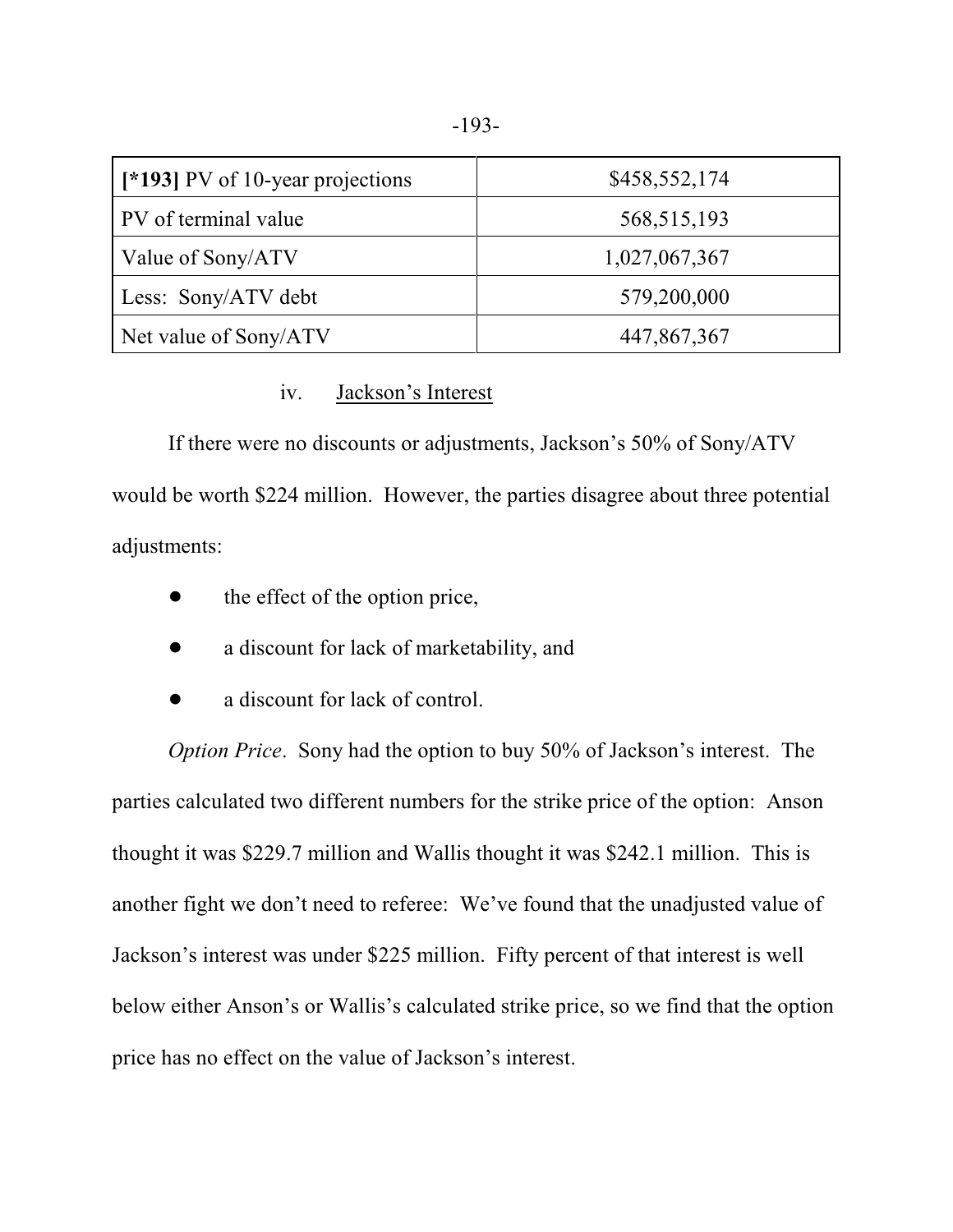**[\*194]** *Discount for Lack of Marketability*. We are also unpersuaded that Jackson's interest lacks marketability. Though Wallis goes to great lengths to point out possible issues with Jackson's interest, we believe they are better reflected in the discount for lack of control. The idea that ownership interest in the company that holds rights to 175 Beatles songs isn't marketable seems like a stretch.

*Discount for Lack of Control*. We last need to determine whether there should be a discount for lack of control. Wallis believed that there should be a 15% discount because Jackson had only some control of the board and not management, while Anson believed there should be no discount. We believe somewhere in the middle is most reasonable. Jackson's interest is less valuable than Sony's since Jackson couldn't control day-to-day activities. But at the same time, Jackson was still able to block major decisions, which presumably were more important, and he was still a 50% owner. We find that only a 5% discount for lack of control is appropriate, though it might not matter that much.

We summarize: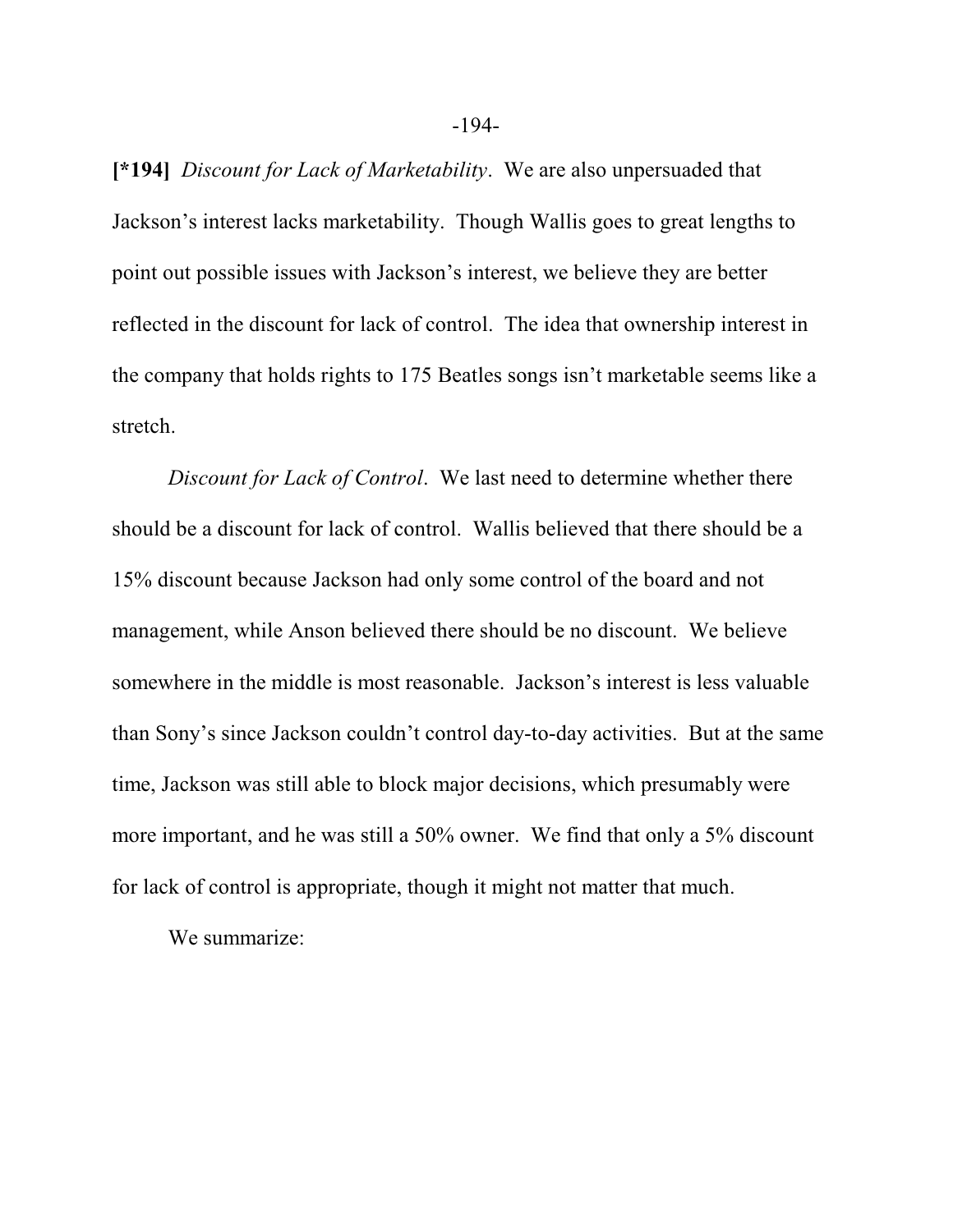| [*195] Sony/ATV net value                                     | \$447,867,367 |
|---------------------------------------------------------------|---------------|
| Jackson's unencumbered 25% share                              | \$111,966,842 |
| Jackson's encumbered 25% share (no<br>effect of option price) | \$111,966,842 |
| FMV of Jackson's share pre-discount                           | \$223,933,683 |
| Discount (lack of control)                                    | $5\%$         |
| FMV of Jackson's share                                        | \$212,736,999 |

### v. NHT II's Value

Our last step is to value NHT II. The experts disagree slightly about what the net value of NHT II's assets not subject to the Sony/ATV interest are (\$301.7 million versus \$304.3 million). This difference appears because Anson calculated NHT II's value based on the Estate's tax return, while Wallis based his calculations on NHT II's March 31, 2009 accounts. Though it will have only a minimal affect on the value of NHT II, we will adopt the numbers on the Estate's tax return used by Anson.

Here's the calculation: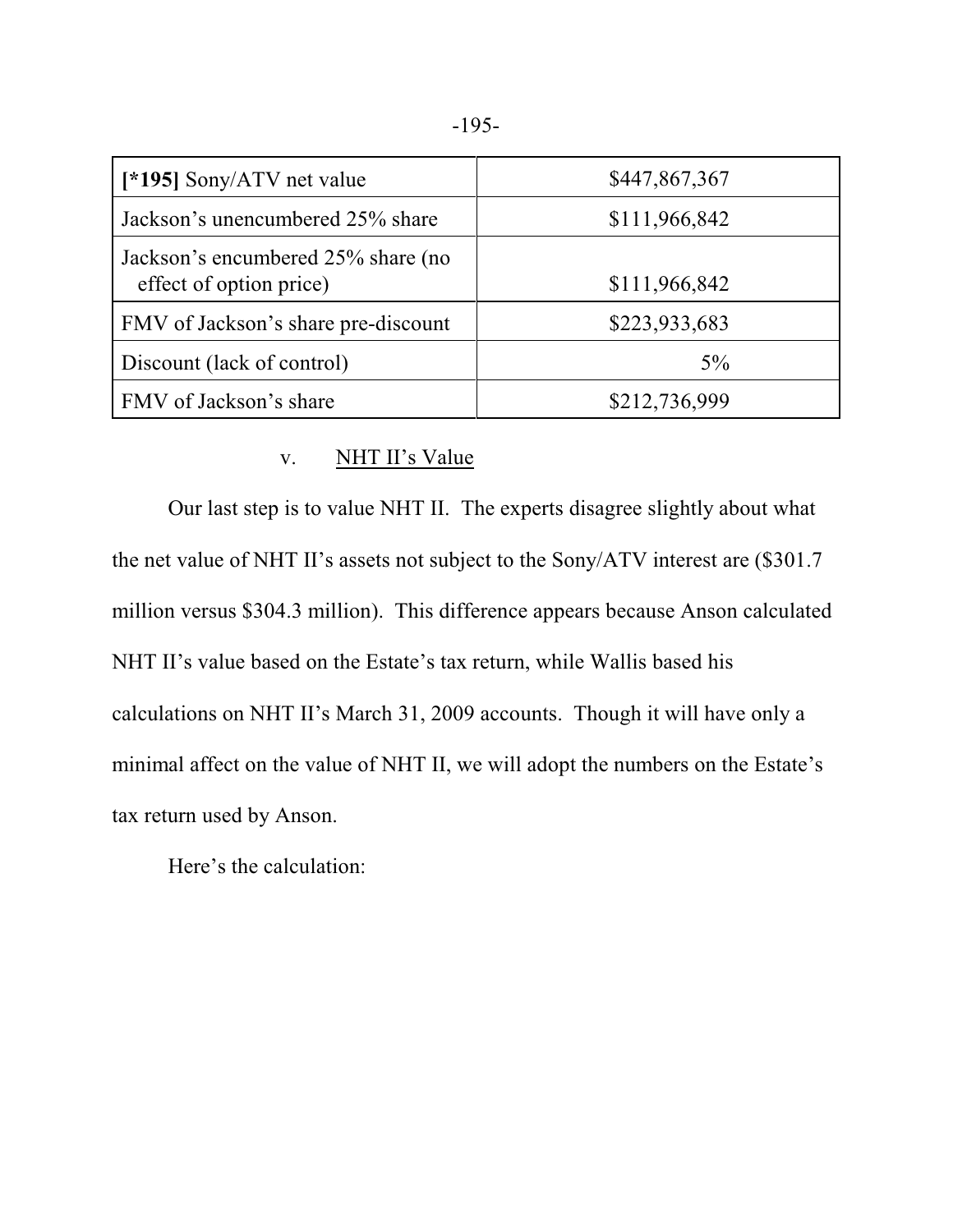|--|--|

| [*196] Assets:                |                |
|-------------------------------|----------------|
| Cash equivalents              | \$14,837,303   |
| Accrued interest              | 84             |
| Estate's interest in Sony/ATV | 212,736,999    |
| Total assets                  | 227,574,386    |
| Liabilities:                  |                |
| Barclay's capital note        | 300,000,000    |
| Accrued interest              | 1,604,896      |
| Barclay's capital swap        | 14,893,017     |
| <b>Total liabilities</b>      | 316,497,913    |
| FMV of NHT II                 | (88, 923, 527) |

With a negative value, we find that the value of NHT II on the day Jackson died was \$0.

# VIII. New Horizon Trust III

# A. The Asset

The last asset that we have to value is NHT III, which is also a

bankruptcy-remote trust. Much of its value is not in dispute--it has cash of \$3.5 million and liabilities of \$72 million. But the value of its major asset--Mijac Music--is very much in dispute. Mijac is a music catalog that owns copyrights in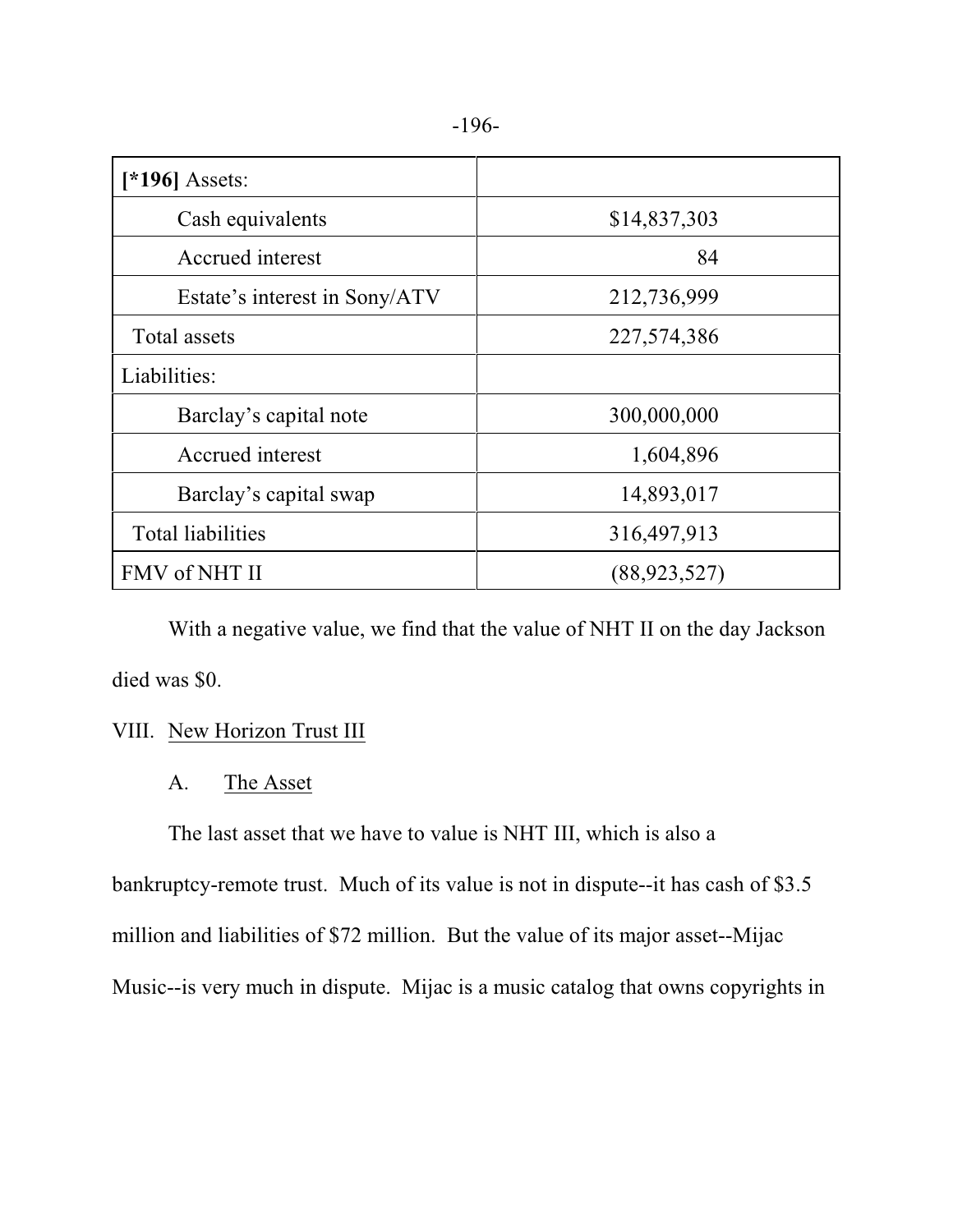[\*197] compositions from a variety of artists, most notably Jackson himself.<sup>71</sup> It is administered by Warner Bros. Music. And, in addition to Mijac, Jackson assigned to NHT III the income he earned from his writer's share of performance revenue from BMI.

Mijac is the most difficult of Jackson's assets to value because its income derives from five different *groups* of songs, and each group produces income from three different *sources*. And sometimes distinctions must be made between domestic and international income.

The five groups are:

- songs composed and performed by Jackson and released before he died (released Jackson songs);
- songs composed by Jackson but performed by someone else;
- $\bullet$  major works by other artists;<sup>72</sup>

 $72$  Mijac owns the rights to a great many compositions from other artists, but a small fraction of those compositions produce the vast majority of its revenue. We'll adopt the experts' nomenclature and call these the "major works." The parties disagree slightly on the number of compositions considered major

(continued...)

 $71$  There is a slight disagreement between the experts on the number of compositions by other artists that Mijac owned. Anson believes there were 327; Dahl believes there are 356. We adopt Dahl's total--we find it more likely that Anson missed compositions by looking only at those on the Estate's tax return--but it doesn't matter that much because there are a number of compositions that either earn no money or earn money only sporadically.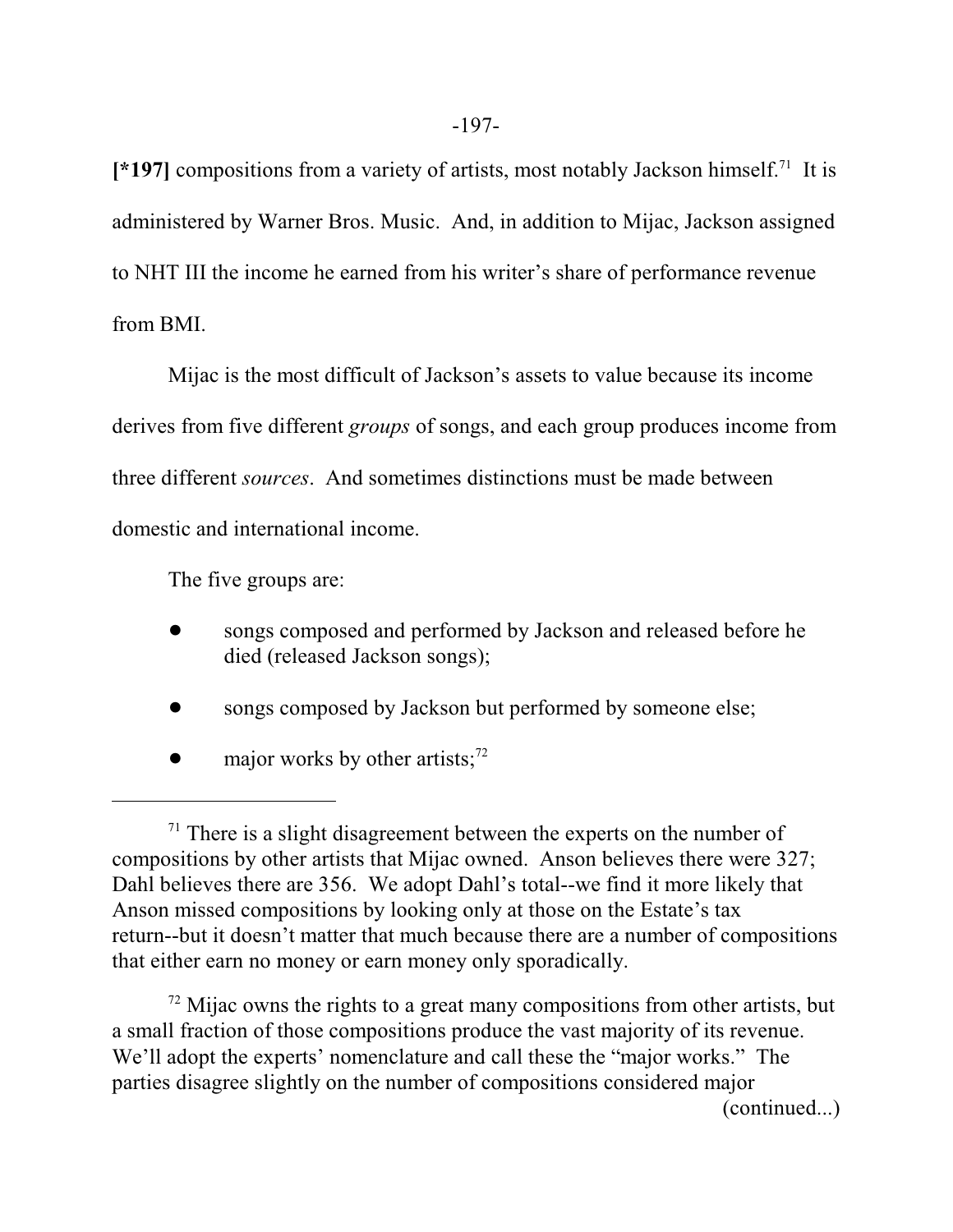-198-

- **[\*198]●** minor works by other artists; and
	- songs composed and performed by Jackson that were unreleased before he died.

Before we look at how the experts went about their work, we need to review how Mijac earned its income. It is a catalog of music compositions. Composition income comes mostly from three sources:

- mechanical revenue,
- $\bullet$  performance revenue paid by BMI (including society rebates),<sup>73</sup> and
- synch fees.

The Commissioner again used Anson to value Mijac. The Estate used

Dahl, a former principal at Moss Adams and the founder and the current president of Dahl Consulting Group. Both experts concluded that a DCF analysis was the proper method of valuation. We agree.

 $72$ (...continued)

works--Anson believes 59 songs were major, while Dahl believes 60 songs were. We adopt Dahl's interpretation as more inclusive.

<sup>&</sup>lt;sup>73</sup> Society rebates are royalties from BMI to writers and publishers for performances where direct reimbursement is impossible as a practical matter. BMI distributes them to writers and publishers by a formula that does not reflect actual air play, and makes them on a catalog-wide basis, not by individual composition.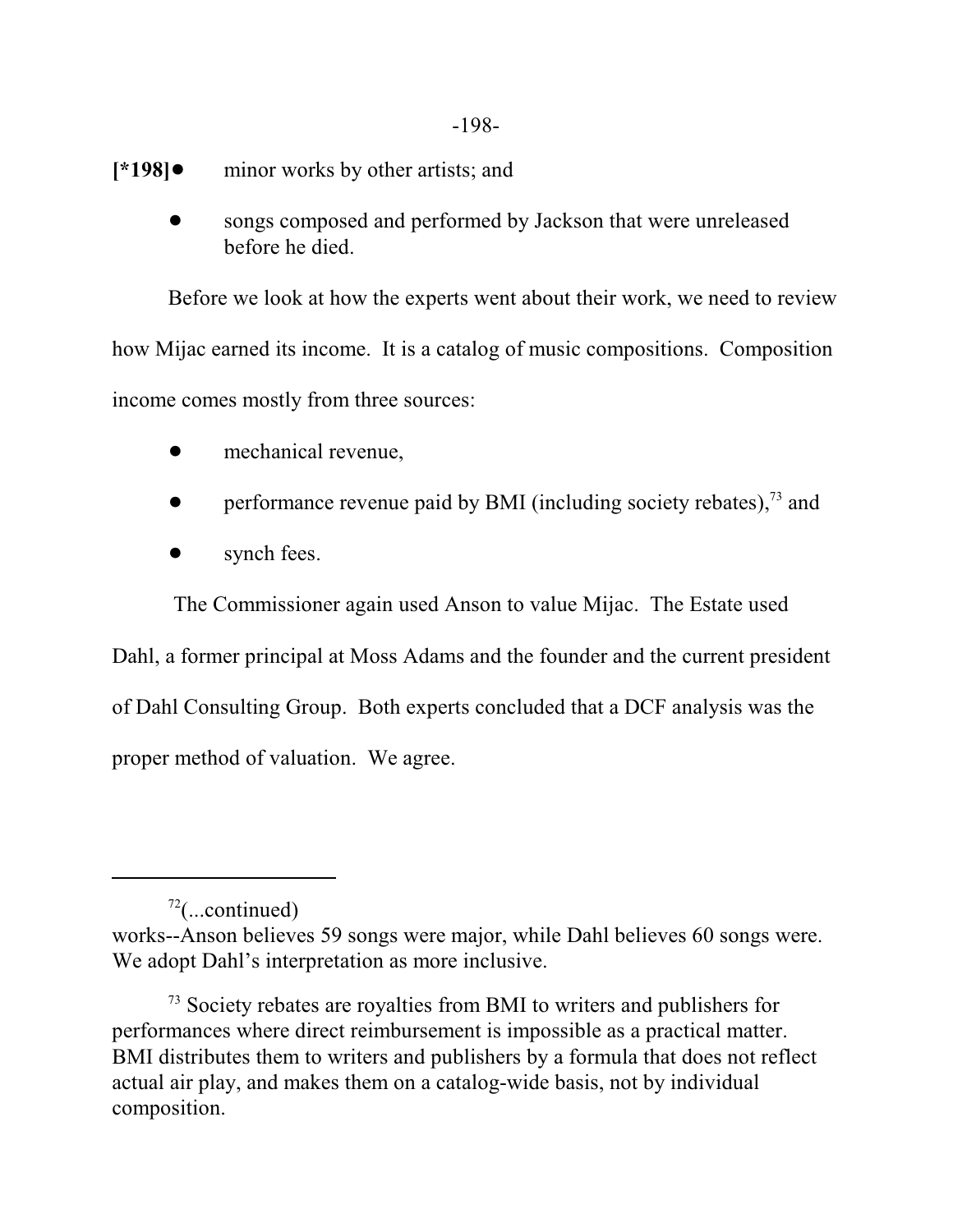**[\*199]** This means that the income stream from each of these sources of revenue from each group of compositions needs to be projected and discounted to present value to arrive at Mijac's total value.

#### B. Mijac's Value and Writer's Performance Royalties

In our valuations of Jackson's image and likeness and of NHT II, we went through each expert's analysis and then completed our own valuation by analyzing where the experts disagreed. Mijac was the most complex and difficult of the assets to value because of the large number of variables in the various sources of revenue and groups of assets.

The easiest variable is the overall discount rate--Dahl's rate was 9.7%, and Anson's only a tiny bit different at 9.72%. We will round Anson's discount rate to 9.7% and use that number.<sup>74</sup>

We're left with the far more complicated problem of deciding on a reasonable cashflow for each income source from each composition group. This is made even more complicated since Jackson's death itself affected some of them, but not all.

<sup>&</sup>lt;sup>74</sup> We will also again use the midyear convention in our discounting model, but not in our calculations of terminal value. See Laro & Pratt, supra, at 177-78; supra p. 148 and note 54.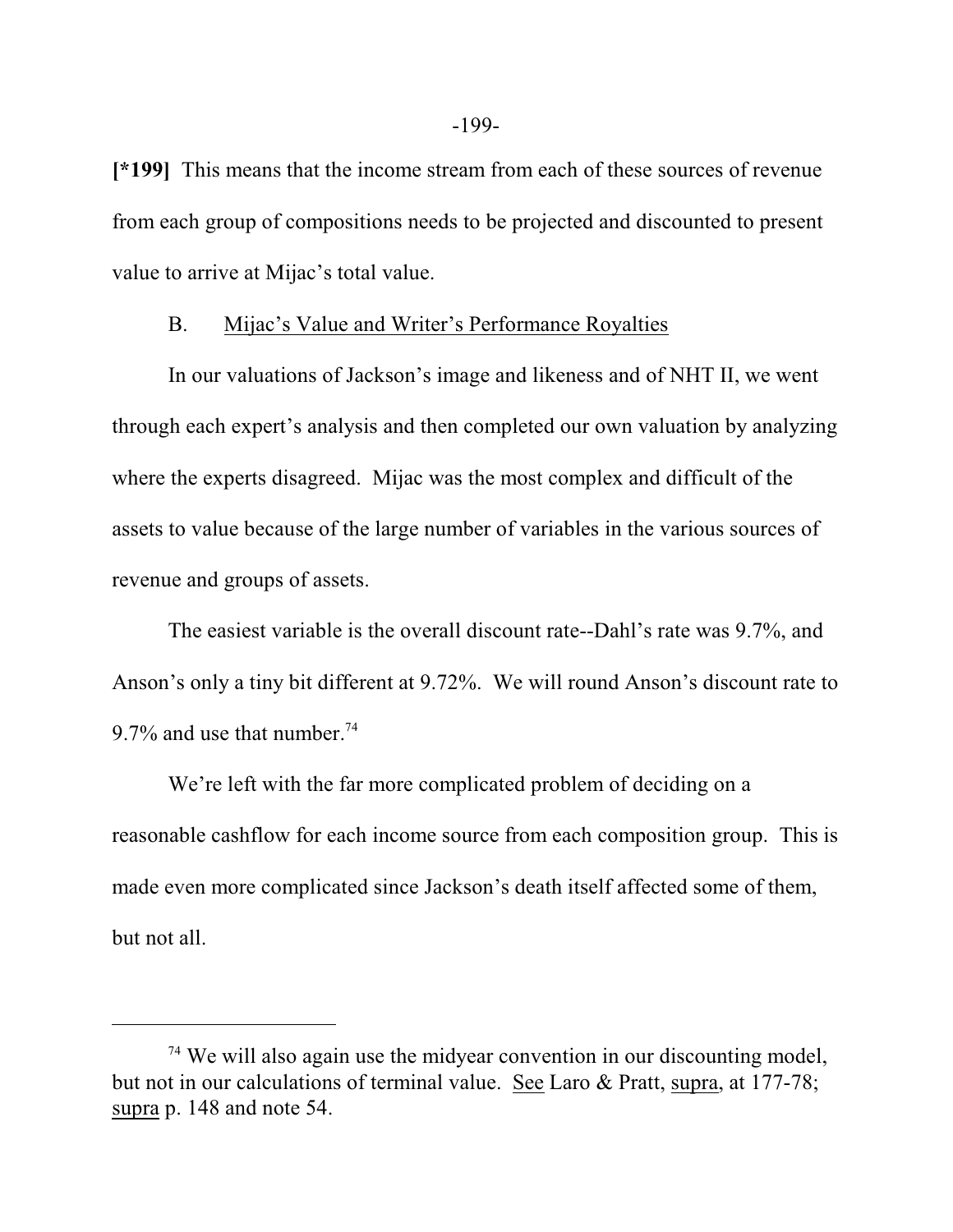**[\*200]** We organize this part of the opinion by focusing on a few points of disagreement that affect several of these groups and sources. The effects of our analysis then reverberate throughout the rest of this section as we look at each of the groups and sources that flow together to create Mijac's revenue stream.

There are three major disagreements between the experts:

the number of unreleased songs at Jackson's death;

• the correct starting point for the cashflow projections; and

the spike and growth rate for each group of songs.

We address each separately.

# 1. Unreleased Songs

The first major disagreement between the experts is how many unreleased songs Jackson had at the time of his death. The experts came up with two very different numbers.

We'll start with Anson. Anson believed that Jackson had an enormous number of unreleased songs on the day he died. At one point in his review he thought there were more than 153, though he noted that some sources hinted that the actual number of unreleased songs could be much higher--possibly over 200. At another point in his report he said that there were 133 unreleased songs at the time of death. But, in any event, he was sure there were at least 105.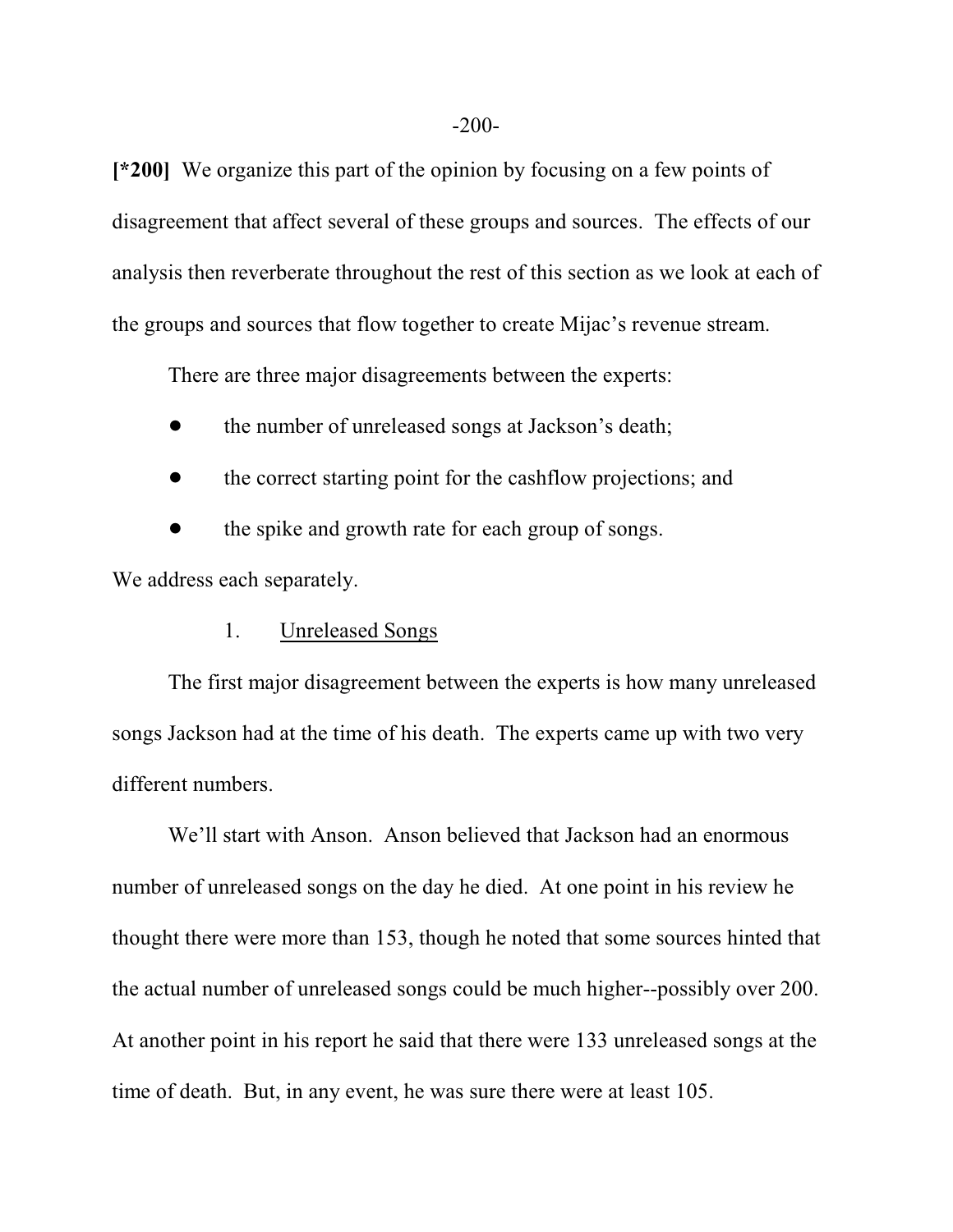**[\*201]** This was at least a bit confusing and may be a consequence of Anson's source material. His primary source was Wikipedia<sup>75</sup> though he also relied on a deposition Jackson gave back in 1993, a book, Michael Jackson: For the Record, and a 2015 report from the Estate showing previously unreleased songs at the time of death that have since been released. See Campbell ex rel. Campbell v. Sec'y of Health & Human Servs., 69 Fed. Cl. 775, 781 (2006).

 He did have some reliable information--the songs that the Estate actually released. Anson concluded there were only 15 such songs but then acknowledged at trial that the Estate had released 21 new songs after Jackson's death.

Anson then claimed that there were another 45 unreleased songs whose existence the Estate either confirmed or did not dispute. He cross-referenced these titles with Michael Jackson: For the Record, which identified 38 of them. Anson's number then grew some more when he included 22 songs from Michael Jackson: For the Record that the Estate claimed there was no record of.

Anson also had a couple of positions on the important question of how much composition credit Jackson would have for these unreleased songs: It was common for Jackson to share composition credit on his songs, and Anson did

<sup>&</sup>lt;sup>75</sup> We do note that Anson claimed to have relied on Wikipedia because the Estate failed to cooperate with the Commissioner's requests for discovery about this topic.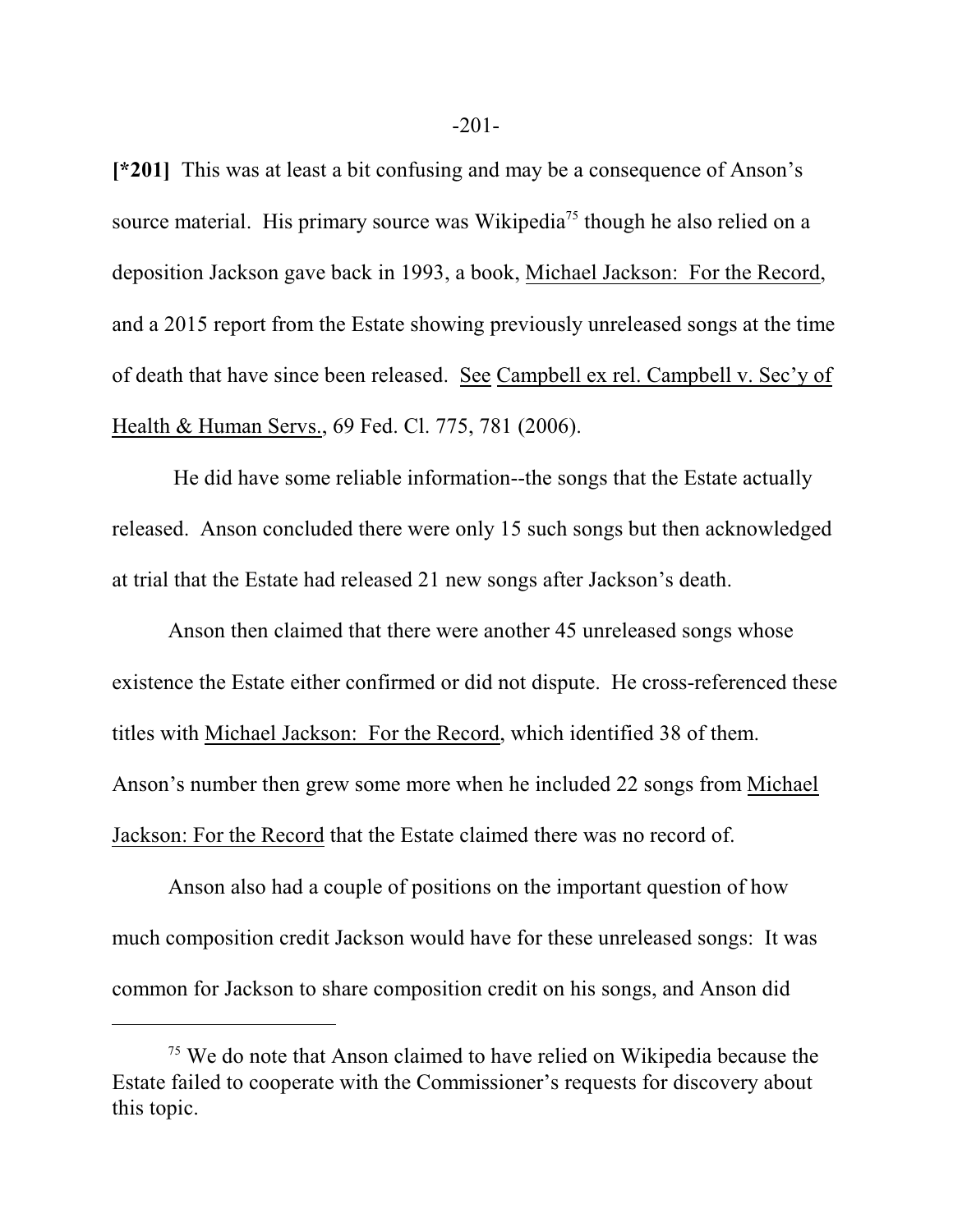**[\*202]** some kind of analysis that led him to conclude that Jackson owned 84.2% of these unreleased compositions.

Dahl was nearly as confusing, but at smaller numbers. Dahl believed there were 68 songs that could be validated as compositions written by Jackson and another 11 whose ownership or even existence was uncertain, as well as a larger list of songs with no record of Jackson's having composed them at all. Dahl included in his list 19 songs that the Estate has since released and 62 songs that it has not--which does not add up to 68. Dahl also appears to have accidentally excluded 2 songs that were released posthumously but that he did not list.<sup>76</sup>

The Code tells us that the gross estate includes the value of "all property to the extent of the interest therein of the decedent at the time of his death." Sec. 2033. The Code does not distinguish between known and unknown property, see id., and we must reject any notion of what amounts to a discount or bonus to Mijac's valuation because of the Estate's initial uncertainty about what assets Jackson held at the time he died. We must be cautious about using information

<sup>76</sup> Dahl excluded "Behind the Mask," which was released on *Michael* and "Love Never Felt So Good," which was released on *Xscape*. Earlier versions of these compositions that were released had been performed by other artists. ("Love Never Felt So Good" might be Jackson's most successful posthumous release. The RIAA certified it as platinum in August 2014.)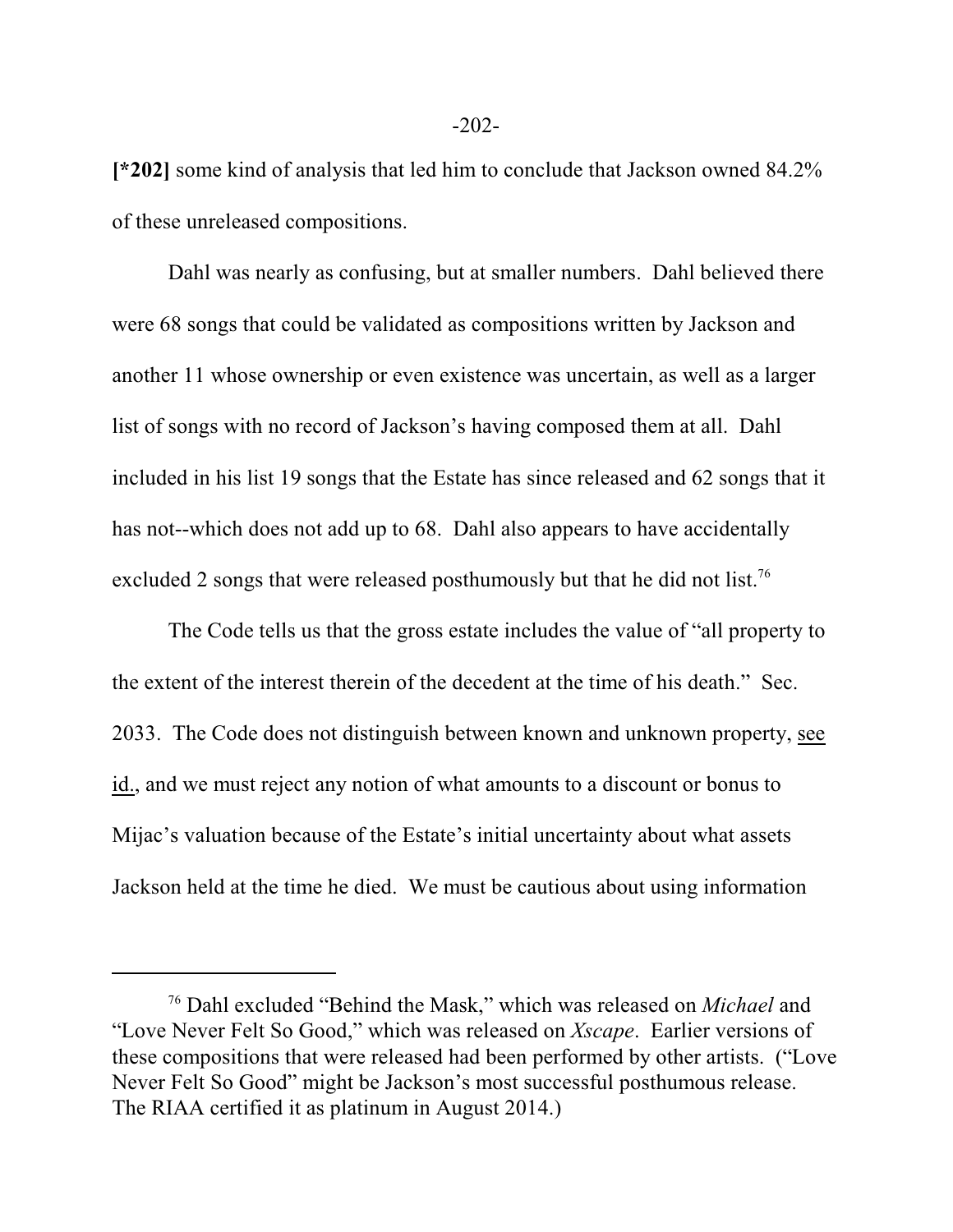**[\*203]** from later events in valuing his assets; we must be a factfinder about what assets were actually in his estate at the time he died.

We need to find out how many unreleased songs Jackson had at the time of his death, and in which of these songs he qualified for a composition copyright, either as a lyricist or composer. This is a question of fact, not a matter of valuation-expert opinion. It is also not an easy question given the way Jackson worked and the absence of any box in his personal vault labeled "complete unreleased songs, use if needed." The fact we begin with is that Jackson's vault held 7,000 to 10,000 pieces of tape. The Estate called an entirely credible witness, John Doelp, whose job was to go through these snippets and figure out what was there. Doelp was a longtime employee with Sony and has worked in several capacities including marketing, finance, and artist-and-repertoire (finding talent). While he was running the marketing-and-sales department, he had himself worked with Jackson. Yet Doelp found only 2 completed songs in nearly finished form that could be released, and another 25-30 with full vocals (some of which couldn't be released).

Since Jackson's death, the Estate has released 21 songs and confirmed the existence of 62 other songs that have not been released and that won't be because

-203-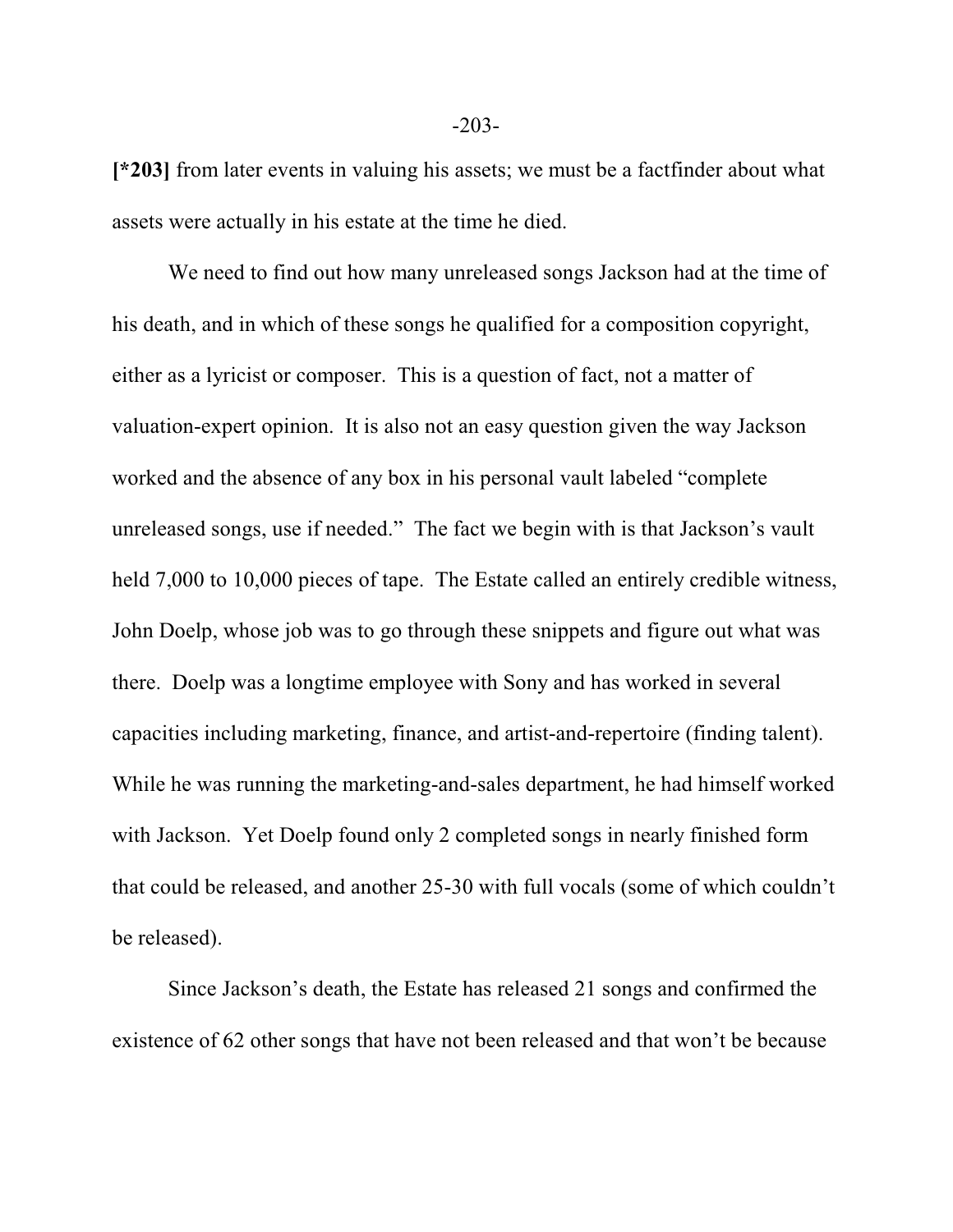**[\*204]** they are not of commercial quality. 77 We also find that, apart from the two songs that were in nearly finished form, the remainder needed considerable work to bring them up to commercial quality. We suspect that if the Estate had pressed the point, their unfinished character would have meant an allocation of some of their value to the Estate's own efforts instead of their value as of the date of Jackson's death.

Though the songs were scattered among 7,000-10,000 pieces of tape, the songs were there. There were at least 83 of them, because the Estate released 21 after Jackson's death and confirmed another 62. We believe Anson's much higher total number of songs is unreliable for several reasons. The sources of his information are unreliable--Wikipedia, an interview that is over two decades old, and a book whose own sources are unclear. Dahl's source, which is the Estate itself, is more reliable here, and on any close question we can rely more on Dahl simply because he didn't create the same problems with credibility that Anson did. This means we find that there was a total of 83 unreleased songs available at Jackson's death.

<sup>&</sup>lt;sup>77</sup> These song fragments consist of irremediably bad recordings and irredeemably bad songs.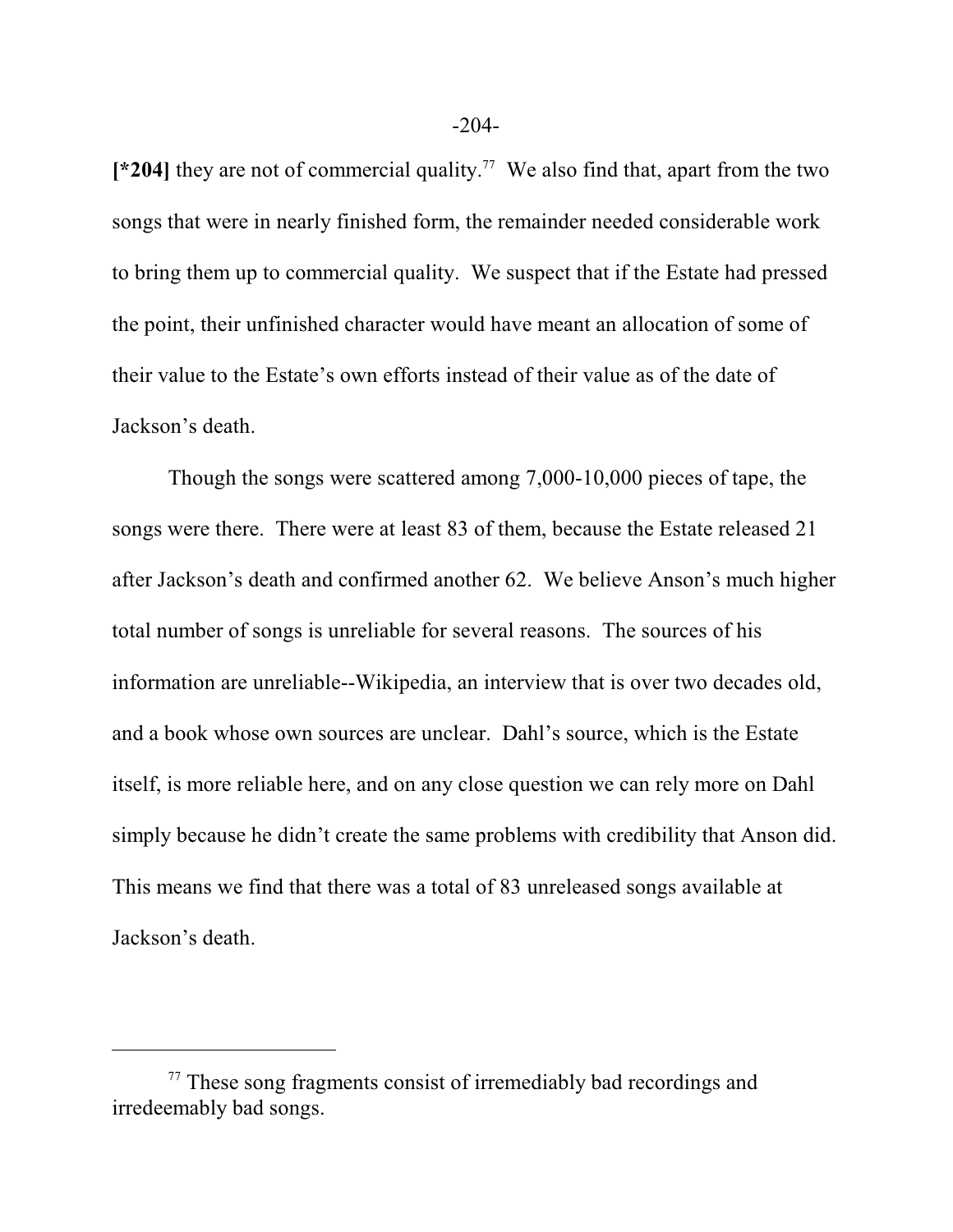**[\*205]** Our inquiry doesn't end there, because a song available to Mijac might not be a song valuable to it. For Mijac, we care about composer rights, not performer rights, and we need to determine what percentage of these songs that Jackson had taped were songs that Jackson had *composed*. Again, since this is a question of fact, we are not limited to information as of the date of death. But the parties disagree here as well--Anson assumed Jackson would get 84.2% of the composer revenue from all unreleased songs, while Dahl gives several percentages that range from 36% to 58%.

We think it is best to begin with the 21 posthumous released songs and determine what composer credit Jackson received on them. The parties stipulated that "This Is It" was cowritten by Jackson and Paul Anka--we find that he got 50% writer's credit. *Michael* contained 10 songs, 5 of which Jackson wrote or cowrote. Of the 5 songs he wrote or cowrote he received an average writer's credit of 62%. This means that Jackson had composer rights to 31% of the songs on *Michael*. *Xscape* contained 8 songs, 5 of which Jackson wrote or cowrote. Of the 5 songs Jackson wrote or cowrote he received an average writer's credit of 57.6%. This gives him composer rights to 36% of the songs on *Xscape*.

This yields an average composer's credit for Jackson of 34% per song. See infra Appendix A. We believe it is most reasonable from the scant record we have

-205-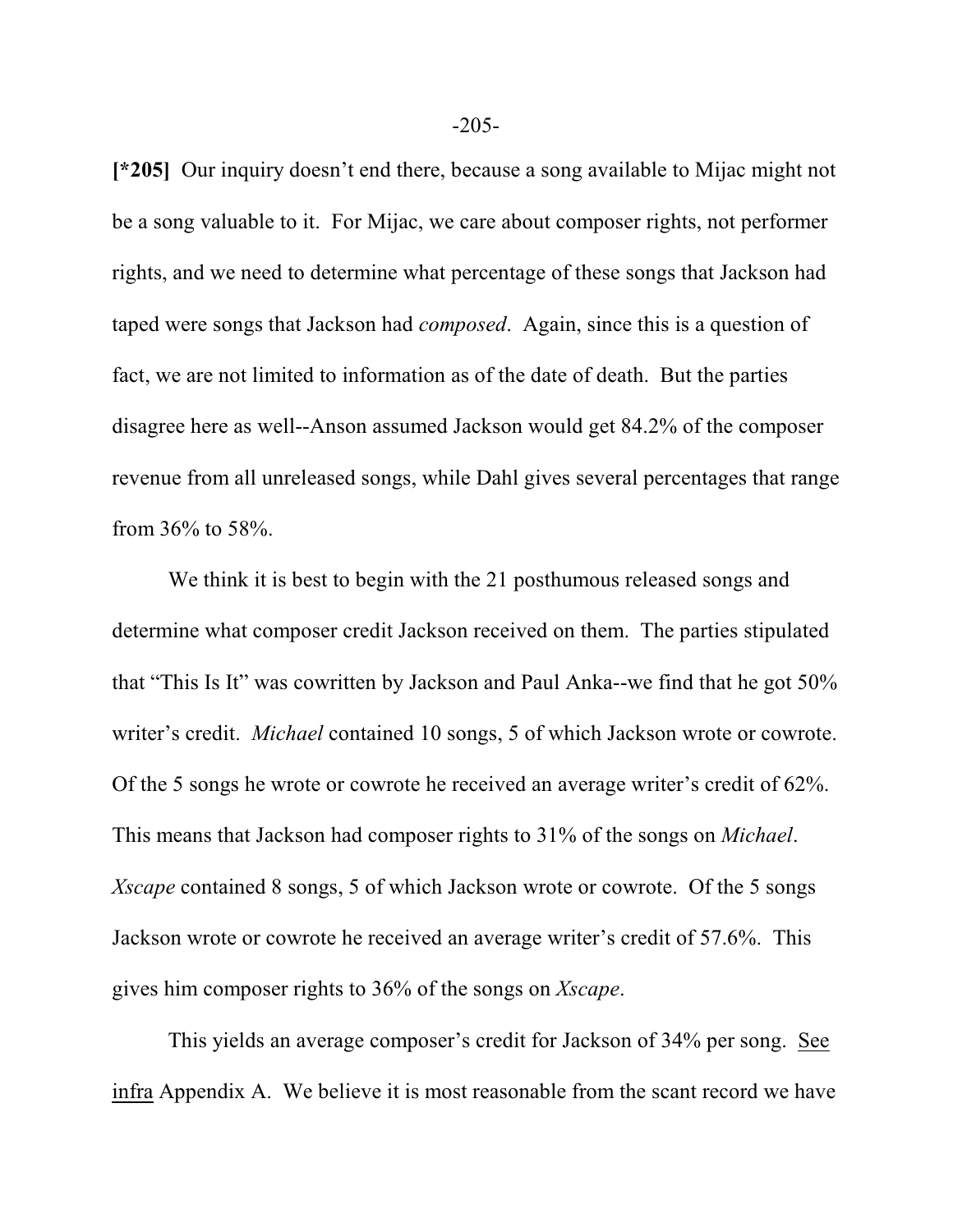**[\*206]** to use this percentage of composer credit for any unreleased songs. And as we explain later, see infra pp. 213-14, we caution that it would be reasonable for a hypothetical buyer to conclude that most of those unreleased songs had little or no value at all.

#### 2. Starting Point

The next disagreement is the starting point for the DCF projections.

## i. The Experts

*Anson*. For his projection of mechanical royalties for all groups except unreleased Jackson songs, Anson began with average annual royalties from 2007 to 2009. For Jackson's unreleased songs, he first estimated how many posthumous albums the Estate could release. He concluded from Jackson's past practice that each album would contain 11 songs. Since he believed Mijac held over 100 unreleased songs, he reasoned there would be 8-10 posthumous albums of original material after Jackson's death.

He then went to work to calculate the average revenue that each of these projected albums would earn. He began with the average sales of Jackson's last five original albums. He recognized the unlikelihood that Jackson's posthumous albums would be such blockbusters, and looked to other deceased singers' experiences to compute a ratio of posthumous-to-predeath sales. He concluded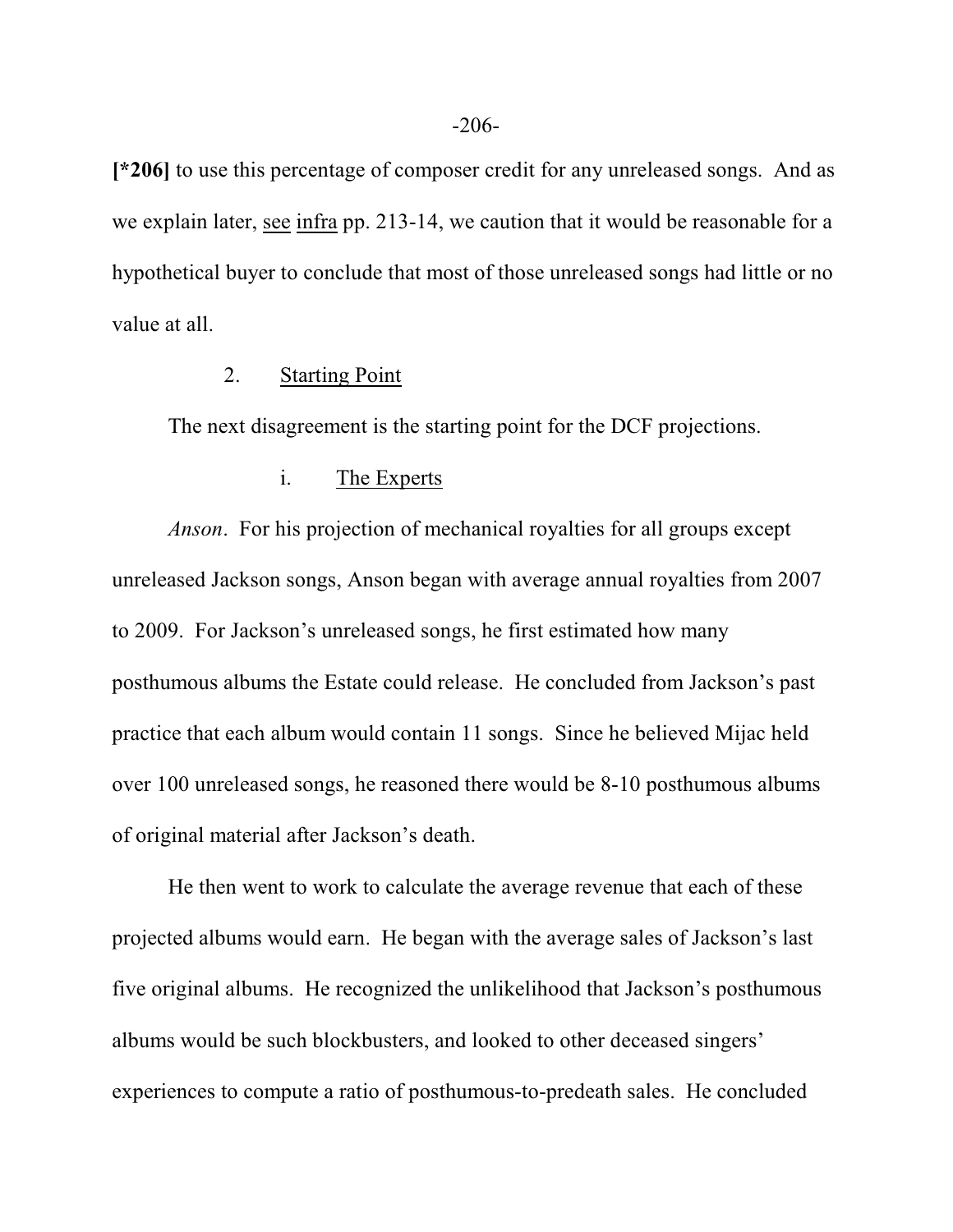**[\*207]** that the average sales for the first posthumous album would be 69.3% of average predeath album sales. He then projected the likely revenue per album domestically and internationally, not just for mechanical royalties, but also for artist royalties and joint-venture revenue.

For BMI royalties, Anson used what he thought were the annual averages from July 2004 through June 2009. Anson didn't project any revenue for synch fees.

*Dahl*. Dahl established base mechanical royalties for released Jackson songs and songs Jackson composed but didn't perform by averaging mechanical and other revenue from 2005 to 2008. Dahl noted that these numbers were likely inflated by *Thriller 25*'s release in February 2008. He said he excluded all 2009 sales data because he believed that *Thriller 25* made that year's data an outlier that wouldn't help him accurately predict long-term sales. When we looked closely at the numbers and not just the text of the report, however, we found that he does not seem to have used as his starting point the average of 2005 to 2008 sales but actual 2009 revenues.

For mechanical revenue for major and minor works by other artists, Dahl did a song-by-song projection using the average royalties that Mijac earned from them for the five years before Jackson's death. There is again what seems to be a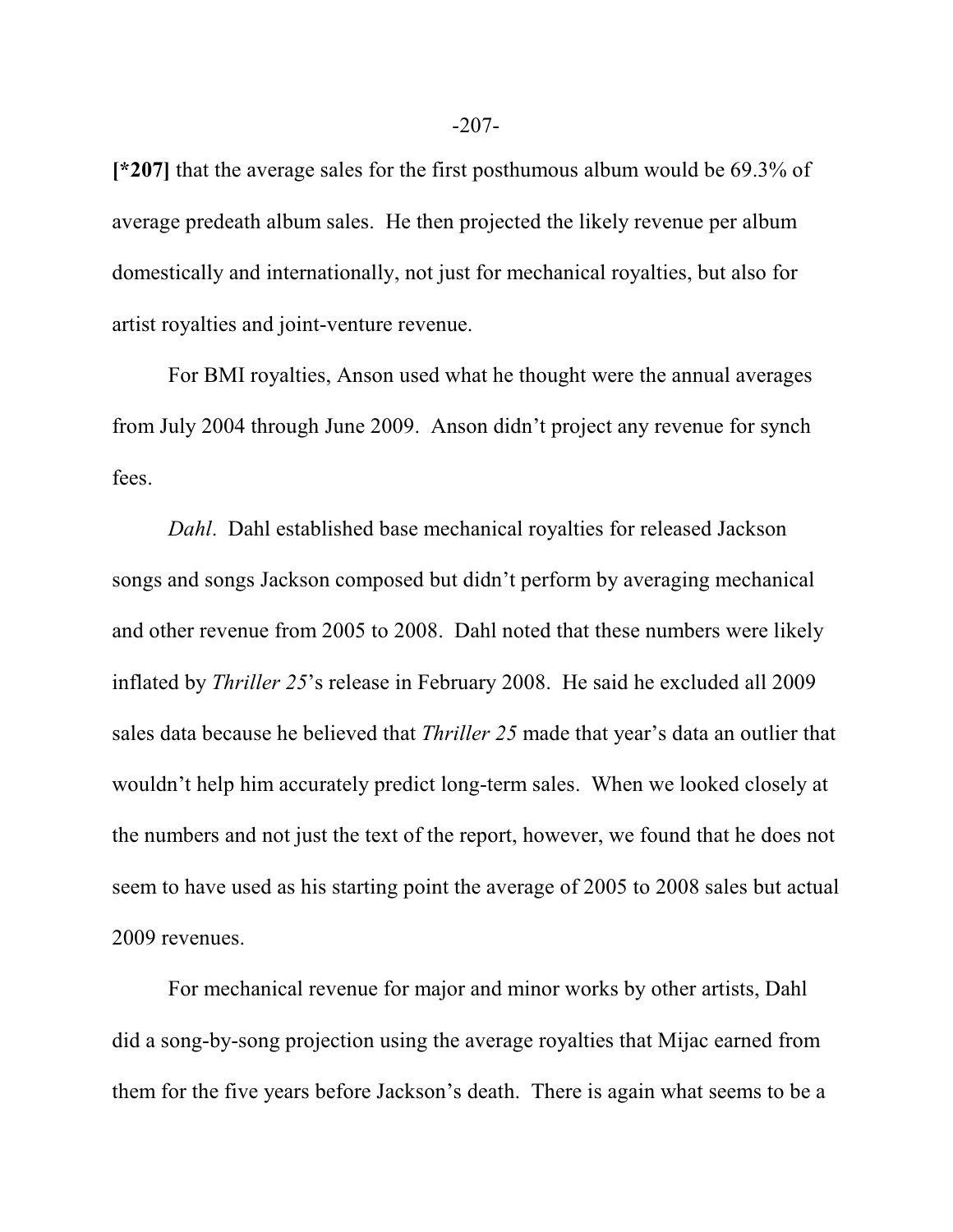**[\*208]** disconnect between the text of his report and the data: The schedule that Dahl's text pointed us to shows data that goes back only to 2007. Then in his calculations, Dahl seemed to rely solely on the actual 2009 revenue results rather than any past average.

For mechanical revenue from unreleased songs, Dahl used the actual revenue Mijac earned from 2010. See infra p. 214. He did not state how many songs he estimated would be on posthumous albums.

For BMI and society rebates, Dahl stated that both Jackson's writer's share *and* Mijac's publisher's share need to be projected. He stated that he used a five-year average to determine a base income. Dahl does provide this. Once again in his calculations, however, Dahl used the actual results from 2009 as his base for projecting both BMI and society rebates. He also provided the historical data for only Jackson's writer's share, not Mijac's publisher's share. For synch fees, Dahl used actual synch fees that Mijac earned in 2009--which were consistent with the fees it earned from 2004 through 2009--\$424,000.

This left us with a mess. Anson's credibility is already shaky at best, see supra pp. 58-60, and his report contains some errors on a cursory review. And Dahl's report has many inconsistences; he stated he was doing one thing but then in his calculations did something quite different. This inconsistency makes his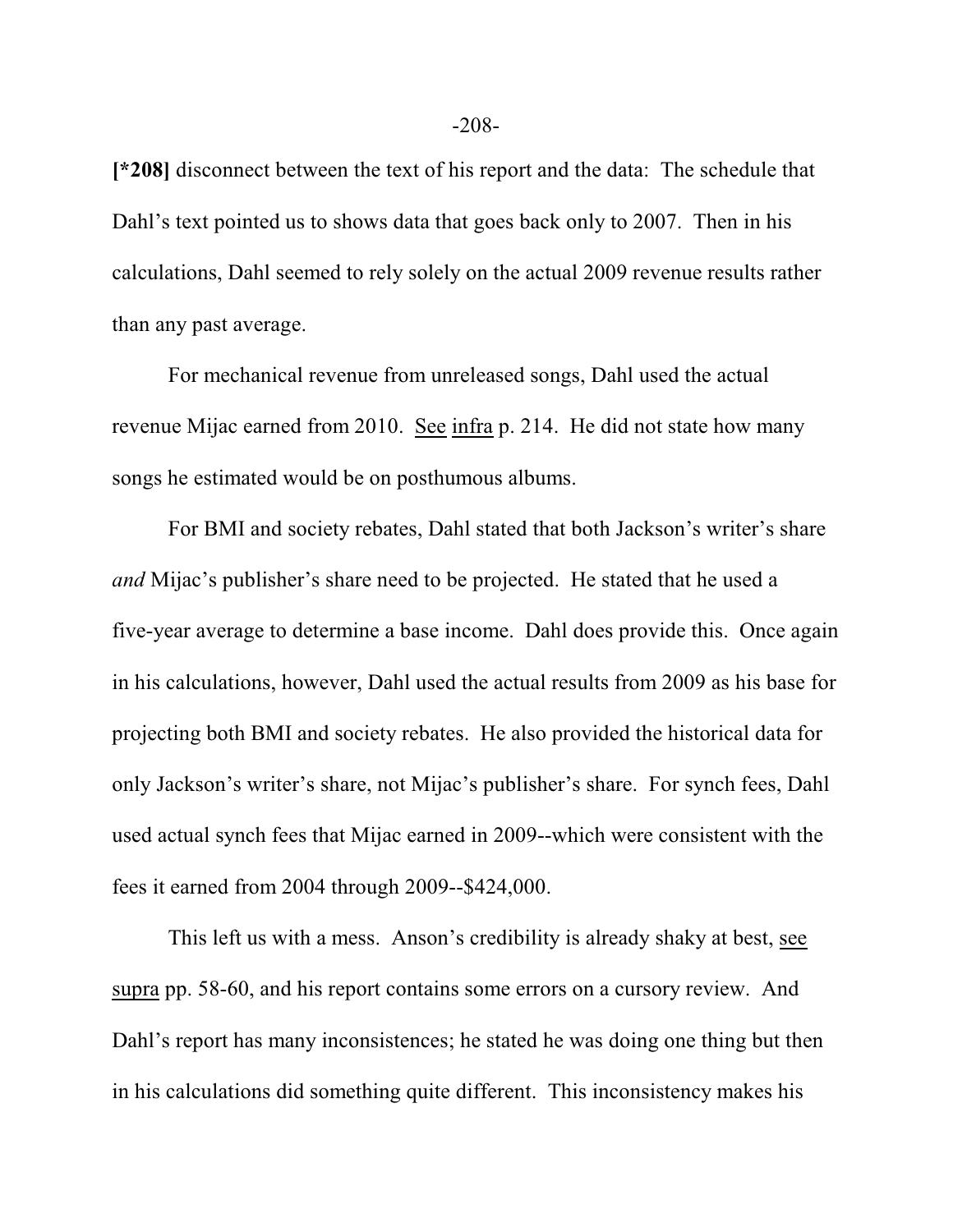**[\*209]** calculations less reliable and his reasoning less persuasive. See Boltar, LLC v. Commissioner, 136 T.C. 326, 338-39 (2011); Estate of Bell v. Commissioner, 54 T.C.M. (CCH) 1123, 1125 (1987) (no confidence in expert report riddled with math errors). It also means that we ourselves need to figure out a starting point for each of the five groups of songs that Mijac held.

#### ii. Mechanical Revenue

*Jackson's Compositions*. For mechanical revenue from released Jackson songs as well as those that he composed but didn't perform, we first need to determine what dataset we should use. Dahl used data from 2005 through 2009. Anson didn't use data from 2005 and 2006. And the data that he did use was from an earlier draft report by Dahl that the Estate had turned over in 2014, which Anson didn't update with the final dataset that Dahl had assembled in 2016 from Mijac's records.

We will use Dahl's historical numbers that he used in his final report and that we admitted at trial. They are based on Mijac's own royalty statements from Warner and have had the benefit of more time to be proofread for accuracy. We find them to be the most reliable numbers we have.

We next need to decide whether to prorate royalties from the first half of 2009 to simulate a full year. Anson argued that a rational investor would use this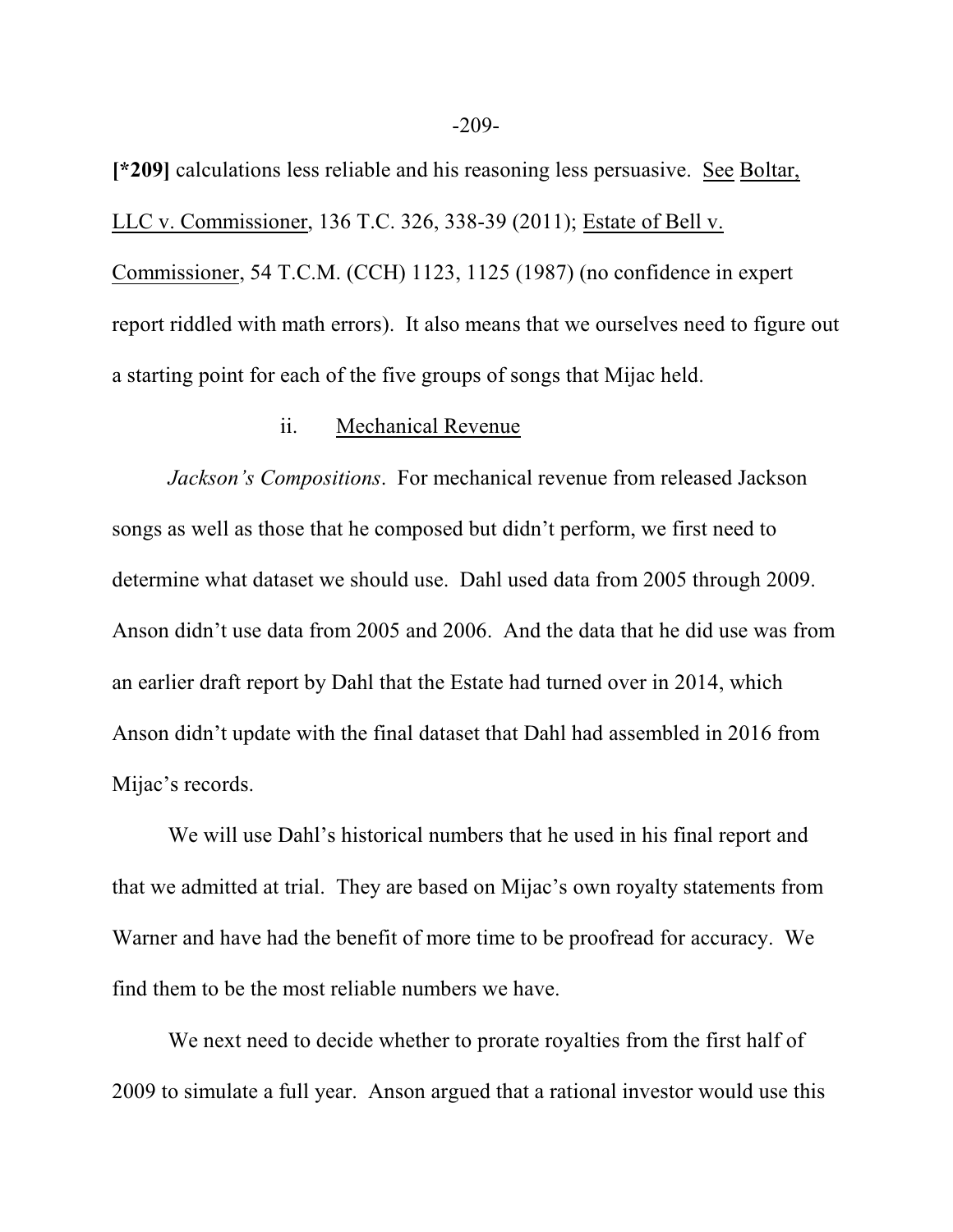**[\*210]** number to project future earnings--specifically using the first half of 2009 to simulate a full year's worth of earnings. Dahl argued that projecting numbers from the first half of 2009 to the full year--which would show a 72% increase in revenue compared to 2007--would allow a brief spike to unreasonably boost numbers for an entire year. Dahl would have us instead ignore 2009 all together.

We find the most reasonable approach to be in between. We won't ignore 2009 revenues, as they are the most recent data. We understand Dahl's position that these numbers may be inflated by the release of *Thriller 25*, but 2009 is one year out of five in the average--which allows the effect of *Thriller 25* to be diluted. Odd and irrational spikes in revenue can occur with any artist. If a song is used in a popular ad or the soundtrack in a popular movie, or even if a singer's name pops up in the news, it is possible there will be a bump in sales. Such events seem to us to be stochastic; and if one uses five years of predeath data, it is likely to be smoothed out a bit. And by including the spike caused by *Thriller 25*'s release, we find the data will better reflect the foreseeable, if somewhat unpredictable, spikes in revenue from the release of any other anniversary albums. We will not, however, project the spike for an entire year as Anson suggested. We find that extending this brief spike for an entire year would unreasonably inflate the value of Jackson's compositions. This means that we will include the first half of 2009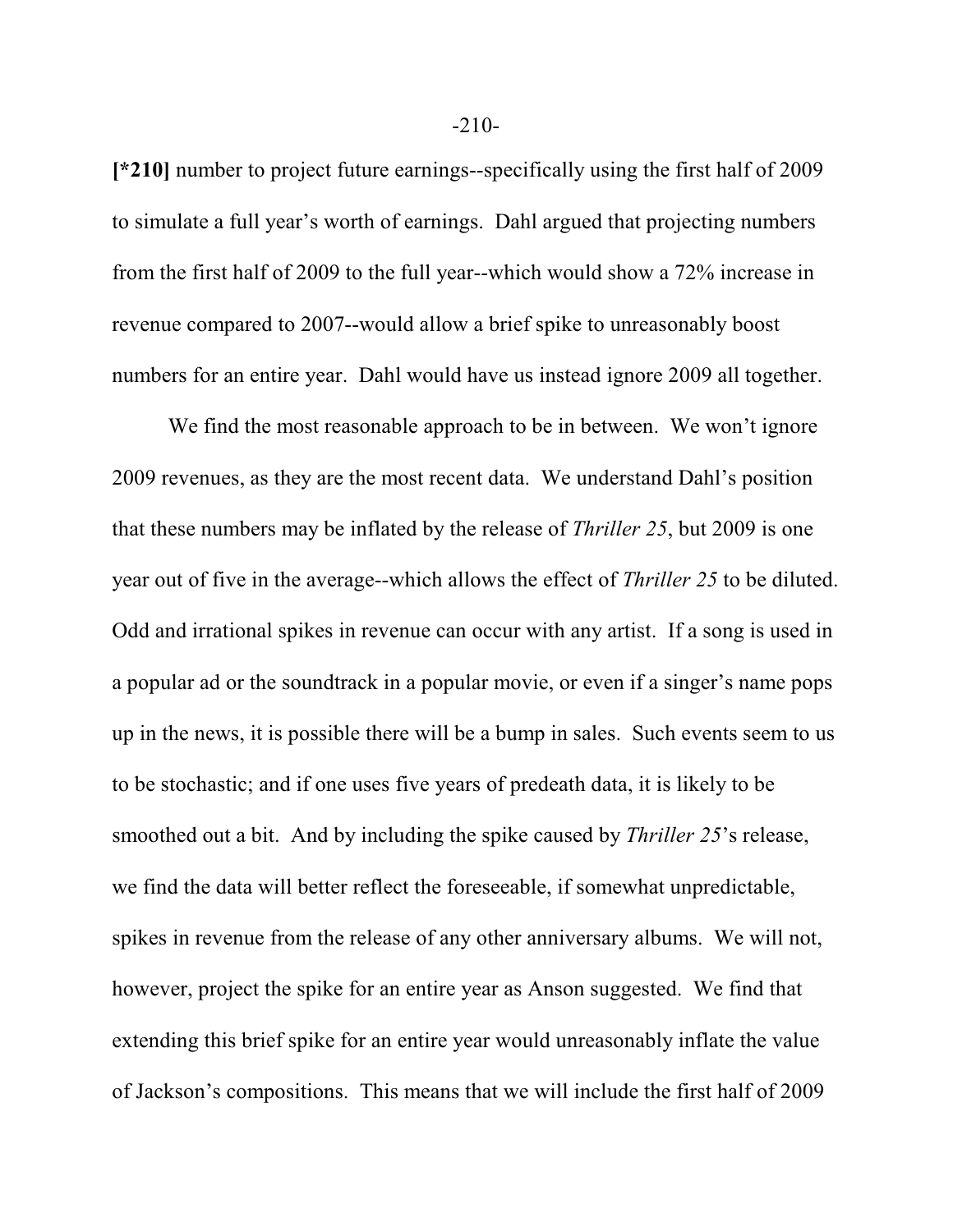**[\*211]** revenue in our average. We do this by breaking up the annual historical revenue in years 2005-2008 into half-year blocks.<sup>78</sup>

We also need to distinguish between the two subgroups of Jackson compositions: released Jackson songs (which we find would be affected by a postdeath spike) and songs that he did not perform but for which he had a composer's credit (for which we find little evidence of any postdeath spike). The Estate provided this information, and we find it credible. We will take the average revenue from songs not performed by Jackson from 2005 through the first half of 2009. We therefore get two base revenues for Jackson's compositions: \$3.6 million for released Jackson songs and \$251,000 for songs that he composed but didn't perform. See infra Appendix B.

*Major and Minor Works by Others*. For mechanical revenue for both major and minor works by other artists, we will use the average revenue from 2007 through 2009. Dahl had these numbers in his final expert report. We will not project 2009 revenue by doubling the first half of that year's revenue, for the sake of consistency with how we projected revenue from Jackson's compositions (even

 $78$  We add every 6-month block we have (including the first half of 2009) and divide it by 9--giving us the 6-month average. We then will multiply that 6-month average by 2 in order to get our starting annual mechanical revenue for Jackson's released compositions.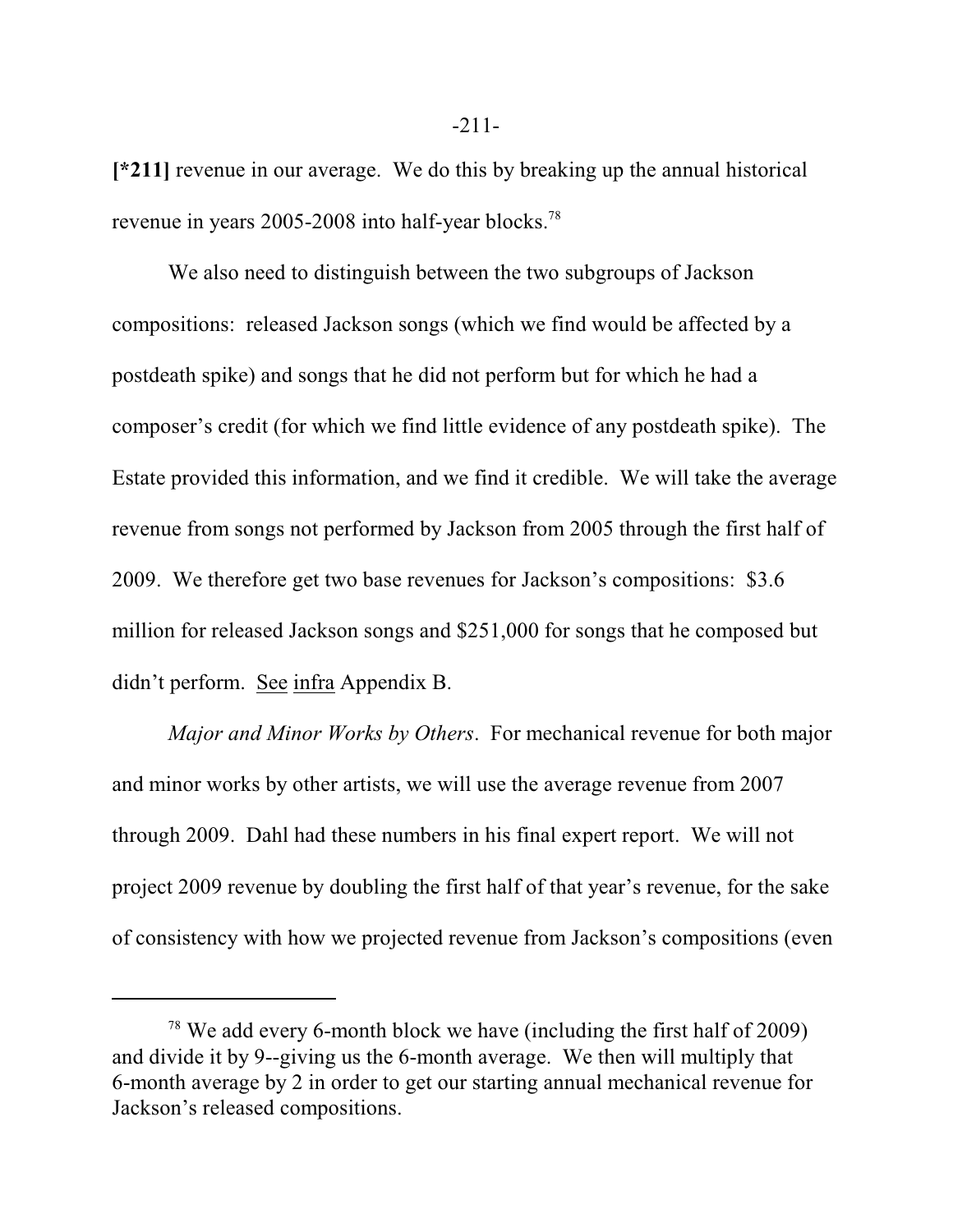**[\*212]** though these numbers would not be affected by any postdeath spike). This leaves us with base royalties of \$2.6 million for major works and \$69,000 for minor works.<sup>79</sup> See infra Appendix C. We also need to determine which of these royalties are attributable to domestic sales and which are attributable to international sales, because (as we explain infra pp. 239-40) we think the growth rates for international and domestic sales are foreseeably different. Both Anson and Dahl agree that 41.1% of royalties would be generated internationally while 58.9% would be generated domestically. This creates a starting base for mechanical royalties for major and minor works of:

| Source                      | Amount      |
|-----------------------------|-------------|
| Major works (domestic)      | \$1,547,965 |
| Major works (international) | 1,080,159   |
| Minor works (domestic)      | 40,903      |
| Minor works (international) | 28,541      |

 *Songs*. As a starting point for unreleased songs, we agree with both parties that the best way to project future cashflows is to project the value of posthumous albums with original songs. There were, of course, such posthumous albums whose sales are now known quite precisely. But we must figure out their value

<sup>&</sup>lt;sup>79</sup> This makes our base royalty for minor works the same as Dahl's and our base royalty for major works different from his by less than \$50.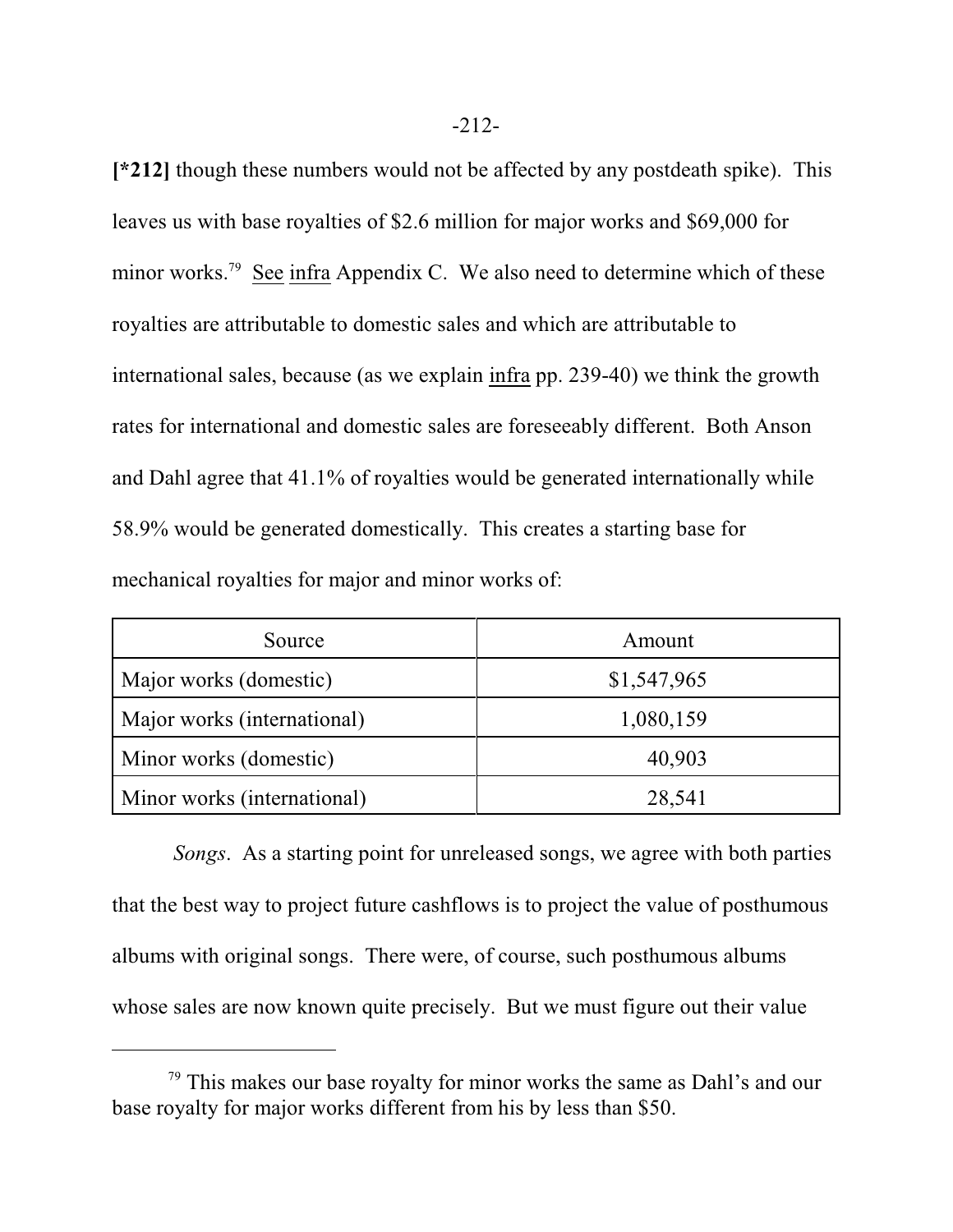**[\*213]** from information known (or reasonably foreseeable) as of the date of Jackson's death. Dahl doesn't estimate the average number of songs per album but didn't contest Anson's opinion that there would be 11 songs per album and we find that reasonable.

This brings us to another key question related to unreleased songs: How many of the unreleased songs are of high enough quality to be released? This is a valuation issue, but we do benefit from credible evidence that the Estate introduced. We must look at the marketability of these 83 songs. The Commissioner argues or assumes that most if not all of these songs could be released and sold, while the Estate argues that a great many are of poor quality.

We find that of these 83 unreleased songs, a reasonable buyer, as of June 2009, would believe that 22 were marketable. No reasonable buyer would believe that all 83 or even most of them were marketable, for several reasons. The most compelling reason for this finding is that Jackson was in a dire financial position for the last several years of his life and yet *did not release any of these songs.* We know that he was searching high and low--even going to usurious lenders--to bring in money. It is inconceivable that he wouldn't use unreleased songs to boost that income, and we find it more likely than not that he did not do so because he thought the vast majority were commercially nonviable; and we further reason that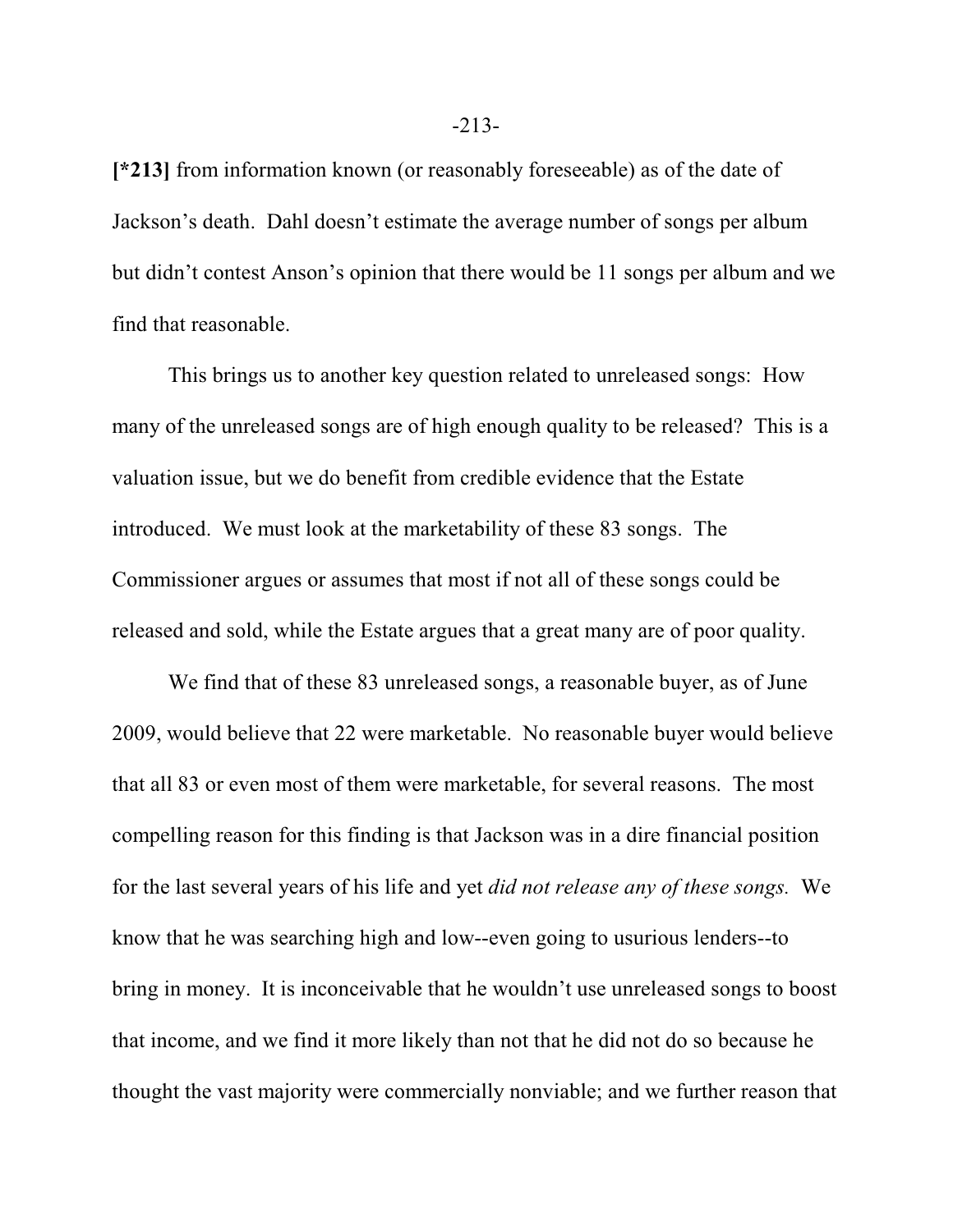**[\*214]** if Jackson himself thought this, so would hypothetical reasonable buyers and sellers. We therefore find that of the 83 songs available, a reasonably prudent buyer would believe only 22 were of high enough quality to be marketable. Twenty-two songs are enough to produce two posthumous albums.

We must next project sales of Jackson's first posthumous album from data that existed as of his death. We find Anson's projections reasonable as to this particular point, and we are satisfied with his method. We also note that Dahl offered no alternative since he relied only on actual sales data from 2010, which we must ignore as unavailable at the time of death.

We must determine the best number to use for average sales per album before Jackson died. Anson was reasonable in his calculations: He used only Jackson's last five albums, which correctly left out of his data an album such as *Thriller*, whose unprecedented success was anomalous not only in Jackson's career but also in the history of recorded music. The 2003 trial had an effect on Jackson's marketability; but as we've stressed throughout, Jackson's music was separate from the man. We will adopt Anson's average for Jackson's predeath domestic albums sold--1.1 million.

Note that this is an average number of albums sold *domestically*. We think it reasonable to separately calculate foreign sales. Anson stated that according to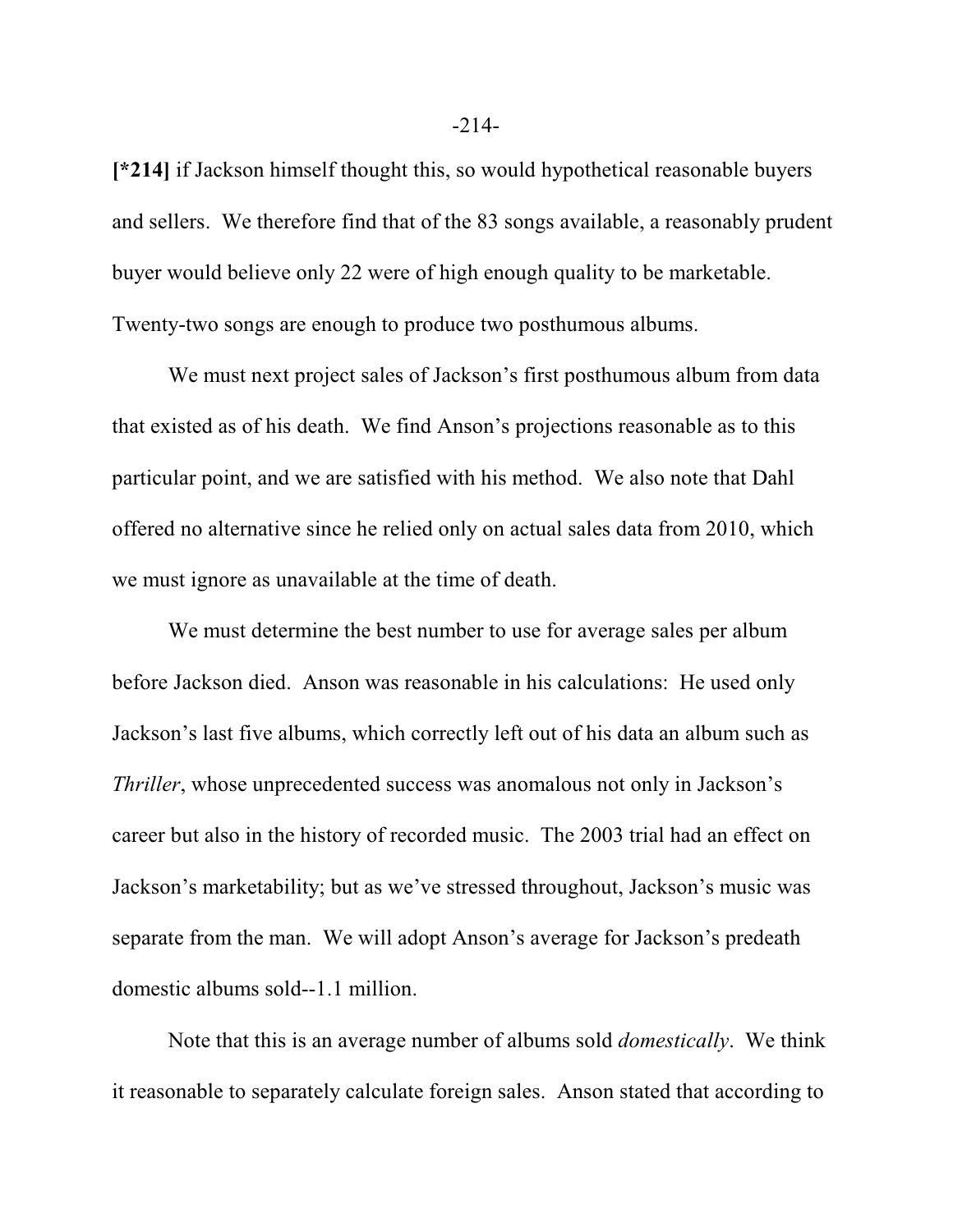**[\*215]** his research, Jackson's revenue had historically been 44.7% domestic and 55.3% international. Dahl did not take issue with this, and neither will we. We can calculate Jackson's average predeath international album sales to be 1.3 million based on sales of Jackson's last five albums that he released before he died. We also adopt Anson's conclusion that a first posthumous album would have sales of 69.3% of the average predeath album. Dahl didn't dispute this either. This makes our projection of Jackson's first posthumous album sales: 747,802 domestic albums and 923,671 international albums.

The next question is how much revenue per album Mijac itself would receive. There was a big disagreement here: Anson based his calculations on what he thought Mijac would receive, not just as mechanical royalties but also artist royalties and joint-venture revenue from a deal between MJJ Ventures and Sony to exploit Jackson's master recordings. Dahl based his calculation on what he thought Mijac would receive as Jackson's share of the composer's share of mechanical royalties.

Dahl is correct--artist royalties and joint-venture income belong to the owner of the *performances* embodied in sound recordings. Mijac is entitled only to the royalties owed to a song's *composer*. This is so obvious a point that we suggested to Anson during trial that his inclusion of artist royalties and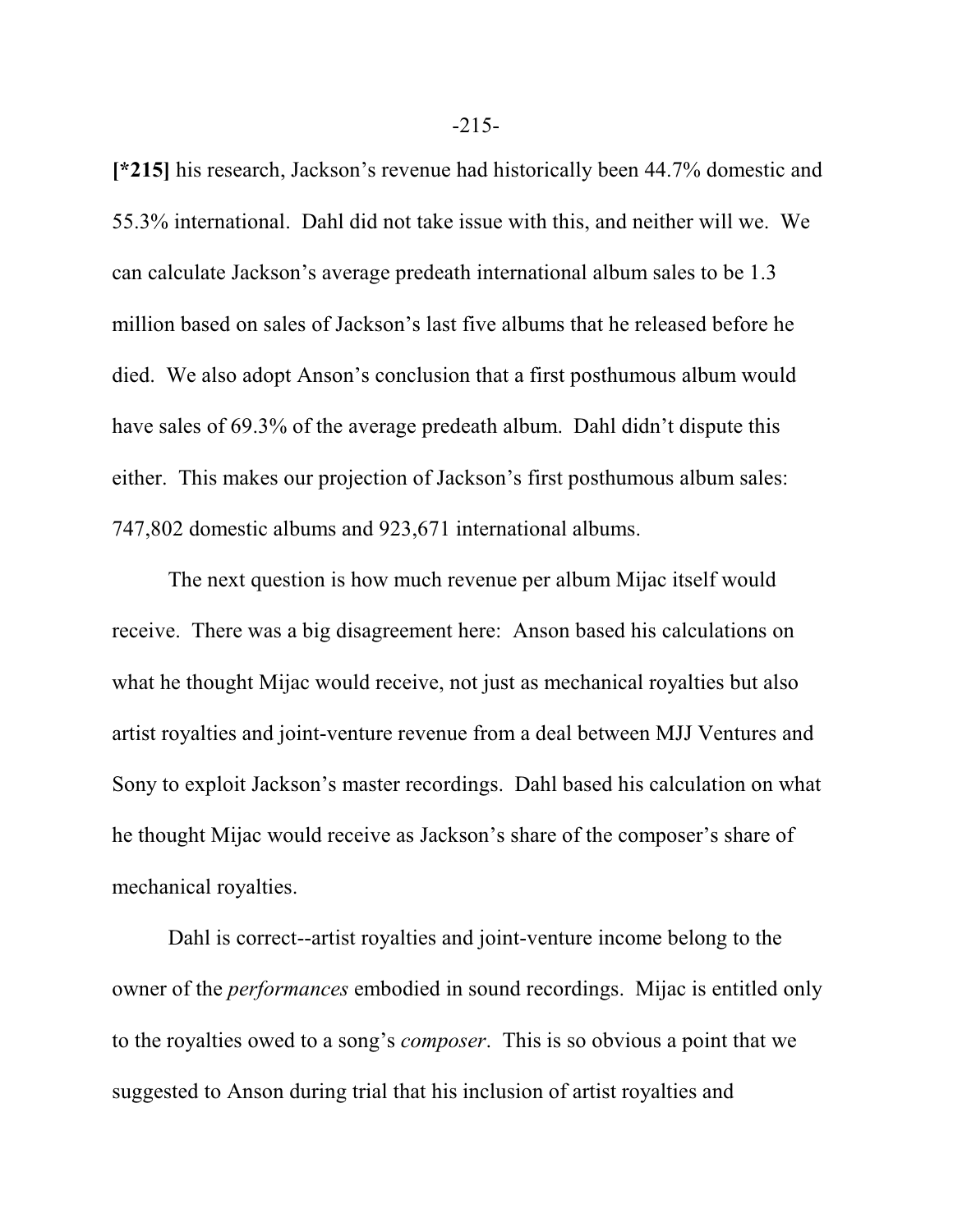**[\*216]** joint-venture revenue must be a mistake and he might want to recalculate his projections. Anson persisted in his error, but stubbornness receives no reward. Only composer royalties produce the revenue that Mijac would receive from unreleased songs. The parties stipulated that MJJ Productions collected Jackson's artist royalties under an agreement with Sony Music, Inc. for Jackson's services as a recording artist, and that MJJ Ventures collected Jackson's share of joint-venture income under an existing agreement with Sony for the exploitation of Jackson's master recordings. The parties negotiated a settlement of the value of these assets, and we won't let the revenue to which those ventures were entitled be counted again as future revenue for Mijac. Anson should have known this, as he did not include these other revenue streams in projection of revenue from Mijac from released Jackson songs or songs by other artists.

We can now focus on mechanical-royalty revenue and projections of income. For domestic albums, Anson projected composer's mechanical royalty revenue of 9.1 cents per song. Since the average album has eleven songs, this would mean on average \$1.00 per album in mechanical royalties. Some of this revenue dribbles away in transaction costs (which includes Warner's administrative fees), and the experts agreed that from at least 1980 Jackson--or Mijac as the holder of Jackson's compositions--received 92.5% of this revenue.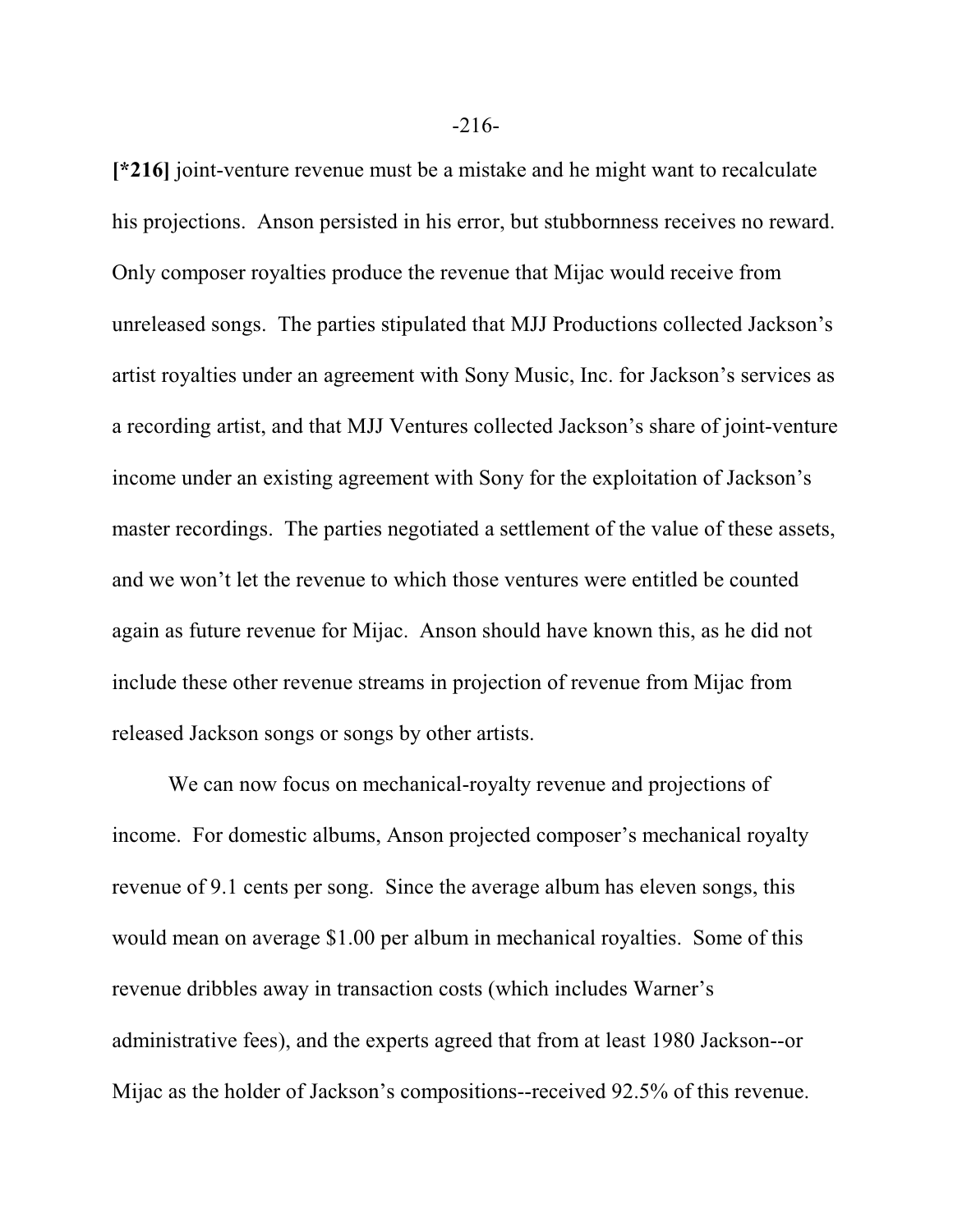**[\*217]** Nothing else in the record suggests more or less in later years, so we'll round up and find that Mijac would net mechanical revenue of 93 cents per album sold domestically. Mechanical royalties are fixed by foreign law for international sales. Anson averaged four markets' mechanical royalty rates--Japan, Germany, France, and the UK--to come up with a projected mechanical royalty rate of 98 cents per album. Jackson himself had a contract with Warner to administer royalties from these sales, and under its terms, was to receive 75% of this foreignincome stream--which makes Mijac entitled to 73 cents per album sold internationally.

Dahl said that mechanical royalties need to be adjusted some more, because Jackson was not the only composer of all the songs he performed, and sometimes was not a composer at all. Dahl is without any doubt correct here. We have already found it reasonable to conclude that Jackson had only a 34% share of the unreleased songs. See supra p. 205. This means that Mijac would receive only 34% of mechanical-rights revenue from the unreleased songs.

In all, the base revenue for Mijac from Jackson's unreleased songs is \$237,187 for domestic albums and \$231,540 for international albums. See infra Appendix D.

-217-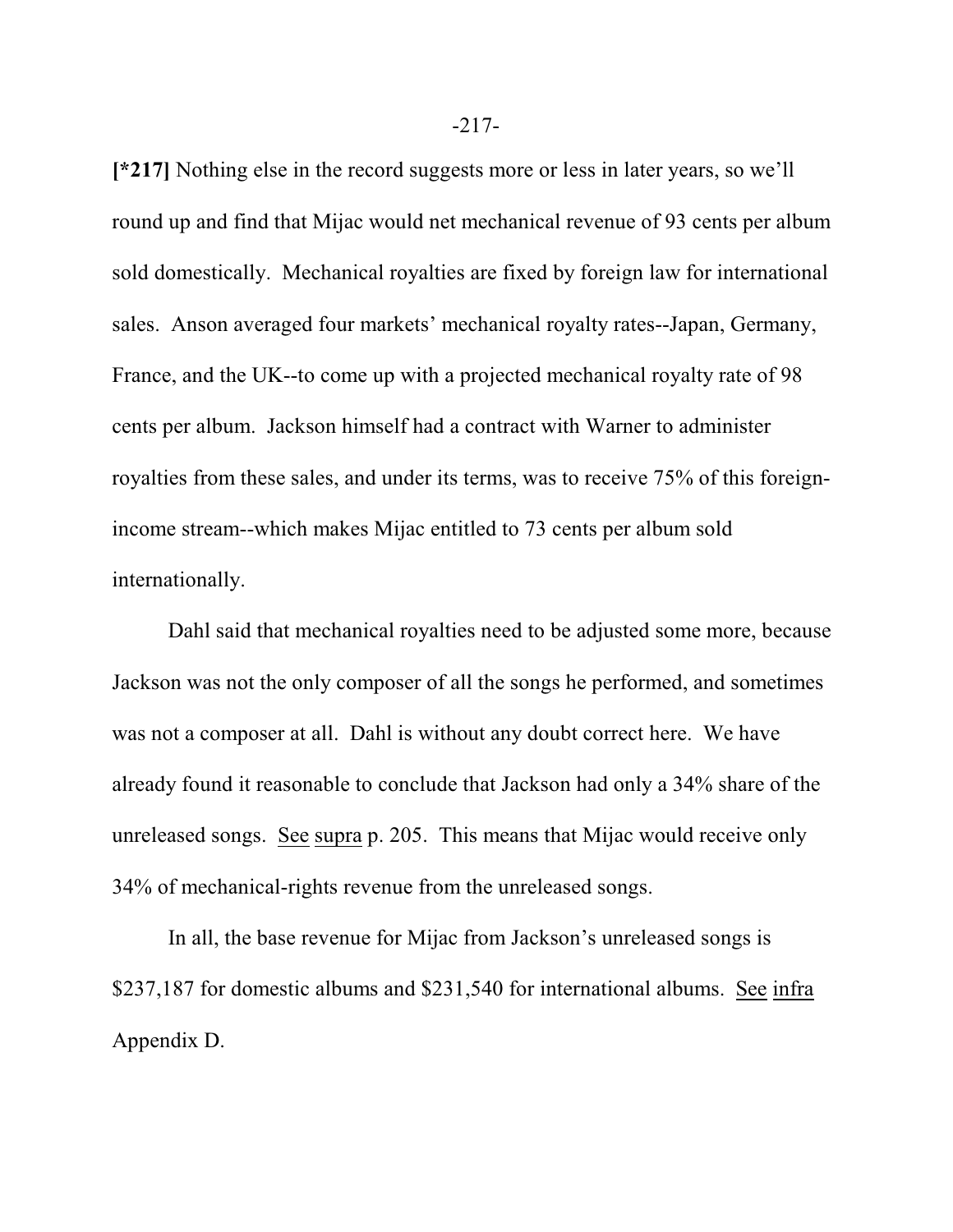| Mechanical revenue              | Starting point                                  |
|---------------------------------|-------------------------------------------------|
| Released Jackson songs          | \$3,581,463                                     |
| Jackson songs he didn't perform | 250,826                                         |
| Major works                     | Domestic: 1,547,965<br>International: 1,080,159 |
| Minor works                     | Domestic: 40,903<br>International: 28,541       |
| Unreleased songs                | Domestic: 237,187<br>International: 231,540     |

**[\*218]** Here is a summary of the starting point for our mechanical-revenue

projections:

# iii. Performance Revenue

To project future revenue streams from BMI and society rebates, we must be clear as to *how* these revenue streams earn money for Mijac and NHT III.

We start with BMI, the company that collected the composer's share of performance royalties for the compositions that Mijac owned as a publisher. BMI paid Warner--which administered Mijac--the publisher's share of this revenue. Warner would then pay Mijac its portion of royalties for the compositions that it owned. 80 Apart from Mijac, NHT III was also receiving royalties from BMI for

<sup>&</sup>lt;sup>80</sup> Note that Warner collected all royalties for the compositions owned by Mijac, not just performance royalties from BMI. See supra p. 9. But here we are (continued...)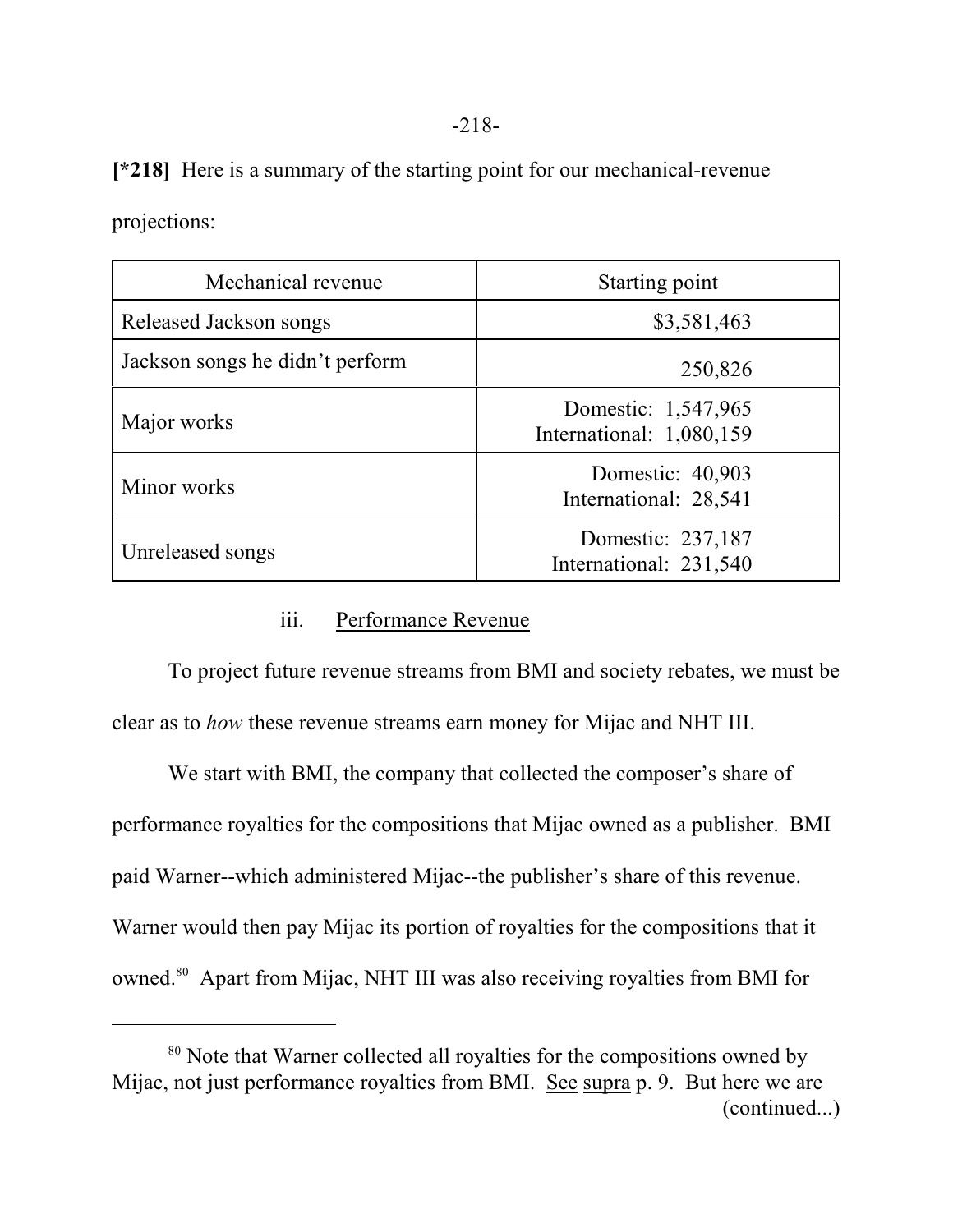**[\*219]** Jackson's writer's share of performance royalties--a stream of income for NHT III that is separate from Mijac. BMI paid this income directly to Jackson--it didn't go through Warner. We must include it in our valuation of NHT III because, as the Estate concedes, Jackson had agreed to direct this money into NHT III to service its debt. And the loan documents with HSBC Bank confirm this- they state that part of the collateral for the loan is the compositions subject to the Warner agreement (i.e. Mijac) *and* the BMI agreement (i.e. Jackson's writer's share). We must, therefore, project Jackson's writer's share of performance income *and* Mijac's publisher's share of performance income.

We get little help from the experts here. Anson based his entire analysis on his interpretation of royalty data that was provided to him by Moss Adams rather than the actual royalty statements. Anson also incorrectly based his entire computation of *all* BMI performance revenue only on performance revenue Jackson himself received for his writer's share. This was, however, only one of the two sources of NHT III's income from BMI. And it wasn't even the source Mijac itself got. That makes his analysis of little help for projecting income from BMI.

<sup>80</sup> (...continued) only focused on performance royalties.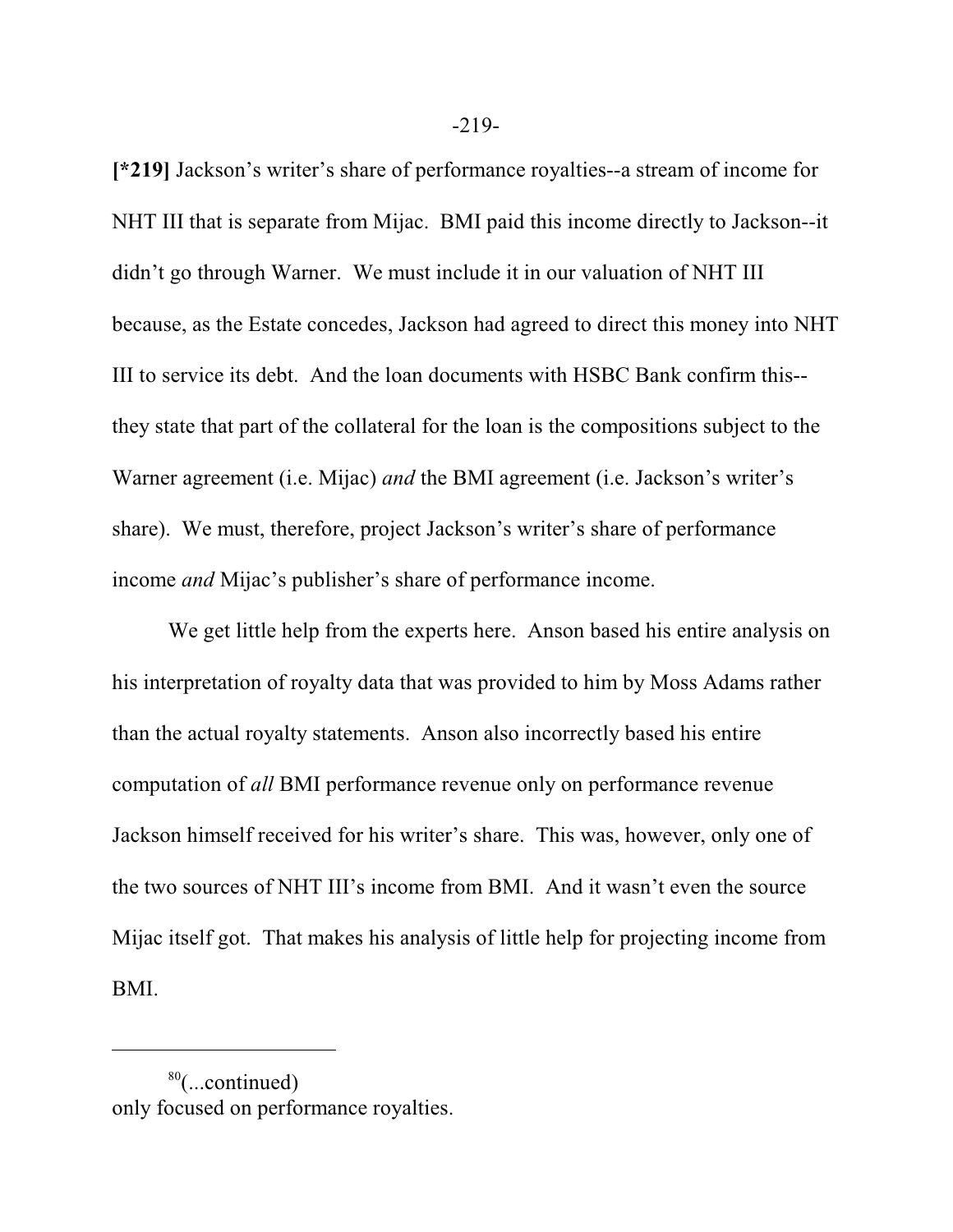**[\*220]** Dahl understood this. He correctly stated that NHT III had two streams of revenue from BMI. He tried to project Jackson's writer's share of revenue. But he failed to, or at least did not adequately explain, his projection of revenue from BMI's payments for the publisher's share of the compositions Mijac owned.

The data is in the record, and we did what we could. We started with Jackson's writer's share of performance royalties from BMI. We have the quarterly reports from BMI to Jackson in the record.<sup>81</sup> These show that from 2005 through the second quarter of 2009,<sup>82</sup> Jackson's average annual revenue was just under \$1.5 million. We need to distinguish between songs that Jackson composed and performed (which would be subject to a postdeath spike) and songs that Jackson composed but didn't perform. The statements do not distinguish these songs. We therefore find it most reasonable to apply the ratio that we do have from the data for mechanical royalties. That ratio was 93.45% for released Jackson songs and 6.55% for songs Jackson composed but didn't perform.

<sup>&</sup>lt;sup>81</sup> There is a small disagreement between the parties as to what exactly is included in that data--is it earnings Mijac received or earnings that it expected to receive? (It seems to take BMI quite some time to compute what royalties are due to a rights holder and then to pay them out.) We find that when the revenue is earned, rather than paid out, is more important for projections and would be to a hypothetical rational investor.

 $82$  We will not double count the first half of 2009 by projecting those results to all of the year.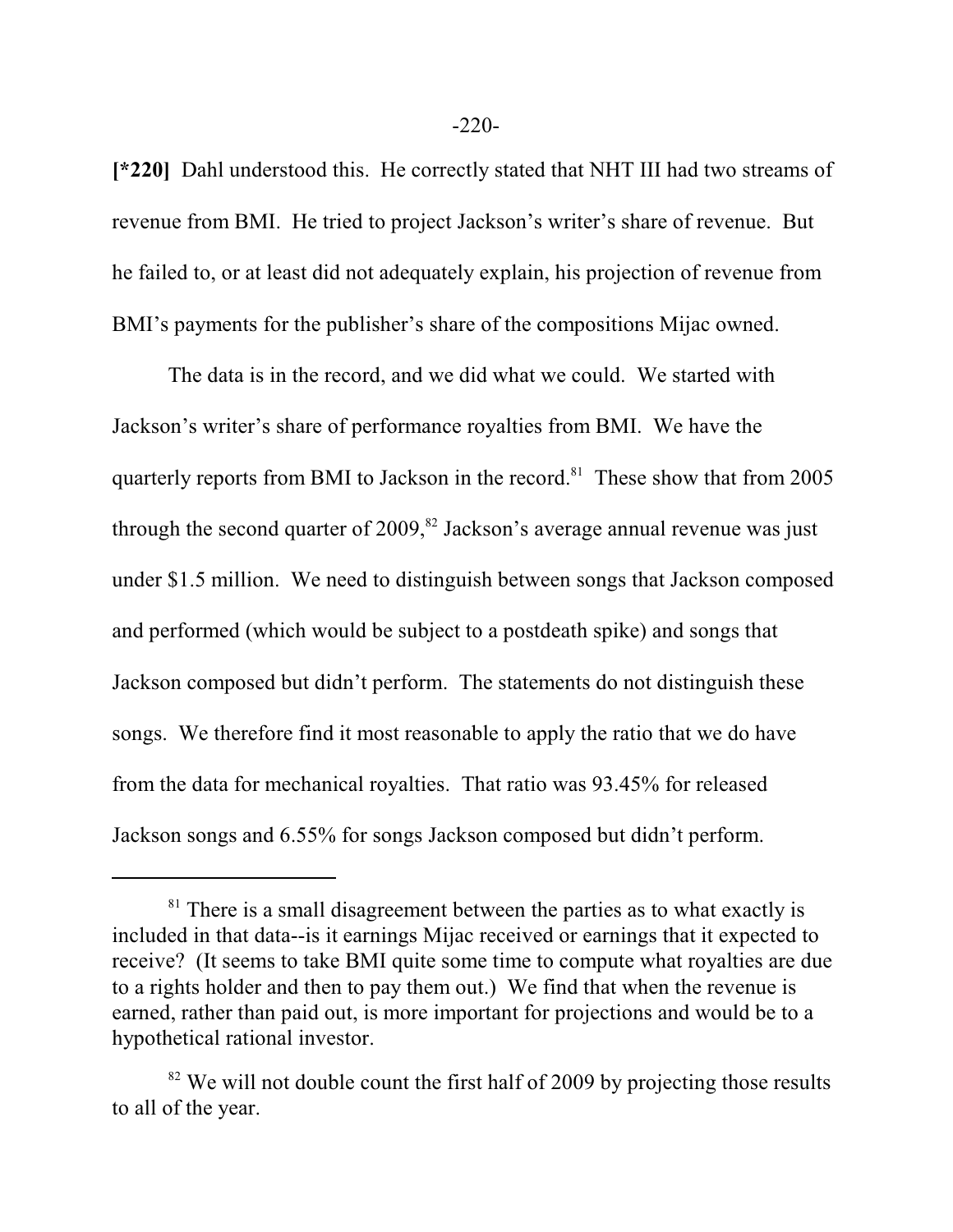**[\*221]** For the BMI revenue that went to Mijac through Warner, we looked to Warner's quarterly statements to Mijac. (These "statements" look less like bank statements and more like 10,000-row Excel spreadsheets.) These enabled us to identify income from BMI. From 2005 through the second quarter of 2009, Mijac earned roughly \$1.2 million annually from BMI for its publisher's share. Of this, roughly 97.87% was domestic income.<sup>83</sup> See infra Appendix E.

This amount represents Mijac's publisher's share of performance royalties for *all* of the compositions it owns--not just Jackson's compositions. We need to further divide this revenue among the different groups of compositions that it holds. Once again we find it reasonable to infer that this breakdown is similar to mechanical revenue. Since we have data from 2007, 2008, and 2009 only for major and minor works, we will use the average revenue related to released Jackson songs from those three years. These calculations show that songs performed by Jackson accounted for 54.9% of revenue.

<sup>&</sup>lt;sup>83</sup> We are hesitant to find that such a large difference between foreign and domestic performance revenue exists here, especially given the breakdown for mechanical revenue. See supra p. 212. Dahl notes in his expert report this can be because BMI has trouble collecting foreign performance income. These statements are, however, the best we have for this source of income. Using them to calculate hypothetical foreign royalties would be sheer speculation, and we won't increase Mijac's projected income to include such phantoms.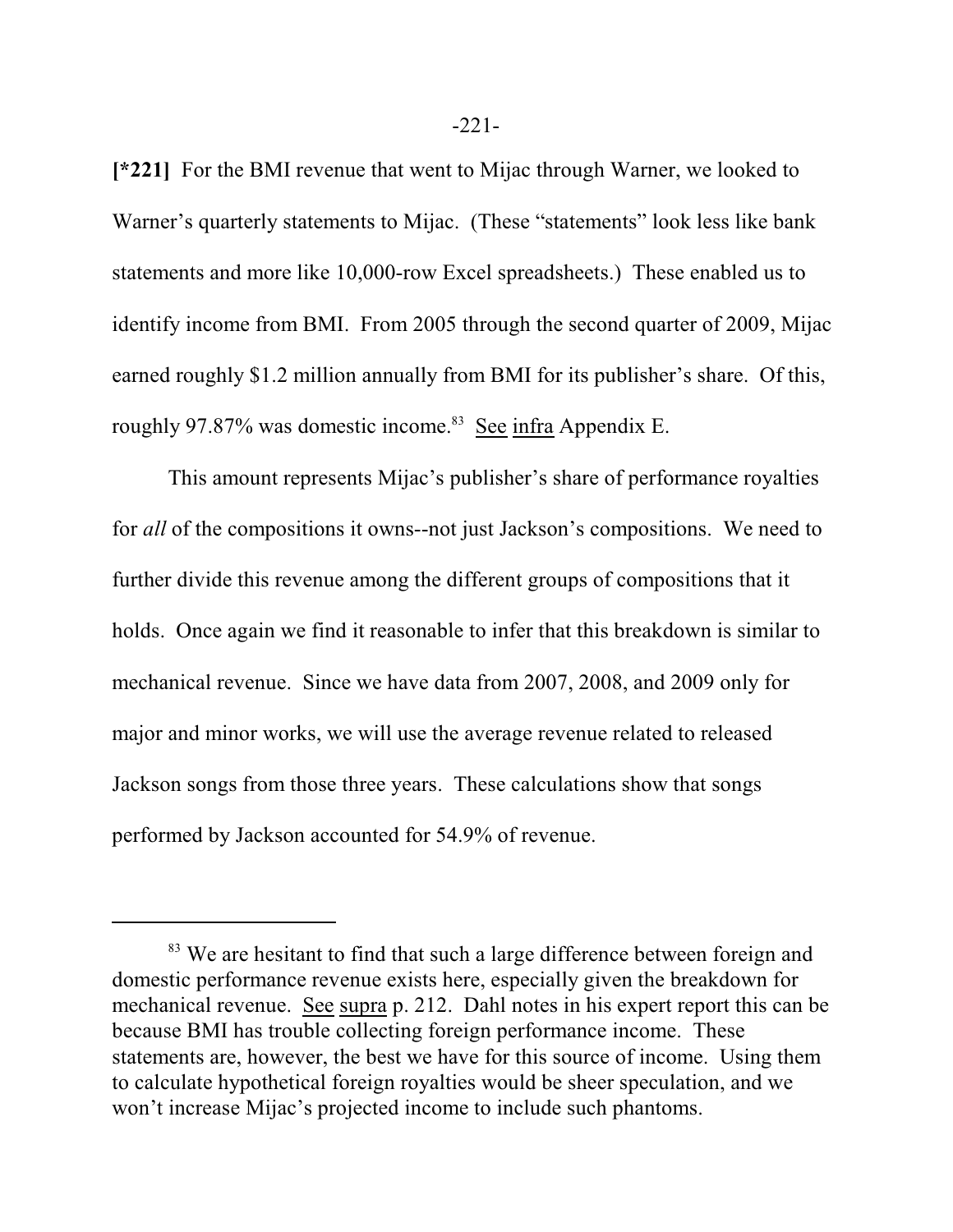**[\*222]** That leaves 45.1% of Mijac's revenue. We need to further break this down between songs that Jackson composed but did not perform, and works by other artists. This is because works by other artists are subject to recapture, while the songs written but not performed by Jackson are not. Based on mechanical revenue from 2007 to 2009 provided by Dahl, songs that Jackson composed but did not perform account for 6.03% of revenue, and other works account for 39.08% of revenue (38.07% for major works and 1.01% for minor works). See infra Appendix F. And performance royalties for major and minor works need to be further broken down to separate domestic revenue from international revenue because of a noticeable difference in the growth rate of BMI royalties depending on the place of performance. (We discuss this infra pp. 239-40.) We can get this from the Warner statements--97.87% domestic and 2.13% international. See infra Appendix E. This creates the starting base for BMI revenue of: $84$ 

<sup>&</sup>lt;sup>84</sup> We note that neither expert tried to project performance revenue related to Jackson's unreleased compositions. We find this is reasonable because the projection of any performance revenue related to those unreleased compositions would likely be captured in the postdeath spike we discuss below. See infra p. 227.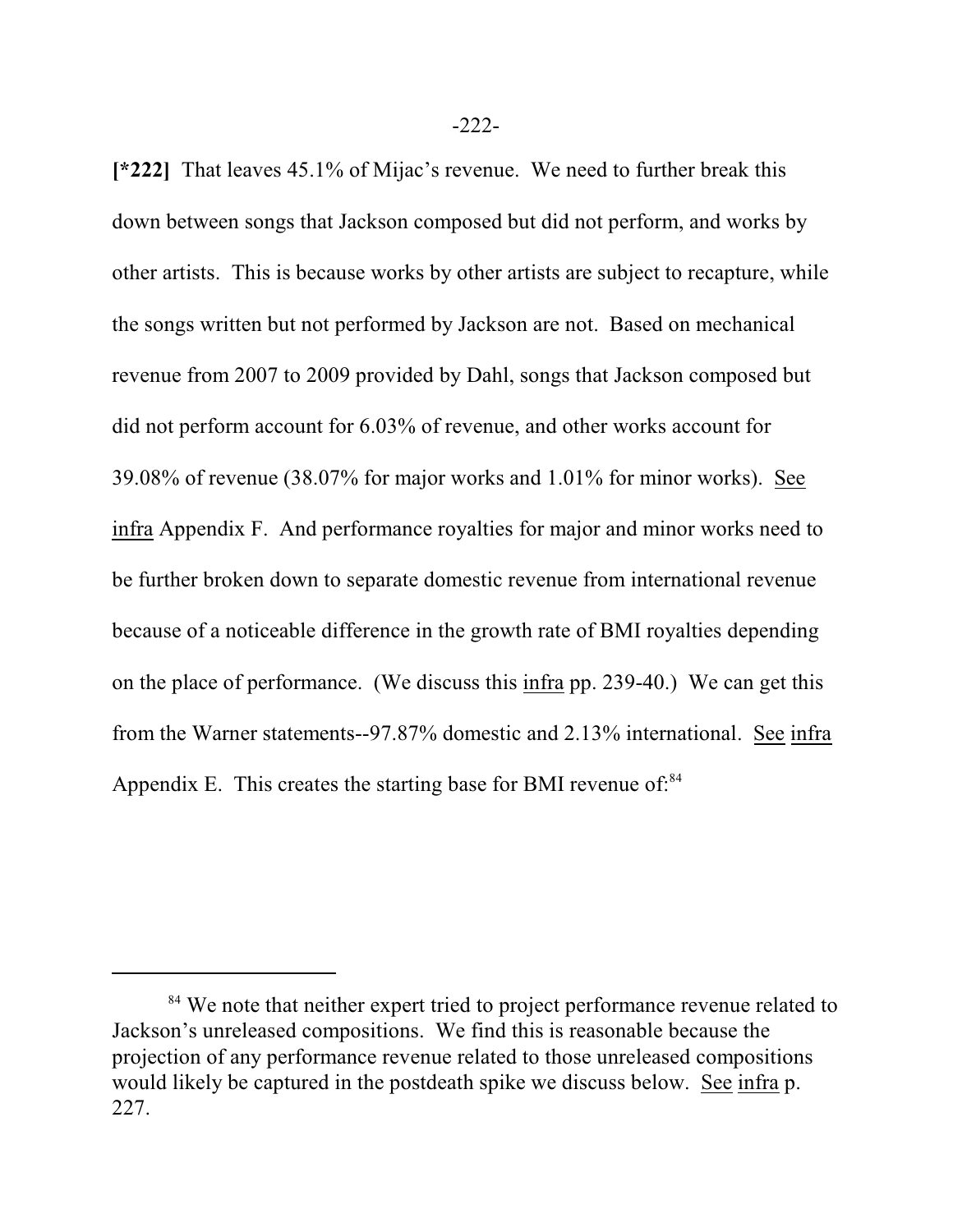| ٠<br>v |  |
|--------|--|
|--------|--|

| $*223$<br>Source                           | Amount      |
|--------------------------------------------|-------------|
| Writer's share directly from BMI:          |             |
| Released Jackson songs                     | \$1,391,121 |
| Jackson songs he didn't perform            | 97,426      |
| Publisher's Share from BMI through Warner: |             |
| Released Jackson songs                     | 666,870     |
| Jackson songs he didn't perform            | 73,225      |
| Major works (domestic)                     | 452,585     |
| Major works (international)                | 9,827       |
| Minor works (domestic)                     | 11,959      |
| Minor works (international)                | 260         |

For society rebates from BMI, we will use the average from 2004 to 2009. This dataset uses a June 30 year end, which eliminates the nagging question of whether to double-count data from the first half of 2009. (It does mean that the last two quarters of 2004 will be included, but the effect is minor.) This gives a starting base of \$105,000 for society rebates for all of Mijac. But like BMI revenues, we need to break out society rebates attributable to each category. And we will also need to apportion for major and minor works and their domestic and international share. We will follow all the same percentages as with BMI. See infra Appendices E and F. With these assumptions, the starting base for society rebates is: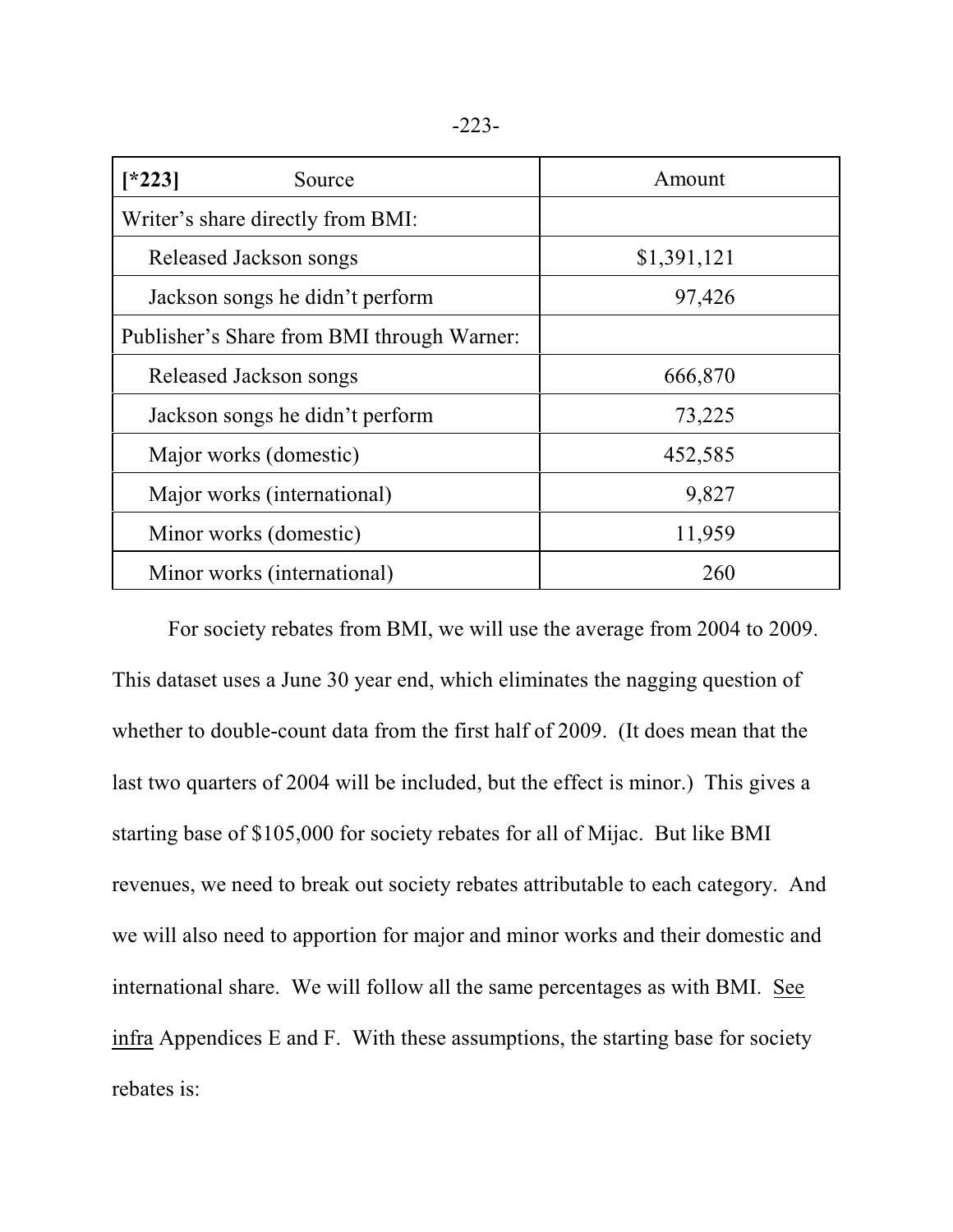| $*224]$<br>Source               | Amount   |
|---------------------------------|----------|
| Released Jackson songs          | \$57,861 |
| Jackson songs he didn't perform | 6,353    |
| Major works (domestic)          | 39,269   |
| Major works (international)     | 853      |
| Minor works (domestic)          | 1,038    |
| Major works (international)     | 23       |

# iv. Synch Fees

We adopt Dahl's uncontested opinion that the starting point for synch fees would be \$424,000, which he based on a five-year average. We note that even this uncontested value is covered in a veil of confusion. Dahl states in his report that the base for projecting synch fees for released Jackson songs should be \$424,000. He then states that because Mijac holds so many other compositions this projection should *not* exclude synch fees from these other groups. Seems reasonable. But once again in his actual calculations, Dahl seems to exclude any synch fees from the revenue projections of these other groups of compositions. Though something seems amiss, neither the Commissioner nor Anson challenges Dahl on projecting synch fees only for released Jackson songs. Neither shall we. And even if we wanted to and believed that these other works would likely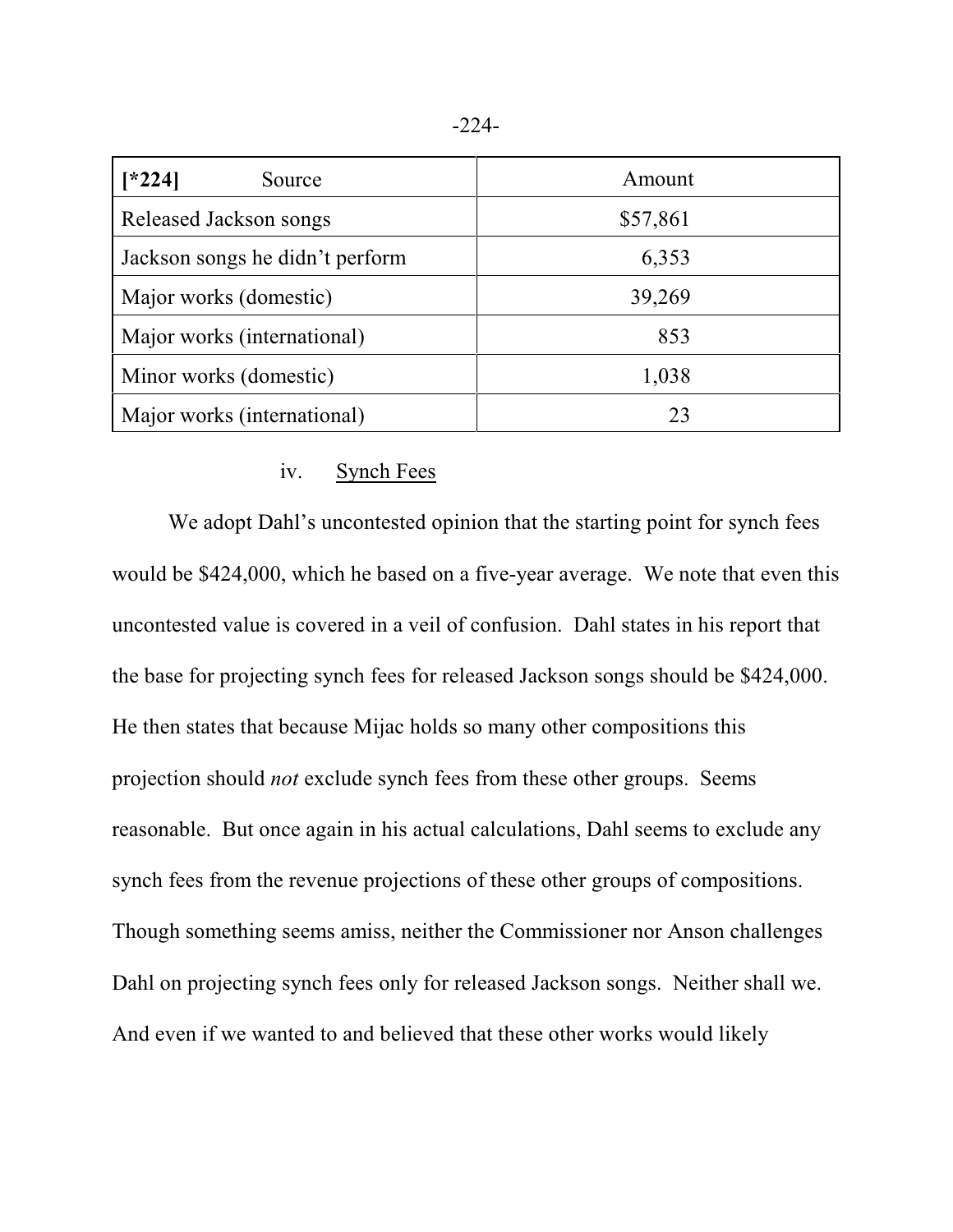**[\*225]** produce some synch income, the record we have doesn't allow us any way to estimate how much. 85

Here's a summary of the starting point organized by source of revenue, and for mechanical-rights revenue further divided by asset group:

<sup>&</sup>lt;sup>85</sup> Past synch fees may well be in the record hidden within the vast spreadsheets. But, unlike the income from BMI which was identifiable with some considerable effort, we could not squeeze this data to extrude a number for income specifically from synch fees.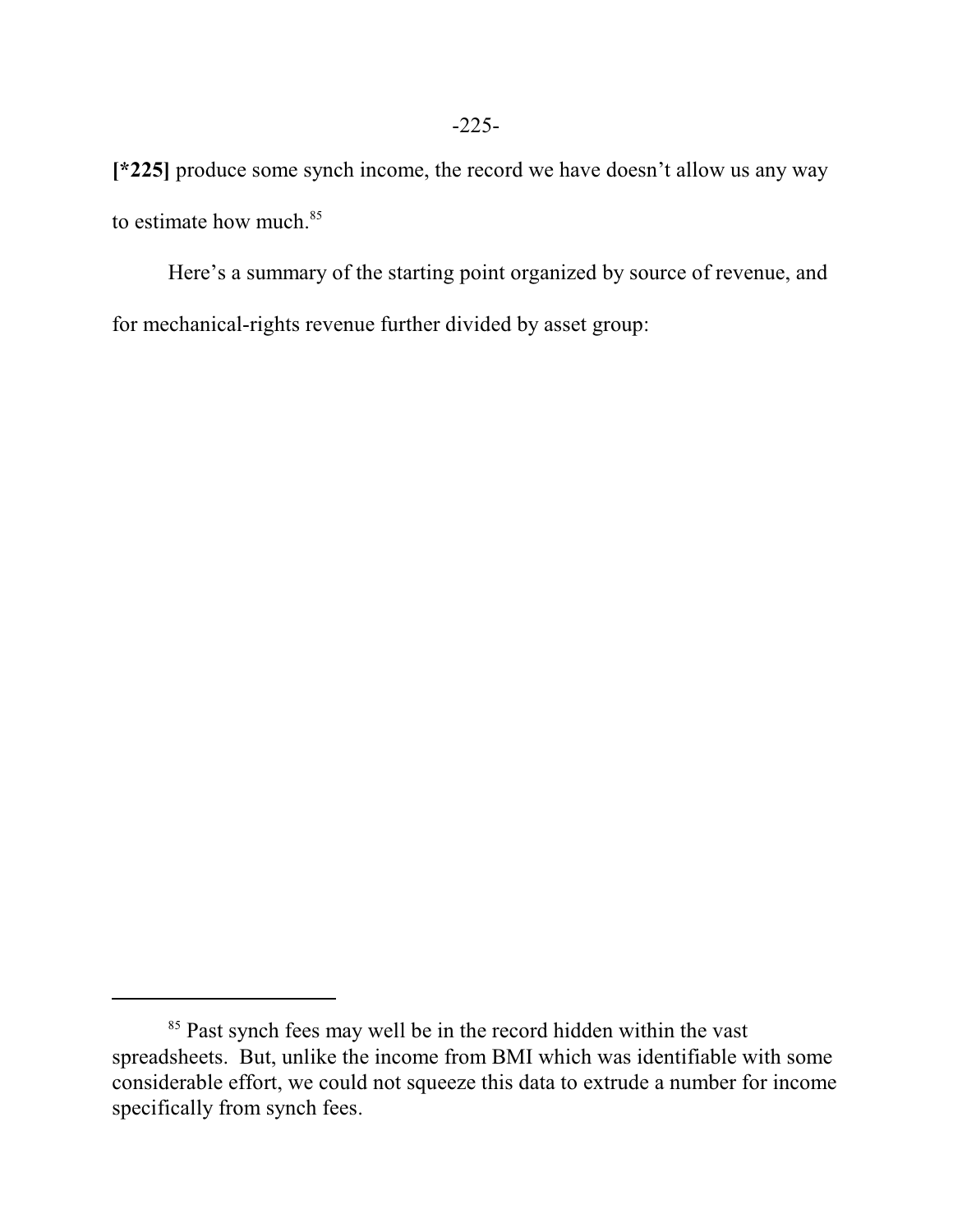| $[*226]$<br>Source              | <b>Starting point</b>                           |
|---------------------------------|-------------------------------------------------|
| Mechanical revenue:             |                                                 |
| Released Jackson songs          | \$3,581,463                                     |
| Jackson songs he didn't perform | 250,826                                         |
| Major works                     | Domestic: 1,547,965<br>International: 1,080,159 |
| Minor works                     | Domestic: 40,903<br>International: 28,541       |
| Unreleased songs                | Domestic: 237,187<br>International: 231,540     |
| <b>BMI</b> revenue:             |                                                 |
| Writer's share:                 |                                                 |
| Released Jackson songs          | 1,391,121                                       |
| Jackson songs he didn't perform | 97,426                                          |
| Publisher's share:              |                                                 |
| Released Jackson songs          | 666,870                                         |
| Jackson songs he didn't perform | 73,225                                          |
| Major works                     | Domestic: 452,585<br>International: 9,827       |
| Minor works                     | Domestic: 11,959<br>International: 260          |
| Total society rebates           | 105,397                                         |
| Synch fees                      | 424,000                                         |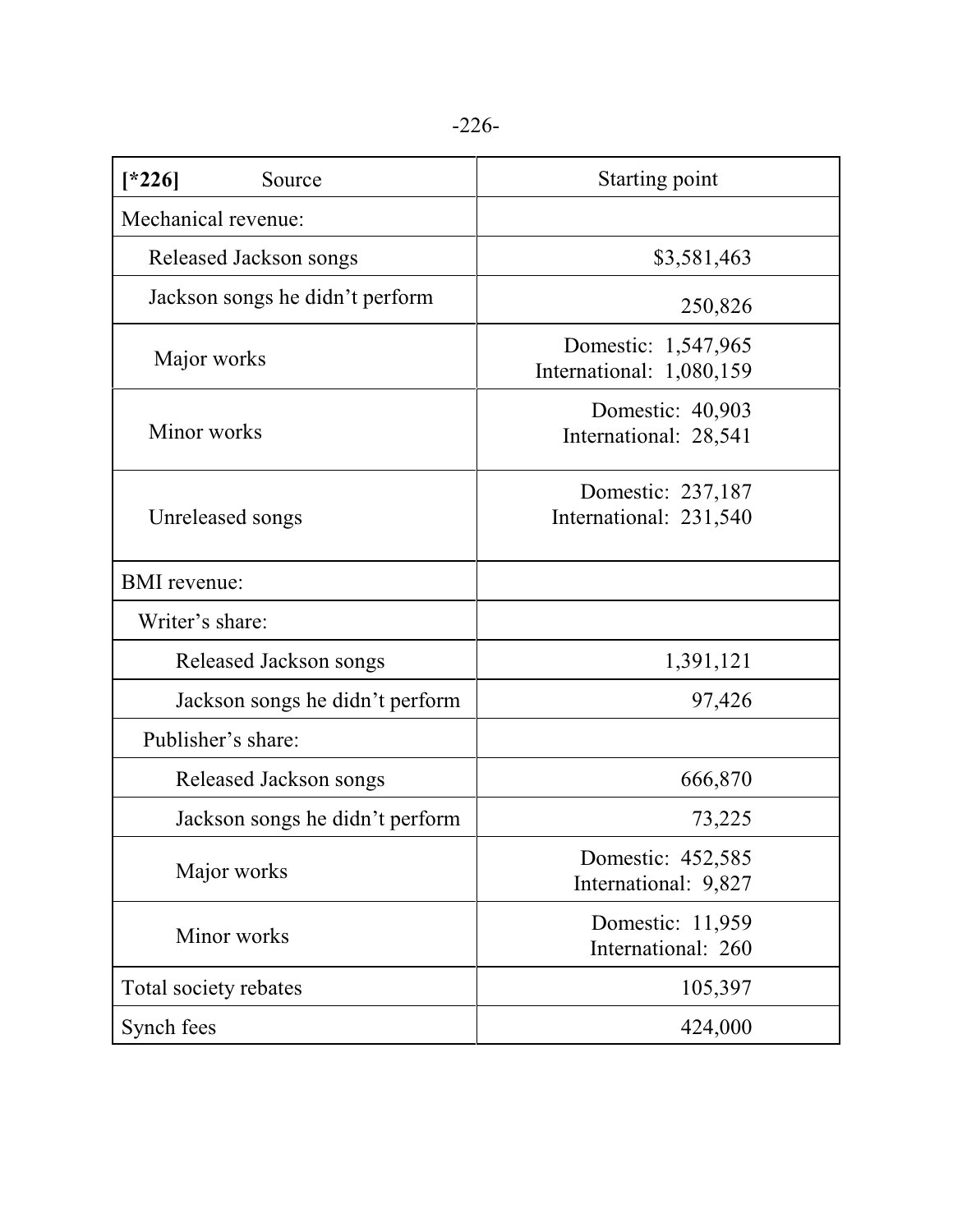-227-

#### **[\*227]** 3. The Spike/Projected Growth

The last--and what may be the most speculative--number on which the experts disagree is the magnitude of a postdeath spike. We are convinced by the experts' testimony and the data they presented that there is short-term spike in album sales (or nowadays, downloads) right after a musician of almost any degree of popularity dies. The height and duration of this spike likely reflects the extent of media coverage and his fans' shock at his death. There may also be something happening at a neurological level--scientific literature hints that the now well-known phenomenon that the frontal lobe is the last part of a person's brain to mature may somehow be connected with the common observation that people seem to stop liking new music at an unusually young age. See Carina Freitas et al., "Neural Correlates of Familiarity in Music Listening: A Systematic Review and a Neuroimaging Meta-Analysis," 12 Frontiers in Neuroscience, Oct. 5, 2018 (meta-analysis of literature weakly suggesting emotional and hedonic responses activated in frontal lobe by familiar music). But see Arielle Bonneville-Roussy et al., "Music Through the Ages: Trends in Musical Engagement and Preferences From Adolescence Through Middle Adulthood," 105 J. of Personality & Social Psychology 703, 703 (2013) (contending musical tastes do change over course of lifetime). Whether or not neuroscience and psychology ever figure this out, the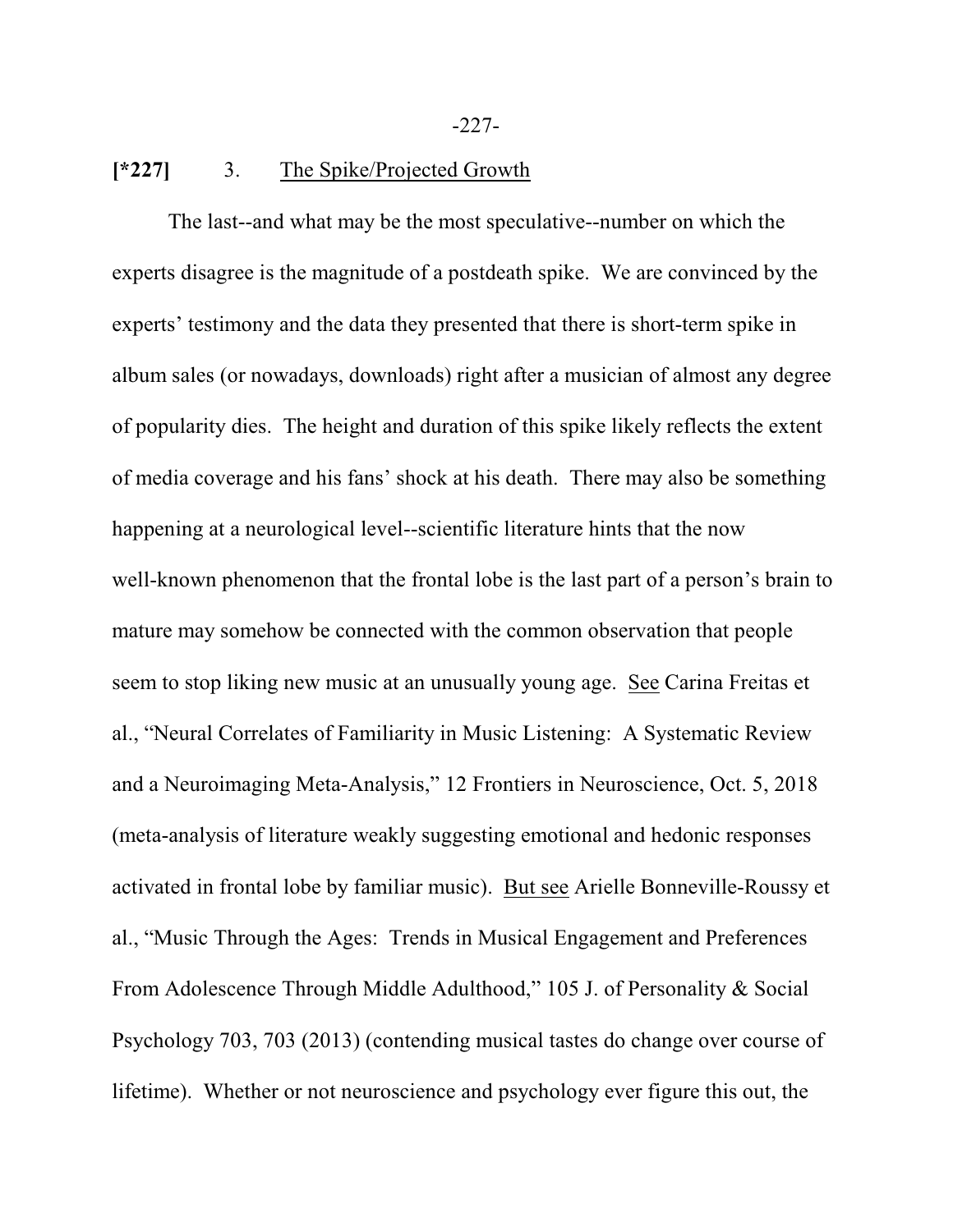**[\*228]** experts in this case both agreed that something would propel a spike in demand for Jackson's music starting the moment his death was broadcast to the world. They disagreed sharply about how foreseeably high this spike would go, and how foreseeably long it would last.

# i. Anson

*Jackson Released Songs*. Anson relied on the average of seven comparable artists to estimate this postdeath spike. The average of these seven artists led him to predict that there would be a 461.6% increase in albums sales and performance royalties in the first year after death, a 47.2% decrease from this peak in the second year, a 15.6% decrease in the third year, a steady 10% decrease in years 4 through 6, and then a 5% decrease in years 7 through 10. He estimated that the phenomenon would then fade. For years 11 to 70 (the remaining life of Jackson's copyrights), Anson projected a decrease of 2.8% annually based on the compound annual growth rate in domestic recorded music revenues for the 15 years before Jackson's death. Anson assumed this spike would apply to all Jackson's compositions--both songs performed by Jackson and songs that were composed but not performed by Jackson.

The major problem with Anson's analysis is that six of the seven "comparable" artists with whom he compared Jackson weren't really comparable.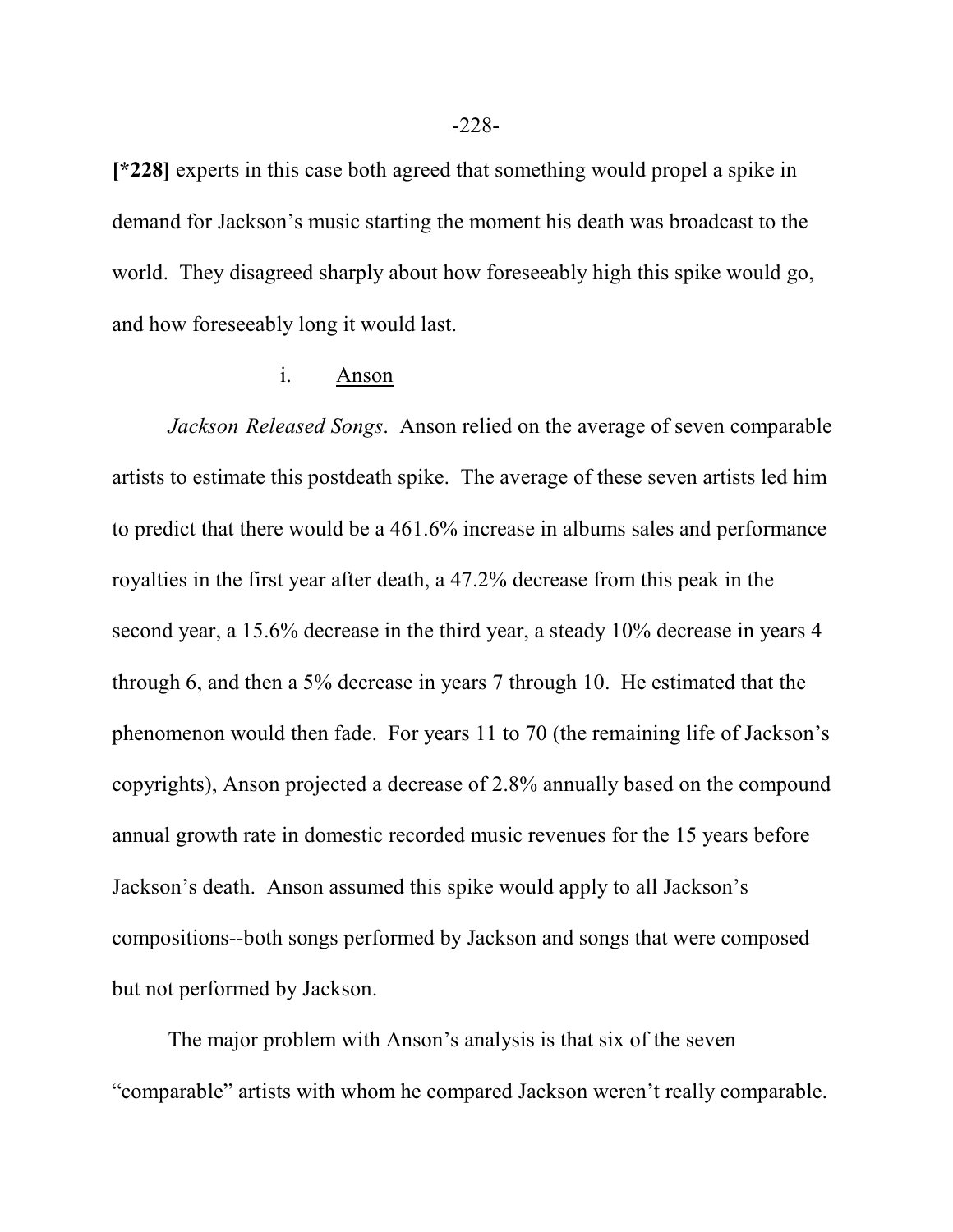**[\*229]** The only one of the seven at all similar in popularity was Ray Charles, who had a sales spike of 1,529.3% in the first year after death, a 63.3% decrease in the second year after death, and a 53.9% decrease in the third year after death.<sup>86</sup>

*Major and Minor Works by Other Artists*. Untouched by any postdeath spike would be Mijac's interests in copyrights in works by other artists. Anson expected these to maintain their historical average (2007-2009) for the first year after death and then decline 2.8% annually.

Anson assumed that these other artists would recapture their work at the earliest possible time. He determined an average recapture date of December 31, 2024 for major works and December 31, 2032 for minor works. After these compositions were recaptured, they would produce no further cashflow to Mijac.

Since recapture affected only his projections of domestic royalties, Anson needed to determine a useful life for international royalties. Rather than trying to project any future cashflow, Anson appears to have calculated only a terminal value for international royalties. This value for international royalties discounted to present value was \$8.5 million. It is unclear to us how Anson calculated this

<sup>&</sup>lt;sup>86</sup> The other six artists were Isaac Lee Hayes, Jr.; Jeff Buckley; John Denver; Rick James; Selena; and the Notorious B.I.G.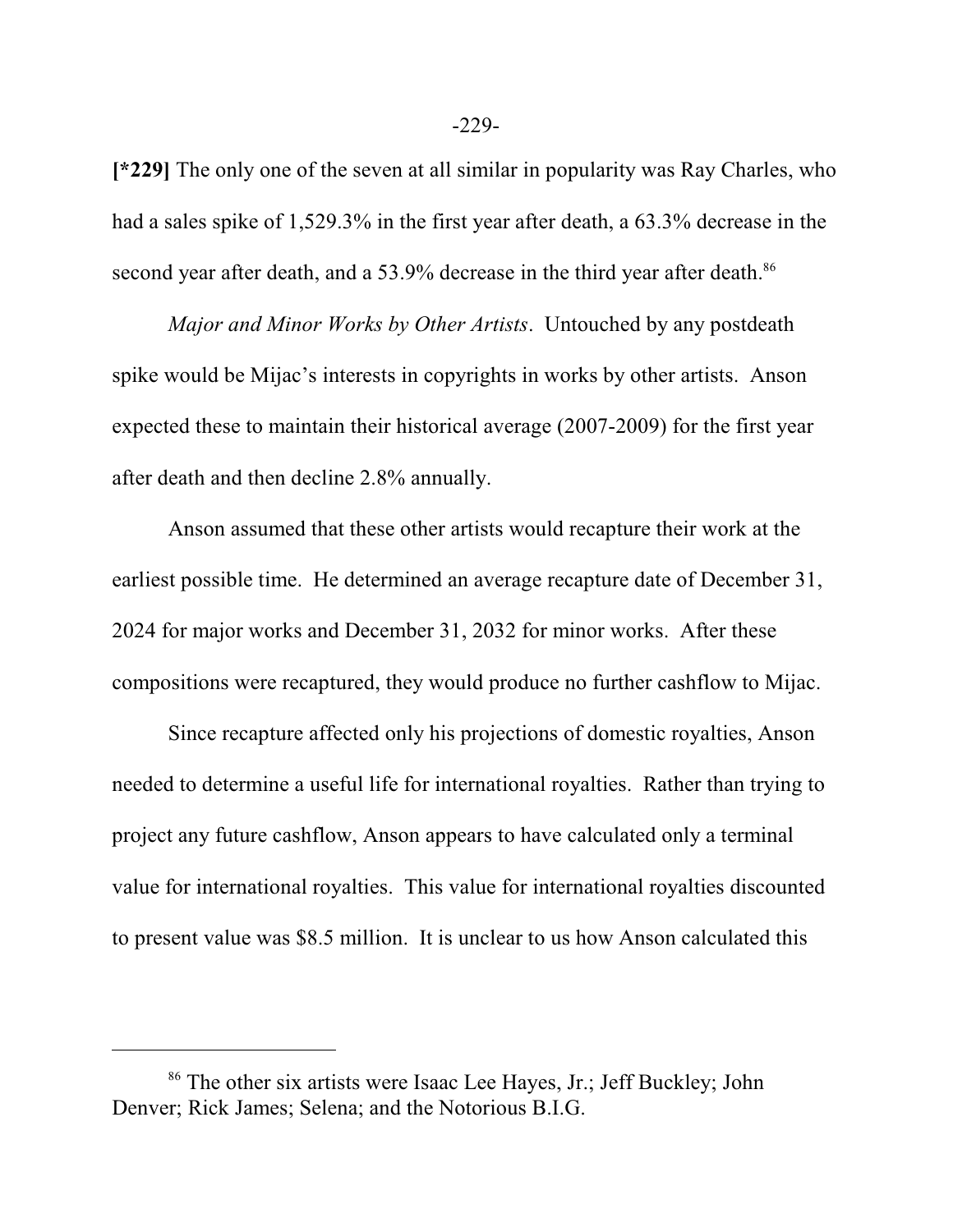**[\*230]** value and why he chose not to project at least some future cashflows on an annual basis before calculating a terminal value.

*Unreleased Songs*. To estimate the posthumous sales of unreleased songs, Anson compared the sales of albums released after four comparable artists' deaths to their average album sales during their lifetime, and the first four years following those releases. As we've already discussed, the average revenue for a first posthumous album in the first year after a singer's death was 69.3% of his average sales on albums released while alive. Sales then decline 95.4% in the second year after release, 38.9% in the third year after release, and 30.2% in the fourth year after release. And, as difficult as it is to predict sales of a first posthumous album, it's even harder to predict sales of a second; of the singers that Anson analyzed, only two had more than one posthumous album. Average sales for second posthumous albums were 68.6% of the first, and sales of a third only 35.8% of the first. Following the first four years of an album's release, Anson assumes a decline of 2.8% annually. Since Anson believed Jackson had over 90 songs, he projected that a total of eight to ten albums would be released at a pace of one per year.

*BMI Royalties and Society Rebates*. Anson believed that the portion of BMI royalties related to Jackson's compositions would increase at the same rate of the

-230-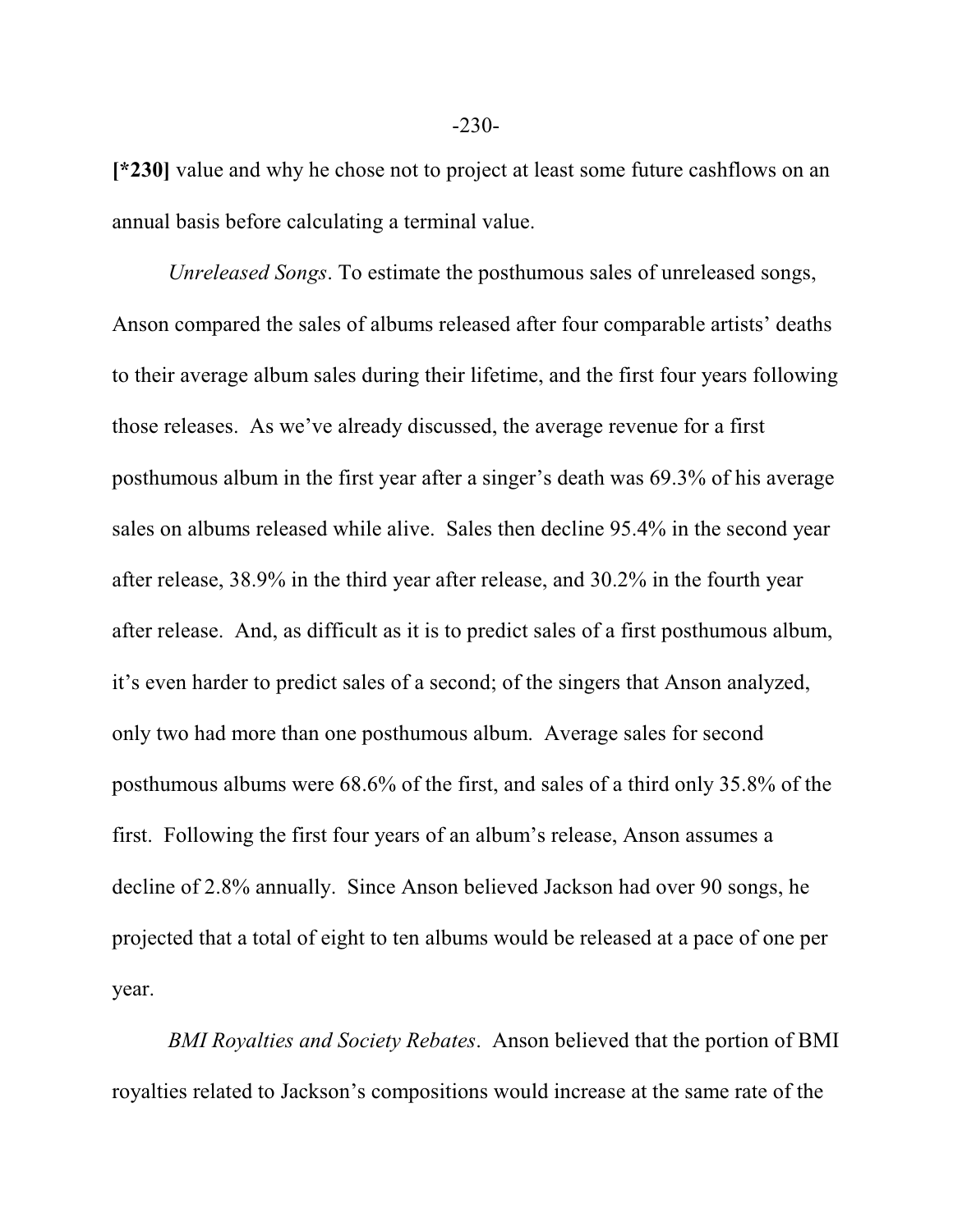**[\*231]** posthumous spike of 461.2%, with a second-year decline of 47.2% and a third-year decline of 15.6%. The remaining BMI royalties (attributable to major works and minor works) would decline at a rate of 2.8% annually.

For society rebates, Anson projected a 2.8% decline in growth annually. He assumed no postdeath spike related to society rebates.

#### ii. Dahl

Dahl's numbers were drastically different. Dahl relied heavily on a 2011 research paper from the University of Zurich (Zurich Study)--which included the death of Jackson in its study and would not have been available at the time of death--to determine the amount of a postdeath spike. This study surveyed a wide variety of artists, including members of music groups (in contrast to solo artists).

*Jackson Released Songs*. Based on this study, Dahl believed there would be a postdeath spike of only 50%. Because of the release of the 25th anniversary album of *Thriller*, Dahl incorporated a 20% growth in "base royalties" in year 1 and a 10% growth in year 2. After year 1, Dahl's computations for years 2-10 lack any sort of reasonable explanation for random spikes of growth in base royalties as well as other random numbers. (We guess that these random spikes might be attributable to potential album releases in the first 10 years after Jackson's death,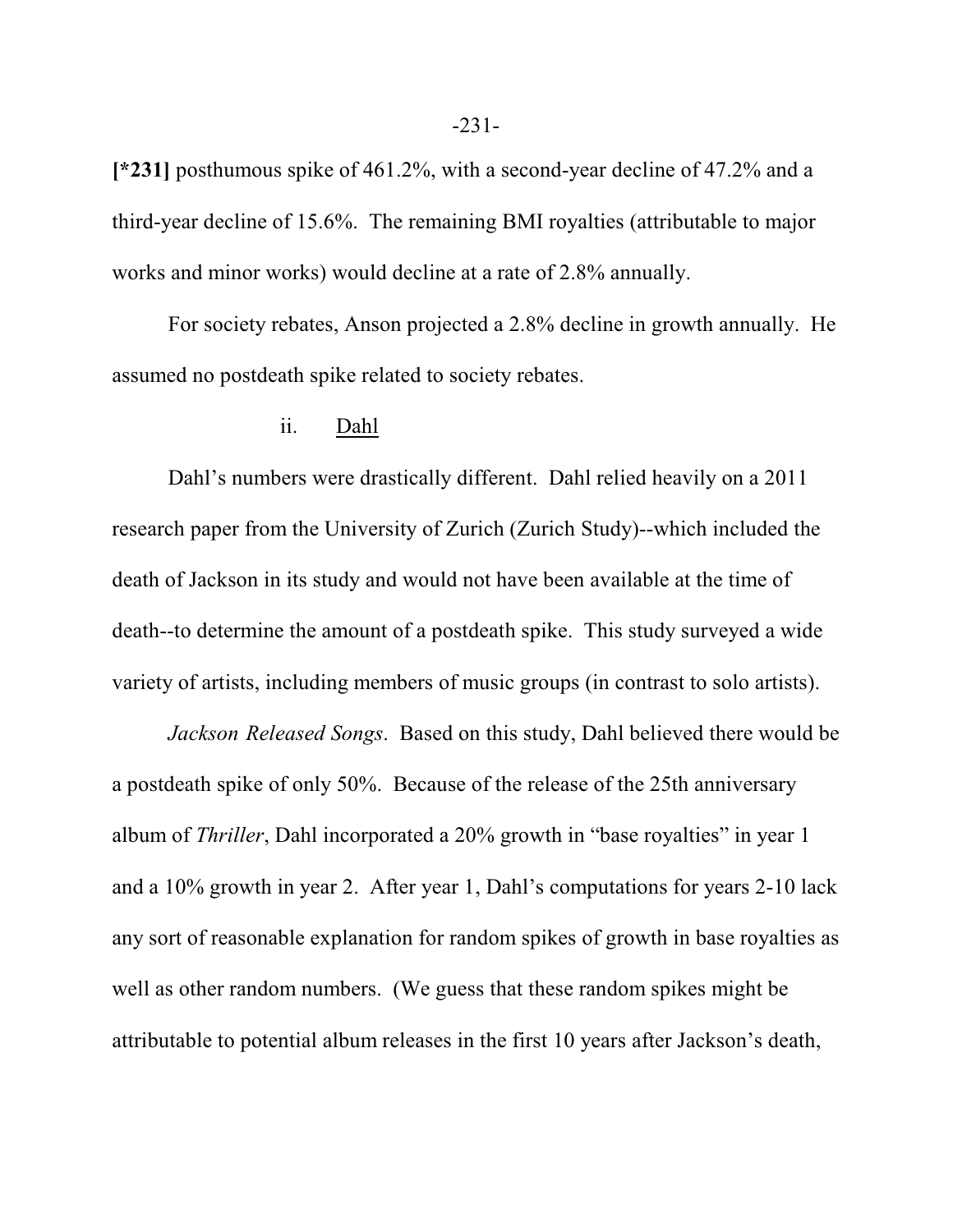**[\*232]** but that'd be pure speculation.) Dahl predicted sales would shrink over the long term by 3% annually in years 11-70. Dahl did not explain this number.

*Major and Minor Works by Other Artist*s. Dahl projected an annual growth rate in royalties for compositions from other artists--both minor and major works--of 1.7% for a 10-year period. This is one-half of the expected rate of growth in the music-publishing industry as reported by IBIS.<sup>87</sup> This low rate was due to the age of these songs. After 10 years, there will be an annual 3% decline in growth. Dahl, like Anson, projected that these songs would be recaptured at the earliest opportunity. For major works, Dahl employed a song-specific analysis, using each song's specific recapture year. For minor works, Dahl used a recapture year of 2029, and it is not clear to us where he got this.

Both experts assumed that there is no recapture date for foreign copyrights; so Dahl assumed that Mijac would earn royalties indefinitely from foreign sources. Dahl recognized that this was unreasonable, but argued nevertheless that this was a conservative approach, because it would overvalue Mijac's revenue stream.

-232-

<sup>&</sup>lt;sup>87</sup> IBIS is a company that reports on data spanning various industries. See, e.g., Alan L. Zimmerman et al., "Economics and the Evolution of Non-Party Litigation Funding in America: How Courts Decisions, the Civil Justice Process, and Law Firm Structures Drive the Increasing Need and Demand for Capital", 12 N.Y.U J.L. & Bus. 635, 654 n.83, 655 n.86 (2016).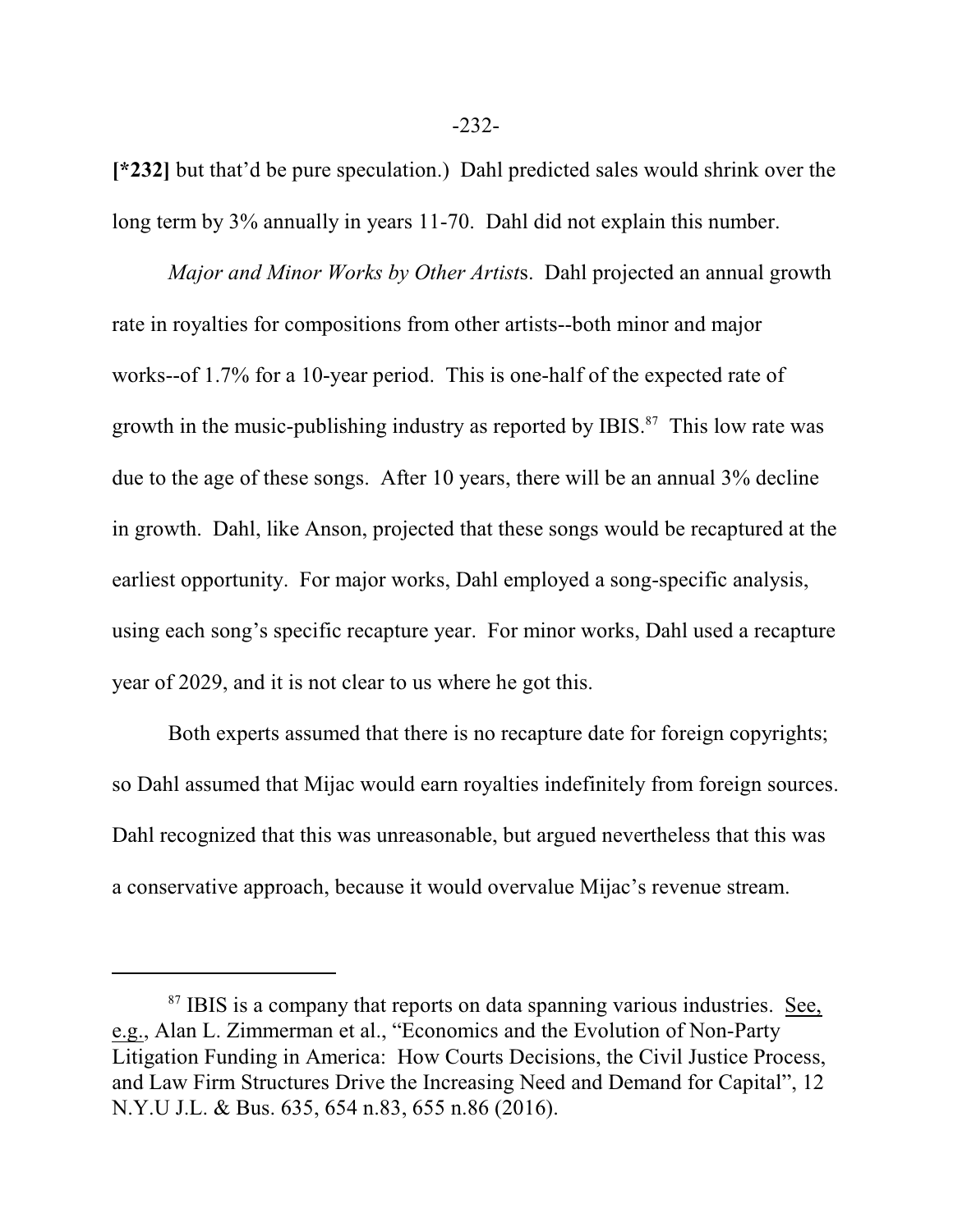**[\*233]** *Unreleased Works*. For unreleased works, Dahl did not give a 10-year projection because he believed that the Estate would release albums with unreleased songs within the first 10 years after Jackson's death for fear that his popularity would rapidly decrease. We could not figure out how many albums Dahl believed would be released and when those releases would occur. On one page of his report, Dahl stated that he thought the Estate would release two albums soon after Jackson's death, based on the Estate's actual release of albums in 2010 and 2011, and then a new album in year 5, and another five years after that. In his actual calculations, however, Dahl assumed there would be two albums released in the first five years, two albums in the second five years, and then two more albums for the ten-year anniversary of Jackson's death. He said that this revenue projection for these albums combined actual posthumous sales and an assumption that the gradual decline in sales of Jackson's music during the last decade before death would continue. But when we looked at these projections for posthumous albums, we found that they matched actual revenue for 2010, 2011, 2013, 2014, and 2015, with differences only in 2012 and 2016 (accompanied by no explanation).

Dahl predicted that Jackson's posthumous compilation albums would, like Presley's, bring in only nominal revenue. (His report, however, also states that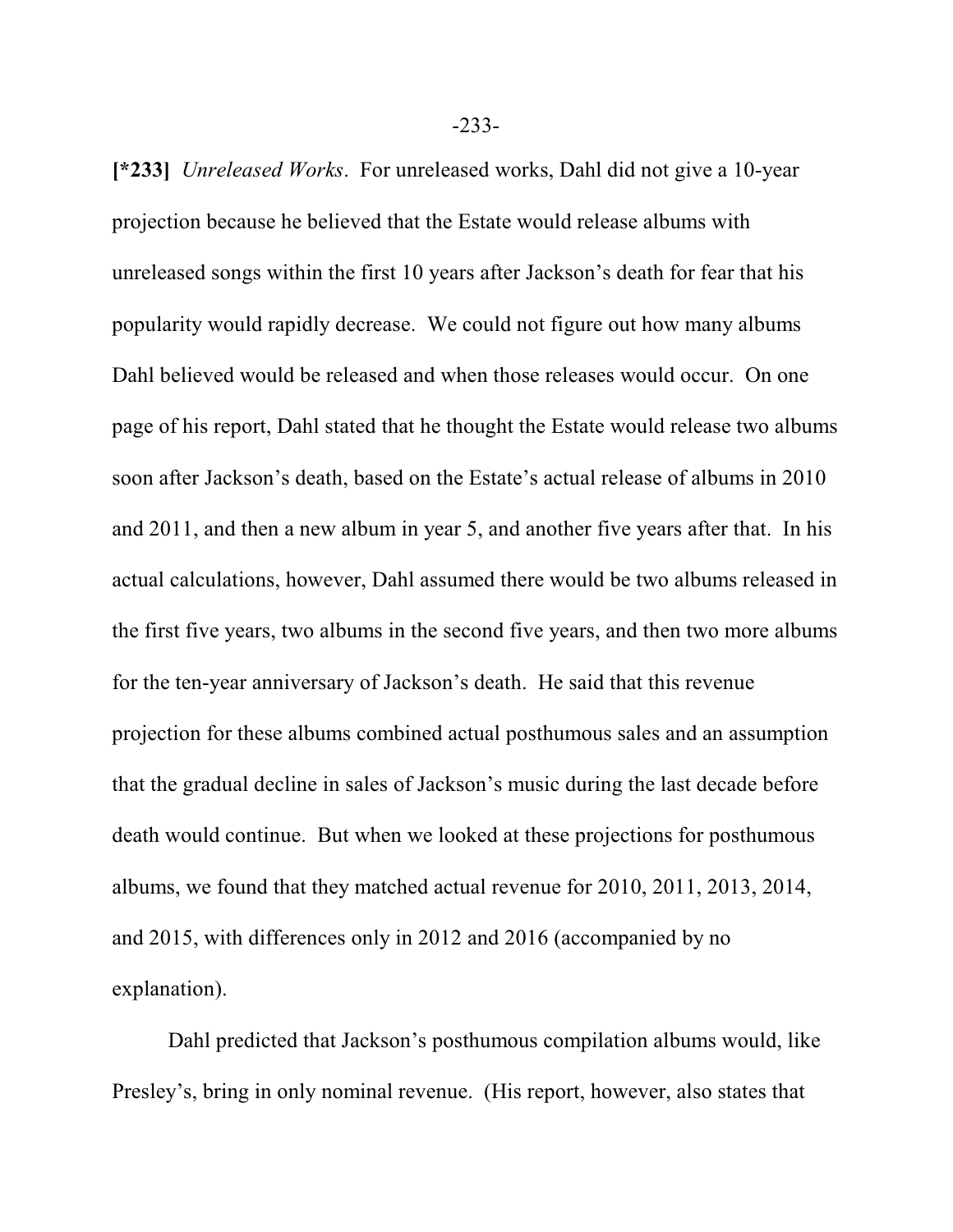**[\*234]** Presley's albums did reach the top 50 between 1977 and 1983, the years immediately after his death, but then sank, with no later album reaching the top 100--even the album released to mark the tenth anniversary of his death.)

*BMI and Society Rebates*. We believe Dahl projected a two-year spike of 50% in this source of revenue with growth continuing up until five years after Jackson's death followed by a gradual decline--though this is far from clear from his report.<sup>88</sup> Dahl assumed that society rebates would follow BMI growth rates.

*Synch Fees*. Dahl also projected synch fees for Jackson-released songs over the next 70 years. He projected these would decline to the "steady state" that existed between 2004 and 2009, after a spike of 50% in year 1 and 25% in year 2, followed by a decline of 20% and 18% in years 3 and 4. In years 5 and 6, he predicted growth of 2.7%. In the next four years, Dahl projected growth of 1.5%, 1.1%, 0.7%, and 0% respectively. Over the last 60 years, the Estate projects a decline of 3% annually. This made for a roller coaster of spikes and declines:

<sup>&</sup>lt;sup>88</sup> The reason that it is unclear is that Schedule 16 of his report, which is supposed to provide the math, shows a spike of 57%, then a decline of 54%, then an increase of 25%, then a decrease of 20%.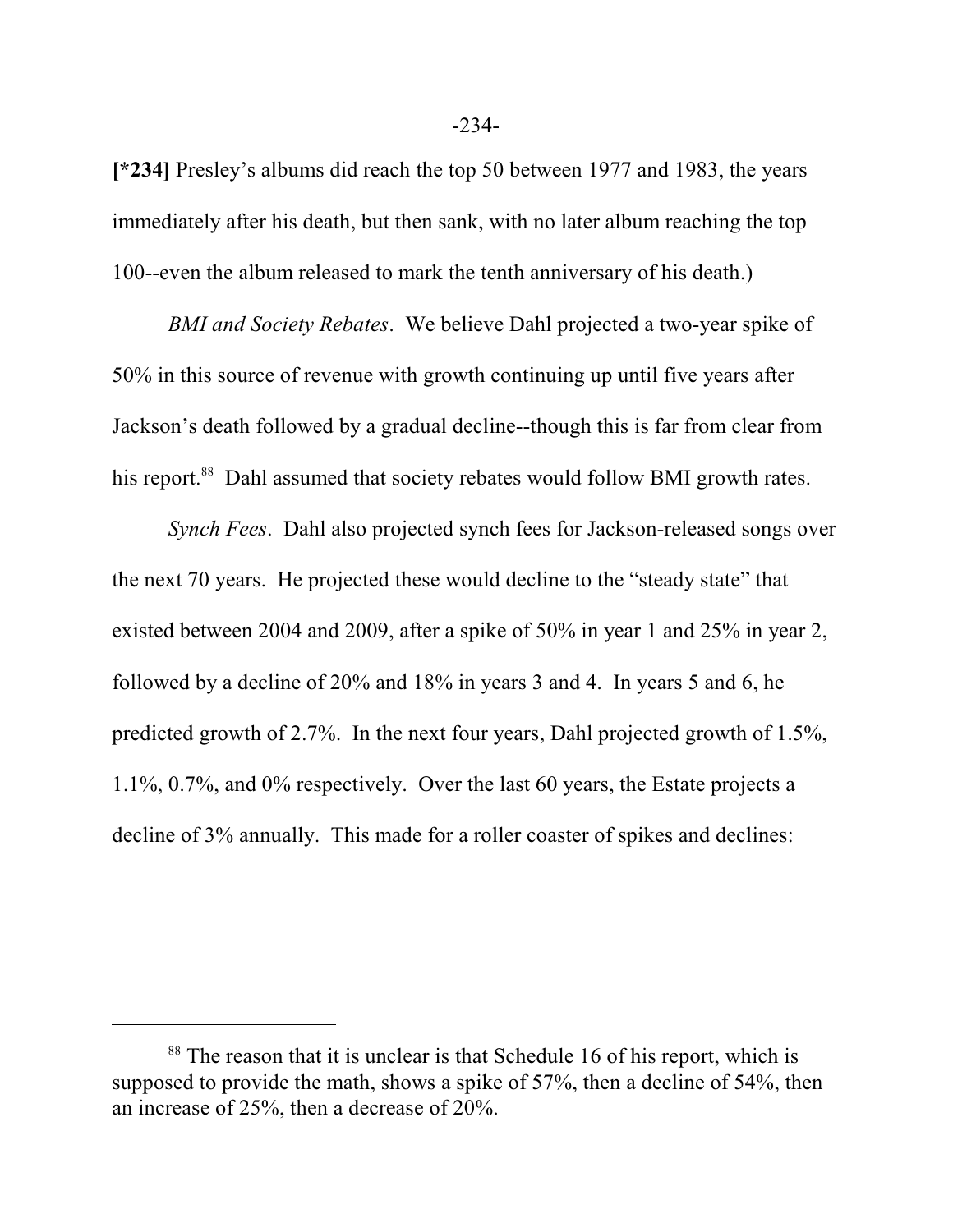| $[*235]$<br>Year | Spike/Decline percent |
|------------------|-----------------------|
| Year 1           | 50                    |
| Year 2           | 25                    |
| Year 3           | (20)                  |
| Year 4           | (18)                  |
| Year 5           | 2.7                   |
| Year 6           | 2.7                   |
| Year 7           | 1.5                   |
| Year 8           | 1.1                   |
| Year 9           | .7                    |
| Year 10          | $0\%$                 |
| Years 11-70      | (3) annually          |

Dahl gave little explanation for why he used these percentages. We note that Dahl did not value synch fees for any of the compositions other than released Jackson songs whose rights Mijac held.

# iii. Our Opinion

*Posthumous Spike*. We begin with the postdeath spike, which affects a couple of these income streams. We find that--for the most part--Anson is more reasonable in his estimate. The Zurich Study that Dahl relied on was not available at the time of Jackson's death, and it included Jackson's actual postdeath numbers. It also included numerous lesser known musicians as well as data for values after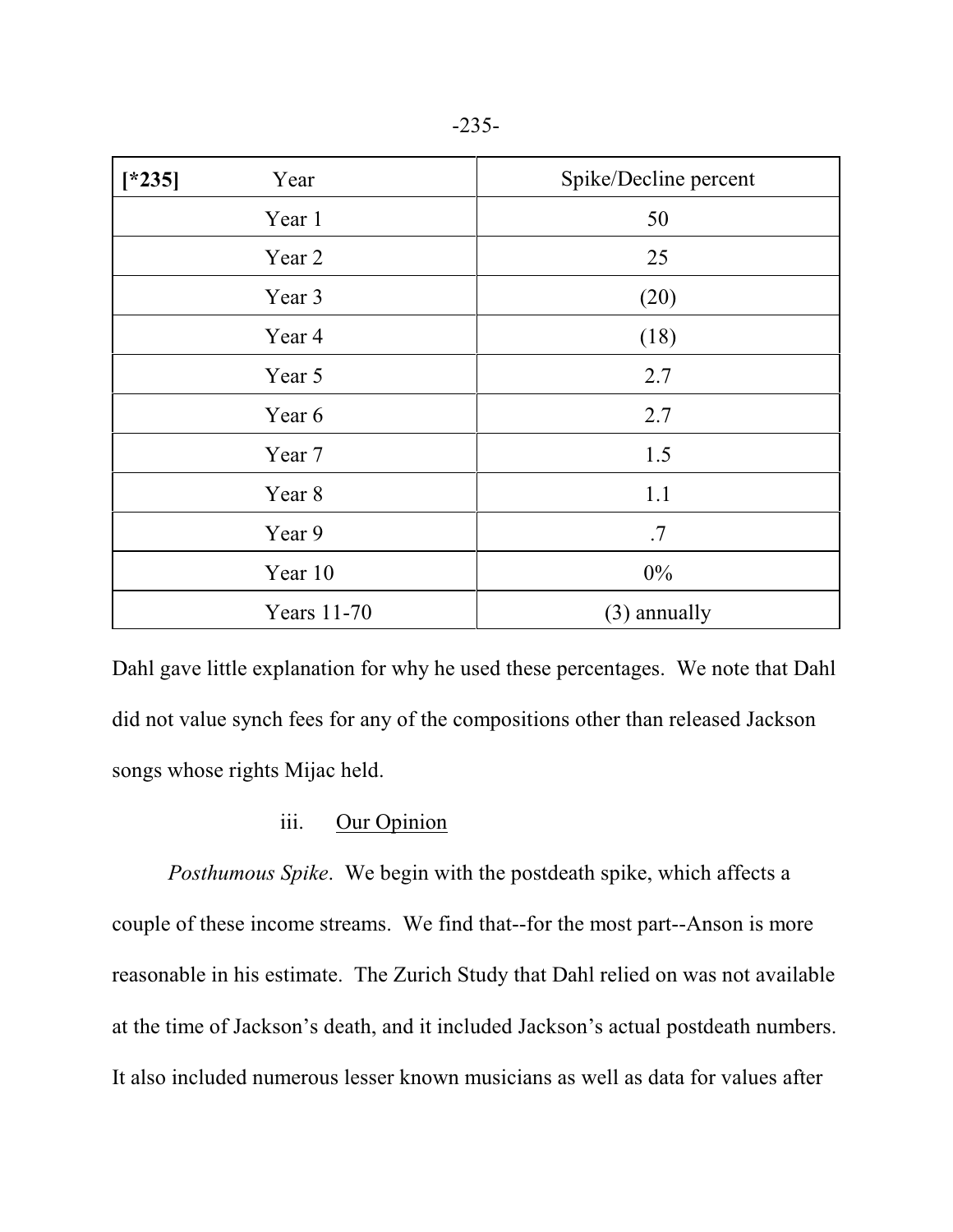**[\*236]** the death of individual band members. Dahl failed to adequately explain his reasoning or methodology, and we even spotted several blatant mathematical errors. Just take a look:

- ! In projecting a spike related to Jackson-released songs, Dahl's 10 year projection has random growth spikes with no explanation.
- ! For BMI royalties, Dahl said he projected a two-year spike for performance revenue of 50% with growth continuing up until five years after death. The BMI projections don't show these spikes--they show instead a series of random spikes and declines with no explanation.
- In his projections of album sales, Dahl couldn't seem to stick to a single number. He at one point stated two albums will be released after death, with a new album in year 5 and another in year 10. In the actual calculations, Dahl stated he assumed there would be two albums released in the first five years, two in the second five years, and then two in year 10. And then his actual projections simply used revenues from Jackson's posthumous albums from years 2010, 2011, and 2013-2015.

This persistent divergence between his verbal explanations and his numbers undermine Dahl's overall credibility. See, e.g., Boltar, 136 T.C. at 338-39. We specifically find his conclusion that there would be only a 50% spike unreasonable. Most of Jackson's fans still considered him a great musician at the time of his death. Sales of his music seemed unaffected by the allegations of molestation--witness the near-instant sellout of shows immediately before his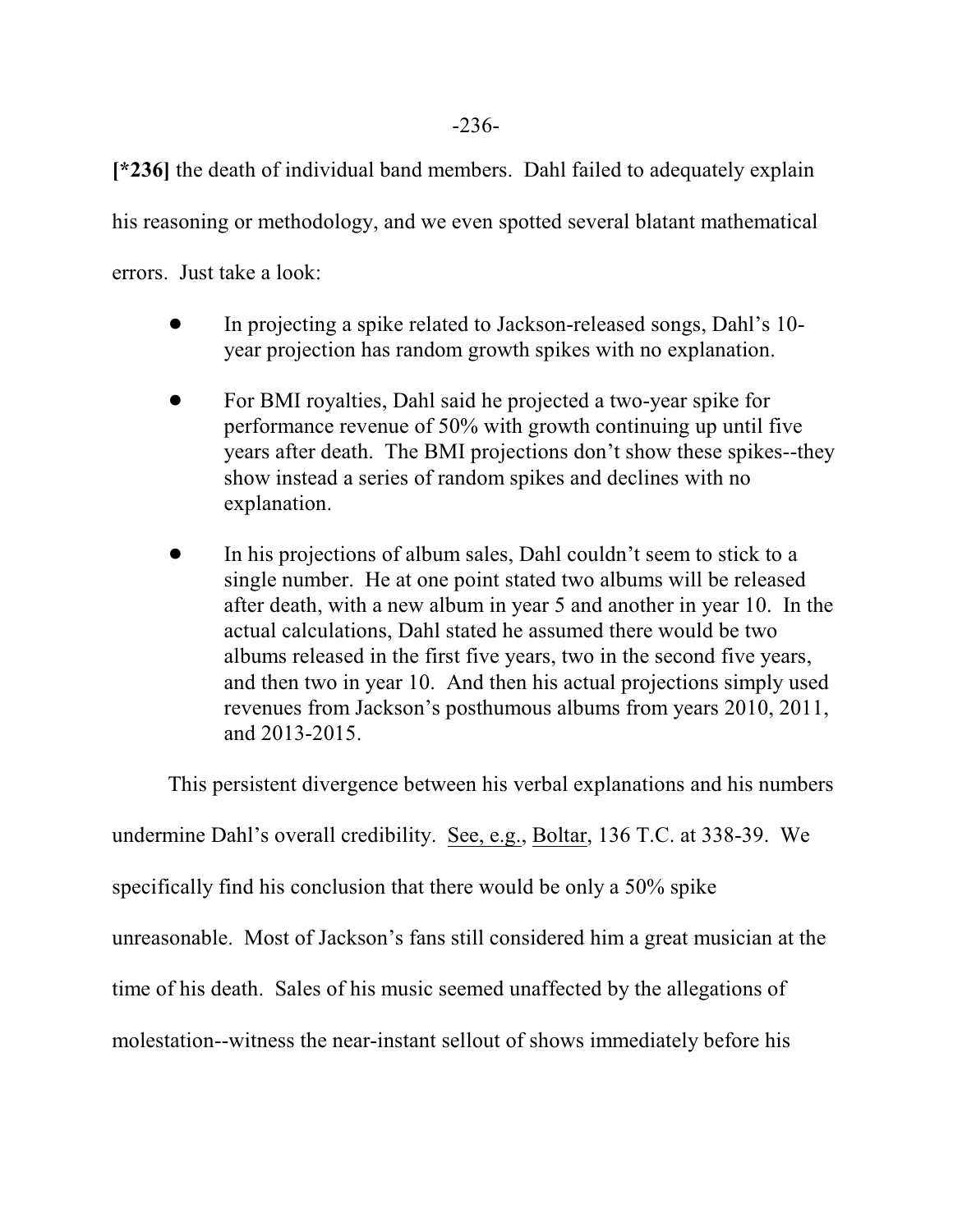**[\*237]** death. We need to look more closely at what a reasonably foreseeable postdeath spike would be.

*Jackson's Compositions*. We find Anson's projected growth rate over the 70-year life of Jackson's copyrights to be reasonable. We believe that at the time of death, a hypothetical buyer would reasonably have expected a potential spike for the King of Pop near that of Ray Charles. Anson, however, used a spike of only 461.6%--much lower than Charles's, but reasonable in that Charles lived a generation longer than Jackson. This means that his postdeath spike would more likely than not start from a lower base than Jackson's did. We will use Anson's postdeath spike of  $461\%$ .<sup>89</sup>

To project years 4-10, we will also adopt Anson's projected decrease from that spike. We find that the underlying data Anson relied on is more reliable than that which Dahl used. It was also data that was available at the time of Jackson's death. We will likewise adopt Anson's forecast that after the first few years following Jackson's death, sales would start to shrink at an annual rate of 2.8%.

We do agree with Dahl that only released Jackson-performed songs would receive the postdeath spike. There was little, if any, evidence in the record that

<sup>&</sup>lt;sup>89</sup> Because we adopt Anson's projections, we will ignore Dahl's proposed "base royalty" spike.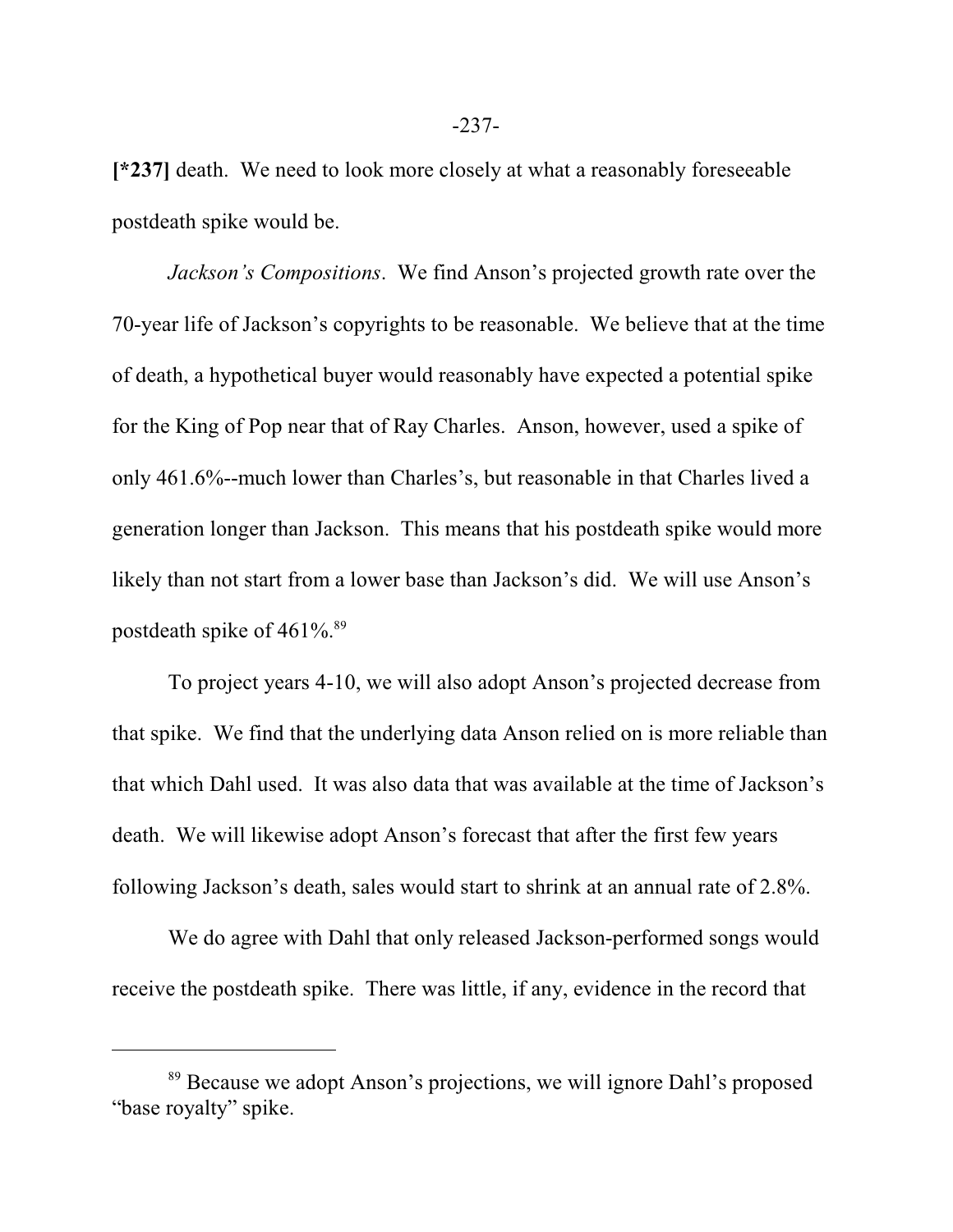**[\*238]** Jackson's popularity as a performer flowed from his own compositions--his albums and concerts included a great many performances where he sang the works of others. Since we calculated our base revenue for Jackson compositions; \$3.6 million for released Jackson songs and \$250,826 for songs Jackson composed but didn't perform--we have the data to apply a postdeath spike only to the songs performed by Jackson. The songs composed by Jackson but not performed by him will be treated just like songs written by the other artists that are included in Mijac's assets. See infra pp. 238-40.

This brings total projected mechanical revenue related to released Jackson songs, discounted to present value, to be \$78.4 million.<sup>90</sup> And the total projected mechanical revenue related to Jackson's compositions that he didn't perform discounted to present value, to be \$2.7 million. See infra Appendix G.

*Major and Minor Works by Other Artists*. For projected mechanical revenue from both major and minor works by other artists, we find merit in parts of each expert's projections. We do find it reasonable that revenue from these works would increase somewhat over the next 10 years, but we find Dahl's expected growth rate--1.7%--to be more reasonable. Copyrights are predictably

-238-

<sup>&</sup>lt;sup>90</sup>We again use the midyear convention for calculating the present value.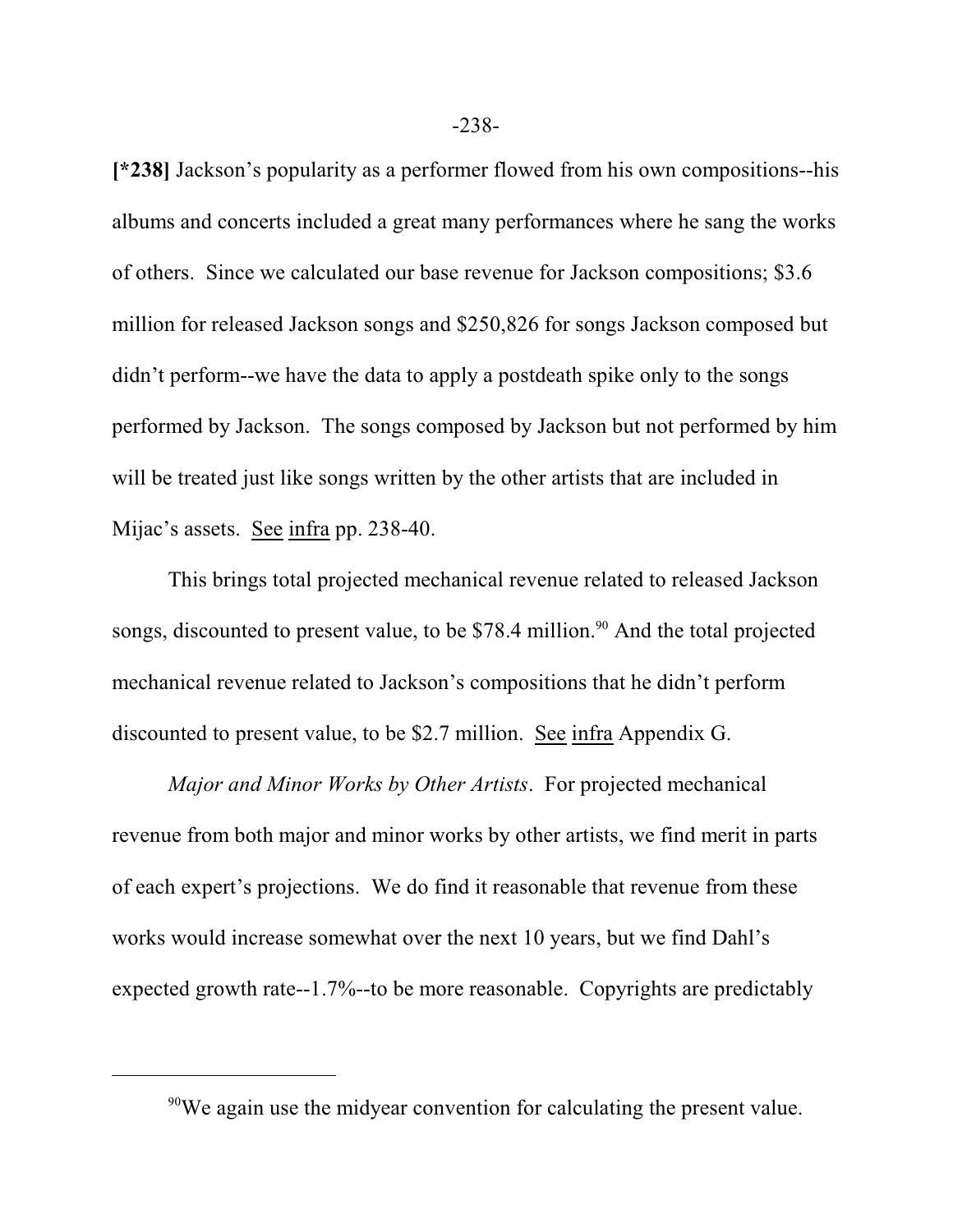**[\*239]** wasting assets, however, and we will use Anson's long-term trend of revenues shrinking 2.8% after that.

We agree with both parties that these songs are likely to be recaptured at the first opportunity. For major works we will use the recapture date of December 31, 2024. We believe that using an average recapture year of 2024 is more than adequate. Since Dahl did not explain how he determined his projected recapture year for the minor works, we will use Anson's date of December 31, 2032. Cashflow projections for domestic royalties should be projected only to 2024 for major works and 2032 for minor works.

We are unsatisfied with both parties' projections of international royalties. We don't understand why Anson chose not to calculate any projected cashflows- despite using the DCF analysis--and instead calculating only a terminal value. And though we appreciate Dahl's candor, we are reluctant to project international royalties indefinitely--something that Dahl admitted was unreasonable.

We believe the best way forward is to project international cashflow to 2024 for major works and 2032 for minor works.<sup>91</sup> Both Anson and Dahl agree that 41.1% of royalties are generated internationally and 58.9% are generated

-239-

<sup>&</sup>lt;sup>91</sup> The years 2024 and 2032 are used because they are the average recapture years for major works and minor works respectively for domestic purposes.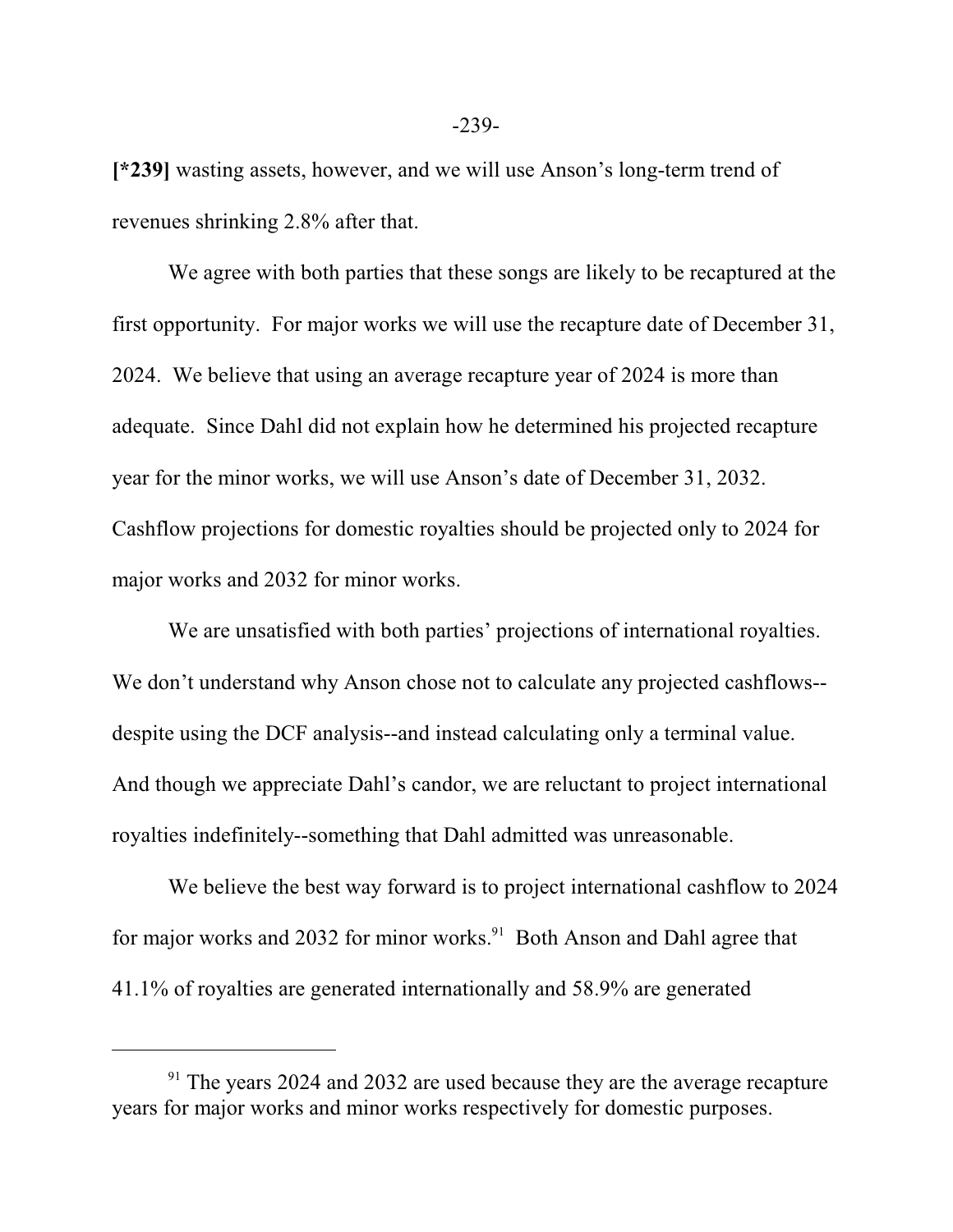**[\*240]** domestically, and we will also use these percentages. After this, we will calculate a terminal value using the Gordon Growth Formula. With these assumptions, the projected mechanical revenue of major works discounted to present value is \$31.8 million. See infra Appendix H. The projected mechanical revenue for minor works discounted to present value is \$882,812. See infra Appendix I.

*Unreleased Songs*. For posthumous albums, we were dissatisfied with both experts. Dahl stated three different album projections over the ten years following Jackson's death. And his calculations show random spikes in growth with no explanation of how he determined them.

We find Anson's projection on this point to be more reasonable. Though Anson's sample size was limited, we find his prediction of average sales more reliable than what seems to be the random projections that Dahl made. Dahl also admitted that he based his projections on the actual results of posthumous released albums containing Jackson's unreleased works.

Since we believe that a reasonable investor would believe that there were 22 marketable unreleased songs at Jackson's death, using the average of 11 unreleased songs per album, we believe there would only be two albums' worth of posthumously released songs. We need not take into consideration here the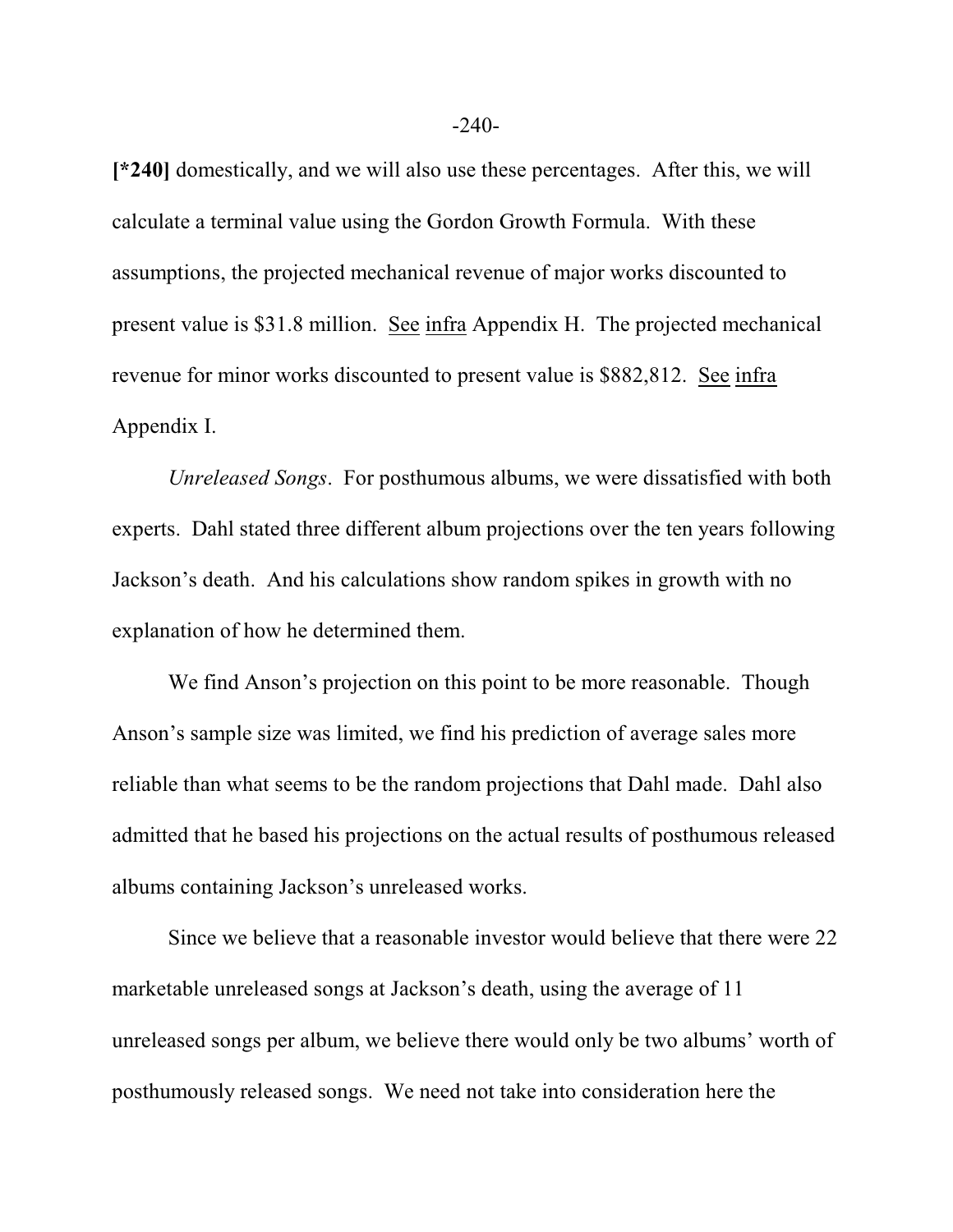**[\*241]** release of anniversary albums, as the effect of these is already included in our projections with Jackson-released works since we included the *Thriller 25* spike.

For the growth rate per album, we are persuaded to use the growth rate used by Anson. For the first posthumous album, we already established that the starting point of the projections will be 69.3% of the average number of albums sold. See supra p. 215. In year 2, sales will decrease 95.4%, in year 3 38.9%, and in year 4 30.2%.

For the second posthumous released album, we also find Anson's analysis reasonable, and will project revenue from a second album of 68.6% of sales from Jackson's first posthumous album, spread over the first four years after its release. To produce year-by-year projections, we will simply decrease the amounts for the second album by 31.4% from the first album's projections.

After four years, we forecast that revenue from each album will decrease at a rate of 2.8%. Anson projected cashflows for 16 years after Jackson's death, while Dahl projected cashflows for only 10 years. We believe that it is reasonable to project 10 years and then calculate a terminal value for the remaining life of the asset (years 11-70) using the Gordon Growth Formula.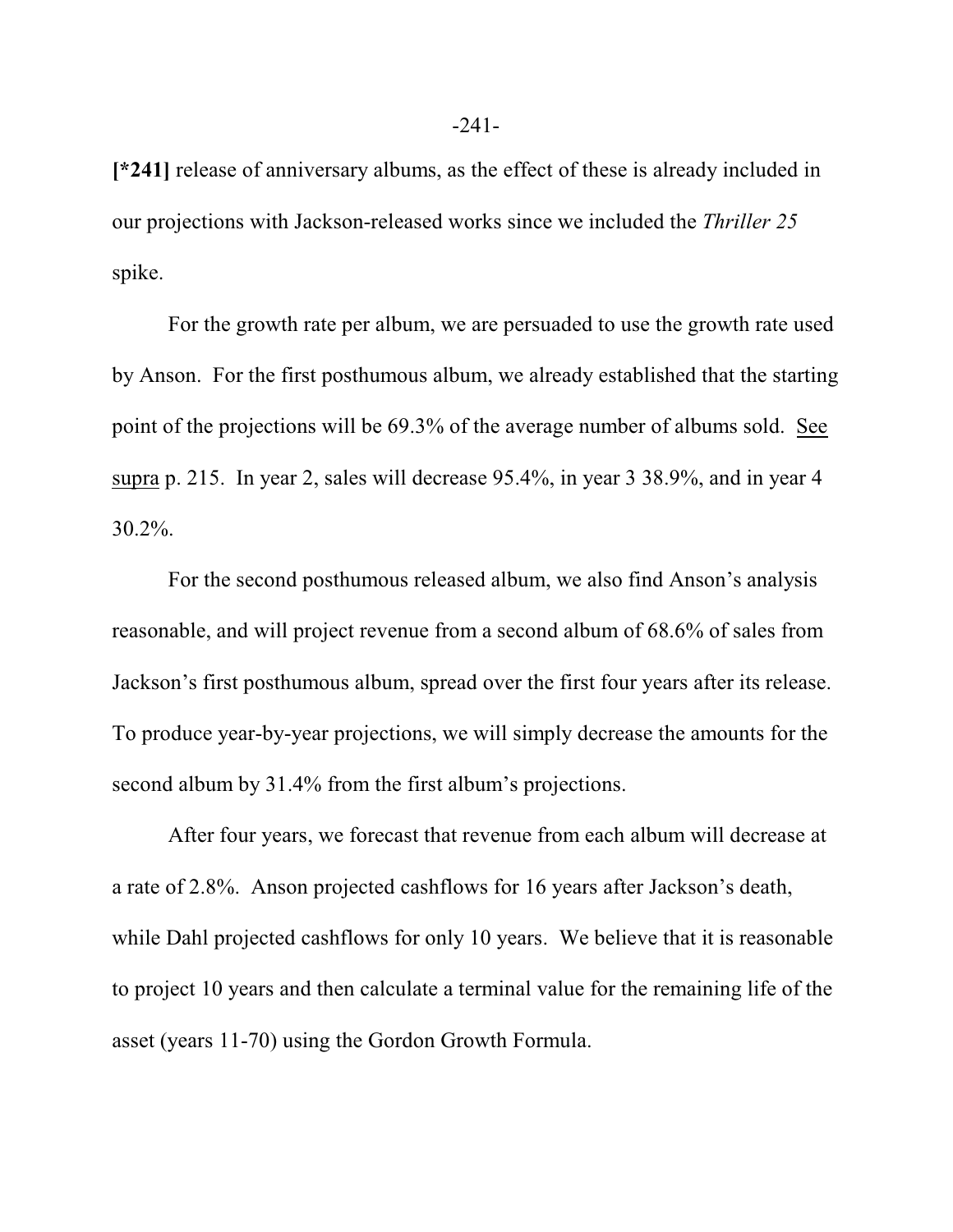**[\*242]** With these assumptions, we calculate that the value of mechanical royalties from Jackson's unreleased songs discounted to present value was \$961,667 at the time of death. See infra Appendix J.

We can summarize all the projected mechanical revenue discounted to present value:

| Source                          | Amount       |
|---------------------------------|--------------|
| Released Jackson songs          | \$78,372,575 |
| Jackson songs he didn't perform | 2,730,827    |
| Major works                     | 31,763,802   |
| Minor works                     | 882,812      |
| Unreleased songs                | 961,667      |

 *BMI Royalties and Society Rebates*. Dahl's lack of clarity makes it difficult to believe his projections. We do agree with both parties that BMI royalties should mirror the growth rates of mechanical revenue for released Jackson songs, songs Jackson composed but didn't perform, major works, and minor works. It seems reasonable to project that, just as Jackson's posthumous popularity spiked after his death, his songs would be aired more in the media that BMI monitors--and roughly mirror the growth rates for Jackson-released songs that we've already discussed. Royalties from songs not associated with Jackson in the popular mind should not be affected by his death, and we therefore find they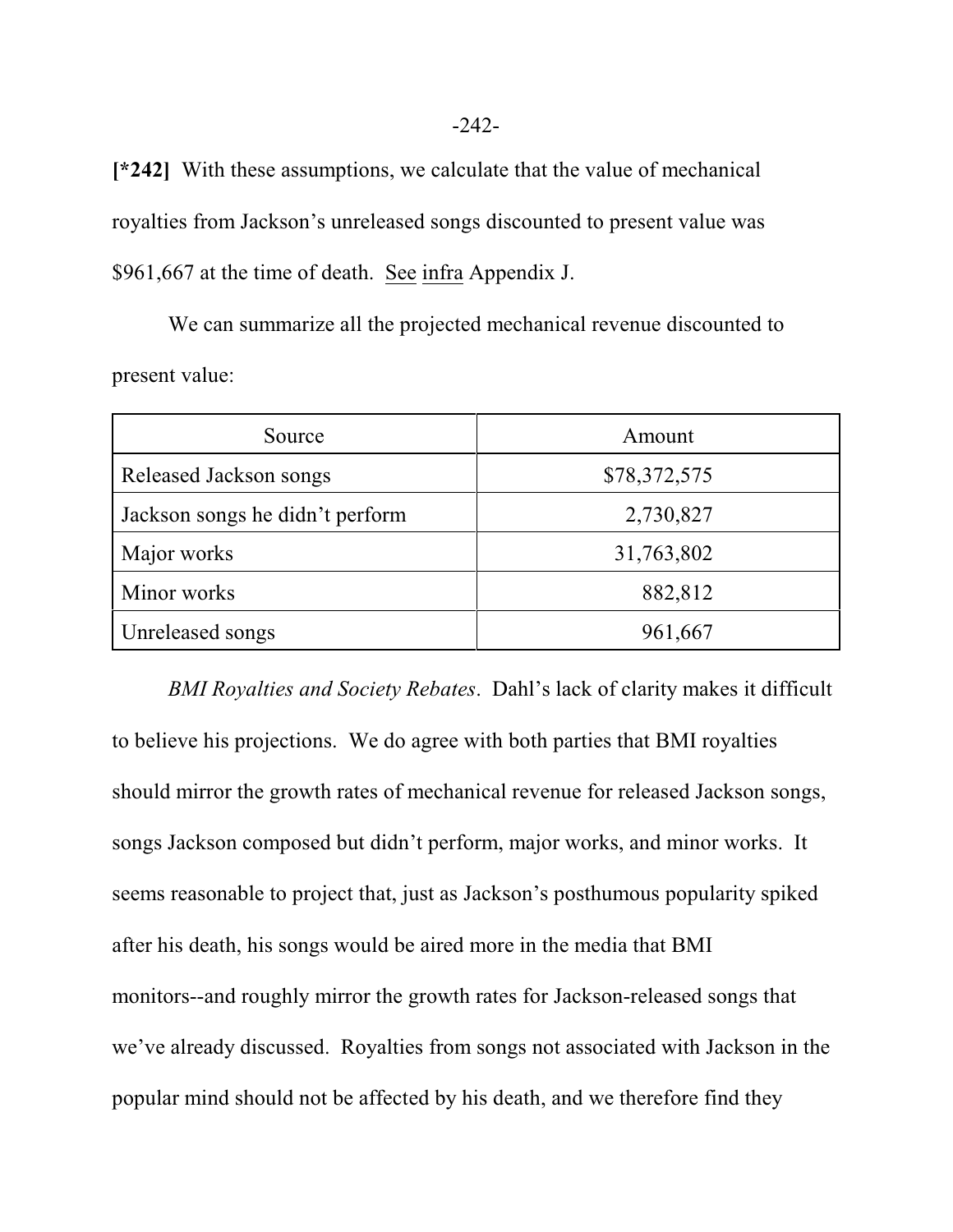**[\*243]** should have the same growth rate as before he died. We therefore find it reasonable to adopt the same projection rate for BMI royalties as released Jackson songs, songs Jackson composed but didn't perform, major works, and minor works. See infra Appendices K, L, and M.

Though this seems simple, this mirroring requires digging through the BMI revenue and allocating it to its source--which we already did to determine our starting base. See supra pp. 220-21.

Songs that Jackson composed but did not perform will mirror the normal growth rate from major and minor works, increasing at 1.7% for 10 years then decreasing 2.8% for their remaining life. Other works will still be subject to recapture, which again will affect only domestic royalties. We will use the same recapture dates that we discussed above--2024 for major works and 2032 for minor works. See infra Appendix M.

With these assumptions, we can project total cashflow for BMI (not discounted to present value). Here is the breakdown: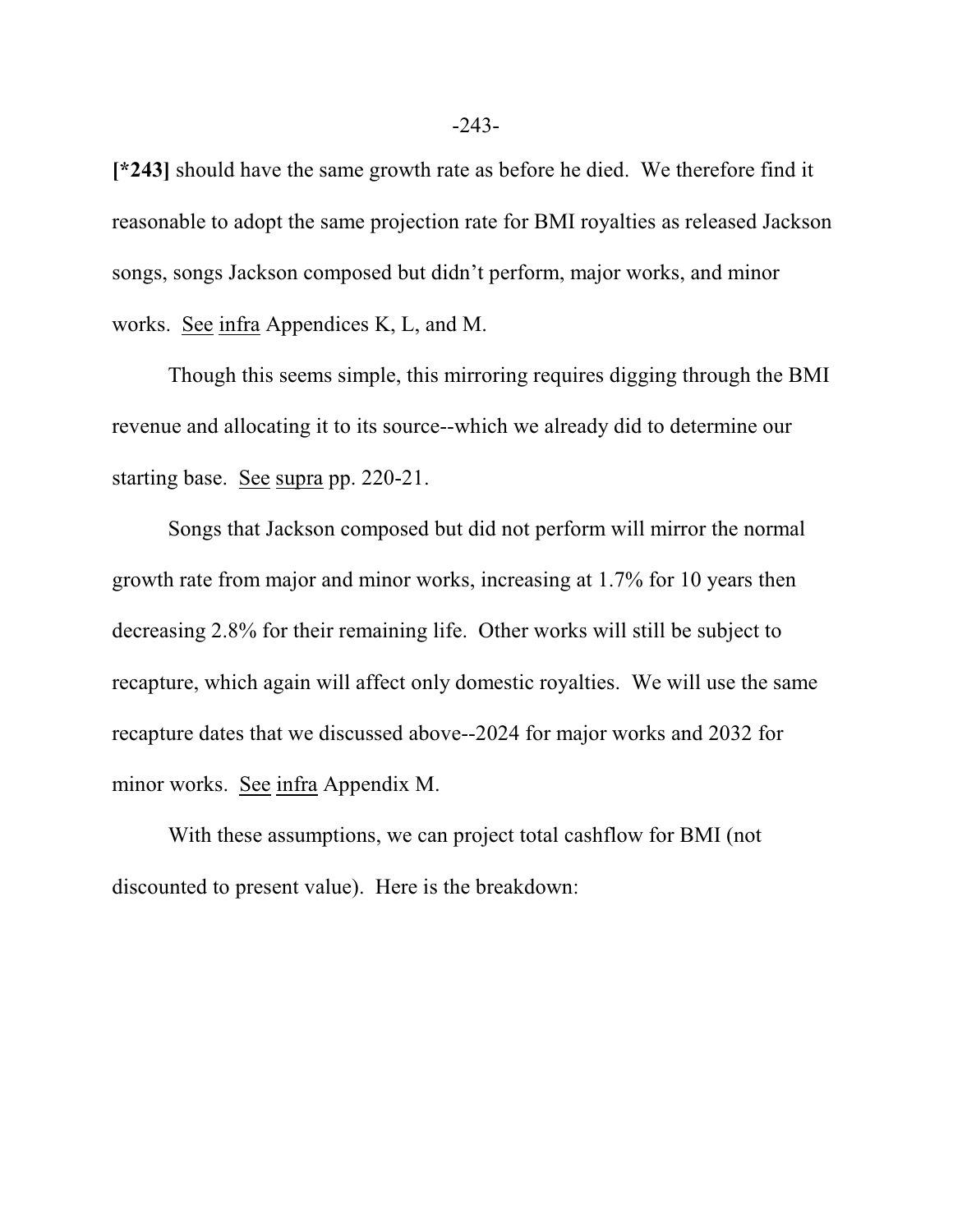|--|--|

| $*244]$<br>Source            | Amount       |
|------------------------------|--------------|
| Writer's share:              |              |
| Released Jackson songs       | \$91,560,188 |
| Songs Jackson didn't perform | 4,344,842    |
| Publisher's share:           |              |
| Released Jackson songs       | 43,891,738   |
| Songs Jackson didn't perform | 3,265,571    |
| Major works (domestic)       | 7,433,014    |
| Major works (international)  | 161,396      |
| Minor works (domestic)       | 283,049      |
| Minor works (international)  | 6,146        |

When we discount them to present value we get \$51.2 million--\$31.5 million for Jackson's writer's share and \$19.7 million for Mijac's publisher's revenue. See infra Appendices K and N.

Society rebates were sporadic before Jackson's death, and we'd expect them to remain so after his death. Dahl simply asserted that growth of an entire catalog will follow BMI royalties related to Jackson's mechanical royalties, but we can't see how that would be so. We find that Anson's projections are more reliable, because he at least acknowledged the problem of valuing a catalog-wide fee and didn't include a postdeath spike. We find it reasonable to forecast an annual decline of 2.8%.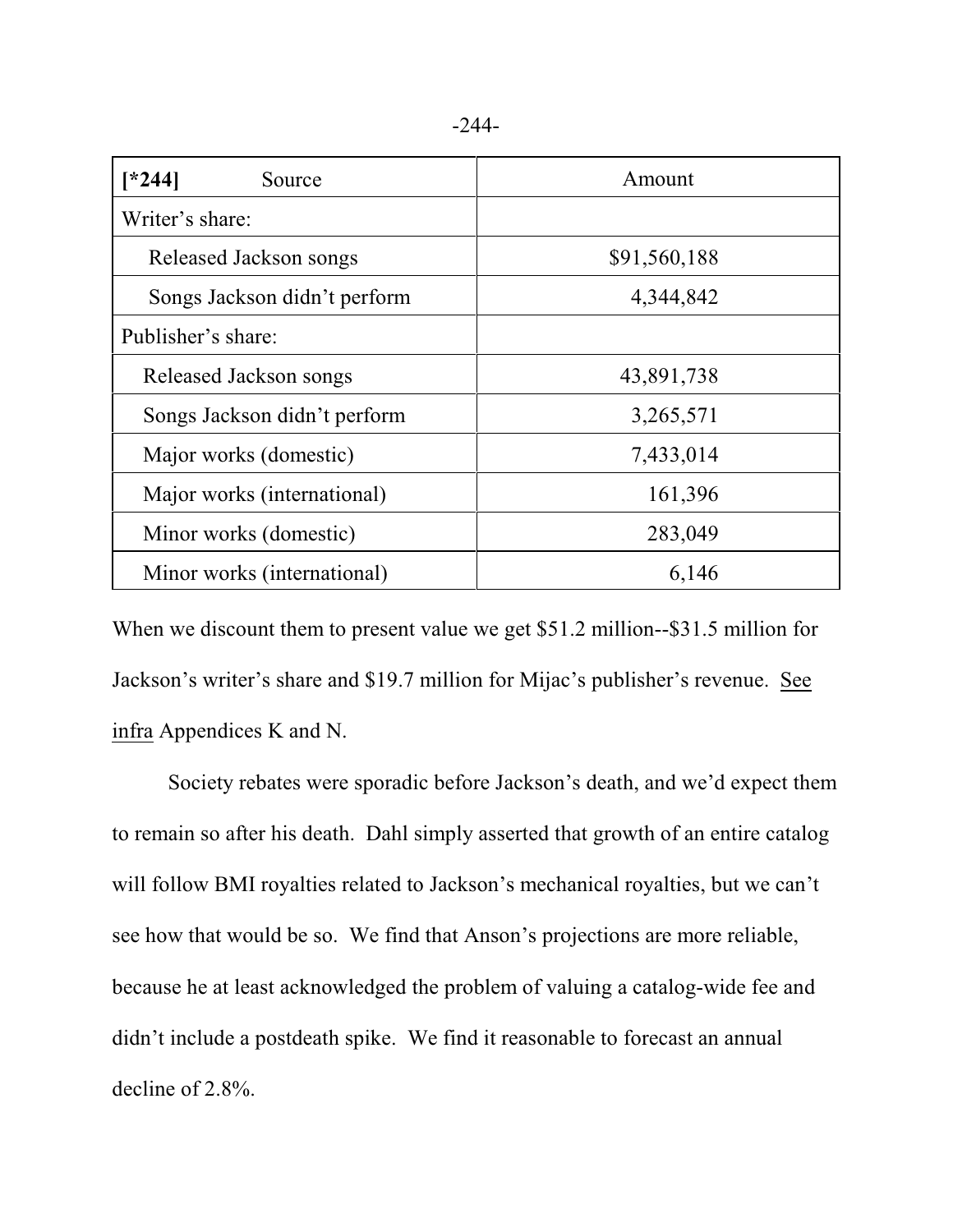**[\*245]** As with BMI royalties, we do need to break out the society rebates attributable to Jackson-released songs, Jackson songs he composed but didn't perform, major works, and minor works (which also will be broken out domestically and internationally). We will follow all the same percentages that we used to project BMI royalties. See infra Appendix O and P. With these assumptions here is the breakdown of future cashflows (not discounted to present value):

| Source                          | Amount      |
|---------------------------------|-------------|
| Released Jackson songs          | \$1,733,490 |
| Jackson songs he didn't perform | 190,345     |
| Major works (domestic)          | 472,862     |
| Major works (international)     | 10,267      |
| Minor works (domestic)          | 17,276      |
| Minor works (international)     | 375         |

The total value of society rebates discounted to present value is \$808,943. See infra Appendix Q.

*Synch Fees*. Anson gave us no analysis or projection for synch fees. Dahl gave us numbers, but a contradictory explanation. Dahl stated that the growth rate for synch fees would follow the growth rate of released Jackson songs. We find this reasonable and, therefore, find it reasonable to use a growth rate for synch fees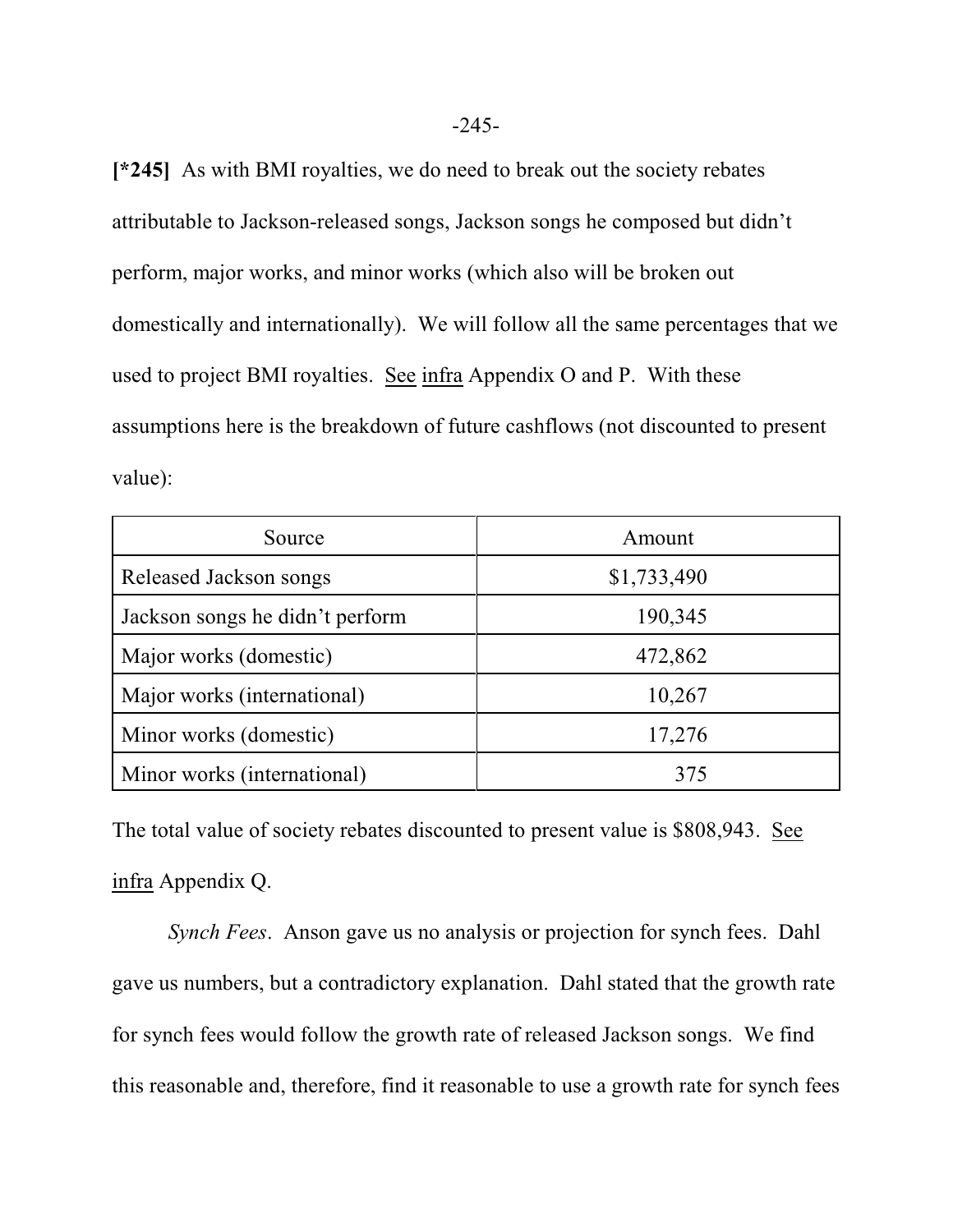**[\*246]** equal to the growth rate of released Jackson songs. Synch fees discounted to present value are \$9.3 million. See infra Appendix R.

| Income stream                      | Present value |
|------------------------------------|---------------|
| Mechanical:                        |               |
| Released Jackson songs             | \$78,372,575  |
| Jackson songs he didn't perform    | 2,730,827     |
| Major works                        | 31,763,802    |
| Minor works                        | 882,812       |
| Unreleased songs                   | 961,667       |
| BMI:                               |               |
| Publisher's share                  | 19,664,865    |
| Society rebates                    | 808,943       |
| Synch fees                         | 9,278,324     |
| Total value of Mijac               | 144, 463, 816 |
|                                    |               |
| <b>BMI</b> writer's share          | 31,502,394    |
|                                    |               |
| Total value of all revenue streams | 175,966,210   |

We can add all the revenue streams and summarize here:

# D. NHT III

Since the rest of NHT III's assets and liabilities were not in dispute we can quickly calculate its value: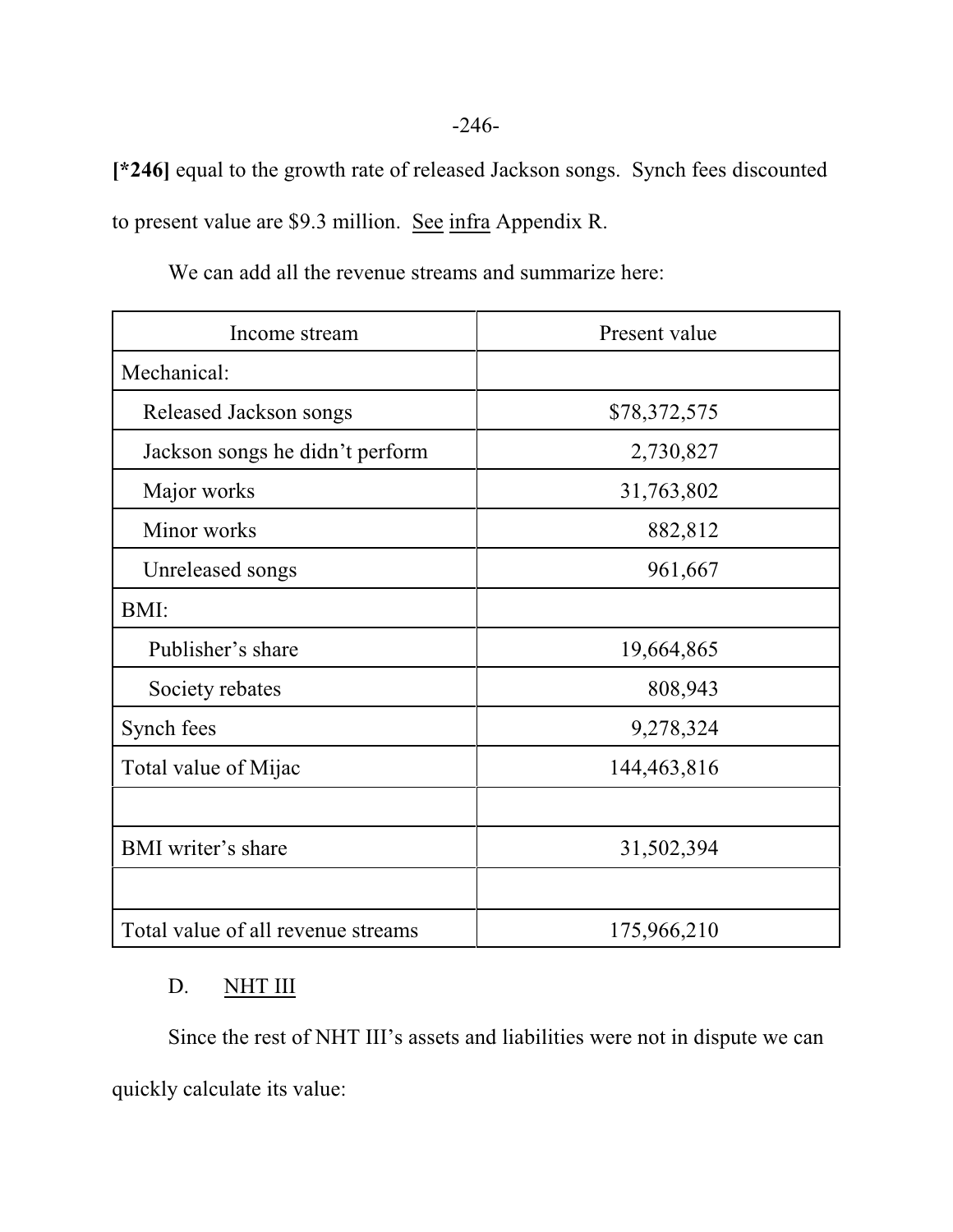| $[*247]$ Assets              |                |
|------------------------------|----------------|
| Cash                         | \$3,500,000    |
| Mijac Music & writer's share | 175,966,210    |
| Total assets                 | 179,466,210    |
| <b>Total liabilities</b>     | (72, 152, 649) |
| <b>FMV</b>                   | 107,313,561    |

# IX. Penalties

The last issue for us to resolve is whether the Estate is liable for penalties. The Commissioner's determination of penalties flowed in part from disputes about the value of Jackson's assets other than the three we had to analyze in this opinion. The parties agreed before trial that penalties wouldn't apply to those settled issues. We are left to decide whether any accuracy-related penalties apply to the Estate's reported values of three assets at issue.

We first consider whether the Commissioner complied with section 6751. That section states that no penalty is allowed unless the "initial determination of such assessment is personally approved (in writing) by the immediate supervisor of the individual making such determination." Sec. 6751(b)(1). This written approval must be obtained no later than the date the notice of deficiency is issued or the date the Commissioner files an answer or amended answer in which he asserted the penalty. Chai v. Commissioner, 851 F.3d 190, 221 (2d Cir. 2017),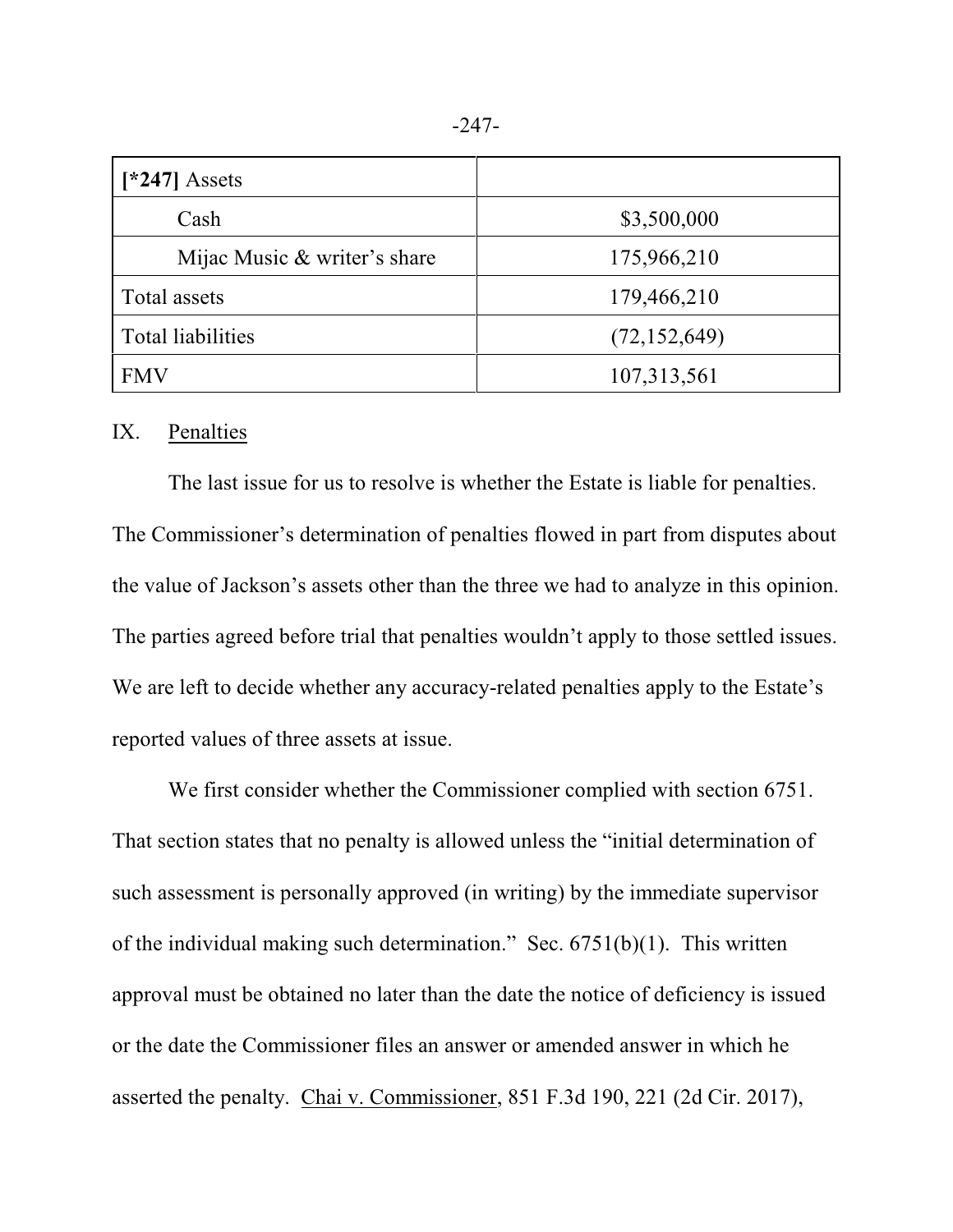**[\*248]** aff'g in part, rev'g in part 109 T.C.M. (CCH) 1206; see also Graev v. Commissioner, 149 T.C. 485, 493 (2017), supplementing and overruling in part 147 T.C. 460 (2016).

Section 7491(c) places the burden of production on the Commissioner with respect to the liability for any *individual* for any penalty. Since an estate is not an individual, Estate of Ramirez v. Commissioner, 116 T.C.M. (CCH) 517, 524-25 (2018), the Estate bears the burden of production here. This is a somewhat unusual burden--the burden of producing evidence that no evidence exists of the Commissioner's compliance with his obligation to show supervisory approval of penalties. We described the problem at greater length in our order denying the Commissioner's motion to reopen the record. See Order dated December 20, 2017. But the Estate failed to enter any evidence that the Commissioner didn't comply with section 6751.

When the burden lies on the Commissioner, we have held that he must introduce evidence that he complied with section 6751 to meet his burden of production. See, e.g., Dynamo Holdings Ltd. P'ship v. Commissioner, 150 T.C. 224, 227 (2018) (stating that when the burden of production lies with the Commissioner, he must enter evidence of supervisory approval); Higbee v. Commissioner, 116 T.C. 438, 446 (2001) ("[F]or the Commissioner to meet his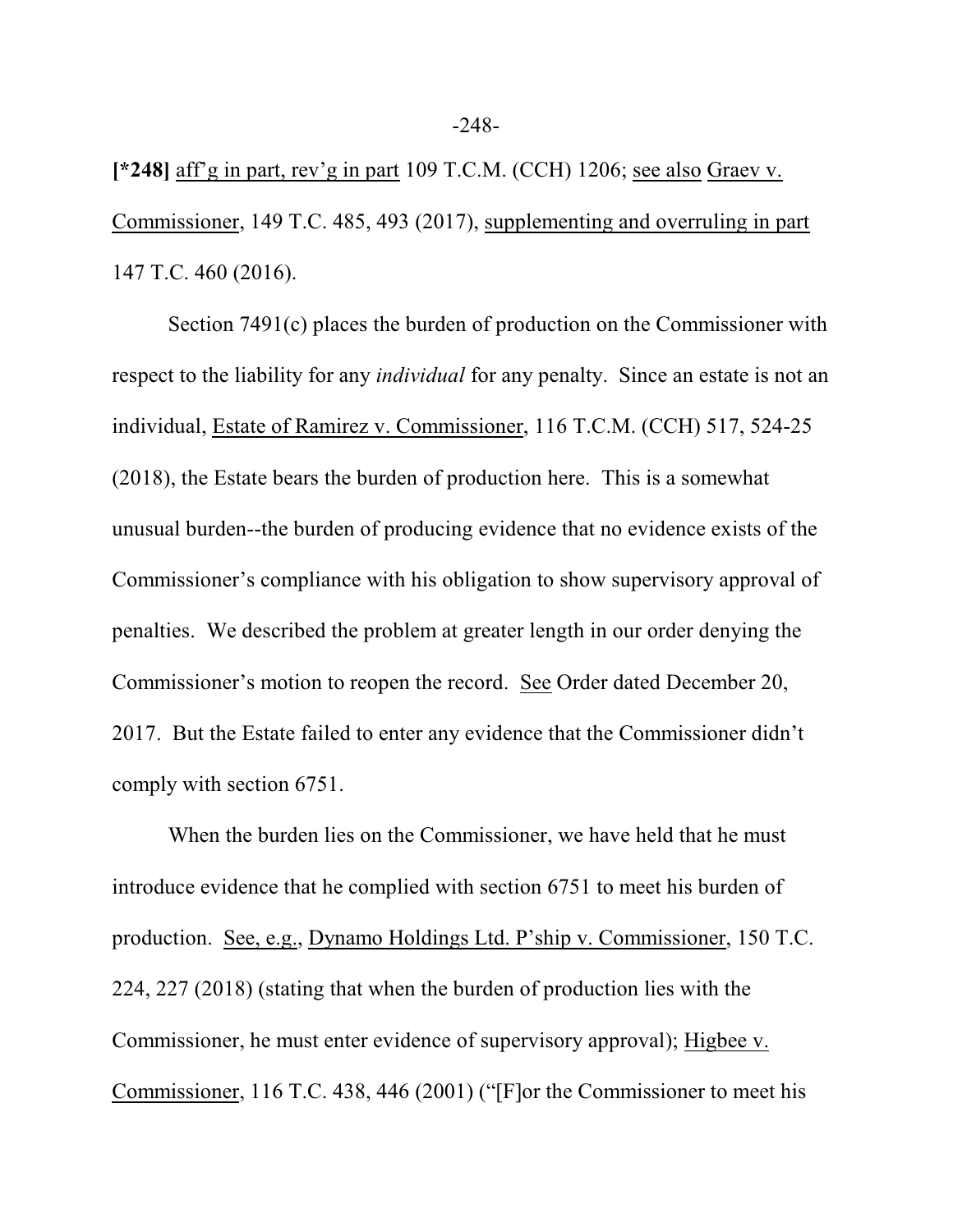**[\*249]** burden of production, the Commissioner must come forward with sufficient evidence indicating that it is appropriate to impose the relevant penalty"). We see no reason the Estate shouldn't be held to the same standard.

That means the Estate could have entered into the record its discovery request for any written supervisory approval or other evidence to show that it had raised this issue. See Lew v. Moss, 797 F.2d 747, 751 (9th Cir. 1986) ("[T]he burden of production has the sole effect of forcing \* \* \* [its holder] to produce enough evidence to avoid a direct verdict"); Jordan v. Herrera, 224 F. App'x 657, 658 (9th Cir. 2007); see also Gathright-Dietrich v. Atlanta Landmarks, Inc., 452 F.3d 1269, 1274 (11th Cir. 2006). The Estate could even have raised the issue in the list of assignment of errors in its petition. See Wheeler v. Commissioner, 127 T.C. 200, 206-07 (2006), aff'd, 521 F.3d 1289 (10th Cir. 2008). *Thriller* is part of the record here. So are demons, vampires, monsters, ghosts, and even the funk of 40,000 years. But the record lacks any evidence that the Commissioner's agent failed to obtain supervisory approval.

We shift to the merits of the penalty. The Commissioner asserts the Estate is liable for several section 6662(a) penalties: gross-valuation misstatement under section  $6662(h)$ , substantial-valuation misstatement under section  $6662(g)$ , and negligence or disregard of the rules under section 6662(c). Since we found that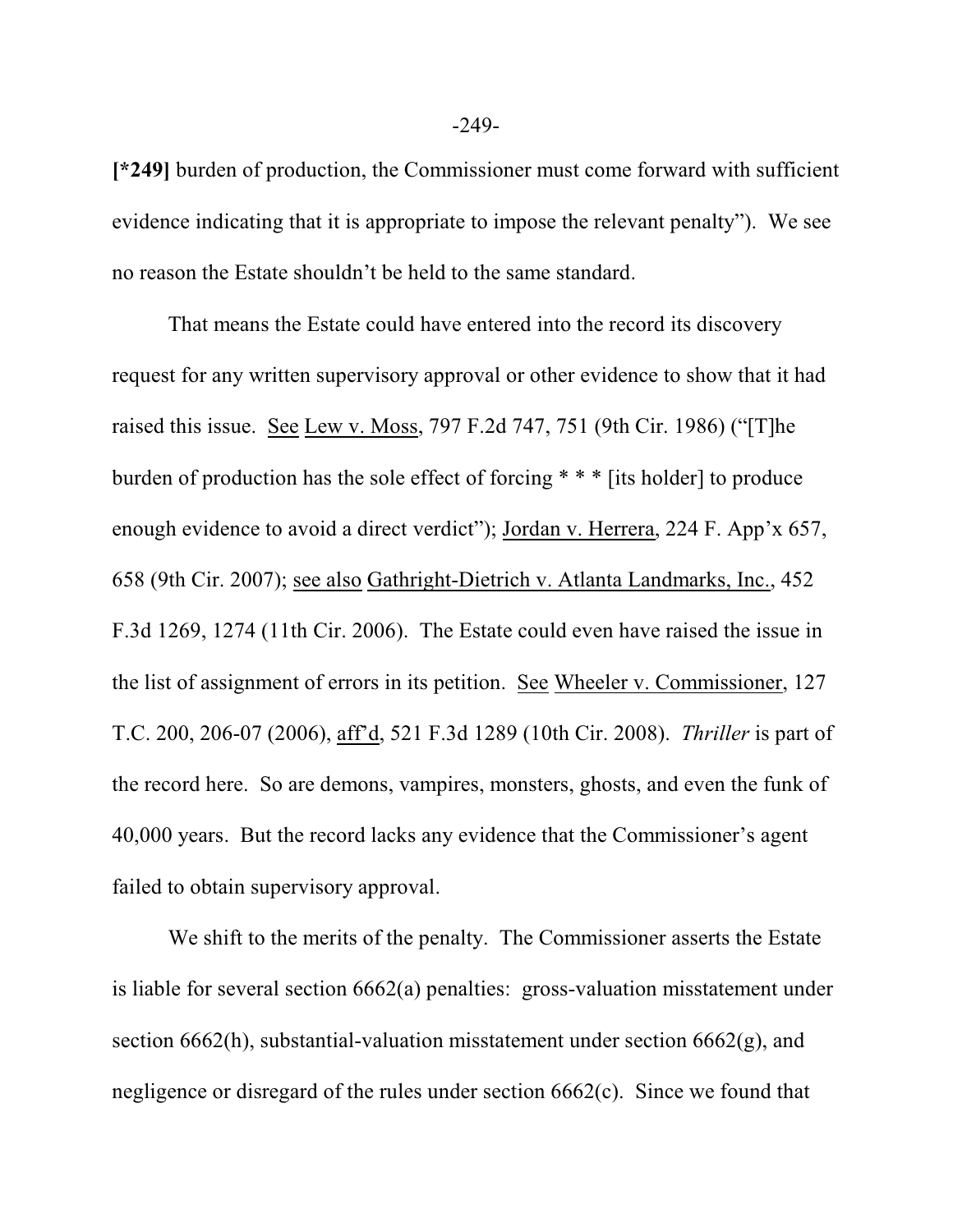**[\*250]** the Estate correctly valued NHT II, no penalties will apply to any underpayment due to its valuation. This leaves the valuations of Jackson's image and likeness and NHT III.

These penalties can be negated by proof that the Estate had reasonable cause and good faith for its return position. Sec. 6664(c). We determine whether this defense applies on a case-by-case basis, after looking at all pertinent facts and circumstances. Sec. 1.6664-4(b)(1), Income Tax Regs. The most important factor is the taxpayer's effort to assess his liability. Id. Just because there was an appraisal of the asset in question does not *per se* show reasonable cause and good faith. Id. Instead, we must look at the appraisers' assumptions, the appraised value, and the circumstances under which it was obtained. Id.

The Estate valued Jackson's image and likeness at roughly \$2,000 on its return. This was based on an appraisal by Moss Adams--an accounting firm that we specifically find is reputable and credible. See supra pp. 49, 100-01. Moss Adams based its valuation on the last 10 years of Jackson's life, and concluded to the surprise of the Estate that Jackson's image and likeness was not worth very much. The Commissioner argues that this valuation was clearly wrong--and the Estate should have known not to rely on it.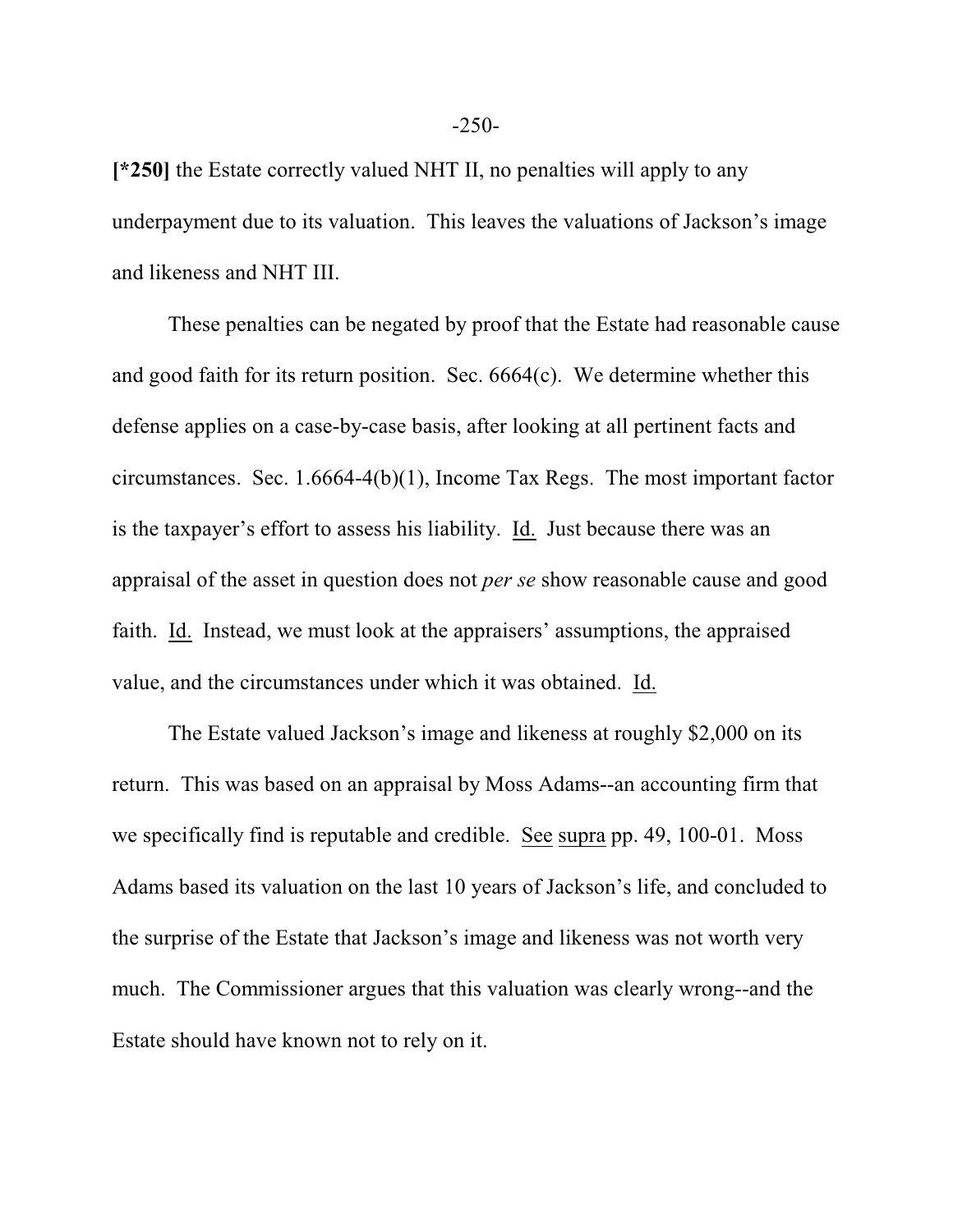**[\*251]** But the facts show that this low valuation wasn't that farfetched. Jackson made almost no money attributable to his name and likeness in the last decade of his life, especially after the 2003 trial. And in 2009, even as Jackson rapidly sold out multiple concerts, exploitation of his name and likeness earned him only \$24. Moss Adams followed standard appraisal procedure in this area--it focused on the last 10 years of Jackson's life. Though Fishman and Roesler--who we find credible--eventually expanded their dataset, they both stated in their reports that they typically only look at the 10 most recent years of income. While we disagree with Moss Adams's appraisal, we do find that it was reasonable. And we find that the Estate reasonably relied on it in good faith once it discovered how little revenue Jackson had been earning from use of his name and likeness. No penalties here.

We find much the same for the valuation of NHT III. Our own opinion shows how complicated valuing Mijac and NHT III is. The Estate again used Moss Adams to help them estimate this value. We also disagree with this appraisal value, but we again find that it was reasonable given all the facts and circumstances. And we again find it was reasonable for the Estate to rely on it and that it did so in good faith. No penalties here either.

-251-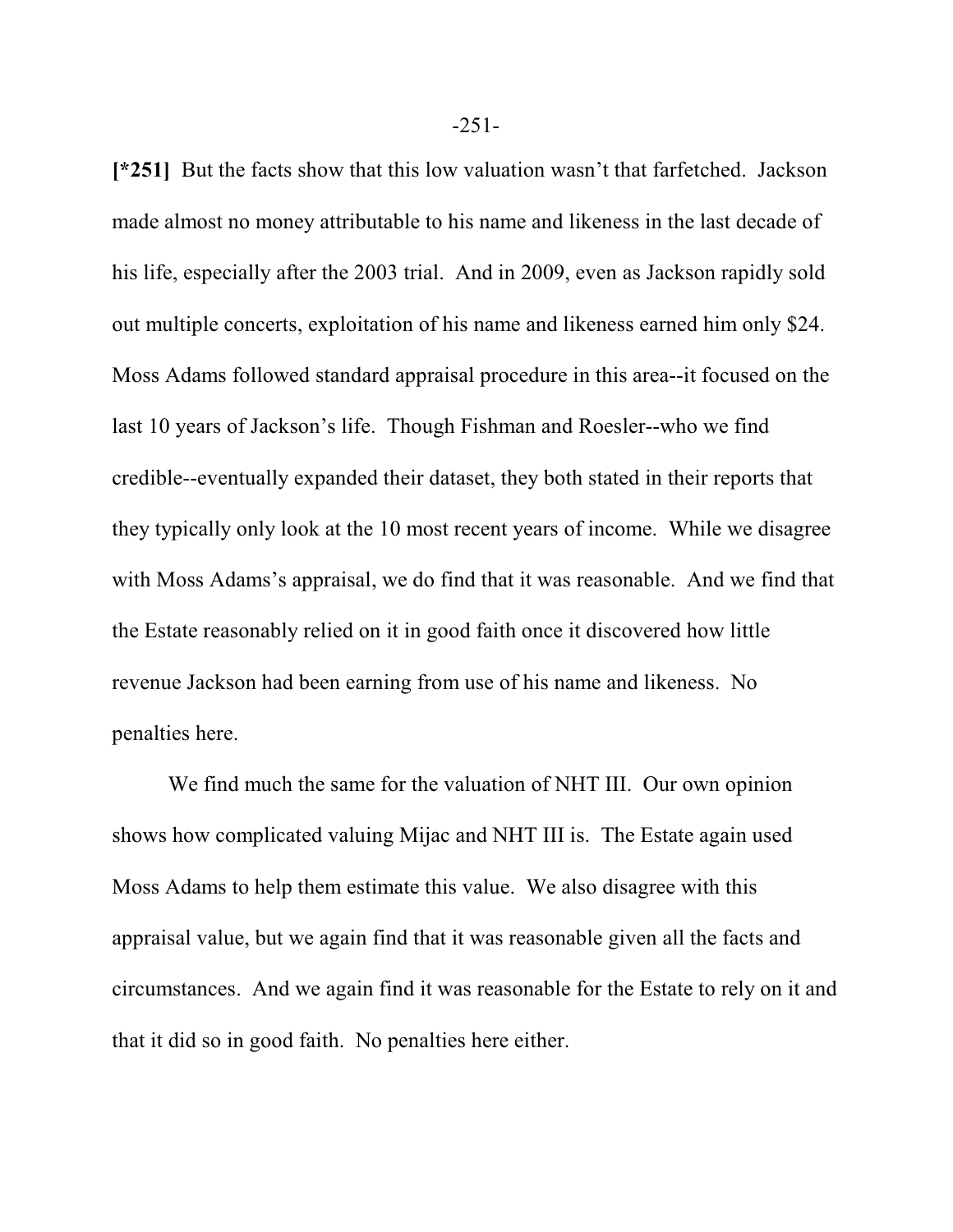### **[\*252]** X. Conclusion

Jackson had outlived the peak of his popularity, but in the decades before his death he kept spending as if he had not. Plausible allegations of repellent behavior ruined his personal reputation, and with it his ability to earn much income apart from his music. He went deeply into debt to keep his life as it had been. Those debts increased; the interest on them rose; bankruptcy was a foreseeable outcome.

These troubles affect our factfinding. We have to look for the value of each of Jackson's assets as if "in the decedent's hands at the time of its transfer by death." Estate of Simplot, 249 F.3d at 1194-95. The value we put them as of the day he died is, we acknowledge, much less than their value much later under the Estate's management. Branca, a friend of Jackson's for many years, but a practical man forever, credibly testified that as popular singers age their prominence declines. Jackson, at the time of his death, was not behaving as if this were true; even a rational and undistressed hypothetical seller would have been hardpressed to avoid fire-sale prices.

But Branca is right. Older stars' "fans are less apt to buy tchotchkes." Older stars do get less play on the radio. And according to all the expert witnesses, the same is true about even Jackson. They predicted that, like most pop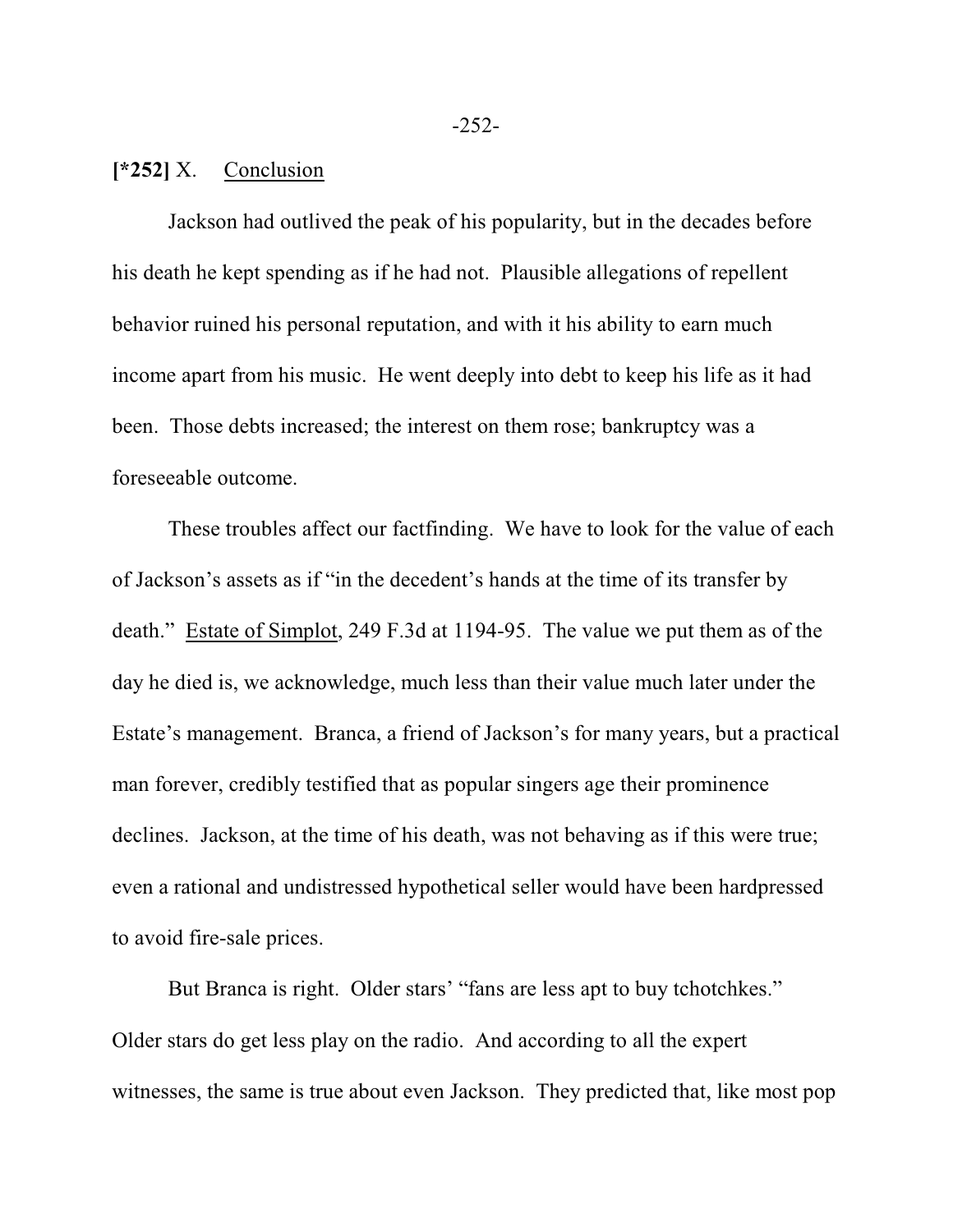**[\*253]** stars, Jackson would have a foreseeable surge in sales of his songs when he died, but a surge that would fade with time.

They are right. Popular culture always moves on. There will come a time when Captain EO joins Monte Brewster and Terry Forbes as names that without googling sort of sound familiar, but only to people of a certain age or to students of entertainment history. And just as the grave will swallow Jackson's fame, time will erode the Estate's income. It resurrected and then sold what became its most valuable asset to Sony before trial. The value of what it has left, no matter how well managed, will now dwindle as Jackson's copyrights expire and his image and likeness shuffle first into irrelevance and then into the public domain.

Before any such general reckoning, however, we must have more exact computations. We can summarize our findings on the three issues that remain:

| Asset                           | Estate      | Commissioner  | Tax Court   |
|---------------------------------|-------------|---------------|-------------|
| Jackson's image<br>and likeness | \$3,078,000 | \$161,307,045 | \$4,153,912 |
| <b>NHT II</b>                   | $-()$       | 206,295,934   | $-()$       |
| <b>NHT III</b>                  | 2,267,316   | 114,263,615   | 107,313,561 |

#### Decision will be entered

#### under Rule 155.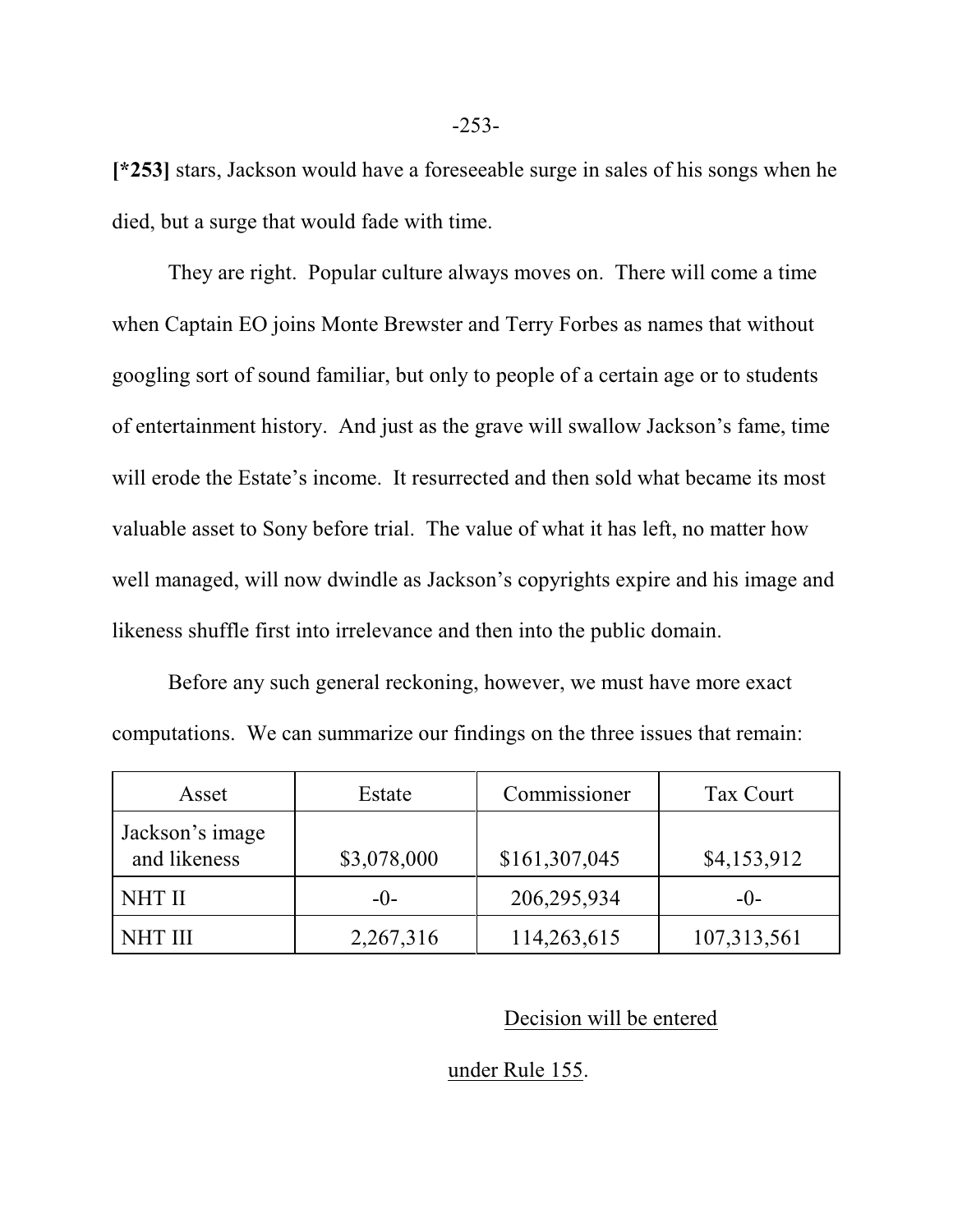### -254-

**[\*254]**

## APPENDICES

### APPENDIX A

| <b>Unpublished Works Composer Percentage</b> |                                |     |                           |         |                  |  |
|----------------------------------------------|--------------------------------|-----|---------------------------|---------|------------------|--|
|                                              | $#$ of Songs                   |     | MJ Wrote % of Songs Wrote | Average | Weighted Average |  |
| Michael                                      | 10                             | 5   | $62\%$                    | 31%     | 3.1              |  |
| Xscape                                       | 8                              |     | 57.60%                    | 36%     | 2.88             |  |
| This is it                                   |                                |     | 50%                       | 50%     | 0.5              |  |
| Total                                        | 19                             | N/A | N/A                       | N/A     | 6.48             |  |
|                                              |                                |     |                           |         |                  |  |
|                                              | <b>Average Composer Rights</b> |     | 34%                       |         |                  |  |
|                                              | per Song                       |     |                           |         |                  |  |
|                                              |                                |     |                           |         |                  |  |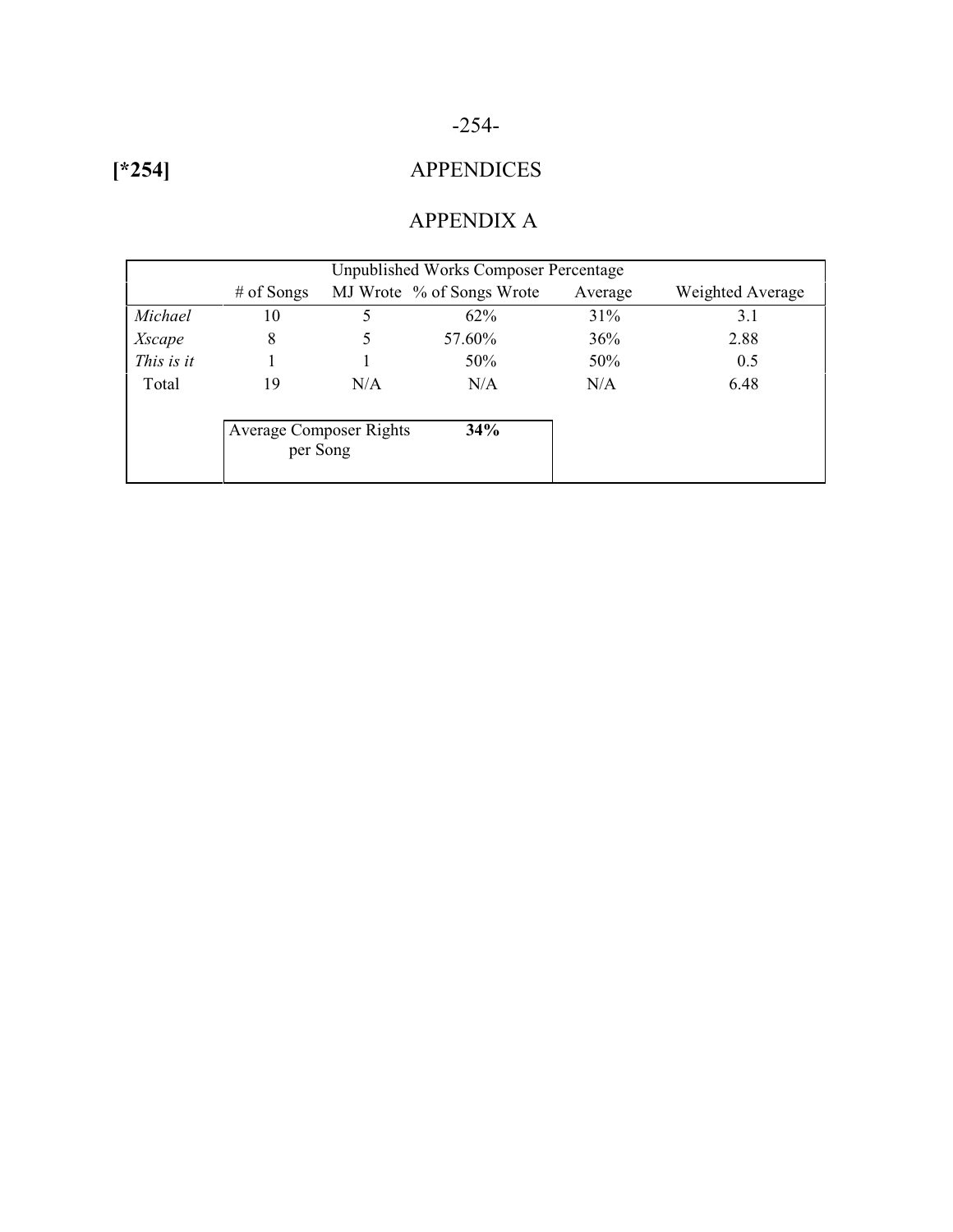#### -255-

| M.<br>٧ |
|---------|
|---------|

#### APPENDIX  $B^{92}$

| Mechanical Base For All Jackson-Released Songs       |                                                                |             |             |             |             |
|------------------------------------------------------|----------------------------------------------------------------|-------------|-------------|-------------|-------------|
| Year                                                 | 2005                                                           | 2006        | 2007        | 2008        | 2009 (Half) |
| Amount                                               | \$3,524,643                                                    | \$3,455,100 | \$3,658,919 | \$4,673,514 | \$3,211,009 |
| Non-recurring<br>synch                               |                                                                | 250,286     | 285,729     | 317,878     | 423,995     |
| Total amount                                         | 3,524,643                                                      | 3,204,814   | 3,373,190   | 4,355,636   | 2,787,014   |
| Per 6 months                                         | 1,762,322                                                      | 1,602,407   | 1,686,595   | 2,177,818   | 2,787,014   |
| 6 month avg.                                         | 1,916,144                                                      |             |             |             |             |
| Yearly avg.                                          | 3,832,288                                                      |             |             |             |             |
|                                                      | Mechanical Base For Jackson Composed But Did Not Perform Songs |             |             |             |             |
| Year                                                 | 2005                                                           | 2006        | 2007        | 2008        | 2009 (Half) |
| Amount                                               | \$50,816                                                       | \$37,456    | \$190,331   | \$514,144   | \$335,967   |
| Per 6 months                                         | 25,408                                                         | 18,728      | 95,166      | 257,072     | 335,967     |
| 6 month avg.                                         | 125,413                                                        |             |             |             |             |
| Yearly avg.                                          | 250,825                                                        |             |             |             |             |
| Total for Jackson<br>performed and<br>composed songs | 3,581,463                                                      |             |             |             |             |

 $92$  The Estate gave us revenue from all of Jackson-released songs, and songs he composed but did not perform. To determine revenue from the songs that Jackson both performed *and* composed, we subtracted the revenue from songs that Jackson composed but did not perform from the revenue from all of Jackson's released songs.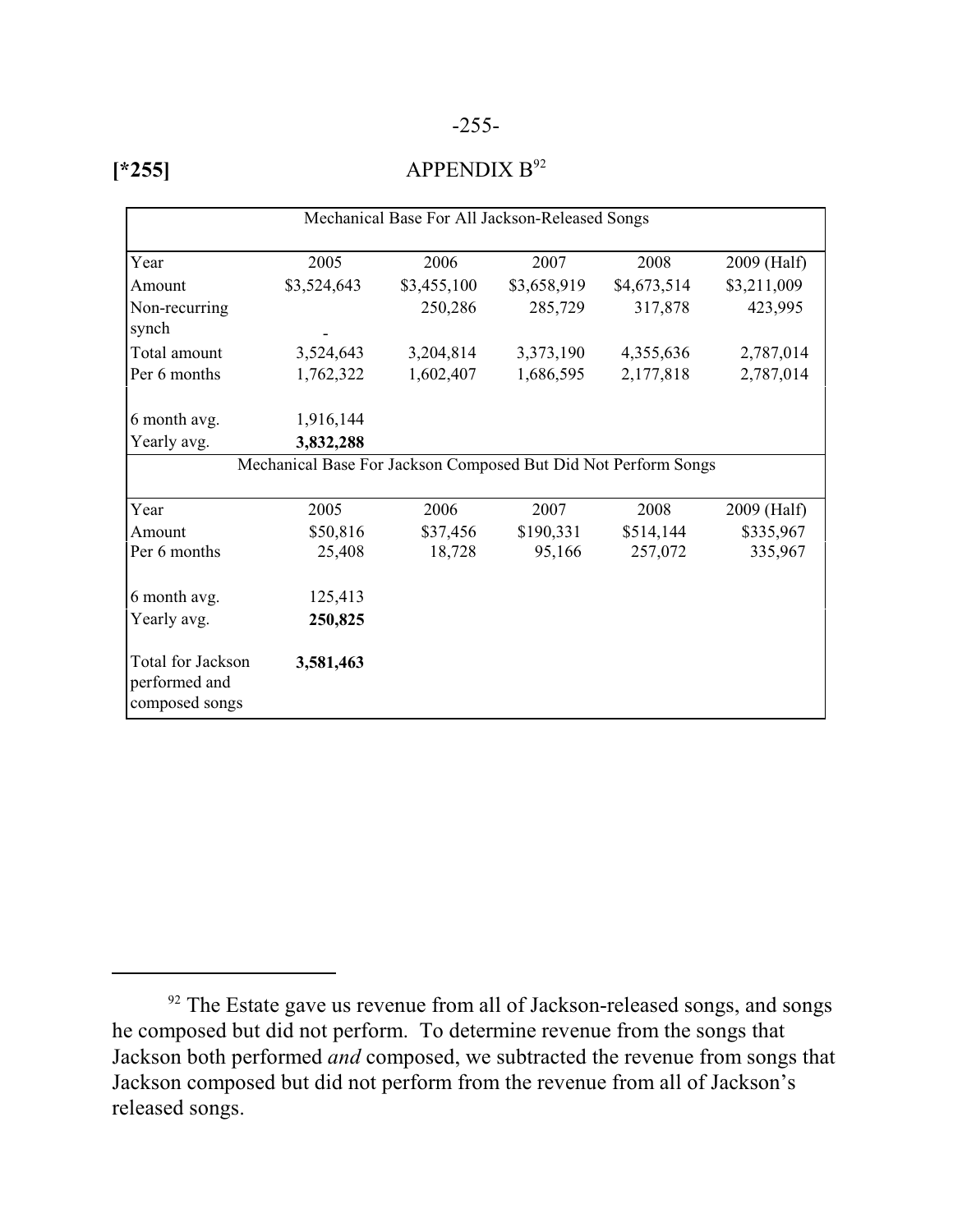## -256-

|             |              |             | Mechanical Base for Minor and Major Works |             |             |             |
|-------------|--------------|-------------|-------------------------------------------|-------------|-------------|-------------|
| Major Works | Year         | 2007        | 2007                                      | 2008        | 2008        | 2009        |
|             | Major Works  | \$2,595,619 |                                           | \$2,737,016 |             | \$1,237,675 |
|             | Per 6 months | 1,297,810   | \$1,297,810                               | 1,368,508   | \$1,368,508 | 1,237,675   |
|             | Avg.         | 1,314,062   |                                           |             |             |             |
|             | Yearly avg.  | 2,628,124   |                                           |             |             |             |
|             |              |             |                                           |             |             |             |
| Minor Works | Year         | 2007        | 2007                                      | 2008        | 2008        | 2009        |
|             | Minor Works  | \$63,649    | $\overline{\phantom{a}}$                  | \$81,098    |             | \$28,863    |
|             | Per 6 months | 31,825      | \$31,825                                  | 40,549      | \$40,549    | 28,863      |
|             | Avg.         | 34,722      |                                           |             |             |             |
|             | Yearly avg.  | 69,444      |                                           |             |             |             |

## **[\*256]**

### APPENDIX C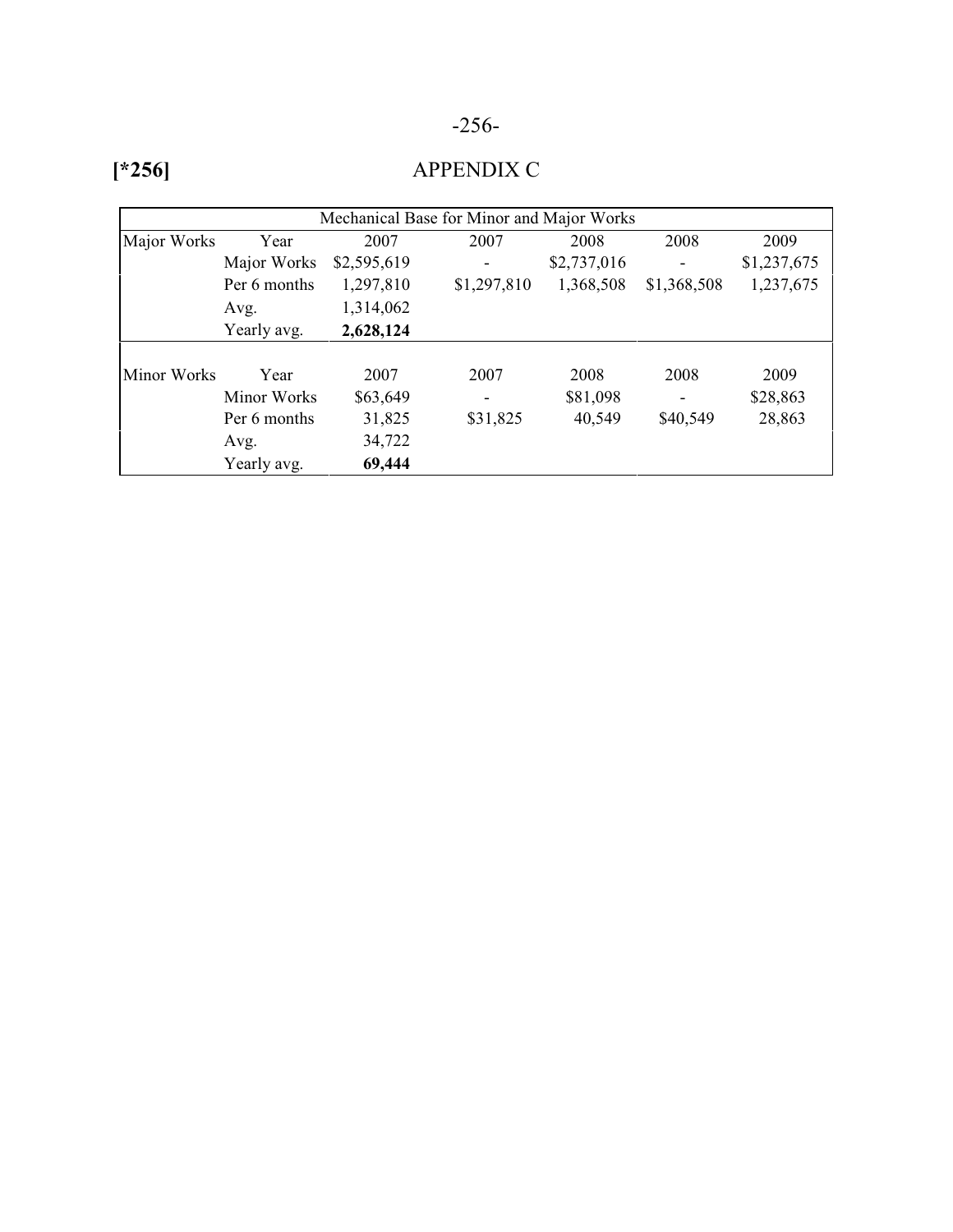## -257-

## **[\*257]**

### APPENDIX D

|                 | Unpublished Works Base |               |
|-----------------|------------------------|---------------|
|                 | Domestic               | International |
| Albums          | 1,079,080.00           | 1,332,859.00  |
| Post death %    | 69.30%                 | 69.30%        |
| Projected sales | 747,802.44             | 923,671.29    |
| Per album       | \$0.93                 | \$0.98        |
| Total revenue   | \$695,456              | \$905,198     |
| Warner's fee    | N/A                    | 75%           |
| Mijac's share   | \$237,187              | \$231,540     |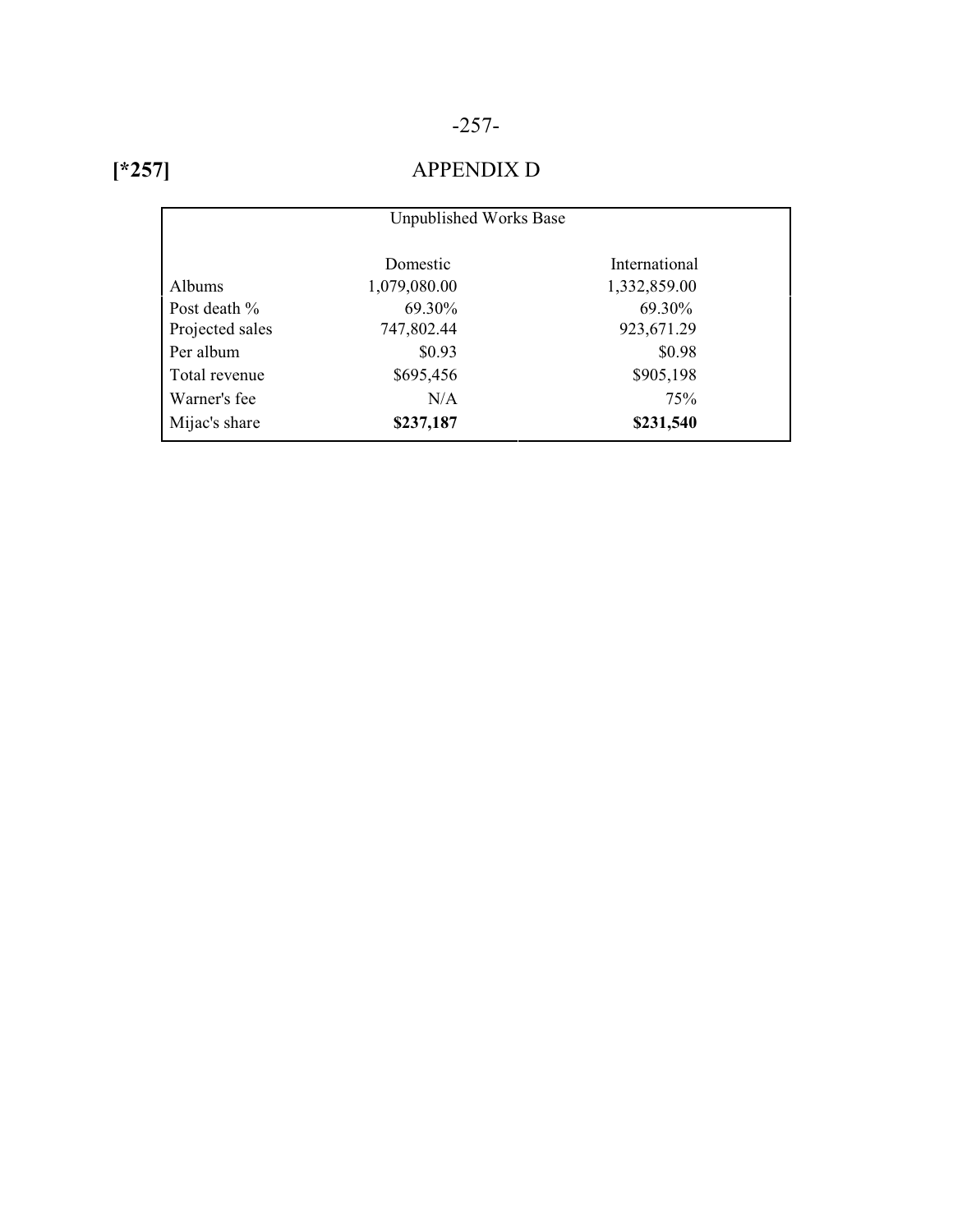#### -258-

|--|

### APPENDIX E

| <b>BMI</b> Payments to Mijac |              |  |  |  |
|------------------------------|--------------|--|--|--|
| Period<br>Amount             |              |  |  |  |
| 2005 Q1                      | \$195,672.24 |  |  |  |
| 2005 Q2                      | 221,236.89   |  |  |  |
| 2005 Q3                      | 258,049.58   |  |  |  |
| 2005 Q4                      | 278,785.77   |  |  |  |
| 2006 Q1                      | 248,202.09   |  |  |  |
| 2006 Q2                      | 355,073.51   |  |  |  |
| 2006 Q3                      | 502,879.03   |  |  |  |
| 2006 Q4                      | 379,171.58   |  |  |  |
| 2007 Q1                      | 251,631.31   |  |  |  |
| 2007 Q2                      | 253,522.66   |  |  |  |
| 2007 Q3                      | 254,344.97   |  |  |  |
| 2007 Q4                      | 317,917.32   |  |  |  |
| 2008 Q1                      | 295,577.96   |  |  |  |
| 2008 Q2                      | 253,300.46   |  |  |  |
| 2008 Q3                      | 310,890.98   |  |  |  |
| 2008 Q4                      | 431,235.24   |  |  |  |
| 2009 Q1                      | 383,961.97   |  |  |  |
| 2009 Q2                      | 274,812.24   |  |  |  |
| Total                        | 5,466,265.80 |  |  |  |
| <b>BMI</b> Domestic          | 5,350,097.31 |  |  |  |
| <b>BMI</b> Foreign           | 116,168.49   |  |  |  |
| Quarterly Average            | 303,681.43   |  |  |  |
| <b>Yearly Average</b>        | 1,214,725.73 |  |  |  |
| Domestic Yearly Average      | 1,188,910.51 |  |  |  |
| Foreign Yearly Average       | 25,815.22    |  |  |  |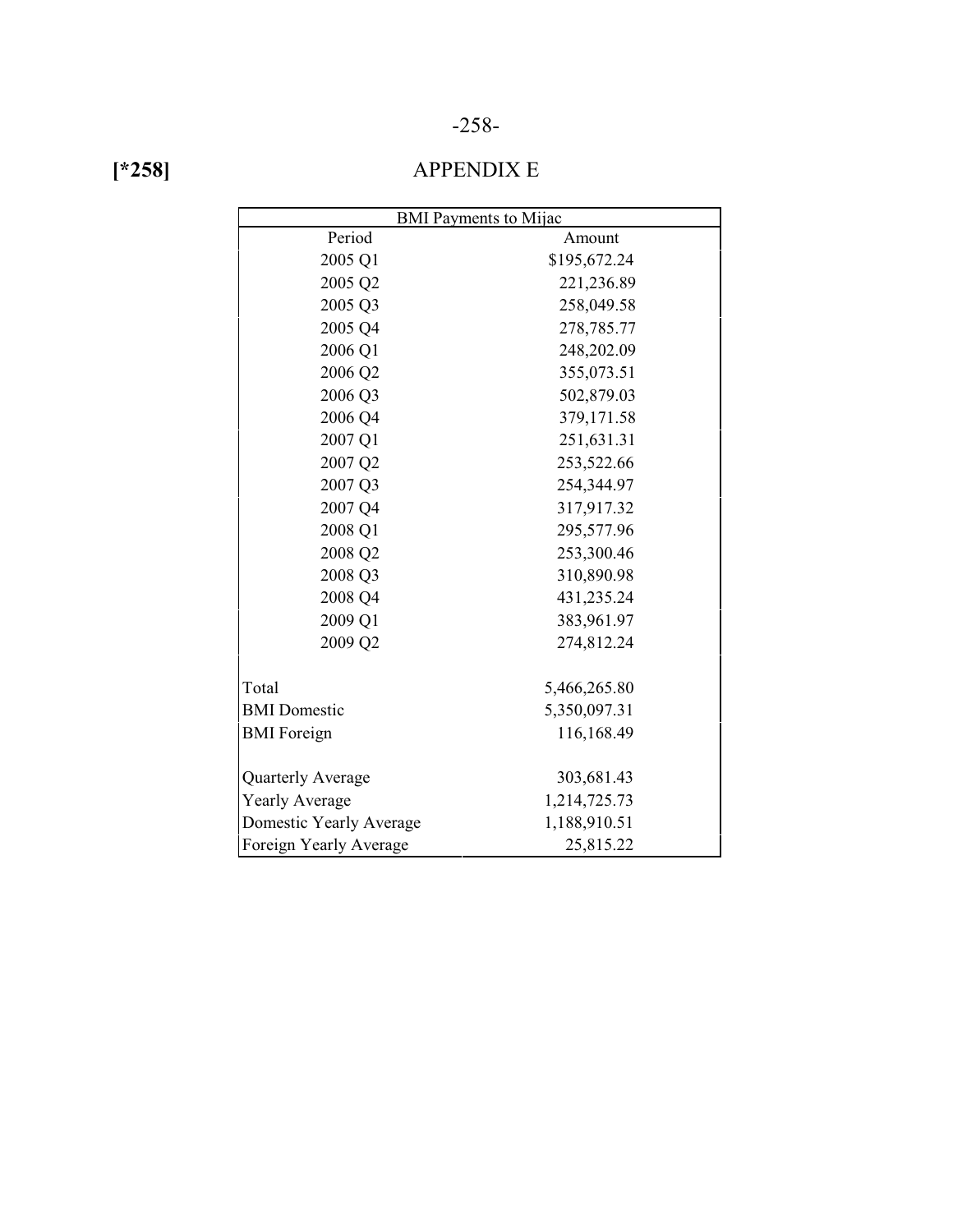| M. |
|----|
|----|

### APPENDIX F

| <b>Mechanical Revenue Percentages</b> |             |             |             |             |  |  |
|---------------------------------------|-------------|-------------|-------------|-------------|--|--|
| Year                                  | 2007        | 2008        | 2009 (Half) | Total       |  |  |
| Jackson songs                         | \$3,182,859 | \$3,841,492 | \$2,451,047 | \$9,475,398 |  |  |
| Jackson composed, not performed       | 190,331     | 514,144     | 335,967     | 1,040,442   |  |  |
| Major Works                           | 2,595,616   | 2,737,016   | 1,237,675   | 6,570,307   |  |  |
| Minor Works                           | 63,649      | 81,098      | 28,863      | 173,610     |  |  |
| Total                                 | 6,032,455   | 7,173,750   | 4,053,552   | 17,259,757  |  |  |
| Percentage of Jackson songs           |             |             | 54.90%      |             |  |  |
| Percentage of not performed           | $6.03\%$    |             |             |             |  |  |
| Major Works<br>38.07%                 |             |             |             |             |  |  |
| Minor Works                           |             | $1.01\%$    |             |             |  |  |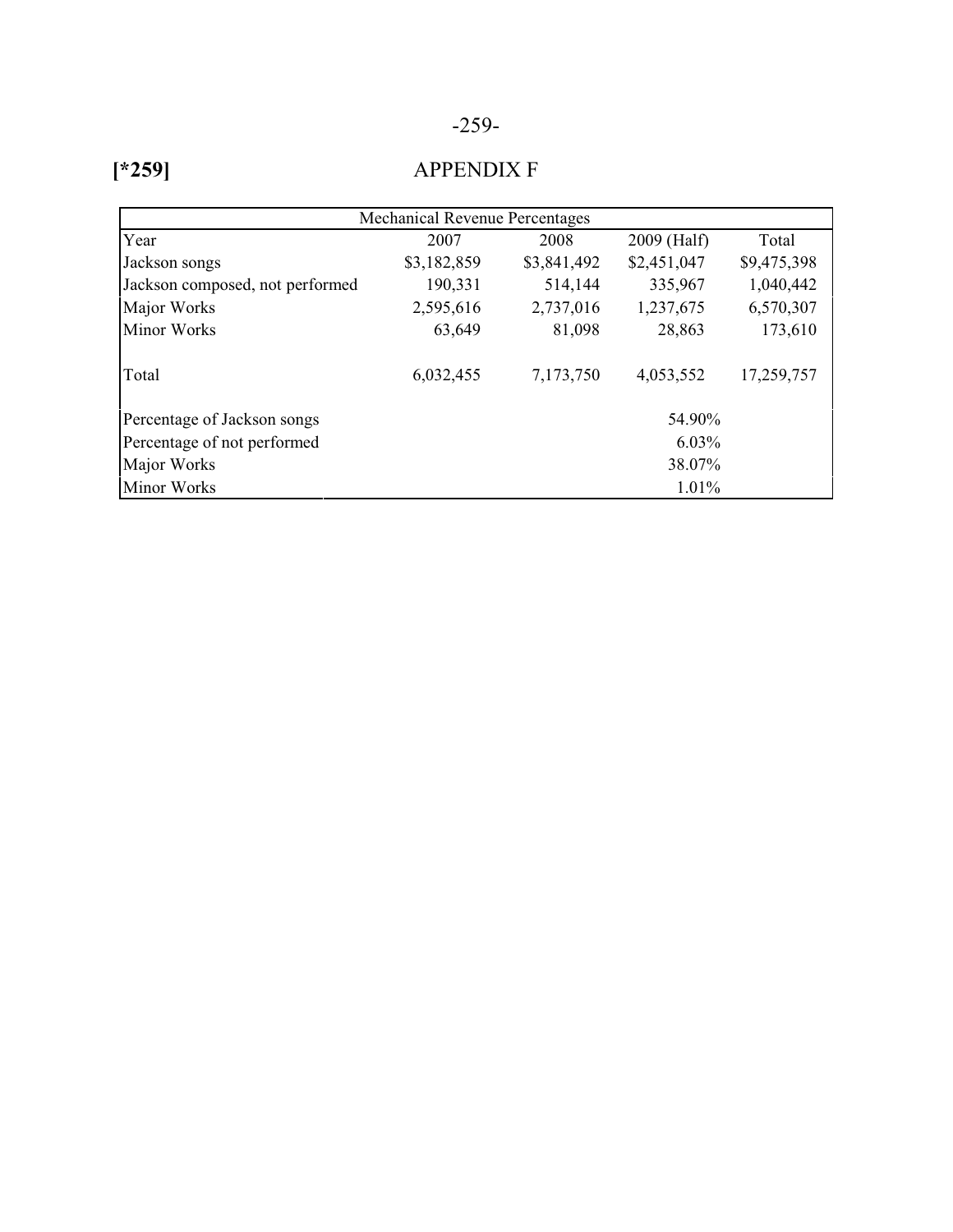#### -260-

| 60 |  |
|----|--|
|----|--|

#### APPENDIX  $G^{93}$

| Jackson-Released Songs             |         |                                    |              |  |  |
|------------------------------------|---------|------------------------------------|--------------|--|--|
| Year                               | Delta   | Cashflow                           | <b>PV</b>    |  |  |
| <b>Base</b>                        |         | \$3,581,463                        | N/A          |  |  |
| $\mathbf{1}$                       | 561.60% | 20,113,494                         | \$19,203,669 |  |  |
| $\overline{2}$                     | 52.80%  | 10,619,925                         | 9,242,969    |  |  |
| 3                                  | 84.40%  | 8,963,217                          | 7,111,273    |  |  |
| $\overline{4}$                     | 90.00%  | 8,066,895                          | 5,834,225    |  |  |
| 5                                  | 90.00%  | 7,260,206                          | 4,786,511    |  |  |
| 6                                  | 90.00%  | 6,534,185                          | 3,926,946    |  |  |
| $\overline{7}$                     | 95.00%  | 6,207,476                          | 3,400,728    |  |  |
| 8                                  | 95.00%  | 5,897,102                          | 2,945,025    |  |  |
| 9                                  | 95.00%  | 5,602,247                          | 2,550,386    |  |  |
| 10                                 | 95.00%  | 5,322,135                          | 2,208,630    |  |  |
| 11 to 70                           | 97.20%  | 151,136,245                        | 17,162,213   |  |  |
| Total                              |         |                                    | 78,372,575   |  |  |
|                                    |         |                                    |              |  |  |
|                                    |         | Jackson Composed But Not Performed |              |  |  |
| Year                               | Delta   | Cashflow                           | <b>PV</b>    |  |  |
| Base                               |         | \$250,826                          |              |  |  |
| $\mathbf{1}$                       | 101.70% | 255,090                            | \$243,551    |  |  |
| $\overline{2}$                     | 101.70% | 259,426                            | 225,790      |  |  |
| 3                                  | 101.70% | 263,836                            | 209,324      |  |  |
| $\overline{4}$                     | 101.70% | 268,322                            | 194,058      |  |  |
| 5                                  | 101.70% | 272,883                            | 179,906      |  |  |
| 6                                  | 101.70% | 277,522                            | 166,787      |  |  |
| $\tau$                             | 101.70% | 282,240                            | 154,623      |  |  |
| $8\,$                              | 101.70% | 287,038                            | 143,347      |  |  |
| 9                                  | 101.70% | 291,918                            | 132,894      |  |  |
| 10                                 | 101.70% | 296,880                            | 123,202      |  |  |
| 11 to 70                           | 97.20%  | 8,430,709                          | 957,346      |  |  |
| Total                              |         |                                    | 2,730,827    |  |  |
|                                    |         |                                    |              |  |  |
| <b>Total For All Jackson Songs</b> |         |                                    | 81,103,403   |  |  |

<sup>&</sup>lt;sup>93</sup> The term "Delta" here shows the percentage change in cashflow, whether an increase or decrease. For Jackson-released songs in year 1 this is 561.6%, which means that if one assumes a base cashflow of \$100, the cashflow in year 1 would be \$561.6. Note that deltas under 100% are decreases in cashflow.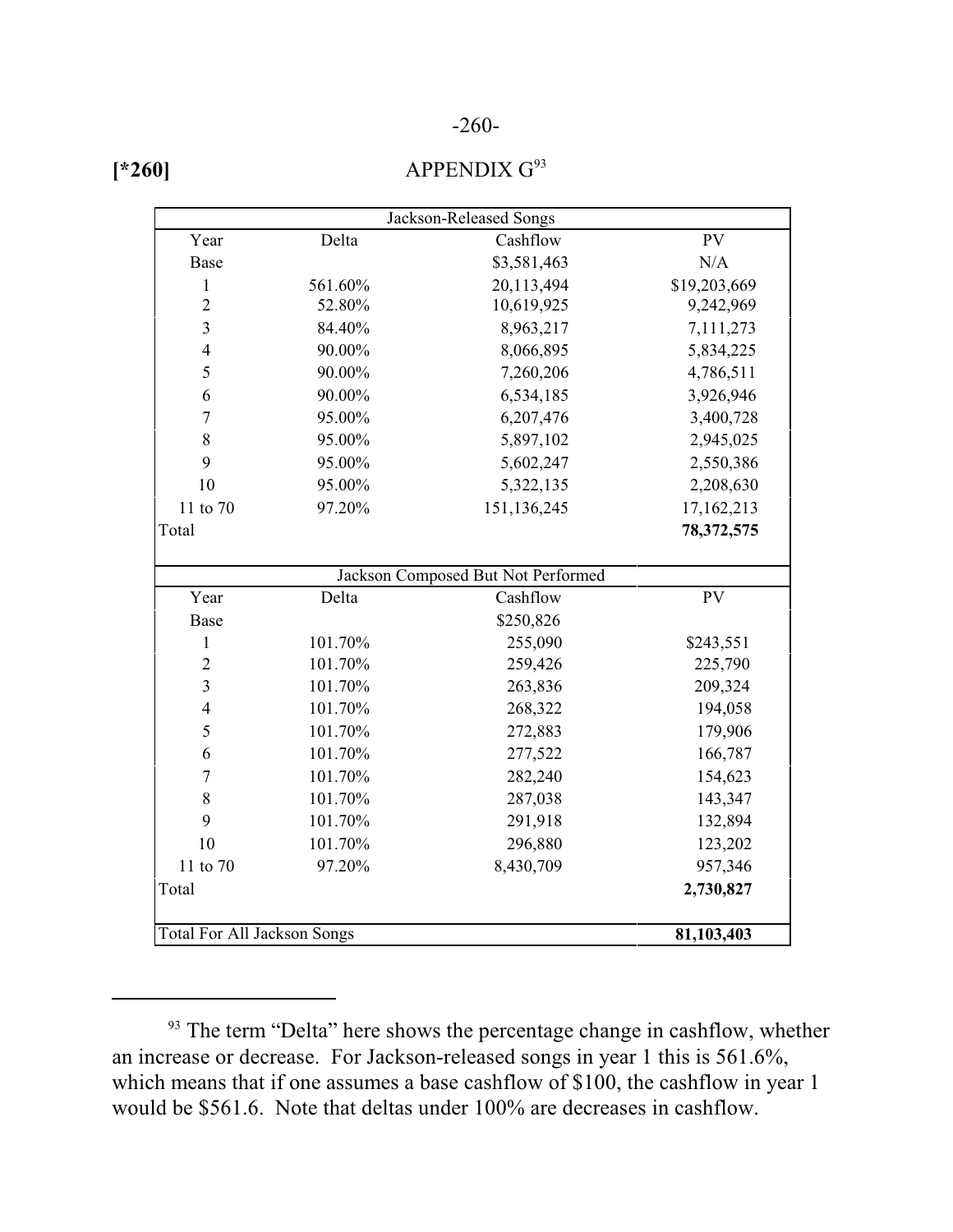### -261-

| ۰ |  |
|---|--|
|---|--|

### APPENDIX H

| Major Works             |         |             |             |             |             |  |  |
|-------------------------|---------|-------------|-------------|-------------|-------------|--|--|
| Year                    | Delta   | CF(D)       | CF(I)       | PV(D)       | PV(1)       |  |  |
| Base                    | N/A     | \$1,547,965 | \$1,080,159 | N/A         | N/A         |  |  |
| 2010                    | 101.70% | 1,574,280   | 1,098,522   | \$1,503,069 | \$1,048,831 |  |  |
| 2011                    | 101.70% | 1,601,043   | 1,117,197   | 1,393,456   | 972,343     |  |  |
| 2012                    | 101.70% | 1,628,261   | 1,136,189   | 1,291,836   | 901,434     |  |  |
| 2013                    | 101.70% | 1,655,941   | 1,155,504   | 1,197,628   | 835,696     |  |  |
| 2014                    | 101.70% | 1,684,092   | 1,175,148   | 1,110,289   | 774,752     |  |  |
| 2015                    | 101.70% | 1,712,722   | 1,195,125   | 1,029,320   | 718,252     |  |  |
| 2016                    | 101.70% | 1,741,838   | 1,215,442   | 954,256     | 665,873     |  |  |
| 2017                    | 101.70% | 1,771,449   | 1,236,105   | 884,665     | 617,313     |  |  |
| 2018                    | 101.70% | 1,801,564   | 1,257,119   | 820,150     | 572,295     |  |  |
| 2019                    | 101.70% | 1,832,191   | 1,278,490   | 760,340     | 530,560     |  |  |
| 2020                    | 97.20%  | 1,780,889   | 1,242,692   | 673,701     | 470,104     |  |  |
| 2021                    | 97.20%  | 1,731,024   | 1,207,897   | 596,935     | 416,537     |  |  |
| 2022                    | 97.20%  | 1,682,556   | 1,174,075   | 528,916     | 369,074     |  |  |
| 2023                    | 97.20%  | 1,635,444   | 1,141,201   | 468,647     | 327,019     |  |  |
| 2024                    | 97.20%  | 1,589,652   | 1,109,248   | 415,246     | 289,756     |  |  |
|                         |         | 13,628,454  | 9,509,838   |             |             |  |  |
| PV Total                |         |             |             |             | 23,138,292  |  |  |
| Terminal Value for Int. |         |             |             |             | 8,625,510   |  |  |
|                         |         | Total       |             |             | 31,763,802  |  |  |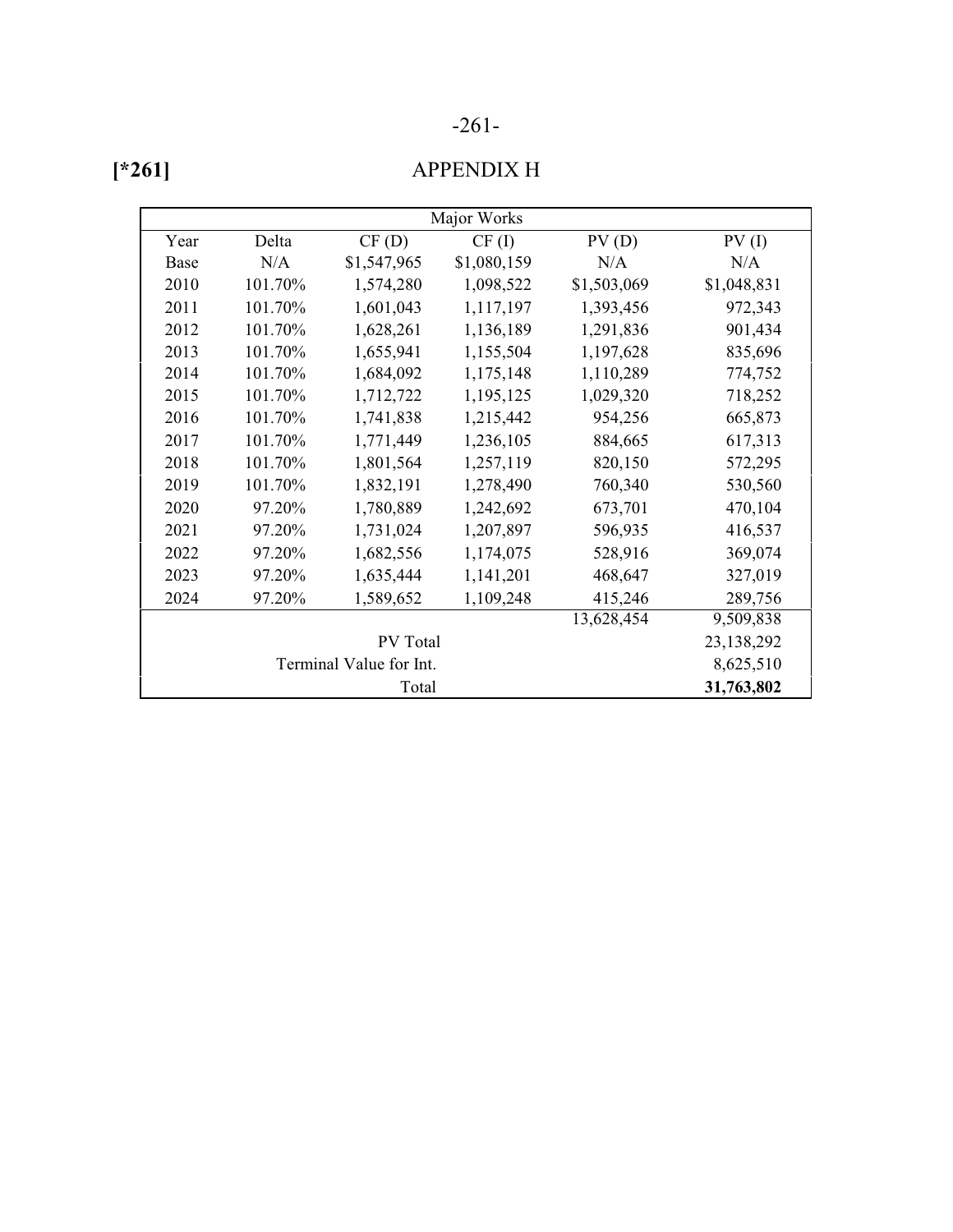| × |
|---|
|---|

### APPENDIX I

|                         |         |          | Minor Works |                      |          |
|-------------------------|---------|----------|-------------|----------------------|----------|
| Year                    | Delta   | CF(D)    | CF(I)       | PV(D)                | PV(1)    |
| Base                    | N/A     | \$40,903 | \$28,541    | N/A                  | N/A      |
| 2010                    | 101.70% | 41,598   | 29,027      | \$39,716             | \$27,714 |
| 2011                    | 101.70% | 42,305   | 29,520      | 36,820               | 25,693   |
| 2012                    | 101.70% | 43,024   | 30,022      | 34,135               | 23,819   |
| 2013                    | 101.70% | 43,756   | 30,532      | 31,645               | 22,082   |
| 2014                    | 101.70% | 44,499   | 31,051      | 29,338               | 20,472   |
| 2015                    | 101.70% | 45,256   | 31,579      | 27,198               | 18,979   |
| 2016                    | 101.70% | 46,025   | 32,116      | 25,215               | 17,595   |
| 2017                    | 101.70% | 46,808   | 32,662      | 23,376               | 16,312   |
| 2018                    | 101.70% | 47,603   | 33,217      | 21,671               | 15,122   |
| 2019                    | 101.70% | 48,413   | 33,782      | 20,091               | 14,019   |
| 2020                    | 97.20%  | 47,057   | 32,836      | 17,801               | 12,422   |
| 2021                    | 97.20%  | 45,740   | 31,917      | 15,773               | 11,006   |
| 2022                    | 97.20%  | 44,459   | 31,023      | 13,976               | 9,752    |
| 2023                    | 97.20%  | 43,214   | 30,154      | 12,383               | 8,641    |
| 2024                    | 97.20%  | 42,004   | 29,310      | 10,972               | 7,656    |
| 2025                    | 97.20%  | 40,828   | 28,489      | 9,722                | 6,784    |
| 2026                    | 97.20%  | 39,685   | 27,692      | 8,614                | 6,011    |
| 2027                    | 97.20%  | 38,574   | 26,916      | 7,633                | 5,326    |
| 2028                    | 97.20%  | 37,493   | 26,163      | 6,763                | 4,719    |
| 2029                    | 97.20%  | 36,444   | 25,430      | 5,992                | 4,181    |
| 2030                    | 97.20%  | 35,423   | 24,718      | 5,309                | 3,705    |
| 2031                    | 97.20%  | 34,431   | 24,026      | 4,704                | 3,283    |
| 2032                    | 97.20%  | 33,467   | 23,353      | 4,168                | 2,909    |
|                         |         |          |             | $\overline{413,017}$ | 288,200  |
| PV Total                |         |          |             |                      | 701,217  |
| Terminal Value for Int. |         |          |             |                      | 181,595  |
|                         |         | Total    |             |                      | 882,812  |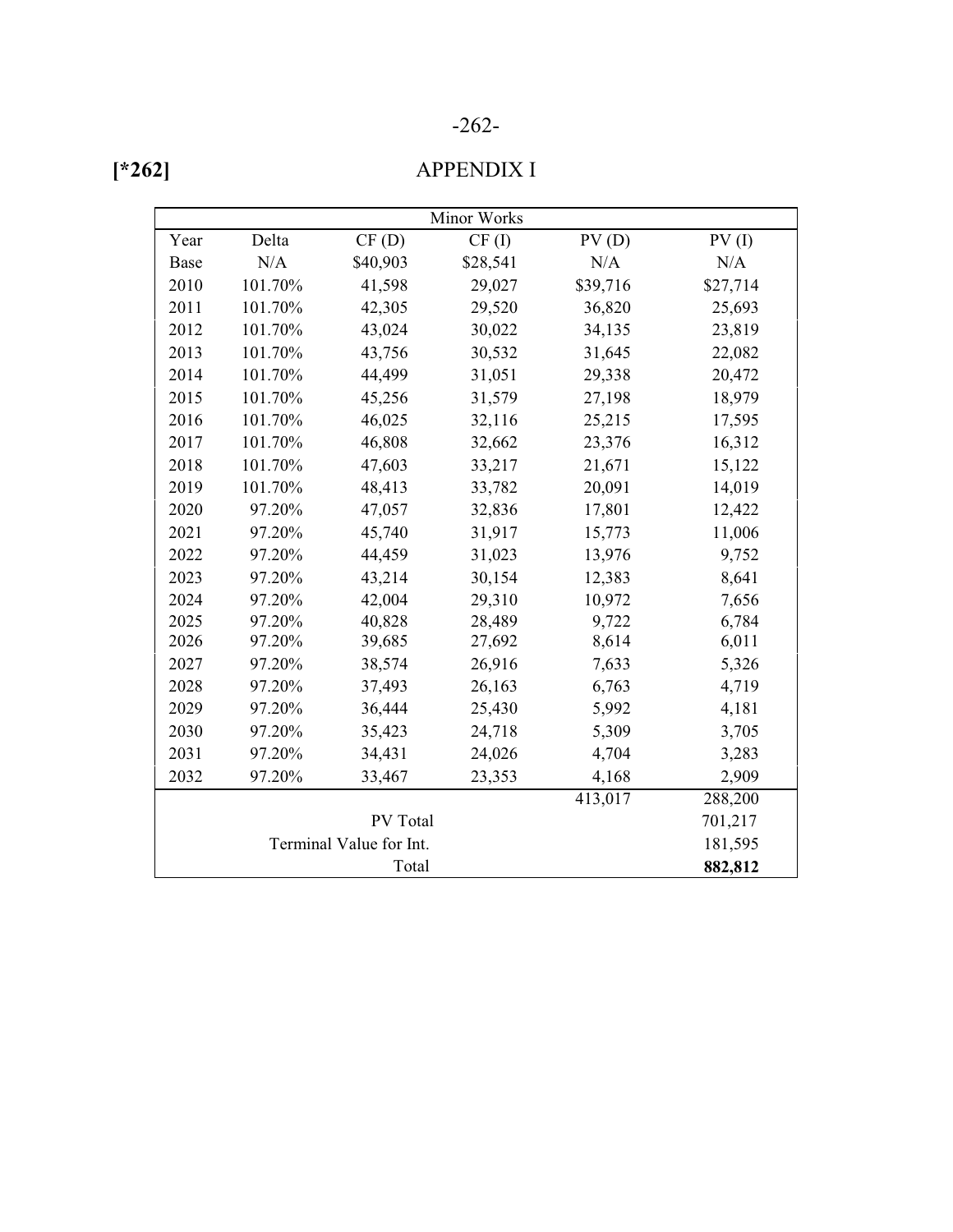### -263-

|--|

### APPENDIX J

|      |        |                       | Unreleased Works Album 1        |           |           |
|------|--------|-----------------------|---------------------------------|-----------|-----------|
| Year | Delta  | CF(D)                 | CF(I)                           | PV(D)     | PV(1)     |
| 2010 | 69.30% | \$237,187             | \$231,540                       | \$226,458 | \$221,066 |
| 2011 | 4.60%  | 10,911                | 10,651                          | 9,496     | 9,270     |
| 2012 | 61.10% | 6,666                 | 6,508                           | 5,289     | 5,163     |
| 2013 | 69.80% | 4,653                 | 4,542                           | 3,365     | 3,285     |
| 2014 | 97.20% | 4,523                 | 4,415                           | 2,982     | 2,911     |
| 2015 | 97.20% | 4,396                 | 4,292                           | 2,642     | 2,579     |
| 2016 | 97.20% | 4,273                 | 4,171                           | 2,341     | 2,285     |
| 2017 | 97.20% | 4,154                 | 4,055                           | 2,074     | 2,025     |
| 2018 | 97.20% | 4,037                 | 3,941                           | 1,838     | 1,794     |
| 2019 | 97.20% | 3,924                 | 3,831                           | 1,628     | 1,590     |
|      |        |                       |                                 | 258,114   | 251,969   |
|      |        | PV Total              |                                 |           | 510,082   |
|      |        | <b>Terminal Value</b> |                                 |           | 60,302    |
|      |        | Total                 |                                 |           | 570,384   |
|      |        |                       |                                 |           |           |
|      |        |                       | <b>Unreleased Works Album 2</b> |           |           |
| Year | Delta  | CF(D)                 | CF(I)                           | PV(D)     | PV(1)     |
| 2010 | 68.60% | \$162,710             | \$158,836                       | \$155,350 | \$151,652 |
| 2011 | 68.60% | 7,485                 | 7,306                           | 6,514     | 6,359     |
| 2012 | 68.60% | 4,573                 | 4,464                           | 3,628     | 3,542     |
| 2013 | 68.60% | 3,192                 | 3,116                           | 2,309     | 2,254     |
| 2014 | 97.20% | 3,103                 | 3,029                           | 2,046     | 1,997     |
| 2015 | 97.20% | 3,016                 | 2,944                           | 1,812     | 1,769     |
| 2016 | 97.20% | 2,931                 | 2,862                           | 1,606     | 1,568     |
| 2017 | 97.20% | 2,849                 | 2,781                           | 1,423     | 1,389     |
| 2018 | 97.20% | 2,769                 | 2,704                           | 1,261     | 1,231     |
| 2019 | 97.20% | 2,692                 | 2,628                           | 1,117     | 1,091     |
|      |        |                       |                                 | 177,066   | 172,850   |
|      |        | PV Total              |                                 |           | 349,917   |
|      |        | <b>Terminal Value</b> |                                 |           | 41,367    |
|      |        | Total                 |                                 |           | 391,283   |
|      |        | <b>Overall Total</b>  |                                 |           | 961,667   |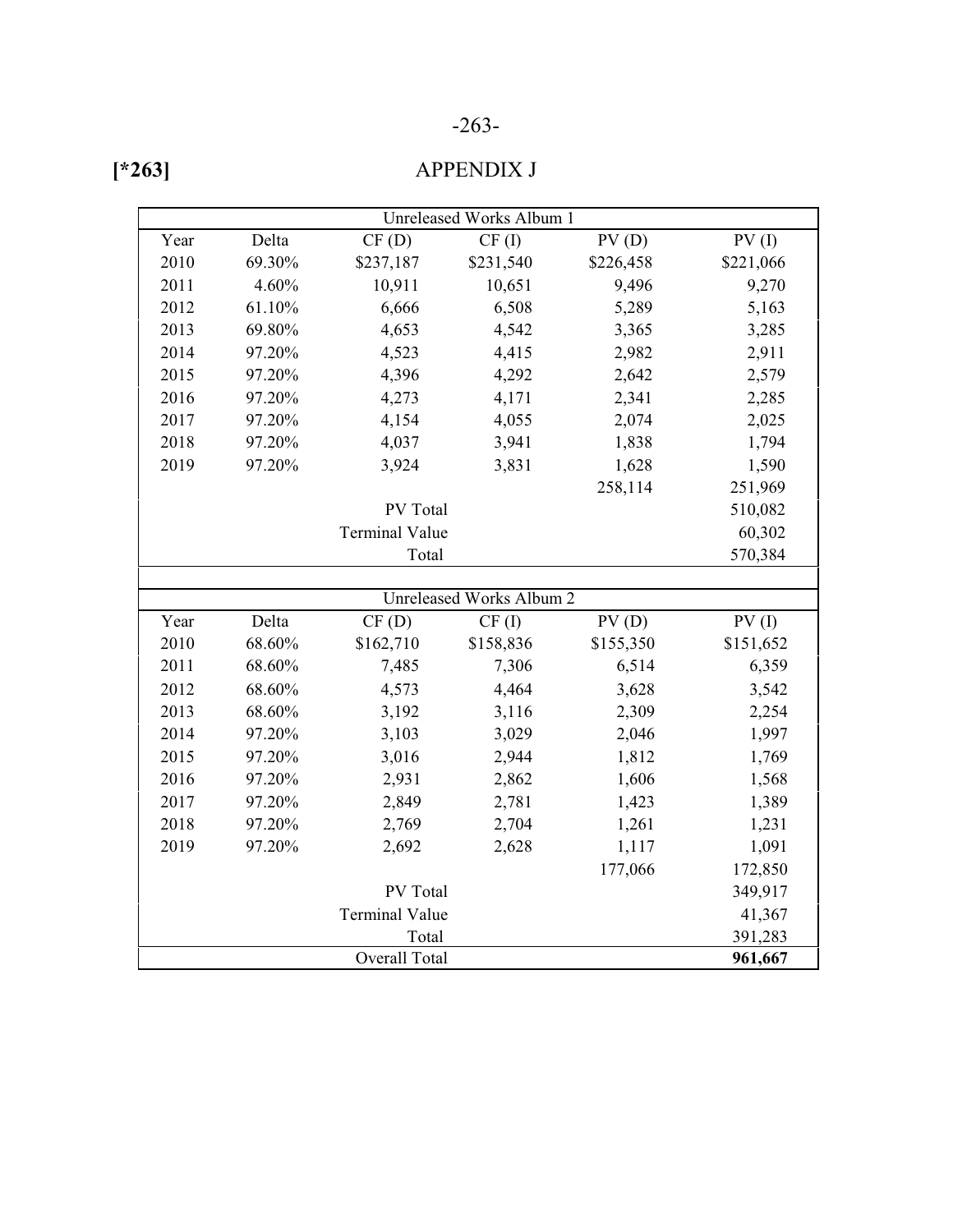### -264-

| г |
|---|
|---|

### APPENDIX K

| Jackson's Writer's Share - Jackson's Songs |                      |                                                       |             |  |  |  |  |
|--------------------------------------------|----------------------|-------------------------------------------------------|-------------|--|--|--|--|
| Year                                       | Delta                | Cashflow                                              | PV          |  |  |  |  |
| <b>Base</b>                                |                      | \$1,391,121                                           |             |  |  |  |  |
| $\mathbf{1}$                               | 561.60%              | 7,812,536                                             | \$7,459,139 |  |  |  |  |
| $\overline{2}$                             | 52.80%               | 4,125,019                                             | 3,590,178   |  |  |  |  |
| $\overline{\mathbf{3}}$                    | 84.40%               | 3,481,516                                             | 2,762,179   |  |  |  |  |
| $\overline{4}$                             | 90.00%               | 3,133,364                                             | 2,266,145   |  |  |  |  |
| 5                                          | 90.00%               | 2,820,028                                             | 1,859,189   |  |  |  |  |
| 6                                          | 90.00%               | 2,538,025                                             | 1,525,315   |  |  |  |  |
| $\overline{7}$                             | 95.00%               | 2,411,124                                             | 1,320,920   |  |  |  |  |
| 8                                          | 95.00%               | 2,290,568                                             | 1,143,914   |  |  |  |  |
| 9                                          | 95.00%               | 2,176,039                                             | 990,628     |  |  |  |  |
| 10                                         | 95.00%               | 2,067,237                                             | 857,882     |  |  |  |  |
| 11 to 70                                   | 97.20%               | 58,704,732                                            | 6,666,191   |  |  |  |  |
|                                            | Total                | 91,560,188                                            | 30,441,679  |  |  |  |  |
|                                            |                      | Jackson's Writer's Share - Composed But Not Performed |             |  |  |  |  |
| Year                                       | Delta                | Cashflow                                              | <b>PV</b>   |  |  |  |  |
| <b>Base</b>                                |                      | \$97,426                                              |             |  |  |  |  |
| 1                                          | 101.70%              | 99,083                                                | \$94,601    |  |  |  |  |
| $\overline{2}$                             | 101.70%              | 100,767                                               | 87,702      |  |  |  |  |
| 3                                          | 101.70%              | 102,480                                               | 81,306      |  |  |  |  |
| $\overline{4}$                             | 101.70%              | 104,222                                               | 75,377      |  |  |  |  |
| 5                                          | 101.70%              | 105,994                                               | 69,880      |  |  |  |  |
| 6                                          | 101.70%              | 107,796                                               | 64,784      |  |  |  |  |
| $\overline{7}$                             | 101.70%              | 109,628                                               | 60,059      |  |  |  |  |
| 8                                          | 101.70%              | 111,492                                               | 55,679      |  |  |  |  |
| 9                                          | 101.70%              | 113,387                                               | 51,619      |  |  |  |  |
| 10                                         | 101.70%              | 115,315                                               | 47,855      |  |  |  |  |
| 11 to 70                                   | 97.20%               | 3,274,678                                             | 371,855     |  |  |  |  |
|                                            | Total                | 4,344,842                                             | 1,060,715   |  |  |  |  |
|                                            |                      |                                                       |             |  |  |  |  |
|                                            | <b>Overall Total</b> |                                                       | 31,502,394  |  |  |  |  |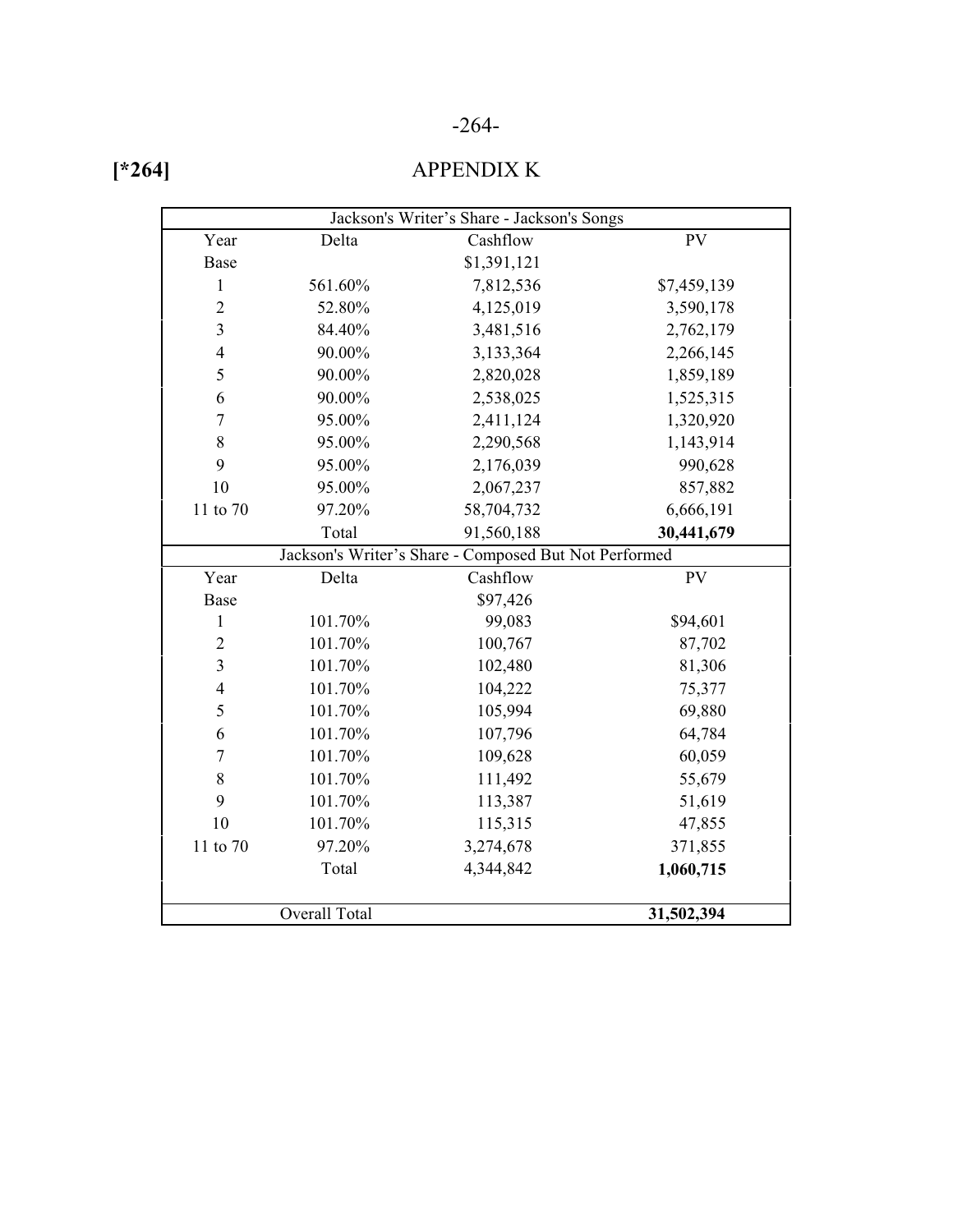### -265-

### APPENDIX L

| Mijac's Publisher's Share - Jackson's Songs |        |                      |             |         |                   |           |  |
|---------------------------------------------|--------|----------------------|-------------|---------|-------------------|-----------|--|
|                                             |        | Growth               |             |         |                   |           |  |
| Year                                        | Delta  | <b>Jackson Songs</b> | <b>PV</b>   | Rate    | Jackson Not Perf. | <b>PV</b> |  |
| Base                                        |        | \$666,870            |             |         | \$73,225          |           |  |
|                                             | 561.6% | 3,745,140            | \$3,575,731 | 101.70% | 74,470            | \$71,102  |  |
| $\overline{2}$                              | 52.8%  | 1,977,434            | 1,721,044   | 101.70% | 75,736            | 65,916    |  |
| 3                                           | 84.4%  | 1,668,954            | 1,324,122   | 101.70% | 77,024            | 61,109    |  |
| $\overline{4}$                              | 90.0%  | 1,502,059            | 1,086,335   | 101.70% | 78,333            | 56,653    |  |
| 5                                           | 90.0%  | 1,351,853            | 891,250     | 101.70% | 79,665            | 52,521    |  |
| 6                                           | 90.0%  | 1,216,668            | 731,199     | 101.70% | 81,019            | 48,691    |  |
| 7                                           | 95.0%  | 1,155,834            | 633,217     | 101.70% | 82,396            | 45,140    |  |
| 8                                           | 95.0%  | 1,098,043            | 548,365     | 101.70% | 83,797            | 41,848    |  |
| 9                                           | 95.0%  | 1,043,141            | 474,883     | 101.70% | 85,222            | 38,797    |  |
| 10                                          | 95.0%  | 990,984              | 411,248     | 101.70% | 86,670            | 35,967    |  |
| 11 to 70                                    | 97.2%  | 28, 141, 628         | 3,195,611   | 97.20%  | 2,461,239         | 279,485   |  |
|                                             | Totals | 43,891,738           | 14,593,004  |         | 3,265,571         | 797,230   |  |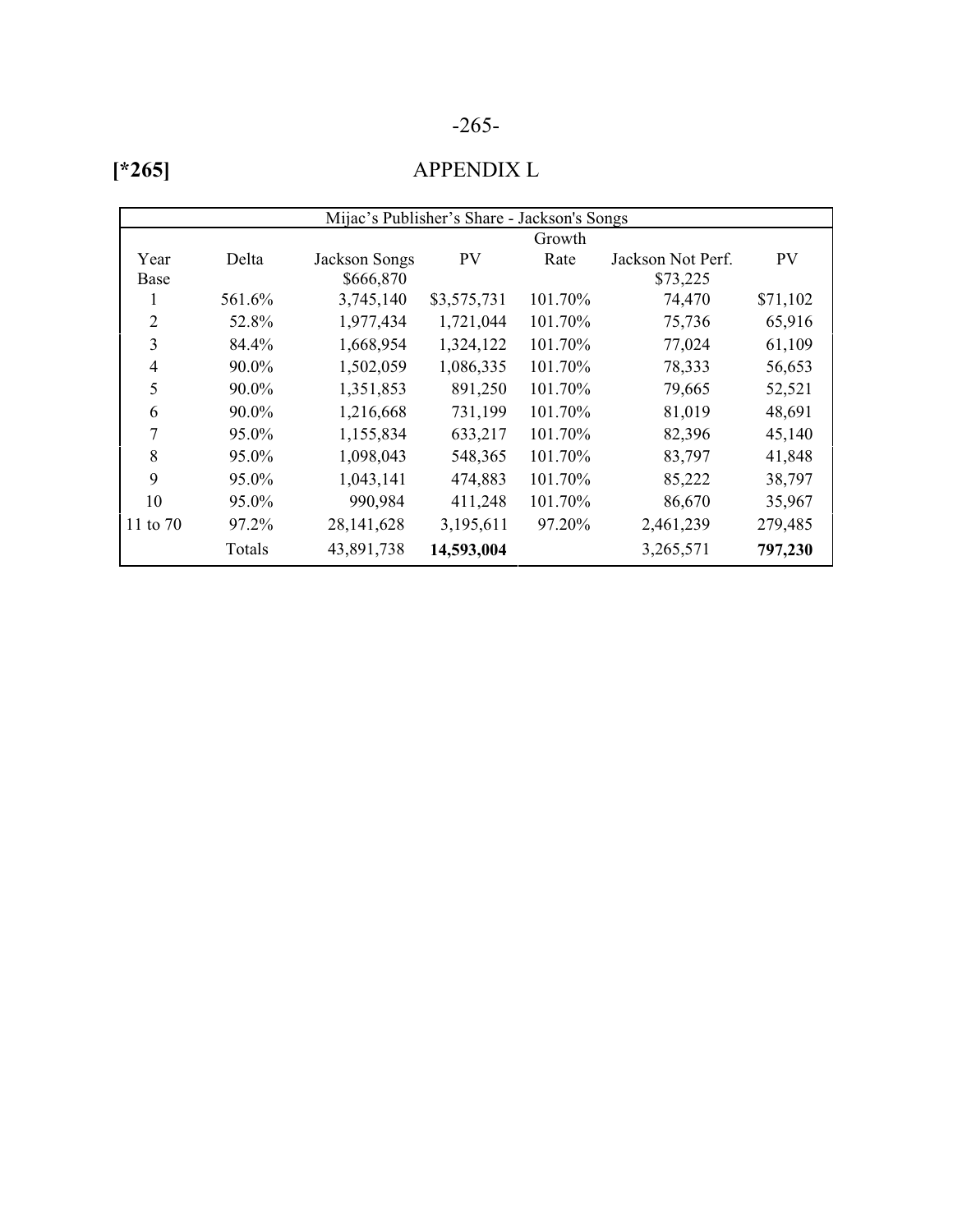### -266-

### APPENDIX M

| Mijac's Publisher's Share - Major Works |         |                                         |           |                 |         |  |  |
|-----------------------------------------|---------|-----------------------------------------|-----------|-----------------|---------|--|--|
| Year                                    | Delta   | Major Works (D)                         | <b>PV</b> | Major Works (I) | PV      |  |  |
| Base                                    |         | \$452,585                               |           | \$9,827         |         |  |  |
| 1                                       | 101.70% | 460,279                                 | \$439,458 | 9,994           | \$9,542 |  |  |
| $\overline{2}$                          | 101.70% | 468,104                                 | 407,410   | 10,164          | 8,846   |  |  |
| $\overline{3}$                          | 101.70% | 476,061                                 | 377,700   | 10,337          | 8,201   |  |  |
| $\overline{4}$                          | 101.70% | 484,154                                 | 350,155   | 10,513          | 7,603   |  |  |
| 5                                       | 101.70% | 492,385                                 | 324,620   | 10,691          | 7,049   |  |  |
| 6                                       | 101.70% | 500,756                                 | 300,947   | 10,873          | 6,535   |  |  |
| $\overline{7}$                          | 101.70% | 509,269                                 | 279,000   | 11,058          | 6,058   |  |  |
| 8                                       | 101.70% | 517,926                                 | 258,653   | 11,246          | 5,616   |  |  |
| 9                                       | 101.70% | 526,731                                 | 239,791   | 11,437          | 5,207   |  |  |
| 10                                      | 101.70% | 535,685                                 | 222,304   | 11,632          | 4,827   |  |  |
| 11 to 15                                | 97.20%  | 2,461,664                               | 784,570   | 53,451          | 17,036  |  |  |
|                                         | Totals  | 7,433,014                               | 3,984,608 | \$161,396       | 86,519  |  |  |
|                                         |         | Mijac's Publisher's Share - Minor Works |           |                 |         |  |  |
| Year                                    | Delta   | Minor Works (D)                         | PV        | Minor Works (I) | PV      |  |  |
| Base                                    |         | \$11,959                                |           | \$260           |         |  |  |
| $\mathbf{1}$                            | 101.70% | 12,162                                  | \$11,612  | 264             | \$252   |  |  |
| $\overline{2}$                          | 101.70% | 12,369                                  | 10,765    | 269             | 234     |  |  |
| $\overline{\mathbf{3}}$                 | 101.70% | 12,579                                  | 9,980     | 273             | 217     |  |  |
| $\overline{\mathcal{L}}$                | 101.70% | 12,793                                  | 9,252     | 278             | 201     |  |  |
| 5                                       | 101.70% | 13,011                                  | 8,578     | 283             | 186     |  |  |
| 6                                       | 101.70% | 13,232                                  | 7,952     | 287             | 173     |  |  |
| $\boldsymbol{7}$                        | 101.70% | 13,457                                  | 7,372     | 292             | 160     |  |  |
| 8                                       | 101.70% | 13,685                                  | 6,835     | 297             | 148     |  |  |
| 9                                       | 101.70% | 13,918                                  | 6,336     | 302             | 138     |  |  |
| 10                                      | 101.70% | 14,155                                  | 5,874     | 307             | 128     |  |  |
| 11 to 23                                | 97.20%  | 151,689                                 | 36,199    | 3,294           | 786     |  |  |
|                                         | Totals  | 283,049                                 | 120,755   | 6,146           | 2,622   |  |  |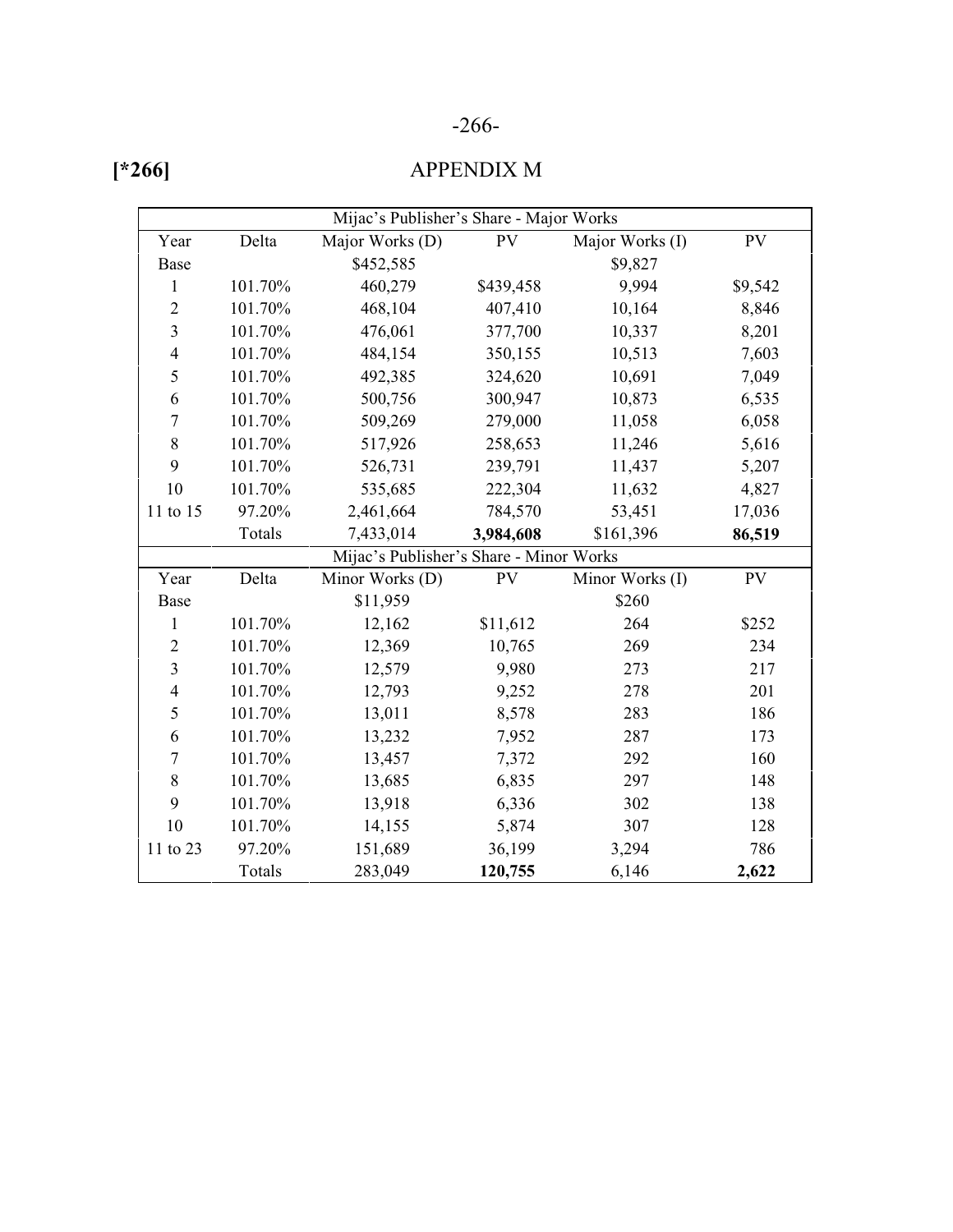### -267-

| × |
|---|
|---|

### APPENDIX N

| Total Present Value of Mijac's BMI Royalties |              |  |
|----------------------------------------------|--------------|--|
| Jackson Songs                                | \$14,593,004 |  |
| Jackson Not Performed Songs                  | 797,230      |  |
| Major Works (Domestic)                       | 3,984,608    |  |
| Major Works (International)                  | 86,519       |  |
| Minor Works (Domestic)                       | 120,755      |  |
| Minor Works (International)                  | 2,622        |  |
| Terminal Value Major Works (I)               | 78,474       |  |
| Terminal Value Minor Works (I)               | 1,652        |  |
|                                              |              |  |
| Total                                        | 19,664,865   |  |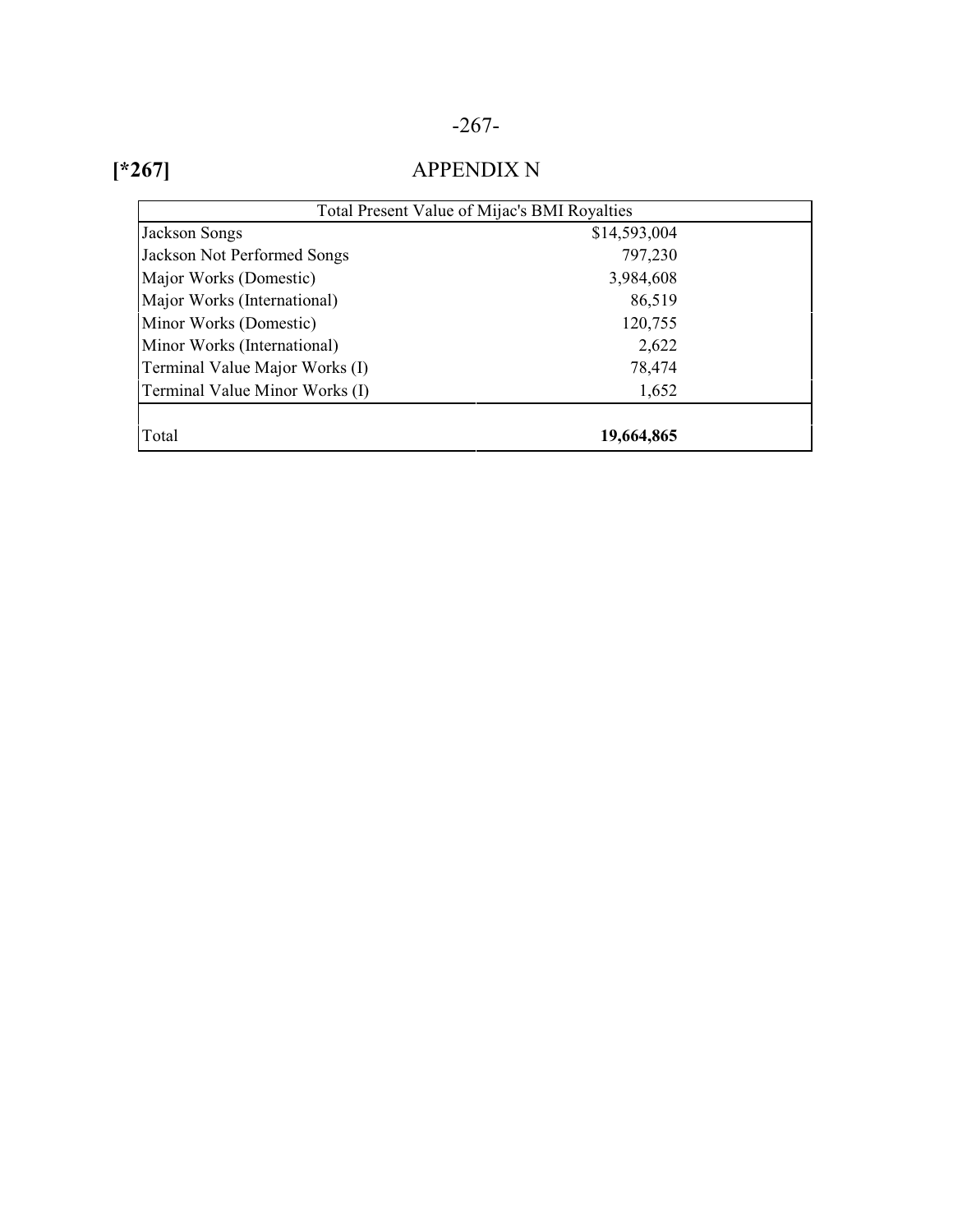### -268-

| u<br>m |
|--------|
|--------|

### APPENDIX O

| Present Value of Society Rebates - Jackson Songs |        |                     |           |                             |         |
|--------------------------------------------------|--------|---------------------|-----------|-----------------------------|---------|
| Year                                             | Delta  | CF-Jackson<br>Songs | <b>PV</b> | CF-Jackson Not<br>Performed | PV      |
| Base                                             | N/A    | \$57,861            | N/A       | \$6,353                     | N/A     |
| 1                                                | 97.20% | 56,241              | \$53,697  | 6,176                       | \$5,896 |
| $\overline{2}$                                   | 97.20% | 54,667              | 47,579    | 6,003                       | 5,224   |
| 3                                                | 97.20% | 53,136              | 42,157    | 5,835                       | 4,629   |
| 4                                                | 97.20% | 51,648              | 37,353    | 5,671                       | 4,102   |
| 5                                                | 97.20% | 50,202              | 33,097    | 5,512                       | 3,634   |
| 6                                                | 97.20% | 48,796              | 29,326    | 5,358                       | 3,220   |
| 7                                                | 97.20% | 47,430              | 25,984    | 5,208                       | 2,853   |
| 8                                                | 97.20% | 46,102              | 23,023    | 5,062                       | 2,528   |
| 9                                                | 97.20% | 44,811              | 20,400    | 4,920                       | 2,240   |
| 10                                               | 97.20% | 43,556              | 18,075    | 4,783                       | 1,985   |
| 11 to 70                                         | 97.20% | 1,236,901           | 140,456   | 135,817                     | 15,423  |
|                                                  | Totals |                     | 471,148   |                             | 51,734  |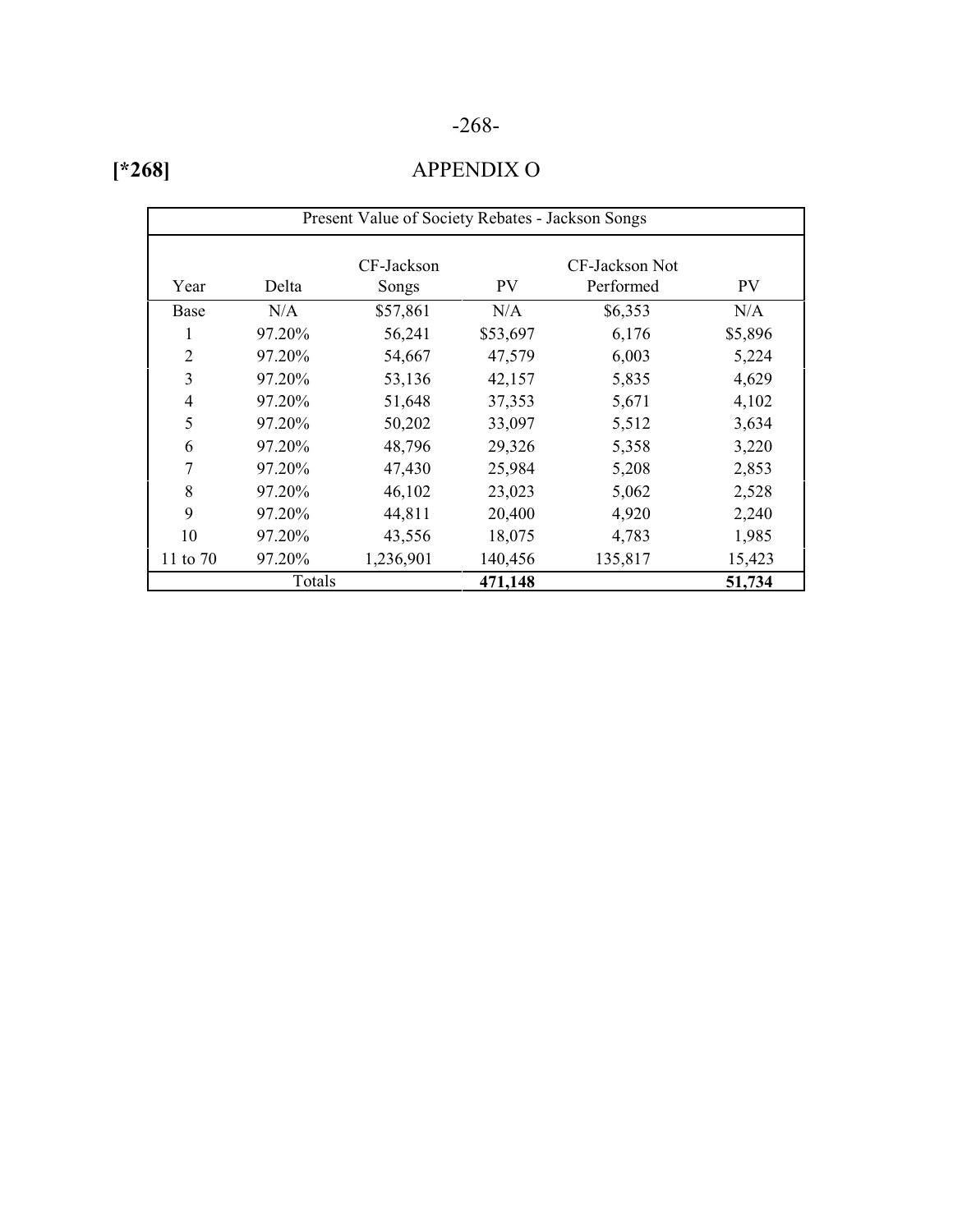### -269-

|--|

### APPENDIX P

| Present Value of Society Rebates - Major and Minor Works |        |                 |            |                 |           |
|----------------------------------------------------------|--------|-----------------|------------|-----------------|-----------|
| Year                                                     | Delta  | Major Works (D) | ${\rm PV}$ | Major Works (I) | <b>PV</b> |
| Base                                                     | N/A    | \$39,269        |            | \$853           |           |
| $\mathbf{1}$                                             | 97.20% | 38,169          | \$36,443   | 829             | \$791     |
| $\overline{2}$                                           | 97.20% | 37,101          | 32,290     | 806             | 701       |
| 3                                                        | 97.20% | 36,062          | 28,611     | 783             | 621       |
| $\overline{\mathcal{L}}$                                 | 97.20% | 35,052          | 25,351     | 761             | 550       |
| 5                                                        | 97.20% | 34,071          | 22,462     | 740             | 488       |
| 6                                                        | 97.20% | 33,117          | 19,903     | 719             | 432       |
| $\overline{7}$                                           | 97.20% | 32,189          | 17,635     | 699             | 383       |
| 8                                                        | 97.20% | 31,288          | 15,625     | 679             | 339       |
| 9                                                        | 97.20% | 30,412          | 13,845     | 660             | 301       |
| 10                                                       | 97.20% | 29,560          | 12,267     | 642             | 266       |
| 11 to 15                                                 | 97.20% | 135,841         | 43,295     | 2,950           | 940       |
| Totals                                                   |        | 267,726         |            | 5,813           |           |
|                                                          |        |                 |            |                 |           |
| Year                                                     | Delta  | Minor Works (D) | PV         | Minor Works (I) | <b>PV</b> |
| Base                                                     | N/A    | \$1,038         |            | \$23            |           |
| $\mathbf{1}$                                             | 97.20% | 1,009           | \$963      | 22              | \$21      |
| $\overline{2}$                                           | 97.20% | 980             | 853        | 21              | 19        |
| 3                                                        | 97.20% | 953             | 756        | 21              | 16        |
| $\overline{4}$                                           | 97.20% | 926             | 670        | 20              | 15        |
| 5                                                        | 97.20% | 900             | 594        | 20              | 13        |
| 6                                                        | 97.20% | 875             | 526        | 19              | 11        |
| $\overline{7}$                                           | 97.20% | 851             | 466        | 18              | 10        |
| 8                                                        | 97.20% | 827             | 413        | 18              | 9         |
| 9                                                        | 97.20% | 804             | 366        | 17              | 8         |
| 10                                                       | 97.20% | 781             | 324        | 17              | $\tau$    |
| 11 to 23                                                 | 97.20% | 8,371           | 1,998      | 182             | 43        |
|                                                          | Totals |                 | 7,928      |                 | 172       |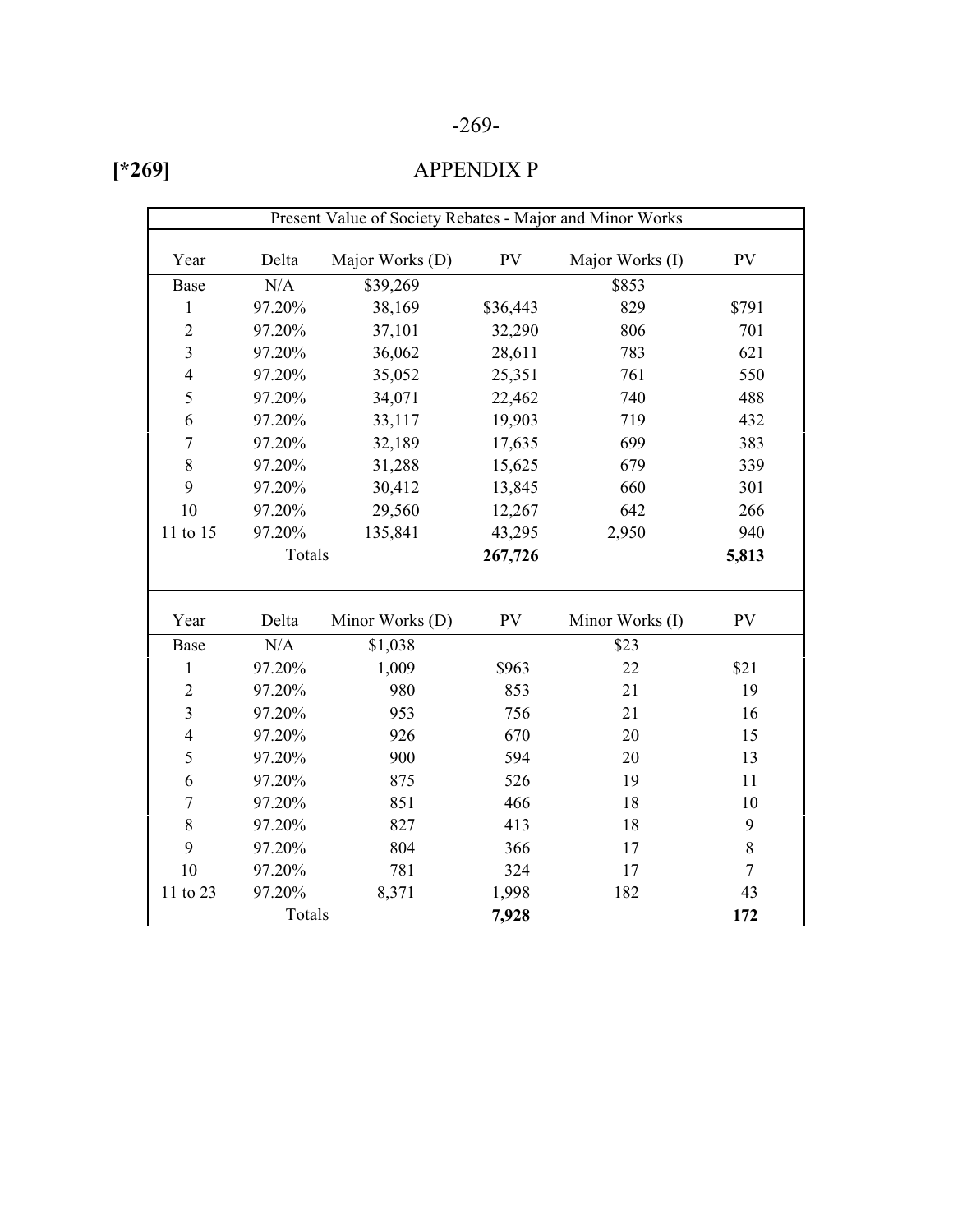## -270-

## **[\*270]**

# APPENDIX Q

| <b>Present Value Society Rebates</b> |           |  |  |
|--------------------------------------|-----------|--|--|
| <b>Jackson Songs</b>                 | \$471,148 |  |  |
| <b>Jackson Not Performed Songs</b>   | 51,734    |  |  |
| Major Works (Domestic)               | 267,726   |  |  |
| Major Works (International)          | 5,813     |  |  |
| Minor Works (Domestic)               | 7,928     |  |  |
| Minor Works (International)          | 172       |  |  |
| Terminal Value Major Works (I)       | 4,330     |  |  |
| Terminal Value Minor Works (I)       | 91        |  |  |
| Total                                | 808,943   |  |  |